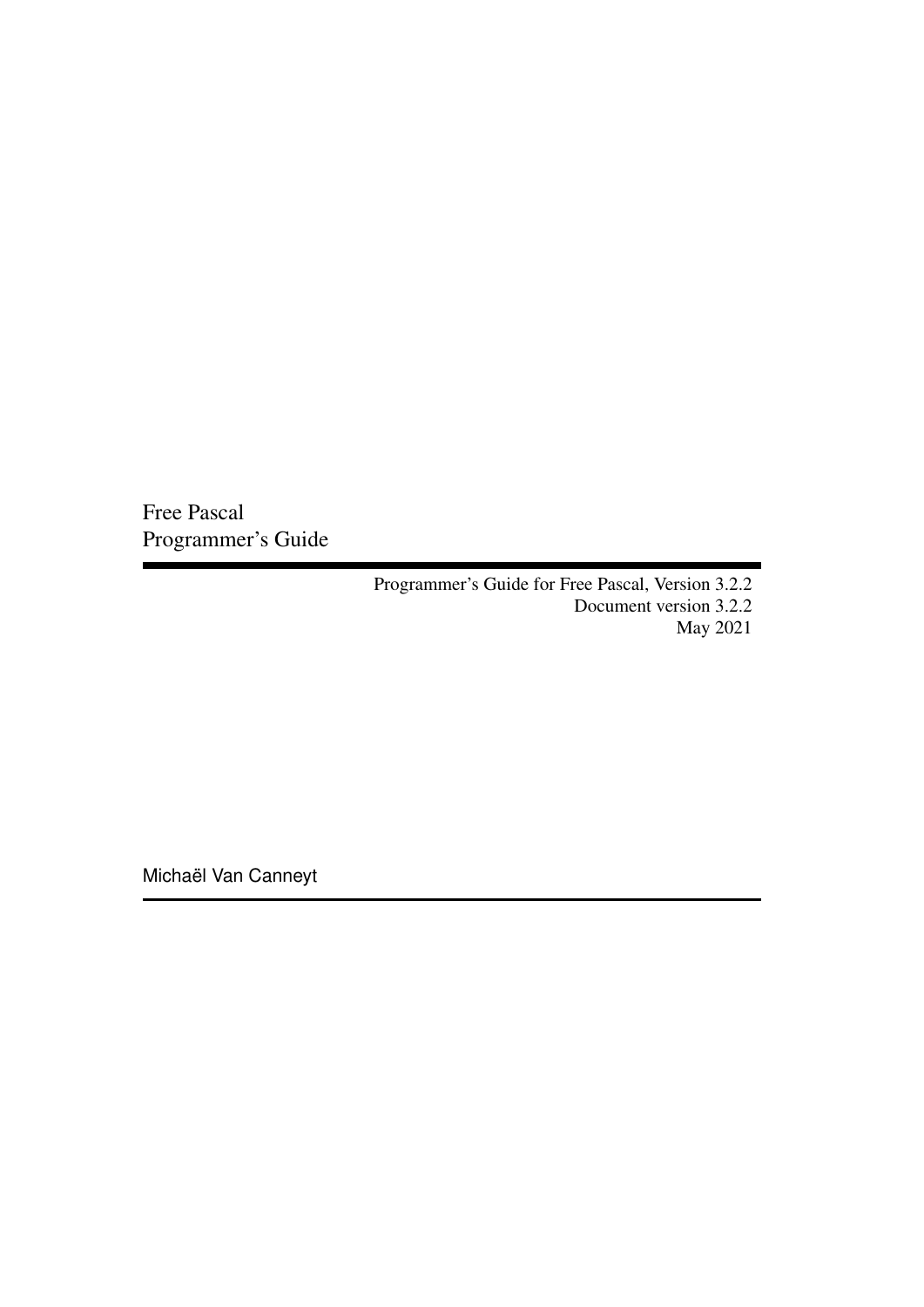# **Contents**

| 1 |     |        | <b>Compiler directives</b>                                                                               | 14 |
|---|-----|--------|----------------------------------------------------------------------------------------------------------|----|
|   | 1.1 |        |                                                                                                          | 14 |
|   | 1.2 |        |                                                                                                          | 15 |
|   |     | 1.2.1  |                                                                                                          | 15 |
|   |     | 1.2.2  | $$A1, $A2, $A4 \text{ and } $A8 \dots \dots \dots \dots \dots \dots \dots \dots \dots \dots \dots \dots$ | 15 |
|   |     | 1.2.3  | \$ASMMODE : Assembler mode (Intel 80x86 only)                                                            | 16 |
|   |     | 1.2.4  | \$B or \$BOOLEVAL : Complete boolean evaluation                                                          | 16 |
|   |     | 1.2.5  |                                                                                                          | 16 |
|   |     | 1.2.6  |                                                                                                          | 17 |
|   |     | 1.2.7  |                                                                                                          | 17 |
|   |     | 1.2.8  |                                                                                                          | 17 |
|   |     | 1.2.9  |                                                                                                          | 18 |
|   |     | 1.2.10 |                                                                                                          | 18 |
|   |     | 1.2.11 |                                                                                                          | 19 |
|   |     | 1.2.12 |                                                                                                          | 19 |
|   |     | 1.2.13 |                                                                                                          | 20 |
|   |     | 1.2.14 | \$ELSEIF or \$ELIFC : Switch conditional compilation                                                     | 20 |
|   |     | 1.2.15 |                                                                                                          | 20 |
|   |     | 1.2.16 |                                                                                                          | 20 |
|   |     | 1.2.17 | \$ERROR or \$ERRORC : Generate error message                                                             | 20 |
|   |     | 1.2.18 |                                                                                                          | 21 |
|   |     | 1.2.19 |                                                                                                          | 21 |
|   |     | 1.2.20 |                                                                                                          | 21 |
|   |     | 1.2.21 |                                                                                                          | 21 |
|   |     | 1.2.22 |                                                                                                          | 22 |
|   |     | 1.2.23 |                                                                                                          | 22 |
|   |     | 1.2.24 |                                                                                                          | 22 |
|   |     | 1.2.25 |                                                                                                          | 23 |
|   |     | 1.2.26 |                                                                                                          | 23 |
|   |     | 1.2.27 |                                                                                                          | 23 |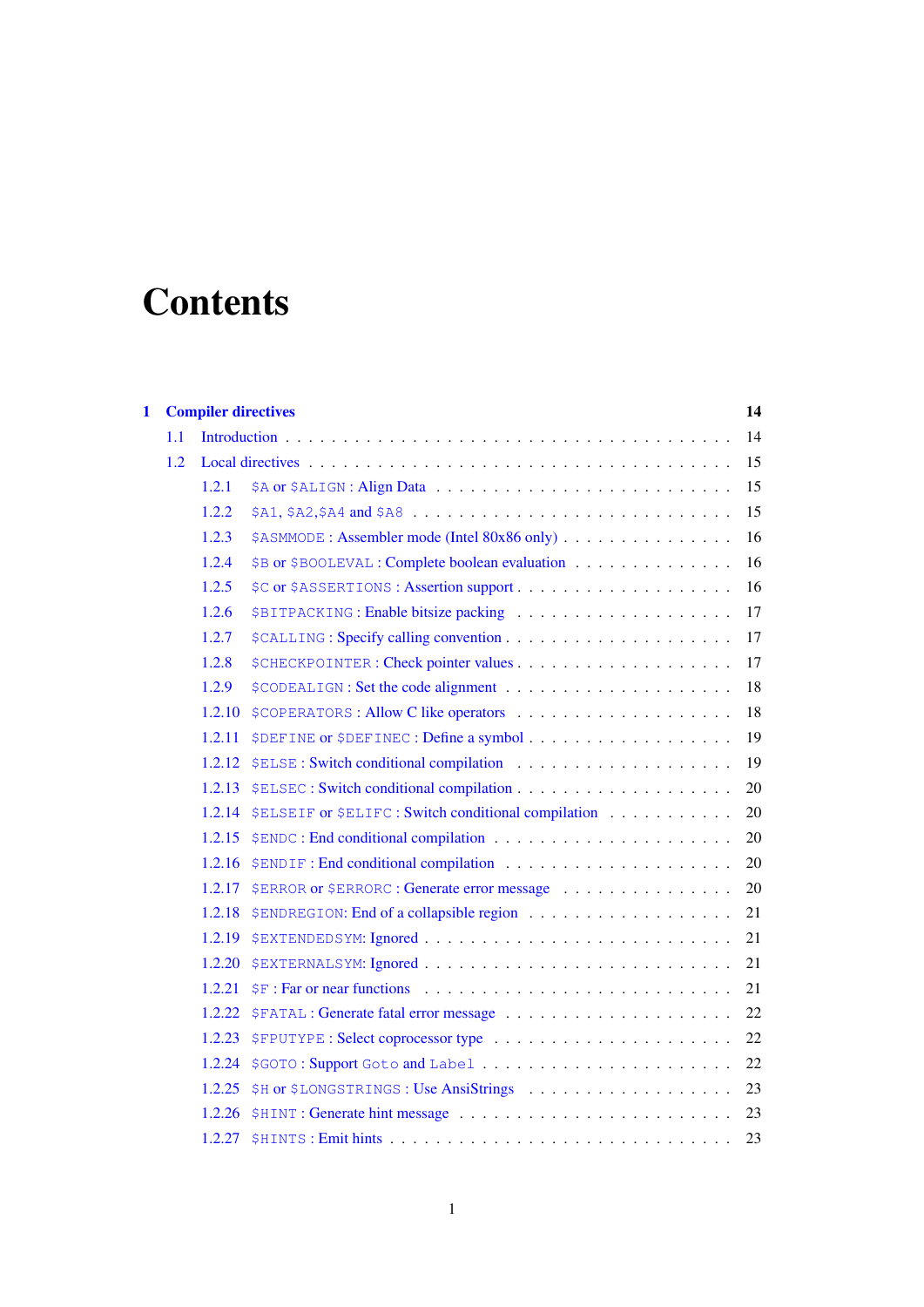| 1.2.28 |                                                                   | 23 |
|--------|-------------------------------------------------------------------|----|
| 1.2.29 |                                                                   | 23 |
| 1.2.30 |                                                                   | 24 |
| 1.2.31 | \$IFDEF Name: Start conditional compilation                       | 24 |
| 1.2.32 |                                                                   | 24 |
| 1.2.33 |                                                                   | 25 |
| 1.2.34 | \$IMPLICITEXCEPTIONS : Implicit finalization code generation      | 25 |
| 1.2.35 |                                                                   | 25 |
| 1.2.36 |                                                                   | 25 |
| 1.2.37 |                                                                   | 25 |
| 1.2.38 |                                                                   | 26 |
| 1.2.39 | \$IEEEERRORS : Enable IEEE error checking for constants           | 26 |
| 1.2.40 |                                                                   | 27 |
| 1.2.41 |                                                                   | 27 |
| 1.2.42 | \$J or \$WRITEABLECONST : Allow assignments to typed consts       | 29 |
| 1.2.43 |                                                                   | 29 |
| 1.2.44 |                                                                   | 30 |
| 1.2.45 |                                                                   | 30 |
| 1.2.46 |                                                                   | 30 |
| 1.2.47 | \$M or \$TYPEINFO: Generate type info                             | 30 |
| 1.2.48 |                                                                   | 31 |
| 1.2.49 | \$MAXFPUREGISTERS: Maximum number of FPU registers for variables. | 31 |
| 1.2.50 |                                                                   | 31 |
| 1.2.51 | \$MINENUMSIZE: Specify minimum enumeration size                   | 32 |
| 1.2.52 | \$MINFPCONSTPREC: Specify floating point constant precision       | 32 |
| 1.2.53 | \$MMX : Intel MMX support (Intel 80x86 only)                      | 32 |
| 1.2.54 |                                                                   | 33 |
| 1.2.55 |                                                                   | 33 |
| 1.2.56 |                                                                   | 33 |
| 1.2.57 |                                                                   | 34 |
| 1.2.58 |                                                                   | 34 |
| 1.2.59 | \$PACKENUM or \$2 : Minimum enumeration type size                 | 36 |
| 1.2.60 | \$PACKRECORDS : Alignment of record elements                      | 36 |
| 1.2.61 |                                                                   | 37 |
| 1.2.62 |                                                                   | 37 |
| 1.2.63 |                                                                   | 37 |
| 1.2.64 | \$Q or \$OV or \$OVERFLOWCHECKS: Overflow checking                | 37 |
| 1.2.65 |                                                                   | 38 |
| 1.2.66 |                                                                   | 38 |
| 1.2.67 |                                                                   | 38 |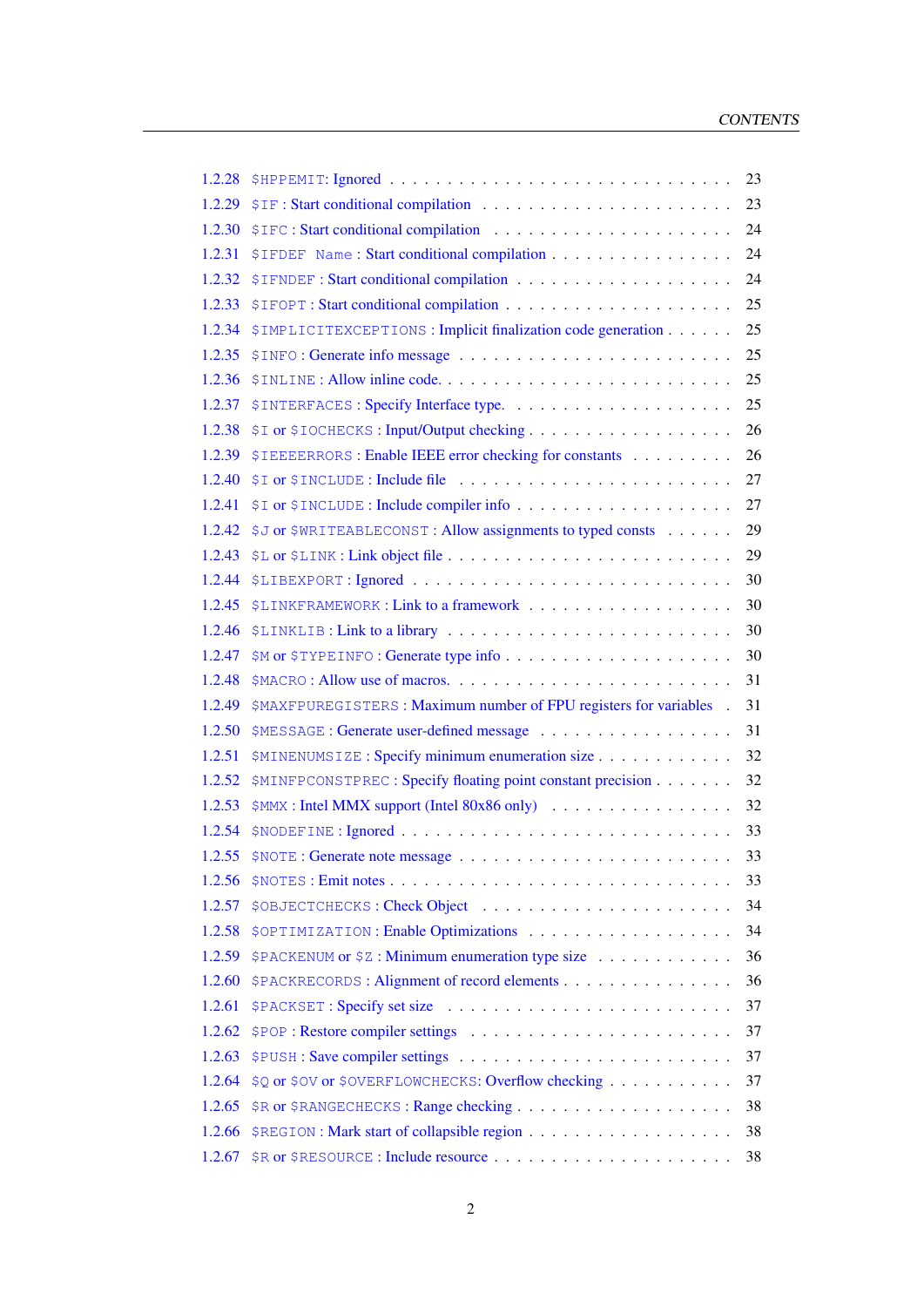|     | 1.2.68 | \$SATURATION: Saturation operations (Intel 80x86 only)                                               | 39 |
|-----|--------|------------------------------------------------------------------------------------------------------|----|
|     | 1.2.69 | \$SAFEFPUEXCEPTIONS Wait when storing FPU values on Intel x86                                        | 39 |
|     | 1.2.70 | \$SCOPEDENUMS Control use of scoped enumeration types                                                | 39 |
|     | 1.2.71 | \$SETC: Define and assign a value to a symbol                                                        | 40 |
|     | 1.2.72 |                                                                                                      | 40 |
|     | 1.2.73 |                                                                                                      | 40 |
|     | 1.2.74 |                                                                                                      | 40 |
|     | 1.2.75 | \$T or \$TYPEDADDRESS: Typed address operator (@)                                                    | 41 |
|     | 1.2.76 |                                                                                                      | 41 |
|     | 1.2.77 | \$V or \$VARSTRINGCHECKS : Var-string checking                                                       | 41 |
|     | 1.2.78 | \$W or \$STACKFRAMES : Generate stackframes                                                          | 42 |
|     | 1.2.79 |                                                                                                      | 42 |
|     | 1.2.80 |                                                                                                      | 42 |
|     | 1.2.81 |                                                                                                      | 43 |
|     | 1.2.82 |                                                                                                      | 44 |
|     | 1.2.83 | $$21, $22 \text{ and } $24 \text{ .} \ldots \ldots \ldots \ldots \ldots \ldots \ldots \ldots \ldots$ | 44 |
| 1.3 |        |                                                                                                      | 44 |
|     | 1.3.1  |                                                                                                      | 44 |
|     | 1.3.2  |                                                                                                      | 44 |
|     | 1.3.3  |                                                                                                      | 44 |
|     | 1.3.4  |                                                                                                      | 45 |
|     | 1.3.5  |                                                                                                      | 45 |
|     | 1.3.6  |                                                                                                      | 45 |
|     | 1.3.7  |                                                                                                      | 46 |
|     | 1.3.8  |                                                                                                      | 46 |
|     |        |                                                                                                      | 46 |
|     |        |                                                                                                      | 46 |
|     | 1.3.9  | \$EXTENSION : Extension of generated binary.                                                         | 46 |
|     | 1.3.10 | <b>\$FRAMEWORKPATH: Specify framework path</b>                                                       | 46 |
|     | 1.3.11 |                                                                                                      | 47 |
|     | 1.3.12 | \$IMAGEBASE: Specify DLL image base location.                                                        | 47 |
|     | 1.3.13 |                                                                                                      | 47 |
|     | 1.3.14 | \$L or \$LOCALSYMBOLS : Local symbol information                                                     | 47 |
|     | 1.3.15 | \$LIBPREFIX : Specify library filename prefix.                                                       | 47 |
|     | 1.3.16 |                                                                                                      | 48 |
|     | 1.3.17 |                                                                                                      | 48 |
|     | 1.3.18 | \$MAXSTACKSIZE: Set maximum stack size                                                               | 48 |
|     | 1.3.19 |                                                                                                      | 49 |
|     | 1.3.20 | \$MINSTACKSIZE: Set minimum stack size                                                               | 49 |
|     | 1.3.21 |                                                                                                      | 49 |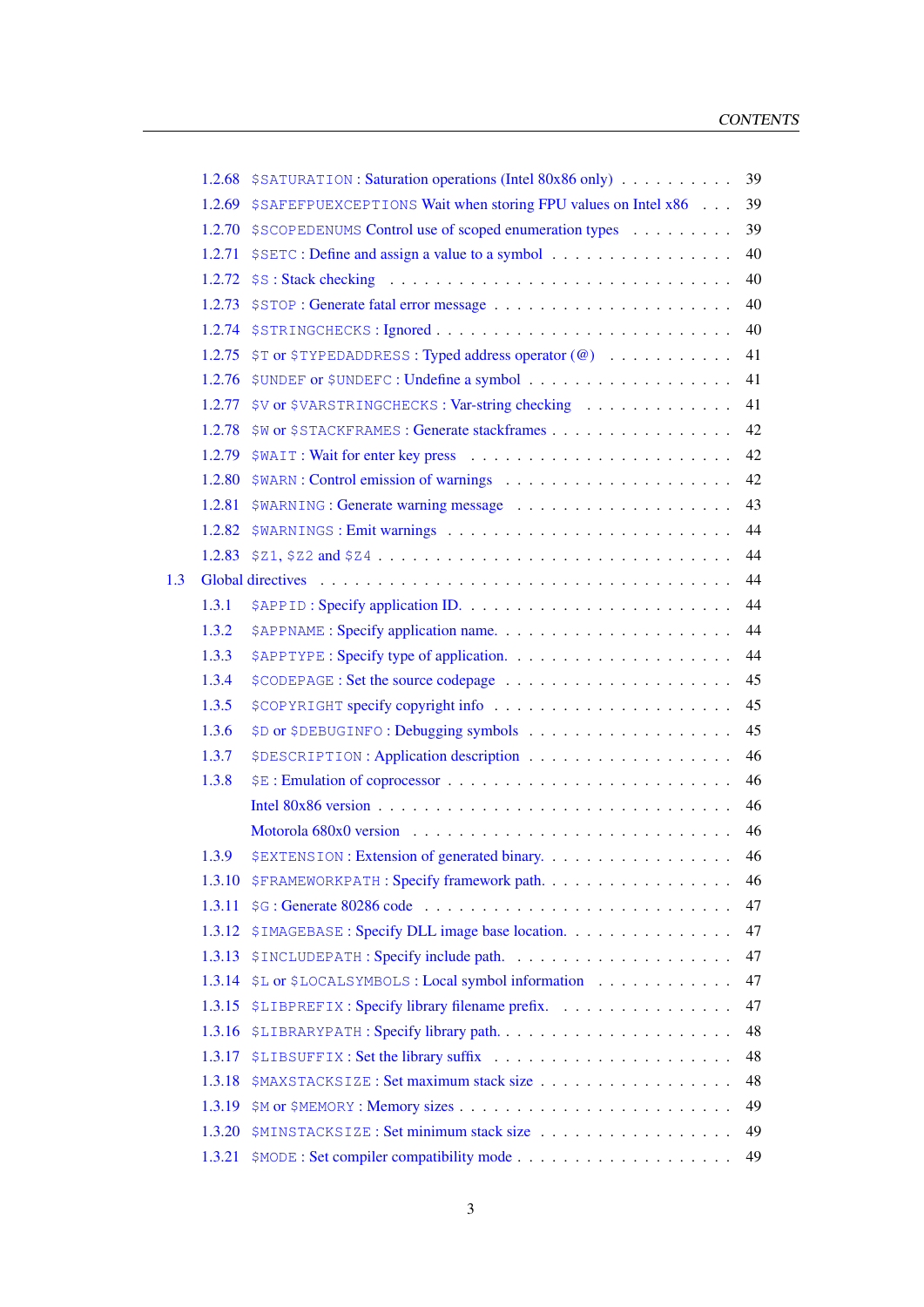|   | 3.3<br>3.4 | 3.2.2                                                                          | 72<br>73<br>74 |
|---|------------|--------------------------------------------------------------------------------|----------------|
|   |            |                                                                                |                |
|   |            |                                                                                |                |
|   |            |                                                                                |                |
|   |            | 3.2.1                                                                          | 69             |
|   | 3.2        |                                                                                | 69             |
|   | 3.1        |                                                                                | 68             |
| 3 |            | <b>Using Assembly language</b>                                                 | 68             |
|   |            |                                                                                |                |
|   | 2.5        |                                                                                | 66             |
|   |            | 2.4.2                                                                          | 62             |
|   |            |                                                                                |                |
|   | 2.3<br>2.4 |                                                                                | 60             |
|   | 2.2        |                                                                                | 58             |
|   |            | 2.1.1                                                                          | 58             |
|   | 2.1        |                                                                                | 57             |
| 2 |            | <b>Using conditionals, messages and macros</b>                                 | 57             |
|   |            |                                                                                |                |
|   |            | 1.3.41 \$Y or \$REFERENCEINFO : Insert Browser information                     | 56             |
|   |            | 1.3.40 \$X or \$EXTENDEDSYNTAX : Extended syntax                               | 56             |
|   |            | 1.3.39 \$WEAKPACKAGEUNIT:ignored                                               | 55             |
|   |            |                                                                                | 55             |
|   |            | 1.3.37 \$VARPROPSETTER: Enable use of var/out/constref parameters for property | 55             |
|   |            |                                                                                | 54             |
|   |            |                                                                                | 54             |
|   |            | 1.3.34 \$SYSCALLS: Select system calling convention on Amiga/MorphOS           | 54             |
|   |            | 1.3.33 \$SMARTLINK: Use smartlinking                                           | 53             |
|   |            | 1.3.32 SSETPEFLAGS : Specify PE Executable flags                               | 53             |
|   |            |                                                                                | 53             |
|   |            |                                                                                | 53             |
|   |            |                                                                                | 53             |
|   |            |                                                                                | 52             |
|   |            |                                                                                | 52             |
|   |            |                                                                                | 52             |
|   |            |                                                                                | 52             |
|   |            |                                                                                | 51             |
|   |            |                                                                                | 51             |
|   |            |                                                                                | 50             |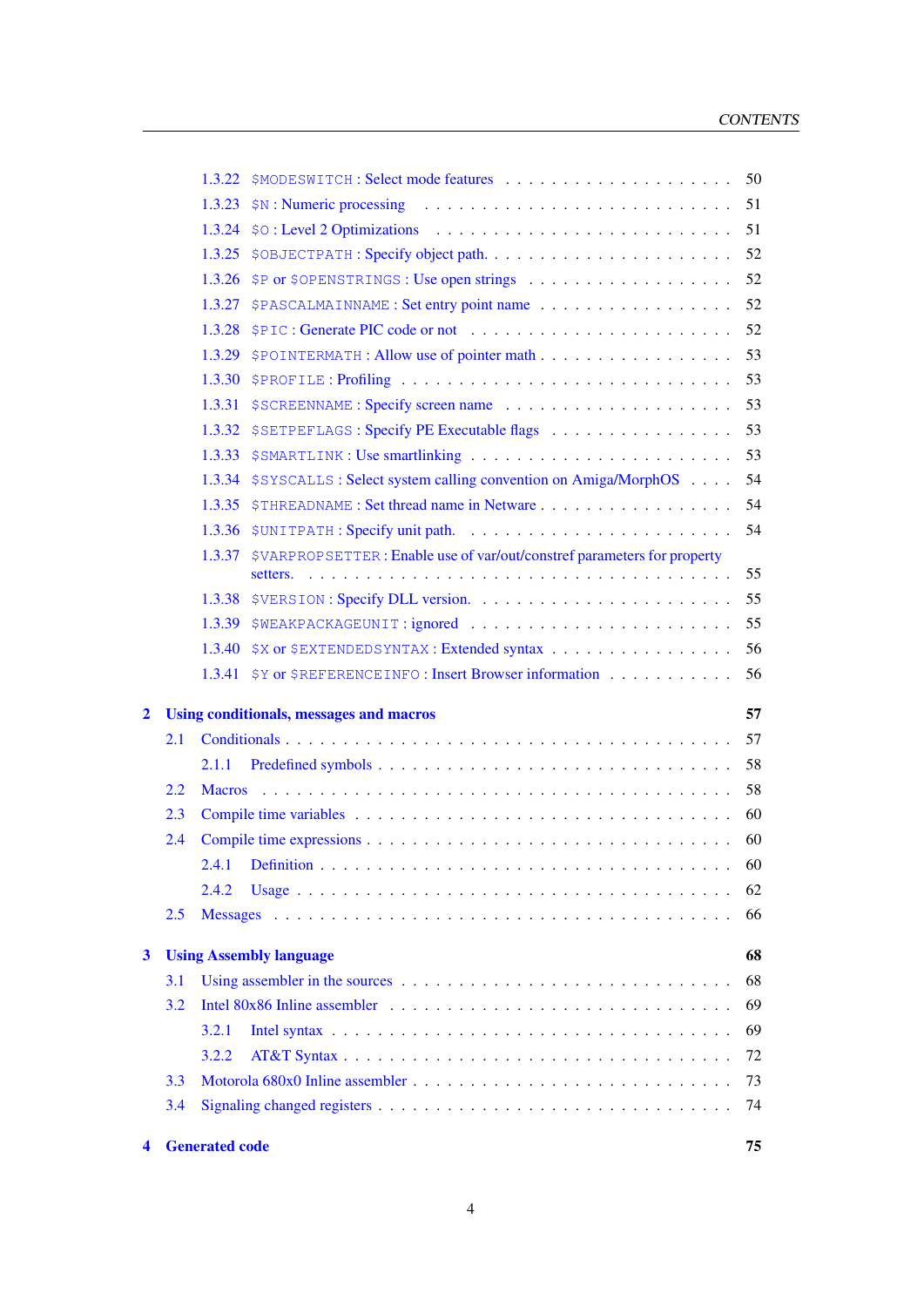|   | 4.1 | 75                                                             |  |
|---|-----|----------------------------------------------------------------|--|
|   | 4.2 | 76                                                             |  |
| 5 |     | <b>Intel MMX support</b><br>77                                 |  |
|   | 5.1 | 77                                                             |  |
|   | 5.2 | 78                                                             |  |
|   | 5.3 | 78                                                             |  |
|   | 5.4 | 79                                                             |  |
|   | 5.5 | 79                                                             |  |
|   |     |                                                                |  |
| 6 |     | <b>Code</b> issues<br>80                                       |  |
|   | 6.1 | 80                                                             |  |
|   |     | 6.1.1<br>80                                                    |  |
|   |     | 6.1.2<br>80                                                    |  |
|   |     | 80<br>6.1.3                                                    |  |
|   |     | 6.1.4<br>80                                                    |  |
|   |     | 6.1.5<br>80                                                    |  |
|   |     | 6.1.6<br>81                                                    |  |
|   |     | 6.1.7<br>81                                                    |  |
|   |     | 6.1.8<br>81                                                    |  |
|   |     | 81                                                             |  |
|   |     | 81                                                             |  |
|   | 6.2 | 82                                                             |  |
|   |     | 82<br>6.2.1                                                    |  |
|   |     | 83<br>6.2.2                                                    |  |
|   |     | 85<br>6.2.3                                                    |  |
|   | 6.3 | 85                                                             |  |
|   | 6.4 | 86                                                             |  |
|   | 6.5 | 87                                                             |  |
|   |     | 6.5.1<br>87                                                    |  |
|   |     | 6.5.2<br>87<br>classes                                         |  |
|   | 6.6 | 87                                                             |  |
|   |     | 6.6.1<br>88                                                    |  |
|   |     | 6.6.2<br>88<br>Motorola 680x0 standard routine prolog / epilog |  |
|   | 6.7 | 88                                                             |  |
|   |     | 6.7.1<br>89                                                    |  |
|   | 6.8 | <b>Stack limitations</b><br>89                                 |  |
|   |     |                                                                |  |
| 7 |     | <b>Linking issues</b><br>90                                    |  |
|   | 7.1 | 90                                                             |  |
|   |     | 7.1.1<br>90                                                    |  |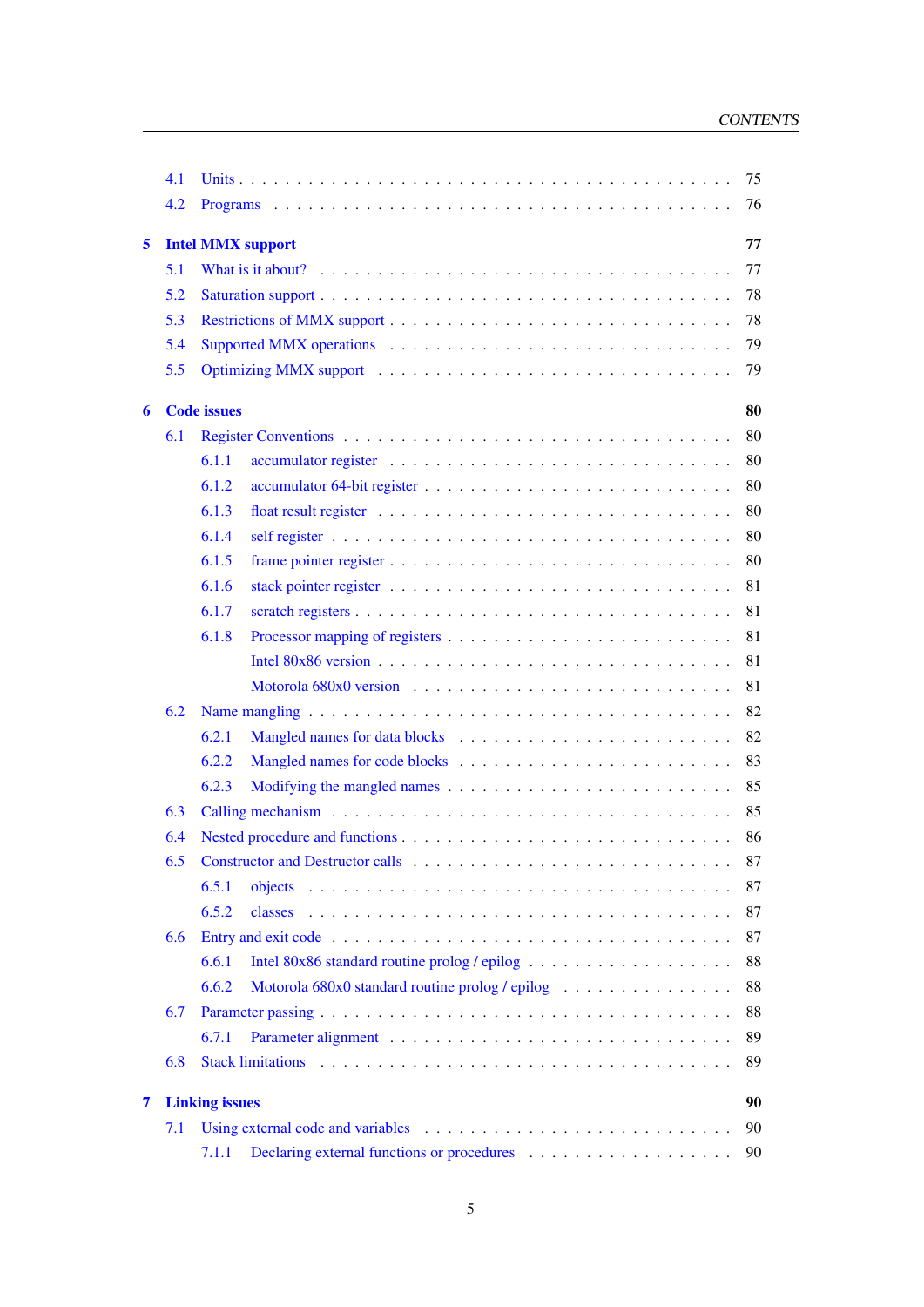|   |     | 7.1.2                | 91                                                                                                                |
|---|-----|----------------------|-------------------------------------------------------------------------------------------------------------------|
|   |     | 7.1.3                | Declaring the calling convention modifier $\dots \dots \dots \dots \dots \dots \dots$<br>93                       |
|   |     | 7.1.4                | 93                                                                                                                |
|   |     |                      | 93<br>Linking to an object file $\ldots \ldots \ldots \ldots \ldots \ldots \ldots \ldots \ldots$                  |
|   |     |                      | 94                                                                                                                |
|   | 7.2 |                      | 96                                                                                                                |
|   |     | 7.2.1                | 96                                                                                                                |
|   |     | 7.2.2                | 96                                                                                                                |
|   |     | 7.2.3                | 97                                                                                                                |
|   |     | 7.2.4                | 97                                                                                                                |
|   | 7.3 |                      | 97                                                                                                                |
| 8 |     | <b>Memory</b> issues | 99                                                                                                                |
|   | 8.1 |                      | 99                                                                                                                |
|   | 8.2 |                      | 99                                                                                                                |
|   |     | 8.2.1                | 99                                                                                                                |
|   |     | 8.2.2                |                                                                                                                   |
|   |     | 8.2.3                |                                                                                                                   |
|   |     | 8.2.4                |                                                                                                                   |
|   |     | 8.2.5                |                                                                                                                   |
|   |     |                      |                                                                                                                   |
|   |     |                      |                                                                                                                   |
|   |     |                      |                                                                                                                   |
|   |     |                      |                                                                                                                   |
|   |     |                      |                                                                                                                   |
|   |     | 8.2.6                |                                                                                                                   |
|   |     | 8.2.7                |                                                                                                                   |
|   |     |                      | Ansistring types $\ldots \ldots \ldots \ldots \ldots \ldots \ldots \ldots \ldots \ldots \ldots \ldots \ldots 102$ |
|   |     |                      |                                                                                                                   |
|   |     |                      |                                                                                                                   |
|   |     |                      | Widestring types $\ldots \ldots \ldots \ldots \ldots \ldots \ldots \ldots \ldots \ldots \ldots \ldots \ldots 103$ |
|   |     | 8.2.8                |                                                                                                                   |
|   |     | 8.2.9                |                                                                                                                   |
|   |     |                      |                                                                                                                   |
|   |     |                      |                                                                                                                   |
|   |     |                      |                                                                                                                   |
|   |     |                      |                                                                                                                   |
|   |     |                      |                                                                                                                   |
|   |     |                      |                                                                                                                   |
|   | 8.3 |                      |                                                                                                                   |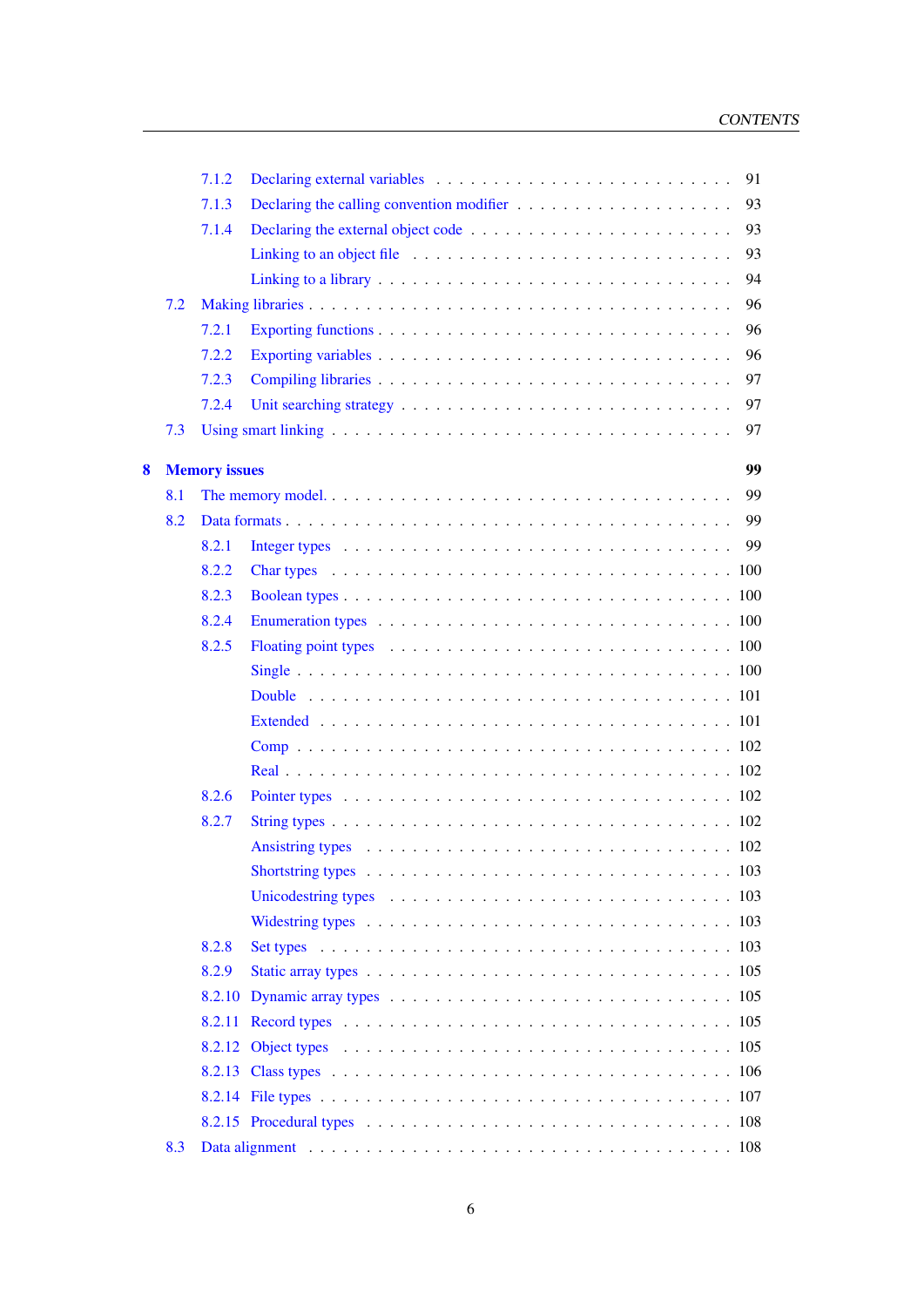|   |     | 8.3.1                   |                                                                                                                        |
|---|-----|-------------------------|------------------------------------------------------------------------------------------------------------------------|
|   |     | 8.3.2                   |                                                                                                                        |
|   | 8.4 |                         |                                                                                                                        |
|   |     | 8.4.1                   |                                                                                                                        |
|   |     | 8.4.2                   |                                                                                                                        |
|   |     | 8.4.3                   |                                                                                                                        |
|   |     | 8.4.4                   |                                                                                                                        |
|   | 8.5 |                         |                                                                                                                        |
|   | 8.6 |                         |                                                                                                                        |
|   | 8.7 |                         |                                                                                                                        |
| 9 |     | <b>Resource strings</b> | 118                                                                                                                    |
|   | 9.1 |                         |                                                                                                                        |
|   | 9.2 |                         |                                                                                                                        |
|   | 9.3 |                         |                                                                                                                        |
|   | 9.4 |                         |                                                                                                                        |
|   | 9.5 |                         |                                                                                                                        |
|   |     |                         |                                                                                                                        |
|   |     |                         | <b>10 Thread programming</b><br>123                                                                                    |
|   |     |                         |                                                                                                                        |
|   |     |                         |                                                                                                                        |
|   |     |                         |                                                                                                                        |
|   |     |                         |                                                                                                                        |
|   |     | <b>11 Optimizations</b> | 129                                                                                                                    |
|   |     |                         | 11.1 Non processor specific $\ldots \ldots \ldots \ldots \ldots \ldots \ldots \ldots \ldots \ldots \ldots \ldots 129$  |
|   |     |                         |                                                                                                                        |
|   |     |                         |                                                                                                                        |
|   |     |                         | 11.1.3 Short cut evaluation $\ldots \ldots \ldots \ldots \ldots \ldots \ldots \ldots \ldots \ldots \ldots$ 129         |
|   |     |                         |                                                                                                                        |
|   |     |                         |                                                                                                                        |
|   |     |                         |                                                                                                                        |
|   |     |                         | 11.1.7 And instead of modulo $\ldots \ldots \ldots \ldots \ldots \ldots \ldots \ldots \ldots \ldots \ldots \ldots$ 130 |
|   |     |                         |                                                                                                                        |
|   |     |                         | 11.1.9 Automatic alignment $\ldots \ldots \ldots \ldots \ldots \ldots \ldots \ldots \ldots \ldots \ldots \ldots$ 130   |
|   |     |                         |                                                                                                                        |
|   |     |                         |                                                                                                                        |
|   |     |                         | $11.1.12$ Stack frame omission $\ldots \ldots \ldots \ldots \ldots \ldots \ldots \ldots \ldots \ldots \ldots 130$      |
|   |     |                         |                                                                                                                        |
|   |     |                         |                                                                                                                        |
|   |     |                         |                                                                                                                        |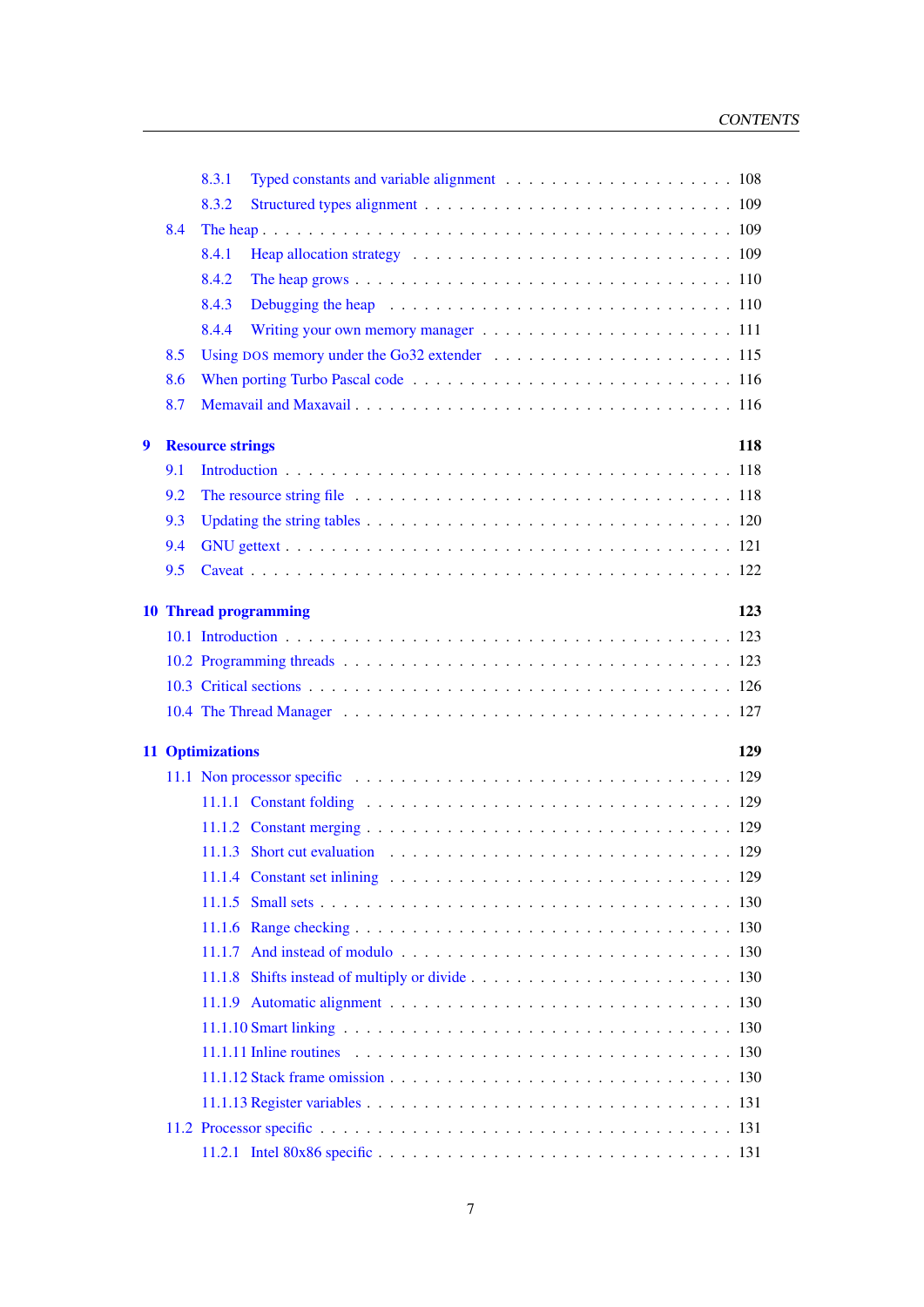|          |            | Step 2: Use the generated WPO feedback file 135 |     |
|----------|------------|-------------------------------------------------|-----|
|          |            |                                                 |     |
|          |            |                                                 |     |
|          |            | <b>12 Programming shared libraries</b>          | 138 |
|          |            |                                                 |     |
|          |            |                                                 |     |
|          |            |                                                 |     |
|          |            |                                                 |     |
|          |            |                                                 |     |
|          |            |                                                 |     |
|          |            | <b>13 Using Windows resources</b>               | 144 |
|          |            |                                                 |     |
|          |            |                                                 |     |
|          |            |                                                 |     |
|          |            |                                                 |     |
|          |            |                                                 |     |
|          |            |                                                 |     |
|          |            | A Anatomy of a unit file                        | 148 |
|          | A.1        |                                                 |     |
|          | A.2        |                                                 |     |
|          | A.3        |                                                 |     |
|          | A.4        |                                                 |     |
|          | A.5        |                                                 |     |
| $\bf{B}$ |            | <b>Compiler and RTL source tree structure</b>   | 154 |
|          | <b>B.1</b> |                                                 |     |
|          | B.2        |                                                 |     |
|          |            |                                                 |     |
| C        |            | <b>Compiler limits</b>                          | 156 |
| D        |            | <b>Compiler modes</b>                           | 157 |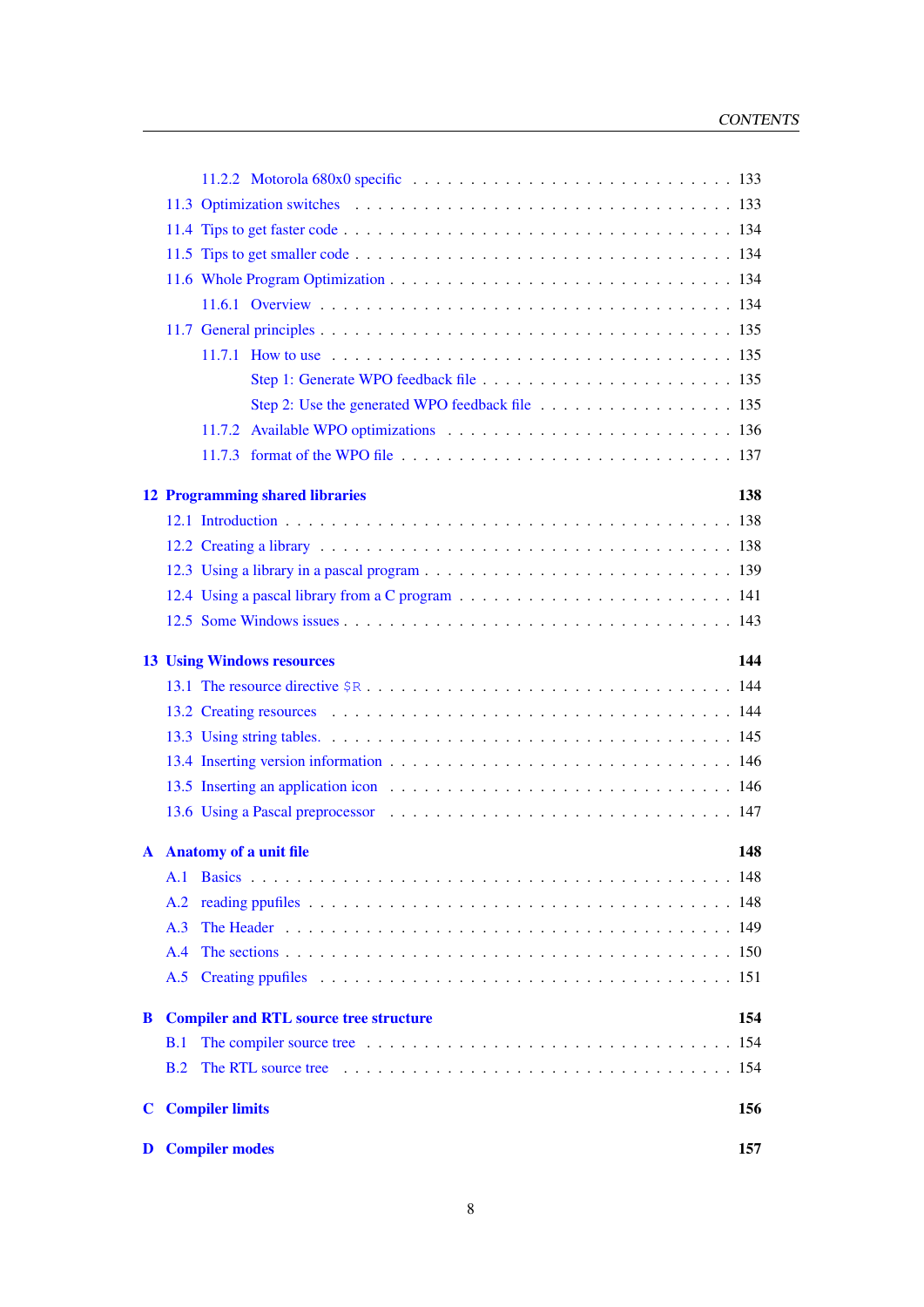|   | D.1 |                      |                                                                                                                                                                                                                                |
|---|-----|----------------------|--------------------------------------------------------------------------------------------------------------------------------------------------------------------------------------------------------------------------------|
|   | D.2 |                      |                                                                                                                                                                                                                                |
|   | D.3 |                      |                                                                                                                                                                                                                                |
|   | D.4 |                      |                                                                                                                                                                                                                                |
|   | D.5 |                      |                                                                                                                                                                                                                                |
|   | D.6 |                      |                                                                                                                                                                                                                                |
|   | D.7 |                      |                                                                                                                                                                                                                                |
|   | D.8 |                      | Extended Pascal mode expansion of the contract of the contract of the contract of the contract of the contract of the contract of the contract of the contract of the contract of the contract of the contract of the contract |
| E |     | <b>Using fpcmake</b> | 161                                                                                                                                                                                                                            |
|   | E.1 |                      |                                                                                                                                                                                                                                |
|   | E.2 |                      |                                                                                                                                                                                                                                |
|   | E.3 |                      |                                                                                                                                                                                                                                |
|   | E.4 |                      |                                                                                                                                                                                                                                |
|   |     | E.4.1                |                                                                                                                                                                                                                                |
|   |     | E.4.2                |                                                                                                                                                                                                                                |
|   |     | E.4.3                |                                                                                                                                                                                                                                |
|   |     | E.4.4                |                                                                                                                                                                                                                                |
|   |     | E.4.5                |                                                                                                                                                                                                                                |
|   |     | E.4.6                |                                                                                                                                                                                                                                |
|   |     | E.4.7                |                                                                                                                                                                                                                                |
|   |     | E.4.8                |                                                                                                                                                                                                                                |
|   |     | E.4.9                |                                                                                                                                                                                                                                |
|   |     |                      |                                                                                                                                                                                                                                |
|   | E.5 |                      |                                                                                                                                                                                                                                |
|   | E.6 |                      |                                                                                                                                                                                                                                |
|   |     | E.6.1                |                                                                                                                                                                                                                                |
|   |     | E.6.2                |                                                                                                                                                                                                                                |
|   |     |                      |                                                                                                                                                                                                                                |
|   |     | E.7.1                |                                                                                                                                                                                                                                |
|   |     | E.7.2                |                                                                                                                                                                                                                                |
|   |     | E.7.3                |                                                                                                                                                                                                                                |
|   |     | E.7.4                |                                                                                                                                                                                                                                |
|   |     | E.7.5                |                                                                                                                                                                                                                                |
|   |     | E.7.6                |                                                                                                                                                                                                                                |
|   | E.8 |                      |                                                                                                                                                                                                                                |
|   |     | E.8.1                |                                                                                                                                                                                                                                |
|   |     | E.8.2                |                                                                                                                                                                                                                                |
|   |     | E.8.3                |                                                                                                                                                                                                                                |
|   |     | E.8.4                |                                                                                                                                                                                                                                |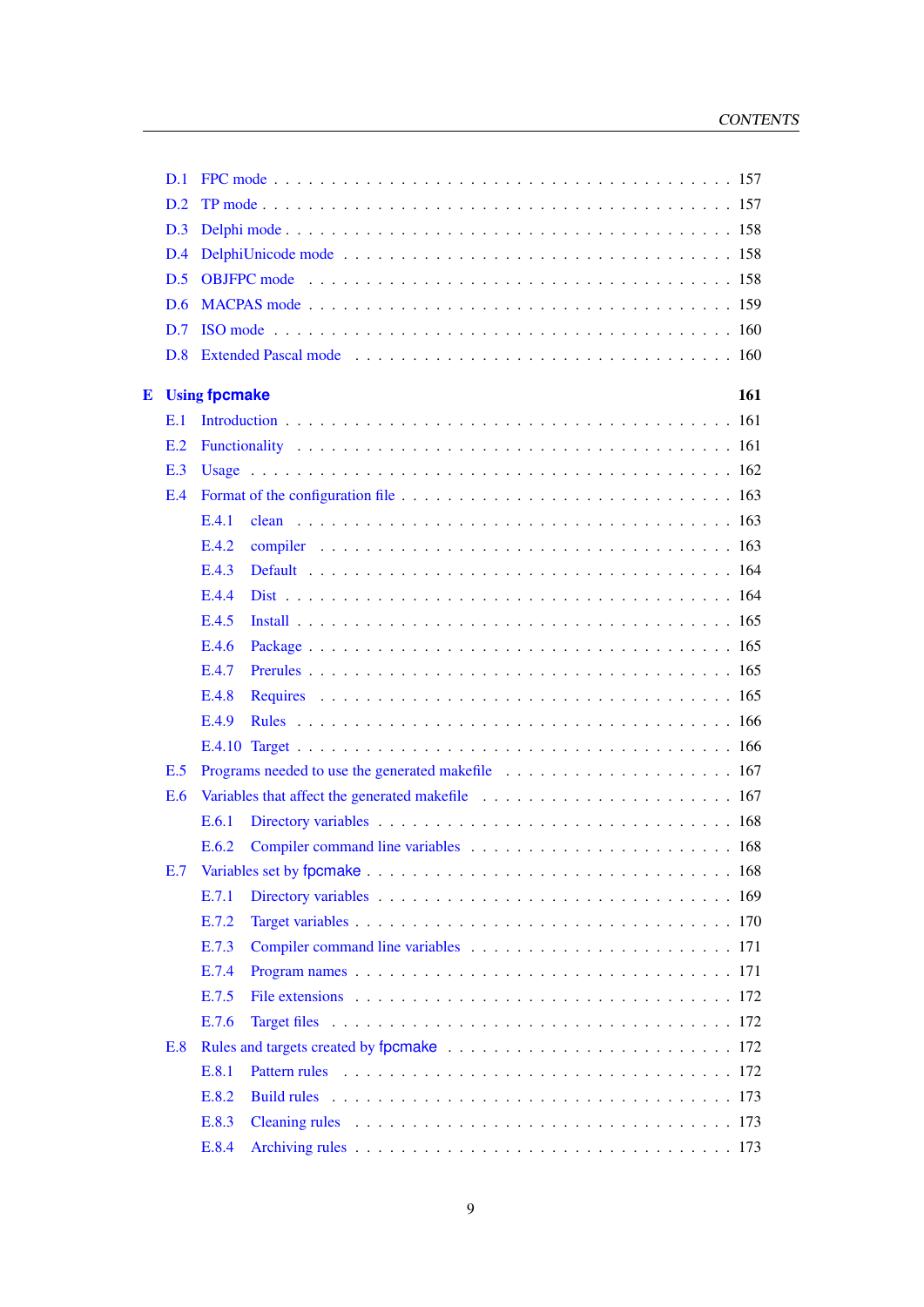|   |                 | E.8.5        | Installation rules $\ldots \ldots \ldots \ldots \ldots \ldots \ldots \ldots \ldots \ldots \ldots \ldots \ldots$                                                                                                                |     |
|---|-----------------|--------------|--------------------------------------------------------------------------------------------------------------------------------------------------------------------------------------------------------------------------------|-----|
|   |                 | E.8.6        |                                                                                                                                                                                                                                |     |
| F |                 |              | <b>Compiling the compiler</b>                                                                                                                                                                                                  | 175 |
|   | E.1             |              |                                                                                                                                                                                                                                |     |
|   | F <sub>12</sub> |              | Before starting enterprise in the set of the set of the set of the set of the set of the set of the set of the set of the set of the set of the set of the set of the set of the set of the set of the set of the set of the s |     |
|   | F <sub>13</sub> |              |                                                                                                                                                                                                                                |     |
|   |                 | E3.1         |                                                                                                                                                                                                                                |     |
|   |                 | F.3.2        |                                                                                                                                                                                                                                |     |
|   |                 | <b>F.3.3</b> |                                                                                                                                                                                                                                |     |
|   |                 | F.3.4        |                                                                                                                                                                                                                                |     |
|   |                 | <b>E3.5</b>  |                                                                                                                                                                                                                                |     |
|   |                 | F.3.6        |                                                                                                                                                                                                                                |     |
|   | F.4             |              |                                                                                                                                                                                                                                |     |
|   |                 | <b>E.4.1</b> | Compiling the RTL $\ldots \ldots \ldots \ldots \ldots \ldots \ldots \ldots \ldots \ldots \ldots \ldots 178$                                                                                                                    |     |
|   |                 | F.4.2        |                                                                                                                                                                                                                                |     |
|   |                 |              | <b>G</b> Compiler defines during compilation                                                                                                                                                                                   | 181 |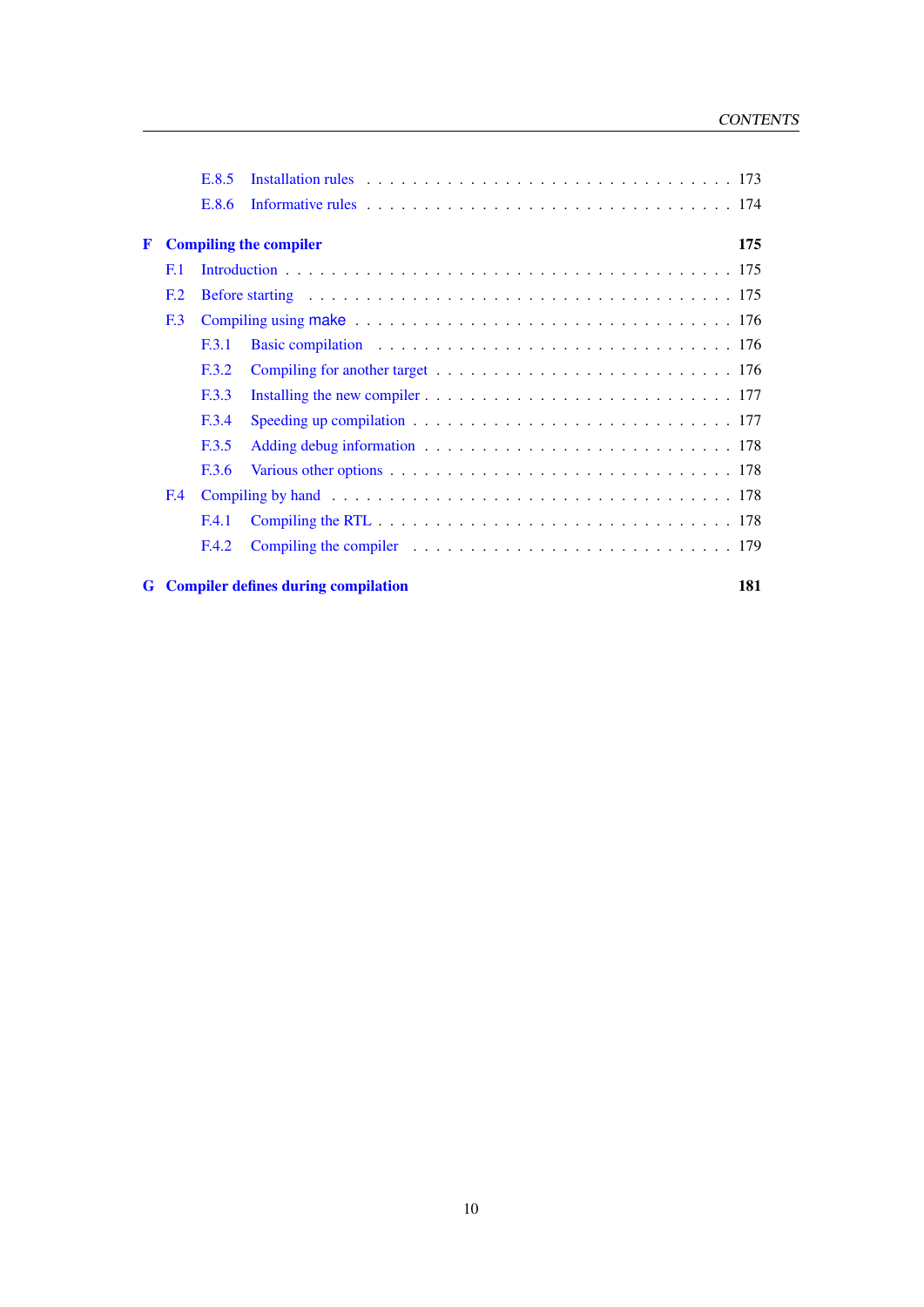# List of Tables

| 2.1            | 59                                                                                                             |
|----------------|----------------------------------------------------------------------------------------------------------------|
| $2.2\,$        | 60                                                                                                             |
| 6.1            | 81                                                                                                             |
| 6.2            | 81                                                                                                             |
| 6.3            | 86                                                                                                             |
| 6.4            | Stack frame when calling a nested procedure (32-bit processors)<br>86                                          |
| 6.5            | 89                                                                                                             |
| 6.6            | 89                                                                                                             |
| 8.1            |                                                                                                                |
| 8.2            |                                                                                                                |
| 8.3            |                                                                                                                |
| 8.4            |                                                                                                                |
| 8.5            |                                                                                                                |
| 8.6            | UnicodeString memory structure $(64$ -bit model) $\ldots \ldots \ldots \ldots \ldots \ldots \ldots \ldots 103$ |
| 8.7            |                                                                                                                |
| 8.8            | Object Virtual Method Table memory layout (32/64-bit model) 106                                                |
| 8.9            |                                                                                                                |
|                | 8.10 Class Virtual Method Table memory layout (32/64-bit model) 107                                            |
|                |                                                                                                                |
|                |                                                                                                                |
|                |                                                                                                                |
| A.1            |                                                                                                                |
| A.2            |                                                                                                                |
| A.3            |                                                                                                                |
| A.4            |                                                                                                                |
| A.5            |                                                                                                                |
| F <sub>1</sub> |                                                                                                                |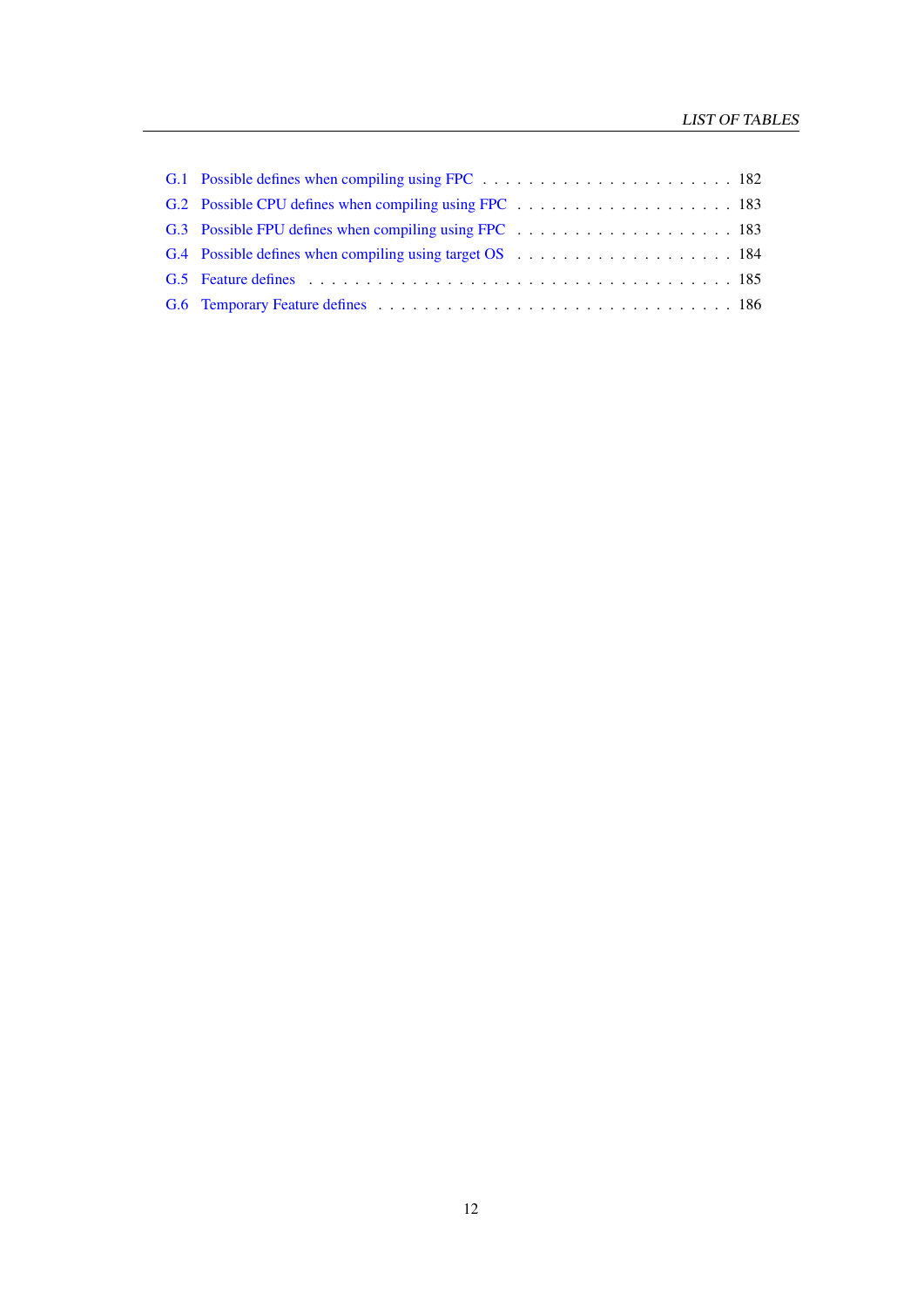# About this document

This is the programmer's manual for Free Pascal.

It describes some of the peculiarities of the Free Pascal compiler, and provides a glimpse of how the compiler generates its code, and how you can change the generated code. It will not, however, provide a detailed account of the inner workings of the compiler, nor will it describe how to use the compiler (described in the [User's Guide\)](../user/user.html). It also will not describe the inner workings of the Run-Time Library (RTL). The best way to learn about the way the RTL is implemented is from the sources themselves.

The things described here are useful when things need to be done that require greater flexibility than the standard Pascal language constructs (described in the [Reference Guide\)](../ref/ref.html).

Since the compiler is continuously under development, this document may get out of date. Wherever possible, the information in this manual will be updated. If you find something which isn't correct, or you think something is missing, feel free to contact me $<sup>1</sup>$  $<sup>1</sup>$  $<sup>1</sup>$ .</sup>

<span id="page-13-0"></span><sup>1</sup> at michael@freepascal.org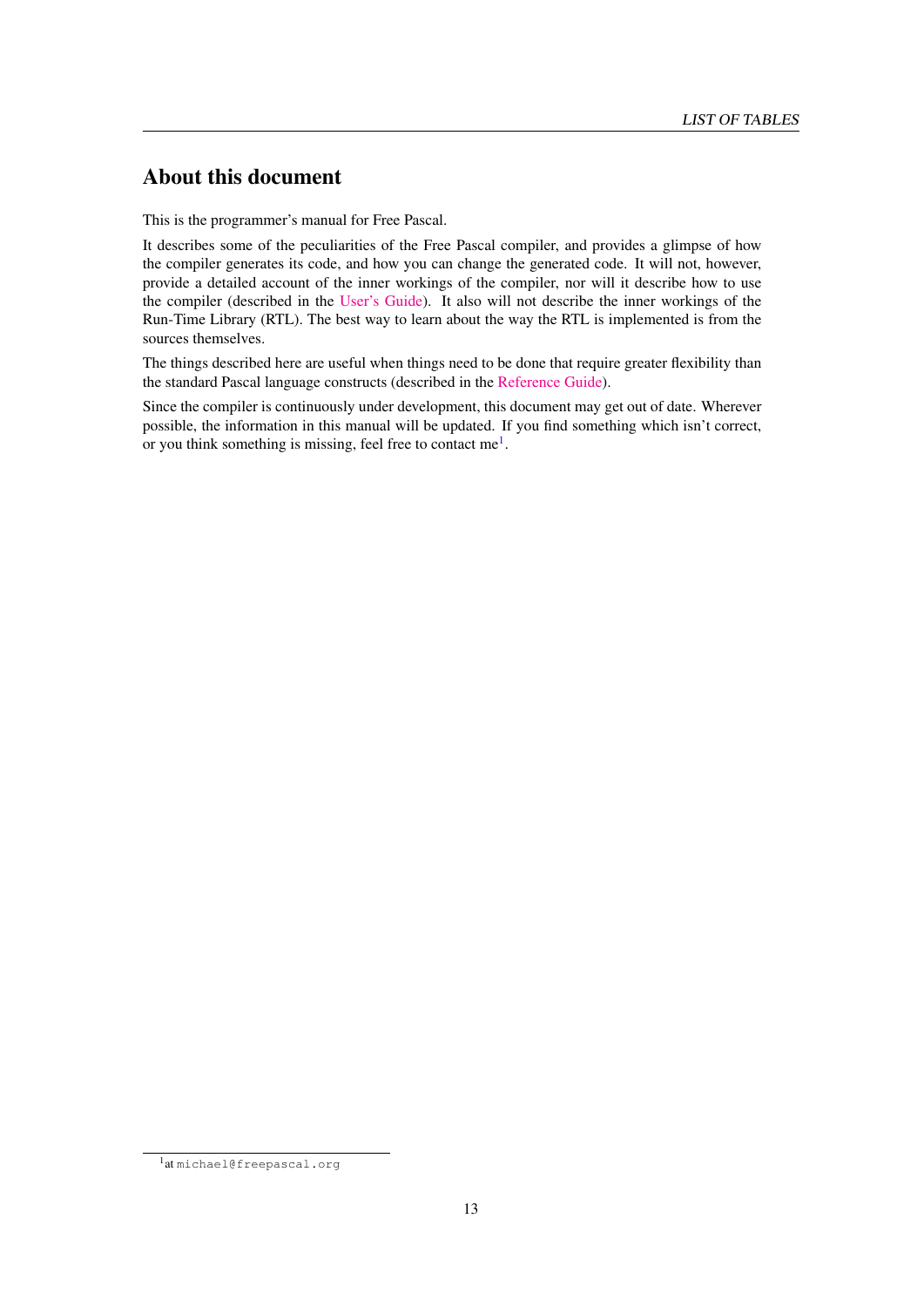# <span id="page-14-0"></span>Chapter 1

# Compiler directives

# <span id="page-14-1"></span>1.1 Introduction

Free Pascal supports compiler directives in the source file: Basically the same directives as in Turbo Pascal, Delphi and Mac OS pascal compilers. Some are recognized for compatibility only, and have no effect.

A compiler directive is always specified as a comment using curly braces:

{\$DIRECTIVE [value]}

The older  $(* \ast)$  notation, or the C++ notation // cannot be used for directives.

The fact that a directive is specified as a comment means that it is not a pascal instruction. That in turn means that if a non-existing directive is specified, the compiler does not give an error, it just gives a warning about an invalid/unknown directive.

There is a distinction between local and global directives:

- Local directives take effect from the moment they are encountered till they are changed by another directive or the same directive with a different argument: they can be specified more than once in a source file.
- Global directives have an effect on all of the compiled code. They can, in general, only be specified once per source file. It also means that their effect ends when the current unit is compiled; the effect does not propagate to another unit.

Some directives can only take a boolean value, a '+' to switch them on, or a '-' to switch them off. These directives are also known as switches. Many switches have a long form also. If they do, then the name of the long form is given also.

For long switches, the + or - character to switch the option on or off, may be replaced by the ON or OFF keywords.

Thus  $\{\$I+\}$  is equivalent to  $\{\$IOCHECKS ON\}$  or  $\{\$IOCHECKS +\}$  and  $\{$C-\}$  is equivalent to {\$ASSERTIONS OFF} or {\$ASSERTIONS -}

The long forms of the switches are the same as their Delphi counterparts.

It is worth mentioning that when defaults are indicated, this means defaults in the absence of a configuration file. The configuration files distributed with FPC will change some of the defaults mentioned here.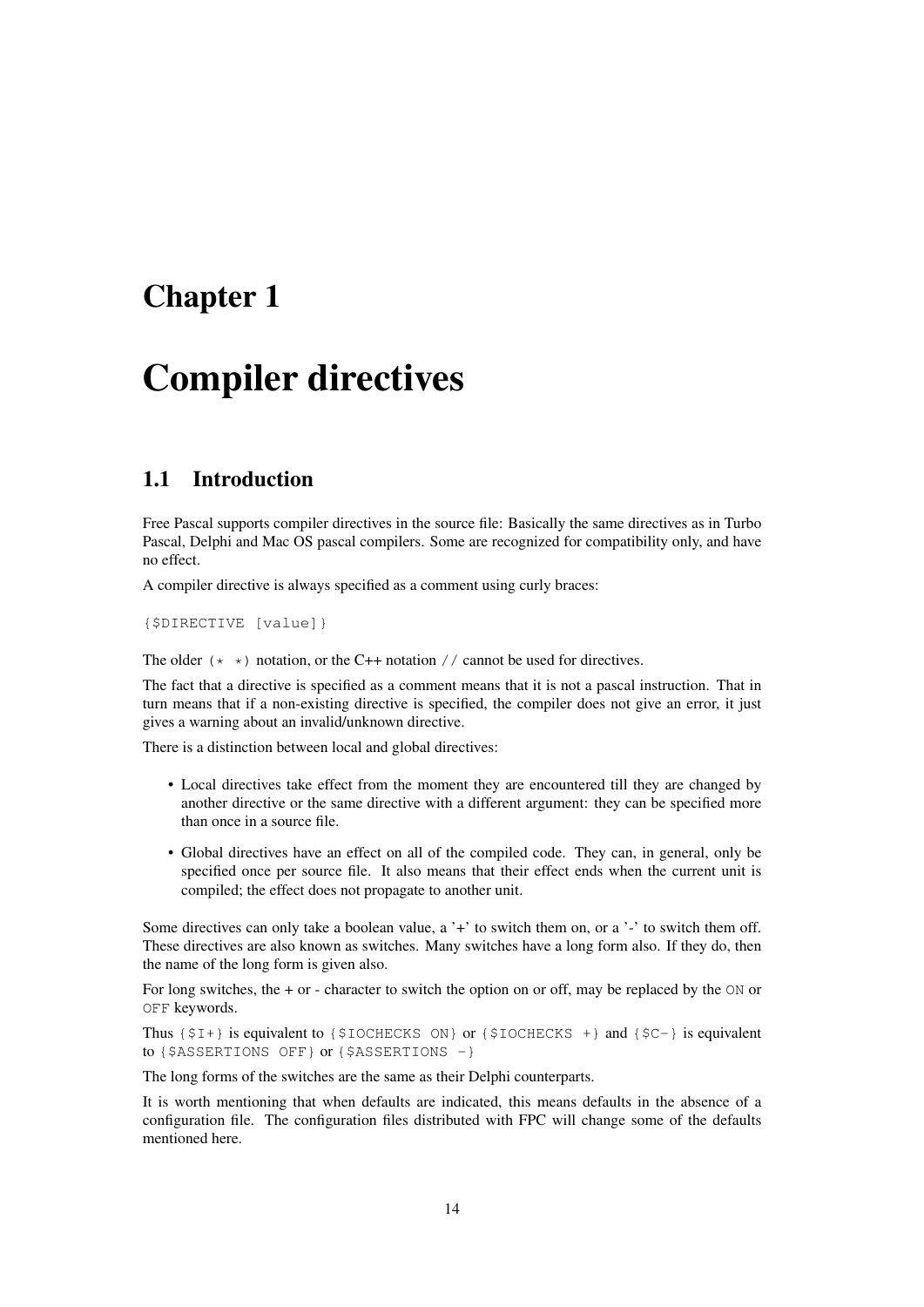# <span id="page-15-0"></span>1.2 Local directives

Local directives can occur more than once in a unit or program, If they have a command line counterpart, the command line argument is restored as the default for each compiled file. The local directives influence the compiler's behavior from the moment they're encountered until the moment another switch annihilates their behavior, or the end of the current unit or program is reached.

## <span id="page-15-1"></span>**1.2.1 \$A or \$ALIGN : Align Data**

The {\$ALIGN} directive can be used to select the data alignment strategy of the compiler for records. It takes a numerical argument which can be 1, 2, 4, 8, 16 or 32, specifying the alignment boundary in bytes. For these values, it has the same effect as the {\$PACKRECORDS} directive (see section [1.2.60,](#page-36-1) page [36\)](#page-36-1).

Thus, the following

{\$ALIGN 8}

is equivalent to

{\$PACKRECORDS 8}

In MACPAS mode, additionally it can have the following values:

MAC68K Specifies alignment following the m68K ABI.

POWER Specifies alignment following the PowerPC ABI.

POWERPC Specifies alignment following the PowerPC ABI.

RESET Resets the default alignment.

ON Same as specifying 4.

OFF Same as specifying 1.

These values are not available in the {\$PACKRECORDS} directive.

#### <span id="page-15-2"></span>**1.2.2 \$A1, \$A2,\$A4 and \$A8**

These directives are the same as the \$PACKRECORDS directive (see section [1.2.60,](#page-36-1) page [36\)](#page-36-1), but they have the alignment specifier embedded in the directive. Thus the following:

{\$A8 }

is equivalent to

{\$PACKRECORDS 8}

Note that the special cases of \$PACKRECORDS cannot be expressed this way.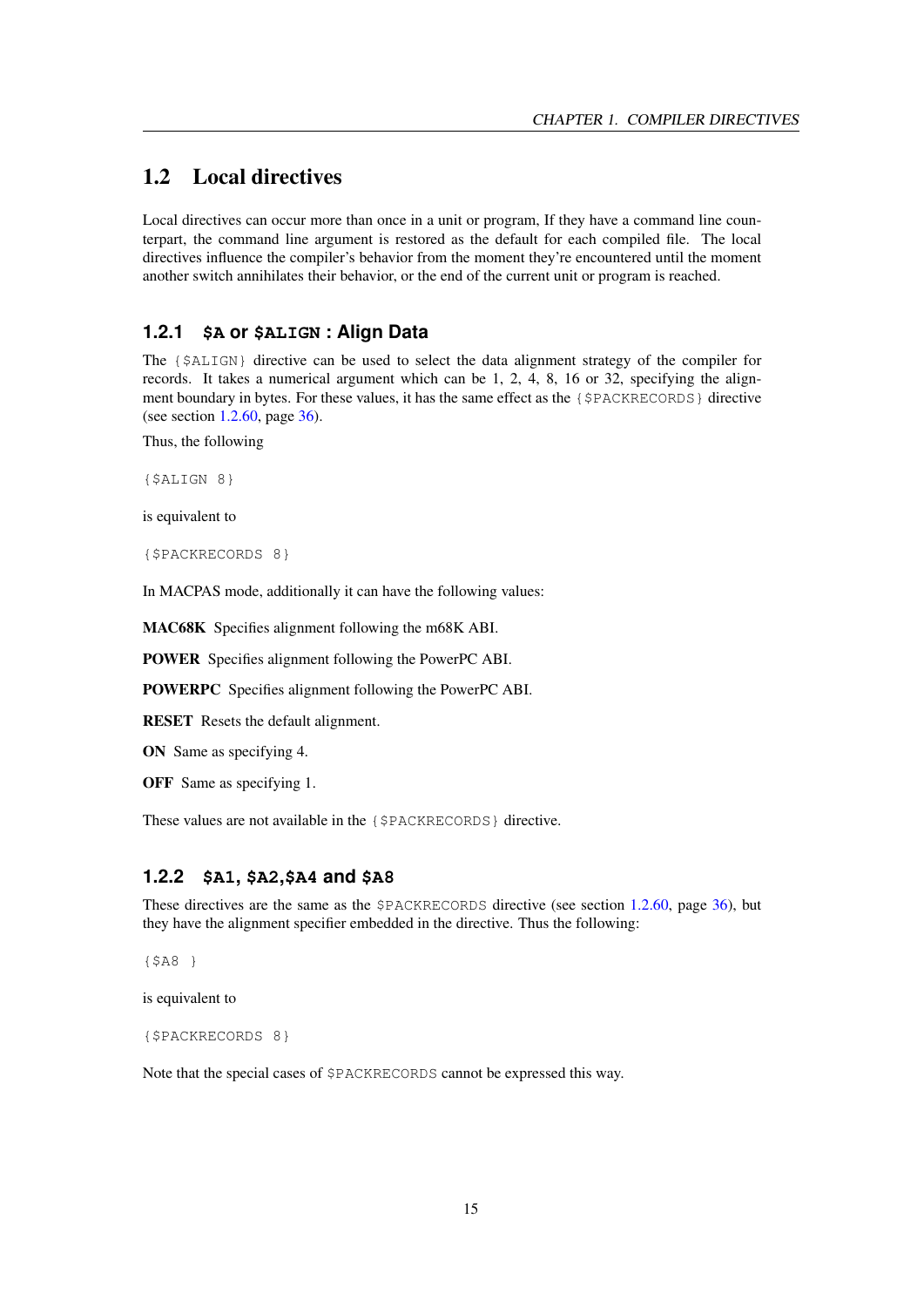#### <span id="page-16-0"></span>**1.2.3 \$ASMMODE : Assembler mode (Intel 80x86 only)**

The {\$ASMMODE XXX} directive informs the compiler what kind of assembler it can expect in an asm block. The XXX should be replaced by one of the following:

att Indicates that asm blocks contain AT&T syntax assembler.

intel Indicates that asm blocks contain Intel syntax assembler.

default Tells the compiler to use the default assembler style for the current platform.

These switches are local, and retain their value to the end of the unit that is compiled, unless they are replaced by another directive of the same type. The command line switch that corresponds to this switch is -R.

The default assembler reader is the AT&T reader.

#### <span id="page-16-1"></span>**1.2.4 \$B or \$BOOLEVAL : Complete boolean evaluation**

By default, the compiler uses shortcut boolean evaluation, i.e., the evaluation of a boolean expression is stopped once the result of the total expression is known with certainty. The  $\{\S B\}$  switch can be used to change this behavior: if its argument is  $+$ , then the compiler will always evaluate all terms in the expression. If it is  $-$  (the default) then the compiler will only evaluate as many terms as are necessary to determine the result of the complete expression.

So, in the following example, the function Bofu, which has a boolean result, will never get called.

If False and Bofu then ...

A consequence of this is that any additional actions that are done by Bofu are not executed. If compiled with  $\{\$B +\}$ , then BoFu will be called anyway.

#### <span id="page-16-2"></span>**1.2.5 \$C or \$ASSERTIONS : Assertion support**

The {\$ASSERTIONS} switch determines if assert statements are compiled into the binary or not. If the switch is on, the statement

Assert(BooleanExpression,AssertMessage);

Will be compiled in the binary. If the BooleanExpression evaluates to False, the RTL will check if the AssertErrorProc is set. If it is set, it will be called with as parameters the AssertMessage message, the name of the file, the LineNumber and the address. If it is not set, a runtime error 227 is generated.

The AssertErrorProc is defined as

```
Type
 TAssertErrorProc=procedure(Const msg,fname : String;
                              lineno,erroraddr : Longint);
Var
 AssertErrorProc = TAssertErrorProc;
```
This can be used mainly for debugging purposes. The system unit sets the AssertErrorProc to a handler that displays a message on stderr and simply exits with a run-time error 227. The sysutils unit catches the run-time error 227 and raises an EAssertionFailed exception.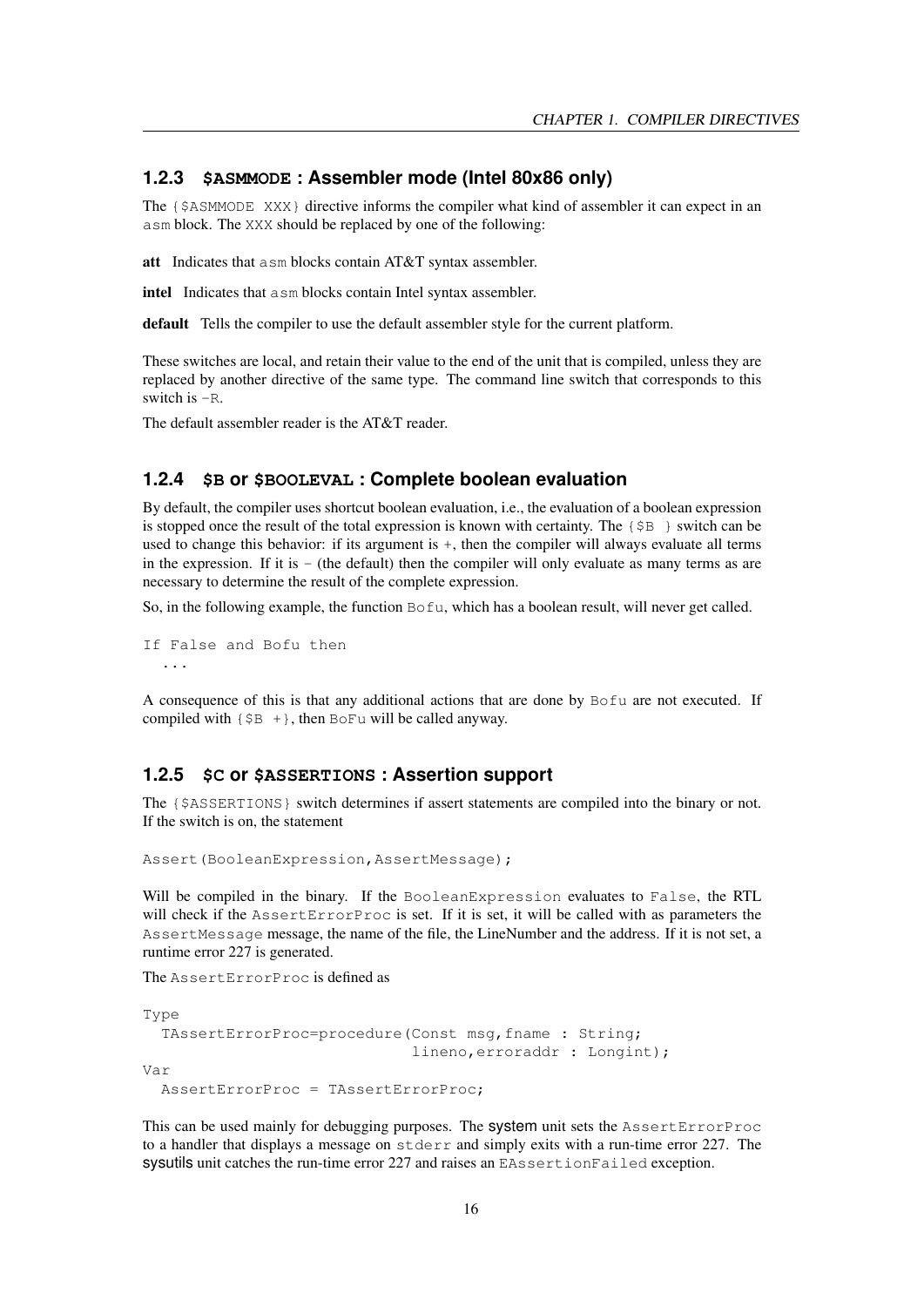#### <span id="page-17-0"></span>**1.2.6 \$BITPACKING : Enable bitsize packing**

The \$BITPACKING directive tells the compiler whether it should use bitpacking or not when it encounters the packed keyword for a structured type. The possible values are ON and OFF. If ON, then the compiler will bitpack structures when it encounters the Packed keyword.

In the following example, the TMyRecord record will be bitpacked:

```
{$BITPACKING ON}
Type
 TMyRecord = packed record
    B1,B2,B3,B4 : Boolean;
 end;
```
Note that:

- The \$BITPACKING directive is ignored in macpas mode, where packed records are always bitpacked.
- The bitpacked keyword can always be used to force bitwise packing, regardless of the value of the \$BITPACKING directive, and regardless of the mode.

# <span id="page-17-1"></span>**1.2.7 \$CALLING : Specify calling convention**

The {\$CALLING } directive tells the compiler which calling convention should be used if none is specified:

{\$CALLING REGISTER}

By default it is REGISTER. The following calling conventions exist:

default register cdecl pascal safecall stdcall oldfpccall

For a more detailed explanation of calling conventions, see section [6.3,](#page-85-1) page [85.](#page-85-1) As a special case, DEFAULT can be used, to restore the default calling convention.

#### <span id="page-17-2"></span>**1.2.8 \$CHECKPOINTER : Check pointer values**

The {\$CHECKPOINTER} directive turns heap pointer checking on (value ON) or off (value OFF). If heap pointer checking is on and the code is compiled with the  $-\alpha h$  (heaptrace) option on, then a check is inserted when dereferencing a pointer. The check will verify that the pointer contains a valid value, i.e. points to a location that is reachable by the program: the stack or a location in the heap. If not, a run-time error 216 or 204 is raised.

If the code is compiled without  $-gh$  switch, then this directive has no effect. Note that this considerably slows down the code.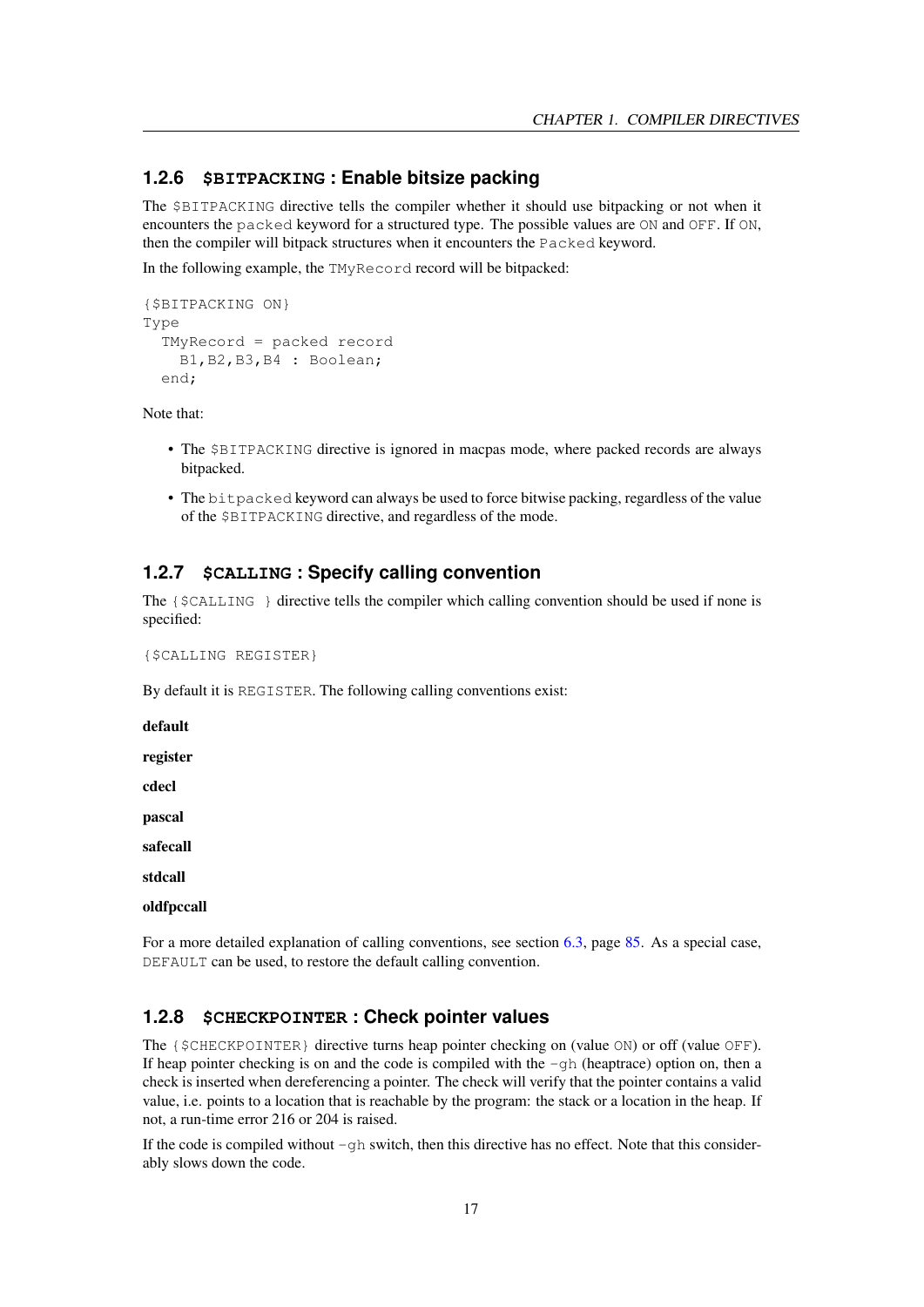#### <span id="page-18-0"></span>**1.2.9 \$CODEALIGN : Set the code alignment**

This switch sets the code alignment. It takes an argument which specifies the alignment for a particular kind of code generated by the compiler. The general form is

{\$CODEALIGN PARAM=VALUE}

Where PARAM is the parameter to tune, and VAR value is a numerical value specifying an alignment. PARAM can be one of the following strings:

PROC Set the alignment for procedure entry points.

JUMP Set the alignment for jump destination locations.

LOOP Set alignment for loops (for, while, repeat).

CONSTMIN Minimum alignment for constants (both typed and untyped).

CONSTMAX Maximum alignment for constants (both typed and untyped).

VARMIN Minimum alignment for static and global variables.

VARMAX Maximum alignment for static and global variables.

LOCALMIN Minimum alignment for local variables.

LOCALMAX Maximum alignment for local variables.

RECORDMIN Minimum alignment for record fields.

RECORDMAX Maximum alignment for record fields.

By default the size of a data structure determines the alignment:

- A SmallInt will be aligned at 2 bytes.
- A LongInt will be aligned at 4 bytes.
- A Int 64 will be aligned at 8 bytes.

With the above switches the minimum required alignment and a maximum used alignment can be specified. The maximum allowed alignment is only meaningful if it is smaller than the natural size. i.e. setting the maximum alignment (e.g. VARMAX) to 4, the alignment is forced to be at most 4 bytes: The  $Int64$  will then also be aligned at 4 bytes. The SmallInt will still be aligned at 2 bytes.

These values can also be specified on the command line as

-OaPARAM=VALUE

#### <span id="page-18-1"></span>**1.2.10 \$COPERATORS : Allow C like operators**

This boolean switch determines whether C like assignment operators are allowed. By default, these assignments are not allowed. After the following statement:

{\$COPERATORS ON}

The following operators are allowed: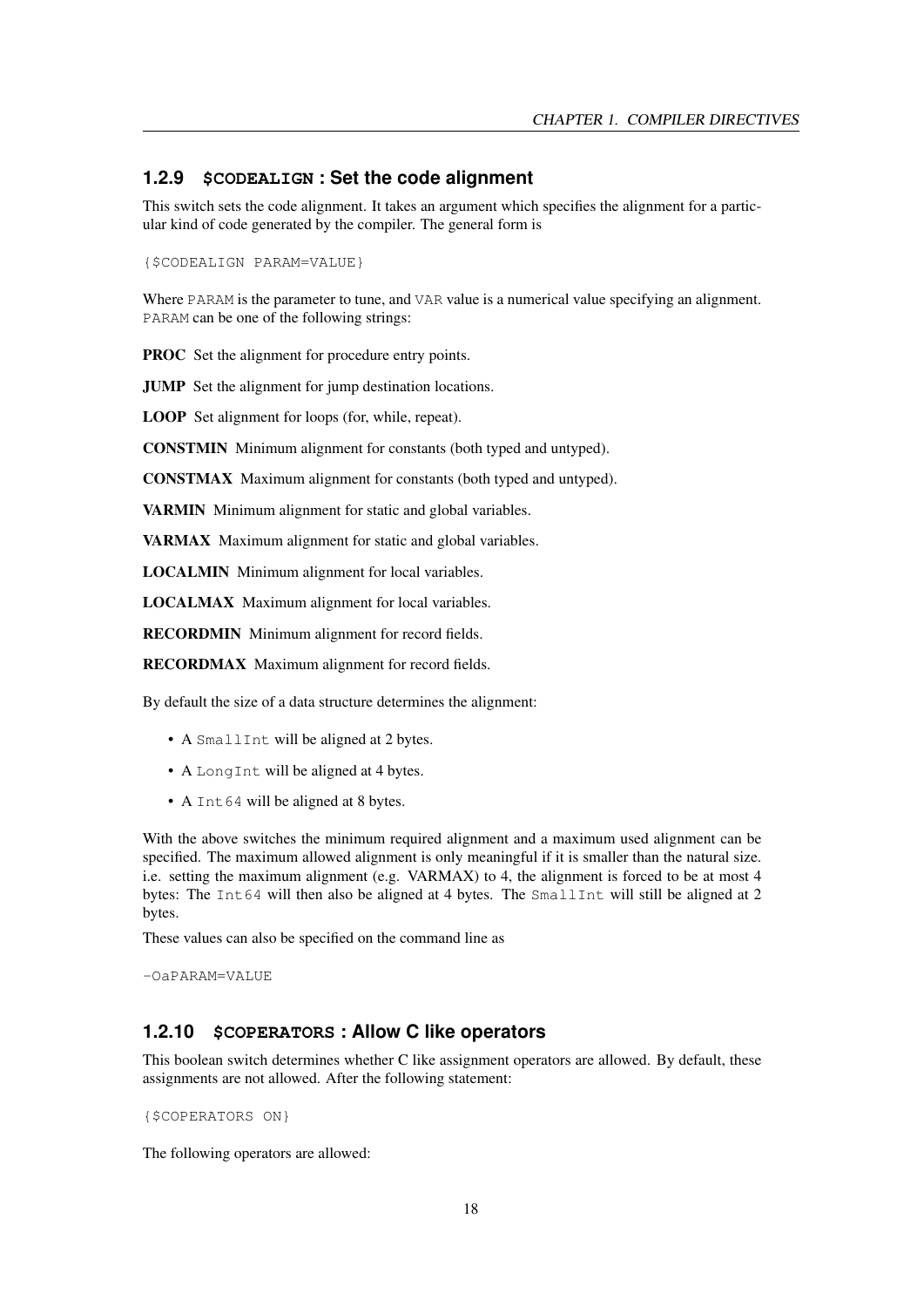```
Var
 I : Integer;
begin
 I := 1;I+=3; // Add 3 to I and assign the result to I;
 I-=2; // Subtract 2 from I and assign the result to I;
 I*=2; // Multiply I with 2 and assign the result to I;
 I/=2; // Divide I with 2 and assign the result to I;
end;
```
#### <span id="page-19-0"></span>**1.2.11 \$DEFINE or \$DEFINEC : Define a symbol**

The directive

```
{$DEFINE name}
```
defines the symbol name. This symbol remains defined until the end of the current module (i.e. unit or program), or until a \$UNDEF name directive is encountered.

If name is already defined, this has no effect. Name is case insensitive.

The symbols that are defined in a unit, are not saved in the unit file, so they are also not exported from a unit.

Under Mac Pascal mode, the \$DEFINEC directive is equivalent to the \$DEFINE directive and is provided for Mac Pascal compatibility.

{\$DEFINE} can also be used to define macros or compile-time constants:

```
{$DEFINE cdecl:=stdcall}
```
will redefine the standard modifier cdecl as stdcall.

More information about macros and compile-time constants, can be found in section [2.2,](#page-58-1) page [58](#page-58-1)

The  $\{\$DEFINE\}$  directive has a command-line equivalent,  $-d$ 

 $-dNAME$ 

will define the symbol Name. Using

-dcdecl:=stdcall

one can redefine the standard modifier cdecl as stdcall from the command-line.

#### <span id="page-19-1"></span>**1.2.12 \$ELSE : Switch conditional compilation**

The  $\{SELSE\}$  switches between compiling and ignoring the source text delimited by the preceding {\$IFxxx} and following {\$ENDIF}. Any text after the ELSE keyword but before the brace is ignored:

```
{$ELSE some ignored text}
```
is the same as

{\$ELSE}

This is useful for indication what switch is meant.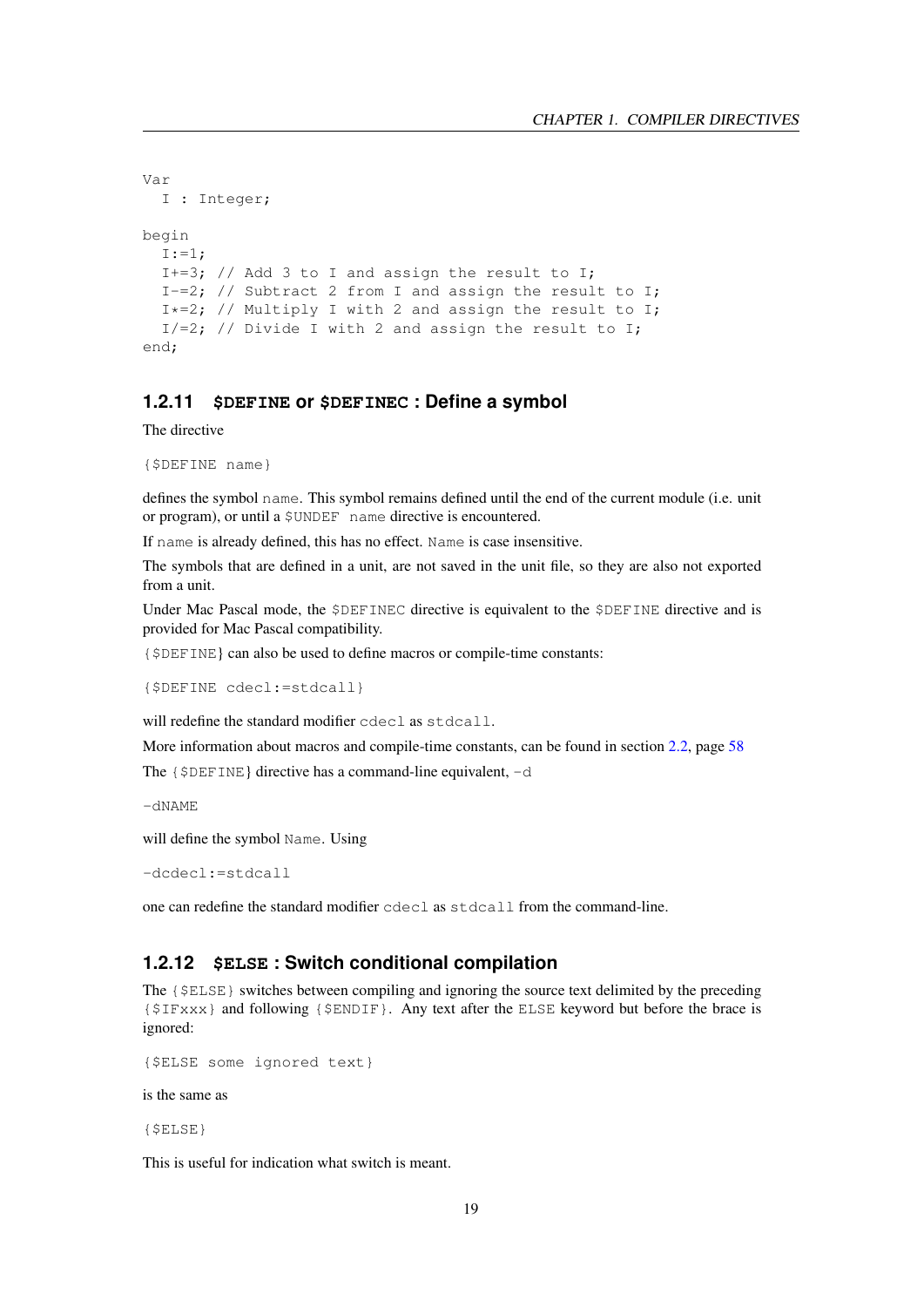#### <span id="page-20-0"></span>**1.2.13 \$ELSEC : Switch conditional compilation**

In MACPAS mode, this directive can be used as an alternative to the \$ELSE directive. It is supported for compatibility with existing Mac OS pascal compilers.

#### <span id="page-20-1"></span>**1.2.14 \$ELSEIF or \$ELIFC : Switch conditional compilation**

This directive can be used as a shortcut for a new  $\{\S \text{IF } \}$  directive inside an  $\{\S \text{ELSE } \}$  clause:

```
{$IF XXX}
 // XXX Code here
{$ELSEIF YYY}
 // YYY code here
{$ELSE}
 // And default code here
{$ENDIF}
```
is equivalent to

```
{$IF XXX}
 // XXX Code here
{$ELSE }
{$IF YYY}
  // YYY code here
{$ELSE}
 // And default code here
{$ENDIF}
{$ENDIF}
```
The directive is followed by an expression like the ones recognized by the  $\{\$IF\}$  directive.

The {\$ELIFC } variant is allowed only in MACPAS mode.

#### <span id="page-20-2"></span>**1.2.15 \$ENDC : End conditional compilation**

In MACPAS mode, this directive can be used as an alternative to the \$ENDIF directive. It is supported for compatibility with existing Mac OS pascal compilers.

#### <span id="page-20-3"></span>**1.2.16 \$ENDIF : End conditional compilation**

The  $\{\$ENDIF\}$  directive ends the conditional compilation initiated by the last  $\{$IFxxx\}$  directive. Any text after the ENDIF keyword but before the closing brace is ignored:

```
{$ENDIF some ignored text}
```
is the same as

{\$ENDIF}

This is useful for indication what switch is meant to be ended.

#### <span id="page-20-4"></span>**1.2.17 \$ERROR or \$ERRORC : Generate error message**

The following code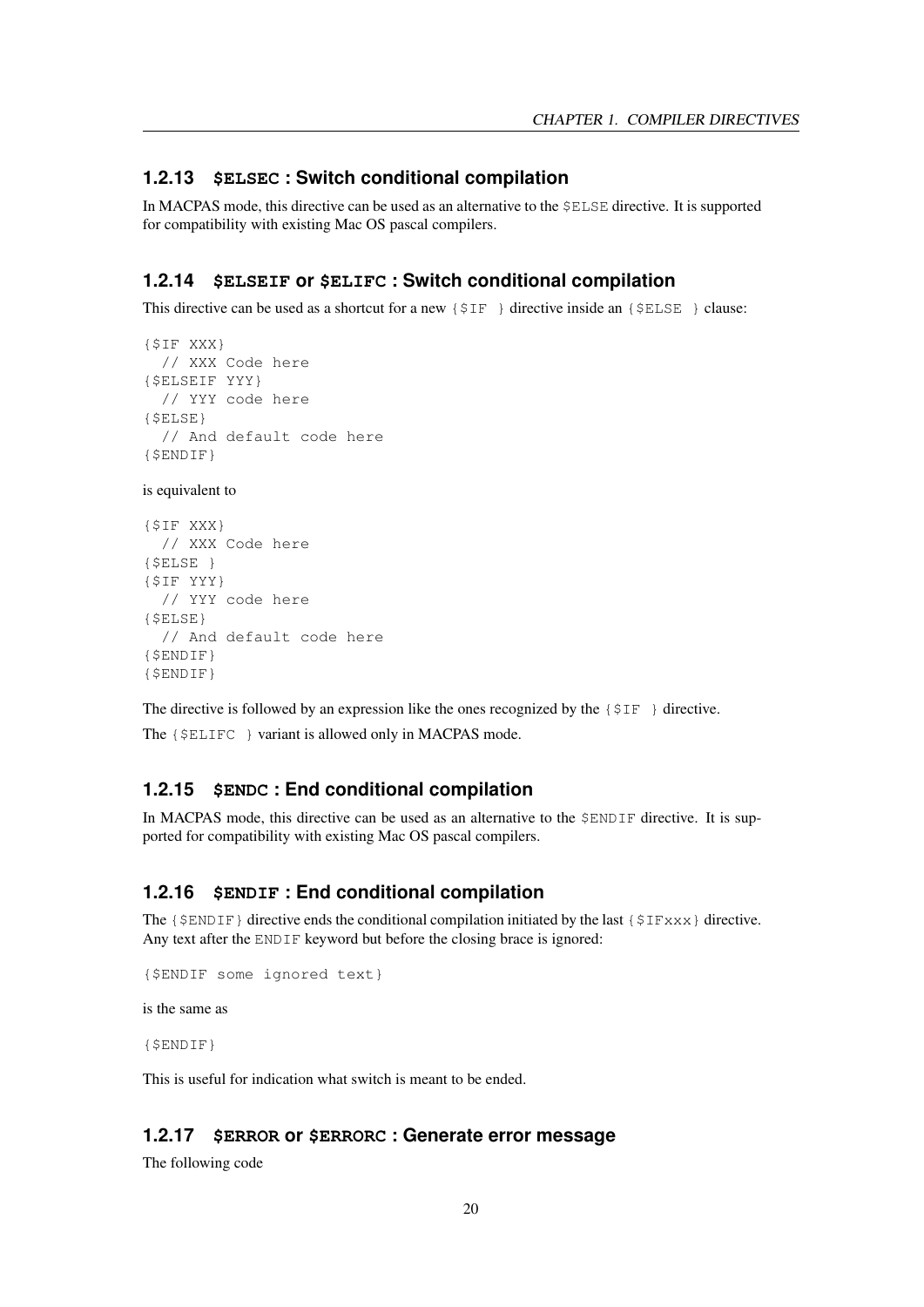{\$ERROR This code is erroneous !}

will display an error message when the compiler encounters it, and increase the error count of the compiler. The compiler will continue to compile, but no code will be emitted.

The \$ERRORC variant is supplied for Mac Pascal compatibility.

#### <span id="page-21-0"></span>**1.2.18 \$ENDREGION: End of a collapsible region**

This directive is parsed for Delphi compatibility but otherwise ignored. In Delphi, it marks the end of a collapsible region in the IDE.

#### <span id="page-21-1"></span>**1.2.19 \$EXTENDEDSYM: Ignored**

This directive is parsed for Delphi compatibility but otherwise ignored. A warning will be displayed when this directive is encountered.

#### <span id="page-21-2"></span>**1.2.20 \$EXTERNALSYM: Ignored**

This directive is parsed for Delphi compatibility but otherwise ignored.

# <span id="page-21-3"></span>**1.2.21 \$F : Far or near functions**

This directive is recognized for compatibility with Turbo Pascal. Under the 32-bit and 64-bit programming models, the concept of near and far calls have no meaning, hence the directive is ignored. A warning is printed to the screen, as a reminder.

As an example, the following piece of code:

```
{5F+}Procedure TestProc;
begin
 Writeln ('Hello From TestProc');
end;
begin
testProc
end.
```
Generates the following compiler output:

```
malpertuus: >pp -vw testf
Compiler: ppc386
Units are searched in: /home/michael;/usr/bin/;/usr/lib/ppc/0.9.1/linuxunits
Target OS: Linux
Compiling testf.pp
testf.pp(1) Warning: illegal compiler switch
7739 kB free
Calling assembler...
Assembled...
Calling linker...
```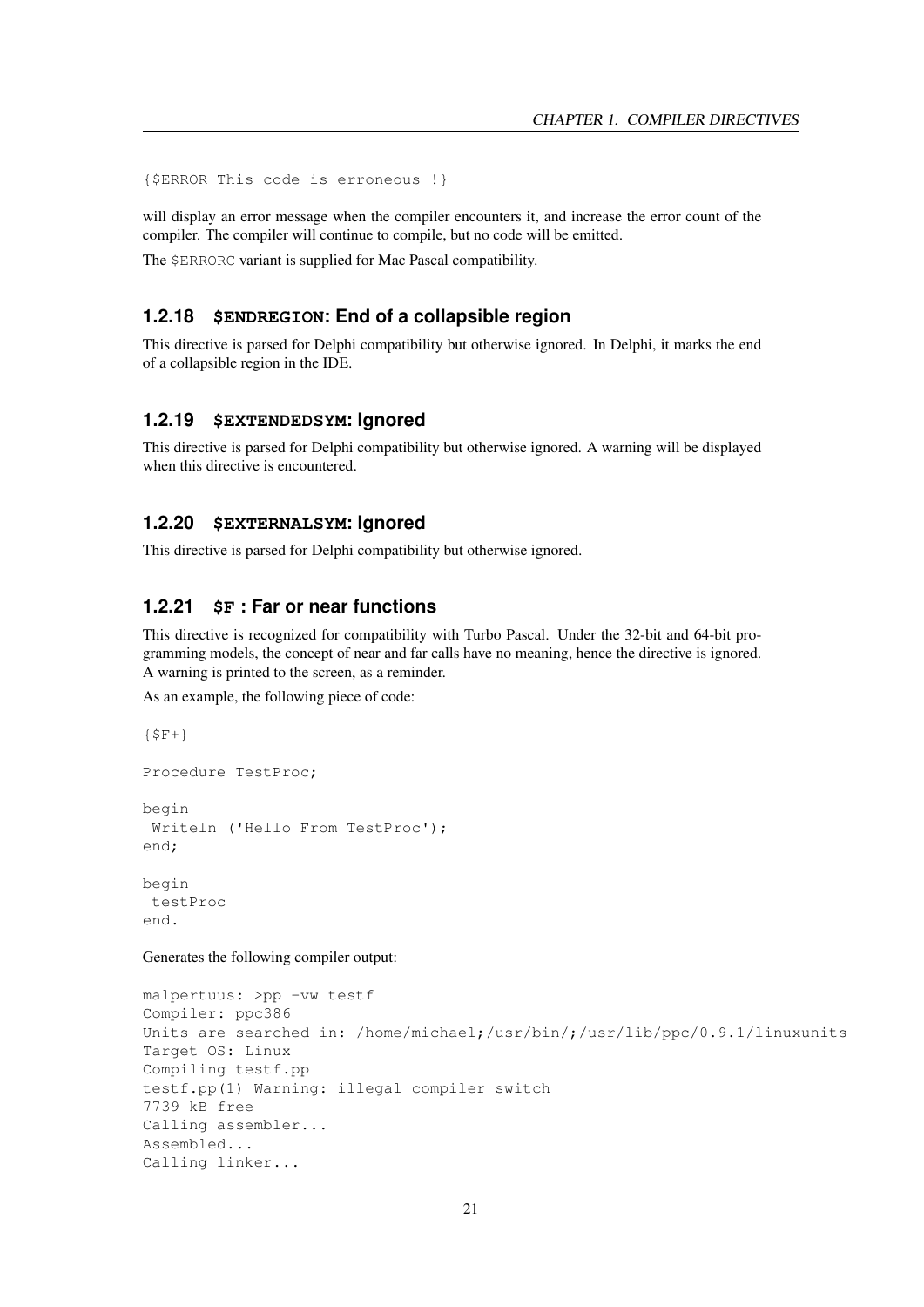```
12 lines compiled,
 1.00000000000000E+0000
```
One can see that the verbosity level was set to display warnings.

When declaring a function as  $Far$  (this has the same effect as setting it between  $\{SF+\}$ ... $\{SF-\}$ directives), the compiler also generates a warning:

testf.pp(3) Warning: FAR ignored

The same story is true for procedures declared as Near. The warning displayed in that case is:

testf.pp(3) Warning: NEAR ignored

#### <span id="page-22-0"></span>**1.2.22 \$FATAL : Generate fatal error message**

The following code

{\$FATAL This code is erroneous !}

will display an error message when the compiler encounters it, and the compiler will immediately stop the compilation process.

This is mainly useful in conjunction with {\$IFDEF} or {\$IFOPT} statements.

#### <span id="page-22-1"></span>**1.2.23 \$FPUTYPE : Select coprocessor type**

This directive selects the type of coprocessor used to do floating point calculations. The directive must be followed by the type of floating point unit. The allowed values depend on the target CPU:

all SOFT: FPC emulates the coprocessor (not yet implemented).

**i386** X87, SSE, SSE2: code compiled with SSE uses the sse to do calculations involving a float of type Single. This code runs only on Pentium III and above, or AthlonXP and above. Code compiled with SSE2 uses the sse unit to do calculations with the single and double data type. This code runs only on PentiumIV and above or Athlon64 and above

```
x86-64 SSE64
```
powerpc STANDARD

arm LIBGCC, FPA, FPA10, FPA11,VFP.

This directive corresponds to the -Cf command line option.

#### <span id="page-22-2"></span>**1.2.24 \$GOTO : Support Goto and Label**

If {\$GOTO ON} is specified, the compiler will support Goto statements and Label declarations. By default, \$GOTO OFF is assumed. This directive corresponds to the -Sq command line option.

As an example, the following code can be compiled:

{\$GOTO ON}

label Theend;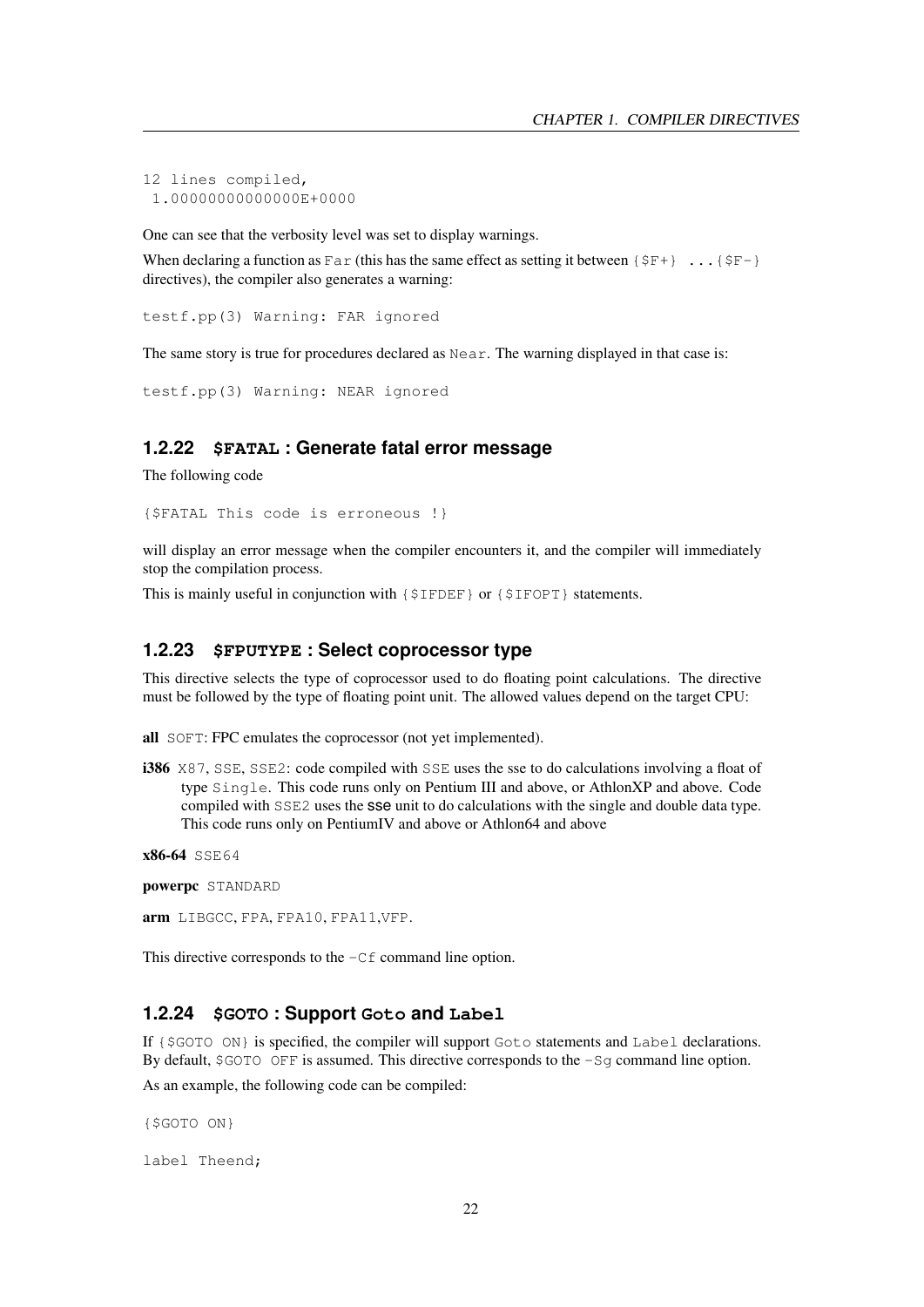```
begin
 If ParamCount=0 then
    GoTo TheEnd;
 Writeln ('You specified command line options');
TheEnd:
end.
```
Remark When compiling assembler code using the inline assembler readers, any labels used in the assembler code must be declared, and the {\$GOTO ON} directive should be used.

#### <span id="page-23-0"></span>**1.2.25 \$H or \$LONGSTRINGS : Use AnsiStrings**

If {\$LONGSTRINGS ON} is specified, the keyword String (no length specifier) will be treated as AnsiString, and the compiler will treat the corresponding variable as an ansistring, and will generate corresponding code. This switch corresponds to the -Sh command line option.

By default, the use of ansistrings is off, corresponding to  $\{\frac{1}{2}H-\}$ . The system unit is compiled without ansistrings, all its functions accept shortstring arguments. The same is true for all RTL units, except the sysutils unit, which is compiled with ansistrings.

However, the  $\{\$MODE\}$  statement influences the default value of  $\{\$H\}$ : a  $\{\$MODE\}$  DELPHI} directive implies a {\$H+} statement, all other modes switch it off. As a result, you should always put {\$H+} after a mode directive. This behavior has changed, in older Free Pascal versions this was not so.

#### <span id="page-23-1"></span>**1.2.26 \$HINT : Generate hint message**

If the generation of hints is turned on, through the  $-vh$  command line option or the  $\{\$HINTS\}$  ON} directive, then

```
{$Hint This code should be optimized }
```
will display a hint message when the compiler encounters it.

By default, no hints are generated.

## <span id="page-23-2"></span>**1.2.27 \$HINTS : Emit hints**

{\$HINTS ON} switches the generation of hints on. {\$HINTS OFF} switches the generation of hints off. Contrary to the command line option  $-\nu h$  this is a local switch, this is useful for checking parts of the code.

#### <span id="page-23-3"></span>**1.2.28 \$HPPEMIT: Ignored**

This directive is parsed for Delphi compatibility but otherwise ignored.

#### <span id="page-23-4"></span>**1.2.29 \$IF : Start conditional compilation**

The directive  $\{\hat{\varsigma}I\$  expr will continue the compilation if the boolean expression expr evaluates to  $True$ . If the compilation evaluates to  $False$ , then the source is skipped to the first  ${$ELSE}$  or {\$ENDIF} directive.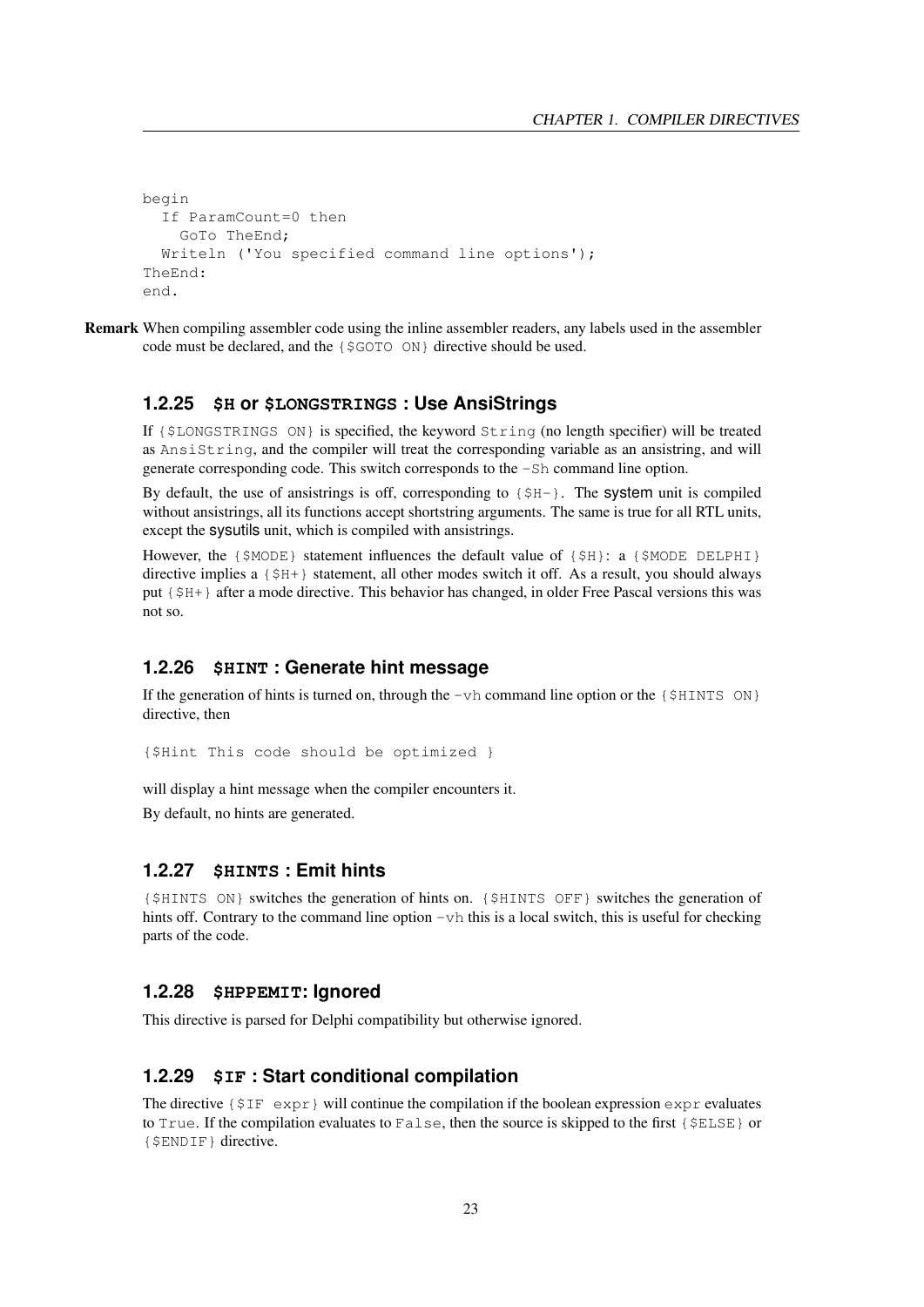The compiler must be able to evaluate the expression at parse time. This means that variables or constants that are defined in the source cannot be used. Macros and symbols may be used, however.

More information on this can be found in the section about conditionals, [2.4.1](#page-60-2) on page [60.](#page-60-2)

#### <span id="page-24-0"></span>**1.2.30 \$IFC : Start conditional compilation**

In MACPAS mode, this directive can be used as an alternative to the \$IF directive. It is supported for compatibility with existing Mac OS pascal compilers.

#### <span id="page-24-1"></span>**1.2.31 \$IFDEF Name : Start conditional compilation**

If the symbol Name is not defined then the  $\{\$IFDEF \space name\}$  will skip the compilation of the text that follows it to the first {\$ELSE} or {\$ENDIF} directive. If Name is defined, then compilation continues as if the directive wasn't there.

The \$IFDEF directive will only check the first word of what follows, all the rest is ignored. This means that code after a

{\$IFDEF RED}

and

```
{$IFDEF RED check that red is defined}
```
and

```
{$IFDEF RED or Blue}
```
will only be parsed if RED is defined. The other words are ignored. In particular, the existence of BLUE will not be checked for the last case. If you need to check multiple values, you should use the {\$IF} construct instead.

#### <span id="page-24-2"></span>**1.2.32 \$IFNDEF : Start conditional compilation**

If the symbol Name is defined then the  $\{\$IFNDEF \space name\}$  will skip the compilation of the text that follows it to the first {\$ELSE} or {\$ENDIF} directive. If it is not defined, then compilation continues as if the directive wasn't there.

Similar to \$IFDEF, the \$IFNDEF directive will only check the first word of what follows, all the rest is ignored. This means that code after a

{\$IFNDEF RED}

and

{\$IFNDEF RED check that red is defined}

and

{\$IFNDEF RED or Blue}

will only be parsed if RED is undefined. The other words are ignored. In particular, the existence of BLUE will not be checked for the last case. If you need to check multiple values, you should use the {\$IF} construct instead.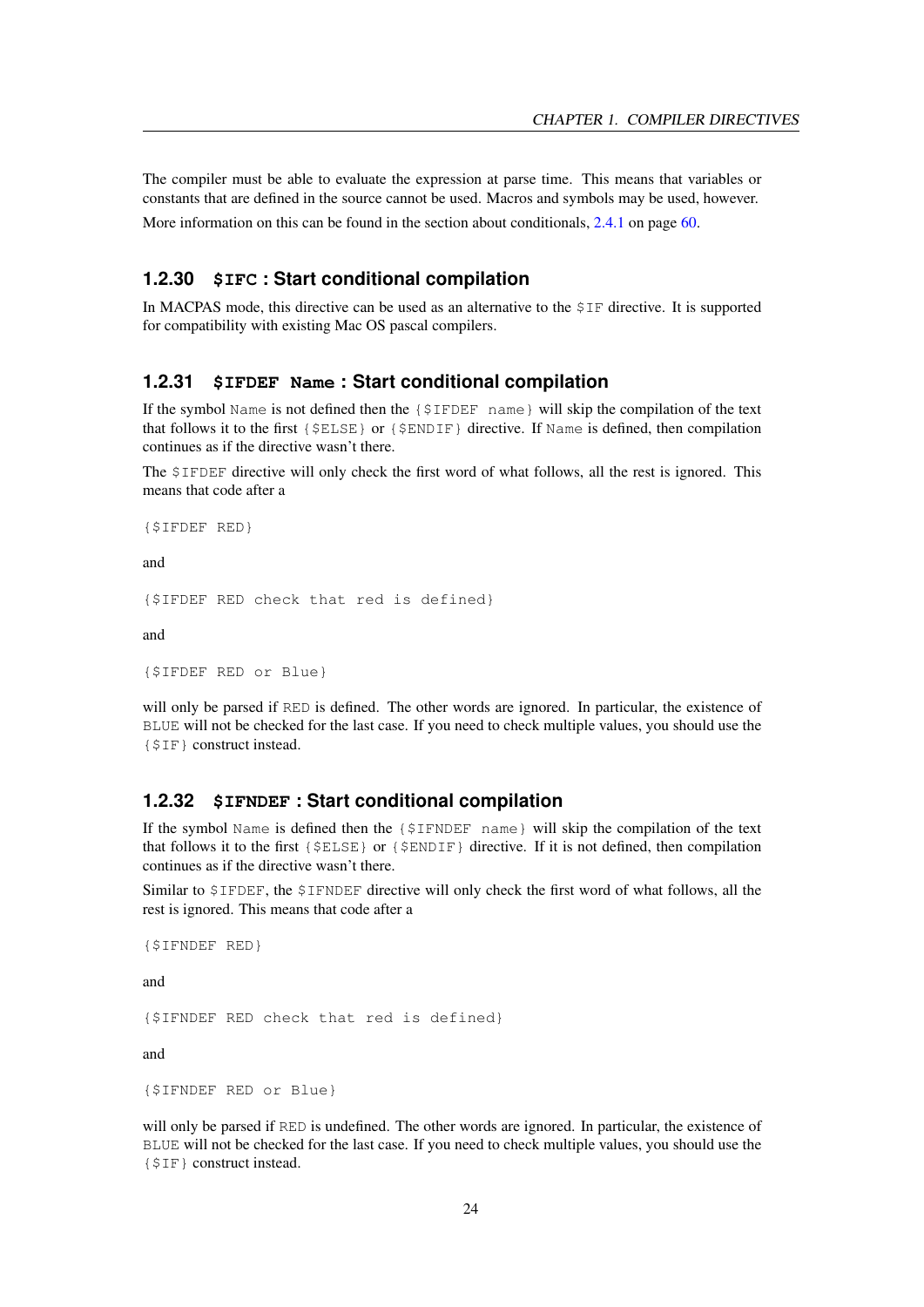#### <span id="page-25-0"></span>**1.2.33 \$IFOPT : Start conditional compilation**

The {\$IFOPT switch} will compile the text that follows it if the switch switch is currently in the specified state. If it isn't in the specified state, then compilation continues after the corresponding {\$ELSE} or {\$ENDIF} directive.

As an example:

```
{$IFOPT M+}
 Writeln ('Compiled with type information');
{$ENDIF}
```
Will compile the Writeln statement only if generation of type information is on.

Remark The {\$IFOPT} directive accepts only short options, i.e. {\$IFOPT TYPEINFO} will not be accepted.

#### <span id="page-25-1"></span>**1.2.34 \$IMPLICITEXCEPTIONS : Implicit finalization code generation**

The compiler generates an implicit  $\text{try...finally frame around each procedure that needs initial$ ization or finalization of variables, and finalizes the variables in the finally block. This slows down these procedures (up to 5-10% sometimes). With this directive, the generation of such frames can be disabled. One should be careful with this directive, because it can lead to memory leaks if an exception occurs inside the routine. Therefore, it is set to ON by default.

### <span id="page-25-2"></span>**1.2.35 \$INFO : Generate info message**

If the generation of info is turned on, through the  $-vi$  command line option, then

{\$INFO This was coded on a rainy day by Bugs Bunny}

will display an info message when the compiler encounters it.

This is useful in conjunction with the {\$IFDEF} directive, to show information about which part of the code is being compiled.

#### <span id="page-25-3"></span>**1.2.36 \$INLINE : Allow inline code.**

The {\$INLINE ON} directive tells the compiler that the Inline procedure modifier should be allowed. Procedures that are declared inline are copied to the locations where they are called. This has the effect that there is no actual procedure call, the code of the procedure is just copied to where the procedure is needed, this results in faster execution speed if the function or procedure is used a lot.

By default, Inline procedures are not allowed. This directive must be specified to use inlined code. The directive is equivalent to the command line switch  $-Si$ . For more information on inline routines, consult the [Reference Guide.](../ref/ref.html)

#### <span id="page-25-4"></span>**1.2.37 \$INTERFACES : Specify Interface type.**

The {\$INTERFACES} directive tells the compiler what it should take as the parent interface of an interface declaration which does not explicitly specify a parent interface. By default the Windows COM IUnknown interface is used. Other implementations of interfaces (CORBA or Java) do not necessarily have this interface, and for such cases, this directive can be used. It accepts the following three values: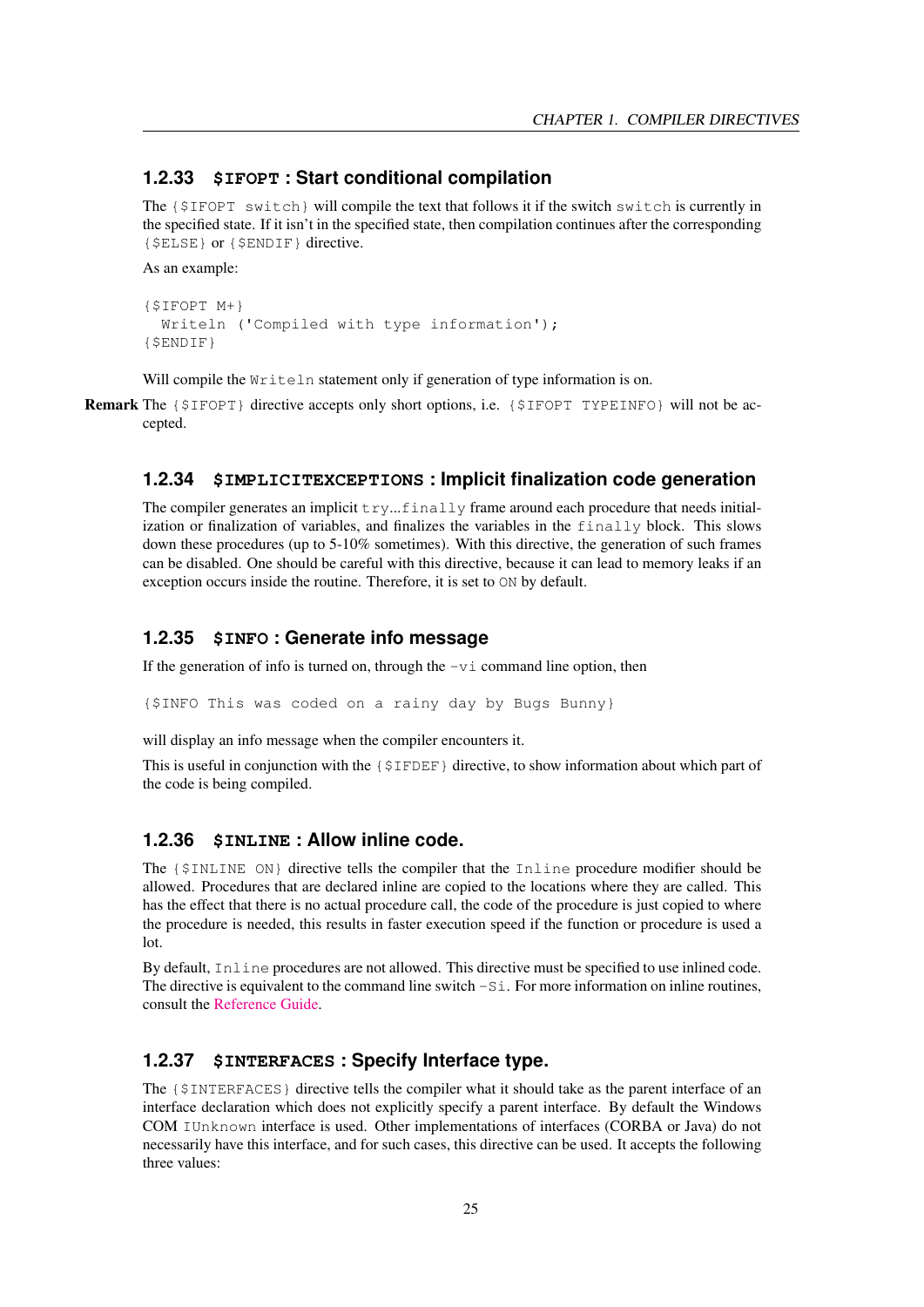COM Interfaces will descend from IUnknown and will be reference counted.

CORBA Interfaces will not have a parent and are not reference counted (so the programmer is responsible for bookkeeping). Corba interfaces are identified by a simple string so they are assignment compatible with strings and not TGUID.

DEFAULT Currently, this is COM.

#### <span id="page-26-0"></span>**1.2.38 \$I or \$IOCHECKS : Input/Output checking**

The  $\{S_I - \}$  or  $\{S_I \subset \text{NECKS } \text{OFF}\}\$  directive tells the compiler not to generate input/output checking code in the program. By default, the compiler generates I/O checking code. This behavior can be controlled globally with the  $-Ci$  switch.

When compiling using the  $-Ci$  compiler switch, the Free Pascal compiler inserts input/output checking code after every input/output call in the code. If an error occurred during input or output, then a run-time error will be generated. This switch can also be used to avoid this behavior.

If no I/O checking code is generated, to check if something went wrong, the IOResult function can be used to see if everything went without problems.

Conversely,  $\{\xi I+\}$  will turn error-checking back on, until another directive is encountered which turns it off again.

Remark When an I/O error occurs and I/O-checking code generation is off, all subsequent I/O operations are ignored until the IO error status code is cleared.

When the IOResult function from the system unit is called, it returns the current IO status code and resets it.

The effect of this is that IOResult must be checked after each I/O operation for subsequent I/O operations to succeed.

The most common use for this switch is to check if the opening of a file went without problems, as in the following piece of code:

```
assign (f,'file.txt');
{SI-}rewrite (f);
{5I+}if IOResult<>0 then
 begin
 Writeln ('Error opening file: "file.txt"');
 exit
 end;
```
See the IOResult function explanation in [Reference Guide](../ref/ref.html) for a detailed description of the possible errors that can occur when using input/output checking.

#### <span id="page-26-1"></span>**1.2.39 \$IEEEERRORS : Enable IEEE error checking for constants**

This boolean directive switches IEEE (floating point) error checking for constants on or off. It is the local equivalent of the global  $-C3$  command-line switch.

The following turns on IEEE (floating point) error checking for constants:

{\$IEEEERRORS ON}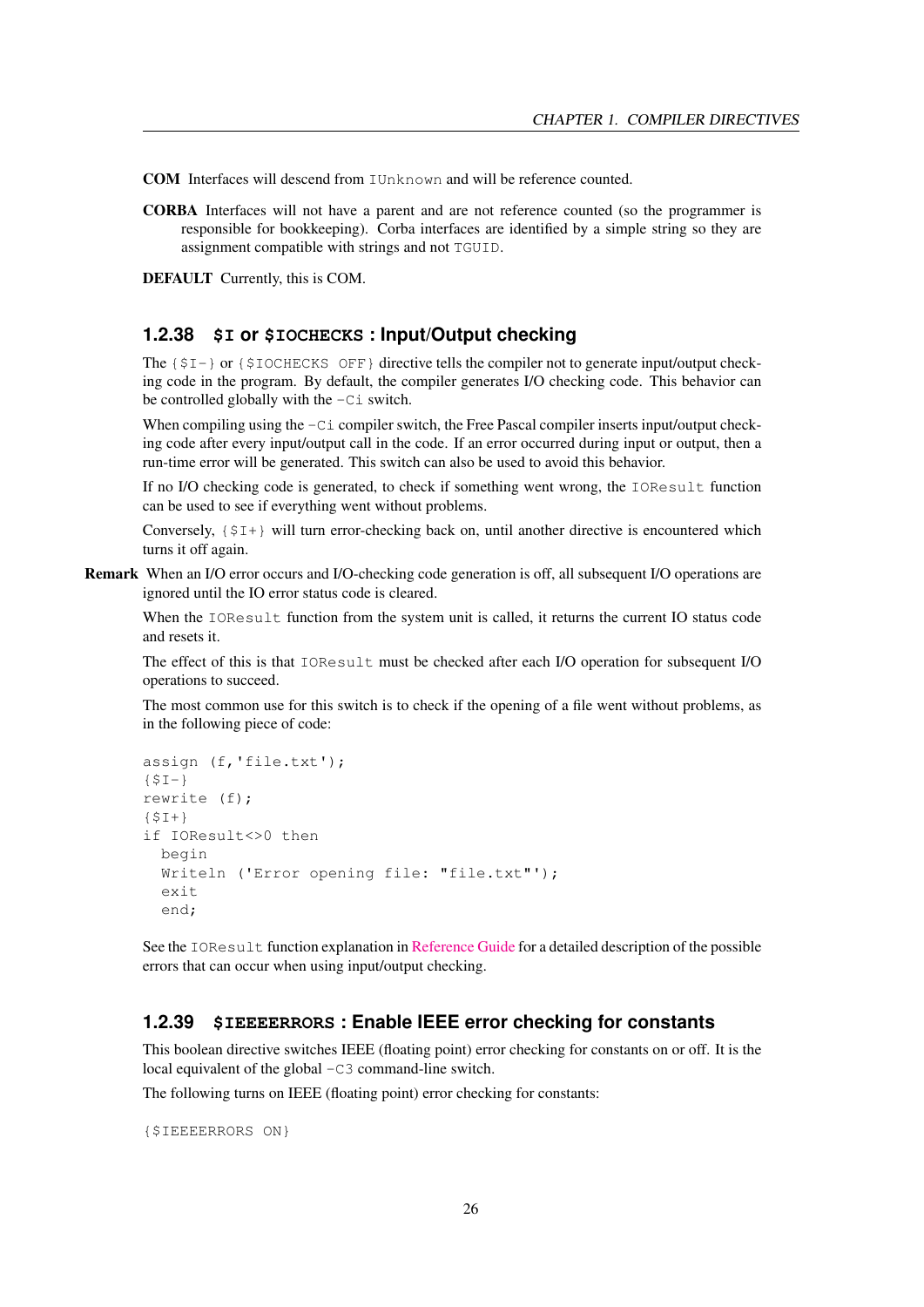#### <span id="page-27-0"></span>**1.2.40 \$I or \$INCLUDE : Include file**

The {\$I filename} or {\$INCLUDE filename} directive tells the compiler to read further statements from the file filename. The statements read there will be inserted as if they occurred in the current file.

If the file with the given filename exists, it will be included. If no extension is given, the compiler will append the .pp extension to the file and try with that filename. No other extensions are tried.

The filename can be placed between single quotes, they will not be regarded as part of the file's name. Indeed, if the filename contains a space, then it must be surrounded by single quotes:

{\$I 'my file name'}

will try to include the file my file name or my file name.pp.

{\$I my file name}

will try to include the file my or my.pp.

If the filename is an asterisk  $(*)$  then the compiler will use the unit or program name as filename and try to include that. The following code

```
unit testi;
interface
\{5I \star\}implementation
end.
```
will include the file testi or testi.pp if they exist.

Care should be taken with this mechanism, because the unit name should already match the unit filename, meaning most likely the unit will include itself recursively.

Include files can be nested, but not infinitely deep. The number of files is restricted to the number of file descriptors available to the Free Pascal compiler.

Contrary to Turbo Pascal, include files can cross blocks. I.e. a block can start in one file (with a Begin keyword) and can end in another (with a End keyword). The smallest entity in an include file must be a token, i.e. an identifier, keyword or operator.

The compiler will look for the file to include in the following locations:

- 1. It will look in the path specified in the include file name.
- 2. It will look in the directory where the current source file is.
- 3. it will look in all directories specified in the include file search path.

Directories can be added to the include file search path with the  $-Fi$  command line option.

#### <span id="page-27-1"></span>**1.2.41 \$I or \$INCLUDE : Include compiler info**

In this form: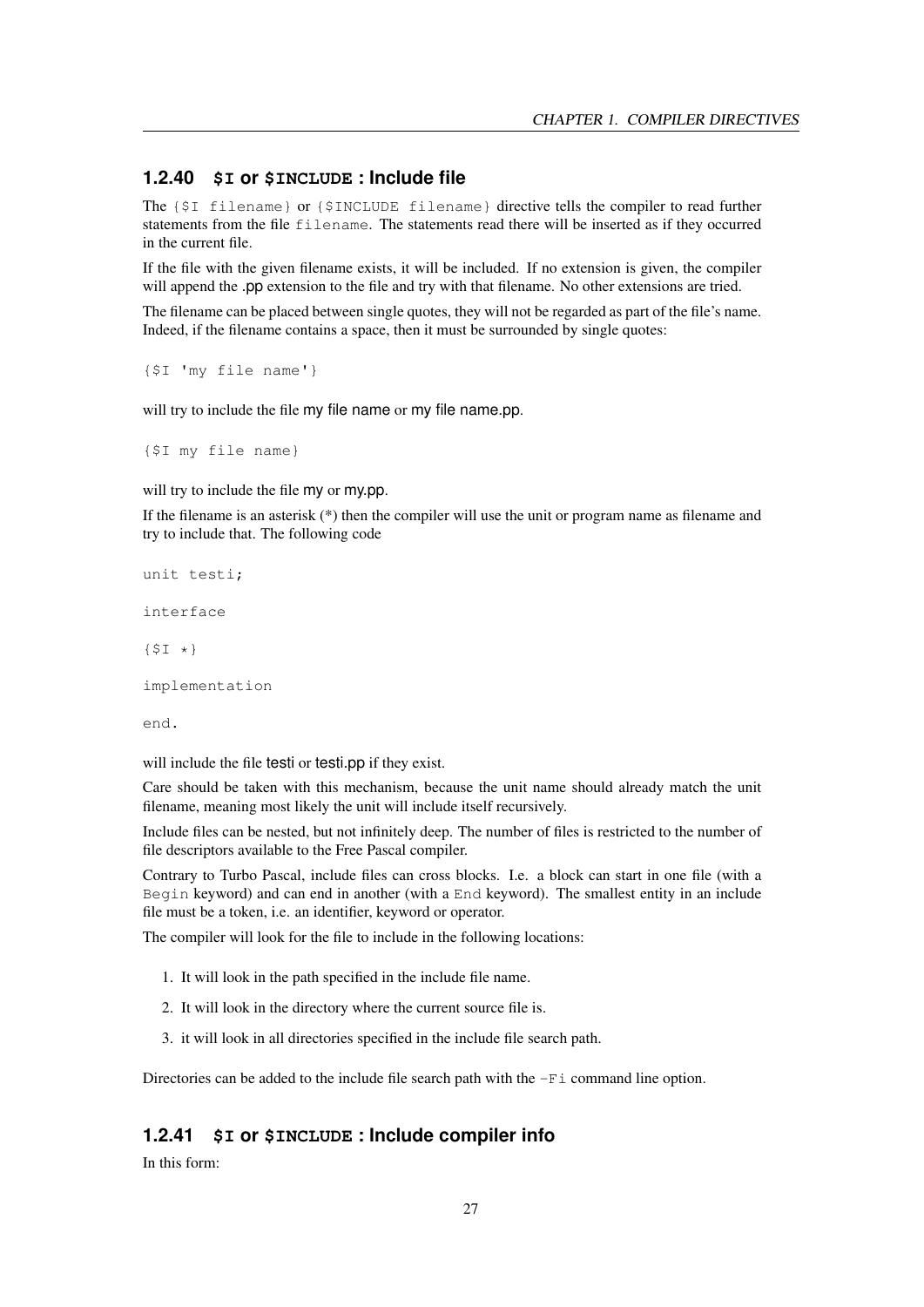{\$INCLUDE %XXX%}

the {\$INCLUDE} directive inserts a string constant in the source code. Here XXX can be one of the following:

CURRENTROUTINE Inserts the name of the current routine. Useful for debug logging.

DATE Inserts the current date. It will be formatted as YYYY/MM/DD.

DATEYEAR Inserts the year part of the current date.

DATEMONTH Inserts the month part of the current date.

DATEDAY Inserts the day part of the current date.

FPCTARGET Inserts the target CPU name. (deprecated, use FPCTARGETCPU)

FPCTARGETCPU Inserts the target CPU name.

FPCTARGETOS Inserts the target OS name.

FPCVERSION Current compiler version number.

FILE Filename in which the directive is found.

LINE Line number on which the directive is found.

LINENUM Line number on which the directive is found. In this case, the result is an integer, not a string.

TIME Current time, formatted as HH:MM:SS

TIMEHOUR Hour part of the current time.

TIMEMINUTE Minutes part of the current time.

TIMESECOND Seconds part of the current time.

If XXX is none of the above, then it is assumed to be the name of an environment variable. Its value will be fetched from the environment, if it exists, otherwise an empty string is inserted. As a result, this will generate a macro with the value of the XXX specifier, as if it were a string (or, in the case of LINENUM, an integer).

For example, the following program

```
Program InfoDemo;
Const User = \{\$I \$USER\}\};
begin
 Write ('This program was compiled at ', {$I %TIME%});
 Writeln (' on ',{$I %DATE%});
 Writeln ('By ', User);
 Writeln ('Compiler version: ',{$I %FPCVERSION%});
 Writeln ('Target CPU: ',{$I %FPCTARGET%});
end.
```
Creates the following output: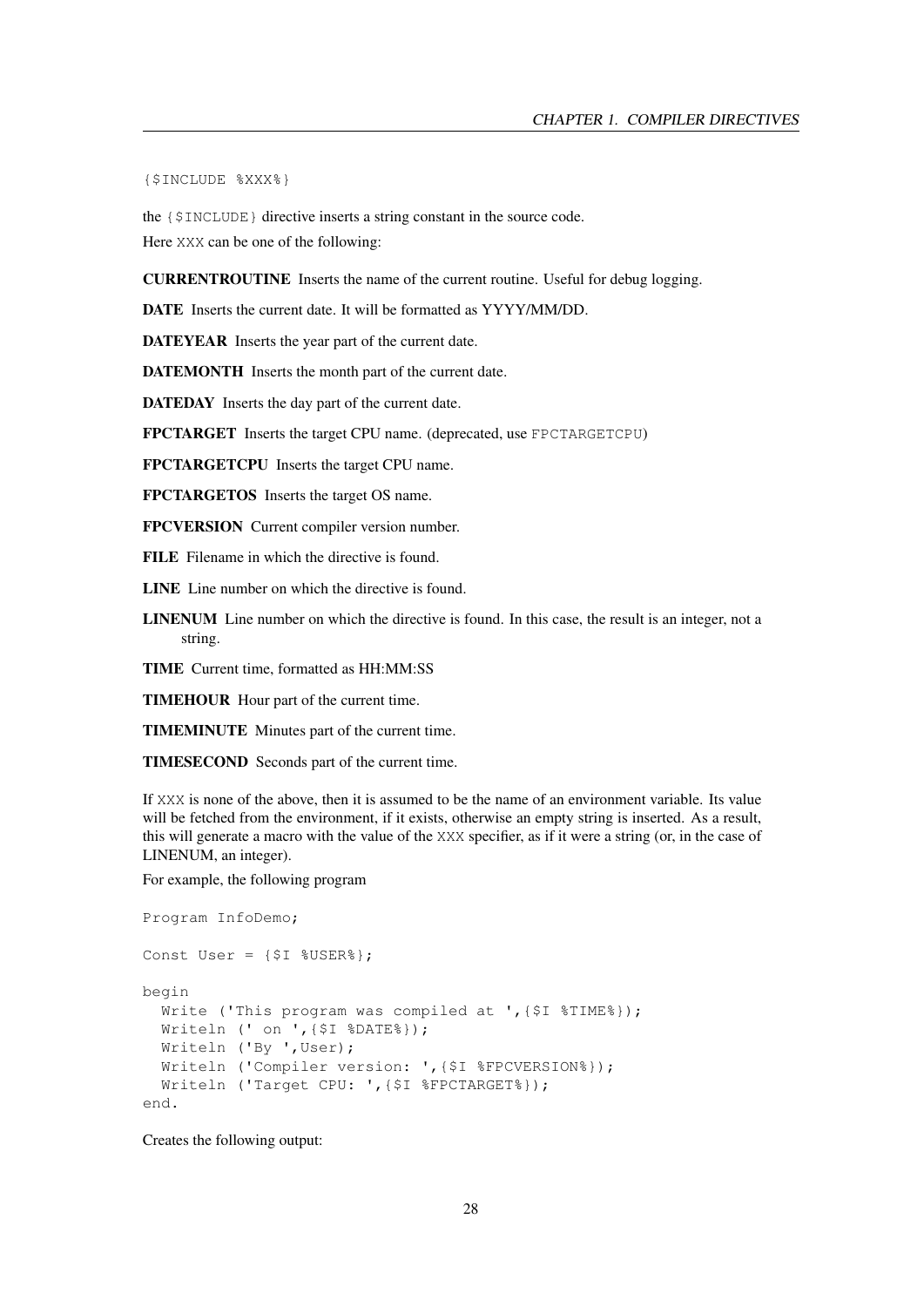This program was compiled at 17:40:18 on 1998/09/09 By michael Compiler version: 0.99.7 Target CPU: i386

Remark Note that the inclusion of DATE and TIME will not cause the compiler to recompile the unit every time it is used: the date and time will be the date and time when the unit was last compiled.

#### <span id="page-29-0"></span>**1.2.42 \$J or \$WRITEABLECONST : Allow assignments to typed consts**

This boolean switch tells the compiler whether or not assignments to typed constants are allowed. The default is to allow assignments to typed constants.

The following statement will switch off assignments to typed constants:

```
{$WRITEABLECONST OFF}
```
After this switch, the following statement will no longer compile:

```
Const
 MyString : String = 'Some nice string';
begin
 MyString:='Some Other string';
end.
```
But an initialized variable will still compile:

```
Var
 MyString : String = 'Some nice string';
begin
 MyString:='Some Other string';
end.
```
#### <span id="page-29-1"></span>**1.2.43 \$L or \$LINK : Link object file**

The {\$L filename} or {\$LINK filename} directive tells the compiler that the file filename should be linked to the program. This cannot be used for libraries, see section [1.2.46,](#page-30-2) page [30](#page-30-2) for that.

The compiler will look for this file in the following locations:

- 1. In the path specified in the object file name.
- 2. In the directory where the current source file is.
- 3. In all directories specified in the object file search path.

Directories can be added to the object file search path with the  $-F \circ$  command line option.

On LINUX systems and on operating systems with case-sensitive file systems (such as UNIX systems), the name is case sensitive, and must be typed exactly as it appears on your system.

Remark Take care that the object file you're linking is in a format the linker understands. Which format this is, depends on the platform you're on. Typing  $1d$  or  $1d$  -help on the command line gives a list of formats ld knows about.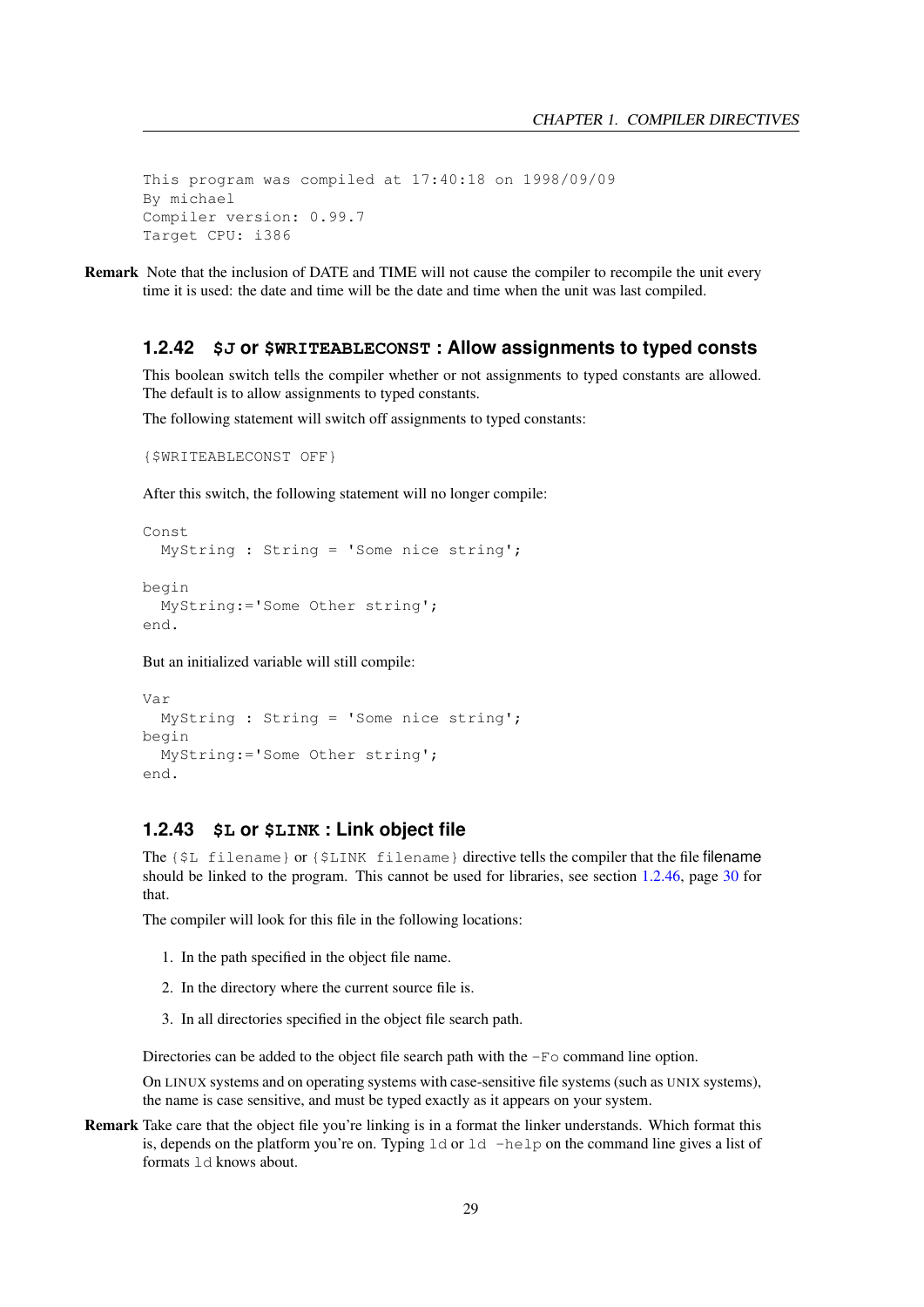Other files and options can be passed to the linker using the  $-k$  command line option. More than one of these options can be used, and they will be passed to the linker, in the order that they were specified on the command line, just before the names of the object files that must be linked.

#### <span id="page-30-0"></span>**1.2.44 \$LIBEXPORT : Ignored**

This directive is recognized for Darwin pascal compilers, but is otherwise ignored.

#### <span id="page-30-1"></span>**1.2.45 \$LINKFRAMEWORK : Link to a framework**

The {\$LINKFRAMEWORK name} will link to a framework named name. This switch is available only on the Darwin platform.

#### <span id="page-30-2"></span>**1.2.46 \$LINKLIB : Link to a library**

The  $\{\xi LINKLIB \text{ name}\}\$  will link to a library name. This has the effect of passing  $-$ lname to the linker.

As an example, consider the following unit:

```
unit getlen;
```
interface {\$LINKLIB c}

function strlen (P : pchar) : longint; cdecl;

implementation

function strlen (P : pchar) : longint; cdecl; external;

end.

If one would issue the command

ppc386 foo.pp

where foo.pp has the above unit in its uses clause, then the compiler would link the program to the c library, by passing the linker the  $-1c$  option.

The same can be obtained by removing the linklib directive in the above unit, and specify  $-k-1c$  on the command line:

ppc386 -k-lc foo.pp

Note that the linker will look for the library in the linker library search path: one should never specify a complete path to the library. The linker library search path can be set with the  $-F1$  command line option.

#### <span id="page-30-3"></span>**1.2.47 \$M or \$TYPEINFO : Generate type info**

For classes that are compiled in the  $\{\$M+\}$  or  $\{\$TYPELINFO ON\}$  state, the compiler will generate Run-Time Type Information (RTTI). All descendent class of a class that was compiled in the  $\{\frac{5M+1}{2}\}$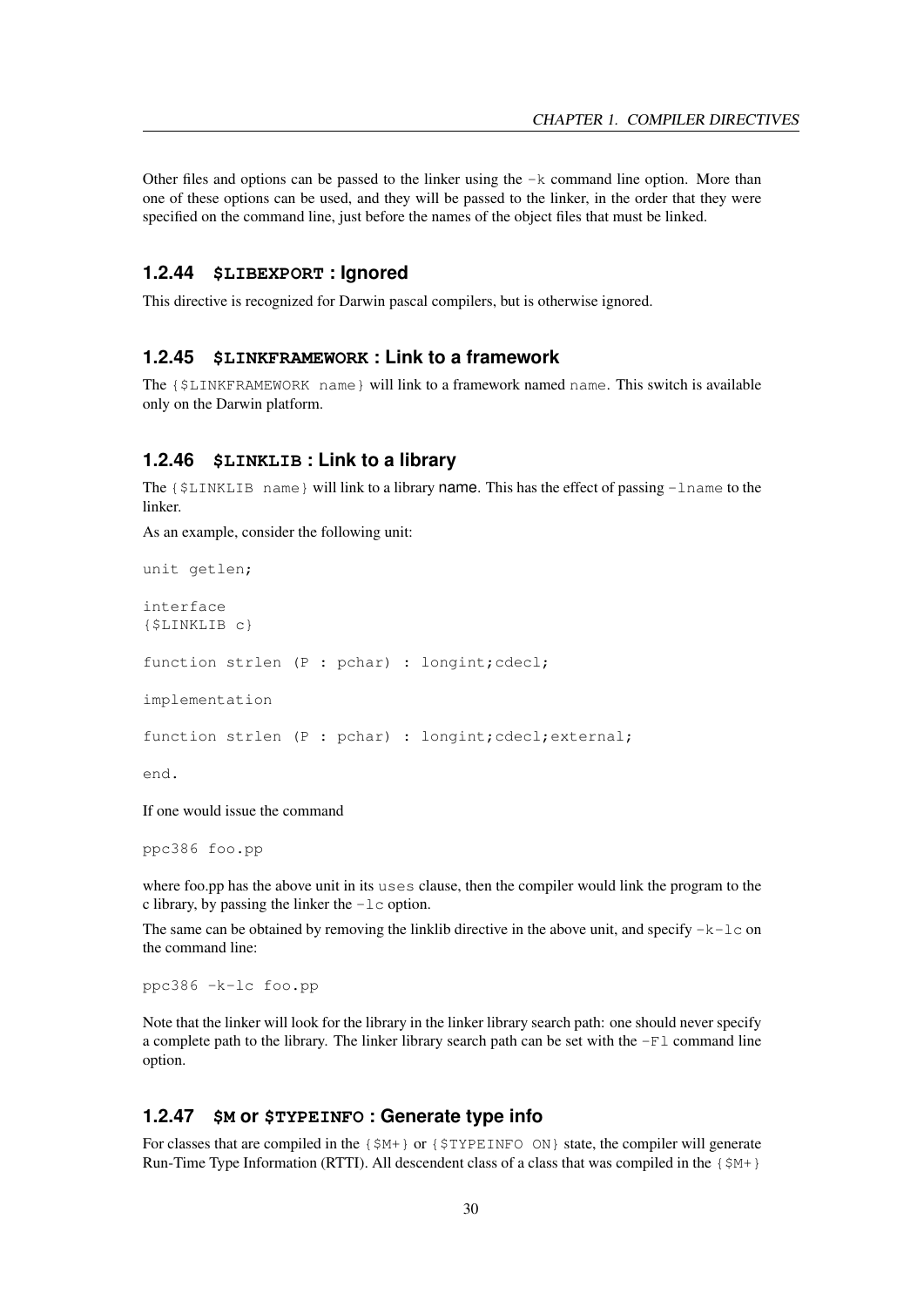state will get RTTI information too. Any class that is used as a field or property in a published section will also get RTTI information.

By default, no Run-Time Type Information is generated for published sections, making them equivalent to public sections. Only when a class (or one of its parent classes) was compiled in the  $\{\frac{5M+1}{2}\}$ state, the compiler will generate RTTI for the methods and properties in the published section.

The TPersistent object that is present in the classes unit (part of the RTL) is generated in the {\$M+} state. The generation of RTTI allows programmers to stream objects, and to access published properties of objects, without knowing the actual class of the object.

The run-time type information is accessible through the  $TypInfo$  unit, which is part of the Free Pascal Run-Time Library.

Remark The streaming system implemented by Free Pascal requires that all streamable components be descendants from TPersistent. It is possible to create classes with published sections that do not descend from TPersistent, but those classes will not be streamed correctly by the streaming system of the Classes unit.

# <span id="page-31-0"></span>**1.2.48 \$MACRO : Allow use of macros.**

In the {\$MACRO ON} state, the compiler allows the use of C-style (although not as elaborate) macros. Macros provide a means for simple text substitution. This directive is equivalent to the command line option -Sm. By default, macros are not allowed.

More information on using macros can be found in section [2.2,](#page-58-1) page [58.](#page-58-1)

#### <span id="page-31-1"></span>**1.2.49 \$MAXFPUREGISTERS : Maximum number of FPU registers for variables**

The {\$MAXFPUREGISTERS XXX} directive tells the compiler how many floating point variables can be kept in the floating point processor registers on an Intel X86 processor. This switch is ignored unless the  $-Or$  (use register variables) optimization is used.

This is quite tricky because the Intel FPU stack is limited to 8 entries. The compiler uses a heuristic algorithm to determine how many variables should be put onto the stack: in leaf procedures it is limited to 3 and in non leaf procedures to 1. But in case of a deep call tree or, even worse, a recursive procedure, this can still lead to a FPU stack overflow, so the user can tell the compiler how many (floating point) variables should be kept in registers.

The directive accepts the following arguments:

N where N is the maximum number of FPU registers to use. Currently this can be in the range 0 to 7.

Normal restores the heuristic and standard behavior.

Default restores the heuristic and standard behavior.

Remark This directive is valid until the end of the current procedure.

#### <span id="page-31-2"></span>**1.2.50 \$MESSAGE : Generate user-defined message**

The \$MESSAGE directive allows to insert user-defined Warning, Hint or Note. It is equivalent to one of the \$FATAL, \$ERROR, \$WARNING, \$HINT or \$NOTE directives. It must be followed by one of the words ERROR WARNING HINT or NOTE, and then the message to display, as follows: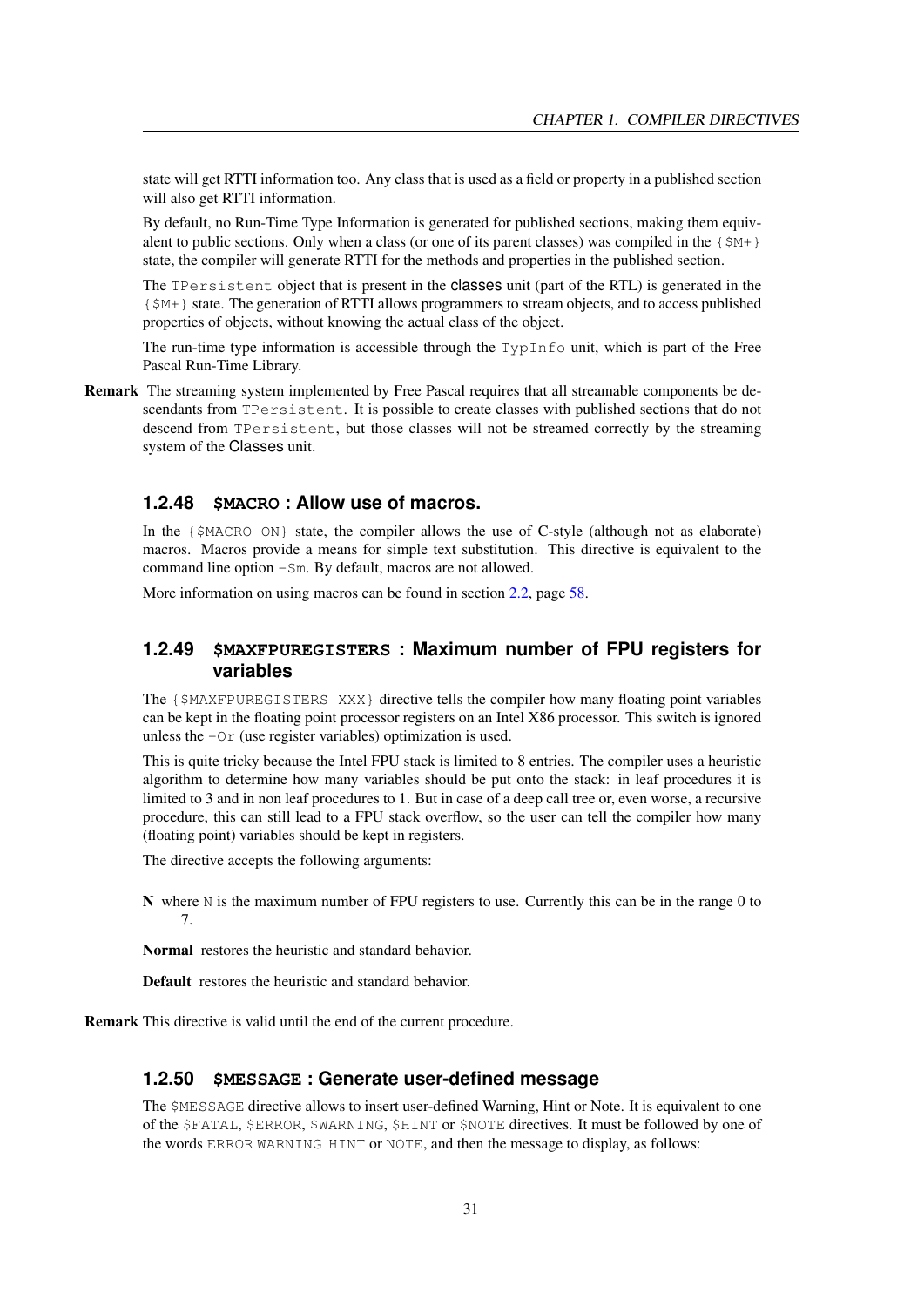{\$MESSAGE WARNING This was coded on a rainy day by Bugs Bunny}

This will display a warning message when the compiler encounters it. The effect is the same as the {\$WARNING} directive.

This means that the following:

{\$MESSAGE WARNING Coded on a rainy day} {\$MESSAGE NOTE Coded on a very very rainy day} {\$MESSAGE HINT Coded on a very rainy day} {\$MESSAGE ERROR This is wrong} {\$MESSAGE FATAL This is so wrong, the compiler will stop at once}

is completely equivalent to

{\$WARNING Coded on a rainy day} {\$NOTE Coded on a very very rainy day} {\$HINT Coded on a very rainy day} {\$ERROR This is wrong} {\$FATAL This is so wrong, the compiler will stop at once}

Note that if the  $-$ Sew switch is used, the WARNING message will be treated as an error, and the compiler will stop.

#### <span id="page-32-0"></span>**1.2.51 \$MINENUMSIZE : Specify minimum enumeration size**

This directive is provided for Delphi compatibility: it has the same effect as the \$PACKENUM directive (see section  $1.2.59$ , page  $36$ ).

#### <span id="page-32-1"></span>**1.2.52 \$MINFPCONSTPREC : Specify floating point constant precision**

This switch is the equivalent of the  $-CF$  command line switch. Normally, the compiler will set the precision of a floating point constant to the minimally required precision to represent it exactly.

This switch can be used to ensure that the compiler never lowers the precision below the specified value. Supported values are 32, 64 and DEFAULT. 80 is not supported for implementation reasons.

Note that this has nothing to do with the actual precision used by calculations: there the type of the variable will determine what precision is used. This switch determines only with what precision a constant declaration is stored:

```
{$MINFPCONSTPREC 64}
Const
 MyFloat = 0.5;
```
The type of the above constant will be double even though it can be represented exactly using single.

Note that a value of 80 (Extended precision) is not supported.

#### <span id="page-32-2"></span>**1.2.53 \$MMX : Intel MMX support (Intel 80x86 only)**

Free Pascal supports optimization for the MMX Intel processor (see also chapter [5\)](#page-77-0).

This optimizes certain code parts for the MMX Intel processor, thus greatly improving speed. The speed is noticed mostly when moving large amounts of data. Things that change are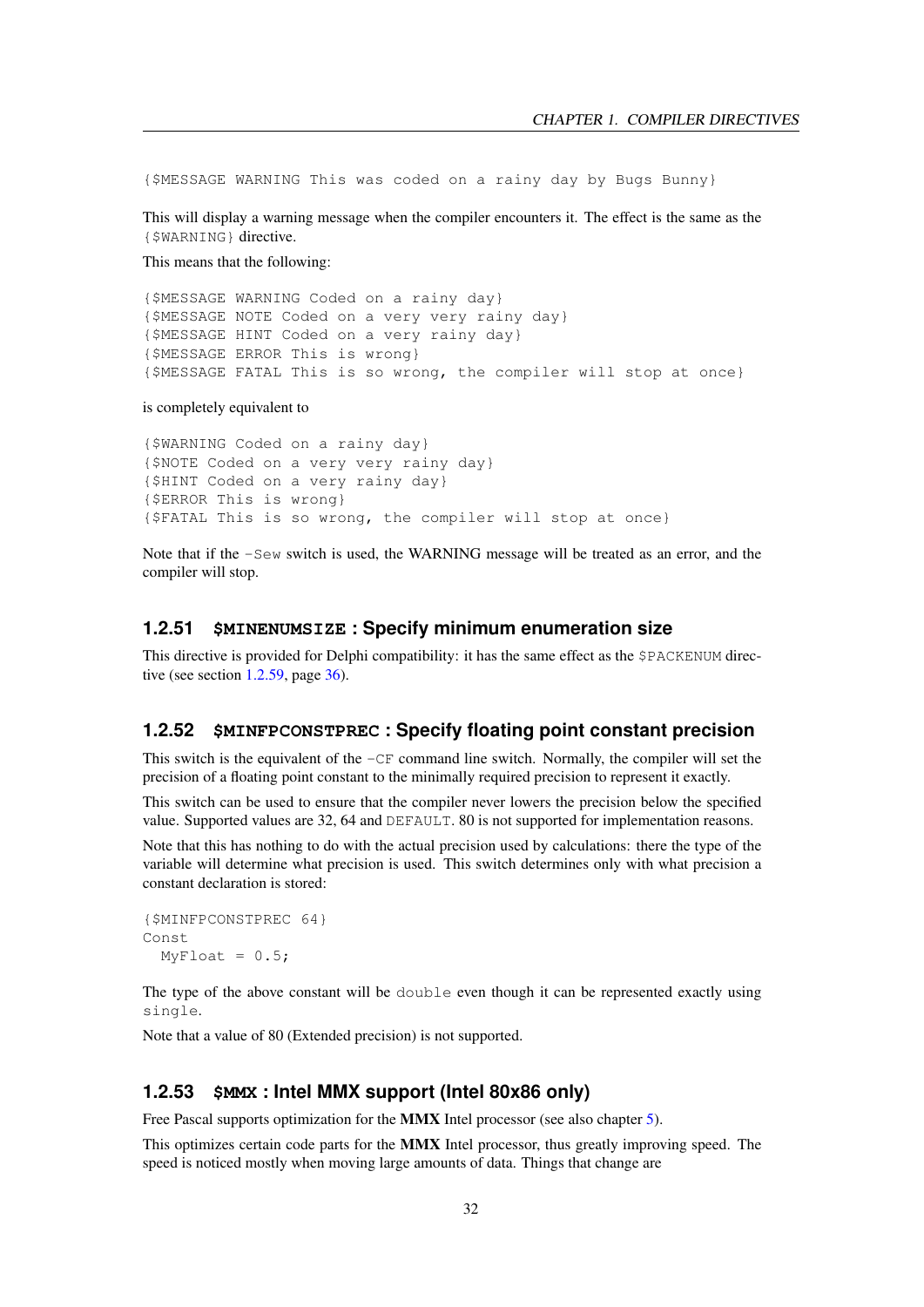- Data with a size that is a multiple of 8 bytes is moved using the movq assembler instruction, which moves 8 bytes at a time
- Remark MMX support is NOT emulated on non-MMX systems, i.e. if the processor doesn't have the MMX extensions, the MMX optimizations cannot be used.

When MMX support is on, it is not allowed to do floating point arithmetic. It is allowed to move floating point data, but no arithmetic can be done. If floating point math must be done anyway, first MMX support must be switched off and the FPU must be cleared using the emms function of the cpu unit.

The following example will make this more clear:

Program MMXDemo;

uses mmx; var d1 : double; a : array[0..10000] of double; i : longint; begin  $dl:=1.0;$  $\{$ \$mm $x+$ } { floating point data is used, but we do \_no\_ arithmetic } for i:=0 to 10000 do a[i]:=d2; { this is done with 64 bit moves }  $\{$ \$mm $x-$ } emms; { clear fpu } { now we can do floating point arithmetic } ... end.

See the chapter on MMX  $(5)$  for more information on this topic.

#### <span id="page-33-0"></span>**1.2.54 \$NODEFINE : Ignored**

This directive is parsed for Delphi compatibility but is otherwise ignored.

#### <span id="page-33-1"></span>**1.2.55 \$NOTE : Generate note message**

If the generation of notes is turned on, through the  $-vn$  command line option or the  $\{\$NOTES ON\}$ directive, then

{\$NOTE Ask Santa Claus to look at this code}

will display a note message when the compiler encounters it.

#### <span id="page-33-2"></span>**1.2.56 \$NOTES : Emit notes**

{\$NOTES ON} switches the generation of notes on. {\$NOTES OFF} switches the generation of notes off. Contrary to the command line option -vn this is a local switch, this is useful for checking parts of the code.

By default, {\$NOTES} is off.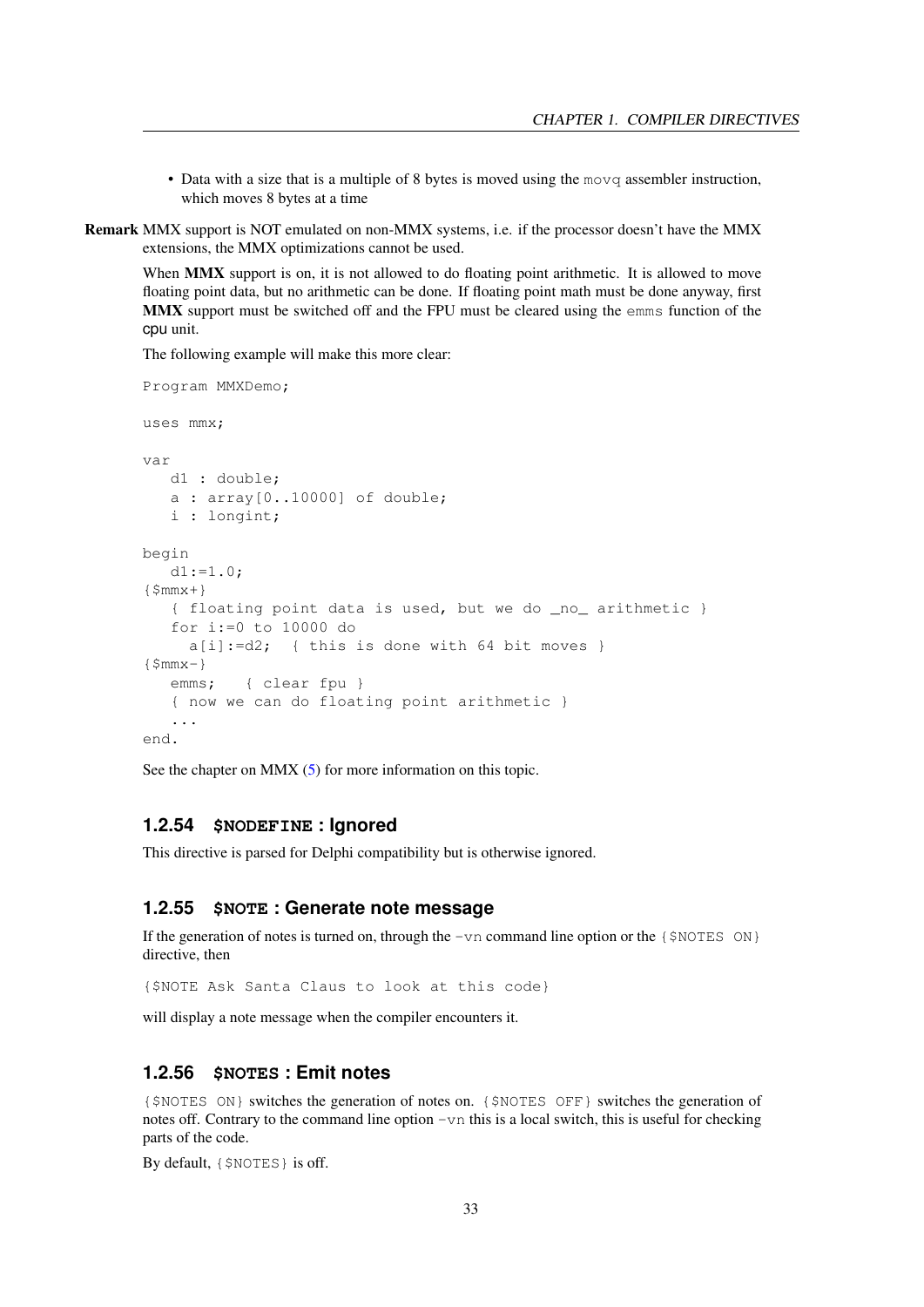#### <span id="page-34-0"></span>**1.2.57 \$OBJECTCHECKS : Check Object**

This boolean switch determines whether code to test the SELF pointer is inserted in methods. By default it is OFF. For example:

{\$OBJECTCHECKS ON}

If the SELF pointer is NIL a run-time error 210 (range check) will be generated. This switch is also activated by the  $-CR$  command line option.

#### <span id="page-34-1"></span>**1.2.58 \$OPTIMIZATION : Enable Optimizations**

This switch enables optimization. It can have the following possible values:

ON Switches on optimizations, corresponding to level 2 optimizations.

OFF Switches of all kinds of optimizations.

DEFAULT Returns to default (i.e. command-line or config file) specified optimizations.

XYZ Parses the string and switches on the optimizations found in the string as if they were passed using the -Oo command line option. The optimizations must be separated by commas.

The following strings are supported:

REGVAR Use register variables.

UNCERTAIN Use uncertain optimizations.

SIZE Optimize for size.

STACKFRAME Skip stackframes.

PEEPHOLE Peephole optimizations.

ASMCSE Use common subexpression elimination at the assembler level.

LOOPUNROLL Unroll loops

TAILREC change tail recursion to regular while

ORDERFIELDS Reorder fields if this results in better alignment.

FASTMATH Fast math operations

REMOVEEMPTYPROCS remove calls to empty procedures.

CSE Use common subexpression elimination

DFA Use DFA (Data Flow Analysis).

AUTOINLINE Try to automatically inline procedures where appropriate.

LEVEL1 Level 1 optimizations.

LEVEL2 Level 2 optimizations.

LEVEL3 Level 3 optimizations.

LEVEL4 Level 4 optimizations.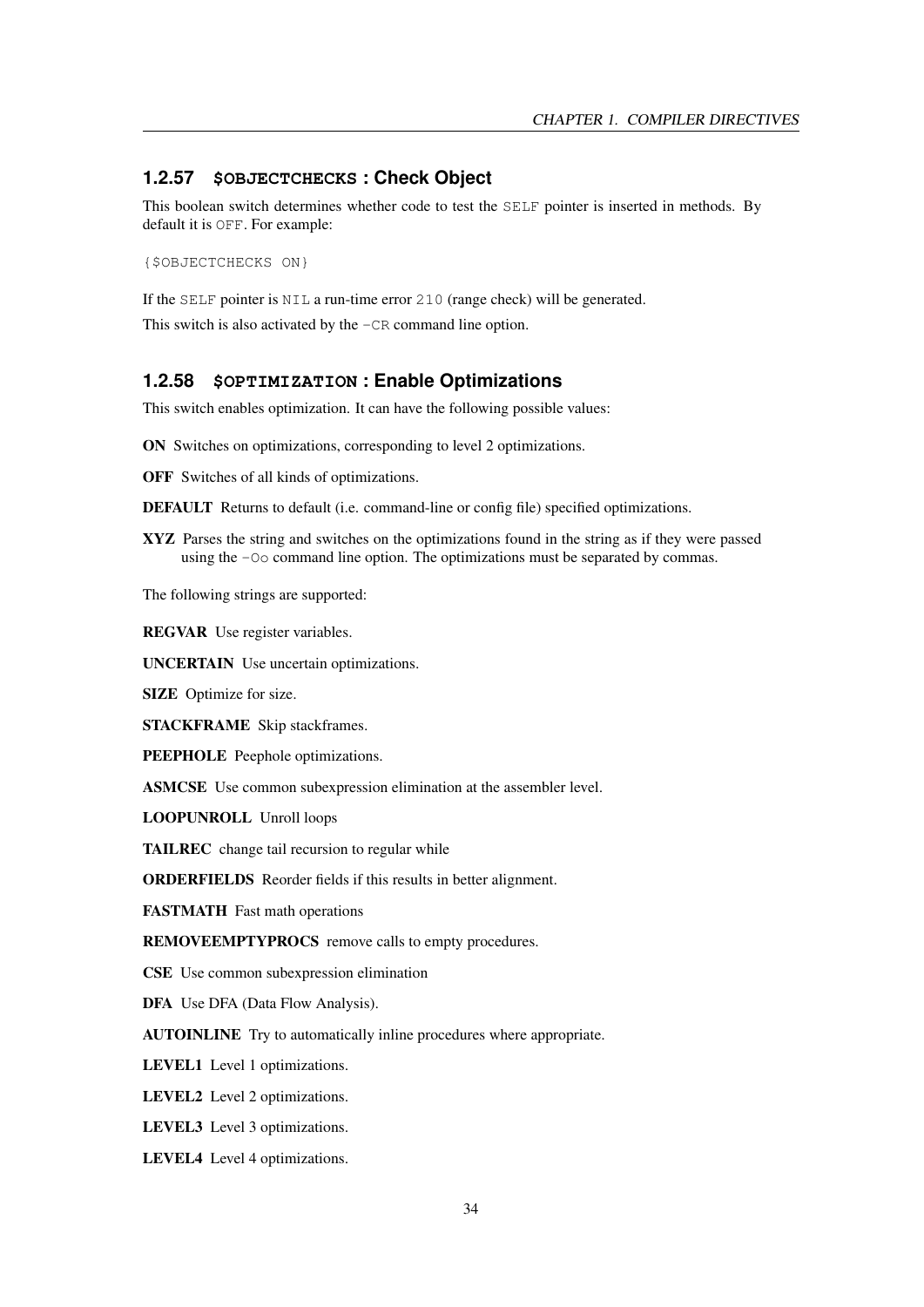- SCHEDULE ARM CPU only: perform instruction scheduling. Enabled by default at -O3 and higher.
- USEEBP i8086 and i386 CPUs only: use the (E)BP register for register variables when it is not used to hold the frame pointer. Enabled by default when using level 4 optimizations.
- USERBP x86-64 CPU only: use the RBP register for register variables when it is not used to hold the frame pointer. Enabled by default when using level 4 optimizations.
- DEADVALUES Allow removing expressions whose result is not used, even when this can change program behaviour. For example, range check errors can disappear when indexing an array and not doing anything with the loaded value, or access violations due to invalid pointer dereferences can disappear.

*Note:* it does not (and must not) remove expressions that have explicit side-effects. Enabled by default when using level 4 optimizations.

- CONSTPROP Perform constant propagation across statements. Enabled by default when using level 3 optimizations or higher.
- DEADSTORE Remove stores to variables if the value of that variable is no longer used afterwards. This optimization is not enabled by default at any optimization level. Requires DFA (Data Flow Analysis) to be active (otherwise it won't do anything), which itself is enabled by default when using level 3 optimizations or higher.
- FORCENOSTACKFRAME ARM and Xtensa CPU only (currently the switch is not yet used there). Do not use a separate frame pointer register if a procedure/function has no nested pure assembler procedures/functions. This requires the compiler to estimate the size of the stack frame in advance, and if that estimate is wrong this will result in an internal compiler error. For this reason it is not enabled by default at any optimization level.
- **USELOADMODIFYSTORE** Optimize expressions of the form " $x := x \lt 0$  y" by directly modifying the value of x rather than loading, modifying and then storing it. This is not enabled by default at any optimization level.

You can disable a certain optimization by prefixing the value with NO. Example:

{\$OPTIMIZATION ON}

is equivalent to

{\$OPTIMIZATION LEVEL2}

Multiple optimizations can be specified with:

{\$OPTIMIZATION REGVAR,SIZE,LEVEL2}

Disable loop unrolling with:

{\$OPTIMIZATION NOLOOPUNROLL}

This switch is also activated by the  $-\text{Ooxxx}$  command line switch. Note the small 'o': it is -Oo followed by the switch name.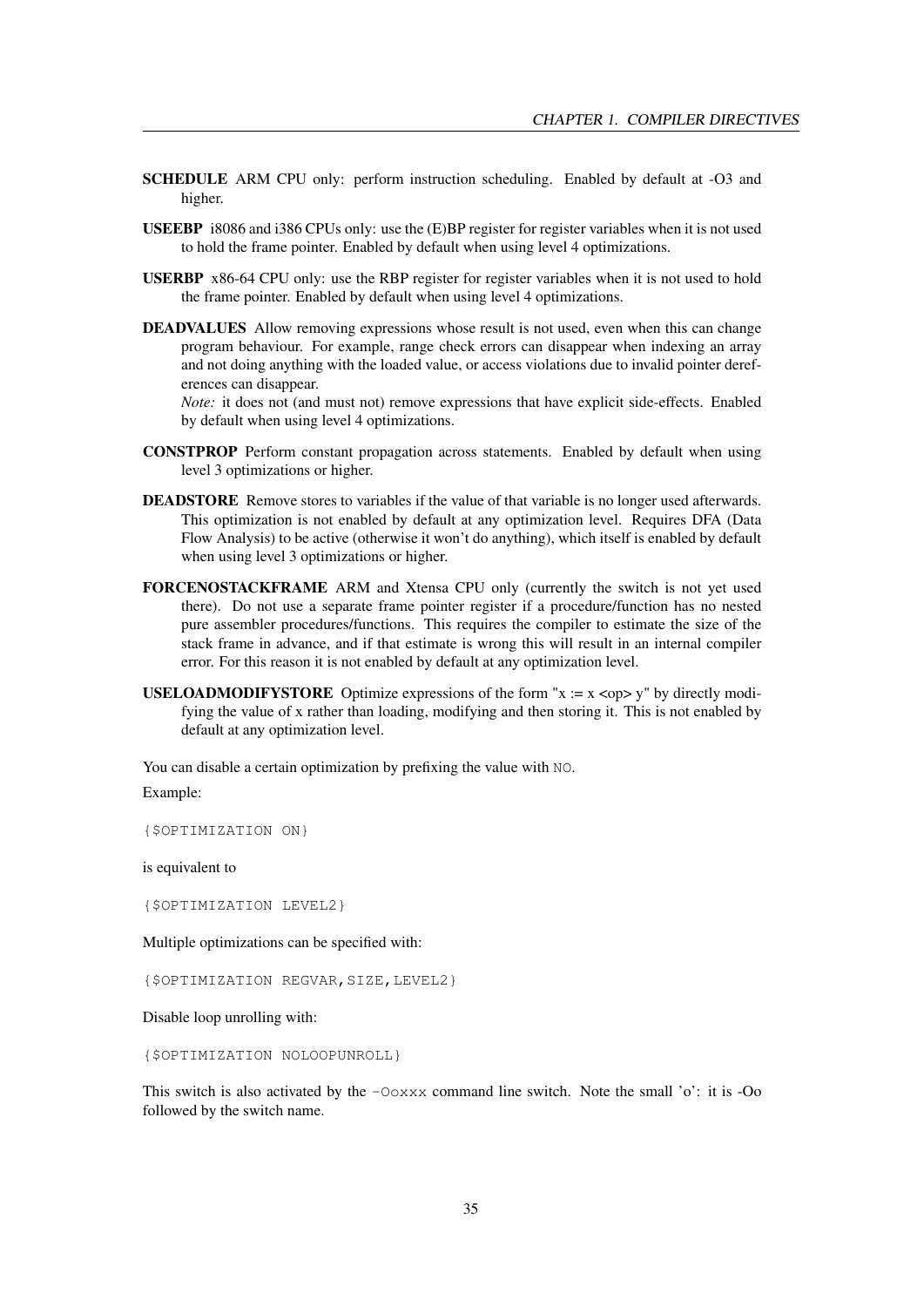## <span id="page-36-0"></span>**1.2.59 \$PACKENUM or \$Z : Minimum enumeration type size**

This directive tells the compiler the minimum number of bytes it should use when storing enumerated types. It is of the following form:

```
{$PACKENUM xxx}
{$MINENUMSIZE xxx}
```
Where the form with  $$MINENUMSIZE$  is for Delphi compatibility.  $xxx$  can be one of 1, 2 or 4, or NORMAL or DEFAULT (or 0).

The default enumeration size depends on the compiler mode:

- In Delphi and TP mode, the size is 1.
- In MacPas mode, the size is 2.
- In all other modes, the default is 4.

As an alternative form one can use  $\{521\}$ ,  $\{522\}$   $\{524\}$ . The  $\{52\}$  form takes a +/- argument, where + is equivalent to  $\{ $24\}$  and - is equivalent to  $\{ $21\}$ .

So the following code

```
{$PACKENUM 1}
Type
 Days = (monday, tuesday, wednesday, thursday, friday,
          saturday, sunday);
```
will use 1 byte to store a variable of type Days, whereas it normally would use 4 bytes. The above code is equivalent to

```
{$Z1}
Type
 Days = (monday, tuesday, wednesday, thursday, friday,
          saturday, sunday);
```
#### or equivalent to

```
{SZ-}Type
 Days = (monday, tuesday, wednesday, thursday, friday,
          saturday, sunday);
```
# **1.2.60 \$PACKRECORDS : Alignment of record elements**

This directive controls the byte alignment of the elements in a record, object or class type definition. It is of the following form:

```
{$PACKRECORDS n}
```
Where n is one of 1, 2, 4, 8, 16, 32, C, NORMAL or DEFAULT (or 0).

This means that the elements of a record which have an ABI alignment greater than n will be aligned on n byte boundaries. Elements with size less than or equal to n will be aligned to the ABI alignment for the platform. The special value  $\overline{C}$  is used to specify alignment as by the platform's  $\overline{C}$  compiler. It must be used when making import units for C structured.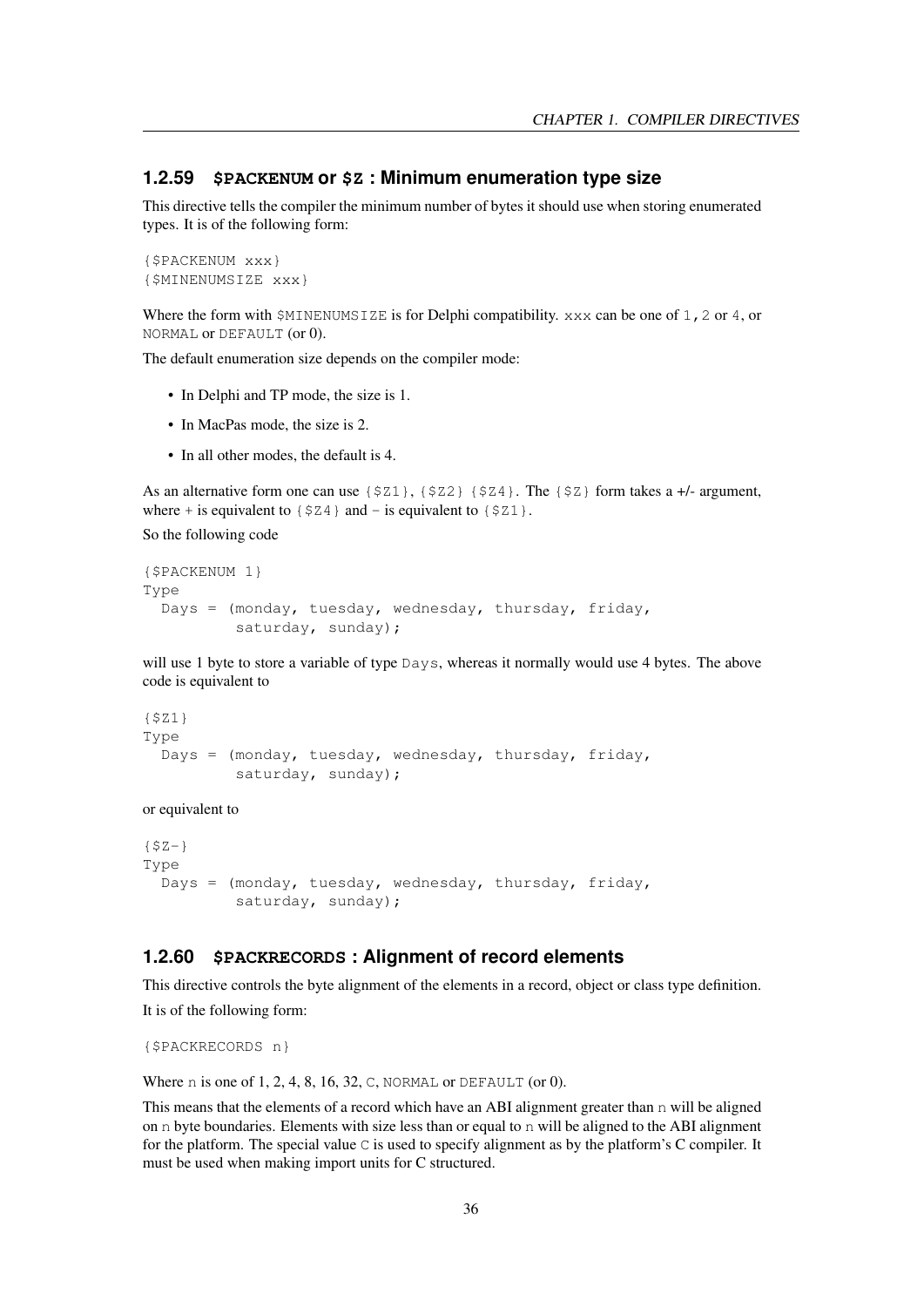The default alignment (which can be selected with DEFAULT) is the ABI alignment.

More information on this and an example program can be found in the reference guide, in the section about record types.

The following shorthands can be used for this directive:

{\$A1 } {\$A2 } {\$A4 } {\$A8 }

# **1.2.61 \$PACKSET : Specify set size**

The \$PACKSET directive takes a numeric argument of 1, 2, 4 or 8. This number determines the number of bytes used to store a set: The compiler rounds the number of bytes needed to store the set down/up to the closest multiple of the PACKSET setting, with the exception that 3-byte sets are always rounded up to 4-byte sets.

Other allowed values are FIXED, DEFAULT (or 0), or NORMAL. With these values, the compiler stores sets with less than 32 elements in 4 bytes, and sets with less than 256 elements in 32 bytes.

# <span id="page-37-1"></span>**1.2.62 \$POP : Restore compiler settings**

The \$POP directive restores the values of all local compiler directives with the last values that were stored on the settings stack. The settings are then deleted from the stack.

The settings can be stored on the stack with the \$PUSH directive (see section [1.2.63,](#page-37-0) page [37\)](#page-37-0).

Note that global settings are not restored by this directive.

# <span id="page-37-0"></span>**1.2.63 \$PUSH : Save compiler settings**

The \$PUSH directive saves the current values of all local compiler directives on the settings stack. Up to 20 sets of settings can be stored on the stack.

The settings can be restored from the stack using the \$POP directive (see section [1.2.62,](#page-37-1) page [37\)](#page-37-1).

Note that global settings (search paths etc.) are not saved by this directive.

The settings stack is preserved across units, i.e. when the compiler starts compiling a new unit, the stack is not emptied.

#### **1.2.64 \$Q or \$OV or \$OVERFLOWCHECKS: Overflow checking**

The {\$Q+} or {\$OV+} (MACPAS mode only) or {\$OVERFLOWCHECKS ON} directive turns on integer overflow checking. This means that the compiler inserts code to check for overflow when doing computations with integers. When an overflow occurs, the run-time library will generate a run-time error 215: it prints a message Overflow at xxx, and exits the program with exit code 215.

Remark Overflow checking behavior is not the same as in Turbo Pascal since all arithmetic operations are done via 32-bit or 64-bit values. Furthermore, the Inc() and Dec() standard system procedures *are* checked for overflow in Free Pascal, while in Turbo Pascal they are not.

Using the  $\{50-\}$  switch (or the  $\{50V-\}$  switch in MACPAS mode) switches off the overflow checking code generation.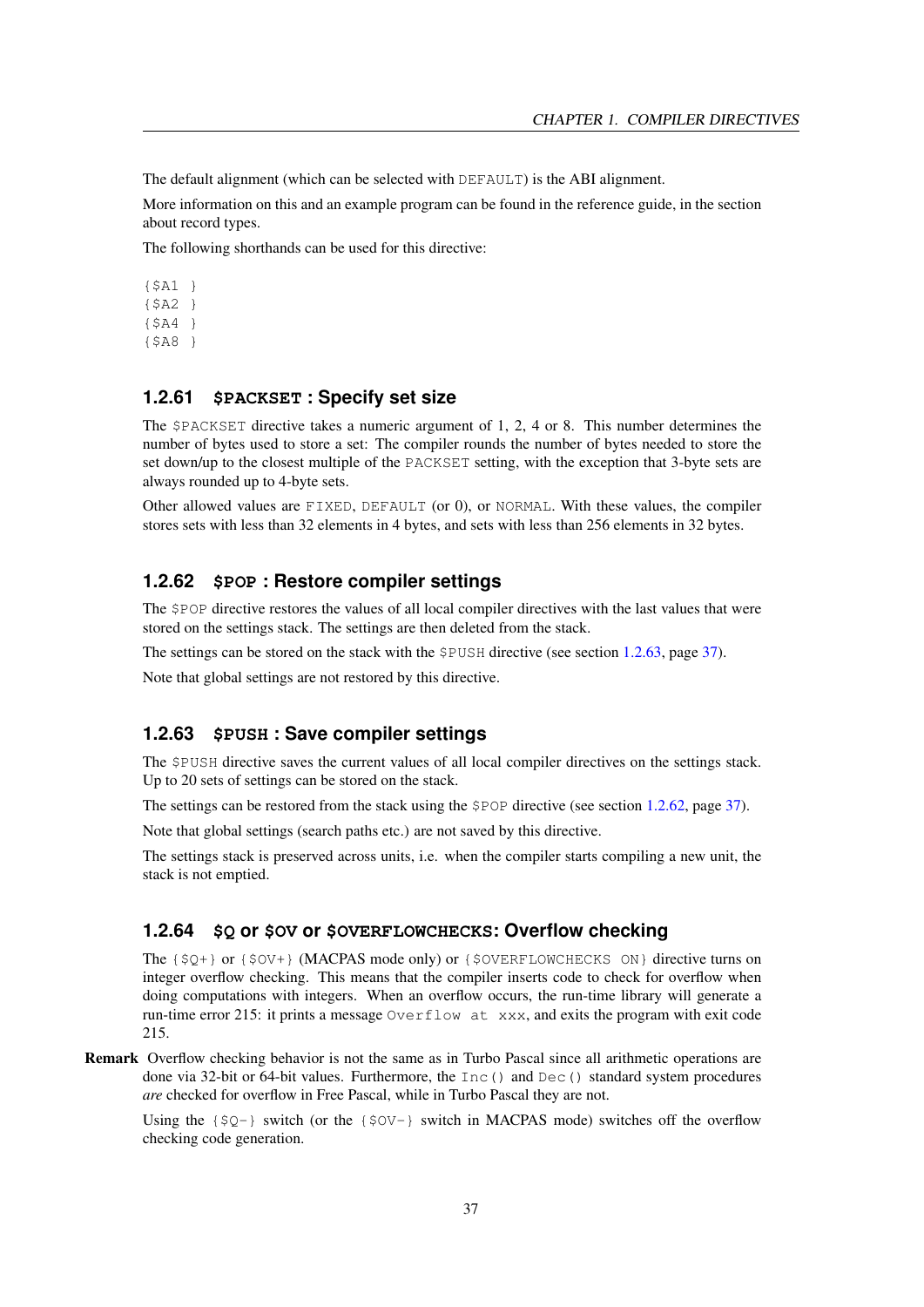The generation of overflow checking code can also be controlled using the  $-\text{Co}$  command line compiler option (see the [User's Guide\)](../user/user.html).

In Delphi, overflow checking is only switchable at the procedure level. In Free Pascal, the  $\{\$Q\}$ directive can be used at the expression level.

Remark Overflow checking and range checking (see the next section) are basically the same error, except that one is detected by checking the overflow flag of the cpu and the other by explicitly comparing ranges.

On 64 bit cpus, integer arithmetic is performed using 64 bit integers Because by convention in Pascal expressions are evaluated using the native signed integer type, on 64 bit cpus integer arithmetic are performed using 64 bit integers.

As a result, overflows cannot occur there when performing 32 bit arithmetic, instead a range error will occur when assigning the result to a 32 bit variable.

# **1.2.65 \$R or \$RANGECHECKS : Range checking**

By default, the compiler doesn't generate code to check the ranges of array indices, enumeration types, subrange types, etc. Specifying the {\$R+} switch tells the computer to generate code to check these indices. If, at run-time, an index or enumeration type is specified that is out of the declared range of the compiler, then a run-time error is generated, and the program exits with exit code 201. This can happen when doing a typecast (implicit or explicit) on an enumeration type or subrange type.

The {\$RANGECHECKS OFF} switch tells the compiler not to generate range checking code. This may result in faulty program behavior, but no run-time errors will be generated.

**Remark** The standard functions val and Read will also check ranges when the call is compiled in  $\{SR+\}$ mode.

In Delphi, range checking is only switchable at the procedure level. In Free Pascal, the  $\{\$R\}$ directive can be used at the expression level.

Remark See the note on expression evaluation on 64-bit systems and the consequences for range checking and overflow checking.

#### **1.2.66 \$REGION : Mark start of collapsible region**

The \$REGION directive is recognised for Delphi compatibility only. In Delphi it serves to mark the beginning of a collapsible region in the IDE.

# **1.2.67 \$R or \$RESOURCE : Include resource**

This directive includes a resource in the binary. The argument to this directive is the resource file to include in the binary:

```
{$R icons.res}
```
Will include the file icons.res as a resource in the binary. Up to version 2.2.N, resources are supported only for Windows (native resources are used) and for platforms using ELF binaries (linux, BSD). As of version 2.3.1, resources have been implemented for all supported platforms.

The asterisk can be used as a placeholder for the current unit/program filename:

unit myunit; {\$R \*.res}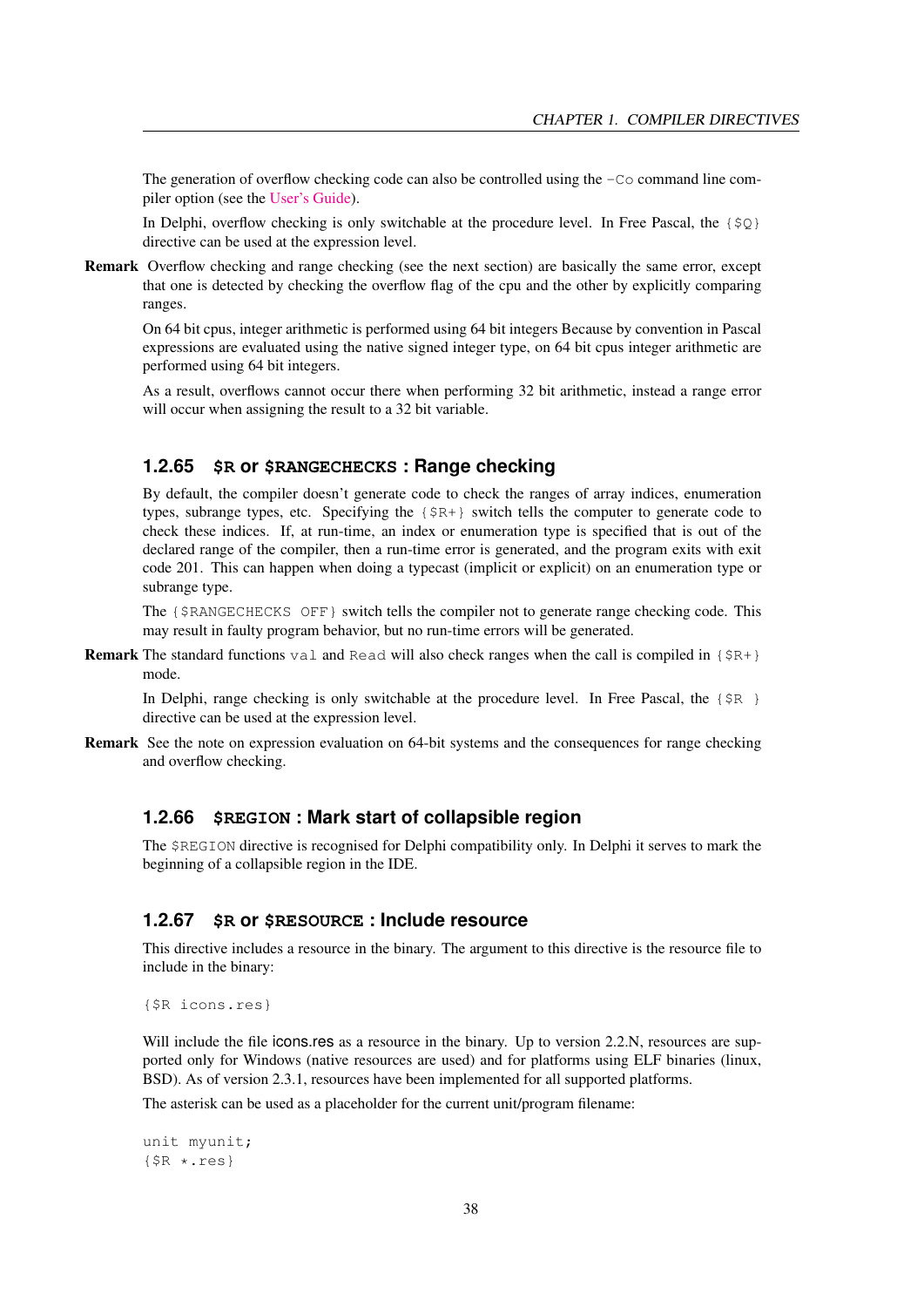will include myunit.res.

#### **1.2.68 \$SATURATION : Saturation operations (Intel 80x86 only)**

This works only on the intel compiler, and MMX support must be on  $({\text{SMMX +}})$  for this to have any effect. See the section on saturation support (section [5.2,](#page-78-0) page [78\)](#page-78-0) for more information on the effect of this directive.

# **1.2.69 \$SAFEFPUEXCEPTIONS Wait when storing FPU values on Intel x86**

This Boolean directive controls the generation of code to store FPU values. If set ON, the compiler inserts an FWAIT opcode after storing a floating point value. This ensures that any errors are reported immediately. The generated code is slower, but errors are reported at the location where the instruction was executed

# **1.2.70 \$SCOPEDENUMS Control use of scoped enumeration types**

The boolean \$SCOPEDENUMS directive controls how enumeration type values are inserted in the symbol tables. The enumeration values are always inserted in a scoped manner.

In its default state (OFF) the enumeration values are additionally inserted directly in the symbol table of the current scope. That means that the following 2 assignments are valid:

```
{$SCOPEDENUMS OFF}
Type
  TMyEnum = (one,two,three);
Var
 A : TMyEnum;
begin
  A:=one;
  A:=TMyEnum.one;
end.
```
If the directive is set to ON then the enumeration values are *not* inserted in the global scope.

This means the assignment must be made as follows:

```
{$SCOPEDENUMS ON}
Type
  TWVEnum = (one, two, three);Var
 A : TMyEnum;
begin
  A:=TMyEnum.one;
  // The following will give an error
  // A:=one;
end.
```
i.e. in the ON state of the directive, the value must always be prefixed with the type name.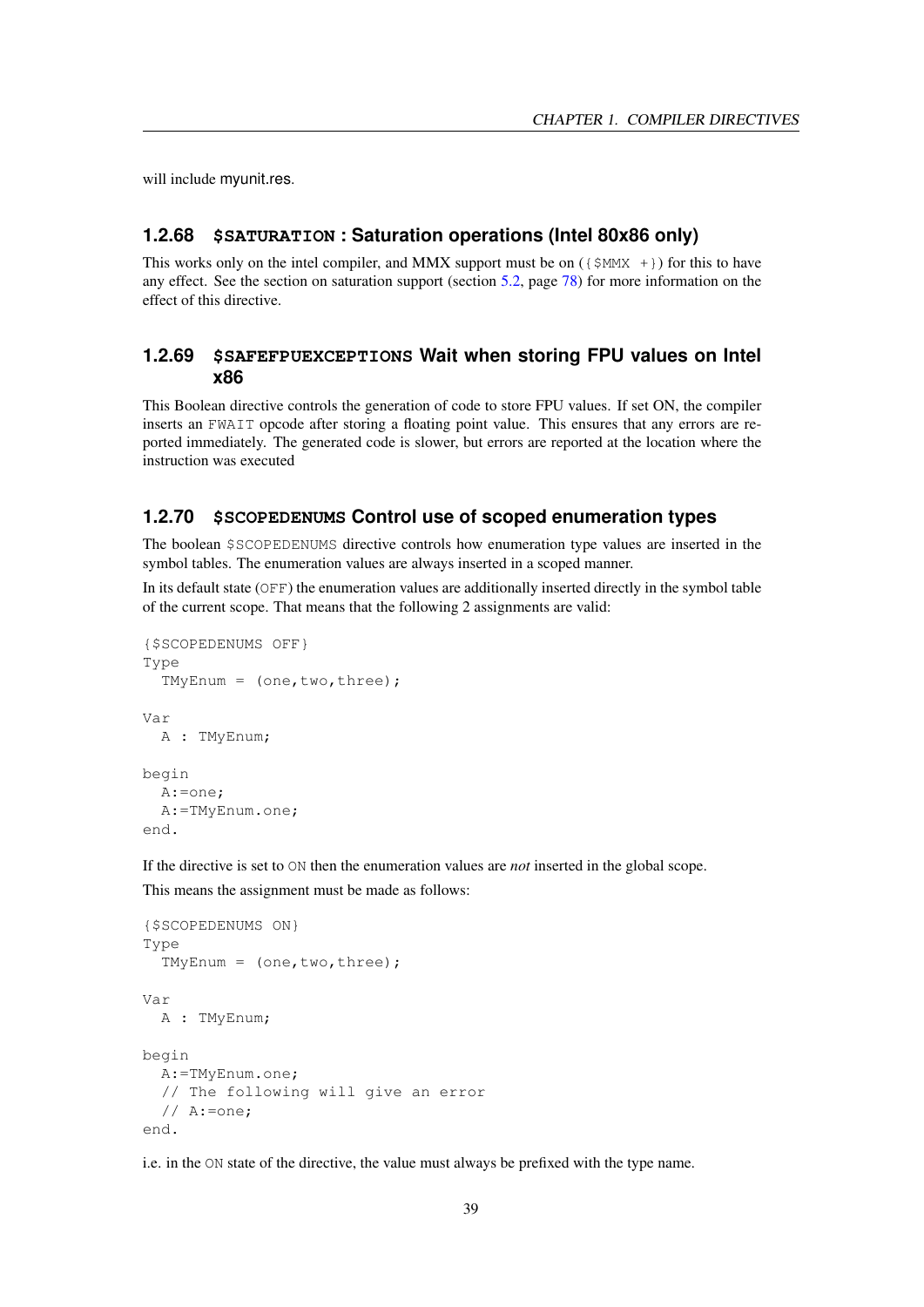# **1.2.71 \$SETC : Define and assign a value to a symbol**

In MACPAS mode, this directive can be used to define compiler symbols. It is an alternative to the \$DEFINE directive for macros. It is supported for compatibility with existing Mac OS Pascal compilers. It will define a symbol with a certain value (called a compiler variable expression).

The expression syntax is similar to expressions used in macros, but the expression must be evaluated at compile-time by the compiler. This means that only some basic arithmetic and logical operators can be used, and some extra possibilities such as the TRUE,FALSE and UNDEFINED operators:

```
{$SETC TARGET_CPU_PPC := NOT UNDEFINED CPUPOWERPC}
{$SETC TARGET CPU 68K := NOT UNDEFINED CPUM68K}
{$SETC TARGET_CPU_X86 := NOT UNDEFINED CPUI386}
{$SETC TARGET_CPU_MIPS := FALSE}
{$SETC TARGET_OS_UNIX := (NOT UNDEFINED UNIX) AND (UNDEFINED DARWIN)}
```
The  $:$  = assignment symbol may be replaced with the = symbol.

Note that this command works only in MACPAS mode, but independent of the  $-Sm$  command line option or {\$MACRO } directive.

# **1.2.72 \$S : Stack checking**

The {\$S+} directive tells the compiler to generate stack checking code. This generates code to check if a stack overflow occurred, i.e. to see whether the stack has grown beyond its maximally allowed size. If the stack grows beyond the maximum size, then a run-time error is generated, and the program will exit with exit code 202.

Specifying {\$S-} will turn generation of stack-checking code off.

The command line compiler switch  $-Ct$  has the same effect as the { $$S+}$ } directive.

By default, no stack checking is performed.

Remark Stack checking can only be used to provide help during debugging, to try and track routines that use an excessive amount of local memory. It is not intended and cannot be used to actually safely handle such errors. It does not matter whether the error handling is through exception handling or otherwise.

When a stack error occurs, this is a fatal error and the application cannot be kept running correctly, neither in a production environment, nor under debugging.

# **1.2.73 \$STOP : Generate fatal error message**

The following code

{\$STOP This code is erroneous !}

will display an error message when the compiler encounters it. The compiler will immediately stop the compilation process.

It has the same effect as the {\$FATAL} directive.

## **1.2.74 \$STRINGCHECKS : Ignored**

This directive is recognized for Delphi compatibility, but is currently ignored. In Delphi, it controls the generation of code that checks the sanity of string variables and arguments.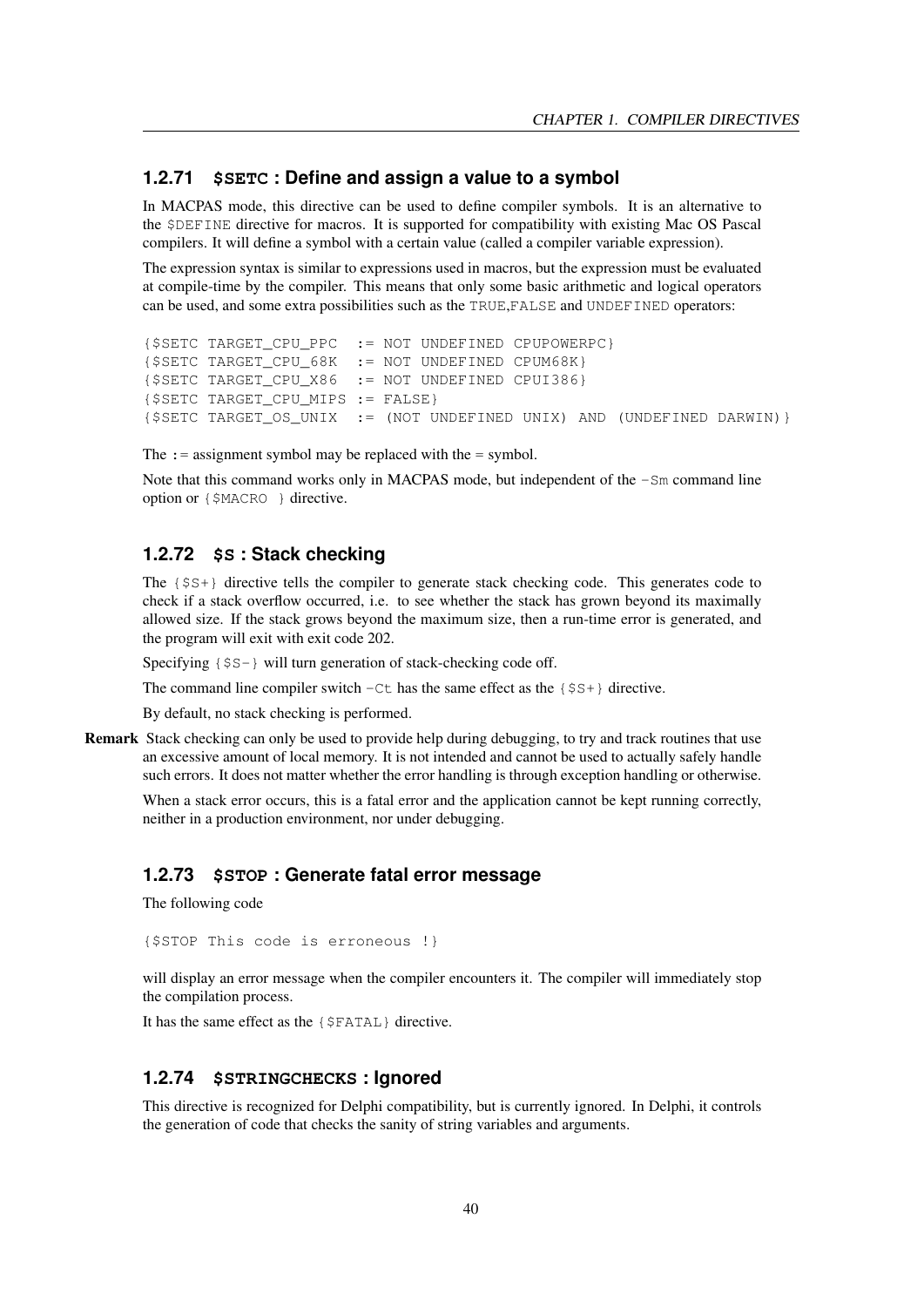# **1.2.75 \$T or \$TYPEDADDRESS : Typed address operator (@)**

In the  $\{\$T+\}$  or  $\{\$TYPEDADDRESS ON\}$  state, the @ operator, when applied to a variable, returns a result of type  $\hat{T}$ , if the type of the variable is T. In the  $\{\hat{S}T-\}$  state, the result is always an untyped pointer, which is assignment compatible with all other pointer types.

For example, the following code will not compile:

```
{ST+}Var
 I : Integer;
 P : PChar;
begin
 P := QI;end.
```
The compiler will give a type mismatch error:

```
testt.pp(8,6) Error: Incompatible types: got "^SmallInt" expected "PChar"
```
By default however, the address operator returns an untyped pointer.

# **1.2.76 \$UNDEF or \$UNDEFC : Undefine a symbol**

The directive

```
{$UNDEF name}
```
un-defines the symbol name if it was previously defined. Name is case insensitive.

In Mac Pascal mode, \$UNDEFC is equivalent to \$UNDEF, and is provided for Mac Pascal compatibility.

#### **1.2.77 \$V or \$VARSTRINGCHECKS : Var-string checking**

The {\$VARSTRINGCHECKS } determines how strict the compiler is when checking string type compatibility for strings passed by reference. When in the  $+$  or  $\circ$ N state, the compiler checks that strings passed as parameters are of the same string type as the declared parameters of the procedure.

By default, the compiler assumes that all short strings are type compatible. That is, the following code will compile:

```
Procedure MyProcedure(var Arg: String[10]);
```

```
begin
  Writeln('Arg ',Arg);
end;
Var
 S : String[12];
begin
  S:='123456789012';
 Myprocedure(S);
end.
```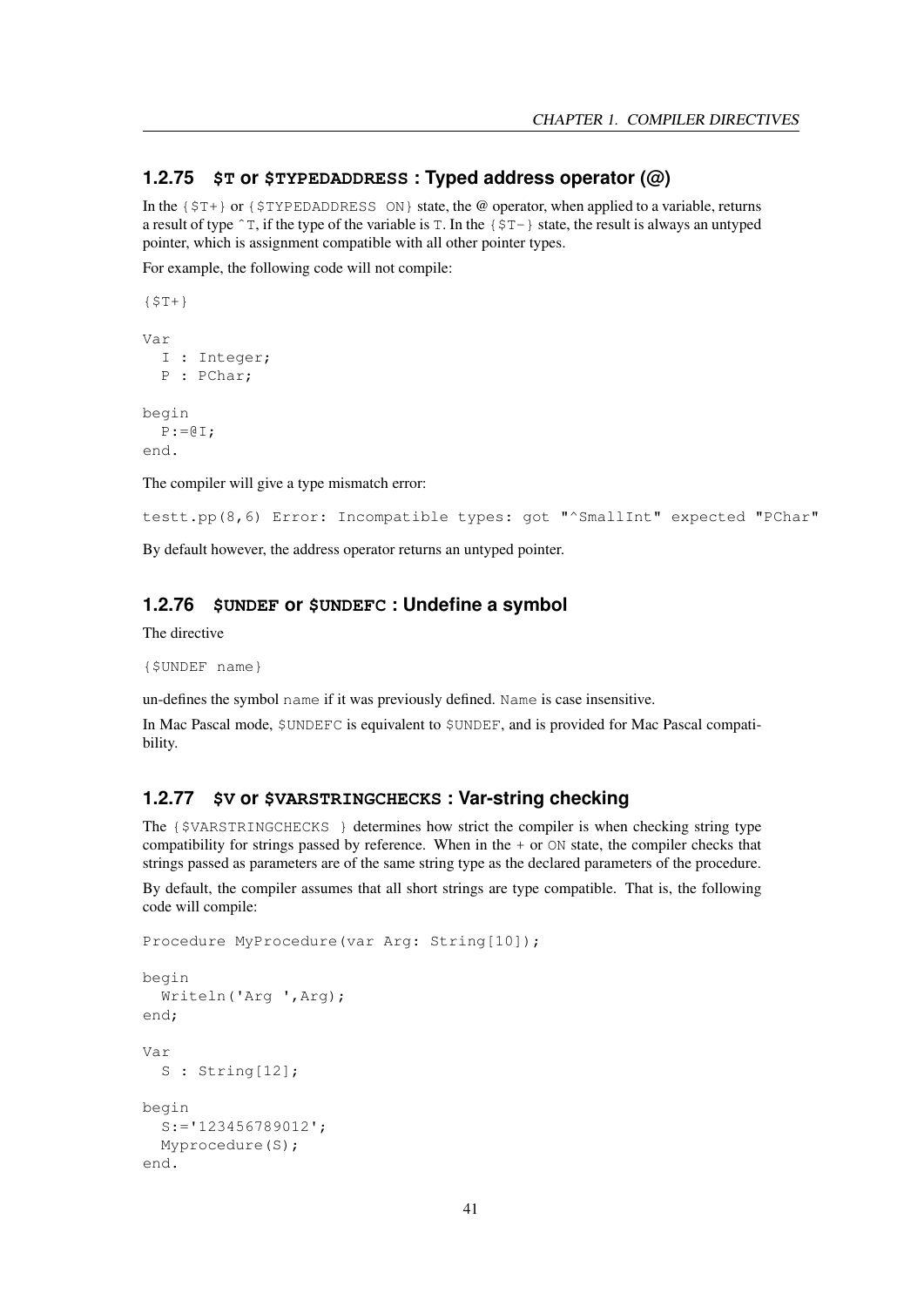The types of Arg and S are strictly speaking not compatible: The Arg parameter is a string of length 10, and the variable S is a string of length 12: The value will be silently truncated to a string of length 10.

In the  $\{5V+\}$  state, this code will trigger a compiler error:

testv.pp(14,16) Error: string types doesn't match, because of \$V+ mode

Note that this is only for strings passed by reference, not for strings passed by value.

#### **1.2.78 \$W or \$STACKFRAMES : Generate stackframes**

The  $\{\frac{1}{2}W\}$  switch directive controls the generation of stackframes. In the ON state, the compiler will generate a stackframe for every procedure or function.

In the OFF state the compiler will omit the generation of a stackframe if the procedure or function satisfies the following conditions:

- it has no parameters.
- it has no local variables.
- it is not an assembler procedure, i.e., it must not have a asm ... end; block.
- it is not a constructor or destructor.

The stack frame will be omitted only if all these conditions are satisfied.

# **1.2.79 \$WAIT : Wait for enter key press**

If the compiler encounters a

{\$WAIT}

directive, it will resume compiling only after the user has pressed the enter key. If the generation of info messages is turned on, then the compiler will display the following message:

Press <return> to continue

before waiting for a keypress.

Remark This may interfere with automatic compilation processes. It should be used only for compiler debugging purposes.

# **1.2.80 \$WARN : Control emission of warnings**

This directive allows to selectively turn on or off the emission of warnings. It takes the following form

```
{$WARN IDENTIFIER ON}
{$WARN IDENTIFIER OFF}
{$WARN IDENTIFIER +}
{$WARN IDENTIFIER -}
{$WARN IDENTIFIER ERROR}
```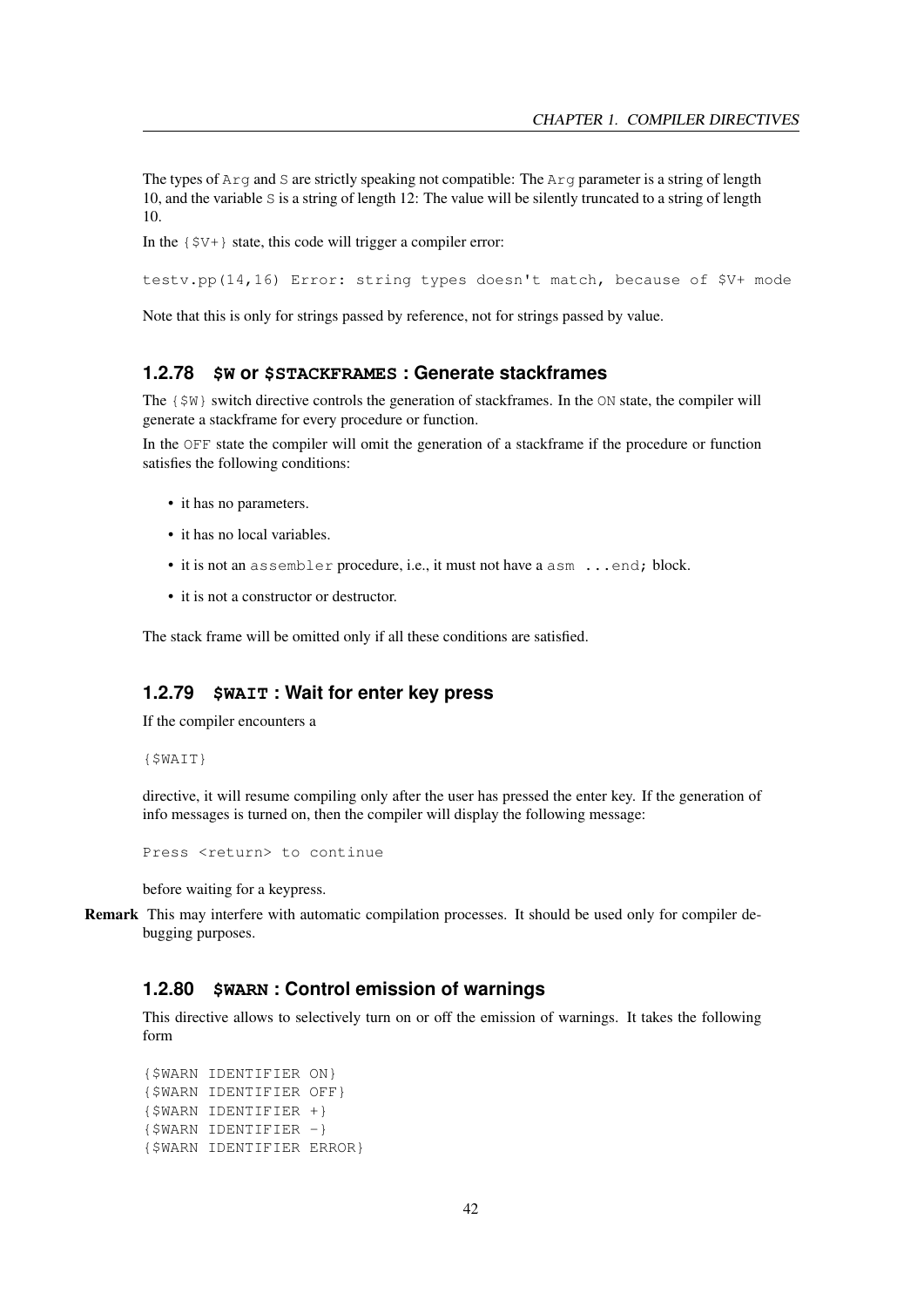ON or + turns on emission of the warning. The OFF or - values suppress the warning. ERROR promotes the warning to an error, and the compiler will treat it as such.

The IDENTIFIER is the name of a warning message. The following names are recognized:

CONSTRUCTING\_ABSTRACT Constructing an instance of a class with abstract methods.

**IMPLICIT VARIANTS** Implicit use of the variants unit.

NO\_RETVAL Function result is not set.

SYMBOL DEPRECATED Deprecated symbol.

SYMBOL\_EXPERIMENTAL\_Experimental symbol

SYMBOL\_LIBRARY Not used.

SYMBOL\_PLATFORM Platform-dependent symbol.

SYMBOL\_UNIMPLEMENTED Unimplemented symbol.

UNIT\_DEPRECATED Deprecated unit.

UNIT\_EXPERIMENTAL\_Experimental unit.

UNIT\_LIBRARY

UNIT\_PLATFORM Platform dependent unit.

UNIT\_UNIMPLEMENTED Unimplemented unit.

ZERO\_NIL\_COMPAT\_Converting 0 to NIL

IMPLICIT\_STRING\_CAST Implicit string type conversion

IMPLICIT\_STRING\_CAST\_LOSS Implicit string typecast with potential data loss from "\$1" to "\$2"

**EXPLICIT\_STRING\_CAST\_Explicit string type conversion** 

EXPLICIT\_STRING\_CAST\_LOSS Explicit string typecast with potential data loss from "\$1" to "\$2"

CVT\_NARROWING\_STRING\_LOST Unicode constant cast with potential data loss

INTF\_RAISE\_VISIBILITY Using an interface raises the visibility of the implementation of a method. (this is an error for the JVM bytecode backend)

Besides the above text identifiers, the identifier can also be a message number. The numbers of the messages are displayed when the -vq command-line option is used.

# **1.2.81 \$WARNING : Generate warning message**

If the generation of warnings is turned on, through the  $-\nu w$  command line option or the  $\{\frac{1}{2}WARMINGS\}$ ON} directive, then

{\$WARNING This is dubious code}

will display a warning message when the compiler encounters it.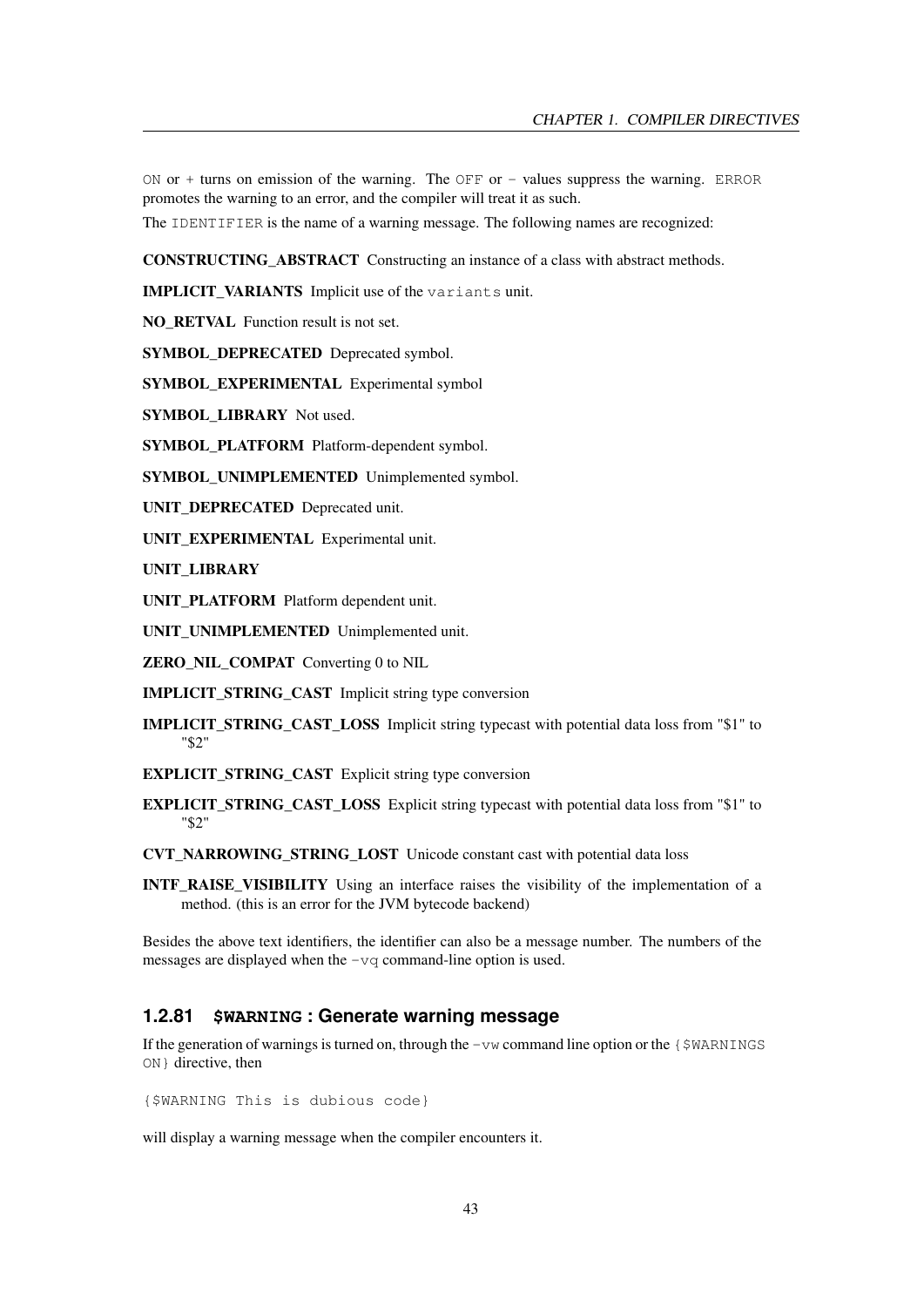# **1.2.82 \$WARNINGS : Emit warnings**

{\$WARNINGS ON} switches the generation of warnings on. {\$WARNINGS OFF} switches the generation of warnings off. Contrary to the command line option  $-vw$  this is a local switch, this is useful for checking parts of your code.

By default, no warnings are emitted.

#### **1.2.83 \$Z1, \$Z2 and \$Z4**

This switch is an equivalent of the  $\{\$PACKENDUM\}\}$  switch (see section [1.2.59,](#page-36-0) page [36\)](#page-36-0).

# 1.3 Global directives

Global directives affect the whole of the compilation process of a single compilation unit ( $\gamma$ rogram, unit, library). They also have a command line counterpart, which is given for each of the directives. They must be specified *before* the first statement different from the program, unit or library clause in a source file, or they will have no effect.

# **1.3.1 \$APPID : Specify application ID.**

Used on the Palm OS only, it can be set to specify the application name, which can be viewed on the Palm only. This directive only makes sense in a program source file, not in a unit.

{\$APPID MyApplication}

# **1.3.2 \$APPNAME : Specify application name.**

Used on the Palm OS only, it can be set to specify the application name which can be viewed on the Palm only. This directive only makes sense in a program source file, not in a unit.

{\$APPNAME My Application, compiled using Free Pascal.}

# **1.3.3 \$APPTYPE : Specify type of application.**

This directive is currently only supported on the following targets: Win32, Mac, OS2 and AmigaOS. On other targets, the directive is ignored.

The {\$APPTYPE XXX} accepts one argument which specifies what kind of application is compiled. It can have the following values:

CONSOLE A console application. A terminal will be created and standard input, output and standard error file descriptors will be initialized. In Windows, a terminal window will be created. This is the default.

Note that on Mac OS such applications cannot take command line options, nor return a result code. They will run in a special terminal window, implemented as a SIOW application, see the MPW documentation for details.

On OS/2, these applications can run both full-screen and in a terminal window.

LINUX applications are always console applications. The application itself can decide to close the standard files, though.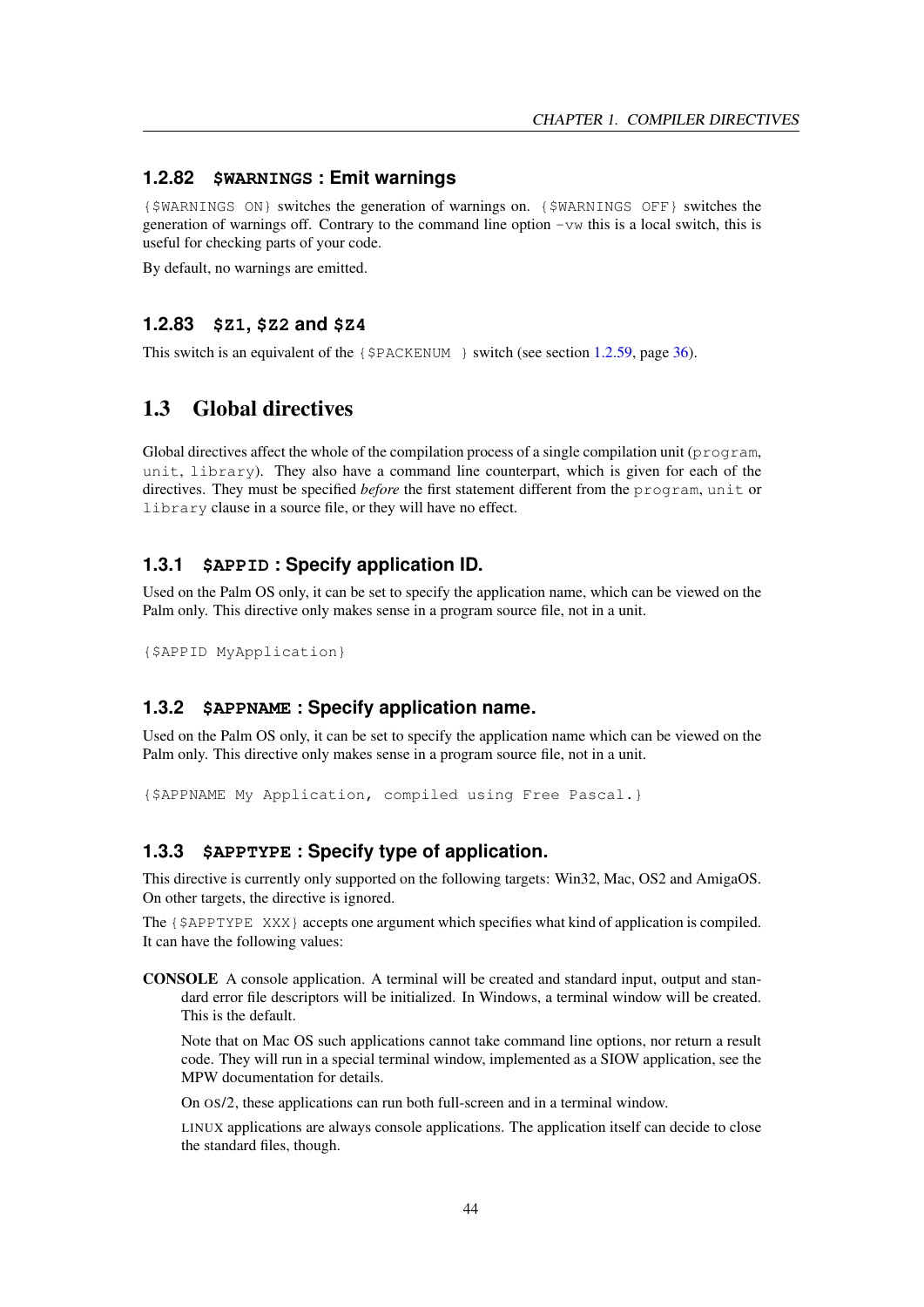- FS Specifies a full-screen VIO application on OS/2. These applications use a special BIOS-like API to program the screen. OS/2 starts these application always in full screen.
- GUI Specifying the {\$APPTYPE GUI} directive will mark the application as a graphical application; no console window will be opened when the application is run. No standard file descriptors will be initialized, using them (with e.g. writeln statements) will produce a run-time error. If run from the command line, the command prompt will be returned immediately after the application was started.

On OS/2 and Mac OS, the GUI application type creates a GUI application, as on Windows. On OS/2, this is a real Presentation Manager application.

TOOL This is a special directive for the Mac OS. It tells the compiler to create a tool application: It initializes Input, Output and StdErr files, it can take parameters and return a result code. It is implemented as an MPW tool which can only be run by MPW or ToolServer.

Care should be taken when compiling GUI applications; the Input and Output files are not available in a GUI application, and attempting to read from or write to them will result in a run-time error.

It is possible to determine the application type of a WINDOWS or AMIGA application at runtime. The IsConsole constant, declared in the Win32 and Amiga system units as

```
Const
  IsConsole : Boolean;
```
contains  $True$  if the application is a console application,  $False$  if the application is a GUI application.

#### **1.3.4 \$CODEPAGE : Set the source codepage**

This switch sets the codepage of the rest of the source file. The codepage is only taken into account when interpreting literal strings, the actual code must be in US-ASCII. The argument to this switch is the name of the code page to be used.

```
{$CODEPAGE UTF8}
```
The 'UTF-8' codepage can be specified as 'UTF-8' or 'UTF8'. The list of supported codepages is the list of codepages supported by the charset unit of the RTL.

# **1.3.5 \$COPYRIGHT specify copyright info**

This is intended for the NETWARE version of the compiler: it specifies the copyright information that can be viewed on a module for a Netware OS.

For example:

```
{$COPYRIGHT GNU copyleft. compiled using Free Pascal}
```
# **1.3.6 \$D or \$DEBUGINFO : Debugging symbols**

When this switch is on, the compiler inserts GNU debugging information in the executable. The effect of this switch is the same as the command line switch  $-q$ .

By default, insertion of debugging information is off.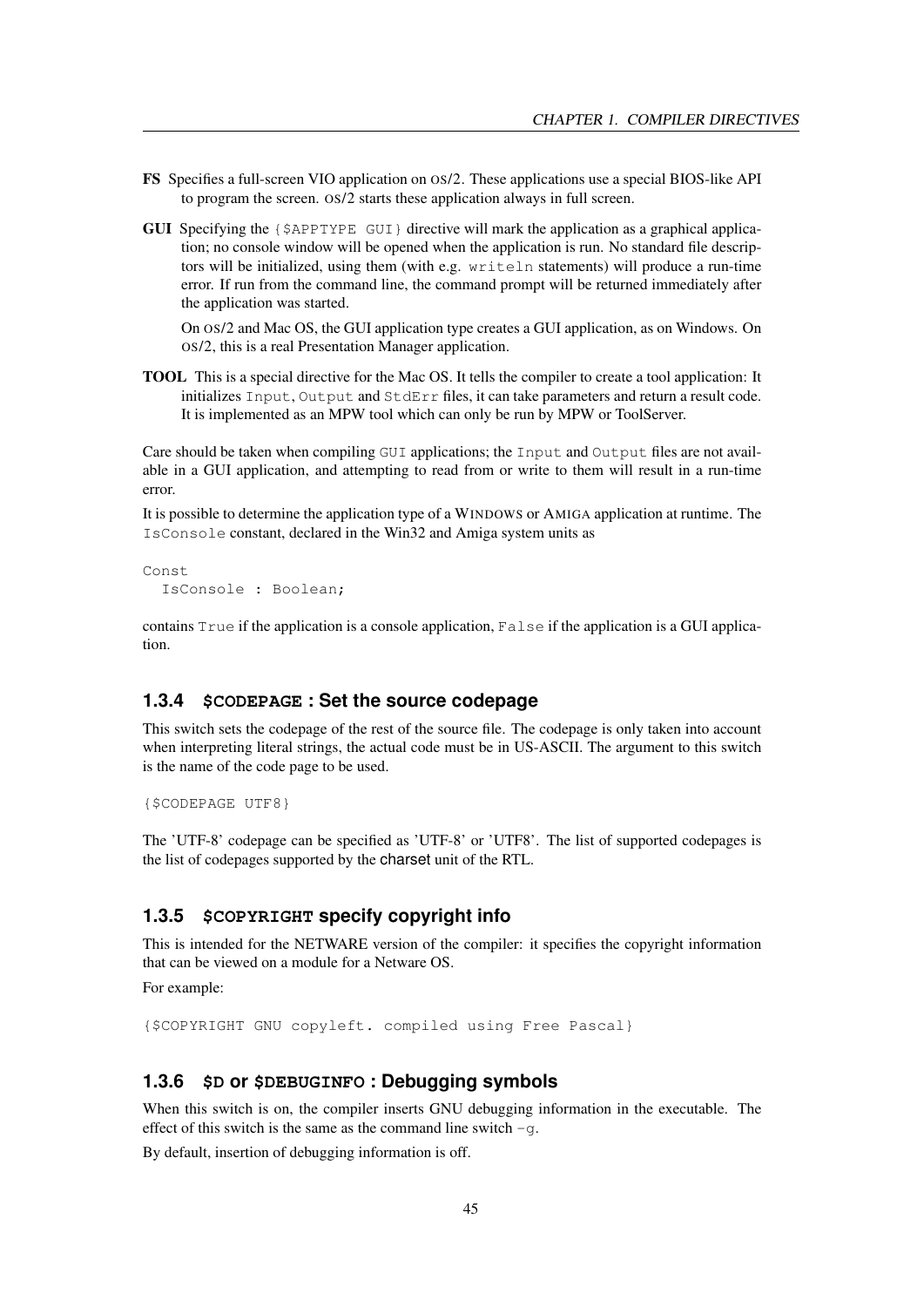# **1.3.7 \$DESCRIPTION : Application description**

This switch is recognized for compatibility only, but is ignored completely by the compiler. At a later stage, this switch may be activated.

# **1.3.8 \$E : Emulation of coprocessor**

This directive controls the emulation of the coprocessor. There is no command line counterpart for this directive.

#### Intel 80x86 version

When this switch is enabled, all floating point instructions which are not supported by standard coprocessor emulators will issue a warning.

The compiler itself doesn't do the emulation of the coprocessor.

To use coprocessor emulation under DOS (go32v2) you must use the emu387 unit, which contains correct initialization code for the emulator.

Under LINUX and most UNIX'es, the kernel takes care of the coprocessor support, so this switch is not necessary on those platforms.

#### Motorola 680x0 version

When the switch is on, no floating point opcodes are emitted by the code generator. Instead, internal run-time library routines are called to do the necessary calculations. In this case all real types are mapped to the single IEEE floating point type.

Remark By default, emulation is on for non-unix targets. For unix targets, floating point emulation (if required) is handled by the operating system, and by default it is off.

# **1.3.9 \$EXTENSION : Extension of generated binary.**

This directive can appear in a program or library source file: it sets the extension for the generated binary/library. The initial dot (sometimes associated with the extension) may not be present. Example:

```
{$EXTENSION 'cgi'}
```
will set the extension to 'cgi'.

# **1.3.10 \$FRAMEWORKPATH : Specify framework path.**

This option serves to specify the framework search path on Darwin, where the compiler looks for framework files. Used as

```
{$FRAMEWORKPATH XXX}
```
it will add XXX to the framework path. The value XXX can contain one or more paths, separated by semicolons or colons.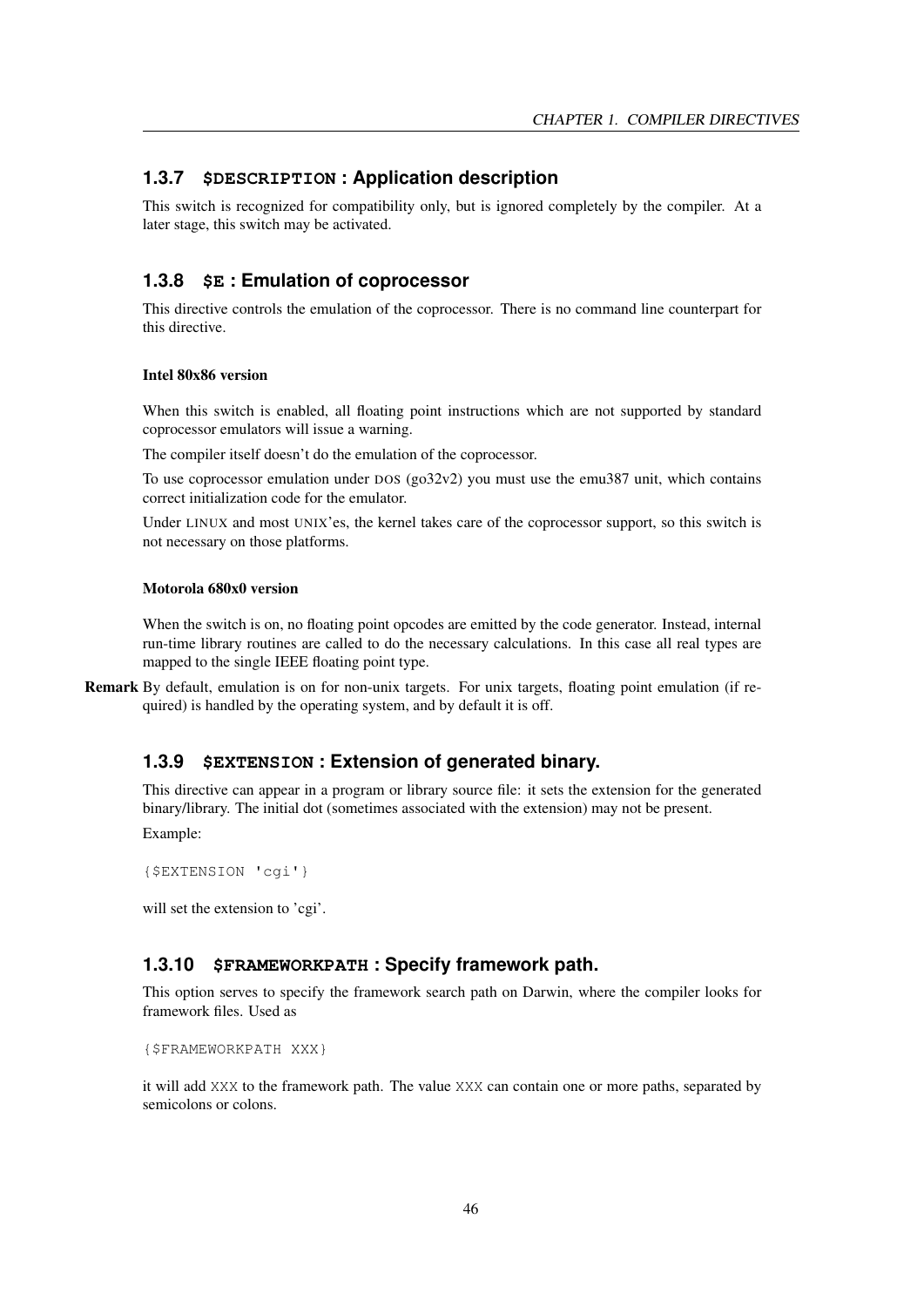# **1.3.11 \$G : Generate 80286 code**

This option is recognized for Turbo Pascal compatibility, but is ignored, since the compiler works only on 32-bit and 64-bit processors.

# **1.3.12 \$IMAGEBASE : Specify DLL image base location.**

This option can be used to set the base location for a DLL on windows-based systems. The directive needs a memory location as an option (use \$ to specify a hexadecimal value). It is the equivalent of the -WB command-line option.

The following sets the base location to  $0 \times 00400000$ 

```
{$IMAGEBASE $00400000}
```
# **1.3.13 \$INCLUDEPATH : Specify include path.**

This option serves to specify the include path, where the compiler looks for include files. Used as

```
{$INCLUDEPATH XXX}
```
it will add XXX to the include path. The value XXX can contain one or more paths, separated by semicolons or colons.

For example:

```
{$INCLUDEPATH ../inc;../i386}
```
{\$I strings.inc}

will add the directories ../inc and ../i386 to the include path of the compiler. The compiler will look for the file strings.inc in both these directories, and will include the first found file. This directive is equivalent to the  $-Fi$  command line switch.

Caution is in order when using this directive: If you distribute files, the locations of the files may not be the same as on your machine; moreover, the directory structure may be different. In general it would be fair to say that you should avoid using *absolute* paths. Instead, one should use *relative* paths only, as in the example above.

# **1.3.14 \$L or \$LOCALSYMBOLS : Local symbol information**

This switch (not to be confused with the local  $\{\xi L \text{ file}\}$  file linking directive) is recognized for Turbo Pascal compatibility, but is ignored. Generation of symbol information is controlled by the \$D switch.

# **1.3.15 \$LIBPREFIX : Specify library filename prefix.**

The LIBPREFIX directive has a similar function as the  $\{\xi \to X \to Y \to Y\}$  and  $\{\xi \to \xi \to Y\}$ compiler directives: It sets the prefix of the library. This is by default 'lib' on unices, and empty on windows. The name is simply prepended to the filename.

Example:

```
library tl;
{$LIBPREFIX 'library'}
```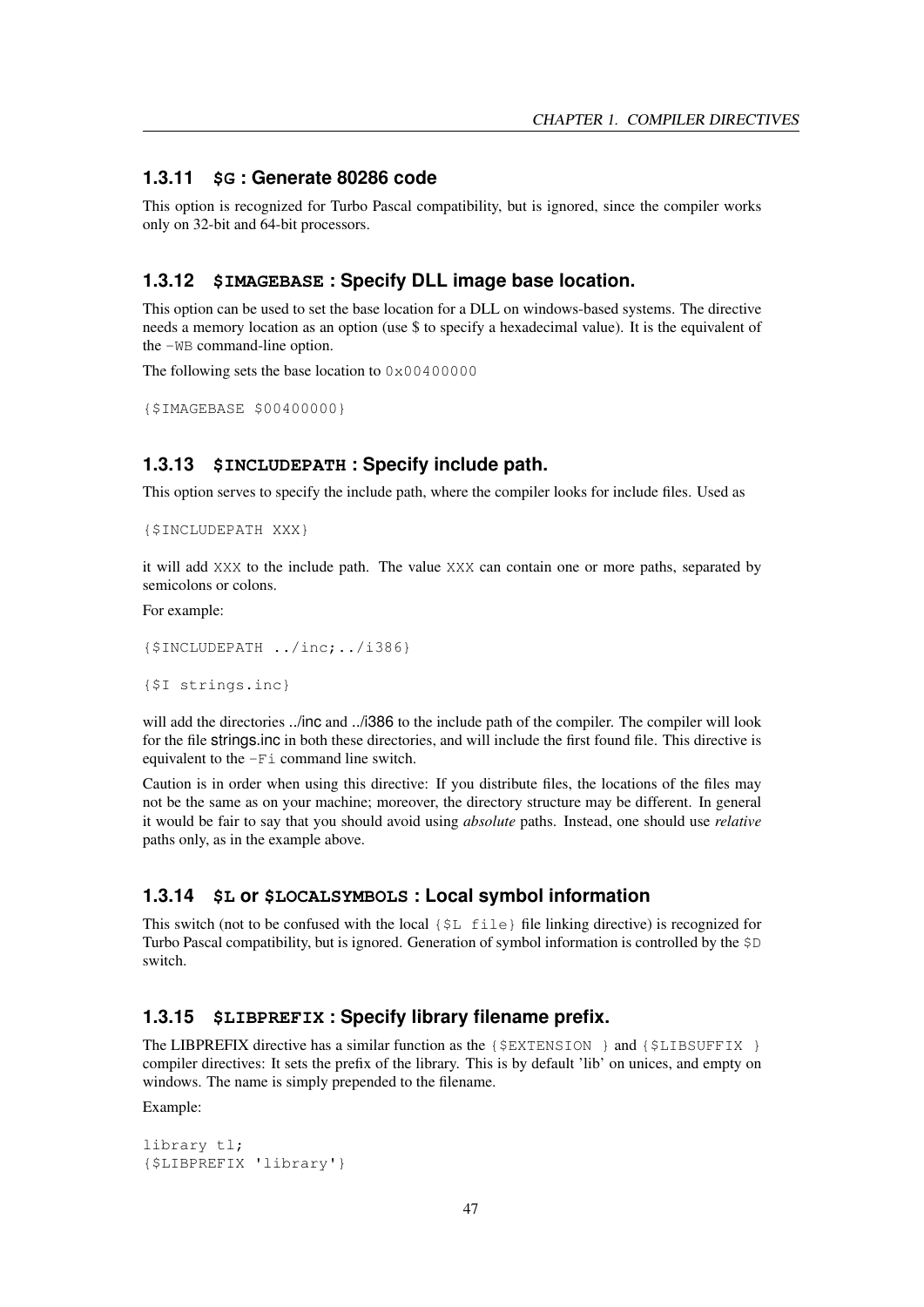begin end.

will result in a filename librarytl.so on linux, or librarytl.dll on windows.

# **1.3.16 \$LIBRARYPATH : Specify library path.**

This option serves to specify the library path, where the linker looks for static or dynamic libraries. {\$LIBRARYPATH XXX} will add XXX to the library path. XXX can contain one or more paths, separated by semicolons or colons.

For example:

```
{$LIBRARYPATH /usr/X11/lib;/usr/local/lib}
```

```
{$LINKLIB X11}
```
will add the directories /usr/X11/lib and /usr/local/lib to the linker library path. The linker will look for the library libX11.so in both these directories, and use the first found file. This directive is equivalent to the -Fl command line switch.

Caution is in order when using this directive: If you distribute files, the locations of the libraries may not be the same as on your machine; moreover, the directory structure may be different. In general it would be fair to say that you should avoid using this directive. If you are not sure, it is better practice to use makefiles and makefile variables.

# **1.3.17 \$LIBSUFFIX : Set the library suffix**

Similar to the {\$EXTENSION } and {\$LIBPREFIX } directives, the \$LIBSUFFIX directive sets the suffix of the library. This is usually used for version numbers, which are simply added to the output filename, followed by the extension.

Example:

```
library tl;
{$LIBSUFFIX '-1.2.3'}
begin
end.
```
will result in a filename libtl-1.2.3.so on linux, or libtl-1.2.3.dll on windows.

# **1.3.18 \$MAXSTACKSIZE : Set maximum stack size**

The {\$MAXSTACKSIZE} sets the maximum stack size for an executable on Windows-based systems. It needs an argument, the size (in bytes) of the stack. The maximum value is \$7FFFFFFF, the minimum value is 2048 or the value of \$MINSTACKSIZE if it was specified.

The following example sets the maximum stack size to\$FFFFFF bytes:

```
{$MAXSTACKSIZE $FFFFFF}
```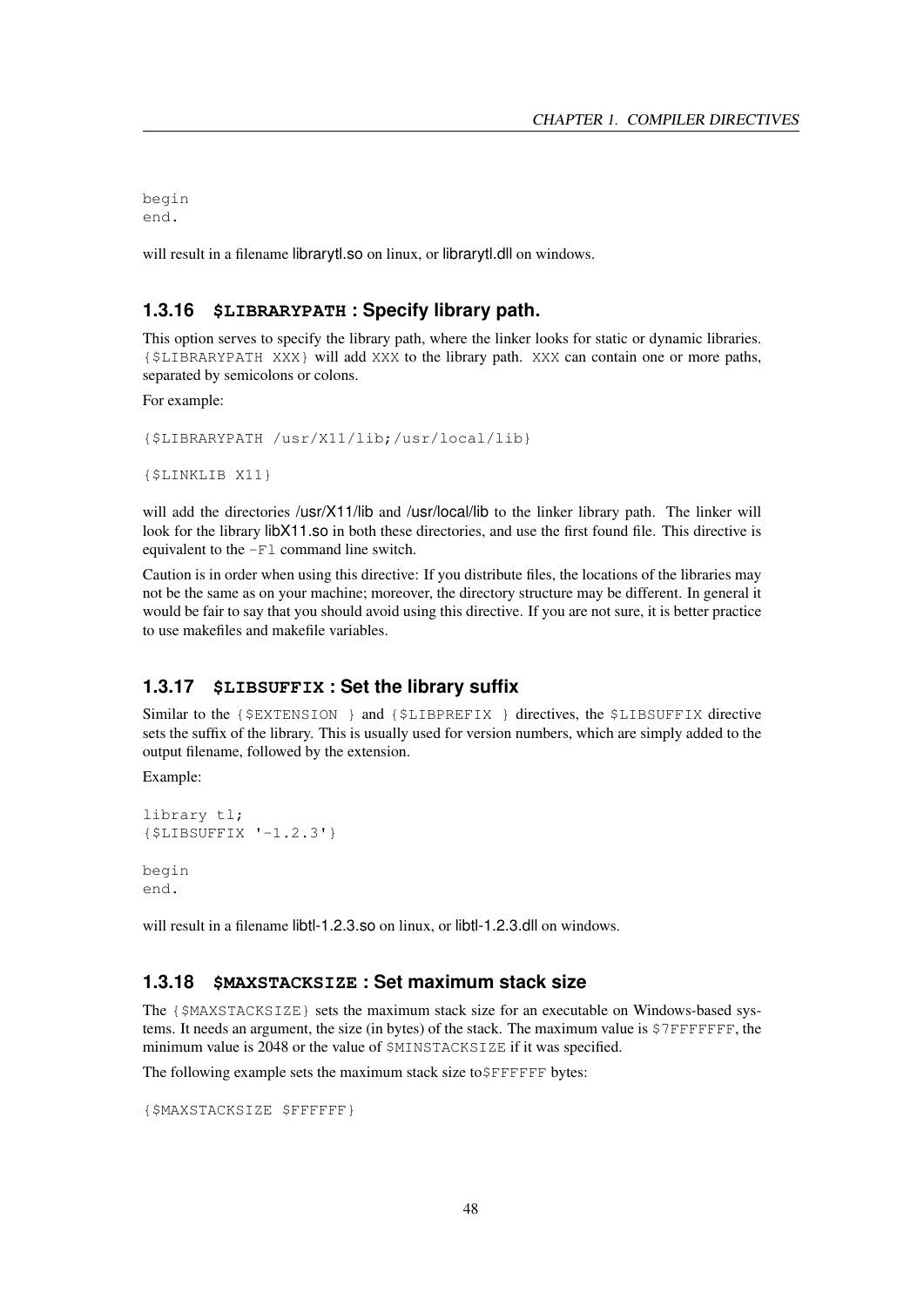# **1.3.19 \$M or \$MEMORY : Memory sizes**

This switch can be used to set the heap and stacksize. Its format is as follows:

```
{$M StackSize,HeapSize}
```
where StackSize and HeapSize should be two integer values, greater than 1024. The first number sets the size of the stack, and the second the size of the heap. The stack size setting is ignored on Unix platforms unless stack checking is enabled: in that case the stack checking code will use the size set here as maximum stack size.

On those systems, in addition to the stack size set here, the operating system or the run-time environment may have set other (possibly more strict) limits on stack size using the OS'es ulimit system calls.

The two numbers can be set on the command line using the  $-Ch$  and  $-Cs$  switches.

# **1.3.20 \$MINSTACKSIZE : Set minimum stack size**

The  $\{\S$ MINSTACKSIZE} sets the minimum stack size for an executable on Windows-based systems. It needs an argument, the size (in bytes) of the stack. This must be a number larger than 1024.

The following example sets the minimum stack size to 2048 bytes:

{\$MINSTACKSIZE 2048}

# **1.3.21 \$MODE : Set compiler compatibility mode**

The  $\{\S MODE\}$  sets the compatibility mode of the compiler. This is equivalent to setting one of the command line options  $-50$ ,  $-5d$ ,  $-5p$  or  $-52$ . it has the following arguments:

Default Default mode. This reverts back to the mode that was set on the command line.

- Delphi Delphi compatibility mode. All object-pascal extensions are enabled. This is the same as the command line option  $-Sd$ . Note that this also implies  $\{\$H \text{ ON}\}$  (i.e., in Delphi mode, ansistrings are the default).
- DelphiUnicode Delphi compatibility mode. All object-pascal extensions are enabled, and additionally the String keyword refers to a unicode string.

ExtendedPascal Extended pascal mode. Only available in 3.2 and higher.

- TP Turbo pascal compatibility mode. Object pascal extensions are disabled, except ansistrings, which remain valid. This is the same as the command line option  $-5$ .
- FPC FPC mode. This is the default, if no command line switch is supplied.

OBJFPC Object pascal mode. This is the same as the -S2 command line option.

- MACPAS MACPAS mode. In this mode, the compiler tries to be more compatible to commonly used pascal dialects on the Mac OS, such as Think Pascal, Metrowerks Pascal, MPW Pascal.
- ISO Standard Pascal, ISO 7185 mode. In this mode, the compiler complies with the requirements of level 0 and level 1 of ISO/IEC 7185.

For an exact description of each of these modes, see appendix [D,](#page-157-0) on page [157.](#page-157-0)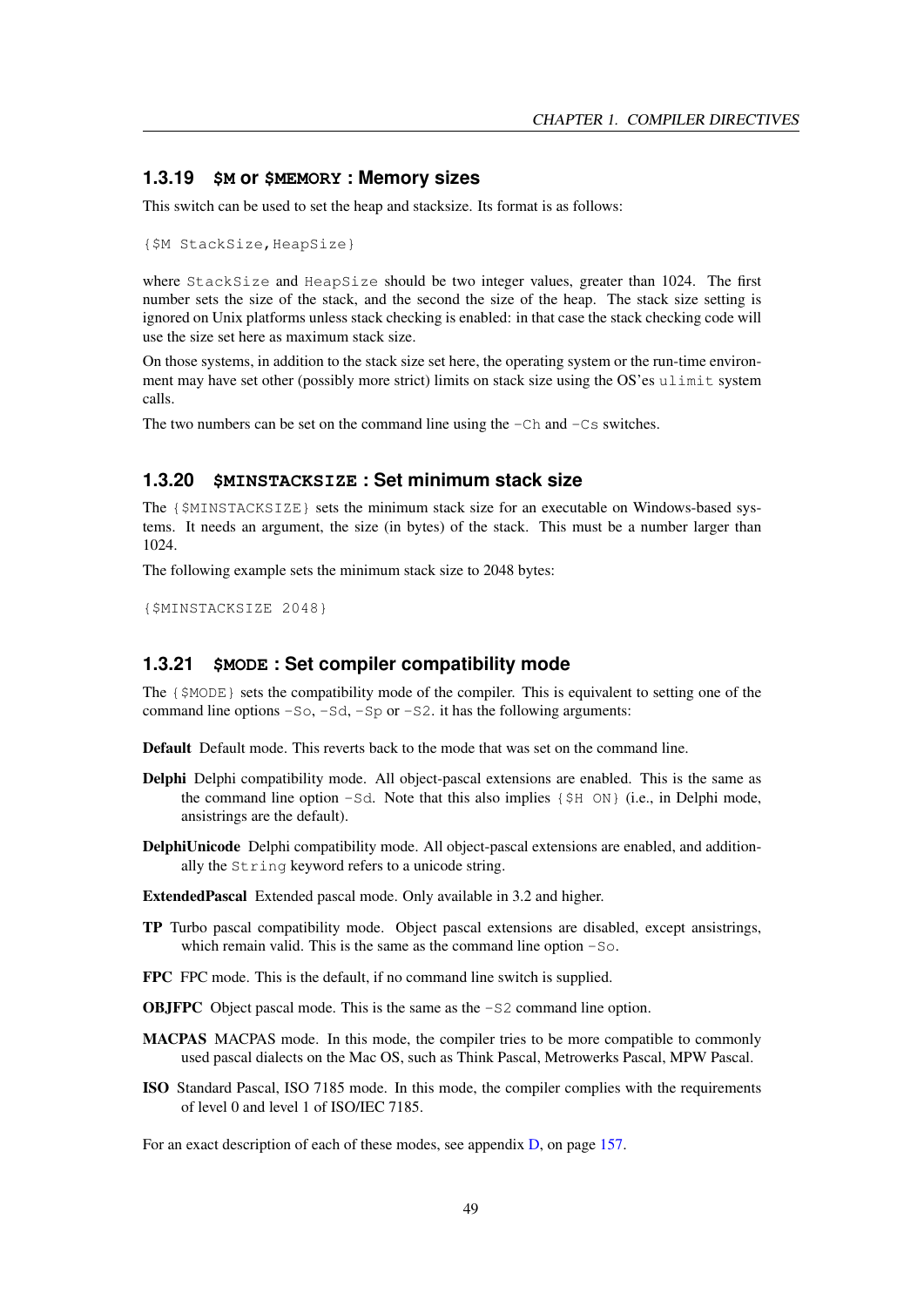# **1.3.22 \$MODESWITCH : Select mode features**

As of FPC 2.3.1, the {\$MODESWITCH} directive can be used to select some of the features that a {\$MODE } directive would select.

It can be used to enable language features that would otherwise not be available in the current mode. For example, you might be programming in TP mode, but want to use the Out parameters, which are only available in Delphi mode.

The {\$MODESWITCH } directive enables or disables individual mode features without changing the current compiler mode.

This switch is a global switch, and can be used wherever the {\$MODE} switch can be used. The syntax is as follows:

```
{$MODESWITCH XXX}
{$MODESWITCH XXX+}
{$MODESWITCH XXX-}
```
The first two will switch on feature XXX, the last one will switch it off.

The feature XXX can be one of the following:

ADVANCEDRECORDS allow the use of advanced records (i.e. records with methods)

ALLOWINLINE Allow inline procedures.

ANSISTRINGS Allow use of ansistrings.

AUTODEREF Automatic (silent) dereferencing of typed pointers.

CBLOCKS C style blocks.

CLASSICPROCVARS Use classical procedural variables.

CLASS Use object pascal classes.

CVAR Allow the use of the CVAR keyword.

DEFAULTPARAMETERS Allow use of default parameter values.

DUPLICATELOCALS Allow local variables in class methods to have the same names as properties of the class.

EXCEPTIONS Allow the use of exceptions.

HINTDIRECTIVE Support the hint directives (deprecated, platform etc.)

INITFINAL Allow use of Initialization and Finalization

ISOIO input/output as required by ISO pascal.

ISOMOD mod operation as required by ISO pascal.

ISOPROGRAMPARAS Program parameters as required by ISO pascal.

ISOUNARYMINUS Unary minus as required by ISO pascal.

MACPROCVARS Use mac-style procedural variables.

NESTEDCOMMENTS Allow use of nested comments.

NESTEDPROCVARS Allow assigning local procedures to procedural variables.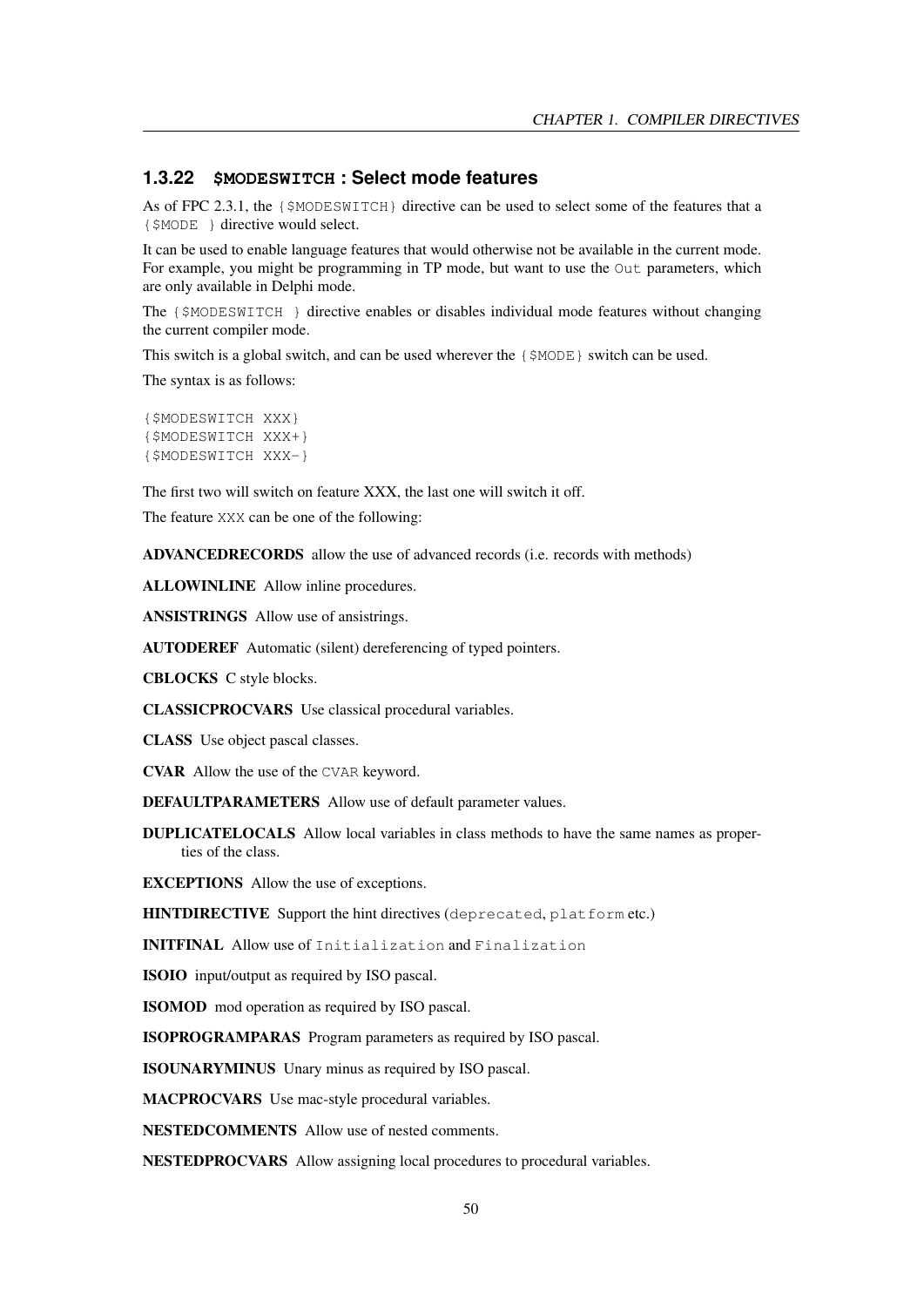NONLOCALGOTO Allow jumping to a location outside the current scope.

OBJECTIVEC1 Allow interfacing with Objective C version 1.

OBJECTIVEC2 Allow interfacing with Objective C version 21.

OBJPAS Automatically include the ObjPas unit.

OUT Allow use of the out parameter type.

PCHARTOSTRING Allow automatic conversion of null-terminated strings to strings,

POINTERTOPROCVAR Allow silent conversion of pointers to procedural variables.

PROPERTIES Allow use of properties.

REPEATFORWARD Implementation and Forward declaration must match completely.

RESULT Enable the Result identifier for function results.

SYSTEMCODEPAGE Set the codepage to the code page of the platform on which the compiler is running. This is automatically enabled if you selected delphiunicode mode: {\$mode delphiunicode}.

TYPEHELPERS Allow the use of type helpers.

UNICODESTRINGS string is by default unicode string.

Hence, the following:

{\$MODE TP} {\$MODESWITCH OUT}

Will switch on the support for the out parameter type in TP mode. It is equivalent to

```
{$MODE TP}
{$MODESWITCH OUT+}
```
# **1.3.23 \$N : Numeric processing**

This switch is recognized for Turbo Pascal compatibility, but is otherwise ignored, since the compiler always uses the coprocessor for floating point mathematics.

# **1.3.24 \$O : Level 2 Optimizations**

In earlier versions of FPC, this switch was recognized for Turbo Pascal compatibility, but was otherwise ignored: The concept of overlay code is not needed in 32-bit or 64-bit programs.

In newer versions of FPC (certainly as of 2.0.0), this switch became a Delphi compatible switch: it has the same meaning as the {\$OPTIMIZATION ON/OFF} switch, switching on or off level 2 optimizations.

See section [1.2.58](#page-34-0) on page [34](#page-34-0) for more explanations and more detailed optimization settings.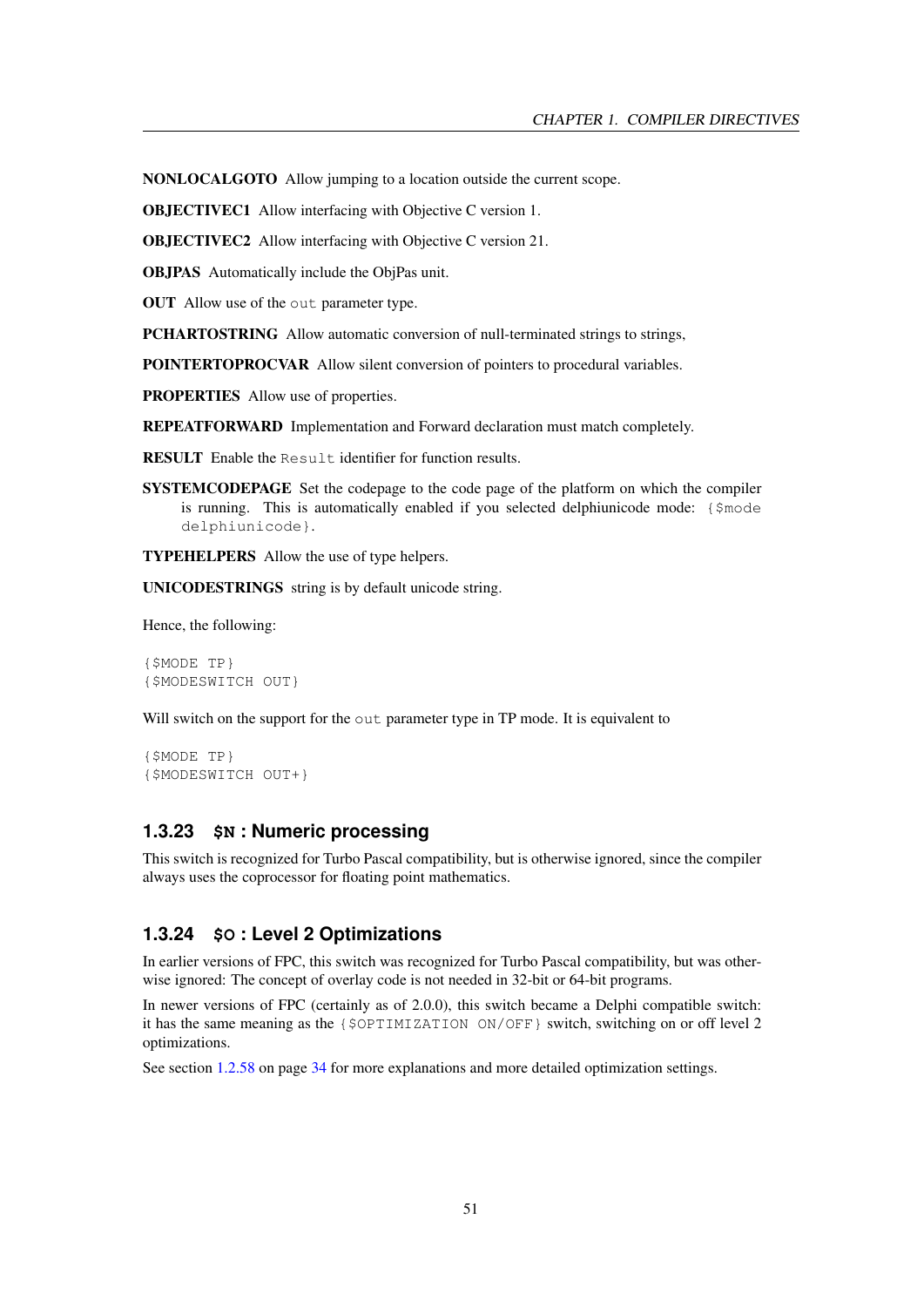# **1.3.25 \$OBJECTPATH : Specify object path.**

This option serves to specify the object path, where the compiler looks for object files. {\$OBJECTPATH XXX will add XXX to the object path. XXX can contain one or more paths, separated by semicolons or colons.

For example:

```
{$OBJECTPATH ../inc;../i386}
```

```
{$L strings.o}
```
will add the directories ../inc and ../i386 to the object path of the compiler. The compiler will look for the file strings.o in both these directories, and will link the first found file in the program. This directive is equivalent to the  $-F \circ$  command line switch.

Caution is in order when using this directive: If you distribute files, the locations of the files may not be the same as on your machine; moreover, the directory structure may be different. In general it would be fair to say that you should avoid using *absolute* paths, instead use *relative* paths, as in the example above. Only use this directive if you are certain of the locations where the files reside. If you are not sure, it is better practice to use makefiles and makefile variables.

# **1.3.26 \$P or \$OPENSTRINGS : Use open strings**

If this switch is on, all function or procedure parameters of type string are considered to be open string parameters; this parameter only has effect for short strings, not for ansistrings.

When using openstrings, the declared type of the string can be different from the type of string that is actually passed, even for strings that are passed by reference. The declared size of the string passed can be examined with the  $High(P)$  call.

By default, the use of openstrings is off.

#### **1.3.27 \$PASCALMAINNAME : Set entry point name**

The {\$PASCALMAINNAME NNN} directive sets the assembler symbol name of the program or library entry point to NNN. This directive is the equivalent of the -XM command line switch.

Under normal circumstances, it should not be necessary to use this switch.

# **1.3.28 \$PIC : Generate PIC code or not**

The  $\{\$PLC\}\$  directive takes a boolean argument and tells the compiler whether it should generate PIC (Position Independent Code) or not. This directive is the equivalent of the  $-Cq$  command line switch.

This directive is only useful on Unix platforms: Units should be compiled using PIC code if they are supposed to be in a library. For programs, using PIC code is not needed, but it doesn't hurt either (although PIC code is slower).

The following

```
{$PIC ON}
unit MyUnit;
```
tells the compiler to compile myunit using PIC code.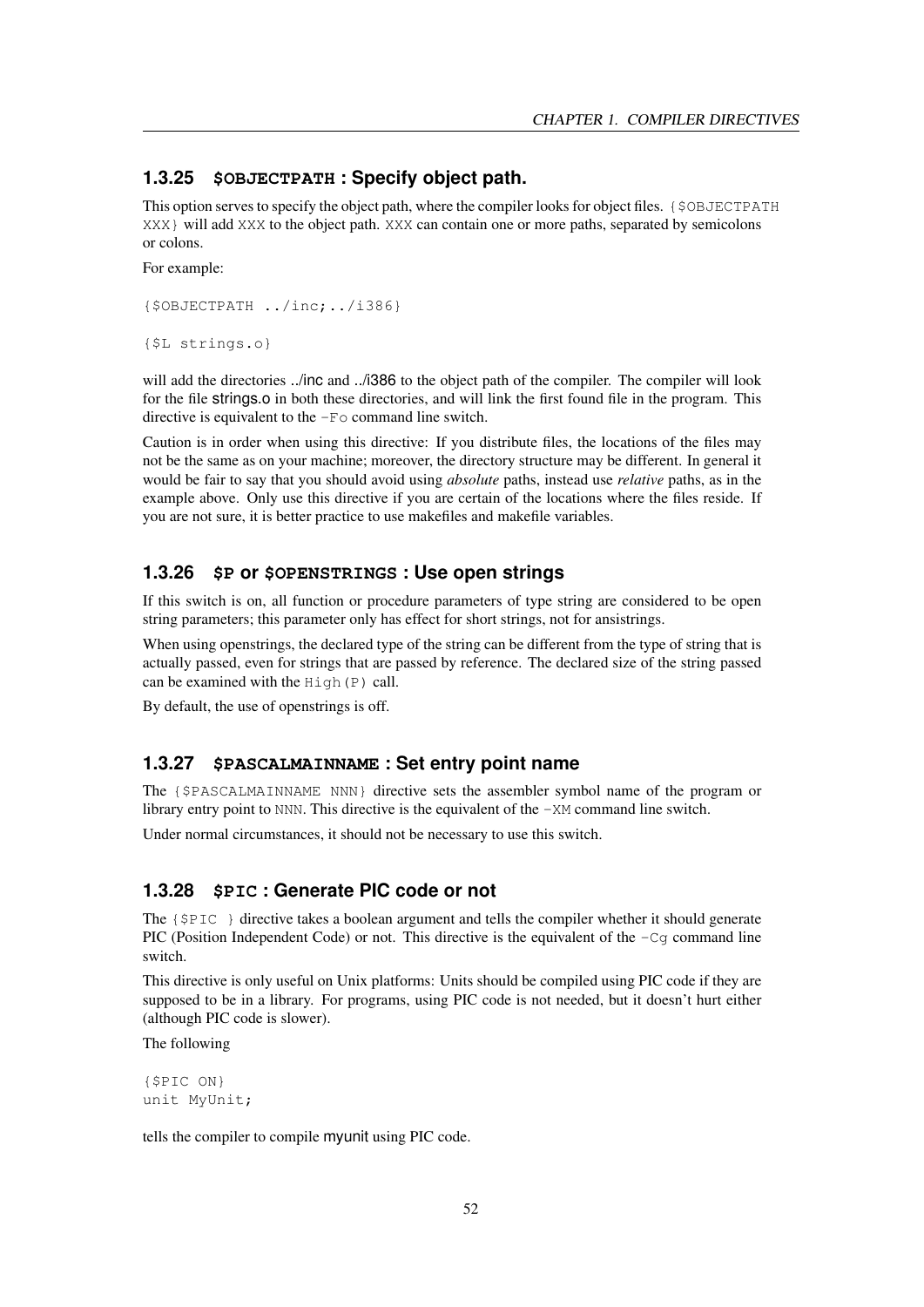# **1.3.29 \$POINTERMATH : Allow use of pointer math**

By default, pointer arithmetic is enabled in FPC/OBJFPC modes and disabled in DELPHI mode. The directive \$POINTERMATH ON/OFF can be used to toggle pointer arithmetic support. Types declared while \$POINTERMATH ON is in effect also support pointer arithmetic.

This boolean directive enables or disables the use of pointer arithmetic in expressions involving pointers. When enabled, the difference of 2 pointers is a valid integer expression, and an integer value can be added to a pointer value.

The following

```
{$POINTERMATH OFF}
unit MyUnit;
```
tells the compiler to give an error whenever pointer math appears in an expression.

# **1.3.30 \$PROFILE : Profiling**

This directive turns the generation of profiling code on or off. It is equivalent to the  $-\text{qp}$  command line option. Default is OFF. This directive only makes sense in a program source file, not in a unit.

#### **1.3.31 \$SCREENNAME : Specify screen name**

This directive can be used for the Novell netware targets to specify the screen name. The argument is the screen name to be used.

{\$SCREENNAME My Nice Screen}

Will set the screenname of the current application to 'My Nice Screen'.

# **1.3.32 \$SETPEFLAGS : Specify PE Executable flags**

The \$SETPEFLAGS executable sets the PE flags on Windows. These flags are written to the binary PE header file. It expects a numerical constant as an argument, this constant will be written to the header block.

Under normal circumstances, the compiler itself will determine the values of the PE flags to write to the binary file, but this directive can be used to override the compiler's behavior.

# **1.3.33 \$SMARTLINK : Use smartlinking**

A unit that is compiled in the {\$SMARTLINK ON} state will be compiled in such a way that it can be used for smartlinking. This means that the unit is chopped in logical pieces: each procedure is put in its own object file, and all object files are put together in a big archive. When using such a unit, only the pieces of code that you really need or call will be linked in your program, thus reducing the size of your executable substantially.

Beware: using smartlinked units slows down the compilation process, because a separate object file must be created for each procedure. If you have units with many functions and procedures, this can be a time consuming process, even more so if you use an external assembler (the assembler is called to assemble each procedure or function code block separately).

The smartlinking directive should be specified *before* the unit declaration part: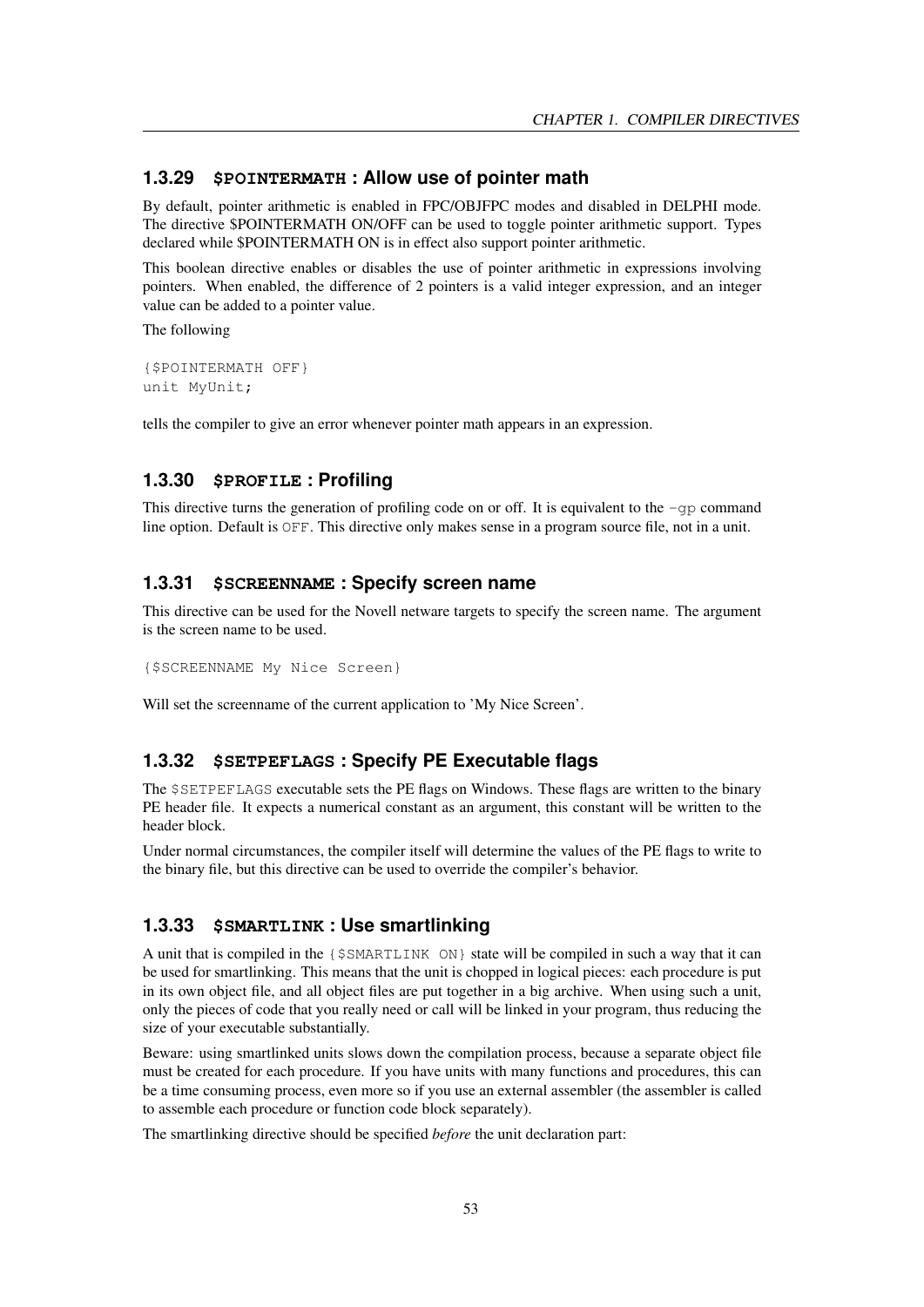```
{$SMARTLINK ON}
Unit MyUnit;
Interface
 ...
```
This directive is equivalent to the  $-CX$  command line switch.

# **1.3.34 \$SYSCALLS : Select system calling convention on Amiga/MorphOS**

This directive sets the system calling convention to use on a MorphOS or Amiga system. The directive needs an argument, which should be one of the following:

**LEGACY** 

**SYSV** 

**SYSVBASE** 

**BASESYSV** 

R12BASE

The directive will generate a warning if used on another system.

# **1.3.35 \$THREADNAME : Set thread name in Netware**

This directive can be set to specify the thread name when compiling for Netware.

# **1.3.36 \$UNITPATH : Specify unit path.**

This option serves to specify the unit path, where the compiler looks for unit files. {\$UNITPATH XXX} will add XXX to the unit path. XXX can contain one or more paths, separated by semicolons or colons.

For example:

```
{$UNITPATH ../units;../i386/units}
```
Uses strings;

will add the directories ../units and ../i386/units to the unit path of the compiler: these directories are relative to the unit file in which the directive appears. The compiler will look for the file strings.ppu in both these directories, and will link the first found file in the program. This directive is equivalent to the -Fu command line switch.

Caution is in order when using this directive: If you distribute files, the locations of the files may not be the same as on your machine; moreover, the directory structure may be different. In general it would be fair to say that you should avoid using *absolute* paths, instead use *relative* paths, as in the example above. Only use this directive if you are certain of the locations where the files reside. If you are not sure, it is better practice to use makefiles and makefile variables.

Note that this switch does not propagate to other units, i.e. its scope is limited to the current unit (this is in line with the fact that the paths are relative to the current unit.)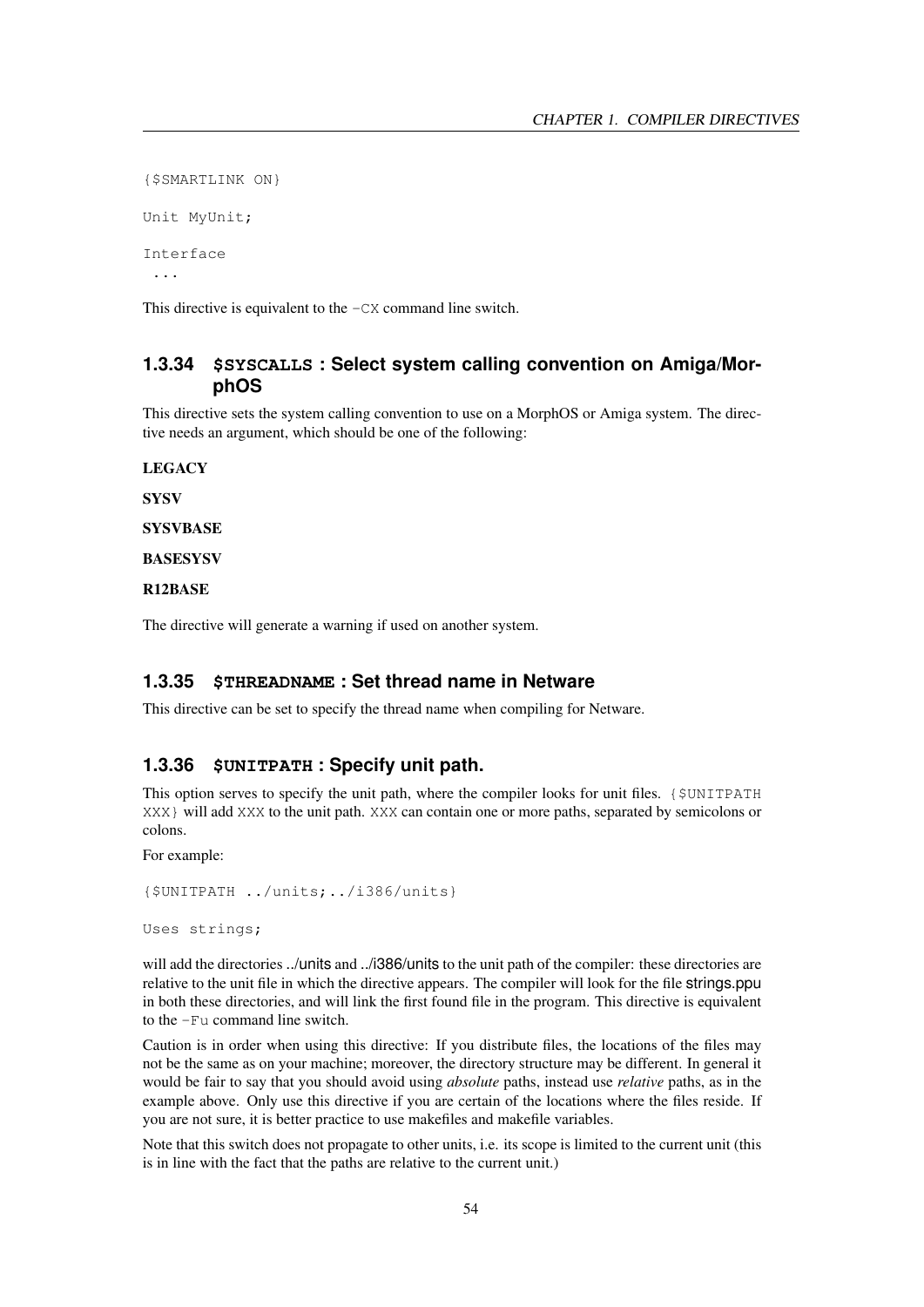The uses clause construct uses  $a$  in 'sub/a.pp' is relative to the current working directory of the compiler. By adding a directive to your program:

```
{$UNITPATH sub}
```
uses a in 'sub/a.pp';

you will make sure the compiler will always find the sources.

# **1.3.37 \$VARPROPSETTER : Enable use of var/out/constref parameters for property setters.**

This boolean directive is meant to import COM interfaces. Sometimes COM interfaces have property setters which accept arguments that are not by value, but by reference. These setters are normally forbidden. This flag enables the use of property setters with var, constref, out arguments. By default it is OFF. Note that it affects all properties that write to a setter procedure, including those of objects and extended records.

The following example only compiles in the ON state:

```
{$VARPROPSETTER ON}
Type
 TMyInterface = Interface
   Procedure SetP(Var AValue : Integer);
    Function GetP : Integer;
    Property MyP : Integer Read GetP Write SetP;
 end;
```
In the OFF state, the following error will be generated:

testvp.pp(7,48) Error: Illegal symbol for property access

## **1.3.38 \$VERSION : Specify DLL version.**

On WINDOWS, this can be used to specify a version number for a library. This version number will be used when the library is installed, and can be viewed in the Windows Explorer by opening the property sheet of the DLL and looking on the tab 'Version'. The version number contains 1, 2 or 3 integers, separated by a dot:

```
{$VERSION 1}
```
Or:

```
{$VERSION 1.1}
```
And even:

{\$VERSION 1.1.1}

This cannot yet be used for executables on Windows, but may be activated in the future.

### **1.3.39 \$WEAKPACKAGEUNIT : ignored**

This switch is parsed for Delphi compatibility but is otherwise ignored. The compiler will issue a warning when it is encountered.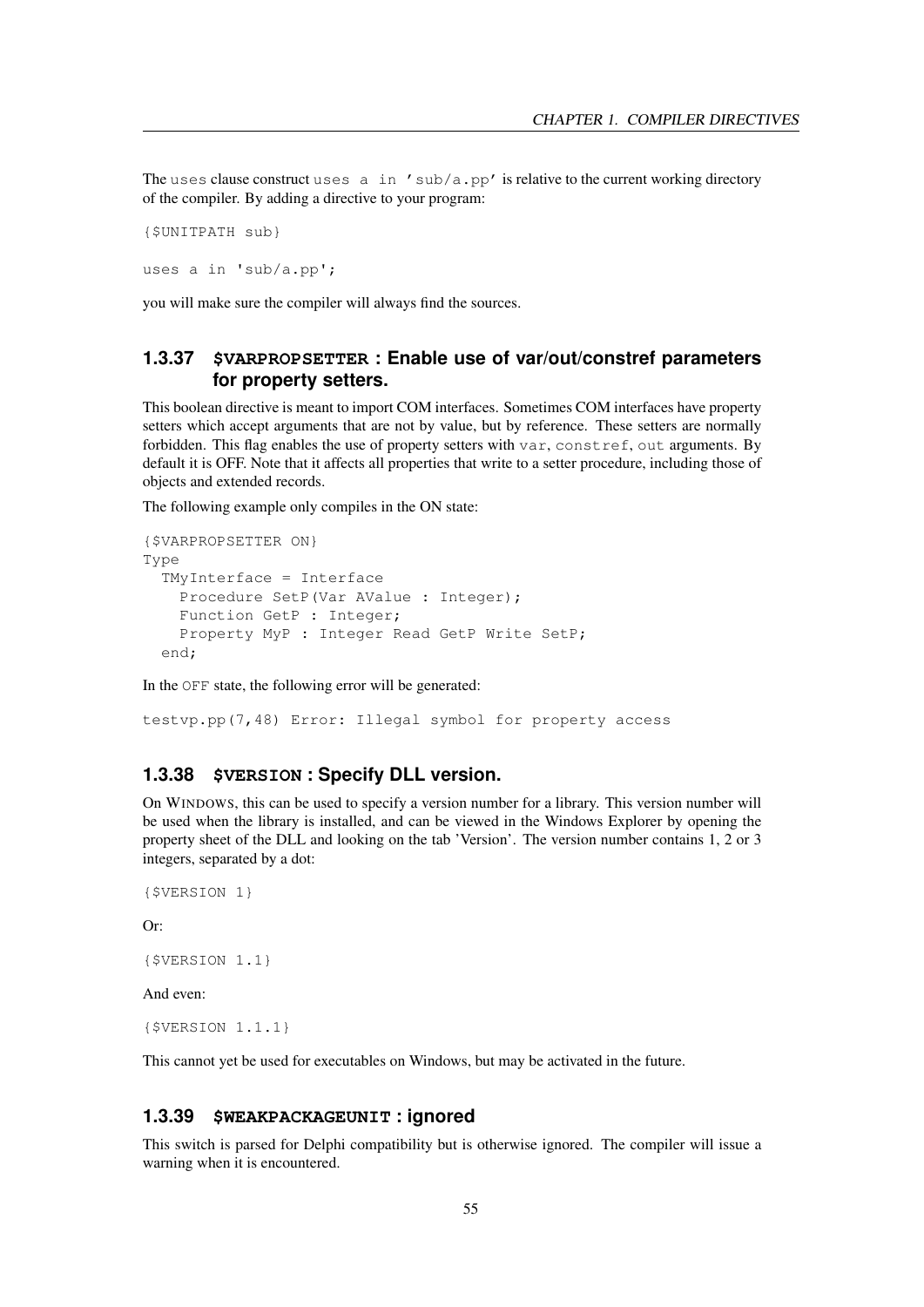# **1.3.40 \$X or \$EXTENDEDSYNTAX : Extended syntax**

Extended syntax allows you to drop the result of a function and perform pointer arithmetic. This means that you can use a function call as if it were a procedure. By default this feature is on. You can switch it off using the  $\{S X - \}$  or  $\{S EXT EN DEDSYN TAX OF F\}$  directive.

The following, for instance, will not compile:

```
function Func (var Arg : sometype) : longint;
begin
... { declaration of Func }
end;
...
{SX-}Func (A);
```
The reason this construct is supported is that you may wish to call a function for certain side-effects it has, but you don't need the function result. In this case you don't need to assign the function result, saving you an extra variable.

Similarly, the pointer math wil be disabled:

```
{Sx-}var
 x,p : pointer;
begin
 p:=pbyte(x)+1;p:=pdouble(x)+4;
end;
```
will result in an error for both lines:

```
ex.pp(13,14) Error: Operation "+" not supported for types "PByte" and "ShortInt"
ex.pp(15,16) Error: Operation "+" not supported for types "PDouble" and "ShortInt"
```
The command line compiler switch  $-Sa1$  has the same effect as the  $\{S X + \}$  directive.

By default, extended syntax is assumed.

## **1.3.41 \$Y or \$REFERENCEINFO : Insert Browser information**

This switch controls the generation of browser information. It is recognized for compatibility with Turbo Pascal and Delphi only, as Browser information generation is not yet fully supported.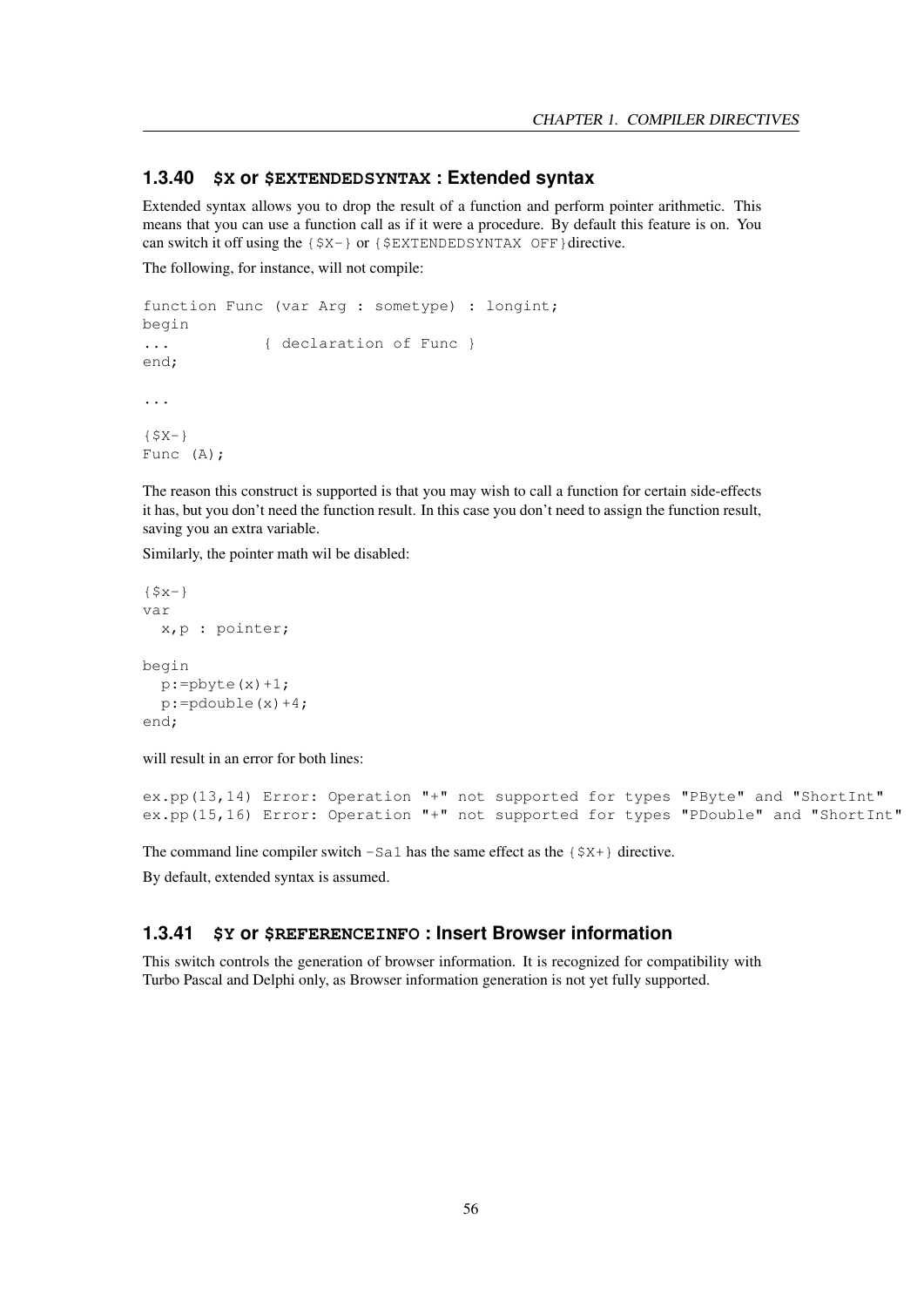# Chapter 2

# Using conditionals, messages and macros

The Free Pascal compiler supports conditionals as in normal Turbo Pascal, Delphi or Mac OS Pascal. It does, however, more than that. It allows you to make macros which can be used in your code, and it allows you to define messages or errors which will be displayed when compiling. It also has support for compile-time variables and compile-time expressions, as commonly found in Mac OS compilers.

The various conditional compilation directives (\$IF, \$IFDEF, \$IFOPT) are used in combination with \$DEFINE to allow the programmer to choose at compile time which portions of the code should be compiled. This can be used for instance

- To choose an implementation for one operating system over another.
- To choose a demonstration version or a full version.
- To distinguish between a debug version and a version for shipping.

These options are then chosen when the program is compiled, including or excluding parts of the code as needed. This is opposed to using normal variables and running through selected portions of code at run time, in which case extra code is included in the executable.

# 2.1 Conditionals

The rules for using conditional symbols are the same as under Turbo Pascal or Delphi. Defining a symbol goes as follows:

```
{$define Symbol}
```
From this point on in your code, the compiler knows the symbol Symbol. Symbols are, like the Pascal language, case insensitive.

You can also define a symbol on the command line. the  $-dSymbol$  option defines the symbol Symbol. You can specify as many symbols on the command line as you want.

Undefining an existing symbol is done in a similar way:

```
{$undef Symbol}
```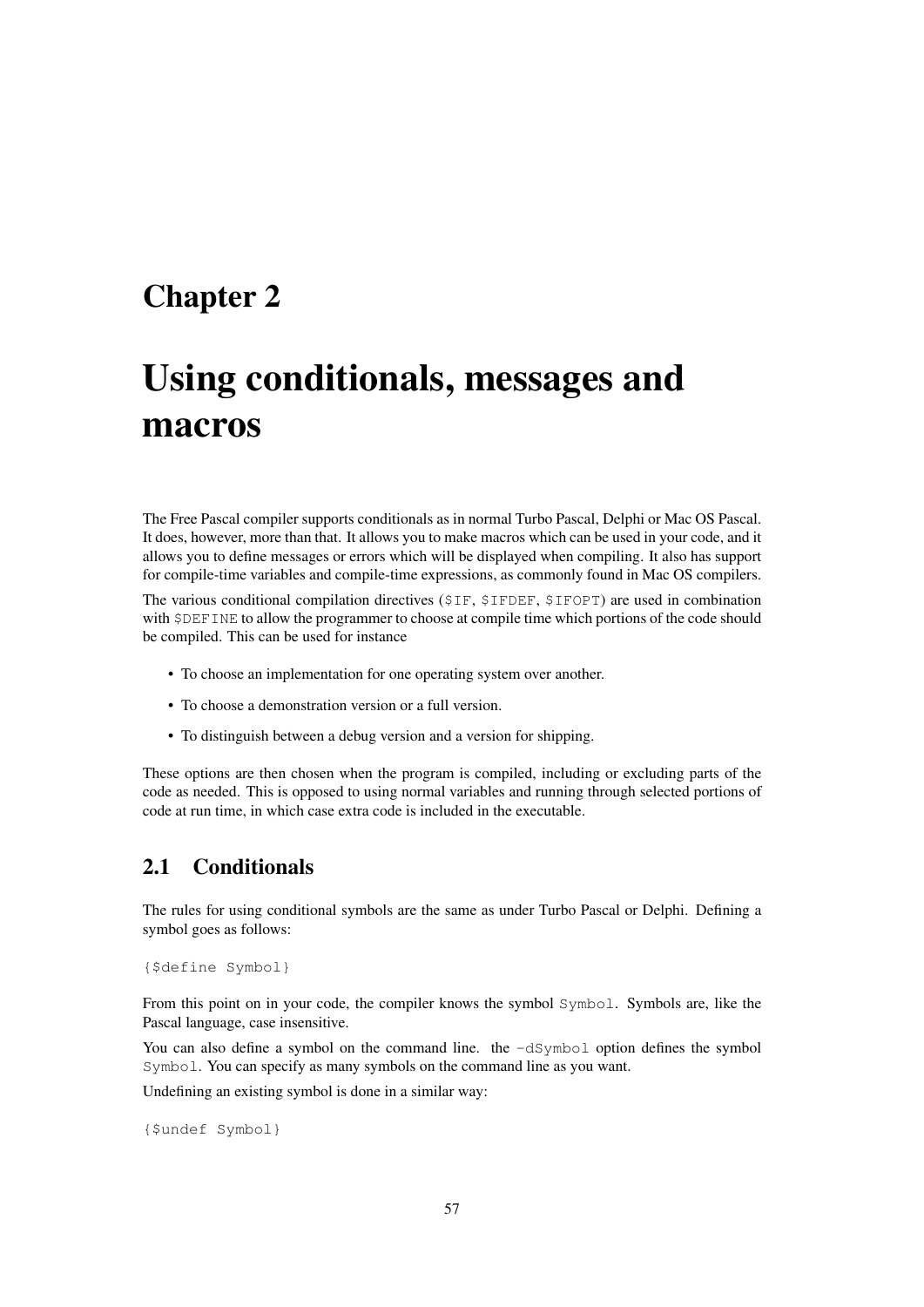If the symbol didn't exist yet, this doesn't do anything. If the symbol existed previously, the symbol will be erased, and will not be recognized any more in the code following the  $\{\text{Sundef } \ldots\}$ statement.

You can also undefine symbols from the command line with the  $-u$  command line switch.

To compile code conditionally, depending on whether a symbol is defined or not, you can enclose the code in a {\$ifdef Symbol} . . .{\$endif} pair. For instance the following code will never be compiled:

```
{$undef MySymbol}
{$ifdef Mysymbol}
 DoSomething;
  ...
{$endif}
```
Similarly, you can enclose your code in a  $\{\S$ ifndef Symbol} ...  $\{\S$ endif} pair. Then the code between the pair will only be compiled when the used symbol doesn't exist. For example, in the following code, the call to the DoSomething will always be compiled:

```
{$undef MySymbol}
{$ifndef Mysymbol}
 DoSomething;
  ...
{$endif}
```
You can combine the two alternatives in one structure, namely as follows

```
{$ifdef Mysymbol}
 DoSomething;
{$else}
 DoSomethingElse
{$endif}
```
In this example, if MySymbol exists, then the call to DoSomething will be compiled. If it doesn't exist, the call to DoSomethingElse is compiled.

# **2.1.1 Predefined symbols**

The Free Pascal compiler defines some symbols before starting to compile your program or unit. You can use these symbols to differentiate between different versions of the compiler, and between different compilers. To get all the possible defines when starting compilation, see appendix [G](#page-181-0)

Remark Symbols, even when they're defined in the interface part of a unit, are not available outside that unit.

# <span id="page-58-0"></span>2.2 Macros

Macros are very much like symbols or compile-time variables in their syntax, the difference is that macros have a value whereas a symbol simply is defined or is not defined. Furthermore, following the definition of a macro, any occurrence of the macro in the pascal source will be replaced with the value of the macro (much like the macro support in the C preprocessor). If macro support is required, the -Sm command line switch must be used to switch it on, or the directive must be inserted:

{\$MACRO ON}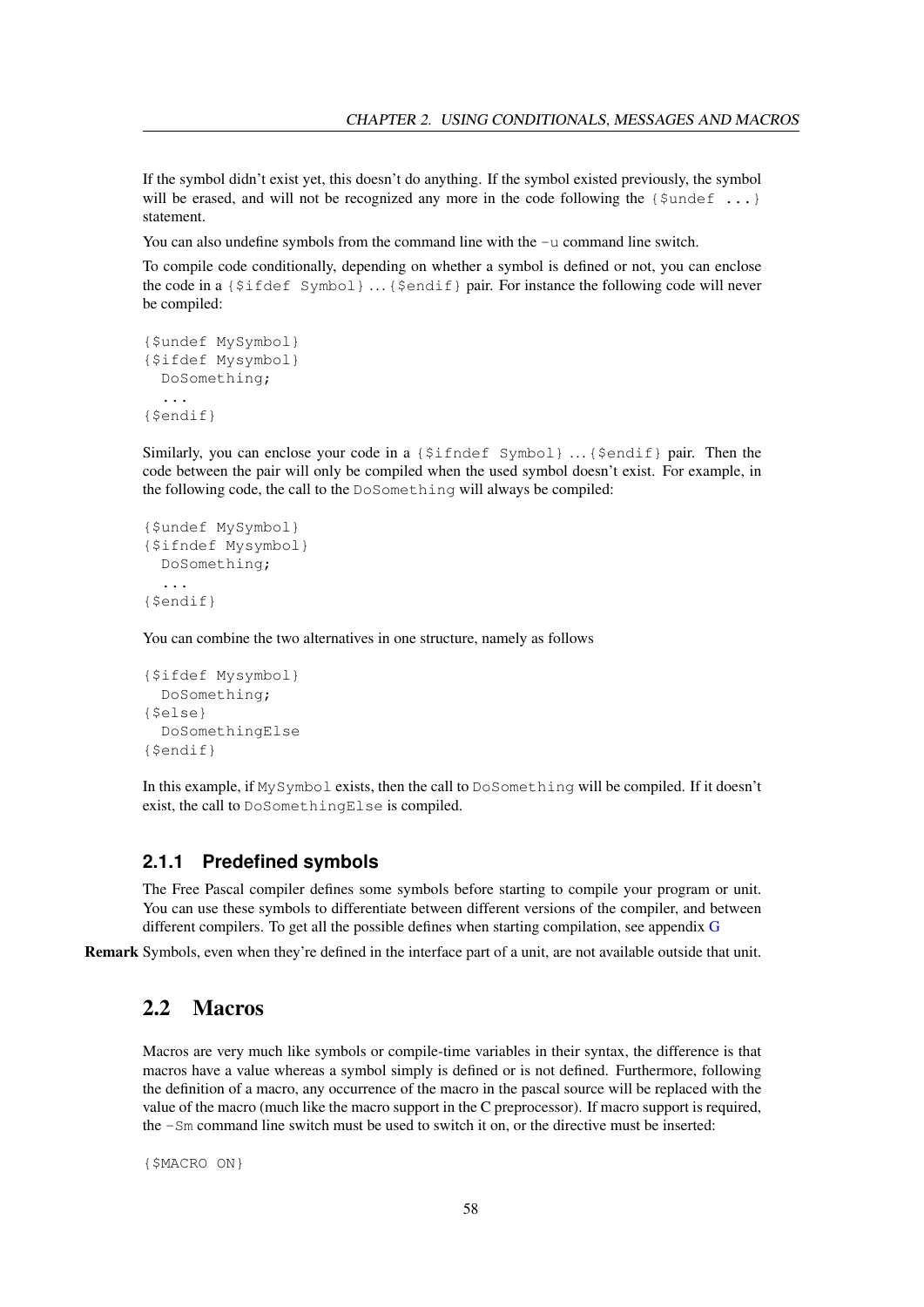otherwise macros will be regarded as a symbol.

Defining a macro in a program is done in the same way as defining a symbol; in a  $\{\xi \cdot \xi\}$ preprocessor statement<sup>[1](#page-59-0)</sup>:

{\$define ident:=expr}

If the compiler encounters ident in the rest of the source file, it will be replaced immediately by expr. This replacement works recursively, meaning that when the compiler expanded one macro, it will look at the resulting expression again to see if another replacement can be made. This means that care should be taken when using macros, because an infinite loop can occur in this manner (recent compiler versions will warn about this).

Here are two examples which illustrate the use of macros:

```
{$define sum:=a:=a+b;}
...
sum { will be expanded to 'a:=a+b;'
             Note the absence of the semicolon}
...
{$define b:=100}
sum { Will be expanded recursively to a:=a+100; }
...
```
The previous example could go wrong:

```
{$define sum:=a:=a+b;}
...
sum { will be expanded to 'a:=a+b;'
              Note the absence of the semicolon}
...
{$define b=sum} { DON'T do this !!!}
sum { Will be infinitely recursively expanded... }
...
```
As of version 3.3.1, the compiler will warn about recursive macros, but previous versions of the compiler would recursively expand the macros till it runs out of memory .

Remark Macros defined in the interface part of a unit are not available outside that unit! They can just be used as a notational convenience, or in conditional compiles.

By default the compiler predefines three macros, containing the version number, the release number and the patch number. They are listed in table  $(2.1)$ .

<span id="page-59-1"></span>

| Symbol          | Contains                                   |
|-----------------|--------------------------------------------|
| FPC FULLVERSION | An integer version number of the compiler. |
| FPC VERSION     | The version number of the compiler.        |
| FPC RELEASE     | The release number of the compiler.        |
| FPC PATCH       | The patch number of the compiler.          |

The FPC\_FULLVERSION macro contains a version number which always uses 2 digits for the RELEASE and PATCH version numbers. This means that version 2.3.1 will result in FPC\_FULLVERSION=20301. This number makes it easier to determine minimum versions.

<span id="page-59-0"></span><sup>&</sup>lt;sup>1</sup>In compiler versions older than 0.9.8, the assignment operator for a macros wasn't : = but =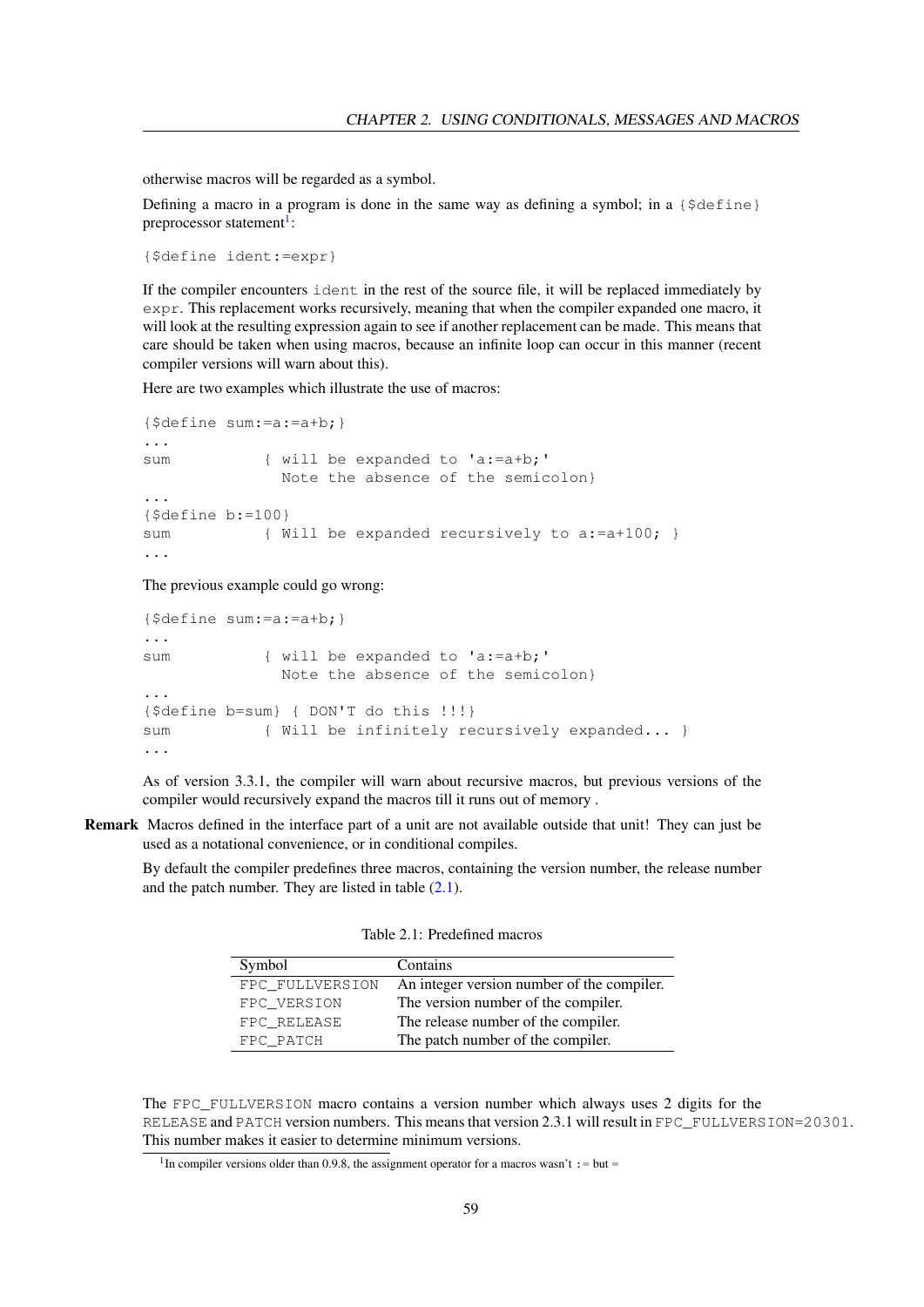Remark Don't forget that macro support isn't on by default. It must be turned on with the -Sm command line switch or using the {\$MACRO ON} directive.

As of version 3.1.1, for embedded targets (such as AVR), the compiler defines several macros defining the memory layout of the target, they are listed in table [\(2.2\)](#page-60-0). These macros are integer values and can be used in code and in \$IF statements.

| Symbol         | Contains                       |
|----------------|--------------------------------|
| FPC FLASHBASE  | Base address of flash memory.  |
| FPC FLASHSIZE  | Size of flash memory.          |
| FPC RAMBASE    | Base address of RAM memory.    |
| FPC RAMSIZE    | Size of RAM memory.            |
| FPC BOOTBASE   | Base address of boot memory.   |
| FPC_BOOTSIZE   | Size of boot memory.           |
| FPC EEPROMBASE | Base address of EEPROM memory. |
| FPC_EEPROMSIZE | Size of EEPROM memory.         |

<span id="page-60-0"></span>Table 2.2: Emmbedded target memory layout

# 2.3 Compile time variables

In MacPas mode, compile time variables can be defined. They are distinct from symbols in that they have a value, and they are distinct from macros, in that they cannot be used to replace portions of the source text with their value. Their behavior is compatible with compile time variables found in popular pascal compilers for Macintosh.

A compile time variable is defined like this:

```
{$SETC ident:= expression}
```
The expression is a so-called compile time expression, which is evaluated once, at the point where the {\$SETC } directive is encountered in the source. The resulting value is then assigned to the compile time variable.

A second {\$SETC } directive for the same variable overwrites the previous value.

Contrary to macros and symbols, compile time variables defined in the Interface part of a unit are exported. This means their value will be available in units which uses the unit in which the variable is defined. This requires that both units are compiled in macpas mode.

The big difference between macros and compile time variables is that the former is a pure text substitution mechanism (much like in C), where the latter resemble normal programming language variables, but they are available to the compiler only.

In mode MacPas, compile time variables are always enabled.

# 2.4 Compile time expressions

# **2.4.1 Definition**

In addition to the regular Turbo Pascal constructs for conditional compilation, the Free Pascal compiler also supports a stronger conditional compile mechanism: The {\$IF} construct, which can be used to evaluate compile-time expressions.

The prototype of this construct is as follows: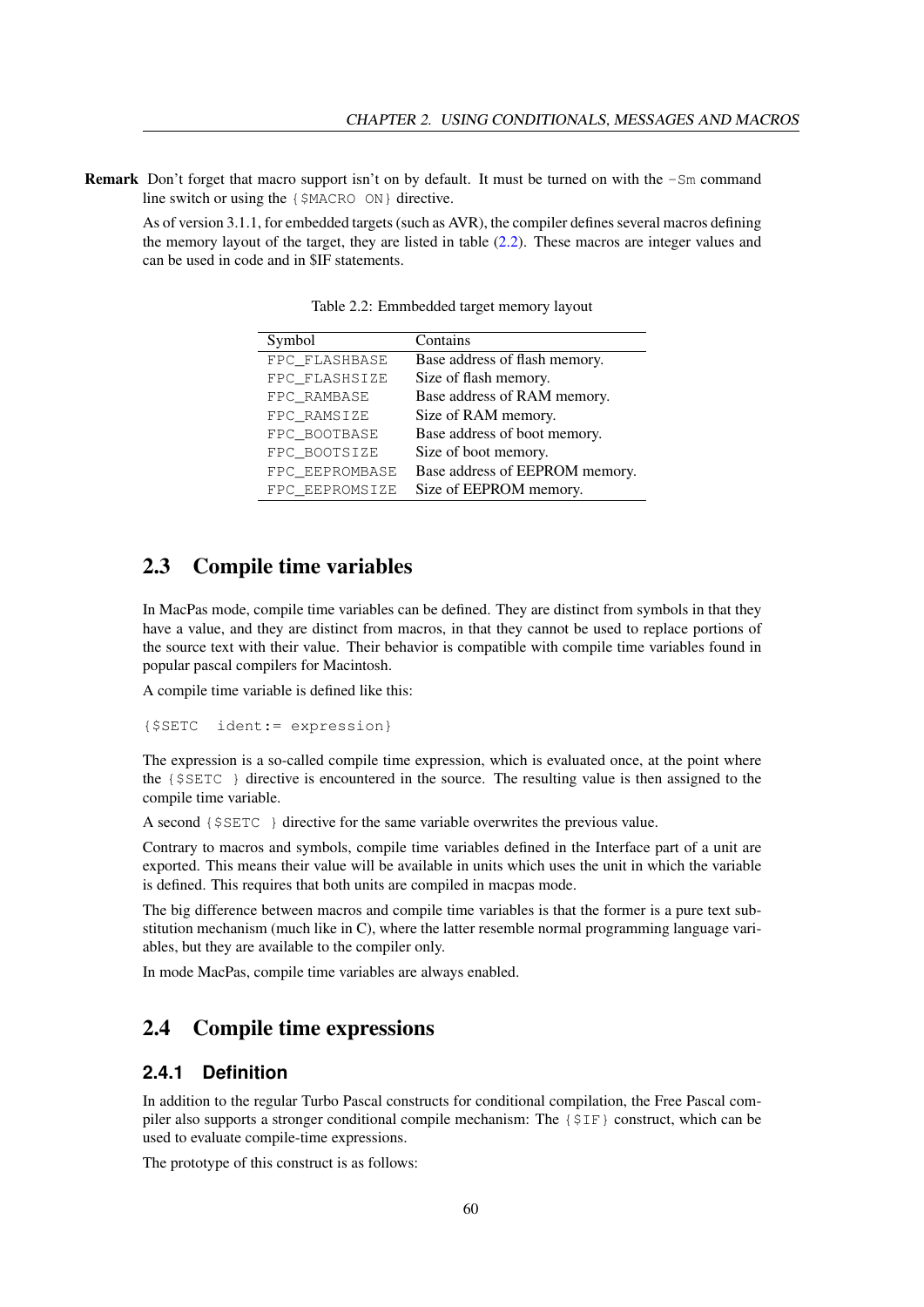```
{$if expr}
 CompileTheseLines;
{$else}
 BetterCompileTheseLines;
{$endif}
```
The content of an expression is restricted to what can be evaluated at compile-time:

- Constants (strings, numbers)
- Macros
- Compile time variables (mode MacPas only)
- Pascal constant expressions (mode Delphi only)

The symbols are replaced with their value. For macros recursive substitution might occur. The following boolean operators are available:

 $=$ ,  $\langle >, >, <, <, > =, < =, \text{AND}, \text{NOT}, \text{OR}, \text{IN}$ 

The IN operator tests for presence of a compile-time variable in a set.

The following functions are also available:

TRUE Defined in MacPas mode only, it evaluates to True. In other modes, 1 can be used.

FALSE Defined in MacPas mode only, it evaluates to False. In other modes, 0 can be used.

DEFINED(sym) will evaluate to TRUE if a compile time symbol is defined. In MacPas mode, the parentheses are optional, i.e.

```
{$IF DEFINED(MySym)}
```
is equivalent to

{\$IF DEFINED MySym}

- UNDEFINED sym will evaluate to TRUE if a compile time symbol is *not* defined, and FALSE otherwise (mode MacPas only).
- OPTION(opt) evaluates to TRUE if a compiler option is set (mode MacPas only). It is equivalent to the {\$IFOPT } directive.
- SIZEOF(passym) Evaluates to the size of a pascal type, variable or constant.
- DECLARED(passym) Evaluates to TRUE if the pascal symbol is declared at this point in the sources, or FALSE if it is not yet defined.

In expressions, the following rules are used for evaluation:

- If all parts of the expression can be evaluated as booleans (with 1 and 0 representing TRUE and FALSE), the expression is evaluated using booleans.
- If all parts of the expression can be evaluated as numbers, then the expression is evaluated using numbers.
- In all other cases, the expression is evaluated using strings.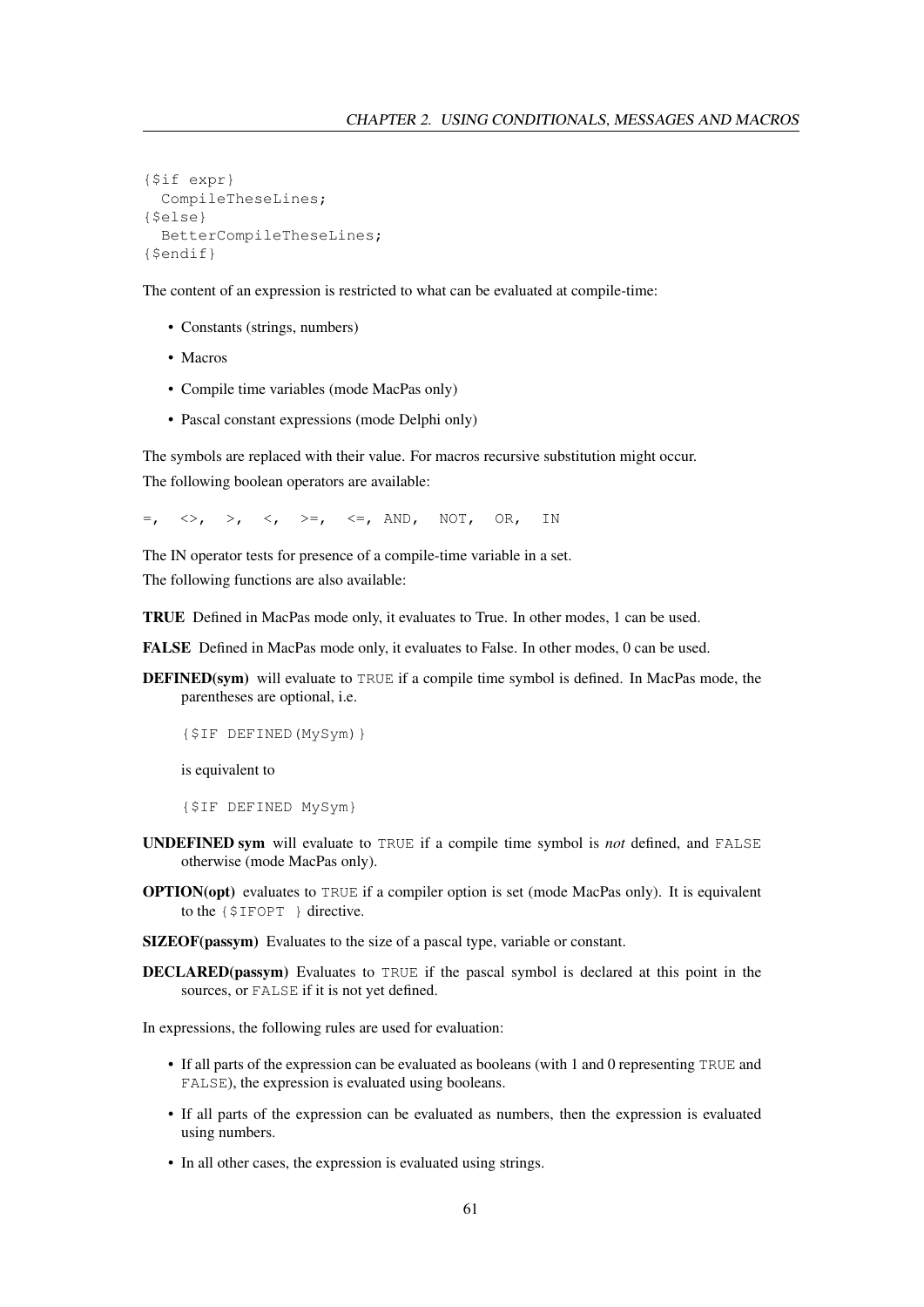If the complete expression evaluates to  $' 0'$ , then it is considered False and rejected. Otherwise it is considered True and accepted. This may have unexpected consequences:

{\$if 0}

will evaluate to False and be rejected, while

{\$if 00}

will evaluate to True.

# **2.4.2 Usage**

The basic usage of compile time expressions is as follows:

```
{$if expr}
 CompileTheseLines;
{$endif}
```
If expr evaluates to TRUE, then CompileTheseLines will be included in the source.

Like in regular pascal, it is possible to use {  $$ELSE$  }:

```
{$if expr}
  CompileTheseLines;
{$else}
  BetterCompileTheseLines;
{$endif}
```
If expr evaluates to True, CompileTheseLines will be compiled. Otherwise, BetterCompileTheseLines will be compiled.

Additionally, it is possible to use  $\{\$ELSEIF\}$ 

```
{$IF expr}
 // ...
{$ELSEIF expr}
 // ...
{$ELSEIF expr}
 // ...
{$ELSE}
 // ...
{$ENDIF}
```
In addition to the above constructs, which are also supported by Delphi, the above is completely equivalent to the following construct in MacPas mode:

```
{$IFC expr}
  //...
{$ELIFC expr}
...
{$ELIFC expr}
...
{$ELSEC}
...
{$ENDC}
```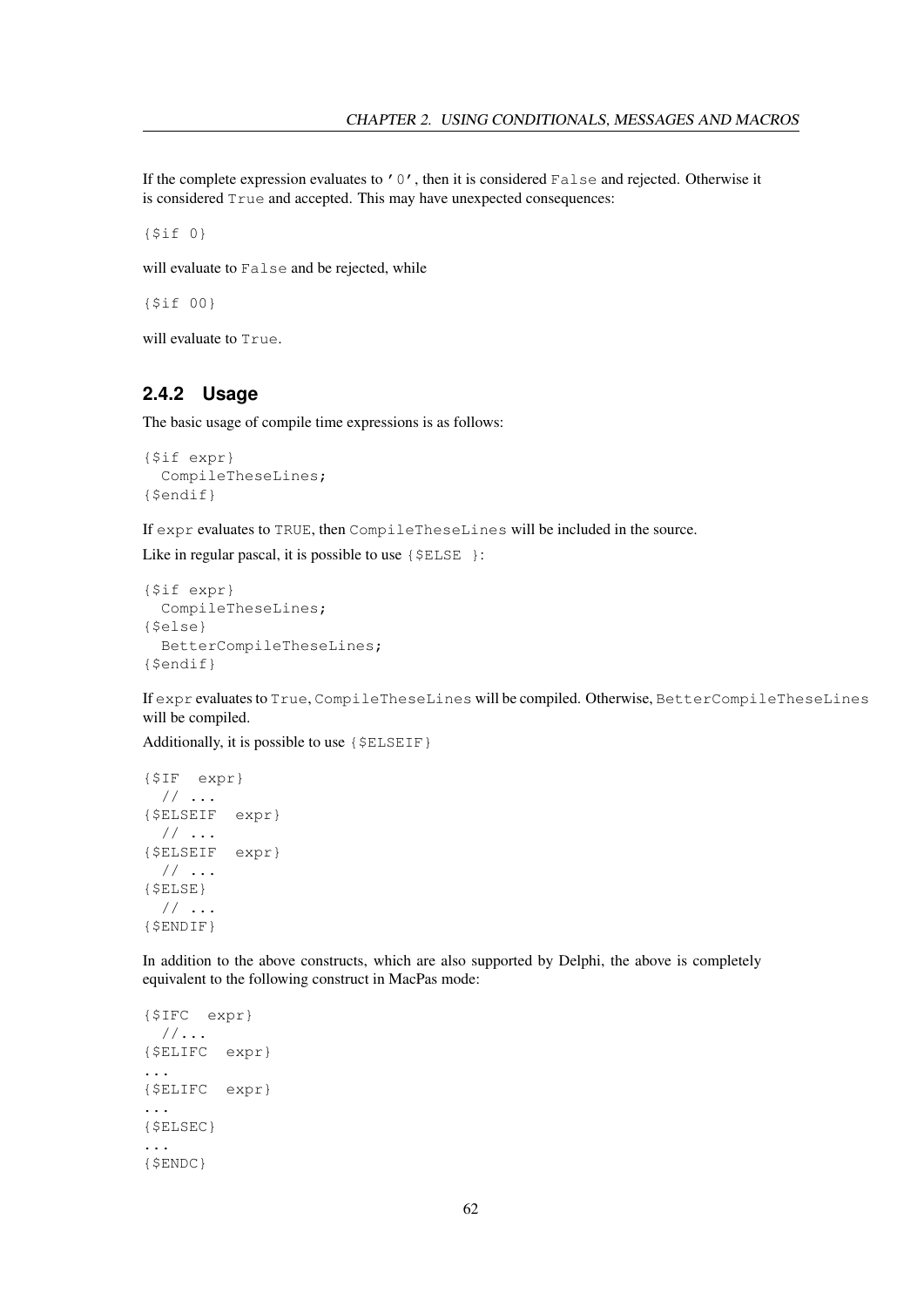that is, IFC corresponds to IF, ELIFC corresponds to ELSEIF, ELSEC is equivalent with ELSE and ENDC is the equivalent of ENDIF. Additionally, IFEND is equivalent to ENDIF:

```
{$IF EXPR}
  CompileThis;
{$ENDIF}
```
In MacPas mode it is possible to mix these constructs.

The following example shows some of the possibilities:

```
{$ifdef fpc}
var
   y : longint;
{$else fpc}
var
   z : longint;
{$endif fpc}
var
  x : longint;
begin
{$IF (FPC_VERSION > 2) or
     ((FPC_VERSION = 2))and ((FPC_RELEASE > 0) or
            ((FPC\_RELEASE = 0) and (FPC\_PATCH \ge 1))){$DEFINE FPC_VER_201_PLUS}
 {$ENDIF}
{$ifdef FPC_VER_201_PLUS}
{$info At least this is version 2.0.1}
{$else}
{$fatal Problem with version check}
{$endif}
{$define x:=1234}
{$if x=1234}
{$info x=1234}
{$else}
{$fatal x should be 1234}
{$endif}
{$if 12asdf and 12asdf}
{$info $if 12asdf and 12asdf is ok}
{$else}
{$fatal $if 12asdf and 12asdf rejected}
{$endif}
{$if 0 or 1}
{$info $if 0 or 1 is ok}
{$else}
{$fatal $if 0 or 1 rejected}
```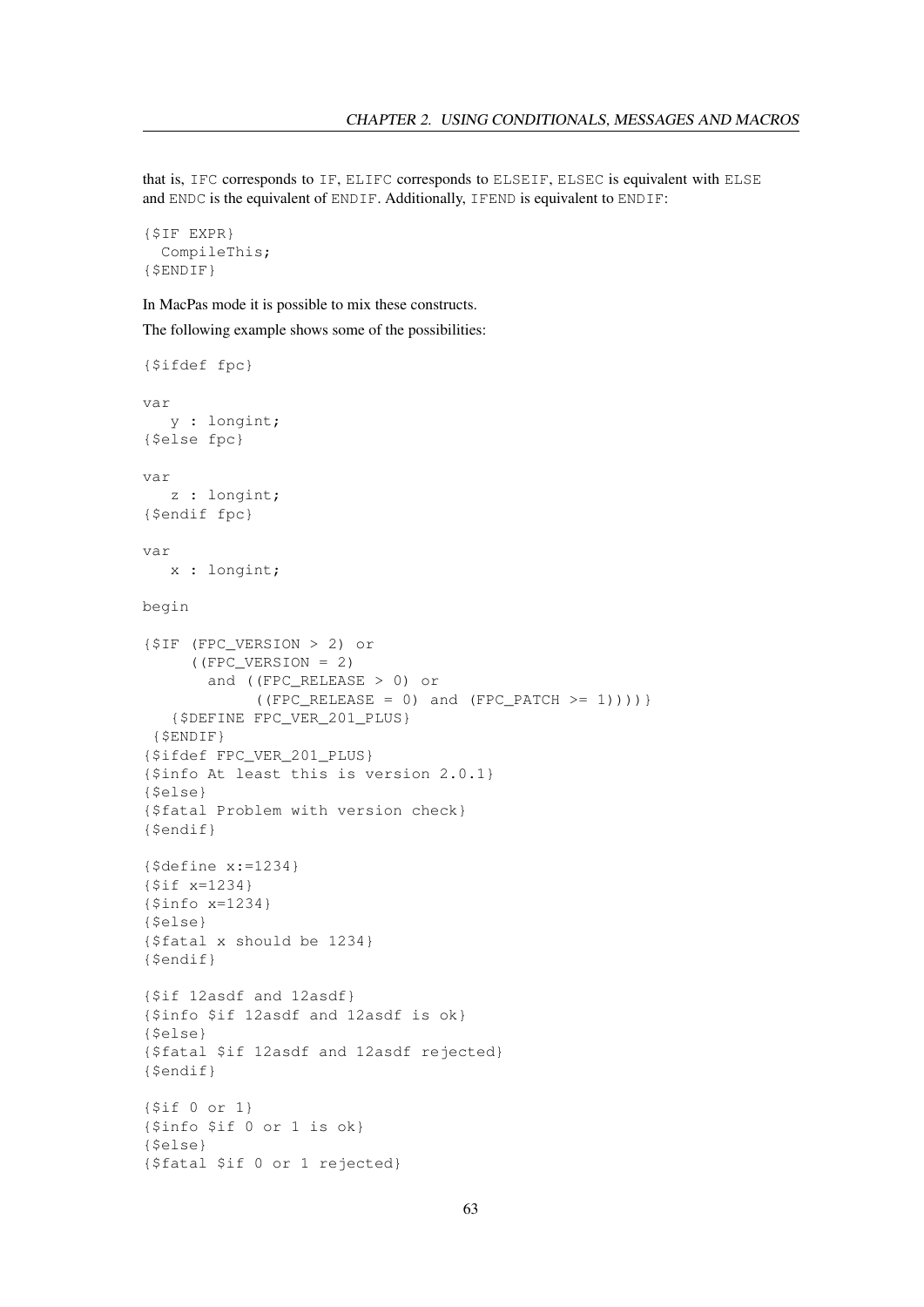```
{$endif}
{$if 0}
{$fatal $if 0 accepted}
{$else}
{$info $if 0 is ok}
{$endif}
{$if 12=12}
{$info $if 12=12 is ok}
{$else}
{$fatal $if 12=12 rejected}
{$endif}
{$if 12<>312}
{$info $if 12<>312 is ok}
{$else}
{$fatal $if 12<>312 rejected}
{$endif}
{$if 12<=312}
{$info $if 12<=312 is ok}
{$else}
{$fatal $if 12<=312 rejected}
{$endif}
{$if 12<312}
{$info $if 12<312 is ok}
{$else}
{$fatal $if 12<312 rejected}
{$endif}
{$if a12=a12}
{$info $if a12=a12 is ok}
{$else}
{$fatal $if a12=a12 rejected}
{$endif}
{$if a12<=z312}
{$info $if a12<=z312 is ok}
{$else}
{$fatal $if a12<=z312 rejected}
{$endif}
{$if a12<z312}
{$info $if a12<z312 is ok}
{$else}
{$fatal $if a12<z312 rejected}
{$endif}
{$if not(0)}
{$info $if not(0) is OK}
```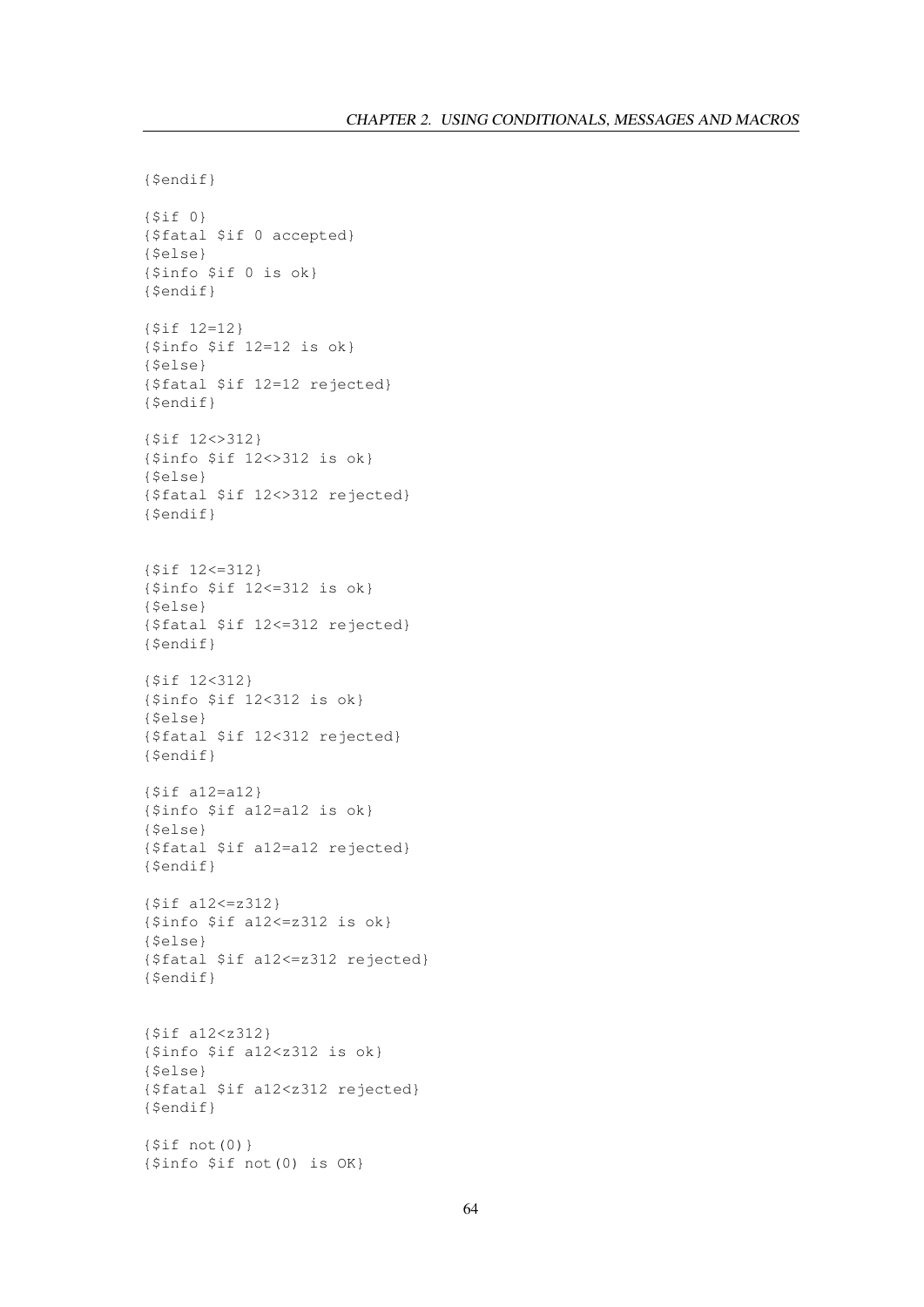```
{$else}
{$fatal $if not(0) rejected}
{$endif}
{$IF NOT UNDEFINED FPC}
// Detect FPC stuff when compiling on MAC.
{$SETC TARGET_RT_MAC_68881:= FALSE}
{$SETC TARGET_OS_MAC := (NOT UNDEFINED MACOS)
                            OR (NOT UNDEFINED DARWIN)}
{$SETC TARGET_OS_WIN32 := NOT UNDEFINED WIN32}
{$SETC TARGET_OS_UNIX := (NOT UNDEFINED UNIX)
                            AND (UNDEFINED DARWIN)}
{SETC TYPE_KXTEMDED} := TRUE}
{$SETC TYPE_LONGLONG := FALSE}
{SSETC} TYPE BOOL := FALSE}
{$ENDIF}
{$info *************************************************}
{$info * Now have to follow at least 2 error messages: *}
{$info *************************************************}
{$if not(0}
{$endif}
{$if not(<}
{$endif}
end.
```
As you can see from the example, this construct isn't useful when used with normal symbols, only if you use macros, which are explained in section [2.2,](#page-58-0) page [58.](#page-58-0) They can be very useful. When trying this example, you must switch on macro support, with the -Sm command line switch.

The following example works only in MacPas mode:

```
{$SETC TARGET_OS_MAC := (NOT UNDEFINED MACOS) OR (NOT UNDEFINED DARWIN)}
{$SETC DEBUG := TRUE}
{\S}SETC VERSION := 4}{$SETC NEWMODULEUNDERDEVELOPMENT := (VERSION >= 4) OR DEBUG}
{$IFC NEWMODULEUNDERDEVELOPMENT}
 {$IFC TARGET_OS_MAC}
  ... new mac code
  {$ELSEC}
 ... new other code
 {$ENDC}
{$ELSEC}
... old code
{$ENDC}
```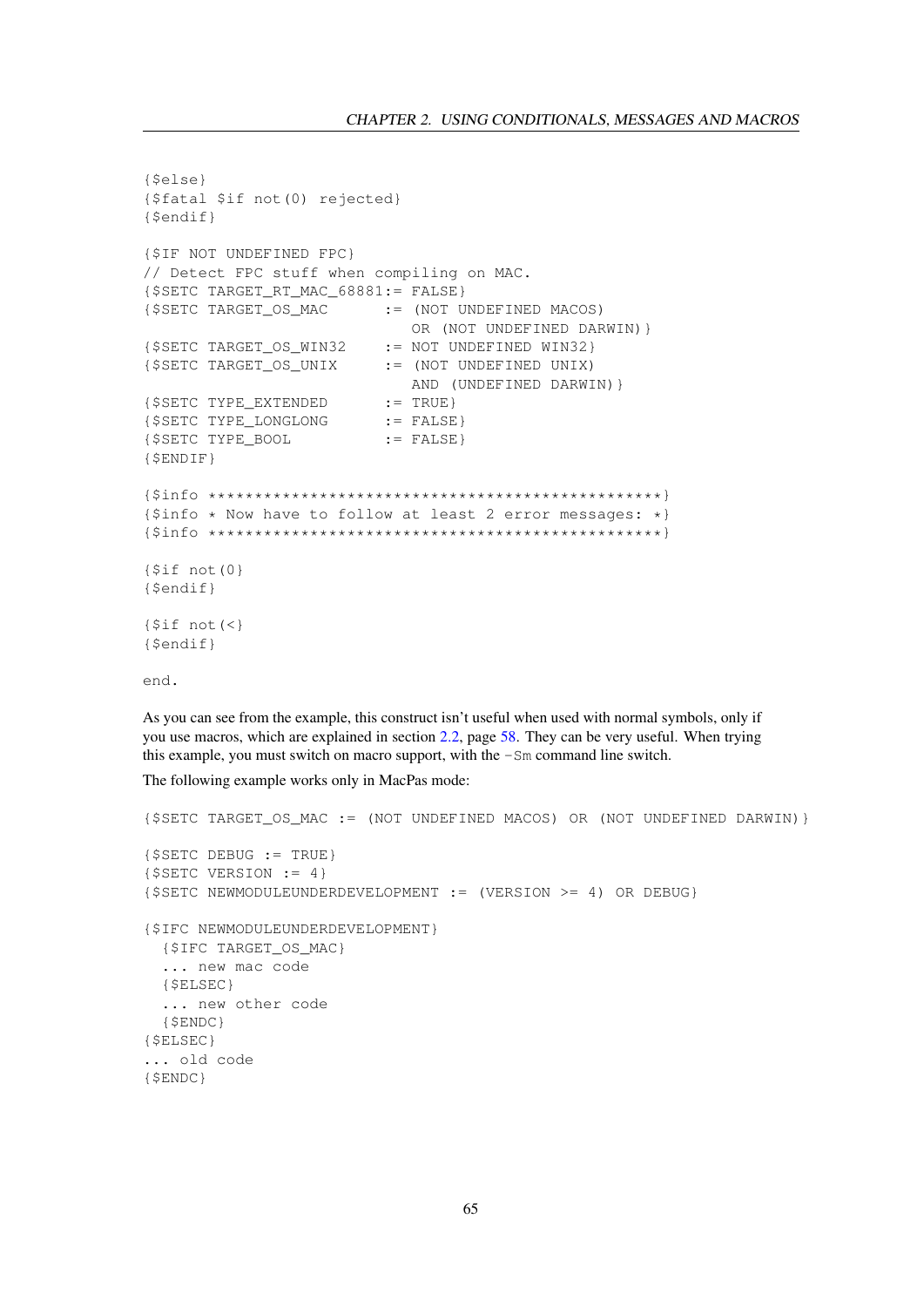# 2.5 Messages

Free Pascal lets you define normal, warning and error messages in your code. Messages can be used to display useful information, such as copyright notices, a list of symbols that your code responds to etc.

Warnings can be used if you think some part of your code is still buggy, or if you think that a certain combination of symbols isn't useful.

Error messages can be useful if you need a certain symbol to be defined, to warn that a certain variable isn't defined, or when the compiler version isn't suitable for your code.

The compiler treats these messages as if they were generated by the compiler. This means that if you haven't turned on warning messages, the warning will not be displayed. Errors are always displayed, and the compiler stops if 50 errors have occurred. After a fatal error, the compiler stops at once.

For messages, the syntax is as follows:

{\$Message TYPE Message text}

Where TYPE is one of

NOTE a note message is emitted. Equivalent to \$NOTE.

HINT a hint message is emitted. Equivalent to \$HINT.

WARNING a warning message is emitted. Equivalent to \$WARNING.

ERROR an error message is emitted. Equivalent to \$ERROR.

FATAL a fatal error message is emitted. Equivalent to \$FATAL.

Alternatively, one of the following can be used:

{\$Info Message text}

For notes:

{\$Note Message text}

For warnings:

{\$Warning Warning Message text}

For hints:

{\$Hint Warning Message text}

For errors:

{\$Error Error Message text}

Lastly, for fatal errors:

{\$Fatal Error Message text}

or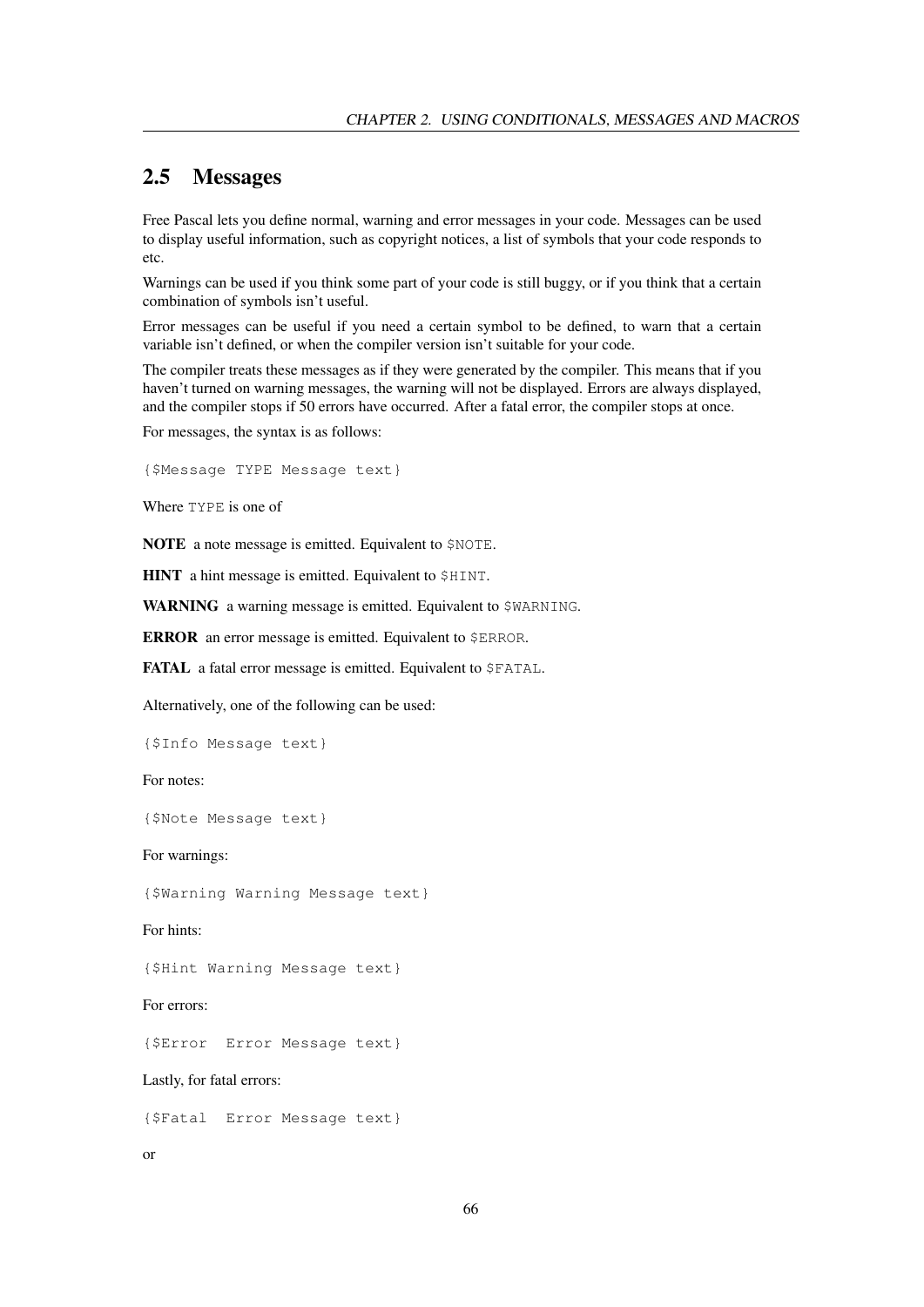{\$Stop Error Message text}

The difference between \$Error and \$Fatal or \$Stop messages is that when the compiler encounters an error, it still continues to compile. With a fatal error or stop, the compiler stops at once.

Remark You cannot use the '}' character in your message, since this will be treated as the closing brace of the message.

As an example, the following piece of code will generate an error when neither of the symbols RequiredVar1 or RequiredVar2 are defined:

```
{$IFNDEF RequiredVar1}
{$IFNDEF RequiredVar2}
{$Error One of Requiredvar1 or Requiredvar2 must be defined}
{$ENDIF}
{$ENDIF}
```
But the compiler will continue to compile. It will not, however, generate a unit file or a program (since an error occurred).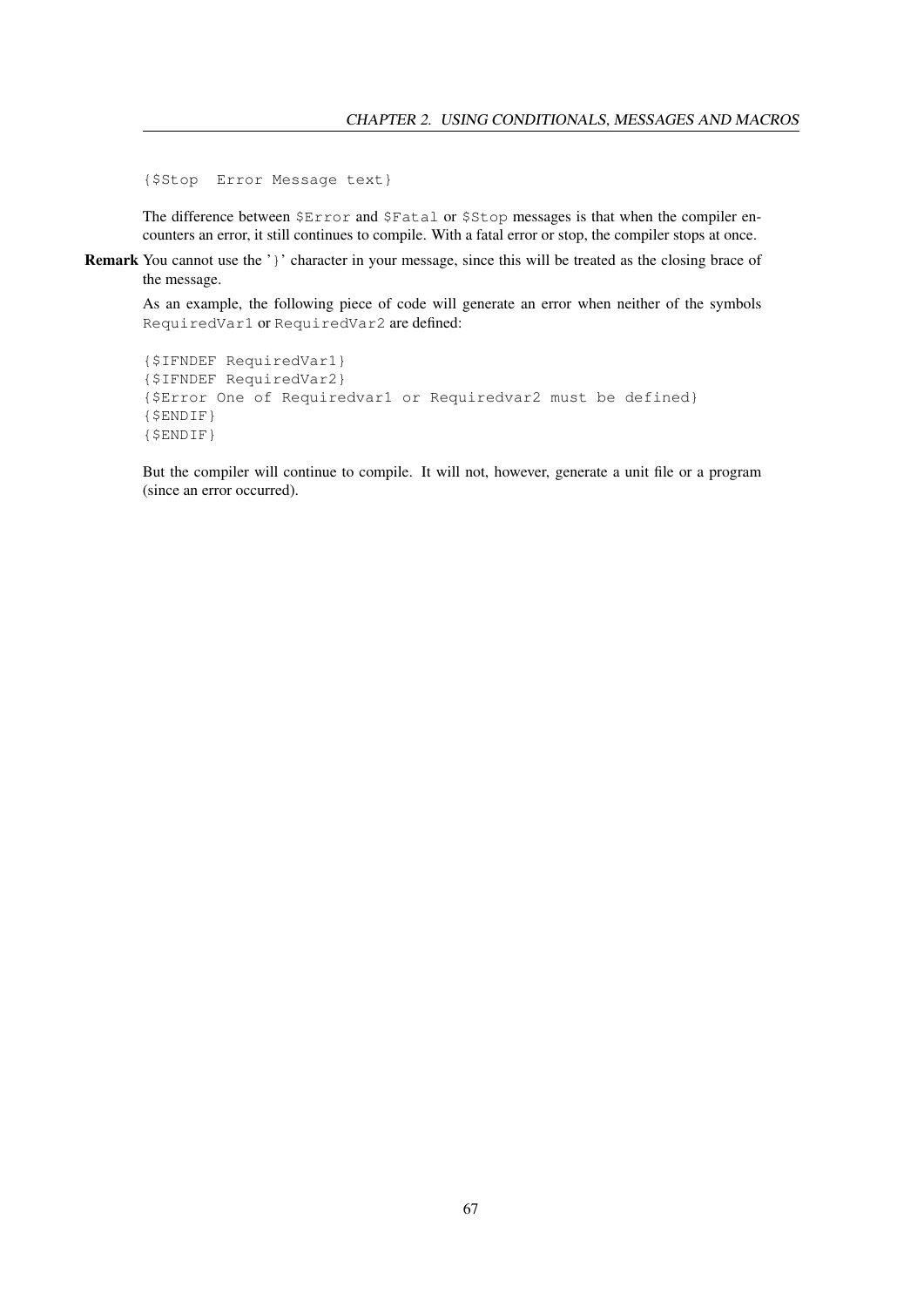# Chapter 3

# Using Assembly language

Free Pascal supports inserting assembler statements in between Pascal code. The mechanism for this is the same as under Turbo Pascal and Delphi. There are, however some substantial differences, as will be explained in the following sections.

# 3.1 Using assembler in the sources

There are essentially 2 ways to embed assembly code in the pascal source. The first one is the simplest, by using an asm block:

```
Var
  I : Integer;
begin
  I := 3;asm
   movl I,%eax
  end;
end;
```
Everything between the asm and end block is inserted as assembler in the generated code. Depending on the assembler reader mode, the compiler performs substitution of certain names with their addresses.

The second way is implementing a complete procedure or function in assembler. This is done by adding a assembler modifier to the function or procedure header:

```
function geteipasebx : pointer; assembler;
asm
  movl (%esp),%ebx
  ret
end;
```
It's still possible to declare variables in an assembler procedure:

```
procedure Move(const source; var dest; count: SizeInt); assembler;
var
  saveesi, saveedi : longint;
asm
```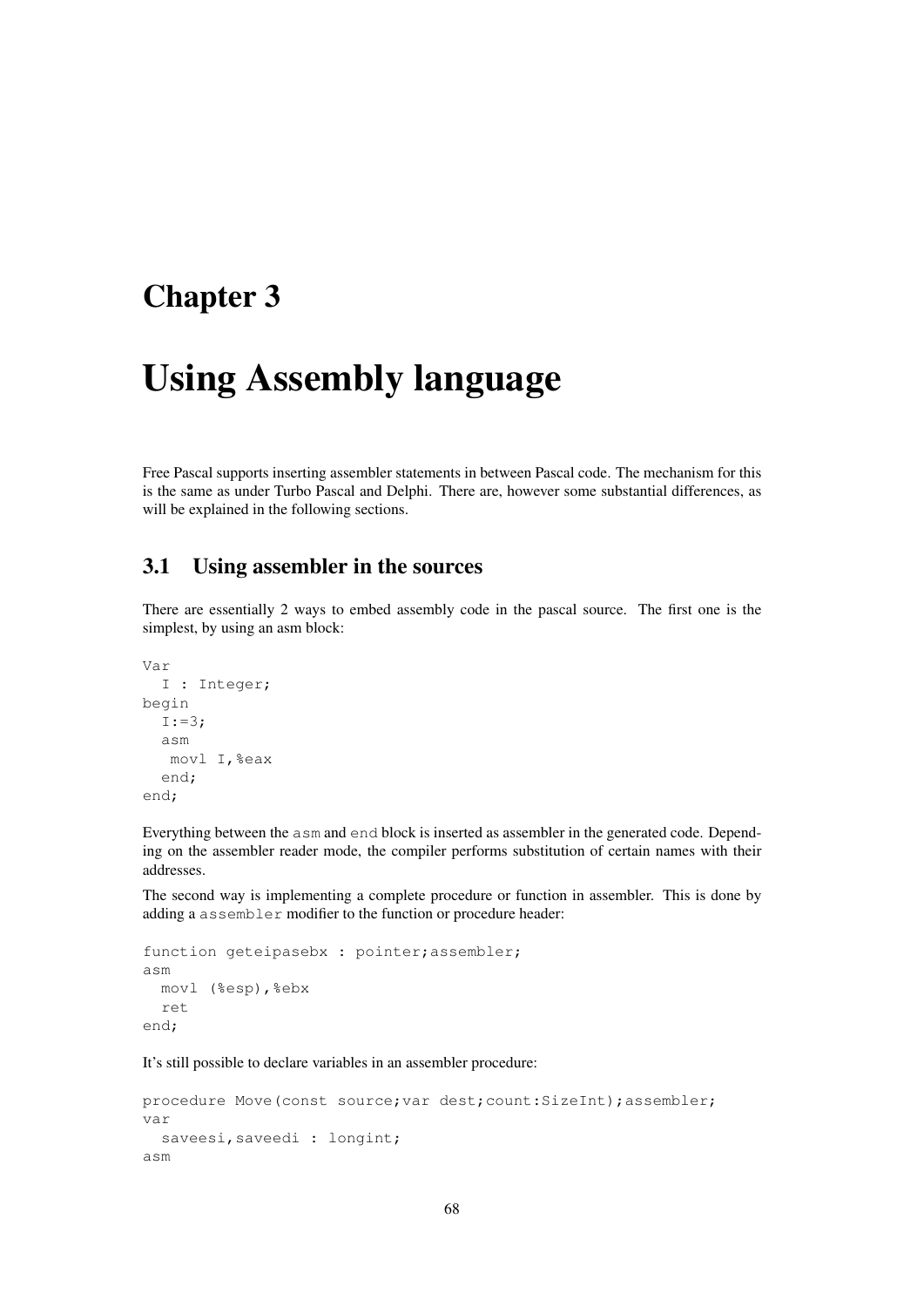```
movl %edi,saveedi
end;
```
The compiler will reserve space on the stack for these variables, it inserts some commands for this.

Note that the assembler name of an assembler function will still be 'mangled' by the compiler, i.e. the label for this function will not be the name of the function as declared. To change this, an Alias modifier can be used:

```
function geteipasebx : pointer;assembler; [alias:'FPC GETEIPINEBX'];
asm
  movl (%esp), %ebx
  ret
end;
```
To make the function available in assembler code outside the current unit, the Public modifier can be added:

```
function geteipasebx : pointer;assembler; [public, alias: 'FPC_GETEIPINEBX'];
asm
 movl (%esp),%ebx
  ret
end;
```
# 3.2 Intel 80x86 Inline assembler

#### **3.2.1 Intel syntax**

Free Pascal supports Intel syntax for the Intel family of Ix86 processors in its asm blocks.

The Intel syntax in your asm block is converted to AT&T syntax by the compiler, after which it is inserted in the compiled source. The supported assembler constructs are a subset of the normal assembly syntax. In what follows we specify what constructs are not supported in Free Pascal, but which exist in Turbo Pascal:

- The TBYTE qualifier is not supported.
- The  $\&$  identifier override is not supported.
- The HIGH operator is not supported.
- The LOW operator is not supported.
- The OFFSET and SEG operators are not supported. Use LEA and the various Lxx instructions instead.
- Expressions with constant strings are not allowed.
- Access to record fields via parenthesis is not allowed
- Typecasts with normal pascal types are not allowed, only recognized assembler typecasts are allowed. Example:

|  | mov al, byte ptr MyWord   | $--$ allowed,   |
|--|---------------------------|-----------------|
|  | mov al, byte(MyWord)      | $--$ allowed,   |
|  | mov al, shortint (MyWord) | -- not allowed. |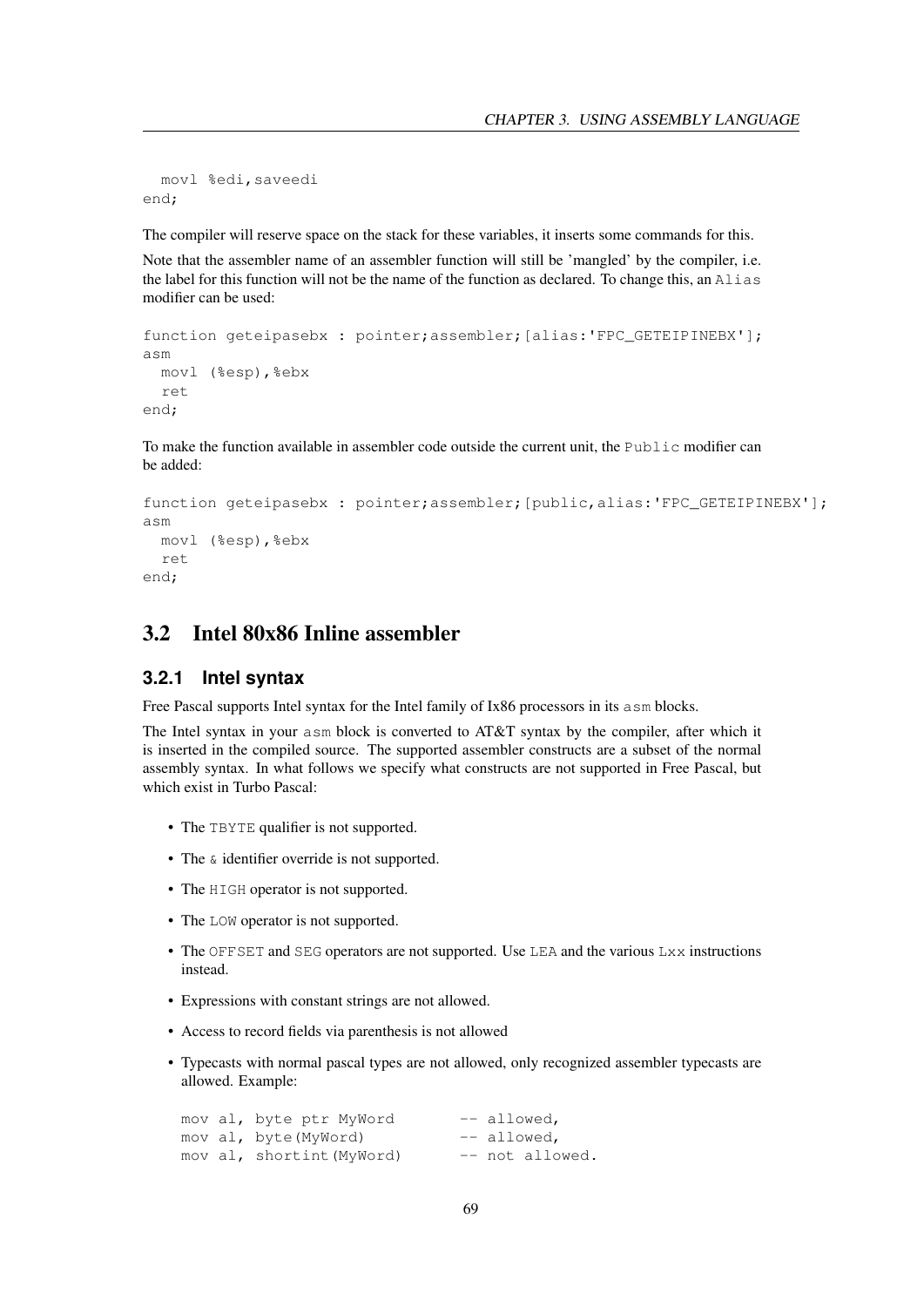• Pascal type typecasts on constants are not allowed. Example:

const  $s=10$ ; const  $t = 32767$ ;

in Turbo Pascal:

```
mov al, byte(s) -- useless typecast.
mov al, byte(t) -- syntax error!
```
In Free Pascal the compiler emits a syntax error in both cases will give out a syntax error.

• Expressions with constants only are not allowed (in all cases they do not work in protected mode, e.g. under LINUX i386). Examples:

mov al, byte ptr ['c'] -- not allowed. mov al,byte ptr [100h] -- not allowed.

(This is due to the limitation of the GNU Assembler).

- Brackets within brackets are not allowed
- Expressions with segment overrides fully in brackets are currently not supported, but they can easily be implemented in the compiler if requested. Example:

mov al,[ds:bx] -- not allowed

use instead:

mov al,ds:[bx]

- Possible allowed indexing are as follows:
	- Sreg:[REG+REG\*SCALING+/-disp]
	- SReg:[REG+/-disp]
	- SReg:[REG]
	- SReg:[REG+REG+/-disp]
	- SReg:[REG+REG\*SCALING]

Where Sreg is optional and specifies the segment override. *Notes:*

- 1. The order of terms is important contrary to Turbo Pascal.
- 2. The Scaling value must be a value, and not an identifier to a symbol. Examples:

```
const myscale = 1;
...
mov al,byte ptr [esi+ebx*myscale] -- not allowed.
use:
mov al, byte ptr [esi+ebx*1]
```
- Possible variable identifier syntax is as follows: (Id = Variable or typed constant identifier.)
	- 1. ID
	- 2. [ID]
	- 3. [ID+expr]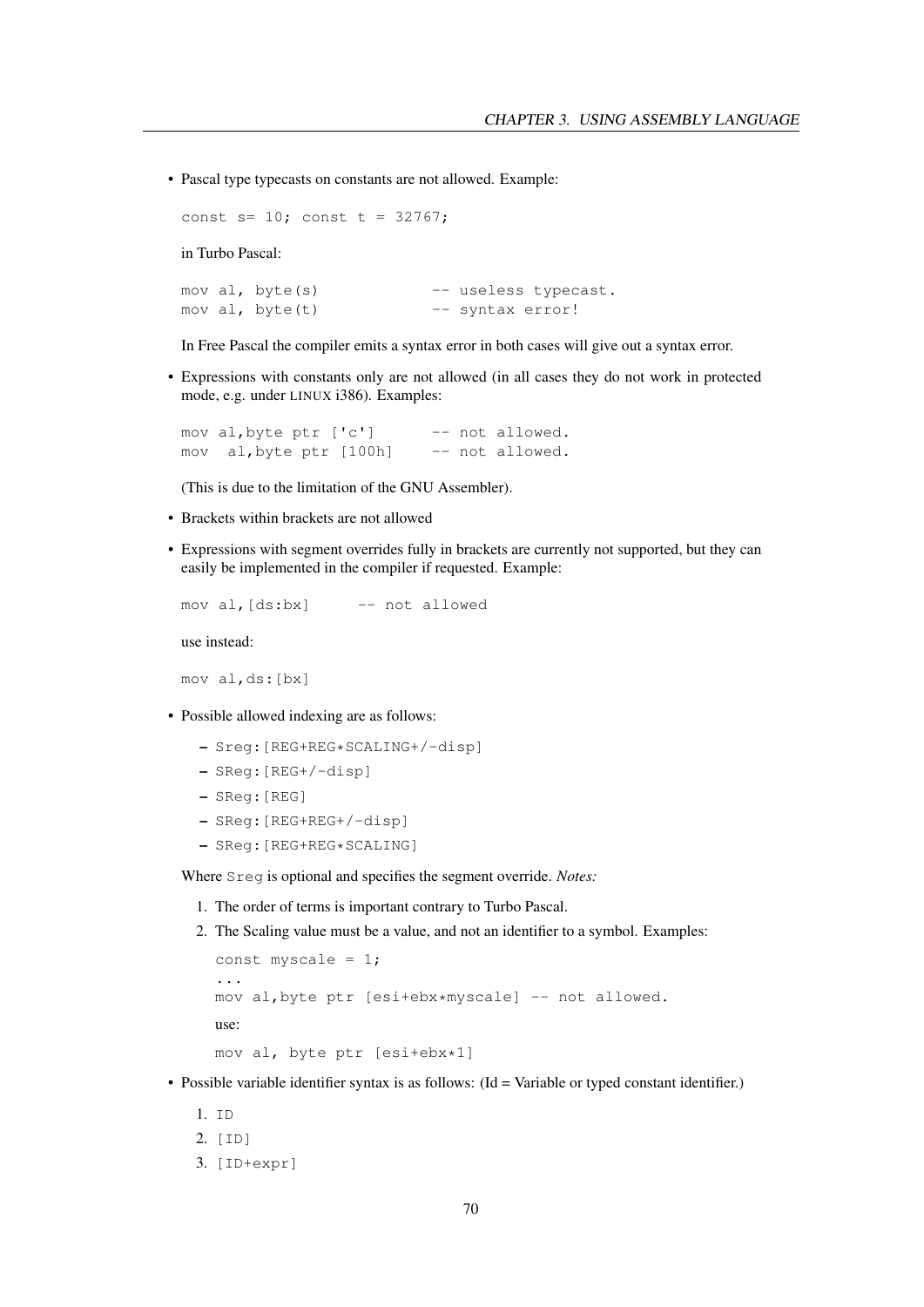4. ID[expr]

Possible fields are as follows:

- 1. ID.subfield.subfield ...
- 2. [ref].ID.subfield.subfield ...
- 3. [ref].typename.subfield ...
- Local labels: Contrary to Turbo Pascal, local labels, must at least contain one character after the local symbol indicator. Example:

@: -- not allowed

use instead:

 $@1:$  -- allowed

• Contrary to Turbo Pascal, local references cannot be used as references, only as displacements. Example:

lds si,@mylabel -- not allowed

- Contrary to Turbo Pascal, SEGCS, SEGDS, SEGES and SEGSS segment overrides are presently not supported. (This is a planned addition though).
- Contrary to Turbo Pascal where memory sizes specifiers can be practically anywhere, the Free Pascal Intel inline assembler requires memory size specifiers to be outside the brackets. Example:

```
mov al, [byte ptr myvar] -- not allowed.
```
use:

mov al, byte ptr [myvar] -- allowed.

- Base and Index registers must be 32-bit registers. (limitation of the GNU Assembler).
- XLAT is equivalent to XLATB.
- Only Single and Double FPU opcodes are supported.
- Floating point opcodes are currently not supported (except those which involve only floating point registers).

The Intel inline assembler supports the following macros:

@Result represents the function result return value.

Self represents the object method pointer in methods.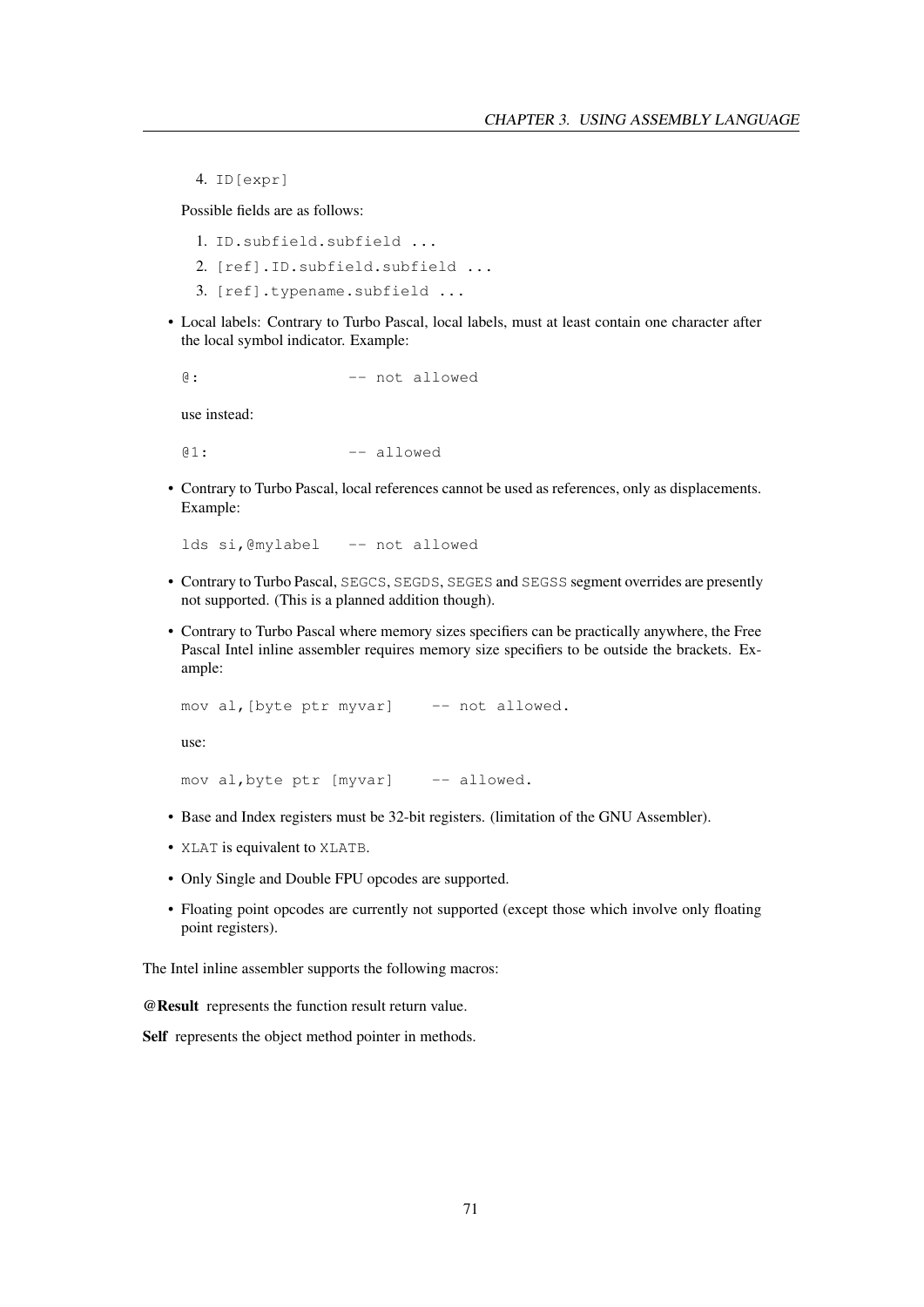### **3.2.2 AT&T Syntax**

In earlier versions, Free Pascal used only the GNU as assembler to generate its object files for the Intel x86 processors. Only after some time, an internal assembler was created, which wrote directly to an object file.

Since the GNU assembler uses AT&T assembly syntax, the code you write should use the same syntax. The differences between AT&T and Intel syntax as used in Turbo Pascal are summarized in the following:

- The opcode names include the size of the operand. In general, one can say that the AT&T opcode name is the Intel opcode name, suffixed with a ' $\perp$ ', 'w' or 'b' for, respectively, longint (32 bit), word (16 bit) and byte (8 bit) memory or register references. As an example, the Intel construct 'mov al, bl is equivalent to the AT&T style 'movb  $bL$ ,  $aL$ ' instruction.
- AT&T immediate operands are designated with '\$', while Intel syntax doesn't use a prefix for immediate operands. Thus the Intel construct 'mov  $ax, 2$ ' becomes 'movb \$2,  $a \ge 1$ ' in AT&T syntax.
- AT&T register names are prefixed with a '%' sign. They are not delimited in Intel syntax.
- AT&T indicates absolute jump/call operands with '\*', Intel syntax doesn't delimit these addresses.
- The order of the source and destination operands is reversed. AT&T syntax uses 'Source, Dest', while Intel syntax features 'Dest, Source'. Thus the Intel construct 'add eax, 4' transforms to 'addl \$4, %eax' in the AT&T dialect.
- Immediate long jumps are prefixed with the 'l' prefix. Thus the Intel 'call/jmp section:offset' is transformed to 'lcall/ljmp \$section, \$offset'. Similarly, the far return is 'lret', instead of the Intel 'ret far'.
- Memory references are specified differently in AT&T and Intel assembly. The Intel indirect memory reference

```
Segment:[Base + Index*Scale + Offs]
```
is written in AT&T syntax as:

Segment: Offs(Base, Index, Scale)

Where Base and Index are optional 32-bit base and index registers, and Scale is used to multiply Index. It can take the values 1,2,4 and 8. The Segment is used to specify an optional segment register for the memory operand.

More information about the AT&T syntax can be found in the as manual, although the following differences with normal AT&T assembly must be taken into account:

• Only the following directives are presently supported:

| .byte  |
|--------|
| .word  |
| .long  |
| .ascii |
| .asciz |
| .globl |

• The following directives are recognized but are not supported: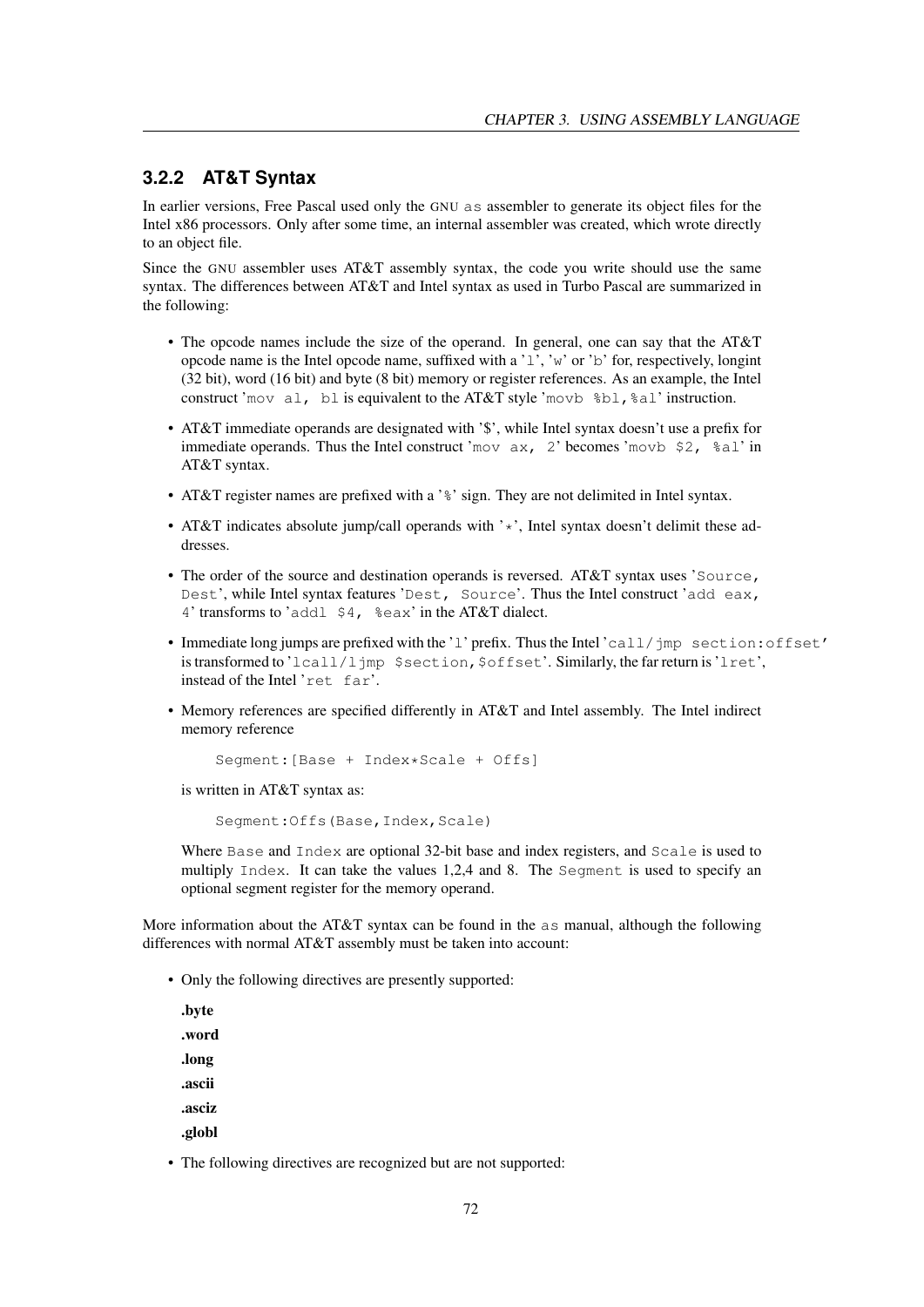.align

#### .lcomm

Eventually they will be supported.

- Directives are case sensitive, other identifiers are not case sensitive.
- Contrary to gas, local labels/symbols *must* start with .L.
- The not operator '!' is not supported.
- String expressions in operands are not supported.
- CBTW,CWTL,CWTD and CLTD are not supported, use the normal Intel equivalents instead.
- Constant expressions which represent memory references are not allowed, even though constant immediate value expressions are supported. Examples:

```
const myid = 10;
...
movl $myid,%eax -- allowed
movl myid(%esi), %eax -- not allowed.
```
- When the .globl directive is found, the symbol immediately following it is made public and is immediately emitted. Therefore label names with this name will be ignored.
- Only Single and Double FPU opcodes are supported.

The AT&T inline assembler supports the following macros:

\_\_RESULT represents the function result return value.

\_\_SELF represents the object method pointer in methods.

\_\_OLDEBP represents the old base pointer in recursive routines.

## 3.3 Motorola 680x0 Inline assembler

The inline assembler reader for the Motorola 680x0 family of processors uses the Motorola Assembler syntax (q.v). A few differences do exist:

• Local labels start with the @ character, such as

@MyLabel:

- The XDEF directive in an assembler block will make the symbol available publicly with the specified name (this name is case sensitive)
- The DB, DW, DD directives can only be used to declare constants which will be stored in the code segment.
- The Align directive is not supported.
- Arithmetic operations on constant expression use the same operands as the intel version, e.g, AND, XOR ...
- Segment directives are not supported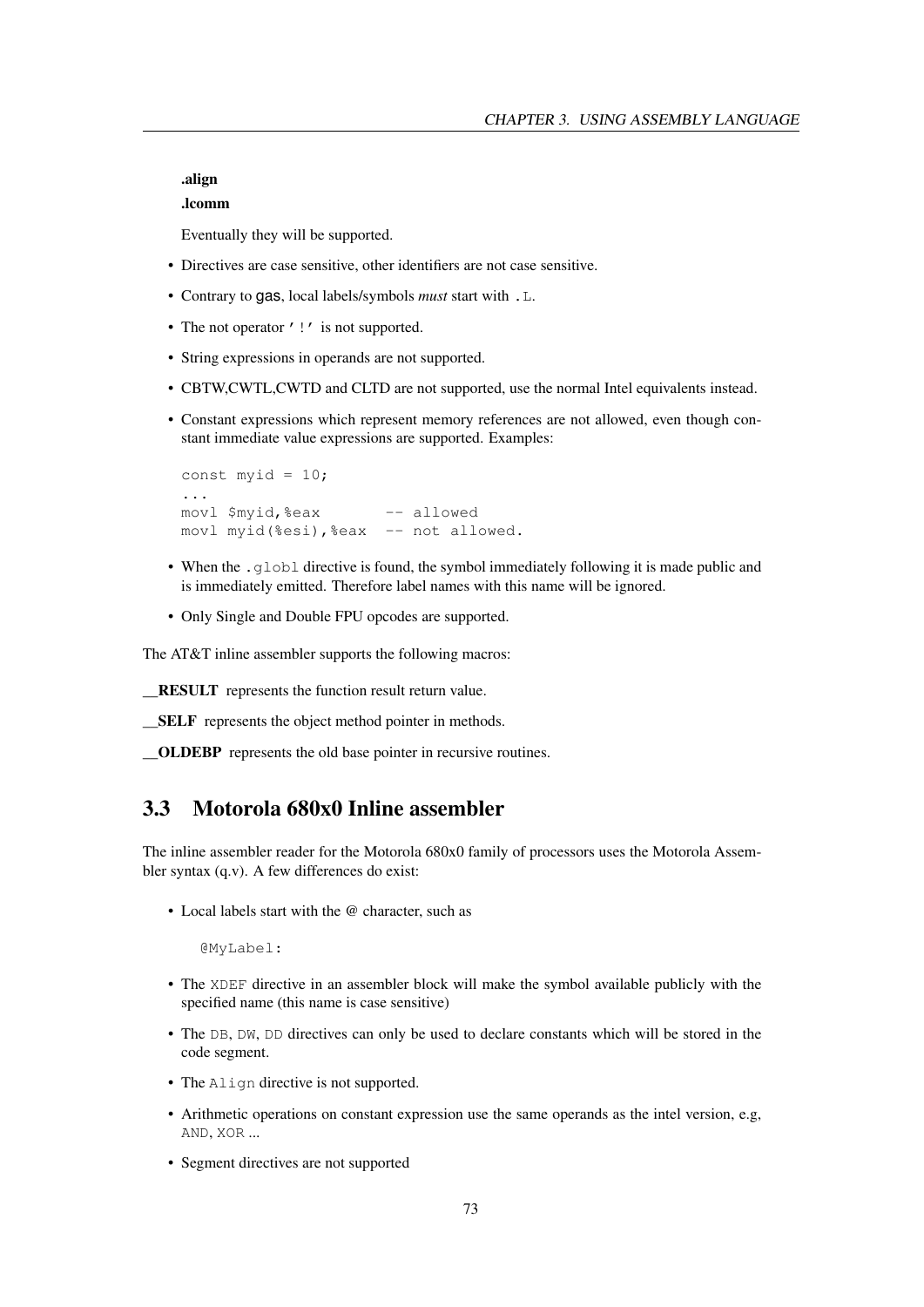• Only 68000 and a subset of 68020 opcodes are currently supported.

The inline assembler supports the following macros:

@Result represents the function result return value.

Self represents the object method pointer in methods.

## 3.4 Signaling changed registers

When the compiler uses variables, it sometimes stores them, or the result of some calculations, in the processor registers. If you insert assembler code in your program that modifies the processor registers, then this may interfere with the compiler's idea about the registers. To avoid this problem, Free Pascal allows you to tell the compiler which registers have changed in an asm block. The compiler will then save and reload these registers if it was using them. Telling the compiler which registers have changed is done by specifying a set of register names behind an assembly block, as follows:

```
asm
  ...
end ['R1', ... ,'Rn'];
```
Here R1 to Rn are the names of the registers you modify in your assembly code.

As an example:

```
asm
movl BP,%eax
movl 4(%eax),%eax
movl %eax,__RESULT
end ['EAX'];
```
This example tells the compiler that the EAX register was modified.

For assembler routines, i.e., routines that are written completely in assembler, the ABI of the processor & platform must be respected, i.e. the routine itself must know what registers to save and what not, but it can tell the compiler using the same method what registers were changed or not. The compiler will save specified registers to the stack on entry and restore them on routine exit.

The only thing the compiler normally does, is create a minimal stack frame if needed (e.g. when variables are declared). All the rest is up to the programmer.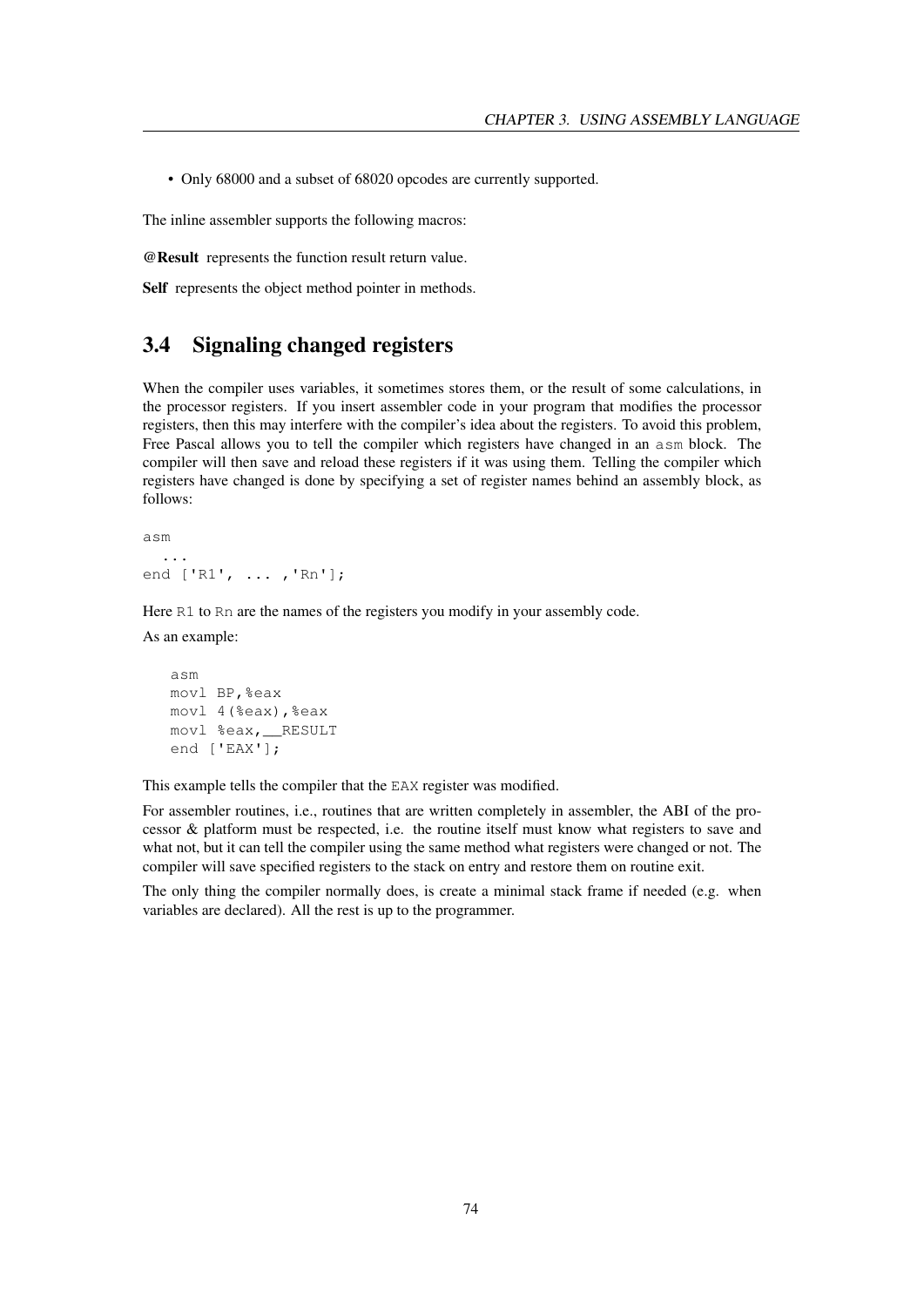# Chapter 4

# Generated code

As noted in the previous chapter, older Free Pascal compilers relied on the GNU assembler to make object files. The compiler only generated an assembly language file which was then passed on to the assembler. In the following two sections, we discuss what is generated when you compile a unit or a program.

## 4.1 Units

When you compile a unit, the Free Pascal compiler generates 2 files:

- 1. A unit description file.
- 2. An assembly language file.

The assembly language file contains the actual source code for the statements in your unit, and the necessary memory allocations for any variables you use in your unit. This file is converted by the assembler to an object file (with extension .o) which can then be linked to other units and your program, to form an executable.

By default, the assembly file is removed after it has been compiled. Only in the case of the  $-s$ command line option, the assembly file will be left on disk, so the assembler can be called later. You can disable the erasing of the assembler file with the -a switch.

The unit file contains all the information the compiler needs to use the unit:

- 1. Other used units, both in interface and implementation.
- 2. Types and variables from the interface section of the unit.
- 3. Function declarations from the interface section of the unit.
- 4. Some debugging information, when compiled with debugging.

The detailed contents and structure of this file are described in appendix [A,](#page-148-0) on page [148.](#page-148-0) You can examine a unit description file using the ppudump program, which shows the contents of the file.

If you want to distribute a unit without source code, you must provide both the unit description file and the object file.

You can also provide a C header file to go with the object file. In that case, your unit can be used by someone who wishes to write his programs in C. However, you must make this header file yourself since the Free Pascal compiler doesn't make one for you.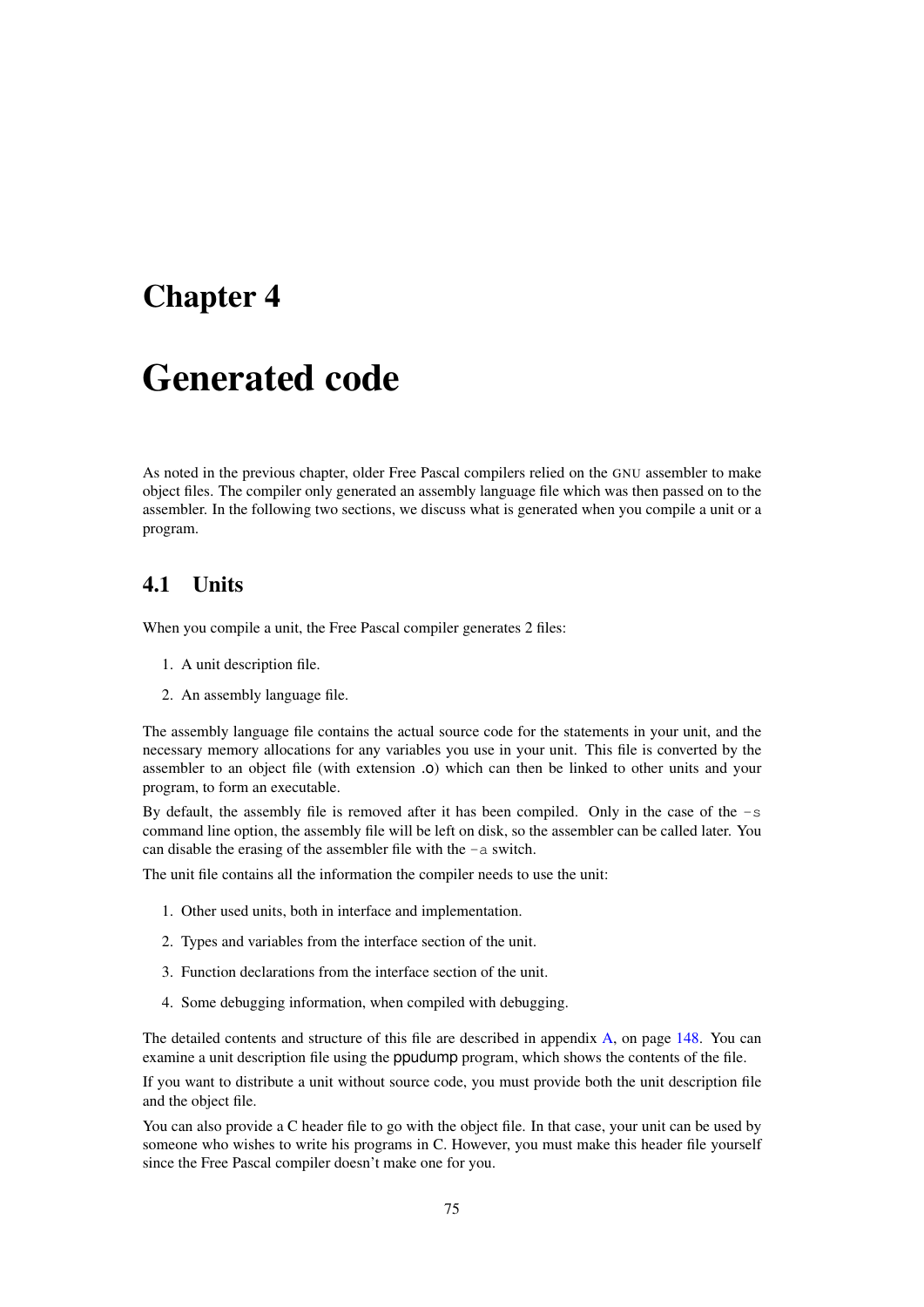## 4.2 Programs

When you compile a program, the compiler produces again 2 files:

- 1. An assembly language file containing the statements of your program, and memory allocations for all used variables.
- 2. A linker response file. This file contains a list of object files the linker must link together.

The link response file is, by default, removed from the disk. Only when you specify the  $-$ s command line option or when linking fails, then the file is left on the disk. It is named link.res.

The assembly language file is converted to an object file by the assembler, and then linked together with the rest of the units and a program header, to form your final program.

The program header file is a small assembly program which provides the entry point for the program. This is where the execution of your program starts, so it depends on the operating system, because operating systems pass parameters to executables in wildly different ways.

By default, its name is prt0.o, and the source file resides in prt0.as or some variant of this name: Which file is actually used depends on the system, and on LINUX systems, whether the C library is used or not.

It usually resides where the system unit source for your system resides. Its main function is to save the environment and command line arguments and set up the stack. Then it calls the main program.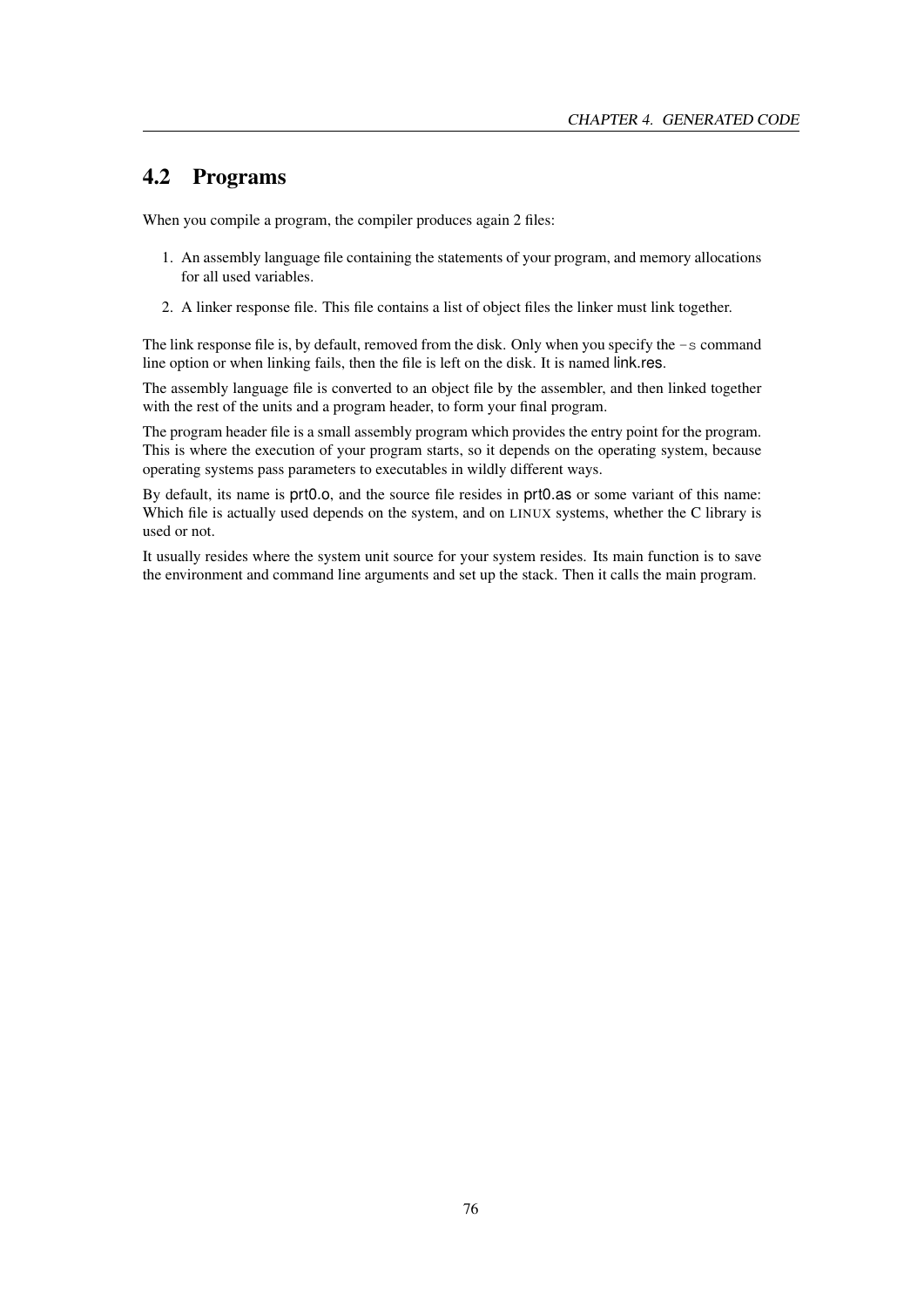# Chapter 5

# Intel MMX support

# 5.1 What is it about?

Free Pascal supports the new MMX (Multi-Media extensions) instructions of Intel processors. The idea of MMX is to process multiple data with one instruction, for example the processor can add simultaneously 4 words. To implement this efficiently, the Pascal language needs to be extended. So Free Pascal allows to add for example two  $array[0..3]$  of word, if MMX support is switched on. The operation is done by the MMX unit and allows people without assembler knowledge to take advantage of the MMX extensions.

Here is an example:

```
uses
  MMX; { include some predefined data types }
const
   \{ tmmxword = array[0..3] of word;, declared by unit MMX }
   w1 : tmmxword = (111, 123, 432, 4356);
   w2 : tmmxword = (4213, 63456, 756, 4);
var
   w3 : tmmxword;
   l : longint;
begin
   if is_mmx_cpu then { is_mmx_cpu is exported from unit mmx }
    begin
{$mmx+} { turn mmx on }
        w3:=w1+w2;\{$mmx-}
     end
   else
     begin
        for i:=0 to 3 do
          w3[i]:=w1[i]+w2[i];
     end;
end.
```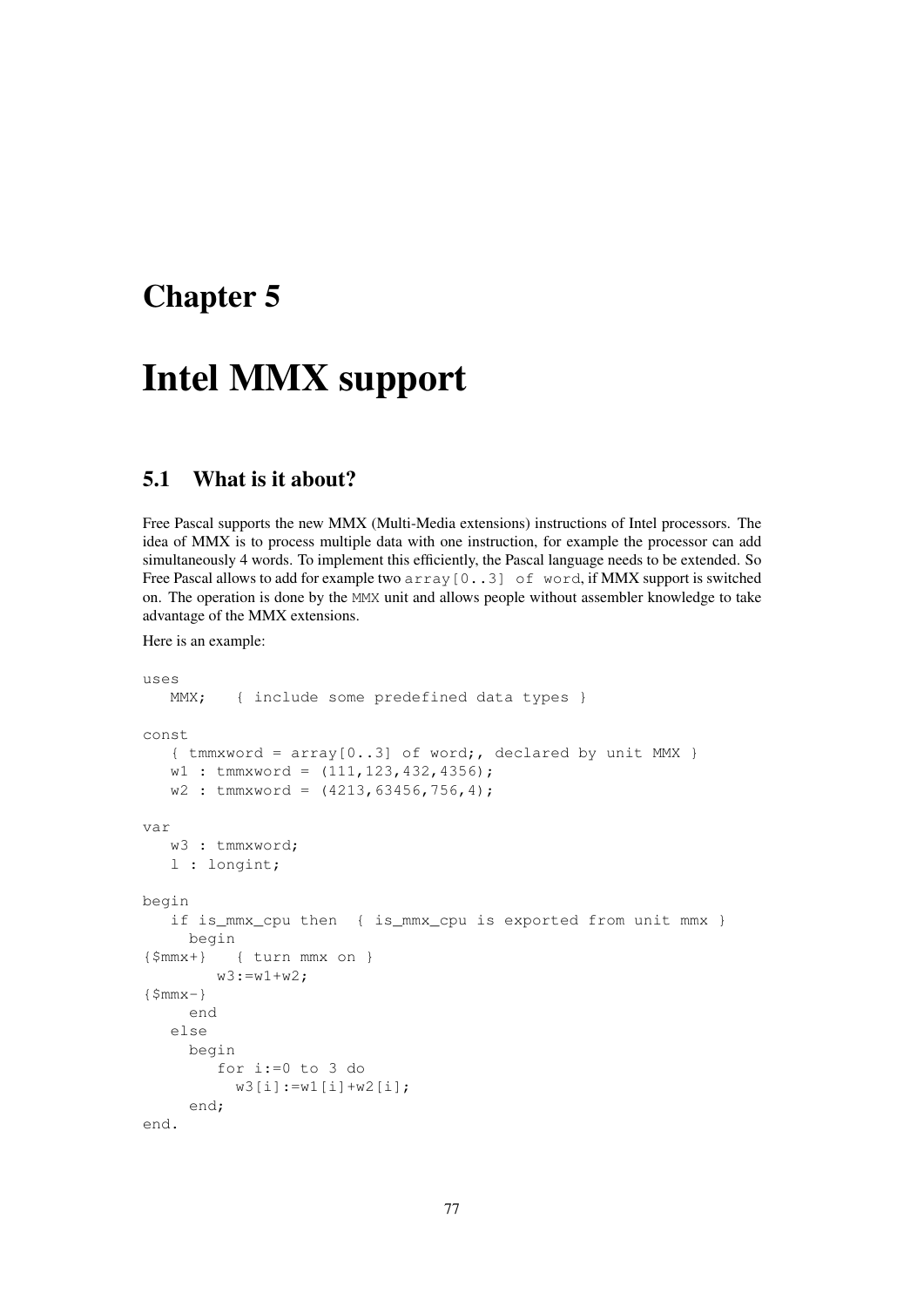# 5.2 Saturation support

One important point of MMX is the support of saturated operations. If an operation would cause an overflow, the value stays at the highest or lowest possible value for the data type: If you use byte values you get normally 250+12=6. This is very annoying when doing color manipulations or changing audio samples, when you have to do a word add and check if the value is greater than 255. The solution is saturation: 250+12 gives 255. Saturated operations are supported by the MMX unit. If you want to use them, you have simple turn the switch saturation on: \$saturation+

Here is an example:

```
Program SaturationDemo;
{
 example for saturation, scales data (for example audio)
 with 1.5 with rounding to negative infinity
}
uses mmx;
var
  audio1 : tmmxword;
  i: smallint;
const
  helpdata1 : tmmxword = ($c000,$c000,$c000,$c000);
  helpdata2 : tmmxword = ($8000,$8000,$8000,$8000);
begin
   { audio1 contains four 16 bit audio samples }
{$mmx+}
  { convert it to $8000 is defined as zero, multiply data with 0.75 }
  audio1:=(audio1+helpdata2)*(helpdata1);
{$saturation+}
   { avoid overflows (all values>$ffff becomes $ffff) }
   audio1:=(audio1+helpdata2)-helpdata2;
{$saturation-}
   { now mupltily with 2 and change to integer }
   for i:=0 to 3 do
     audio1[i] := audio1[i] shl 1;
  audio1:=audio1-helpdata2;
\{$mmx-\}end.
```
## 5.3 Restrictions of MMX support

In the beginning of 1997 the MMX instructions were introduced in the Pentium processors, so multitasking systems wouldn't save the newly introduced MMX registers. To work around that problem, Intel mapped the MMX registers to the FPU register.

The consequence is that you can't mix MMX and floating point operations. After using MMX operations and before using floating point operations, you have to call the routine EMMS of the MMX unit. This routine restores the FPU registers.

*Careful:* The compiler doesn't warn if you mix floating point and MMX operations, so be careful.

The MMX instructions are optimized for multimedia operations (what else?). So it isn't possible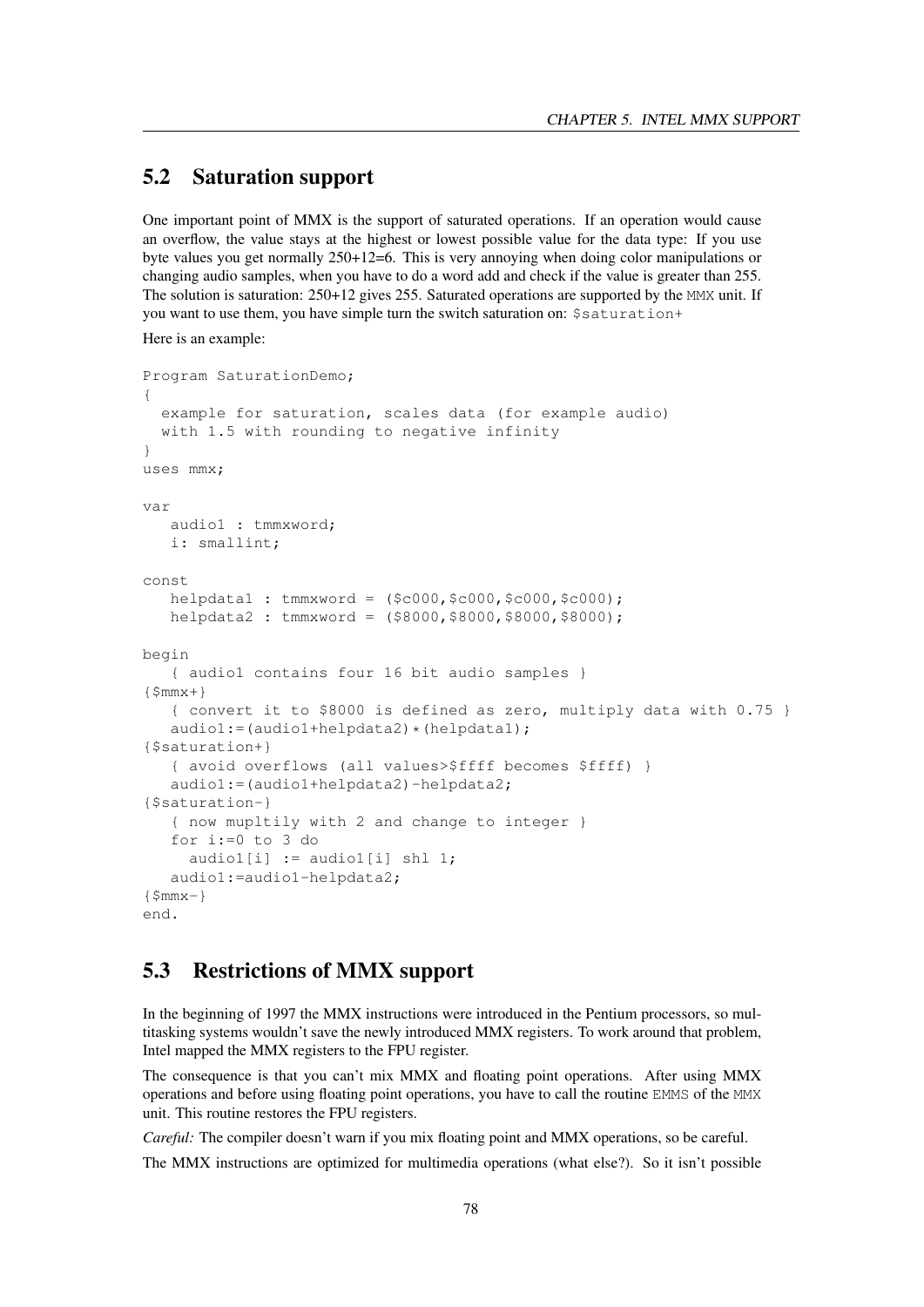to perform all possible operations: some operations give a type mismatch, see section [5.4](#page-79-0) for the supported MMX operations.

An important restriction is that MMX operations aren't range or overflow checked, even when you turn range and overflow checking on. This is due to the nature of MMX operations.

The MMX unit must always be used when performing MMX operations because the exit code of this unit clears the MMX registers. Failure to do so would result in a program crash. Therefore you must not use MMX operations in the exit code of your units or programs, since these operations would interfere with the exit code of the MMX unit. The compiler cannot check this, so you are responsible for this!

## <span id="page-79-0"></span>5.4 Supported MMX operations

The following operations are supported in the compiler when MMX extensions are enabled:

- addition  $(+)$
- subtraction  $(-)$
- multiplication( $\star$ )
- logical exclusive or  $(x \circ r)$
- logical and (and)
- logical or  $(0r)$
- sign change  $(-)$

## 5.5 Optimizing MMX support

Here are some helpful hints to get optimal performance:

- The EMMS call takes a lot of time, so try to separate floating point and MMX operations.
- Use MMX only in low level routines because the compiler saves all used MMX registers when calling a subroutine.
- The NOT-operator isn't supported natively by MMX, so the compiler has to generate a workaround and this operation is inefficient.
- Simple assignments of floating point numbers don't access floating point registers, so you need no call to the EMMS procedure. Only when doing arithmetic, you need to call the EMMS procedure.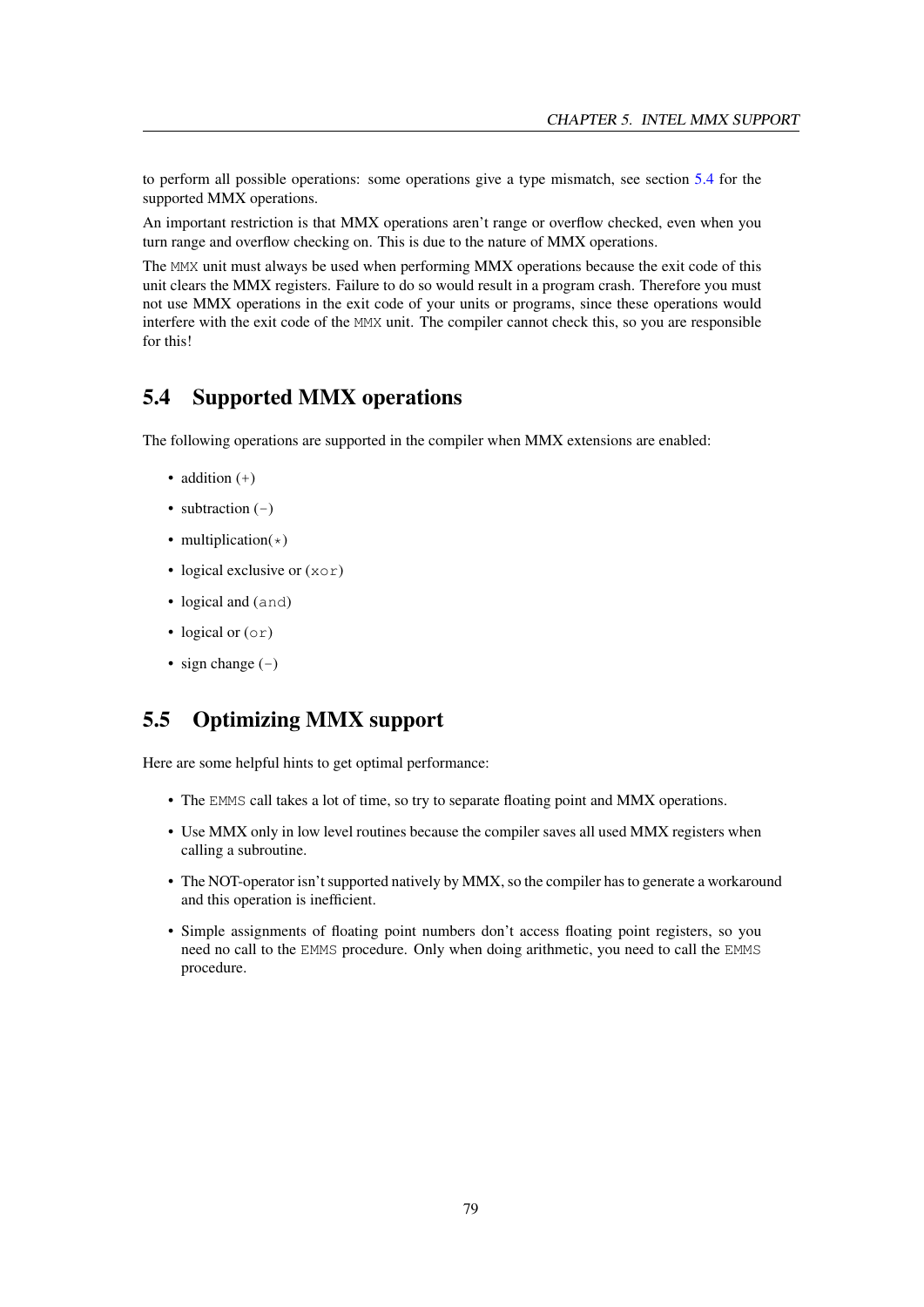# Chapter 6

# Code issues

This chapter gives detailed information on the generated code by Free Pascal. It can be useful to write external object files which will be linked to Free Pascal created code blocks.

## <span id="page-80-0"></span>6.1 Register Conventions

The compiler has different register conventions, depending on the target processor used; some of the registers have specific uses during code generation. The following section describes the generic names of the registers on a platform per platform basis. It also indicates what registers are used as scratch registers, and which can be freely used in assembler blocks.

#### **6.1.1 accumulator register**

The accumulator register is at least a 32-bit integer hardware register, and is used to return results of function calls which return integral values.

#### **6.1.2 accumulator 64-bit register**

The accumulator 64-bit register is used in 32-bit environments and is defined as the group of registers which will be used when returning 64-bit integral results in function calls. This is a register pair.

#### **6.1.3 float result register**

This register is used for returning floating point values from functions.

#### **6.1.4 self register**

The self register contains a pointer to the actual object or class. This register gives access to the data of the object or class, and the VMT pointer of that object or class.

## **6.1.5 frame pointer register**

The frame pointer register is used to access parameters in subroutines, as well as to access local variables. References to the pushed parameters and local variables are constructed using the frame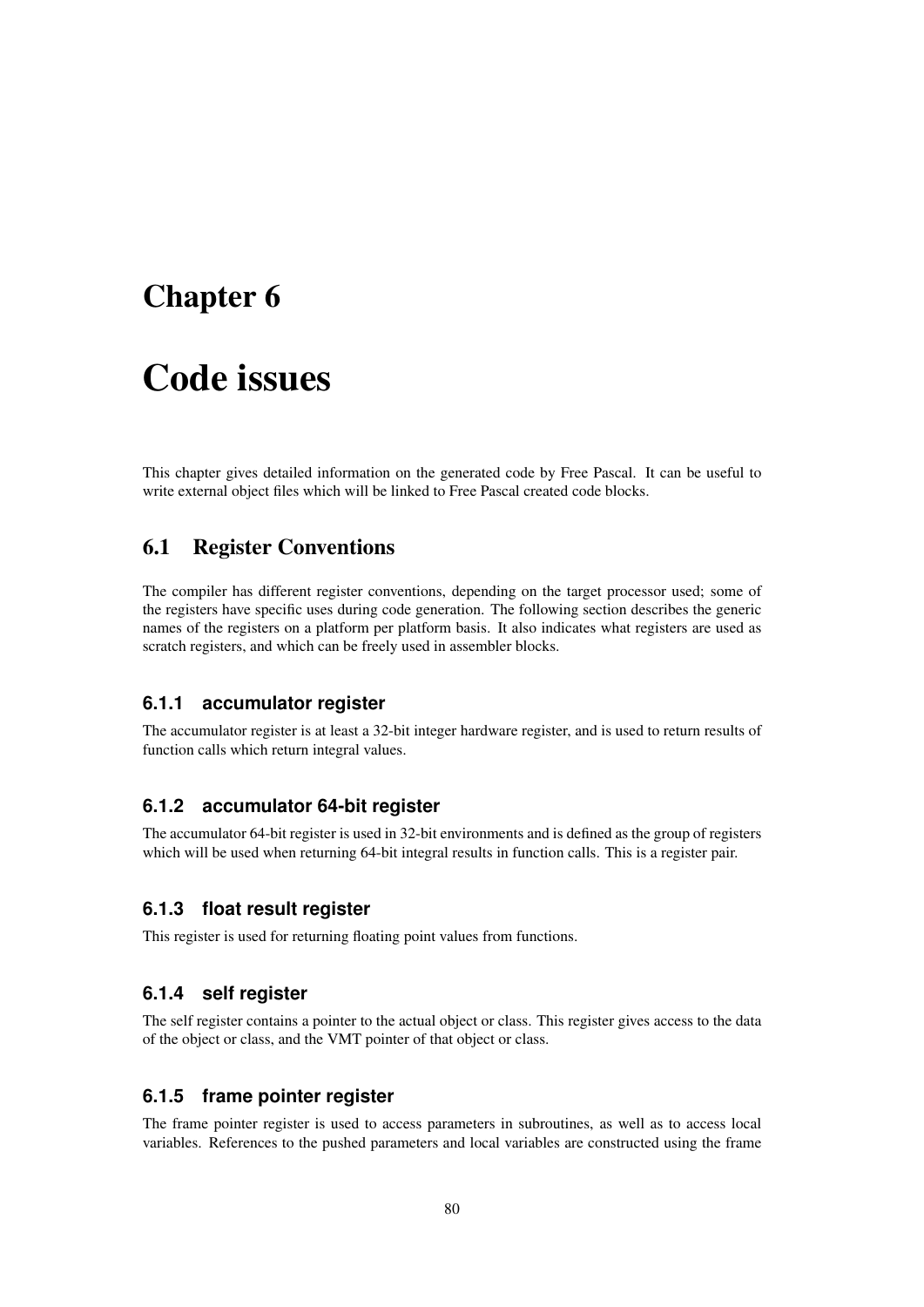pointer.<sup>[1](#page-81-0)</sup>.

## **6.1.6 stack pointer register**

The stack pointer is used to give the address of the stack area, where the local variables and parameters to subroutines are stored.

### **6.1.7 scratch registers**

Scratch registers are those which can be used in assembler blocks, or in external object files without requiring any saving before usage.

### **6.1.8 Processor mapping of registers**

This indicates what registers are used for what purposes on each of the processors supported by Free Pascal. It also indicates which registers can be used as scratch registers.

#### Intel 80x86 version

| CPU Register name |
|-------------------|
| EAX               |
| EDX:EAX           |
| FP(0)             |
| ESI               |
| EBP               |
| <b>ESP</b>        |
| N/A               |
| RDX:RAX           |
|                   |

Table 6.1: Intel 80x86 Register table

#### Motorola 680x0 version

| Table 6.2: Motorola 680x0 Register table |  |  |
|------------------------------------------|--|--|

| Generic register name           | CPU Register name        |
|---------------------------------|--------------------------|
| accumulator                     | D0 <sup>2</sup>          |
| accumulator (64-bit) high / low | D0: D1                   |
| float result                    | FPO <sup>3</sup>         |
| self                            | A <sub>5</sub>           |
| frame pointer                   | A6                       |
| stack pointer                   | A7                       |
| scratch regs.                   | D0, D1, A0, A1, FP0, FP1 |

<span id="page-81-0"></span><sup>1</sup>The frame pointer is not available on all platforms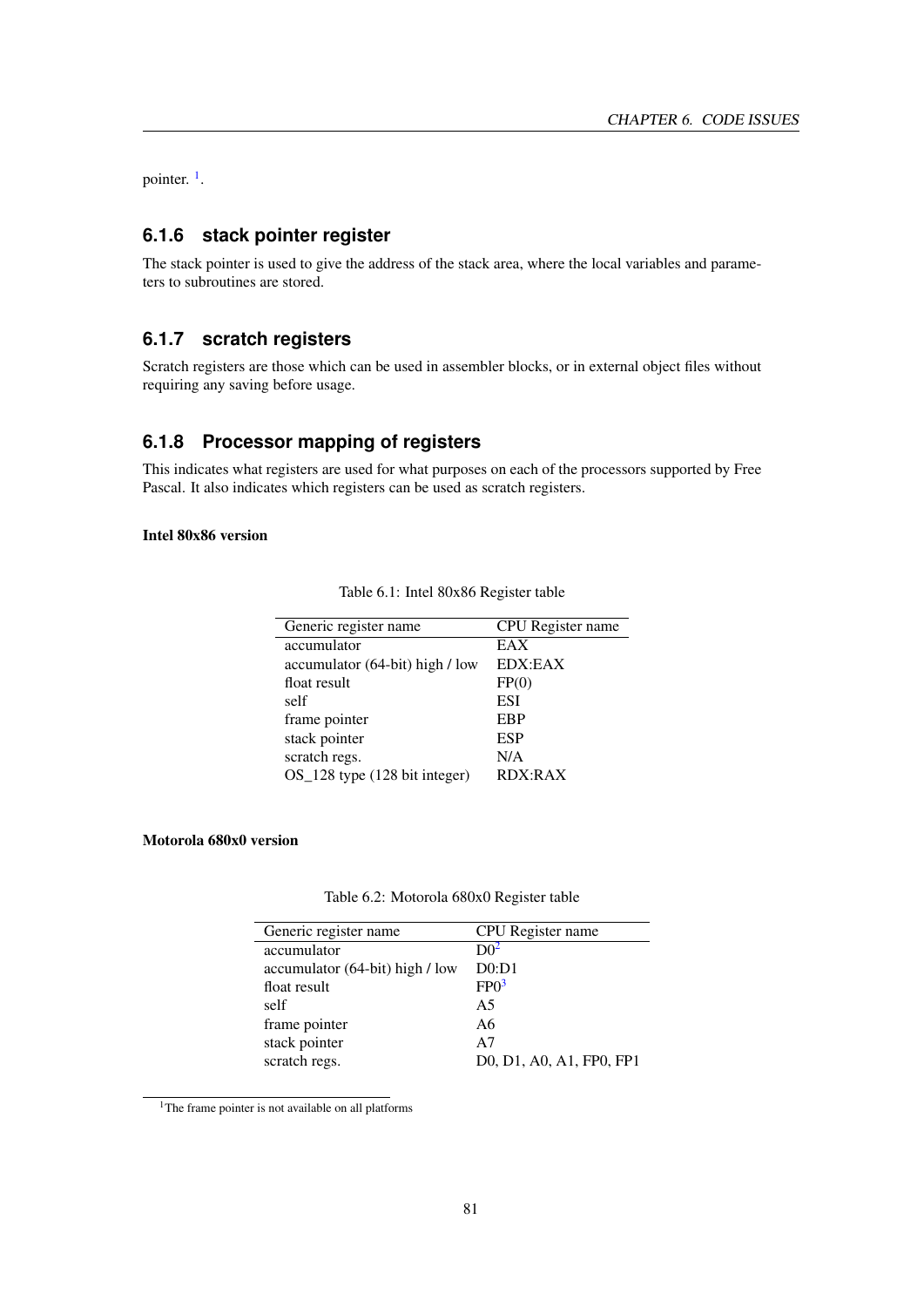## <span id="page-82-2"></span>6.2 Name mangling

Contrary to most C compilers and assemblers, all labels generated to pascal variables and routines have mangled names<sup>[4](#page-82-1)</sup>. This is done so that the compiler can do stronger type checking when parsing the Pascal code. It also permits function and procedure overloading.

#### **6.2.1 Mangled names for data blocks**

The rules for mangled names for variables and typed constants are as follows:

- All variable names are converted to upper case
- Variables in the main program or private to a unit have an underscore ( $\Box$ ) prepended to their names.
- Typed constants in the main program have a TC prepended to their names
- Public variables in a unit have their unit name prepended to them : U\_UNITNAME\_
- Public and private typed constants in a unit have their unit name prepended to them :TC\_\_UNITNAME\$\$
- Do not use public names that start with FPC\_, because FPC uses these for internal system routines and constants.

Examples:

```
unit testvars;
interface
const
 publictypedconst : integer = 0;
var
 publicvar : integer;
implementation
const
 privatetypedconst : integer = 1;
var
 privatevar : integer;
```
end.

Will result in the following assembler code for the GNU assembler :

```
.file "testvars.pas"
.text
.data
# [6] publictypedconst : integer = 0;
```
<span id="page-82-0"></span><sup>2</sup>For compatibility with some C compilers, when the function result is a pointer and is declared with the cdecl convention, the result is also stored in the A0 register

<sup>3</sup>On simulated FPU's the result is returned in D0

<span id="page-82-1"></span><sup>4</sup>This can be avoided by using the alias or cdecl modifiers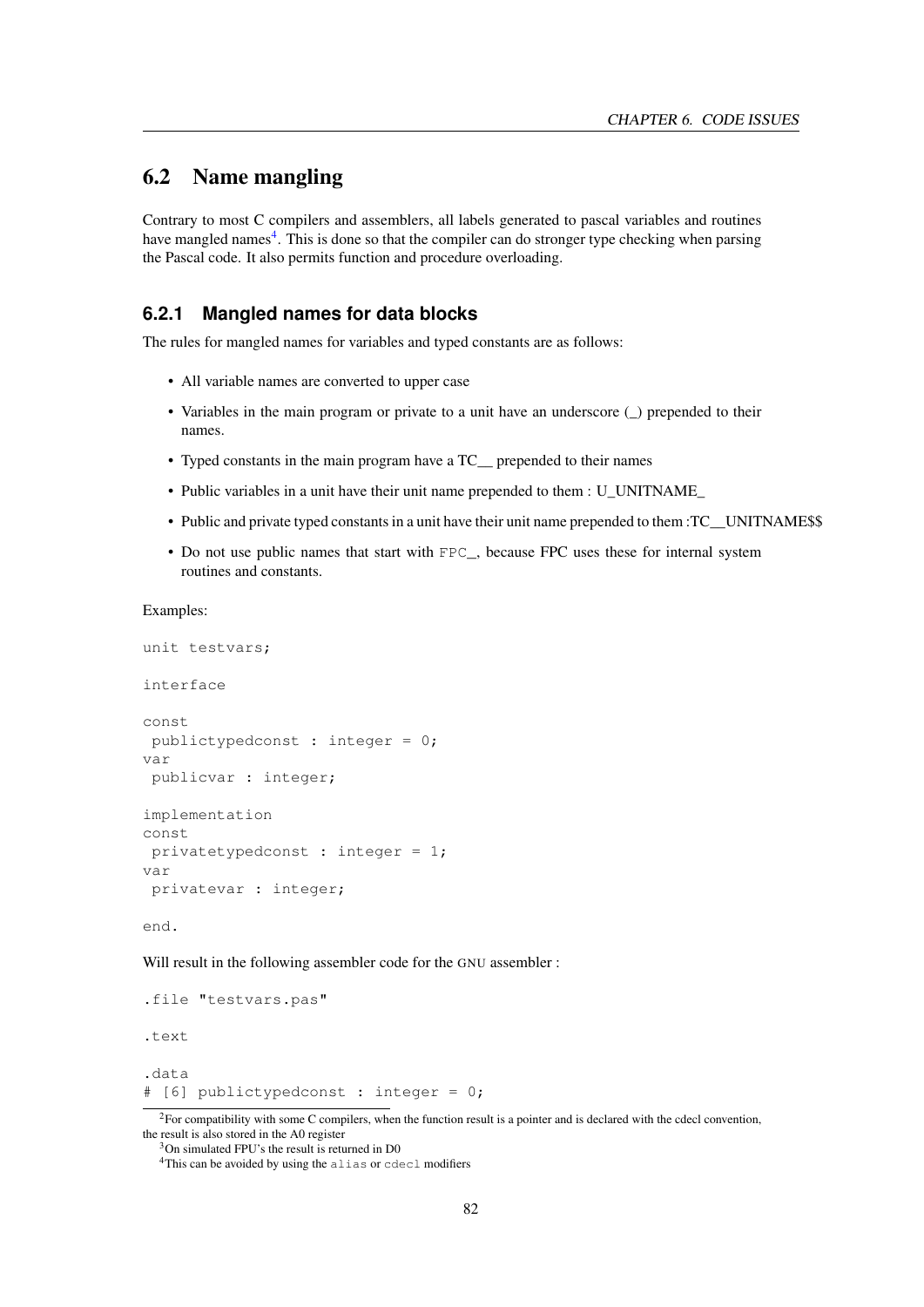```
.globl TC TESTVARS$$ PUBLICTYPEDCONST
TC TESTVARS$$ PUBLICTYPEDCONST:
.short 0
# [12] privatetypedconst : integer = 1;
TC TESTVARS$$ PRIVATETYPEDCONST:
.short 1
.bss
# [8] publicvar : integer;
.comm U_TESTVARS_PUBLICVAR, 2
# [14] privatevar : integer;
.lcomm PRIVATEVAR, 2
```
#### **6.2.2 Mangled names for code blocks**

The rules for mangled names for routines are as follows:

- All routine names are converted to upper case.
- Routines in a unit have their unit name prepended to them : \_UNITNAME\$\$
- All Routines in the main program have a \_ prepended to them.
- All parameters in a routine are mangled using the type of the parameter (in uppercase) prepended by the \$ character. This is done in left to right order for each parameter of the routine.
- Objects and classes use special mangling : The class type or object type is given in the mangled name; The mangled name is as follows: \_\$\$\_TYPEDECL\_\$\$ optionally preceded by mangled name of the unit and finishing with the method name.
- Do not use public names that start with FPC\_, because FPC uses these for internal system routines and constants.

The following constructs

```
unit testman;
interface
type
 myobject = object
   constructor init;
   procedure mymethod;
  end;
implementation
constructor myobject.init;
begin
end;
procedure myobject.mymethod;
begin
end;
function myfunc: pointer;
```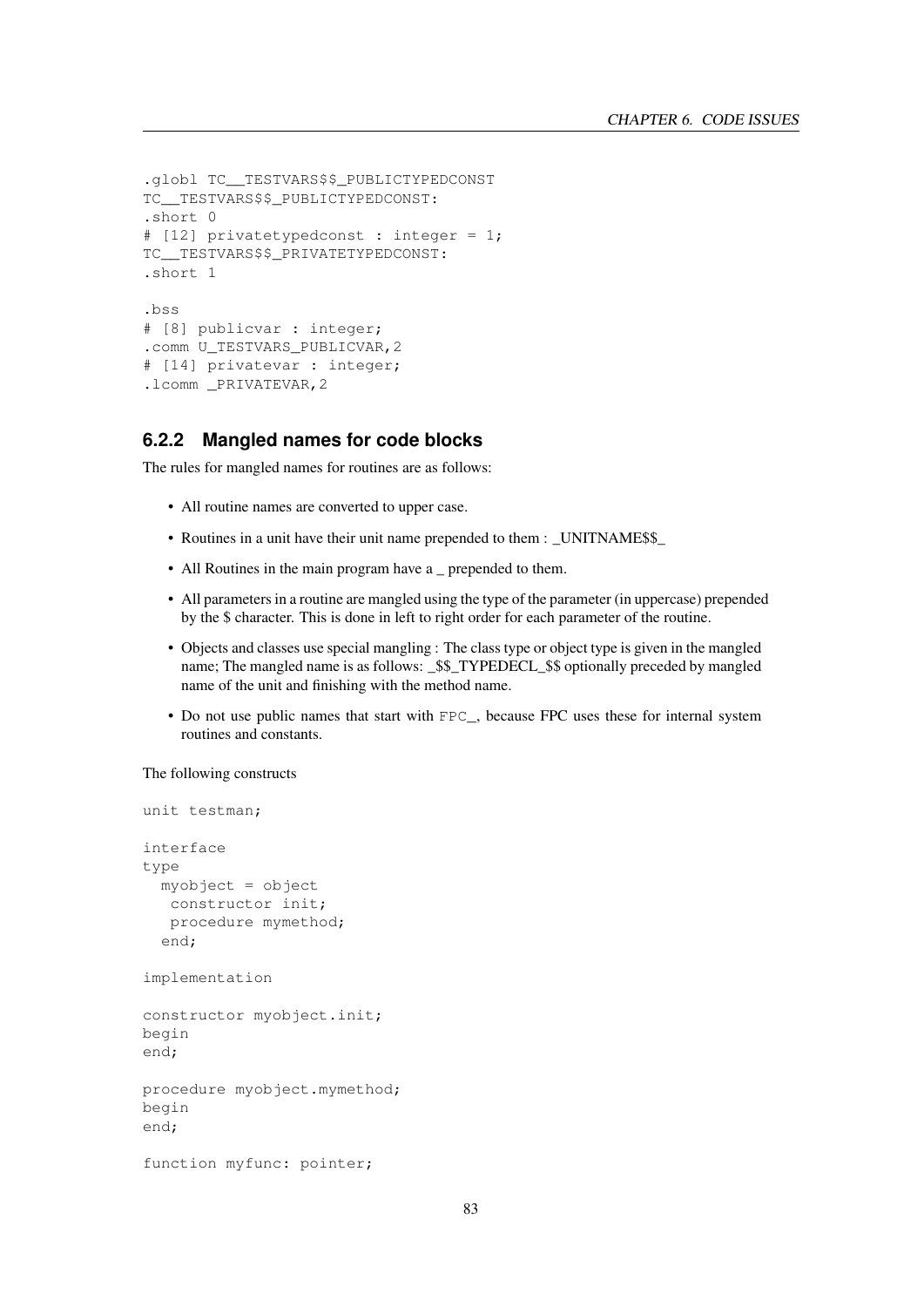```
begin
end;
```

```
procedure myprocedure(var x: integer; y: longint; z : pchar);
begin
end;
```
end.

will result in the following assembler file for the Intel 80x86 target:

```
.file "testman.pas"
.text
.balign 16
.globl _TESTMAN$$_$$_MYOBJECT_$$_INIT
_TESTMAN$$_$$_MYOBJECT_$$_INIT:
pushl %ebp
movl %esp,%ebp
subl $4,%esp
movl $0,%edi
call FPC_HELP_CONSTRUCTOR
jz .L5
jmp .L7
.L5:
movl 12(%ebp),%esi
movl $0,%edi
call FPC_HELP_FAIL
.L7:
movl %esi,%eax
testl %esi,%esi
leave
ret $8
.balign 16
.globl _TESTMAN$$_$$_MYOBJECT_$$_MYMETHOD
_TESTMAN$$_$$_MYOBJECT_$$_MYMETHOD:
pushl %ebp
movl %esp,%ebp
leave
ret $4
.balign 16
_TESTMAN$$_MYFUNC:
pushl %ebp
movl %esp,%ebp
subl $4,%esp
mov1 - 4 (%ebp), %eax
leave
ret
.balign 16
_TESTMAN$$_MYPROCEDURE$INTEGER$LONGINT$PCHAR:
pushl %ebp
movl %esp,%ebp
leave
ret $12
```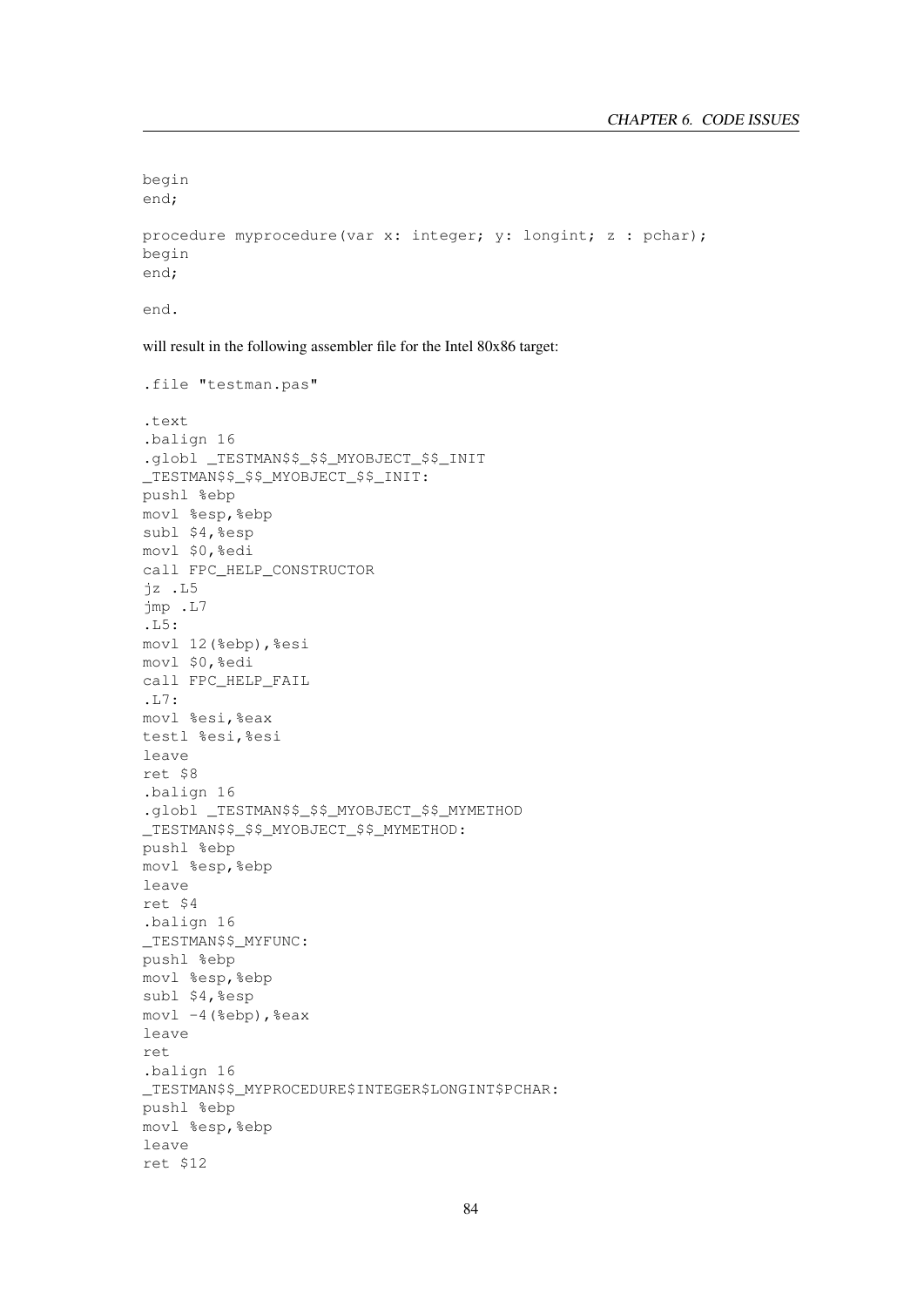#### **6.2.3 Modifying the mangled names**

To make the symbols externally accessible, it is possible to give nicknames to mangled names, or to change the mangled name directly. Two modifiers can be used:

- public: For a function that has a public modifier, the mangled name will be the name *exactly* as it is declared.
- alias: The alias modifier can be used to assign a second assembler label to your function. This label has the same name as the alias name you declared. This doesn't modify the calling conventions of the function. In other words, the alias modifier allows you to specify another name (a nickname) for your function or procedure.

The prototype for an aliased function or procedure is as follows:

Procedure AliasedProc; alias : 'AliasName';

The procedure AliasedProc will also be known as AliasName. Take care, the name you specify is case sensitive (as C is).

Furthermore, the exports section of a library is also used to declare the names that will be exported by the shared library. The names in the exports section are case-sensitive (while the actual declaration of the routine is not). For more information on the creating shared libraries, chapter [12,](#page-138-0) page [138.](#page-138-0)

# <span id="page-85-0"></span>6.3 Calling mechanism

By default, the calling mechanism the compiler uses on I386 is  $register$ , that is, the compiler will try to pass as many parameters as possible by storing them in a free register. Not all registers are used, because some registers have a special meaning, but this depends on the CPU.

Function results are returned in the accumulator (first register), if they fit in the register. Method calls (from either objects or classes) have an additional invisible parameter which is self.

When the procedure or function exits, it clears the stack.

Other calling methods are available for linking with external object files and libraries, these are summarized in table [\(6.3\)](#page-86-0). The first column lists the modifier you specify for a procedure declaration. The second one lists the order the parameters are pushed on the stack. The third column specifies who is responsible for cleaning the stack: the caller or the called function. The alignment column indicates the alignment of the parameters sent to the stack area.

Subroutines will modify a number of registers (the volatile registers). The list of registers that are modified is highly dependent on the processor, calling convention and ABI of the target platform.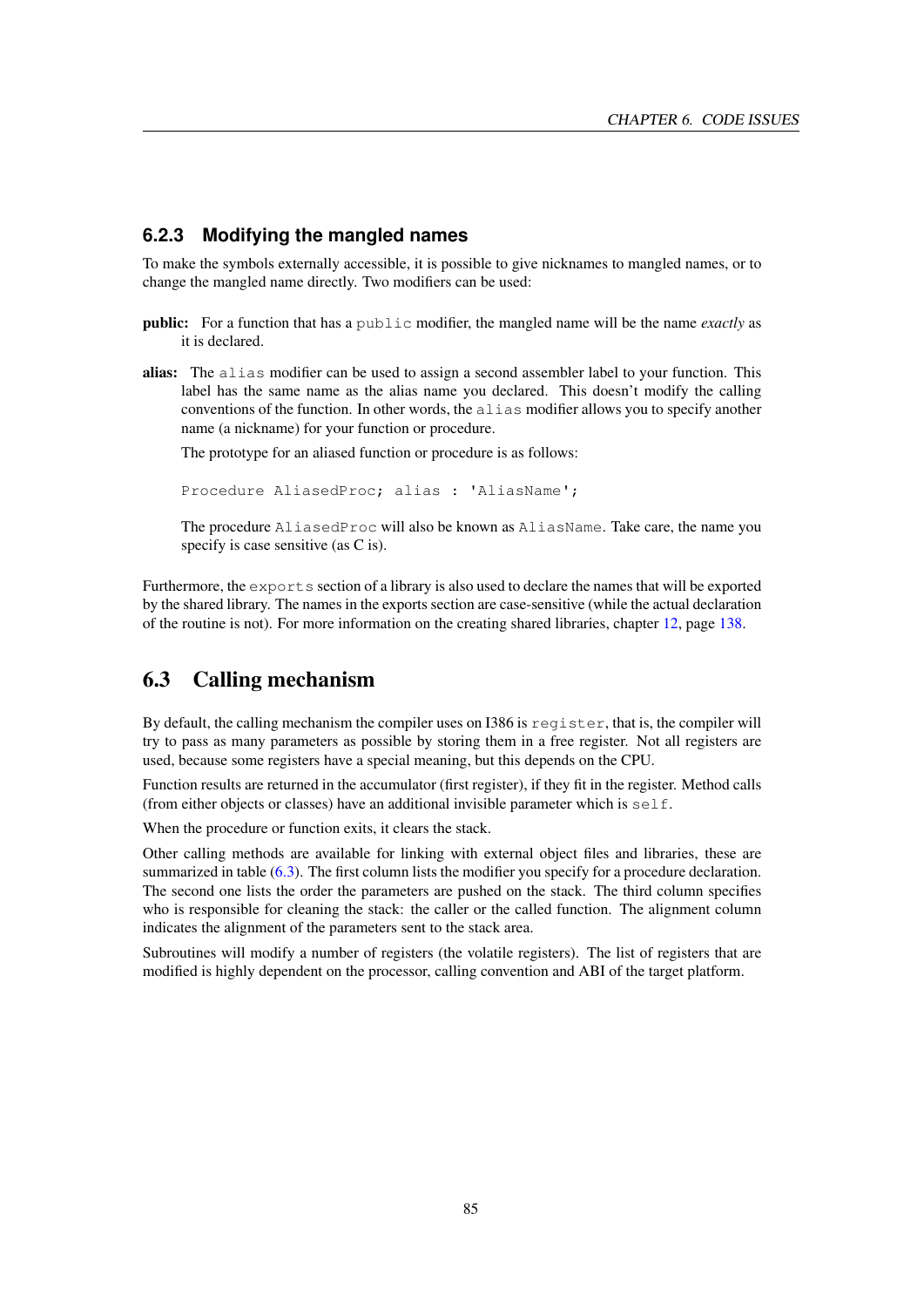| Modifier     | Pushing order | Stack cleaned by | alignment     |
|--------------|---------------|------------------|---------------|
| $<$ none $>$ | Left-to-right | Callee           | default       |
| register     | Left-to-right | Callee           | default       |
| cdecl        | Right-to-left | Caller           | GCC alignment |
| interrupt    | Right-to-left | Callee           | default       |
| pascal       | Left-to-right | Callee           | default       |
| safecall     | Right-to-left | Callee           | default       |
| stdcall      | Right-to-left | Callee           | GCC alignment |
| oldfpccall   | Right-to-left | Callee           | default       |

<span id="page-86-0"></span>Table 6.3: Calling mechanisms in Free Pascal

Note that the oldfpccall calling convention equals the default calling convention on processors other than 32-bit Intel 386 or higher.

More about this can be found in chapter [7,](#page-90-0) page [90](#page-90-0) on linking. Information on GCC registers saved, GCC stack alignment and general stack alignment on an operating system basis is beyond the scope of this manual.

As of version 2.0 (actually, in 1.9.x somewhere), the register modifier is the default calling convention, prior to that, it was the oldfpccall convention.

The default calling convention, i.e., the calling convention used when none is specified explicitly, can be set using the  $\{\text{Scalling}\}\$  directive, section [1.2.7,](#page-17-0) page [17.](#page-17-0) The default calling convention for the current platform can be specified with

{\$CALLING DEFAULT}

- **Remark** The popstack modifier is no longer supported as of version 2.0, but has been renamed to oldfpccall. The saveregisters modifier can no longer be used.
- Remark There are more calling conventions than listed here, please see the reference guide, section on modifiers for additional calling conventions.

## 6.4 Nested procedure and functions

When a routine is declared within the scope of a procedure or function, it is said to be nested. In this case, an additional invisible parameter is passed to the nested routine. This additional parameter is the frame pointer address of the parent routine. This permits the nested routine to access the local variables and parameters of the calling routine.

The resulting stack frame after the entry code of a simple nested procedure has been executed is shown in table  $(6.4)$ .

Table 6.4: Stack frame when calling a nested procedure (32-bit processors)

<span id="page-86-1"></span>

| Offset from frame pointer | What is stored                  |
|---------------------------|---------------------------------|
| $+x$                      | parameters                      |
| $+8$                      | Frame pointer of parent routine |
| +4                        | Return address                  |
| $+0$                      | Saved frame pointer             |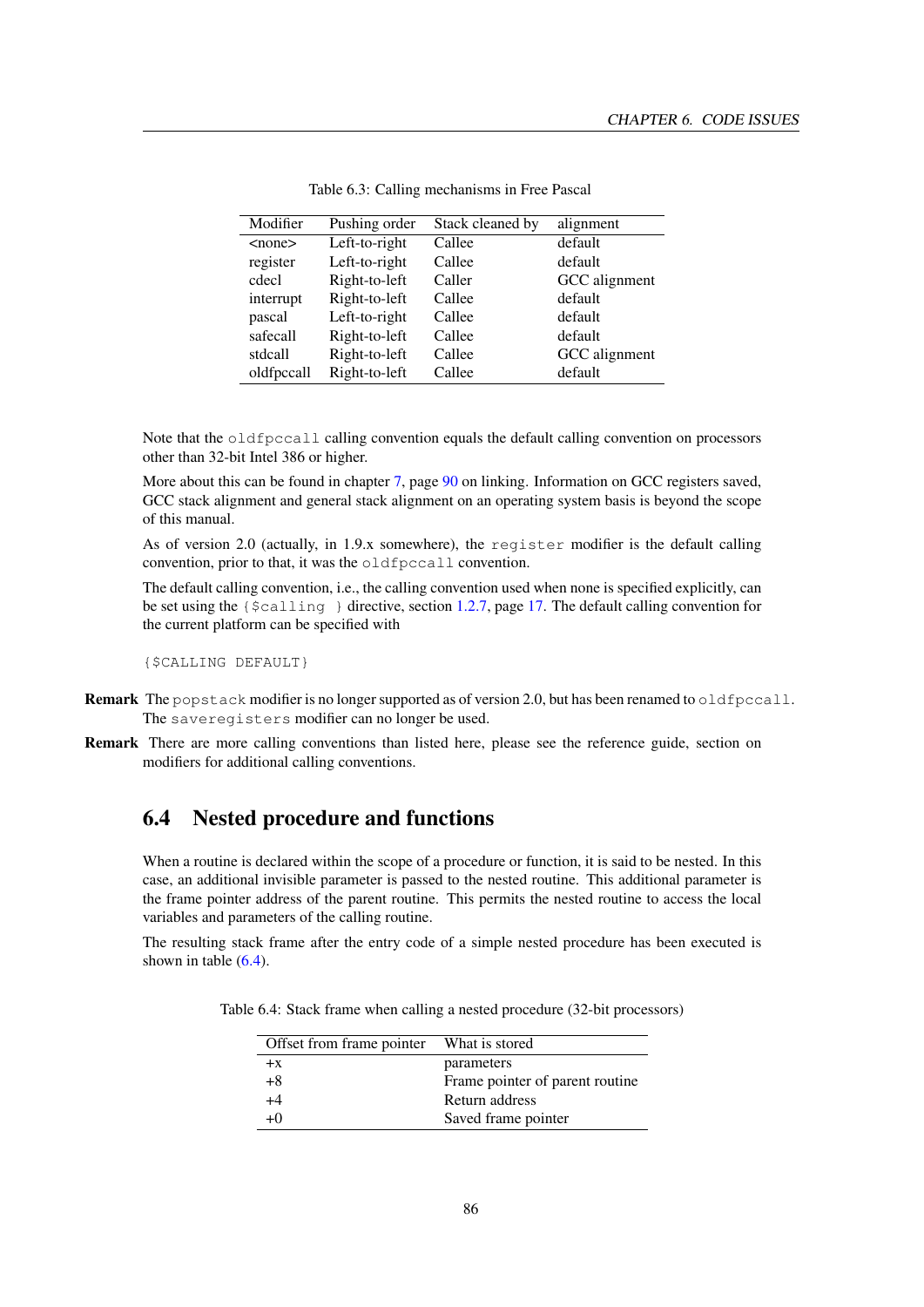## 6.5 Constructor and Destructor calls

Constructor and destructors have special invisible parameters which are passed to them. These invisible parameters are used internally to instantiate the objects and classes.

## **6.5.1 objects**

The actual invisible declaration of an object constructor is as follows:

constructor init (\_vmt : pointer; \_self : pointer ...);

Where \_vmt is a pointer to the virtual method table for this object. This value is nil if a constructor is called within the object instance (such as calling an inherited constructor).

\_self is either nil if the instance must be allocated dynamically (object is declared as pointer), or the address of the object instance if the object is declared as a normal object (stored in the data area) or if the object instance has already been allocated.

The allocated instance (if allocated via new)  $(\text{self})$  is returned in the accumulator.

The declaration of a destructor is as follows:

destructor done(\_vmt : pointer; \_self : pointer ...);

Where \_vmt is a pointer to the virtual method table for this object. This value is nil if a destructor is called within the object instance (such as calling an inherited constructor), or if the object instance is a variable and not a pointer.

\_self is the address of the object instance.

### **6.5.2 classes**

The actual invisible declaration of a class constructor is as follows:

constructor init (\_vmt: pointer; flag : longint; ..);

\_vmt is either nil if called from the instance or if calling an inherited constructor, otherwise it points to the address of the virtual method table.

Where flag is zero if the constructor is called within the object instance or with an instance qualifier otherwise this flag is set to one.

The allocated instance  $(self)$  is returned in the accumulator.

The declaration of a destructor is as follows:

```
destructor done(_self : pointer; flag : longint ...);
```
\_self is the address of the object instance.

flag is zero if the destructor is called within the object instance or with an instance qualifier otherwise this flag is set to one.

## 6.6 Entry and exit code

Each Pascal procedure and function begins and ends with standard epilog and prolog code.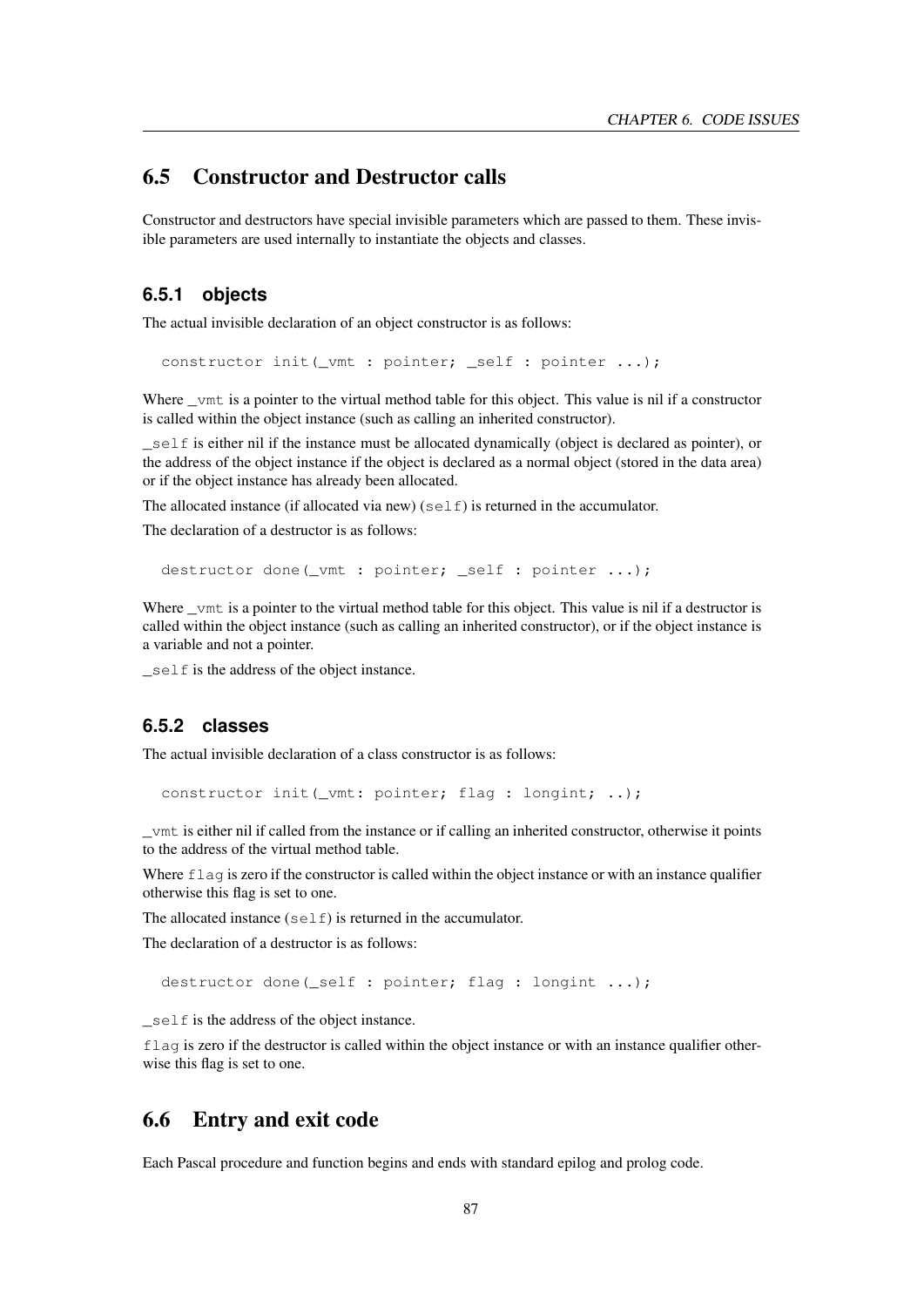### **6.6.1 Intel 80x86 standard routine prolog / epilog**

Standard entry code for procedures and functions is as follows on the 80x86 architecture:

pushl %ebp movl %esp,%ebp

The generated exit sequence for procedure and functions looks as follows:

leave ret \$xx

Where  $xx$  is the total size of the pushed parameters.

To have more information on function return values take a look at section [6.1,](#page-80-0) page [80.](#page-80-0)

### **6.6.2 Motorola 680x0 standard routine prolog / epilog**

Standard entry code for procedures and functions is as follows on the 680x0 architecture:

```
move. 1 \quad a6, - (sp)move.l sp,a6
```
The generated exit sequence for procedure and functions looks as follows (in the default processor mode):

unlk a6 rtd #xx

Where  $xx$  is the total size of the pushed parameters.

To have more information on function return values take a look at section [6.1,](#page-80-0) page [80.](#page-80-0)

## 6.7 Parameter passing

When a function or procedure is called, then the following is done by the compiler:

- 1. If there are any parameters to be passed to the procedure, they are stored in well-known registers, and if there are more parameters than free registers, they are pushed from left to right on the stack.
- 2. If a function is called that returns a variable of type String, Set, Record, Object or Array, then an address to store the function result in, is also passed to the procedure.
- 3. If the called procedure or function is an object method, then the pointer to  $s \in \text{If}$  is passed to the procedure.
- 4. If the procedure or function is nested in another function or procedure, then the frame pointer of the parent procedure is passed to the stack.
- 5. The return address is pushed on the stack (This is done automatically by the instruction which calls the subroutine).

The resulting stack frame upon entering looks as in table  $(6.5)$ .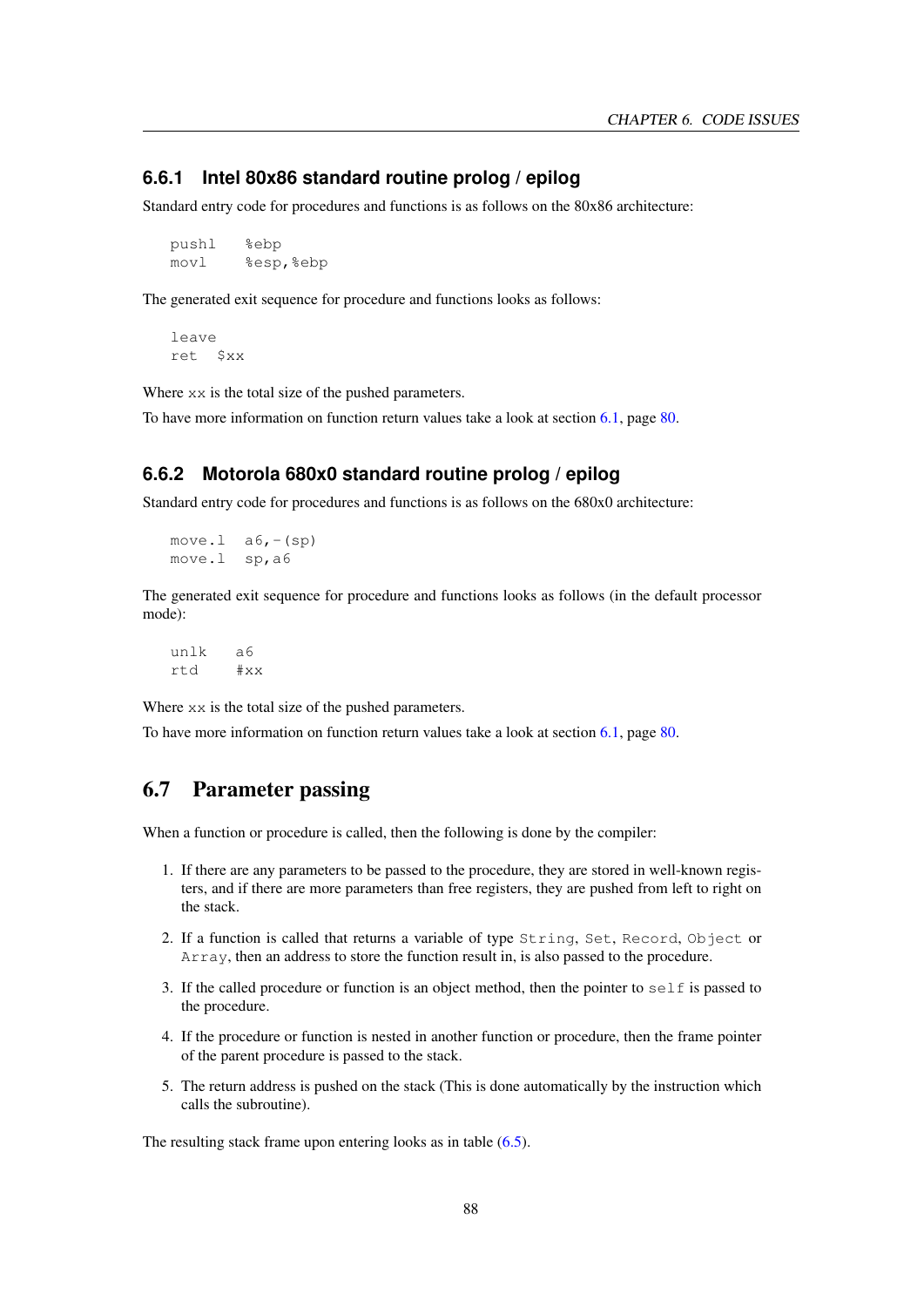<span id="page-89-0"></span>

| Offset | What is stored                    | Optional?      |
|--------|-----------------------------------|----------------|
| $+x$   | extra parameters                  | Yes            |
| $+12$  | function result                   | Yes            |
| $+8$   | self                              | Yes            |
| $+4$   | Return address                    | N <sub>0</sub> |
| $+0$   | Frame pointer of parent procedure | Yes            |

Table 6.5: Stack frame when calling a procedure (32-bit model)

## **6.7.1 Parameter alignment**

Each parameter passed to a routine is guaranteed to decrement the stack pointer by a certain minimum amount. This behavior varies from one operating system to another. For example, passing a byte as a value parameter to a routine could either decrement the stack pointer by 1, 2, 4 or even 8 bytes depending on the target operating system and processor.

For example, on FREEBSD, all parameters passed to a routine guarantee a minimal stack decrease of four bytes per parameter, even if the parameter actually takes less than 4 bytes to store on the stack (such as passing a byte value parameter to the stack).

# 6.8 Stack limitations

Certain processors have limitations on the size of the parameters and local variables in routines. This is shown in table  $(6.6)$ .

| Processor                |     | Parameters Local variables |
|--------------------------|-----|----------------------------|
| Intel $80x86$ (all)      | 64K | No limit                   |
| Motorola 68020 (default) | 32K | No limit                   |
| Motorola 68000           | 32K | 32.K                       |

<span id="page-89-1"></span>

| Table 6.6: Maximum limits for processors |  |
|------------------------------------------|--|
|------------------------------------------|--|

Furthermore, the m68k compiler, in 68000 mode, limits the size of data elements to 32K (arrays, records, objects, etc.). This restriction does not exist in 68020 mode.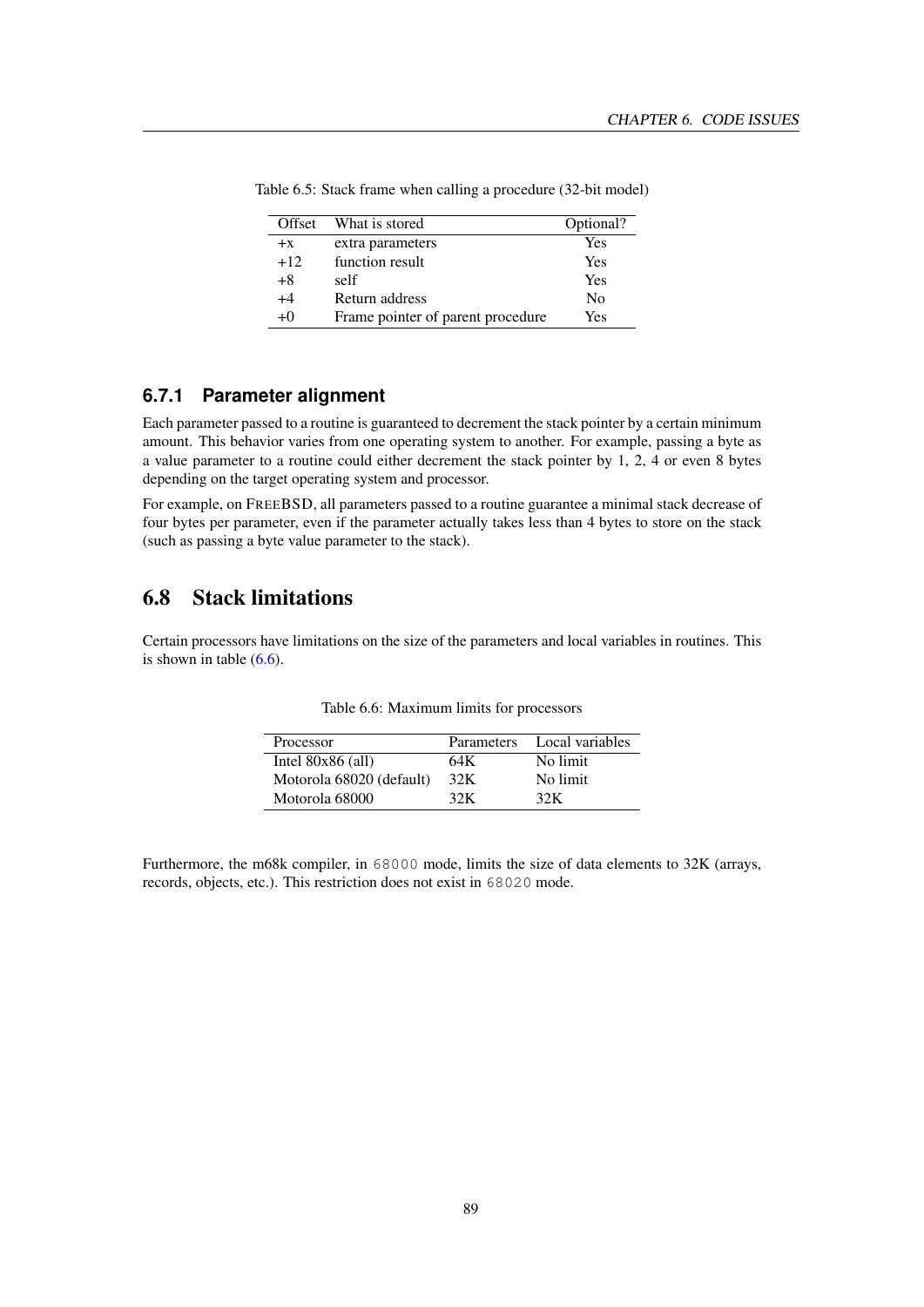# <span id="page-90-0"></span>Chapter 7

# Linking issues

When you only use Pascal code, and Pascal units, then you will not see much of the part that the linker plays in creating your executable. The linker is only called when you compile a program. When compiling units, the linker isn't invoked.

However, there are times that linking to C libraries, or to external object files created by other compilers, may be necessary. The Free Pascal compiler can generate calls to a C function, and can generate functions that can be called from C (exported functions).

# 7.1 Using external code and variables

In general, there are 3 things you must do to use a function that resides in an external library or object file:

- 1. You must make a pascal declaration of the function or procedure you want to use.
- 2. You must declare the correct calling convention to use.
- 3. You must tell the compiler where the function resides, i.e. in what object file or what library, so the compiler can link the necessary code in.

The same holds for variables. To access a variable that resides in an external object file, you must declare it, and tell the compiler where to find it. The following sections attempt to explain how to do this.

#### **7.1.1 Declaring external functions or procedures**

The first step in using external code blocks is declaring the function you want to use. Free Pascal supports Delphi syntax, i.e. you must use the external directive. The external directive replaces, in effect, the code block of the function.

The external directive doesn't specify a calling convention; it just tells the compiler that the code for a procedure or function resides in an external code block. A calling convention modifier should be declared if the external code blocks does not have the same calling conventions as Free Pascal. For more information on calling conventions section [6.3,](#page-85-0) page [85.](#page-85-0)

There exist four variants of the external directive:

1. A simple external declaration: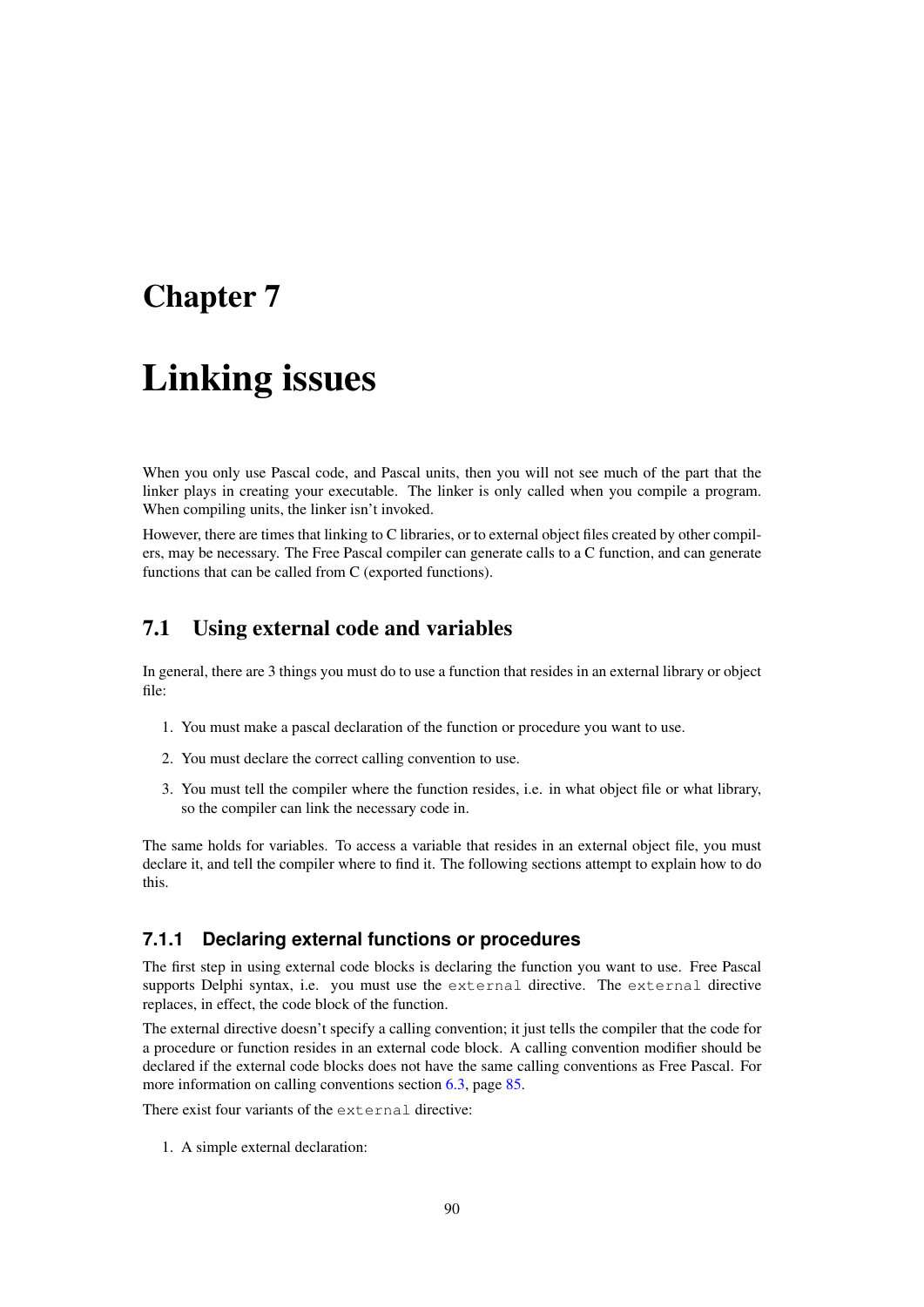Procedure ProcName (Args : TPRocArgs); external;

The external directive tells the compiler that the function resides in an external block of code. You can use this together with the  ${5L}$  or  ${5L}$  inkLib directives to link to a function or procedure in a library or external object file. Object files are looked for in the object search path (set by  $-F$ o) and libraries are searched for in the linker path (set by  $-F$ 1).

2. You can give the external directive a library name as an argument:

```
Procedure ProcName (Args : TPRocArgs); external 'Name';
```
This tells the compiler that the procedure resides in a library with name 'Name'. This method is equivalent to the following:

```
Procedure ProcName (Args : TPRocArgs); external;
{$LinkLib 'Name'}
```
3. The external can also be used with two arguments:

```
Procedure ProcName (Args : TPRocArgs); external 'Name'
                                       name 'OtherProcName';
```
This has the same meaning as the previous declaration, only the compiler will use the name 'OtherProcName' when linking to the library. This can be used to give different names to procedures and functions in an external library. The name of the routine is case-sensitive and should match exactly the name of the routine in the object file.

This method is equivalent to the following code:

```
Procedure OtherProcName (Args : TProcArgs); external;
{$LinkLib 'Name'}
Procedure ProcName (Args : TPRocArgs);
begin
  OtherProcName (Args);
end;
```
4. Lastly, under WINDOWS and OS/2, there is a fourth possibility to specify an external function: In .DLL files, functions also have a unique number (their index). It is possible to refer to these functions using their index:

Procedure ProcName (Args : TPRocArgs); external 'Name' Index SomeIndex;

This tells the compiler that the procedure ProcName resides in a dynamic link library, with index SomeIndex.

Remark Note that this is *only* available under WINDOWS and OS/2.

## **7.1.2 Declaring external variables**

Some libraries or code blocks have variables which they export. You can access these variables much in the same way as external functions. To access an external variable, you declare it as follows: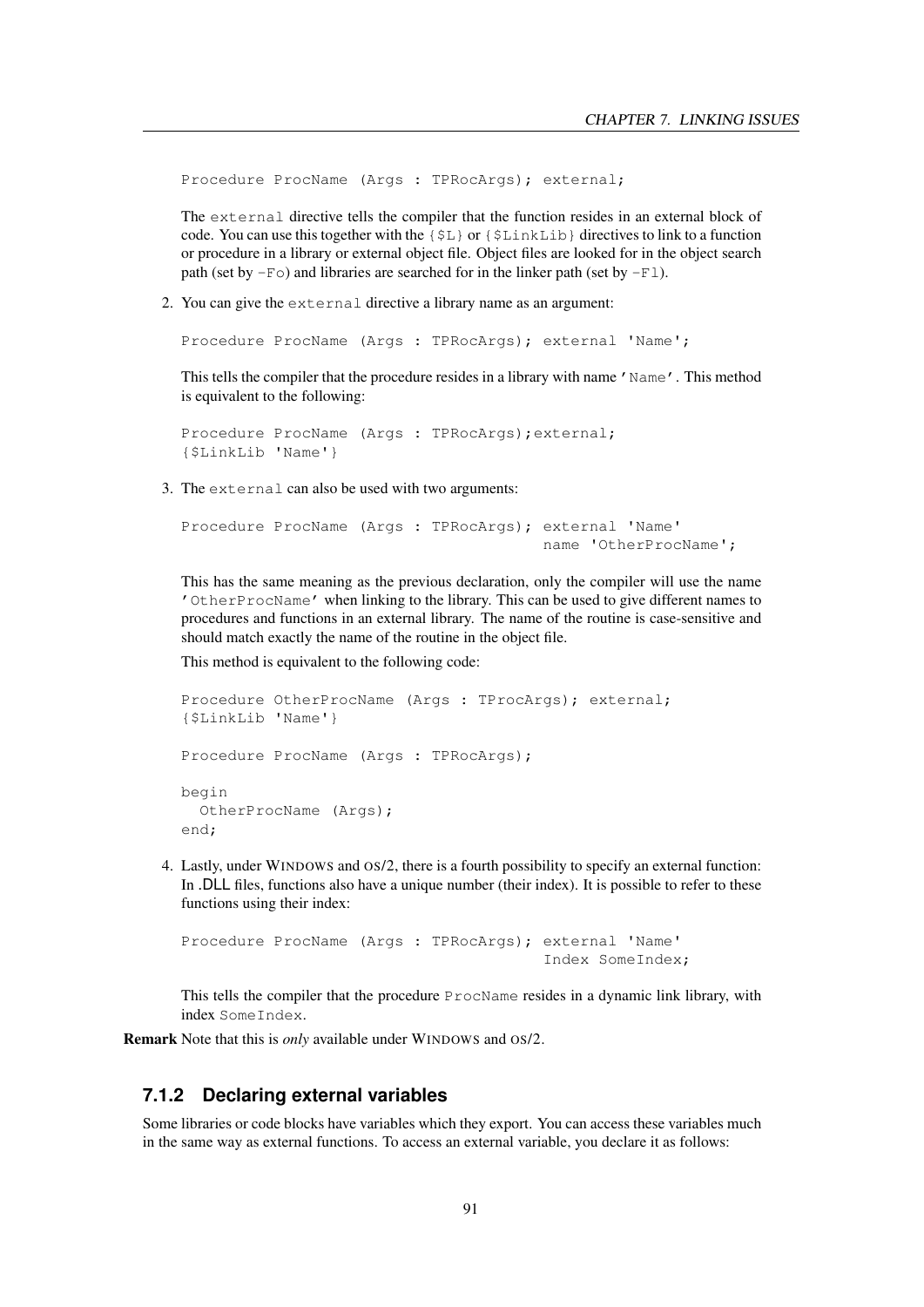```
Var
 MyVar : MyType; external name 'varname';
```
The effect of this declaration is twofold:

- 1. No space is allocated for this variable.
- 2. The name of the variable used in the assembler code is varname. This is a case sensitive name, so you must be careful.

The variable will be accessible with its declared name, i.e. MyVar in this case.

A second possibility is the declaration:

```
Var
 varname : MyType; cvar; external;
```
The effect of this declaration is twofold as in the previous case:

- 1. The external modifier ensures that no space is allocated for this variable.
- 2. The cvar modifier tells the compiler that the name of the variable used in the assembler code is exactly as specified in the declaration. This is a case sensitive name, so you must be careful.

The first possibility allows you to change the name of the external variable for internal use. As an example, let's look at the following C file (in extvar.c):

```
/*
Declare a variable, allocate storage
\star/int extvar = 12;
```
And the following program (in extdemo.pp):

```
Program ExtDemo;
{$L extvar.o}
Var
  { Case sensitive declaration }
  extvar : longint; cvar; external;
  I : longint; external name 'extvar';
begin
  { Extvar can be used case insensitively }
  Writeln ('Variable ''extvar'' has value: ',ExtVar);
 Writeln ('Variable ''I'' has value: ',i);
end.
```
Compiling the C file, and the pascal program:

gcc -c -o extvar.o extvar.c ppc386 -Sv extdemo

Will produce a program extdemo which will print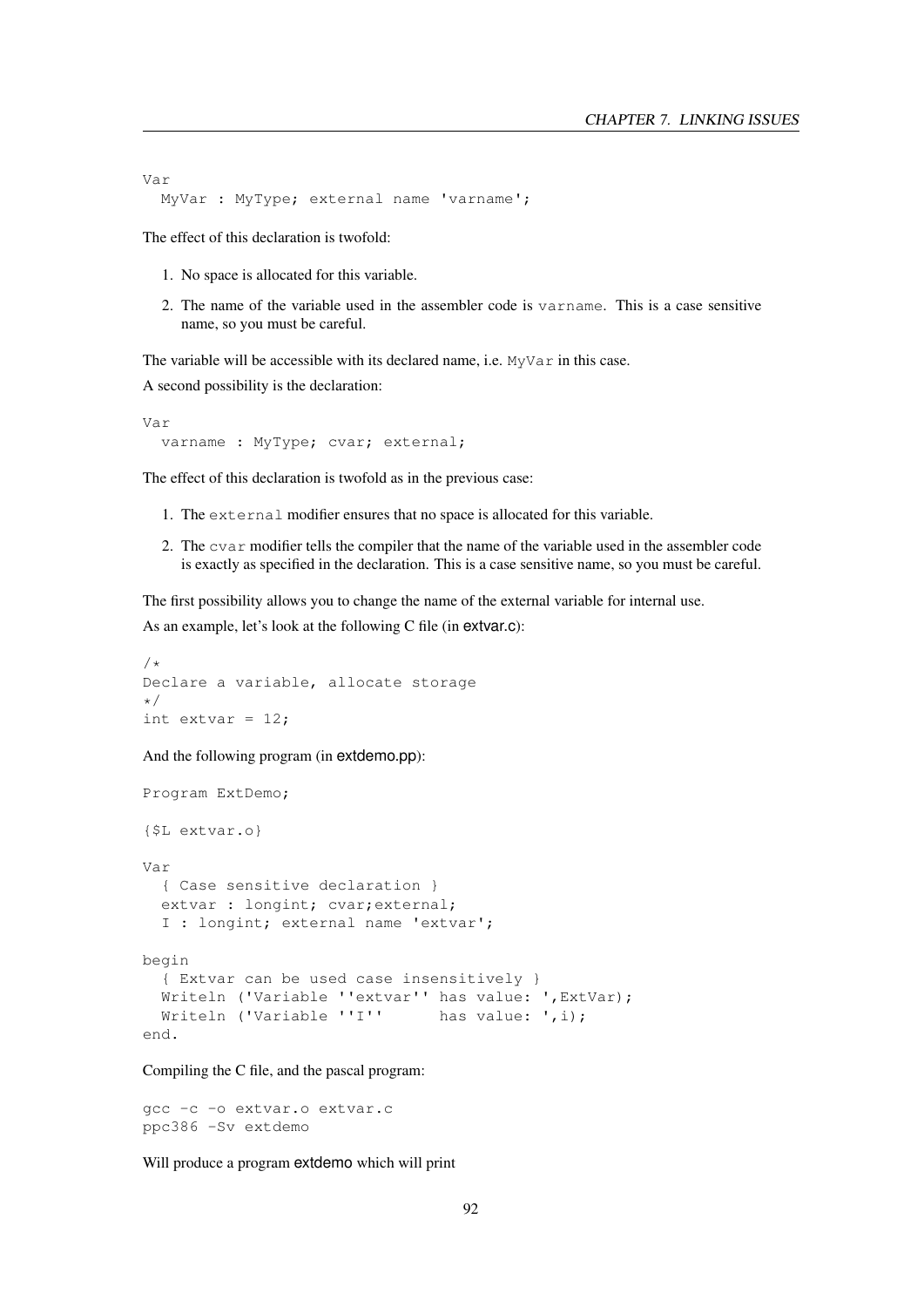Variable 'extvar' has value: 12 Variable 'I' has value: 12

on your screen.

#### **7.1.3 Declaring the calling convention modifier**

To make sure that all parameters are correctly passed to the external routines, you should declare them with the correct calling convention modifier. When linking with code blocks compiled with standard C compilers (such as GCC), the cdecl modifier should be used so as to indicate that the external routine uses C type calling conventions. For more information on the supported calling conventions, see section [6.3,](#page-85-0) page [85.](#page-85-0)

As might be expected, external variable declarations do not require any calling convention modifier.

### **7.1.4 Declaring the external object code**

#### Linking to an object file

Having declared the external function or variable that resides in an object file, you can use it as if it were defined in your own program or unit. To produce an executable, you must still link the object file in. This can be done with the  $\{\$L \}$  file.o} directive.

This will cause the linker to link in the object file file.o. On most systems, this filename is case sensitive. The object file is first searched in the current directory, and then the directories specified by the -Fo command line.

You cannot specify libraries in this way, it is for object files only.

Here we present an example. Consider that you have some assembly routine which uses the C calling convention that calculates the nth Fibonacci number:

```
.text
```

```
.align 4
.globl Fibonacci
        .type Fibonacci,@function
Fibonacci:
        pushl %ebp
        movl %esp,%ebp
        movl 8(%ebp),%edx
        xorl %ecx,%ecx
        xorl %eax,%eax
        movl $1,%ebx
        incl %edx
loop:
        decl %edx
        je endloop
        movl %ecx, %eax
        addl %ebx, %eax
        movl %ebx,%ecx
        movl %eax,%ebx
        jmp loop
endloop:
        movl %ebp,%esp
        popl %ebp
        ret
```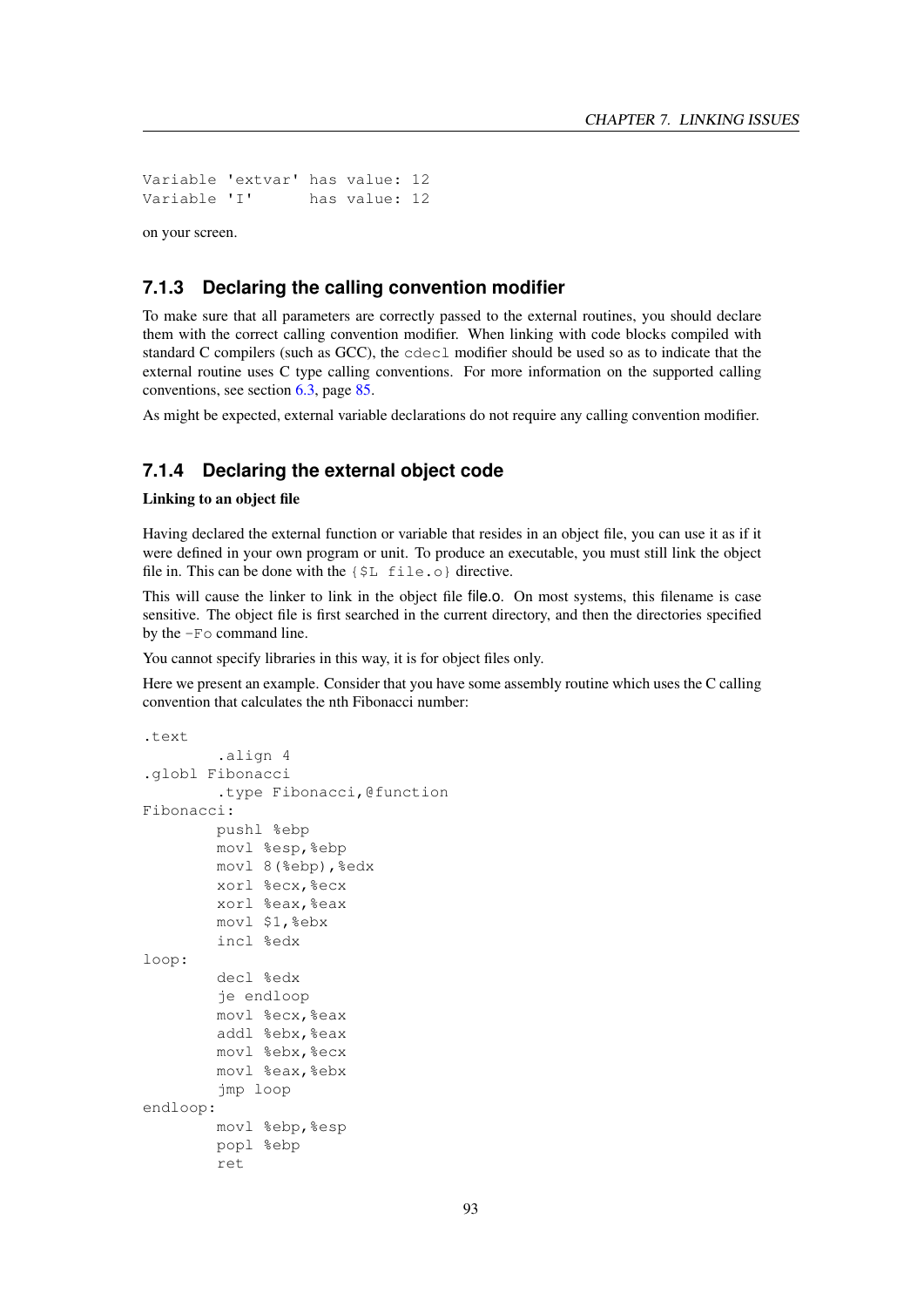Then you can call this function with the following Pascal Program:

```
Program FibonacciDemo;
var i : longint;
Function Fibonacci (L : longint):longint; cdecl; external;
{$L fib.o}
begin
 For I:=1 to 40 do
    writeln ('Fib(',i,') : ',Fibonacci (i));
end.
```
With just two commands, this can be made into a program:

as -o fib.o fib.s ppc386 fibo.pp

This example supposes that you have your assembler routine in fib.s, and your Pascal program in fibo.pp.

#### Linking to a library

To link your program to a library, the procedure depends on how you declared the external procedure.

In case you used the following syntax to declare your procedure:

Procedure ProcName (Args : TPRocArgs); external 'Name';

You don't need to take additional steps to link your file in, the compiler will do all that is needed for you. On WINDOWS it will link to name.dll, on LINUX and most UNIX'es your program will be linked to library libname, which can be a static or dynamic library.

In case you used

Procedure ProcName (Args : TPRocArgs); external;

You still need to explicitly link to the library. This can be done in 2 ways:

1. You can tell the compiler in the source file what library to link to using the {\$LinkLib 'Name' } directive:

{\$LinkLib 'gpm'}

This will link to the gpm library. On UNIX systems (such as LINUX), you must not specify the extension or 'lib' prefix of the library. The compiler takes care of that. On other systems (such as WINDOWS), you need to specify the full name.

2. You can also tell the compiler on the command line to link in a library: The -k option can be used for that. For example

ppc386 -k'-lgpm' myprog.pp

Is equivalent to the above method, and tells the linker to link to the gpm library.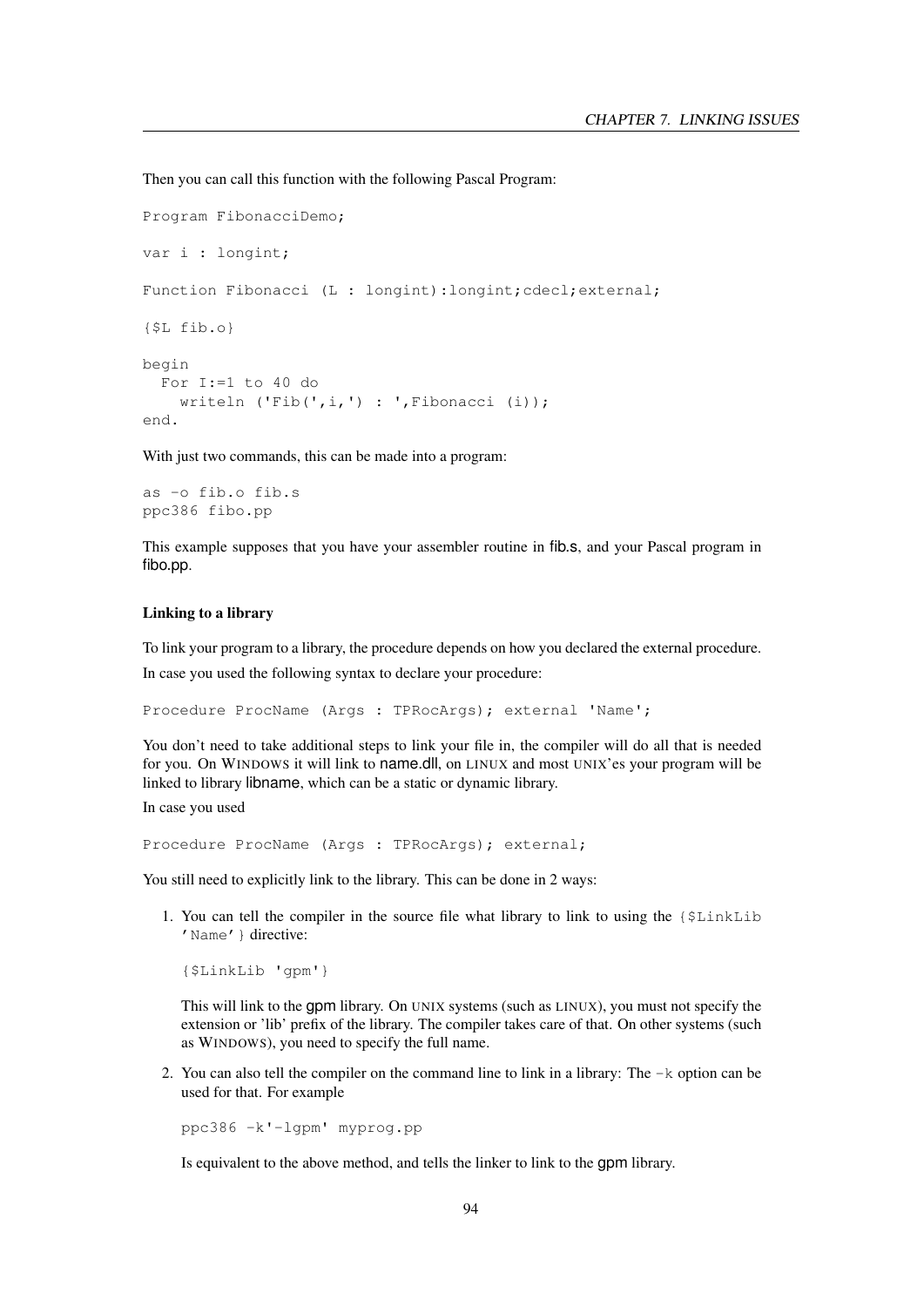As an example, consider the following program:

program printlength; {\$linklib c} { Case sensitive } { Declaration for the standard C function strlen } Function strlen (P : pchar) : longint; cdecl; external; begin Writeln (strlen('Programming is easy !')); end.

This program can be compiled with:

ppc386 prlen.pp

Supposing, of course, that the program source resides in prlen.pp.

To use functions in C that have a variable number of arguments, you must compile your unit or program in objfpc mode or Delphi mode, and use the Array of const argument, as in the following example:

```
program testaocc;
{$mode objfpc}
Const
  P : Pchar
   = 'example';
  F : Pchar
    = 'This %s uses printf to print numbers (%d) and strings.'#10;
procedure printf(fm: pchar;args: array of const);cdecl;external 'c';
begin
printf(F,[P,123]);
end.
The output of this program looks like this:
This example uses printf to print numbers (123) and strings.
As an alternative, the program can be constructed as follows:
program testaocc;
Const
 P : Pchar
    = 'example';
  F : Pchar
    = 'This %s uses printf to print numbers (%d) and strings.'#10;
procedure printf(fm: pchar);cdecl;varargs;external 'c';
```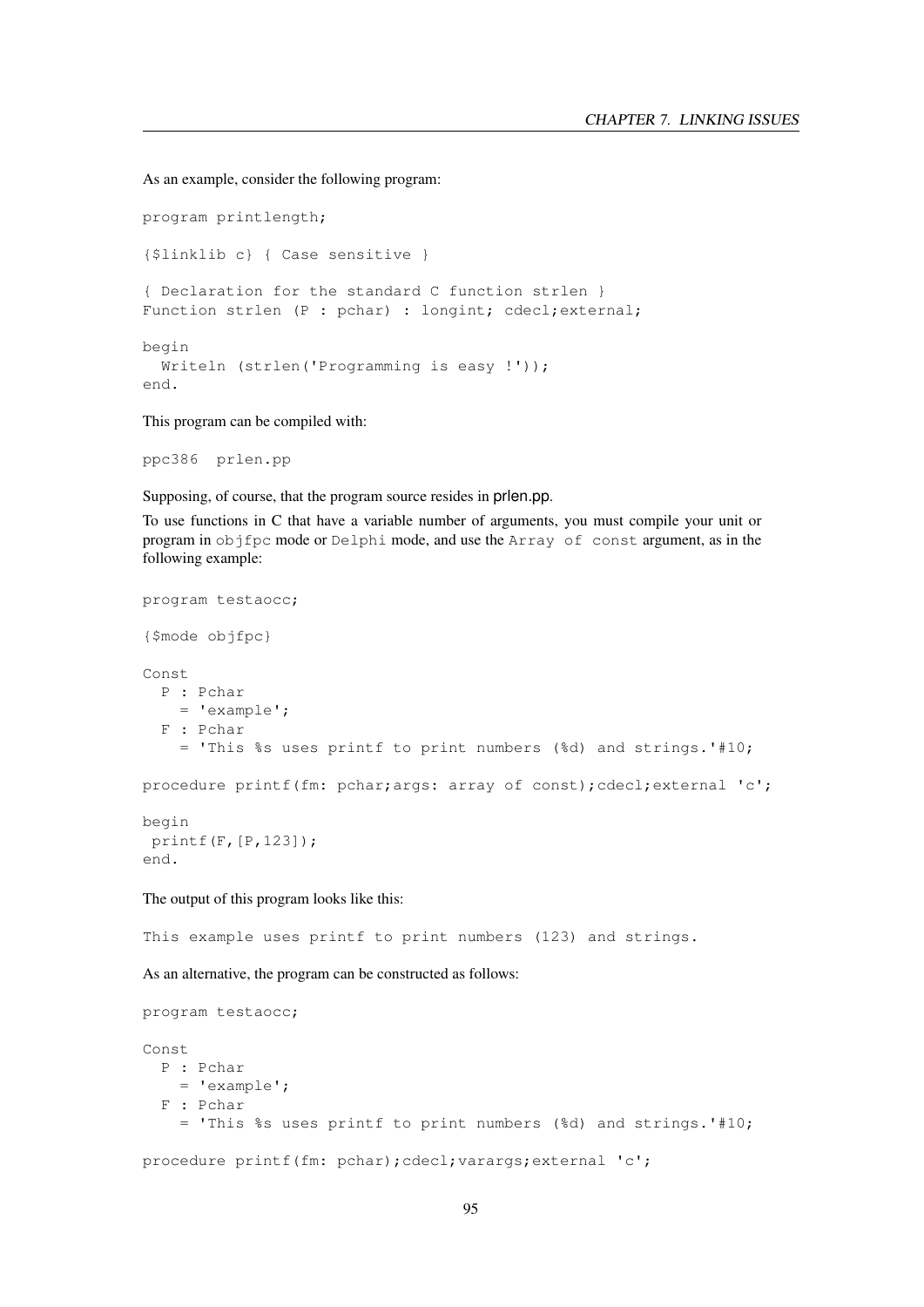```
begin
 printf(F, P, 123);
end.
```
The varargs modifier signals the compiler that the function allows a variable number of arguments (the ellipsis notation in C).

## 7.2 Making libraries

Free Pascal supports making shared or static libraries in a straightforward and easy manner. If you want to make static libraries for other Free Pascal programmers, you just need to provide a command line switch. To make shared libraries, refer to the chapter [12,](#page-138-0) page [138.](#page-138-0) If you want C programmers to be able to use your code as well, you will need to adapt your code a little. This process is described first.

### **7.2.1 Exporting functions**

When exporting functions from a library, there are 2 things you must take in account:

- 1. Calling conventions.
- 2. Naming scheme.

The calling conventions are controlled by the modifiers cdecl, popstack, pascal, safecall, stdcall and register. See section [6.3,](#page-85-0) page [85](#page-85-0) for more information on the different kinds of calling scheme.

The naming conventions can be controlled by 2 modifiers in the case of static libraries:

- cdecl
- alias

For more information on how these different modifiers change the name mangling of the routine section [6.2,](#page-82-2) page [82.](#page-82-2)

Remark If in your unit, you use functions that are in other units, or system functions, then the C program will need to link in the object files from these units too.

#### **7.2.2 Exporting variables**

Just as you can export functions, you can also export variables. When exporting variables, one should only consider the names of the variables. To declare a variable that should be used by a C program, one declares it with the cvar modifier:

Var MyVar : MyTpe; cvar;

This will tell the compiler that the assembler name of the variable (as used by C programs) should be exactly as specified in the declaration, i.e., case-sensitive.

It is not allowed to declare multiple variables as cvar in one statement, i.e. the following code will produce an error:

```
var Z1, Z2 : longint; cvar;
```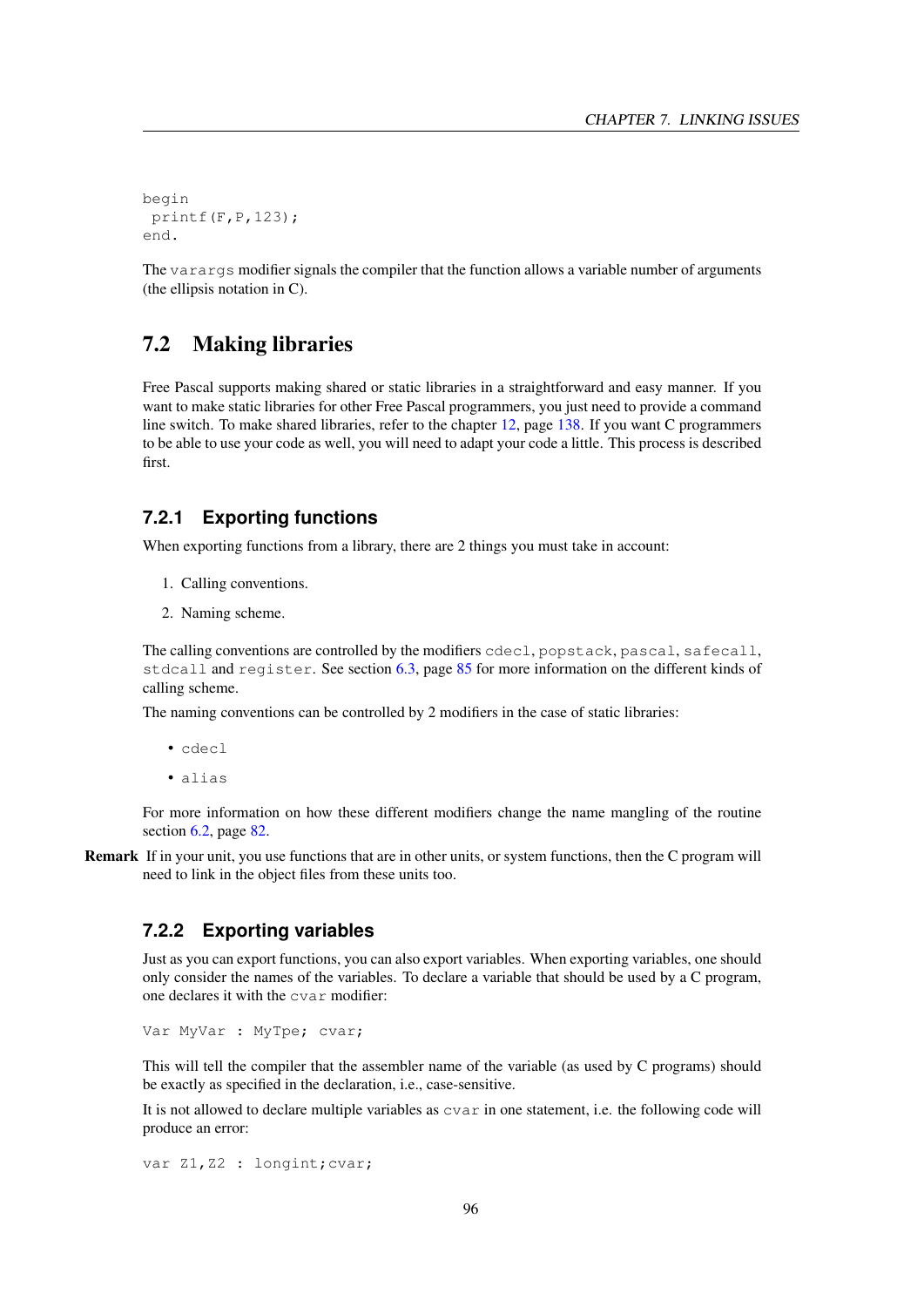### **7.2.3 Compiling libraries**

To create shared libraries one should use the library keyword in the main compilation file (the project file). For more information on creating shared libraries, chapter [12,](#page-138-0) page [138.](#page-138-0)

The .o object files that the compiler writes when it compiles a unit, are regular object files as they are produced by a C compiler. They can be combined using the ar and ranlib tools into a static library. However, for various reasons, this is a bad idea.

- The code will be full of references to compiler internal routines in the RTL. These routines are not present in a C library.
- The initialization sections will not be called by a C program.
- The thread vars will not be allocated (or initialized).
- Resource strings will not be initialized.
- Each library thus made will attempt to initialize the RTL.

To remedy these (and other) problems requires intimate knowledge of the inner workings of the compiler and RTL, and it is therefore a bad idea to attempt the use of static libraries with Free Pascal.

### **7.2.4 Unit searching strategy**

When you compile a unit, the compiler will by default always look for unit files.

To be able to differentiate between units that have been compiled as static or dynamic libraries, there are 2 switches:

-XD: This will define the symbol FPC LINK DYNAMIC

```
-XS: This will define the symbol FPC_LINK_STATIC
```
Definition of one symbol will automatically undefine the other.

These two switches can be used in conjunction with the configuration file fpc.cfg. The existence of one of these symbols can be used to decide which unit search path to set. For example, on LINUX:

```
# Set unit paths
#IFDEF FPC_LINK_STATIC
-Up/usr/lib/fpc/linuxunits/staticunits
#ENDIF
#IFDEF FPC_LINK_DYNAMIC
-Up/usr/lib/fpc/linuxunits/sharedunits
#ENDIF
```
With such a configuration file, the compiler will look for its units in different directories, depending on whether  $-XD$  or  $-XS$  is used.

# 7.3 Using smart linking

You can compile your units using smart linking. When you use smartlinking, the compiler creates a series of code blocks that are as small as possible, i.e. a code block will contain only the code for one procedure or function.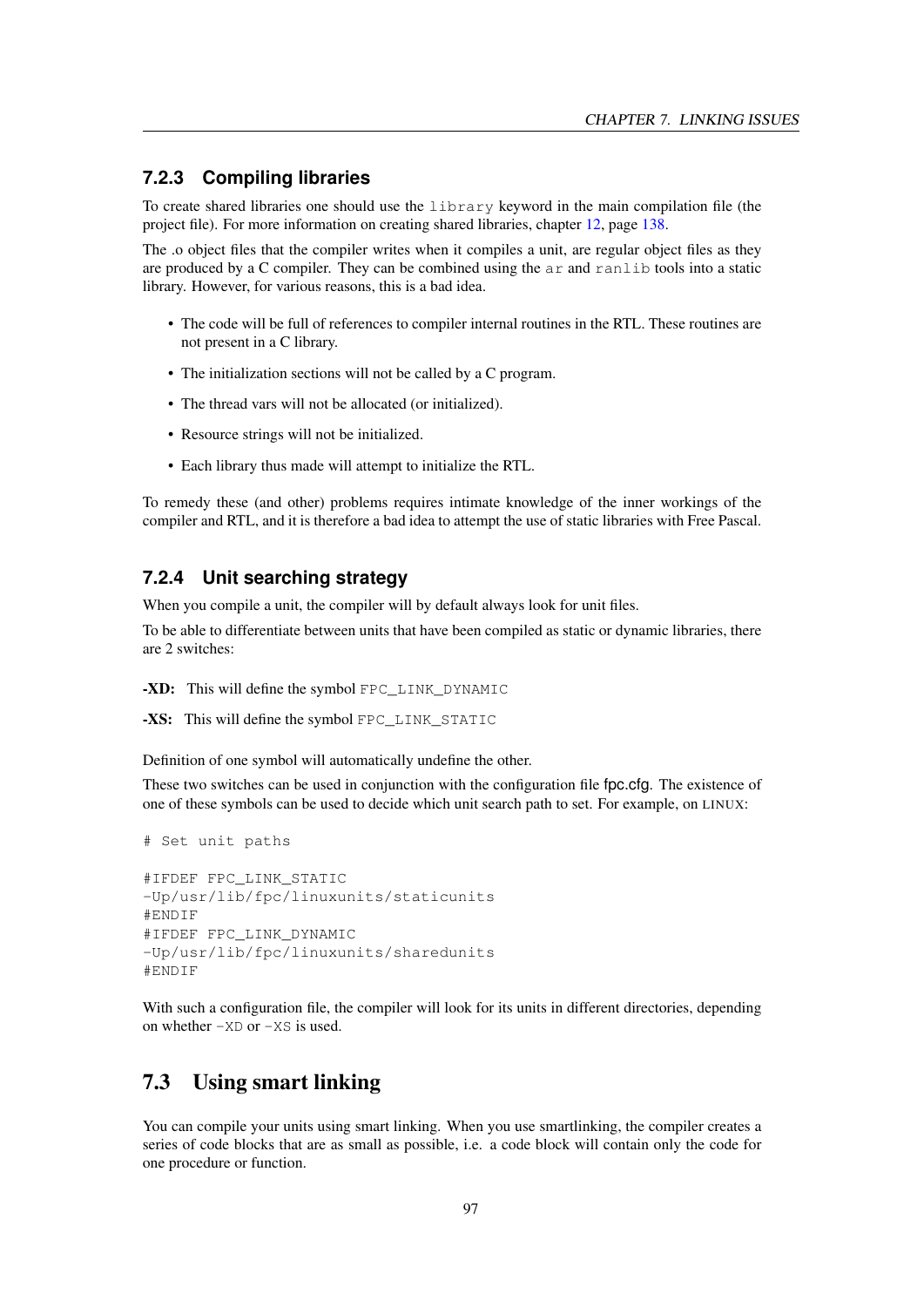When you compile a program that uses a smart-linked unit, the compiler will only link in the code that you actually need, and will leave out all other code. This will result in a smaller binary, which is loaded in memory faster, thus speeding up execution.

To enable smartlinking, one can give the smartlink option on the command line: -CX, or one can put the {\$SMARTLINK ON} directive in the unit file:

```
Unit Testunit
{$SMARTLINK ON}
Interface
...
```
Smartlinking will slow down the compilation process, especially for large units.

When a unit foo.pp is smartlinked, the name of the code file is changed to libfoo.a.

Technically speaking, the compiler makes small assembler files for each procedure and function in the unit, as well as for all global defined variables (whether they're in the interface section or not). It then assembles all these small files, and uses ar to collect the resulting object files in one archive.

Smartlinking and the creation of shared (or dynamic) libraries are mutually exclusive, that is, if you turn on smartlinking, then the creation of shared libraries is turned off. The creation of static libraries is still possible. The reason for this is that it has little sense in making a smartlinked dynamical library. The whole shared library is loaded into memory anyway by the dynamic linker (or the operating system), so there would be no gain in size by making it smartlinked.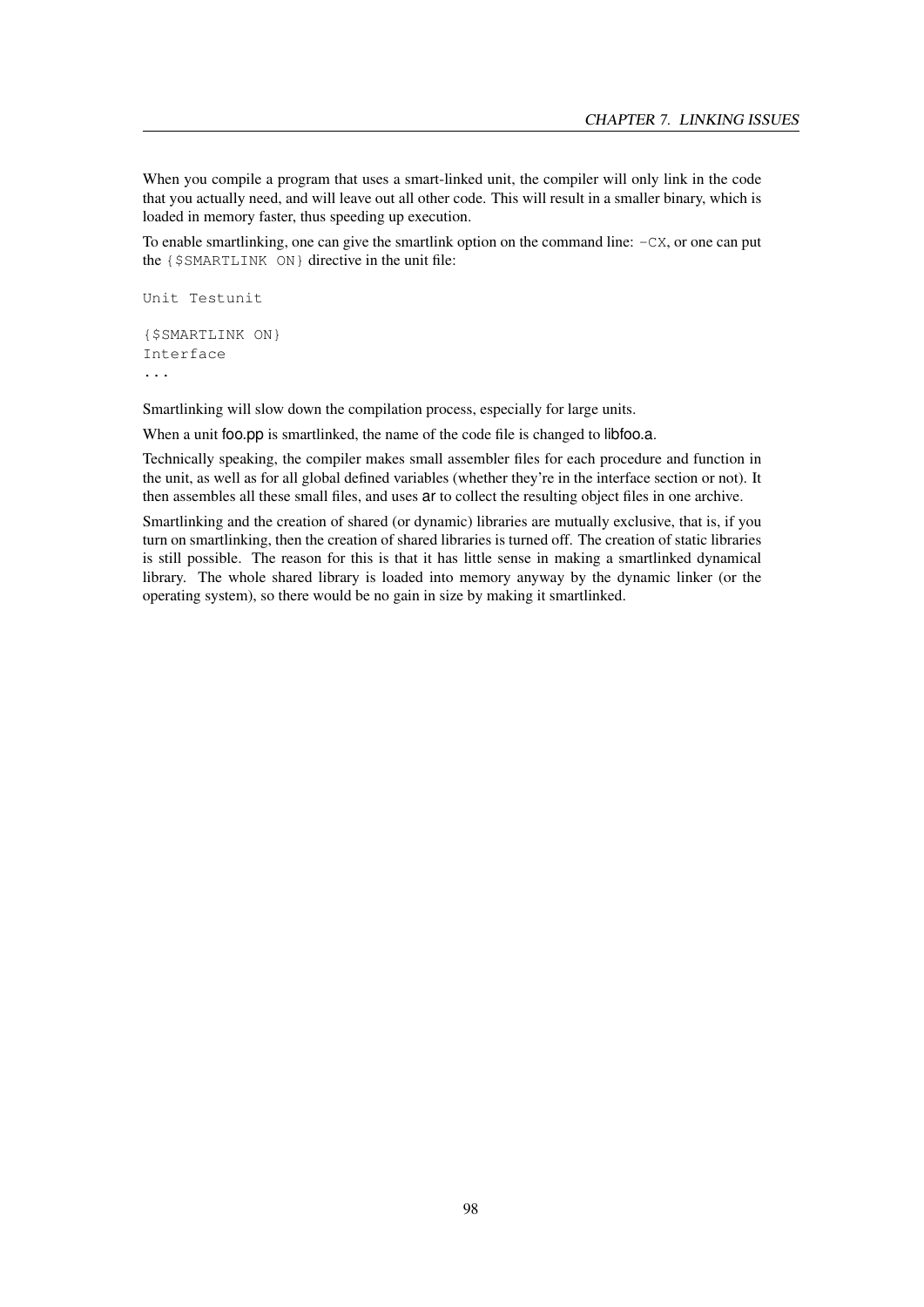# Chapter 8

# Memory issues

# 8.1 The memory model.

The Free Pascal compiler issues 32-bit or 64-bit code. This has several consequences:

- You need a 32-bit or 64-bit processor to run the generated code.
- You don't need to bother with segment selectors. Memory can be addressed using a single 32-bit (on 32-bit processors) or 64-bit (on 64-bit processors with 64-bit addressing) pointer. The amount of memory is limited only by the available amount of (virtual) memory on your machine.
- The structures you define are unlimited in size. Arrays can be as long as you want. You can request memory blocks from any size.

## 8.2 Data formats

This section gives information on the storage space occupied by the different possible types in Free Pascal. Information on internal alignment will also be given.

## **8.2.1 Integer types**

The storage size of the default integer types are given in [Reference Guide.](../ref/ref.html) In the case of user definedtypes, the storage space occupied depends on the bounds of the type:

- If both bounds are within range -128..127, the variable is stored as a shortint (signed 8-bit quantity).
- If both bounds are within the range 0..255, the variable is stored as a byte (unsigned 8-bit quantity).
- If both bounds are within the range -32768..32767, the variable is stored as a smallint (signed 16-bit quantity).
- If both bounds are within the range 0..65535, the variable is stored as a word (unsigned 16-bit quantity)
- If both bounds are within the range 0..4294967295, the variable is stored as a longword (unsigned 32-bit quantity).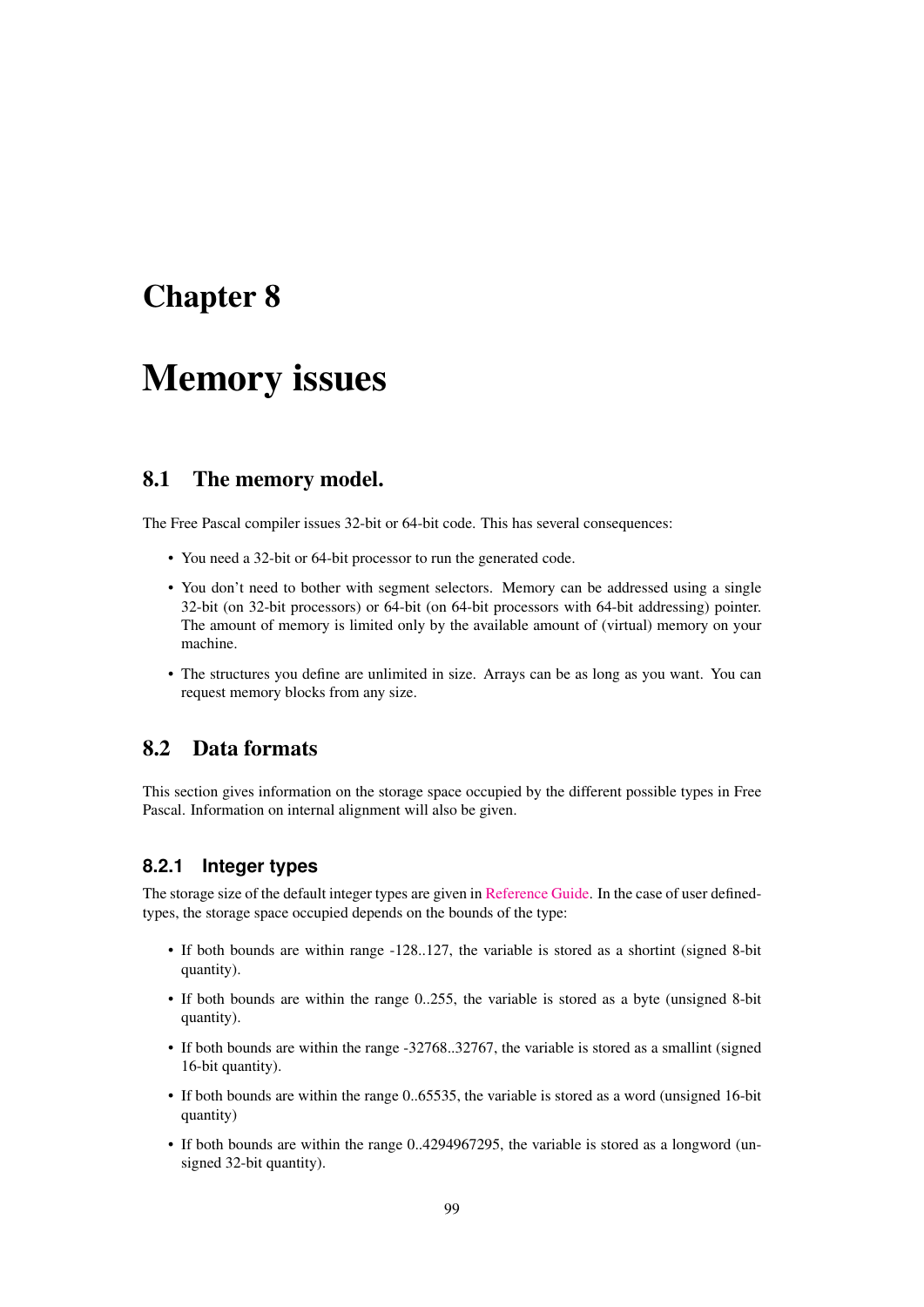• Otherwise the variable is stored as a longint (signed 32-bit quantity).

#### **8.2.2 Char types**

A char, or a subrange of the char type, is stored as a byte. A WideChar is stored as a word, i.e. 2 bytes.

#### **8.2.3 Boolean types**

The Boolean type is stored as a byte and can take a value of true or false.

A ByteBool is stored as a byte, a WordBool type is stored as a word, and a longbool is stored as a longint.

#### **8.2.4 Enumeration types**

By default all enumerations are stored as a longword (4 bytes), which is equivalent to specifying the {\$Z4}, {\$PACKENUM 4} or {\$PACKENUM DEFAULT} switches.

This default behavior can be changed by compiler switches, and by the compiler mode.

In the tp compiler mode, or while the  $\{\frac{21}{7}$  or  $\{\frac{5}{7}PACKENUM\ 1\}$  switches are in effect, the storage space used is shown in table  $(8.1)$ .

| # Of Elements in Enum. | Storage space used      |
|------------------------|-------------------------|
| 0.255                  | byte $(1 \text{ byte})$ |
| 256.65535              | word (2 bytes)          |
| >65535                 | longword (4 bytes)      |

<span id="page-100-0"></span>Table 8.1: Enumeration storage for tp mode

When the {\$Z2} or {\$PACKENUM 2} switches are in effect, the value is stored in 2 bytes (a word), if the enumeration has less or equal than 65535 elements. If there are more elements, the enumeration value is stored as a 4 byte value (a longword).

### **8.2.5 Floating point types**

Floating point type sizes and mapping vary from one processor to another. Except for the Intel 80x86 architecture, the extended type maps to the IEEE double type if a hardware floating point coprocessor is present.

Floating point types have a storage binary format divided into three distinct fields : the mantissa, the exponent and the sign bit which stores the sign of the floating point value.

#### Single

The single type occupies 4 bytes of storage space, and its memory structure is the same as the IEEE-754 single type. This type is the only type which is guaranteed to be available on all platforms that have hardware or software emulation. This means that the AVR platform for example does not have this type.

The memory format of the single format looks like what is shown in figure  $(8.1)$ .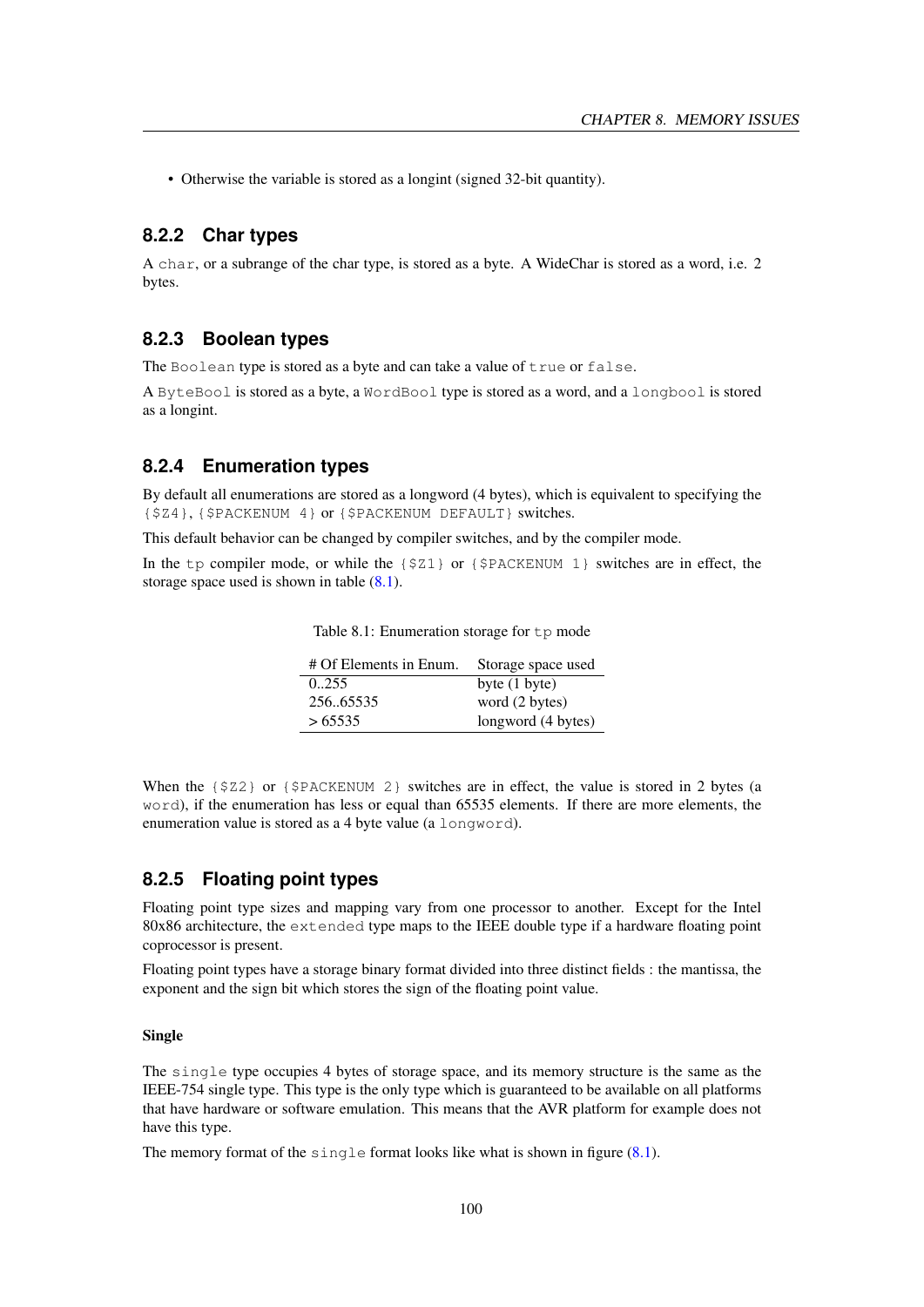<span id="page-101-0"></span>

#### Double

The double type occupies 8 bytes of storage space, and its memory structure is the same as the IEEE-754 double type.

<span id="page-101-1"></span>The memory format of the double format looks like like what is shown in figure [\(8.2\)](#page-101-1).



On processors which do not support co-processor operations (and which have the {\$E+} switch), the double type does not exist.

#### Extended

For Intel 80x86 processors, the extended type takes up 10 bytes of memory space. For more information on the extended type, consult the Intel Programmer's reference.

For all other processors which support floating point operations, the extended type is a nickname for the type which supports the most precision, this is usually the double type. On processors which do not support co-processor operations (and which have the  ${E+}$  switch), the extended type usually maps to the single type.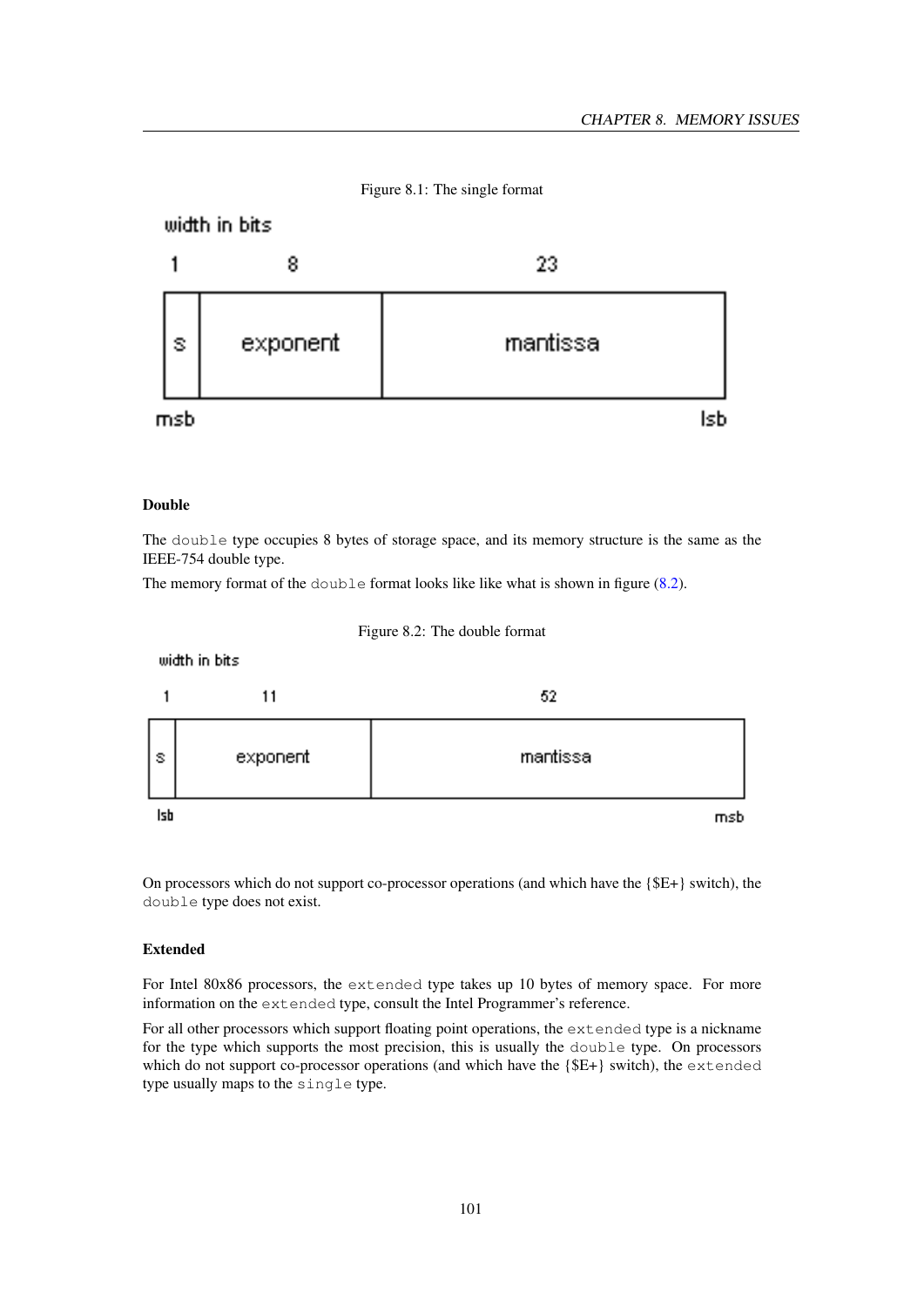#### Comp

For Intel 80x86 processors, the comp type contains a 63-bit integral value, and a sign bit (in the MSB position). The comp type uses 8 bytes of storage space.

On other processors, the comp type is not supported.

#### Real

Contrary to Turbo Pascal, where the real type had a special internal format, under Free Pascal the real type simply maps to one of the other real types. It maps to the double type on processors which support floating point operations, while it maps to the single type on processors which do not support floating point operations in hardware. See table [\(8.2\)](#page-102-0) for more information on this.

| Processor                             | Real type mapping |
|---------------------------------------|-------------------|
| Intel $80x86$                         | double            |
| Motorola 680x0 (with {\$E-} switch)   | double            |
| Motorola $680x0$ (with ${E+}$ switch) | single            |

<span id="page-102-0"></span>Table 8.2: Processor mapping of real type

### **8.2.6 Pointer types**

A pointer type is stored as a longword (unsigned 32-bit value) on 32-bit processors, and is stored as a 64-bit unsigned value<sup>[1](#page-102-1)</sup> on 64-bit processors.

#### **8.2.7 String types**

#### Ansistring types

The ansistring is a dynamically allocated string which has no length limitation (other than addressable memory). When the string is no longer being referenced (its reference count reaches zero), its memory is automatically freed.

If the ansistring is a constant, then its reference count will be equal to -1, indicating that it should never be freed. The structure in memory for an ansistring is shown in table [\(8.3\)](#page-102-2) for 32-bit programs, and table [\(8.4\)](#page-103-0) for 64-bit programs

|  | Table 8.3: AnsiString memory structure (32-bit model) |  |  |  |  |
|--|-------------------------------------------------------|--|--|--|--|
|--|-------------------------------------------------------|--|--|--|--|

<span id="page-102-2"></span>

|          | Offset Contains                        |
|----------|----------------------------------------|
| -12      | Code page indicator (2 bytes).         |
|          | -10 Character size (2 bytes)           |
|          | -8 Longint with reference count.       |
| $-4$     | Longint with actual string size.       |
| $\theta$ | Actual array of char, null-terminated. |
|          |                                        |

<span id="page-102-1"></span><sup>&</sup>lt;sup>1</sup>this is actually the qword type, which is not supported in Free Pascal v1.0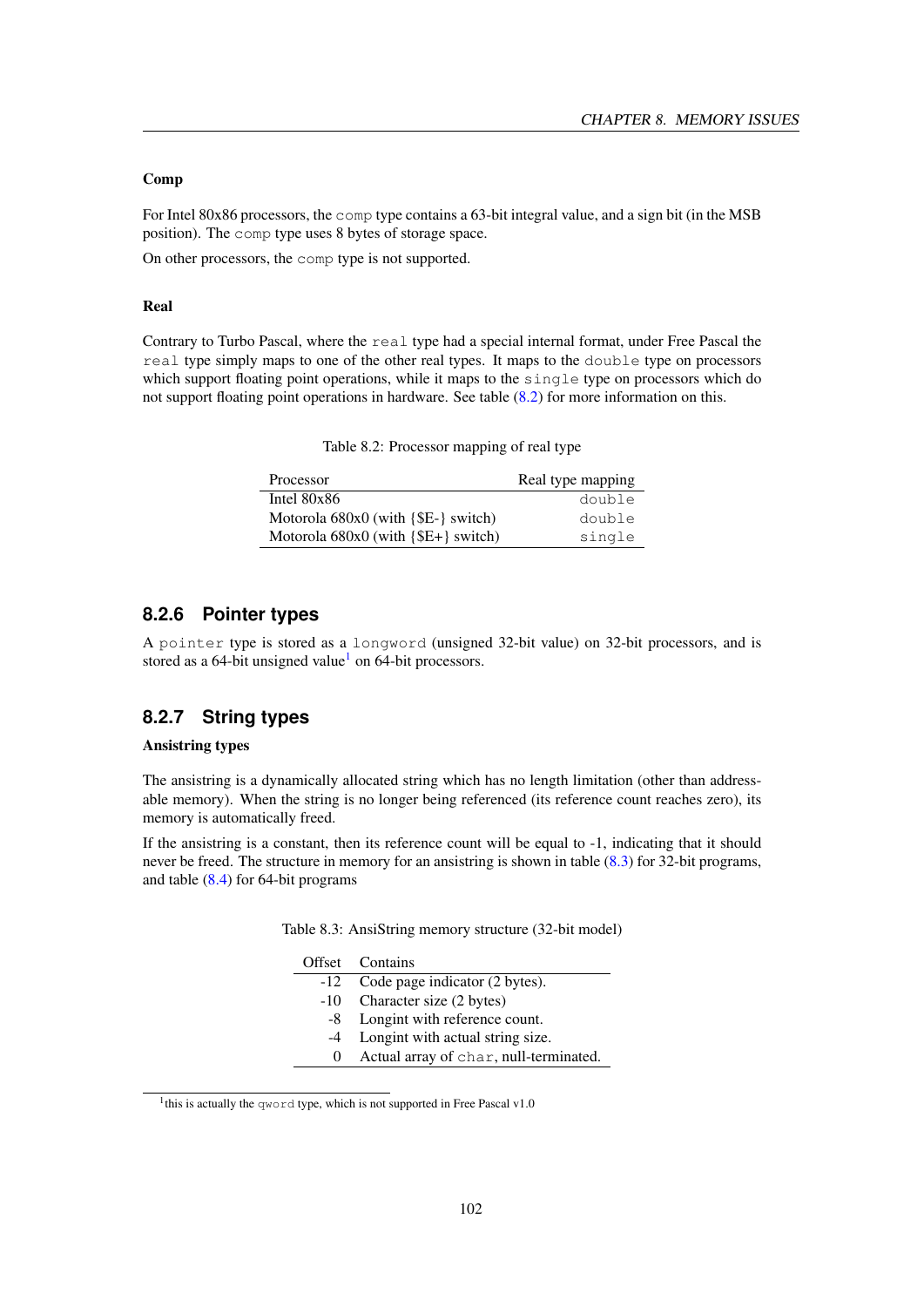<span id="page-103-0"></span>

|          | Offset Contains                        |
|----------|----------------------------------------|
|          | -24 Code page indicator (2 bytes).     |
|          | -22 Character size (2 bytes)           |
|          | -16 Sizeint with reference count.      |
| -8       | Sizeint with actual string size.       |
| $\Omega$ | Actual array of char, null-terminated. |

Table 8.4: AnsiString memory structure (64-bit model)

#### Shortstring types

A shortstring occupies as many bytes as its maximum length plus one. The first byte contains the current dynamic length of the string. The following bytes contain the actual characters (of type char) of the string. The maximum size of a short string is the length byte followed by 255 characters.

#### Unicodestring types

A unicode string is allocated on the heap, much like an ansistring. Unlike the ansistring, a unicodestring takes 2 bytes per character, and is terminated with a double null. It is reference counted just like an ansistring. The structure in memory for a unicodestring is shown in table [\(8.3\)](#page-102-2) for 32-bit programs, and table [\(8.4\)](#page-103-0) for 64-bit programs

Table 8.5: UnicodeString memory structure (32-bit model)

| Offset Contains                        |
|----------------------------------------|
| -8 Longint with reference count.       |
| -4 Longint with actual string size.    |
| Actual array of char, null-terminated. |
|                                        |

Table 8.6: UnicodeString memory structure (64-bit model)

| Offset Contains                          |
|------------------------------------------|
| -16 SizeInt with reference count.        |
| -8 Size Int with actual string size.     |
| 0 Actual array of char, null-terminated. |

#### Widestring types

On Non-Windows platforms, the widestring type is equal to the unicode string type.

On Windows platforms, a widestring is allocated on the heap, much like a unicode string, and is terminated with a double null. In difference with a unicode string, it is not reference counted.

### **8.2.8 Set types**

A set is stored as an array of bits, where each bit indicates if the element is in the set or excluded from the set. The maximum number of elements in a set is 256.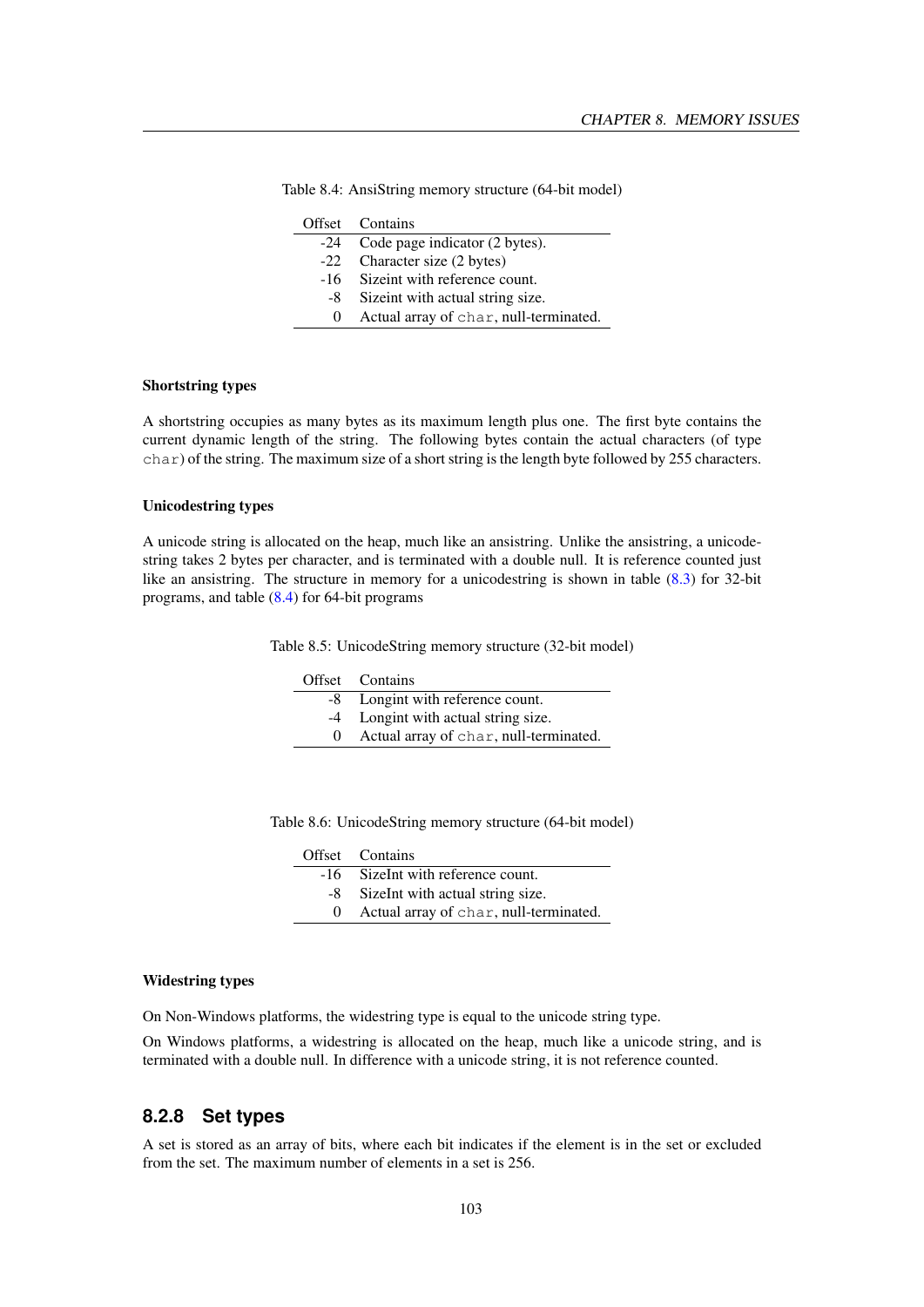How many bytes the compiler uses to store a sets depends on the mode. For non-Delphi modes, the compiler stores small sets (less than 32 elements) in a Longint, if the set element type range allows it. This allows for faster processing and decreases program size. Otherwise, sets are stored in 32 bytes.

For Delphi mode, the compiler tries to store the set in the smallest number of bytes in which the set will fit.

The following program illustrates this:

```
Type
  TSet1 = Set of 0..1;
  TSet2 = Set of 0..8;
 TSet3 = Set of 0..16;
  TSet4 = Set of 0..128;
  TSet5 = Set of 0..247;
  TSet6 = Set of 0..255;
begin
 Writeln('Set 1: ',SizeOf(TSet1));
 Writeln('Set 2: ',SizeOf(TSet2));
 Writeln('Set 3: ', SizeOf(TSet3));
 Writeln('Set 4: ',SizeOf(TSet4));
 Writeln('Set 5: ',SizeOf(TSet5));
  Writeln('Set 6: ',SizeOf(TSet6));
end.
```
When compiled in fpc mode, the program outputs the following:

Set 1: 4 Set 2: 4 Set 3: 4 Set 4: 32 Set 5: 32 Set 6: 32

In Delphi mode, the program will print:

Set 1: 1 Set 2: 2 Set 3: 4 Set 4: 17 Set 5: 31 Set 6: 32

Note that the set element size can be influenced with the {\$PACKSET } directive, section [1.2.61,](#page-37-0) page [37.](#page-37-0)

The longword number of a specific element  $E$  is given by :

LongwordNumber = (E div 32);

and the bit number within that 32-bit value is given by:

BitNumber =  $(E \mod 32)$ ;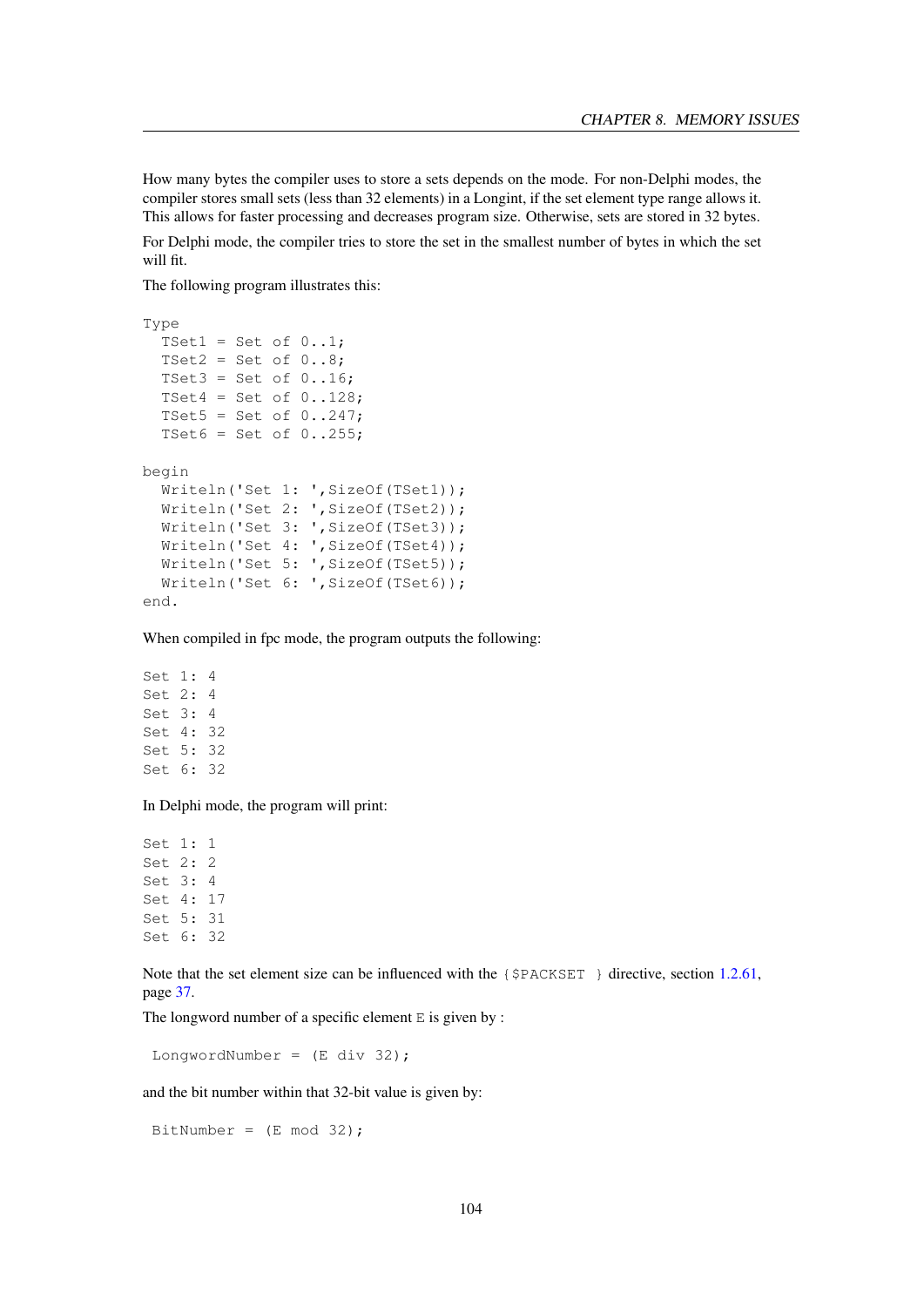## **8.2.9 Static array types**

A static array is stored as a contiguous sequence of variables of the components of the array. The components with the lowest indexes are stored first in memory. No alignment is done between each element of the array. A multi-dimensional array is stored with the rightmost dimension increasing first (row-major order).

### **8.2.10 Dynamic array types**

A dynamic array is stored as a pointer to a block of memory on the heap. The memory on the heap is a contiguous sequence of variables of the components of the array, just as for a static array. The reference count and memory size are stored in memory just before the actual start of the array, at a negative offset relative to the address the pointer refers to. It should not be used.

### **8.2.11 Record types**

Each field of a record is stored in a contiguous sequence of variables, where the first field is stored at the lowest address in memory. In case of variant fields in a record, each variant starts at the same address in memory. Fields of a record are usually aligned, unless the packed directive is specified when declaring the record type.

For more information on field alignment, consult section [8.3.2,](#page-109-0) page [109.](#page-109-0)

### **8.2.12 Object types**

Objects are stored in memory just as ordinary records with an extra field: a pointer to the Virtual Method Table (VMT). This field is stored first, and all fields in the object are stored in the order they are declared (with possible alignment of field addresses, unless the object was declared as being packed).

The VMT is initialized by the call to the object's Constructor method. If the new operator was used to call the constructor, the data fields of the object will be stored in heap memory, otherwise they will directly be stored in the data section of the final executable.

If an object doesn't have virtual methods, no pointer to a VMT is inserted.

The memory allocated looks as in table [\(8.7\)](#page-105-0).

| Offset    |        | What                                                    |
|-----------|--------|---------------------------------------------------------|
| $32$ -bit | 64-bit |                                                         |
| $+0$      |        | +0 Pointer to VMT (optional).                           |
| $+4$      |        | +8 Data. All fields in the order they've been declared. |
| $\cdots$  |        |                                                         |

<span id="page-105-0"></span>Table 8.7: Object memory layout (32/64-bit model)

The Virtual Method Table (VMT) for each object type consists of 2 check fields (containing the size of the data), a pointer to the object's ancestor's VMT (Nil if there is no ancestor), and then the pointers to all virtual methods. The VMT layout is illustrated in table [\(8.8\)](#page-106-0). The VMT is constructed by the compiler.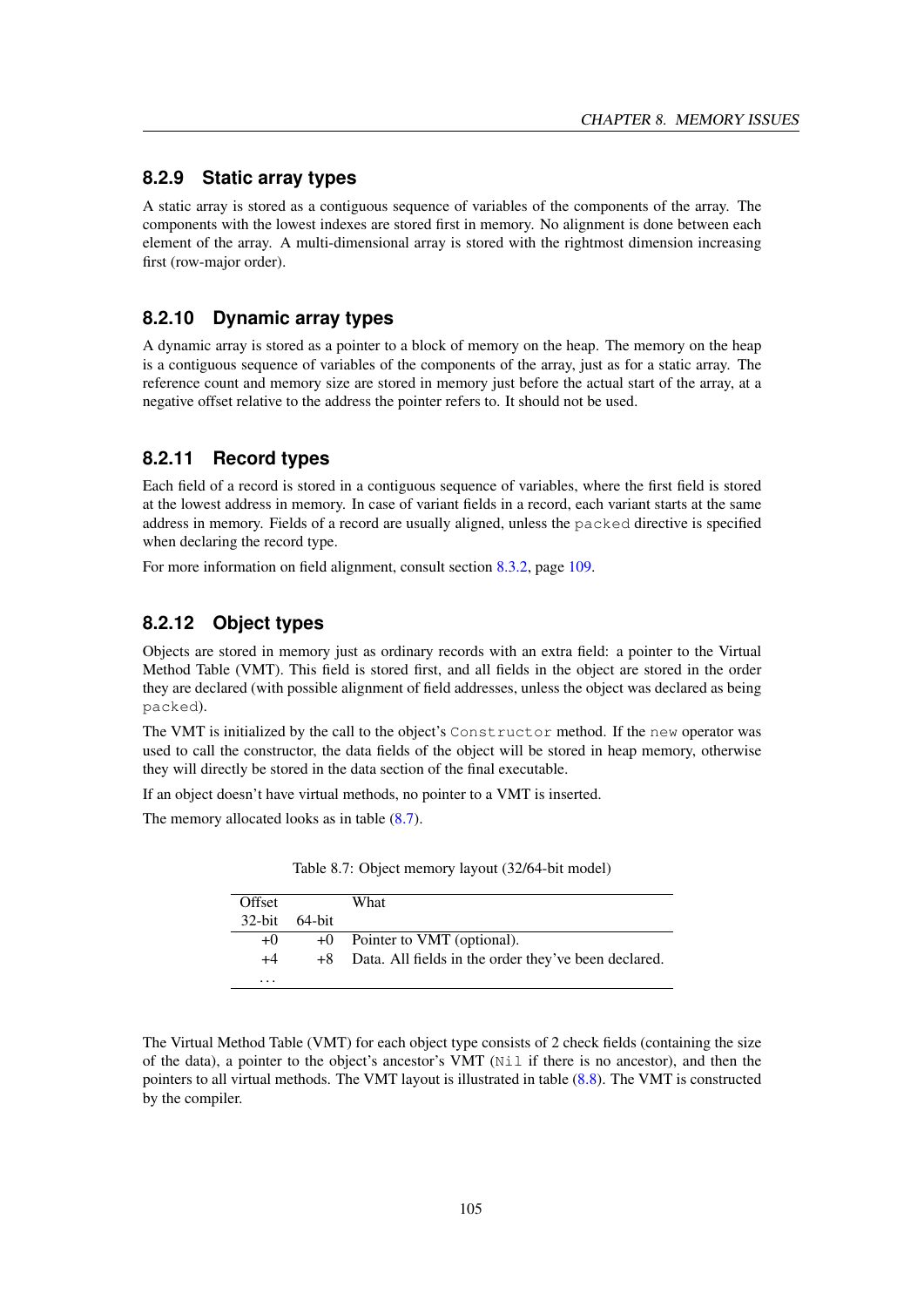| Offset    |           | What                                                                           |
|-----------|-----------|--------------------------------------------------------------------------------|
| $32$ -bit | $64$ -bit |                                                                                |
| $+0$      | $+0$      | Size of object type data                                                       |
| +4        | $+8$      | Minus the size of object type data. Enables determining of valid VMT pointers. |
| $+8$      |           | $+16$ Pointer to ancestor VMT, $N\perp$ if no ancestor available.              |
| $+12.$    | $+24$     | Pointers to the virtual methods.                                               |
| $\cdots$  |           |                                                                                |

<span id="page-106-0"></span>Table 8.8: Object Virtual Method Table memory layout (32/64-bit model)

## **8.2.13 Class types**

Just like objects, classes are stored in memory just as ordinary records with an extra field: a pointer to the Virtual Method Table (VMT). This field is stored first, and all fields in the class are stored in the order they are declared.

Contrary to objects, all data fields of a class are always stored in heap memory.

The memory allocated looks as in table [\(8.9\)](#page-106-1).

<span id="page-106-1"></span>Table 8.9: Class memory layout (32/64-bit model)

| Offset        | What                                                    |
|---------------|---------------------------------------------------------|
| 32-bit 64-bit |                                                         |
| $+()$         | $+0$ Pointer to VMT.                                    |
| $+4$          | +8 Data. All fields in the order they've been declared. |
| .             |                                                         |

The Virtual Method Table (VMT) of each class consists of several fields, which are used for runtime type information. The VMT layout is illustrated in table [\(8.10\)](#page-107-0). The VMT is constructed by the compiler.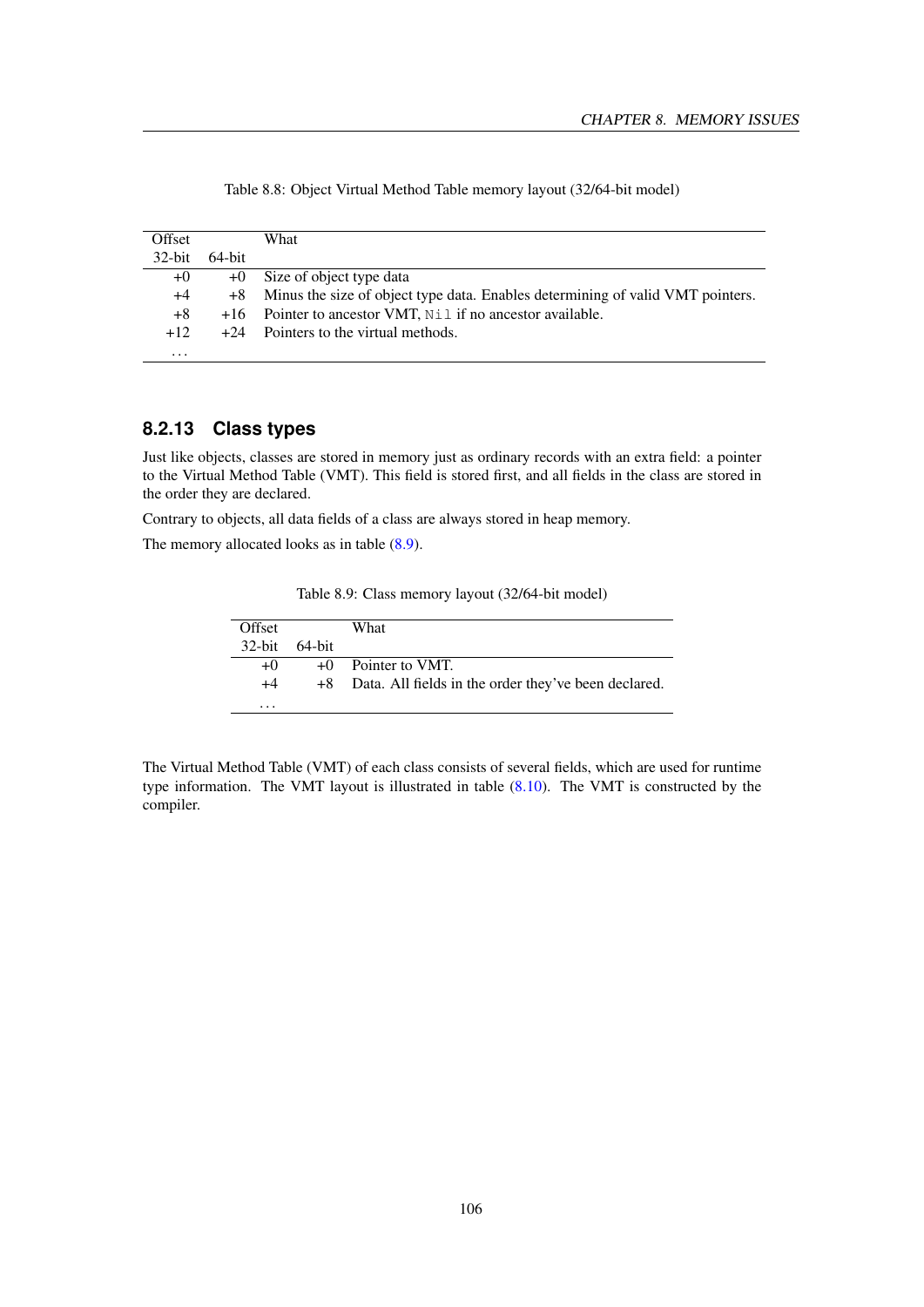| Offset    |        | What                                                                           |
|-----------|--------|--------------------------------------------------------------------------------|
| $32$ -bit | 64-bit |                                                                                |
| $+0$      | $+0$   | Size of object type data                                                       |
| $+4$      | $+8$   | Minus the size of object type data. Enables determining of valid VMT pointers. |
| $+8$      | $+16$  | Pointer to ancestor VMT, Nil if no ancestor available.                         |
| $+12$     | $+24$  | Pointer to the class name (stored as a shortstring).                           |
| $+16$     | $+32$  | Pointer to the dynamic method table (using message with integers).             |
| $+20$     | $+40$  | Pointer to the method definition table.                                        |
| $+24$     | $+48$  | Pointer to the field definition table.                                         |
| $+28$     | $+56$  | Pointer to type information table.                                             |
| $+32$     | $+64$  | Pointer to instance initialization table.                                      |
| $+36$     | $+72$  | Pointer to the auto table.                                                     |
| $+40$     | $+80$  | Pointer to the interface table.                                                |
| $+44$     | $+88$  | Pointer to the dynamic method table (using message with strings).              |
| +48       | $+96$  | Pointer to the Destroy destructor.                                             |
| $+52$     | $+104$ | Pointer to the New Instance method.                                            |
| $+56$     | $+112$ | Pointer to the Free Instance method.                                           |
| $+60$     | $+120$ | Pointer to the SafeCallException method.                                       |
| $+64$     | $+128$ | Pointer to the Default Handler method.                                         |
| $+68$     | $+136$ | Pointer to the AfterConstruction method.                                       |
| $+72$     | $+144$ | Pointer to the BeforeDestruction method.                                       |
| $+76$     | $+152$ | Pointer to the DefaultHandlerStr method.                                       |
| $+80$     | $+160$ | Pointer to the Dispatch method.                                                |
| $+84$     | $+168$ | Pointer to the DispatchStr method.                                             |
| $+88$     | $+176$ | Pointer to the Equals method.                                                  |
| $+92$     | $+184$ | Pointer to the Get HashCode method.                                            |
| $+96$     | $+192$ | Pointer to the ToString method.                                                |
| $+100$    | $+200$ | Pointers to other virtual methods.                                             |
| $\cdot$   |        |                                                                                |

<span id="page-107-0"></span>Table 8.10: Class Virtual Method Table memory layout (32/64-bit model)

See the file rtl/inc/objpash.inc for the most current VMT information.

## **8.2.14 File types**

File types are represented as records. Typed files and untyped files are represented as a fixed record:

```
Const
 PrivDataLength=3*SizeOf(SizeInt) + 5*SizeOf(pointer);
Type
 filerec = packed record
   handle : THandle;
   mode : longint;
   recsize : Sizeint;
   _private : array[1..PrivDataLength] of byte;
   userdata : array[1..32] of byte;
   name : array[0..filerecnamelength] of char;
 End;
```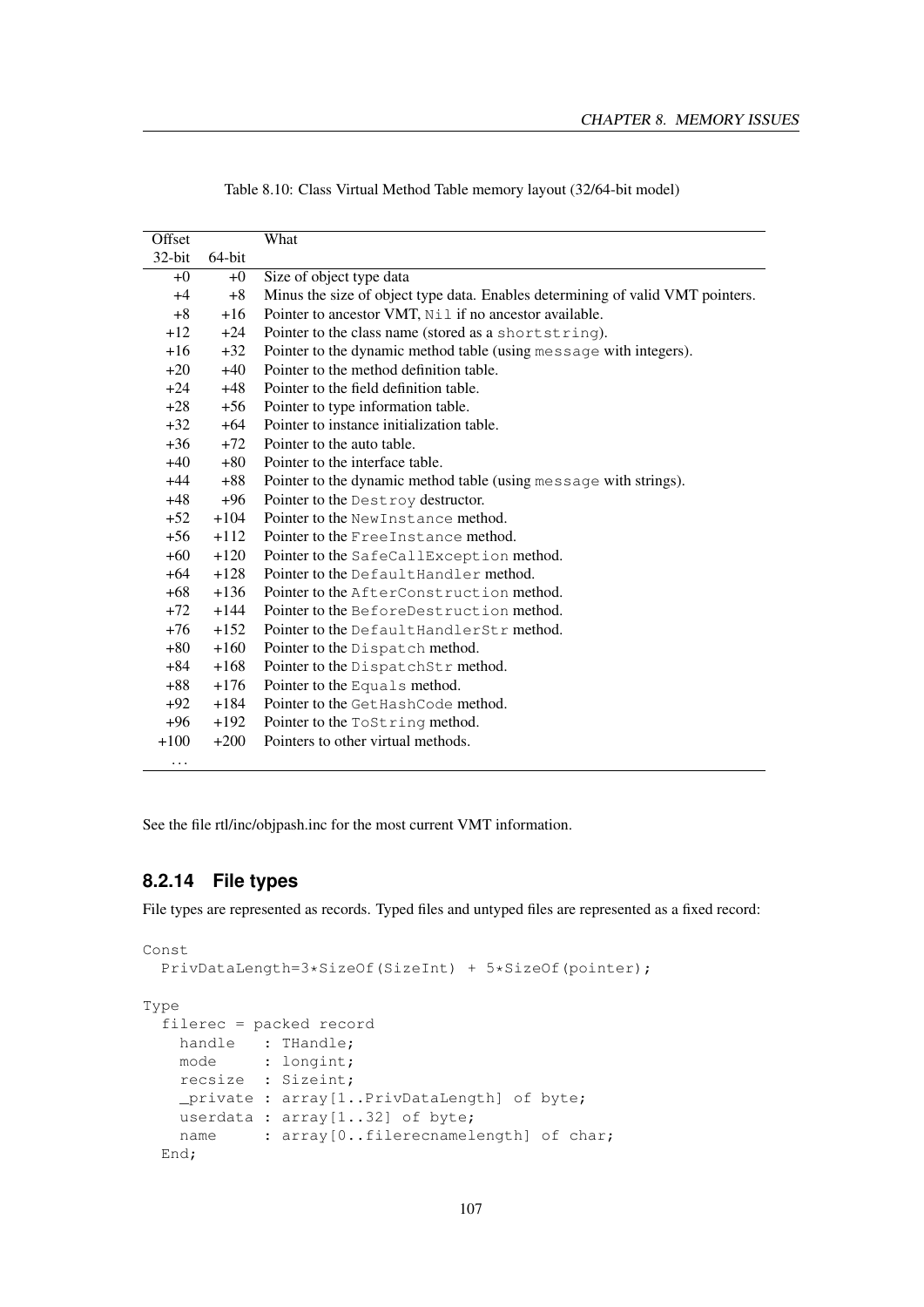Text files are described using the following record:

```
TextBuf = array[0..255] of char;
textrec = packed record
 handle : THandle;
 mode : longint;
 bufsize : SizeInt;
 _private : SizeInt;
 bufpos : SizeInt;
 bufend : SizeInt;
 bufptr : ^textbuf;
 openfunc : pointer;
 inoutfunc : pointer;
 flushfunc : pointer;
 closefunc : pointer;
 userdata : array[1..32] of byte;
 name : array[0..255] of char;
 LineEnd : TLineEndStr;
 buffer : textbuf;
End;
```
- handle The handle field returns the file handle (if the file is opened), as returned by the operating system.
- mode The mode field can take one of several values. When it is fmclosed, then the file is closed, and the handle field is invalid. When the value is equal to fminput, it indicates that the file is opened for read only access. fmoutput indicates write only access, and the fminout indicates read-write access to the file.
- name The name field is a null terminated character string representing the name of the file.
- userdata The userdata field is never used by Free Pascal file handling routines, and can be used for special purposes by software developers.

#### **8.2.15 Procedural types**

A procedural type is stored as a generic pointer, which stores the address of the routine.

A procedural type to a normal procedure or function is stored as a generic pointer, which stores the address of the entry point of the routine.

In the case of a method procedural type, the storage consists of two pointers, the first being a pointer to the entry point of the method, and the second one being a pointer to  $\text{self}$  (the object instance).

#### 8.3 Data alignment

#### **8.3.1 Typed constants and variable alignment**

All static data (variables and typed constants) which are greater than a byte are usually aligned on a multiple of two boundary. This alignment applies only to the start address of the variables, and not the alignment of fields within structures or objects for example. For more information on structured alignment, section [8.3.2,](#page-109-0) page [109.](#page-109-0) The alignment is similar across the different target processors.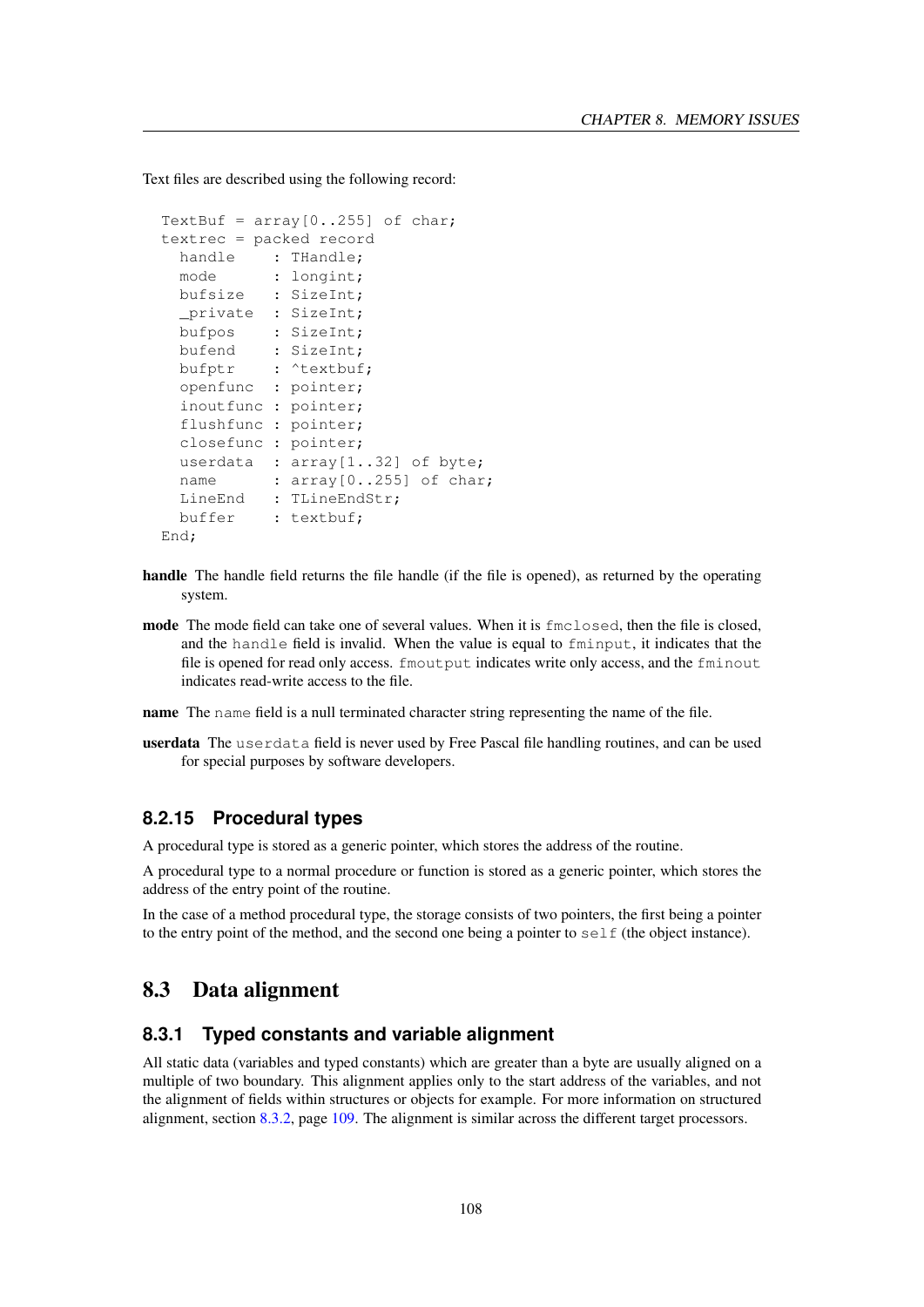|         | Data size (bytes) Alignment (small size) Alignment (fast) |  |
|---------|-----------------------------------------------------------|--|
|         |                                                           |  |
| $2 - 3$ |                                                           |  |
| 4-7     |                                                           |  |
|         |                                                           |  |

Table 8.11: Data alignment

The alignment columns indicates the address alignment of the variable, i.e the start address of the variable will be aligned on that boundary. The small size alignment is valid when the code generated should be optimized for size  $(-\circ$ s compiler option) and not speed, otherwise the fast alignment is used to align the data (this is the default).

#### <span id="page-109-0"></span>**8.3.2 Structured types alignment**

By default all elements in a structure are aligned using natural alignment. unless the \$PACKRECORDS directive or packed modifier is used to align the data in another way.

For more information regarding alignment, section [1.2.60,](#page-36-0) page [36](#page-36-0)

## 8.4 The heap

The heap is used to store all dynamic variables, and to store class instances. The interface to the heap is the same as in Turbo Pascal and Delphi although the effects are maybe not the same. The heap is thread-safe, so allocating memory from various threads is not a problem.

#### **8.4.1 Heap allocation strategy**

The heap is a memory structure which is organized as a stack. The heap bottom is stored in the variable HeapOrg. Initially the heap pointer  $(HeapEt)$  points to the bottom of the heap. When a variable is allocated on the heap,  $\text{HeapPtr}$  is incremented by the size of the allocated memory block. This has the effect of stacking dynamic variables on top of each other.

Each time a block is allocated, its size is normalized to have a granularity of 16 (or 32 on 64 bit systems) bytes.

When Dispose or FreeMem is called to dispose of a memory block which is not on the top of the heap, the heap becomes fragmented. The deallocation routines also add the freed blocks to the freelist which is actually a linked list of free blocks. Furthermore, if the deallocated block was less then 8K in size, the free list cache is also updated.

The free list cache is actually a cache of free heap blocks which have specific lengths (the adjusted block size divided by 16 gives the index into the free list cache table). It is faster to access then searching through the entire freelist.

The format of an entry in the freelist is as follows:

```
PFreeRecord = ^TFreeRecord;
TFreeRecord = record
 Size : longint;
 Next : PFreeRecord;
 Prev : PFreeRecord;
end;
```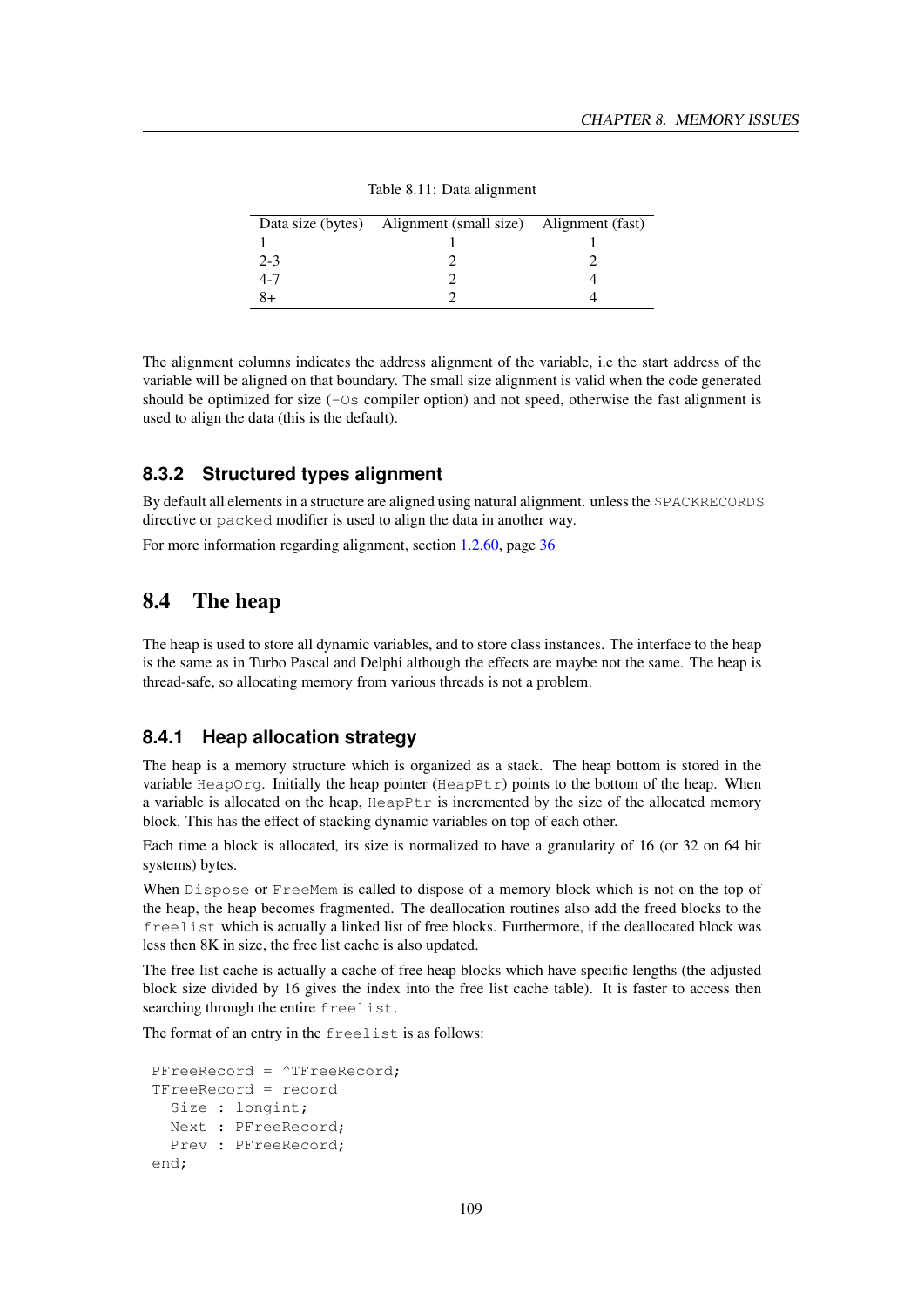The Next field points to the next free block, while the Prev field points to the previous free block. The algorithm for allocating memory is as follows:

- 1. The size of the block to allocate is adjusted to a 16 (or 32) byte granularity.
- 2. The cached free list is searched to find a free block of the specified size or greater, if so it is allocated and the routine exits.
- 3. The freelist is searched to find a free block of the specified size or of bigger size, if so it is allocated and the routine exits.
- 4. If not found in the freelist the heap is grown to allocate the specified memory, and the routine exits.
- 5. If the heap cannot be grown internally anymore, the runtime library generates a runtime error 203.

#### **8.4.2 The heap grows**

The heap allocates memory from the operating system on an as-needed basis.

OS memory is requested in blocks: It first tries to increase memory in a 64Kb chunk if the size to allocate is less than 64Kb, or 256Kb or 1024K otherwise. If this fails, it tries to increase the heap by the amount you requested from the heap.

If the attempt to reserve OS memory fails, the value returned depends on the value of the ReturnNilIfGrowHeapFails global variable. This is summarized in table  $(8.12)$ .

| ReturnNillfGrowHeapFails   Default memory |                                           |  |  |
|-------------------------------------------|-------------------------------------------|--|--|
| value                                     | manager action                            |  |  |
| <b>FALSE</b>                              | (The default) Runtime error 203 generated |  |  |
| <b>TRUE</b>                               | GetMem, ReallocMem and New returns nil    |  |  |

<span id="page-110-0"></span>Table 8.12: ReturnNilIfGrowHeapFails value

ReturnNilIfGrowHeapFails can be set to change the behavior of the default memory manager error handler.

#### **8.4.3 Debugging the heap**

Free Pascal provides a unit that allows you to trace allocation and deallocation of heap memory: heaptrc.

If you specify the -gh switch on the command line, the memory manager will trace what is allocated and deallocated, and on exit of your program, a summary will be sent to standard output.

More information on using the heaptrc mechanism can be found in the [User's Guide](../user/user.html) and [Unit](../rtl/index.html) [Reference.](../rtl/index.html)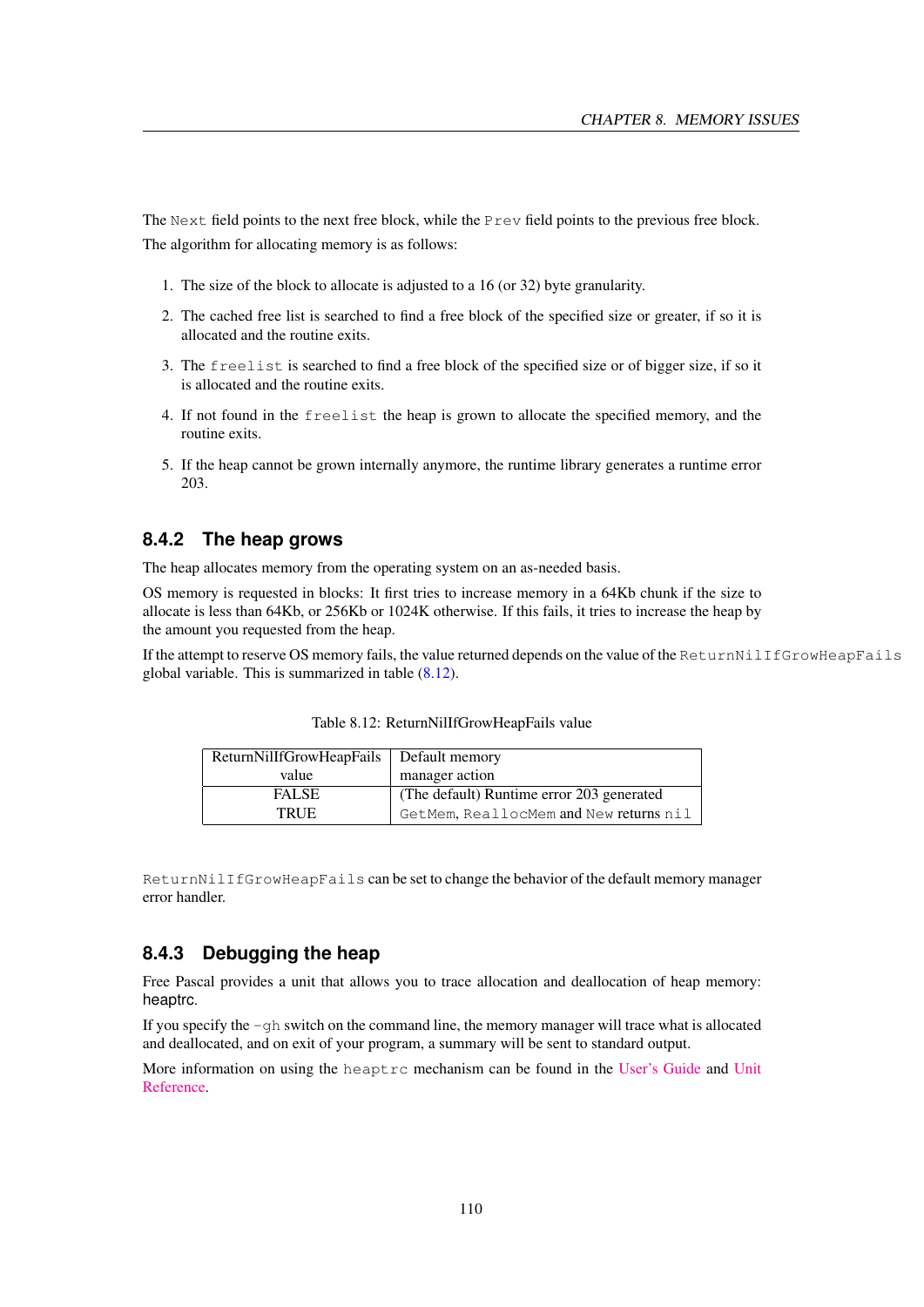#### **8.4.4 Writing your own memory manager**

Free Pascal allows you to write and use your own memory manager. The standard functions GetMem, FreeMem, ReallocMem etc. use a special record in the system unit to do the actual memory management. The system unit initializes this record with the system unit's own memory manager, but you can read and set this record using the GetMemoryManager and SetMemoryManager calls:

```
procedure GetMemoryManager(var MemMgr: TMemoryManager);
procedure SetMemoryManager(const MemMgr: TMemoryManager);
```
the TMemoryManager record is defined as follows:

```
TMemoryManager = record
 NeedLock : Boolean;
  Getmem : Function(Size:PtrInt):Pointer;
  Freemem : Function (var p:pointer):PtrInt;
 FreememSize : Function(var p:pointer;Size:PtrInt):PtrInt;
 AllocMem : Function(Size:PtrInt):Pointer;
 ReAllocMem : Function(var p:pointer;Size:PtrInt):Pointer;
  MemSize : function(p:pointer):PtrInt;
  InitThread : procedure;
 DoneThread : procedure;
 RelocateHeap : procedure;<br>GetHeapStatus : function :
                    : function :THeapStatus;
 GetFPCHeapStatus : function : TFPCHeapStatus;
end;
```
As you can see, the elements of this record are mostly procedural variables. The system unit does nothing but call these various variables when you allocate or deallocate memory.

Each of these fields corresponds to the corresponding call in the system unit. We'll describe each one of them:

- NeedLock This boolean indicates whether the memory manager needs a lock: if the memory manager itself is not thread-safe, then this can be set to True and the Memory routines will use a lock for all memory routines. If this field is set to False, no lock will be used.
- Getmem This function allocates a new block on the heap. The block should be Size bytes long. The return value is a pointer to the newly allocated block.
- Freemem should release a previously allocated block. The pointer P points to a previously allocated block. The Memory manager should implement a mechanism to determine what the size of the memory block is.  $2^2$  $2^2$  The return value is optional, and can be used to return the size of the freed memory.
- **FreememSize** This function should release the memory pointed to by P. The argument  $\text{Size}$  is the expected size of the memory block pointed to by P. This should be disregarded, but can be used to check the behavior of the program.
- AllocMem Is the same as getmem, only the allocated memory should be filled with zeros before the call returns.
- ReAllocMem Should allocate a memory block of the specified Size, and should fill it with the contents of the memory block pointed to by P, truncating this to the new size of needed. After that, the memory pointed to by P may be deallocated. The return value is a pointer to the new memory block. Note that P may be  $N\text{i}1$ , in which case the behavior is equivalent to GetMem.

<span id="page-111-0"></span><sup>2</sup>By storing its size at a negative offset for instance.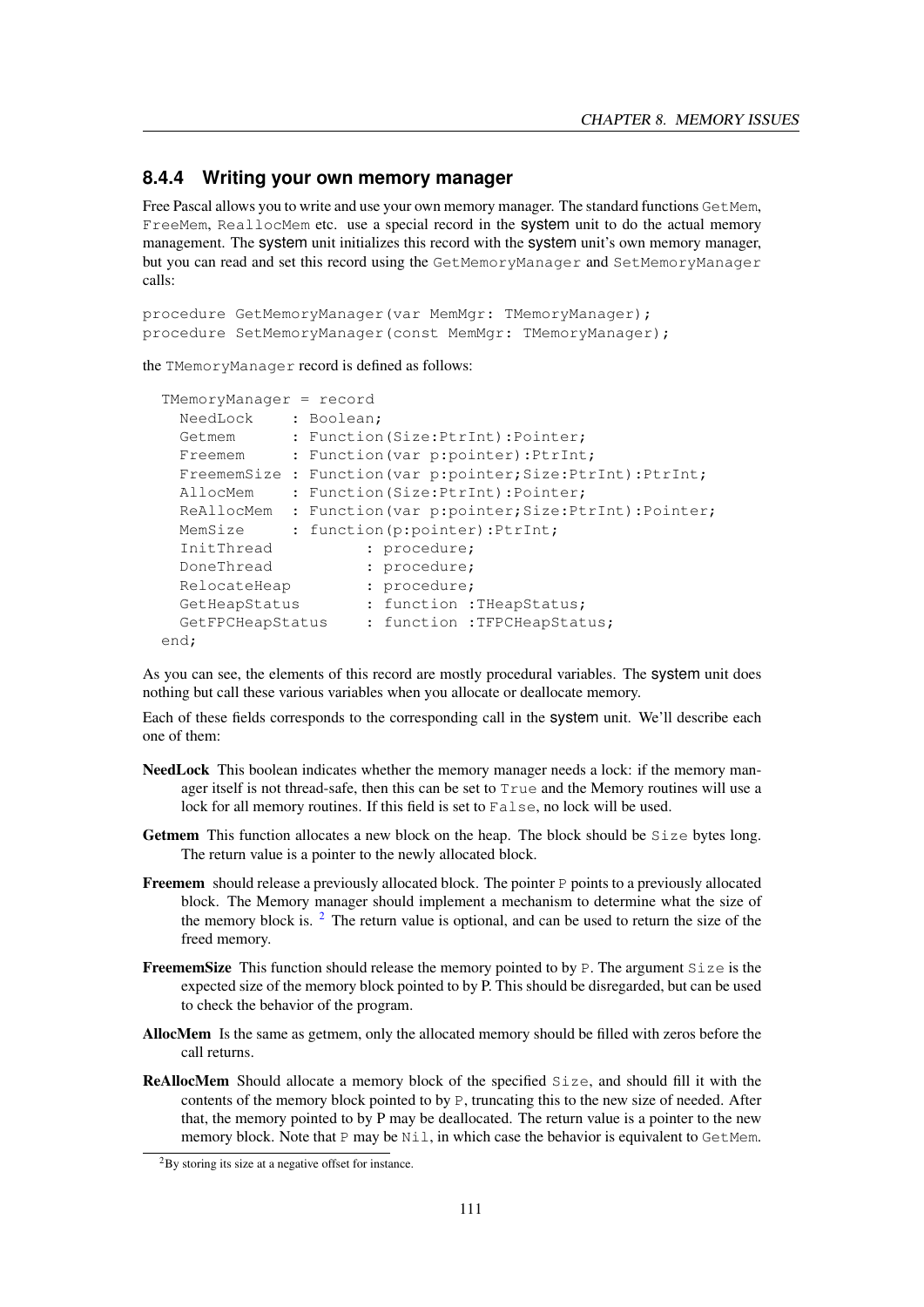- MemSize should return the size of the memory block P. This function may return zero if the memory manager does not allow to determine this information.
- InitThread This routine is called when a new thread is started: it should initialize the heap structures for the current thread (if any).
- DoneThread This routine is called when a thread is ended: it should clean up any heap structures for the current thread.
- RelocateHeap Relocates the heap this is only for thread-local heaps.
- GetHeapStatus should return a THeapStatus record with the status of the memory manager. This record should be filled with Delphi-compliant values.
- GetHeapStatus should return a TFPCHeapStatus record with the status of the memory manager. This record should be filled with FPC-Compliant values.

To implement your own memory manager, it is sufficient to construct such a record and to issue a call to SetMemoryManager.

To avoid conflicts with the system memory manager, setting the memory manager should happen as soon as possible in the initialization of your program, i.e. before any call to getmem is processed.

This means in practice that the unit implementing the memory manager should be the first in the uses clause of your program or library, since it will then be initialized before all other units - except the system unit itself, of course.

This also means that it is not possible to use the heaptrc unit in combination with a custom memory manager, since the heaptrc unit uses the system memory manager to do all its allocation. Putting the heaptrc unit after the unit implementing the memory manager would overwrite the memory manager record installed by the custom memory manager, and vice versa.

The following unit shows a straightforward implementation of a custom memory manager using the memory manager of the C library. It is distributed as a package with Free Pascal.

```
interface
Const
 LibName = 'libc';
Function Malloc (Size : ptrint) : Pointer;
 cdecl; external LibName name 'malloc';
Procedure Free (P : pointer);
 cdecl; external LibName name 'free';
function ReAlloc (P : Pointer; Size : ptrint) : pointer;
 cdecl; external LibName name 'realloc';
Function CAlloc (unitSize, UnitCount : ptrint) : pointer;
 cdecl; external LibName name 'calloc';
implementation
type
 pptrint = ^ptrint;
Function CGetMem (Size : ptrint) : Pointer;
```
unit cmem;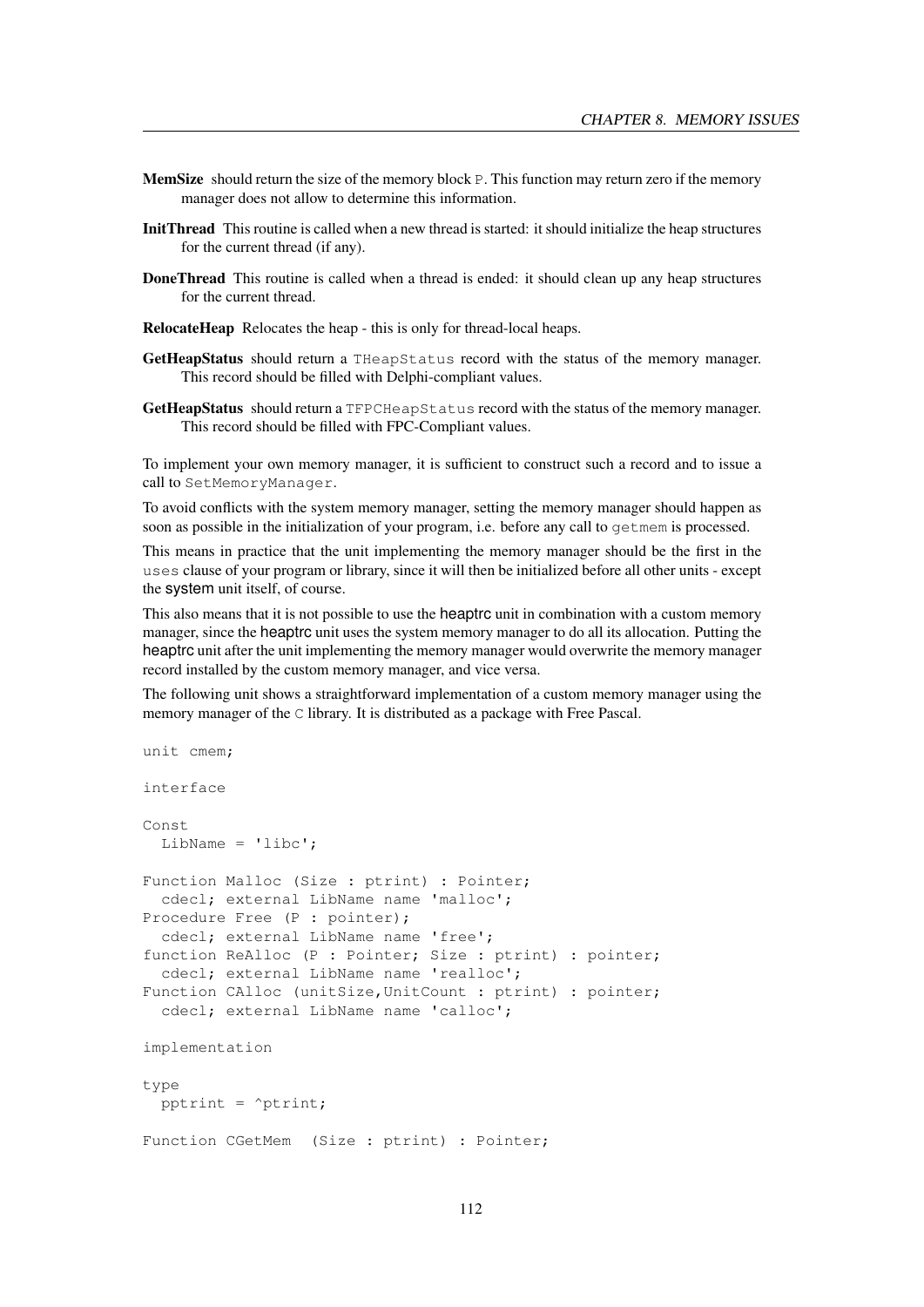```
begin
  CGetMem:=Malloc(Size+sizeof(ptrint));
  if (CGetMem <> nil) then
    begin
      pptrint(CGetMem)^ := size;
      inc(CGetMem,sizeof(ptrint));
    end;
end;
Function CFreeMem (P : pointer) : ptrint;
begin
  if (p <> nil) then
    dec(p,sizeof(ptrint));
  Free(P);
  CFreeMem:=0;
end;
Function CFreeMemSize(p:pointer;Size:ptrint):ptrint;
begin
 if size<=0 then
    begin
      if size<0 then
        runerror(204);
      exit;
    end;
  if (p <> nil) then
    begin
      if (size \langle > pptrint(p-sizeof(ptrint))^) then
        runerror(204);
    end;
  CFreeMemSize:=CFreeMem(P);
end;
Function CAllocMem(Size : ptrint) : Pointer;
begin
  CAllocMem:=calloc(Size+sizeof(ptrint),1);
  if (CAllocMem <> nil) then
    begin
      pptrint(CAllocMem)^ := size;
      inc(CAllocMem,sizeof(ptrint));
    end;
end;
Function CReAllocMem (var p:pointer;Size:ptrint):Pointer;
begin
  if size=0 then
    begin
      if p<>nil then
        begin
          dec(p,sizeof(ptrint));
```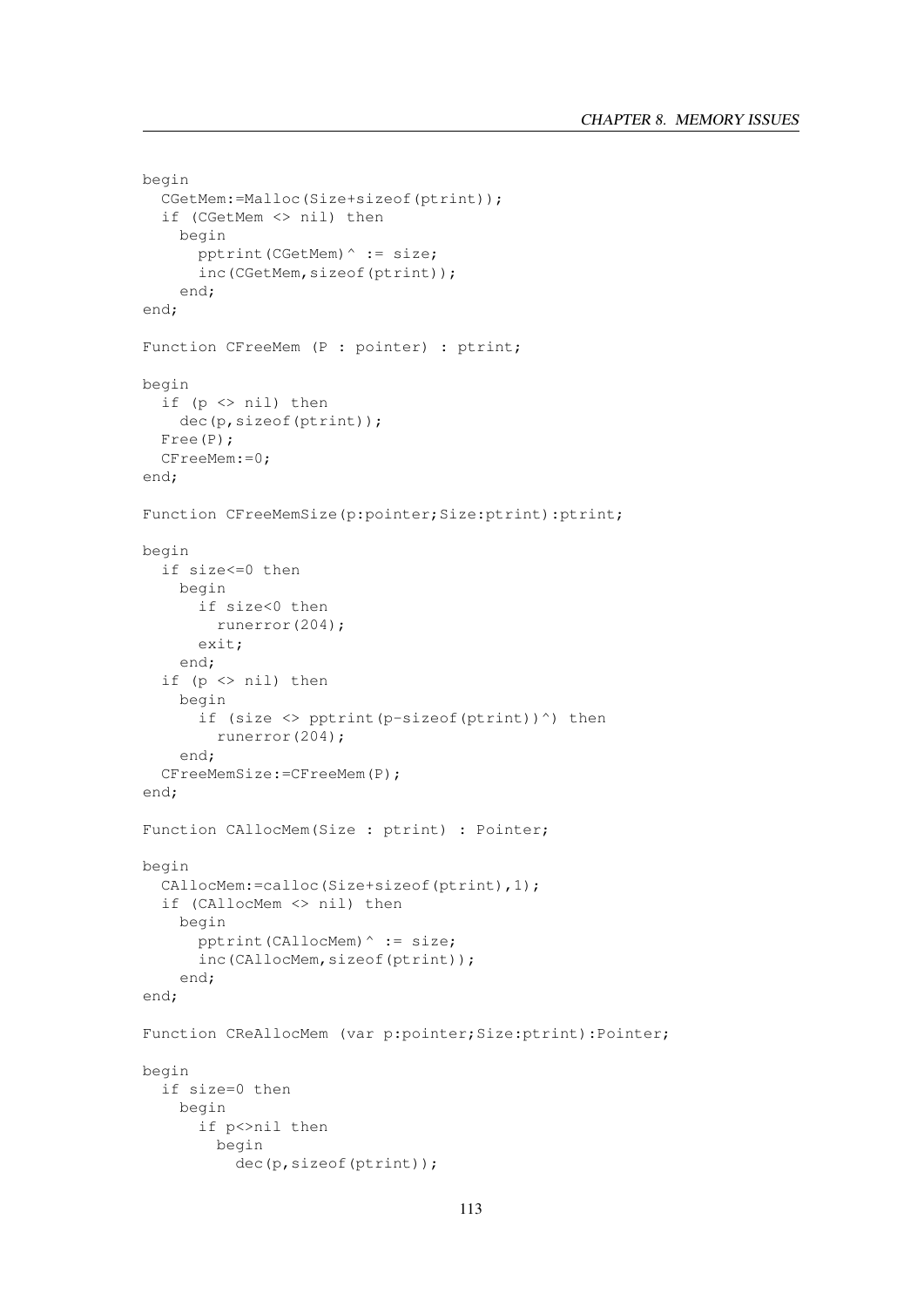```
free(p);
          p:=nil;
        end;
    end
  else
    begin
      inc(size,sizeof(ptrint));
      if p=nil then
        p:=malloc(Size)
      else
        begin
          dec(p,sizeof(ptrint));
          p:=realloc(p,size);
        end;
      if (p <> nil) then
        begin
          pptrint(p)^ := size-sizeof(ptrint);
          inc(p,sizeof(ptrint));
        end;
    end;
  CReAllocMem:=p;
end;
Function CMemSize (p:pointer): ptrint;
begin
  CMemSize:=pptrint(p-sizeof(ptrint))^;
end;
function CGetHeapStatus:THeapStatus;
var res: THeapStatus;
begin
  fillchar(res, sizeof(res), 0);
  CGetHeapStatus:=res;
end;
function CGetFPCHeapStatus:TFPCHeapStatus;
begin
  fillchar(CGetFPCHeapStatus,sizeof(CGetFPCHeapStatus),0);
end;
Const
 CMemoryManager : TMemoryManager =
    (
      NeedLock : false;
      GetMem : @CGetmem;
      FreeMem : @CFreeMem;
      FreememSize : @CFreememSize;
      AllocMem : @CAllocMem;
      ReallocMem : @CReAllocMem;
      MemSize : @CMemSize;
```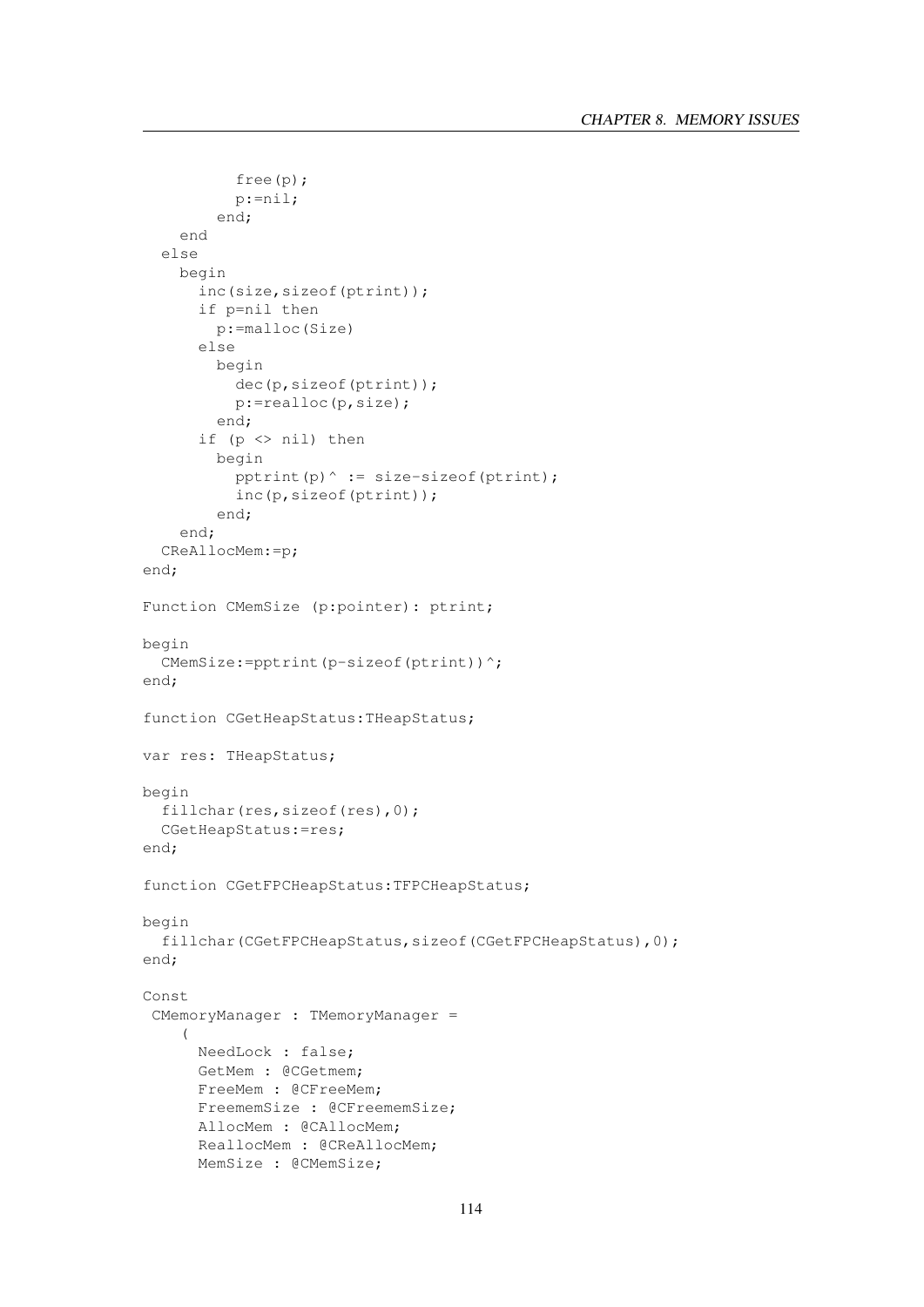```
InitThread : Nil;
      DoneThread : Nil;
      RelocateHeap : Nil;
      GetHeapStatus : @CGetHeapStatus;
      GetFPCHeapStatus: @CGetFPCHeapStatus;
    );
Var
 OldMemoryManager : TMemoryManager;
Initialization
 GetMemoryManager (OldMemoryManager);
 SetMemoryManager (CmemoryManager);
Finalization
 SetMemoryManager (OldMemoryManager);
end.
```
## 8.5 Using DOS memory under the Go32 extender

Because Free Pascal for DOS is a 32 bit compiler, and uses a DOS extender, accessing DOS memory isn't trivial. What follows is an attempt to an explanation of how to access and use DOS or real mode memory<sup>[3](#page-115-0)</sup>.

In *Protected Mode*, memory is accessed through *Selectors* and *Offsets*. You can think of Selectors as the protected mode equivalents of segments.

In Free Pascal, a pointer is an offset into the DS selector, which points to the Data of your program.

To access the (real mode) DOS memory, somehow you need a selector that points to the DOS memory. The go32 unit provides you with such a selector: The DosMemSelector variable, as it is conveniently called.

You can also allocate memory in DOS's memory space, using the global dos alloc function of the go32 unit. This function will allocate memory in a place where DOS sees it.

As an example, here is a function that returns memory in real mode DOS and returns a selector:offset pair for it.

```
procedure dosalloc(var selector : word;
                   var segment : word;
                   size : longint);
var result : longint;
begin
     result := qlobal dos alloc(size);
     selector := word(result);
     segment := word(result shr 16);
end;
```
(You need to free this memory using the global\_dos\_free function.)

You can access any place in memory using a selector. You can get a selector using the function:

<span id="page-115-0"></span><sup>&</sup>lt;sup>3</sup>Thanks for the explanation to Thomas Schatzl (E-mail: tom\_at\_work@geocities.com)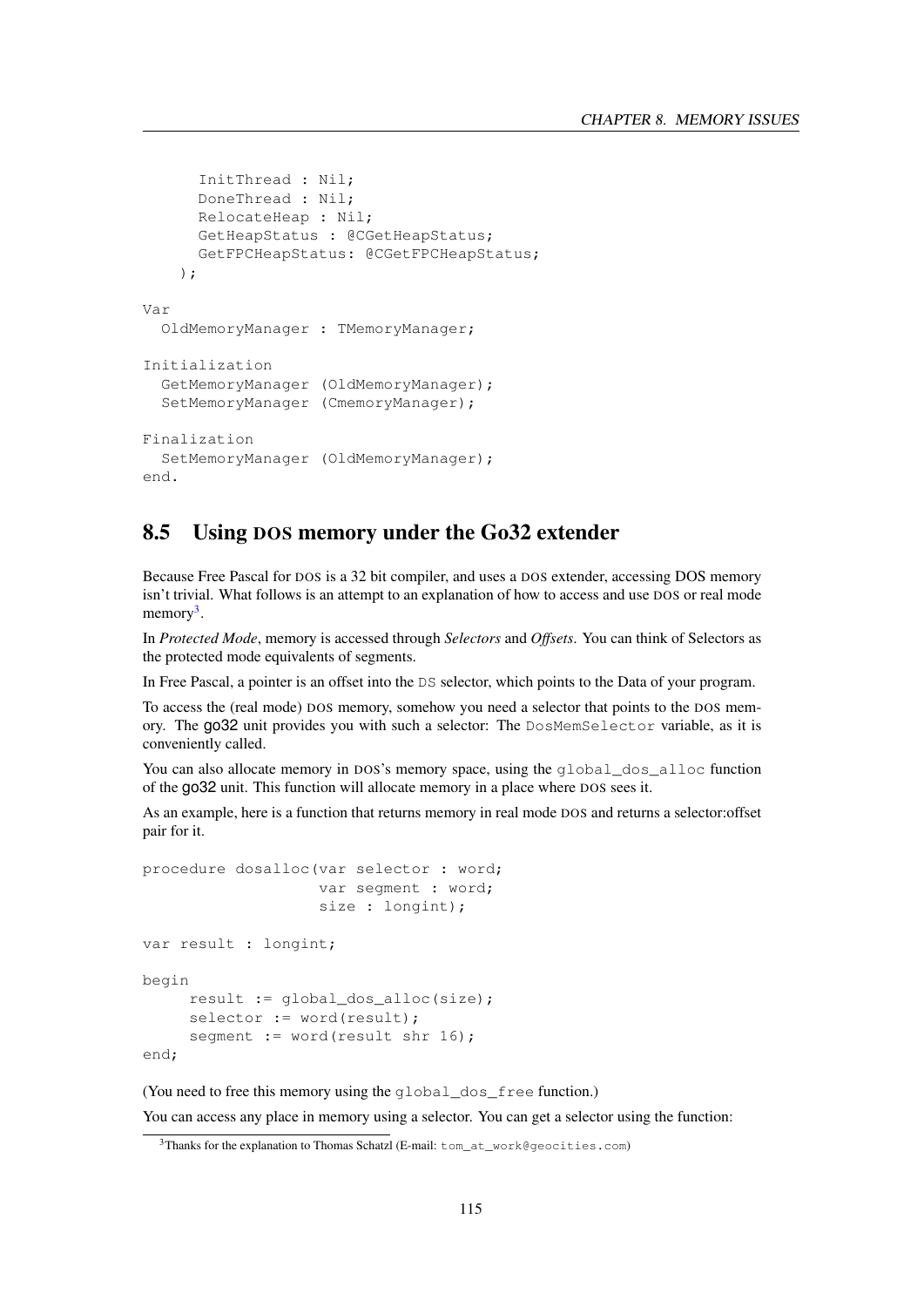function allocate\_ldt\_descriptors(count : word) : word;

and then let this selector point to the physical memory you want using the function

function set segment base address(d : word;s : longint) : boolean;

Its length can be set using the function:

function set\_segment\_limit(d : word;s : longint) : boolean;

You can manipulate the memory pointed to by the selector using the functions of the GO32 unit. For instance with the seq fillchar function. After using the selector, you must free it again using the function:

function free ldt descriptor(d : word) : boolean;

More information on all this can be found in the [Unit Reference,](../rtl/index.html) the chapter on the  $qo32$  unit.

### 8.6 When porting Turbo Pascal code

The fact that 16-bit code is no longer used, means that some of the older Turbo Pascal constructs and functions are obsolete. The following is a list of functions which shouldn't be used anymore:

- Seg() : Returned the segment of a memory address. Since segments no longer have meaning, zero is returned in the Free Pascal run-time library implementation of Seg.
- Ofs() : Returned the offset of a memory address. Since segments have no more meaning, the complete address is returned in the Free Pascal implementation of this function. This has as a consequence that the return type is longint or int64 instead of Word.
- Cseg(), Dseg() : Returned, respectively, the code and data segments of your program. This returns zero in the Free Pascal implementation of the system unit, since both code and data are in the same memory space.
- Ptr : Accepted a segment and offset from an address, and would return a pointer to this address. This has been changed in the run-time library, it now simply returns the offset.
- memw and mem : These arrays gave access to the DOS memory. Free Pascal supports them on the go32v2 platform, they are mapped into DOS memory space. You need the go32 unit for this. On other platforms, they are *not* supported

You shouldn't use these functions, since they are very non-portable, they're specific to DOS and the 80x86 processor. The Free Pascal compiler is designed to be portable to other platforms, so you should keep your code as portable as possible, and not system specific. That is, unless you're writing some driver units, of course.

## 8.7 Memavail and Maxavail

The old Turbo Pascal functions MemAvail and MaxAvail functions are no longer available in Free Pascal as of version 2.0. The reason for this incompatibility is below:

On modern operating systems, <sup>[4](#page-116-0)</sup> the idea of "Available Free Memory" is not valid for an application. The reasons are:

<span id="page-116-0"></span><sup>4</sup>The DOS extender GO32V2 falls under this definition of "modern" because it can use paged memory and run in multitasked environments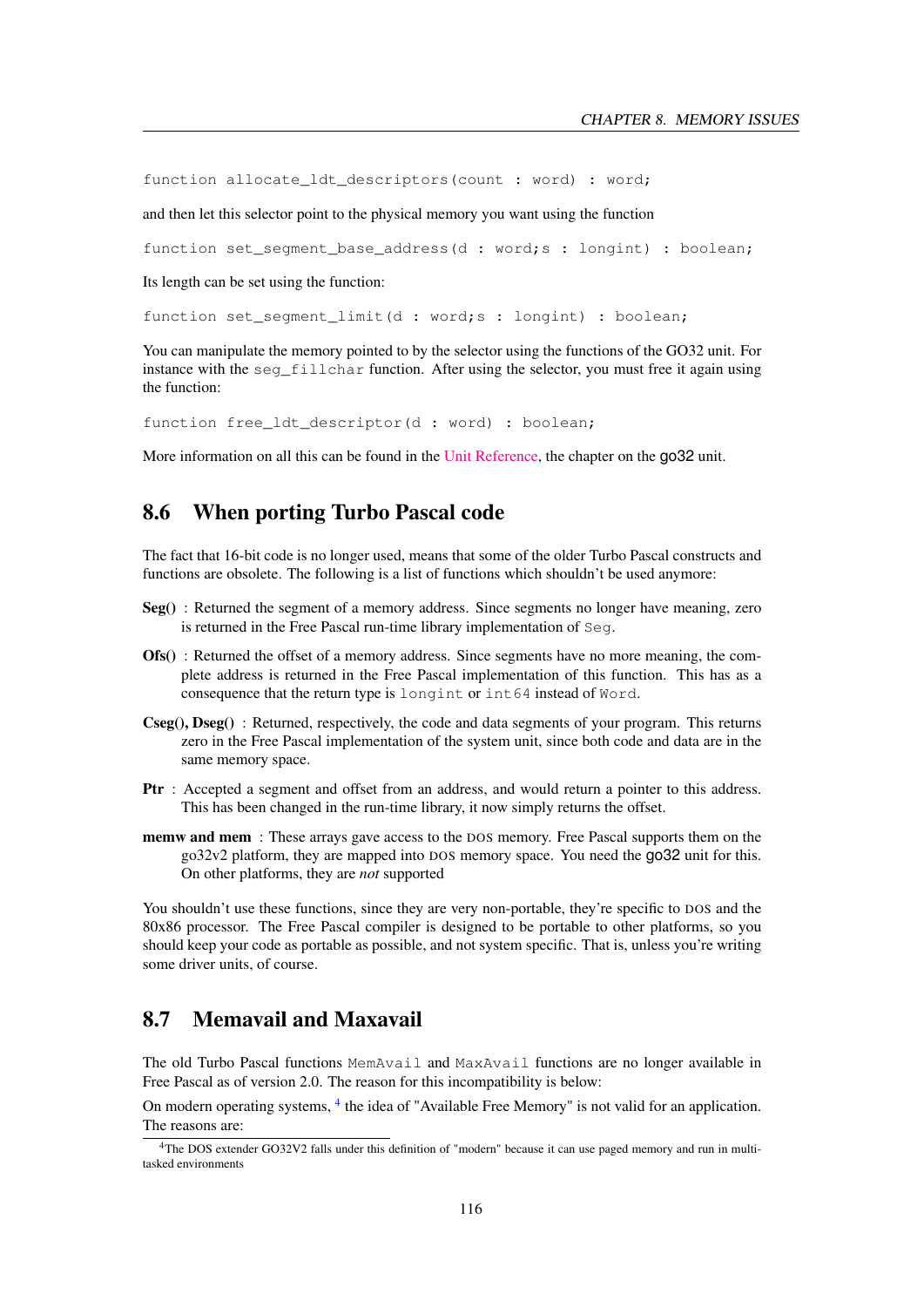- 1. One processor cycle after an application asked the OS how much memory is free, another application may have allocated everything.
- 2. It is not clear what "free memory" means: does it include swap memory, does it include disk cache memory (the disk cache can grow and shrink on modern OS'es), does it include memory allocated to other applications but which can be swapped out, etc.

Therefore, programs using MemAvail and MaxAvail functions should be rewritten so they no longer use these functions, because it does not make sense anymore on modern OS'es. There are 3 possibilities:

- 1. Use exceptions to catch out-of-memory errors.
- 2. Set the global variable "ReturnNilIfGrowHeapFails" to True and check after each allocation whether the pointer is different from Nil.
- 3. Don't care and declare a dummy function called MaxAvail which always returns High(LongInt) (or some other constant).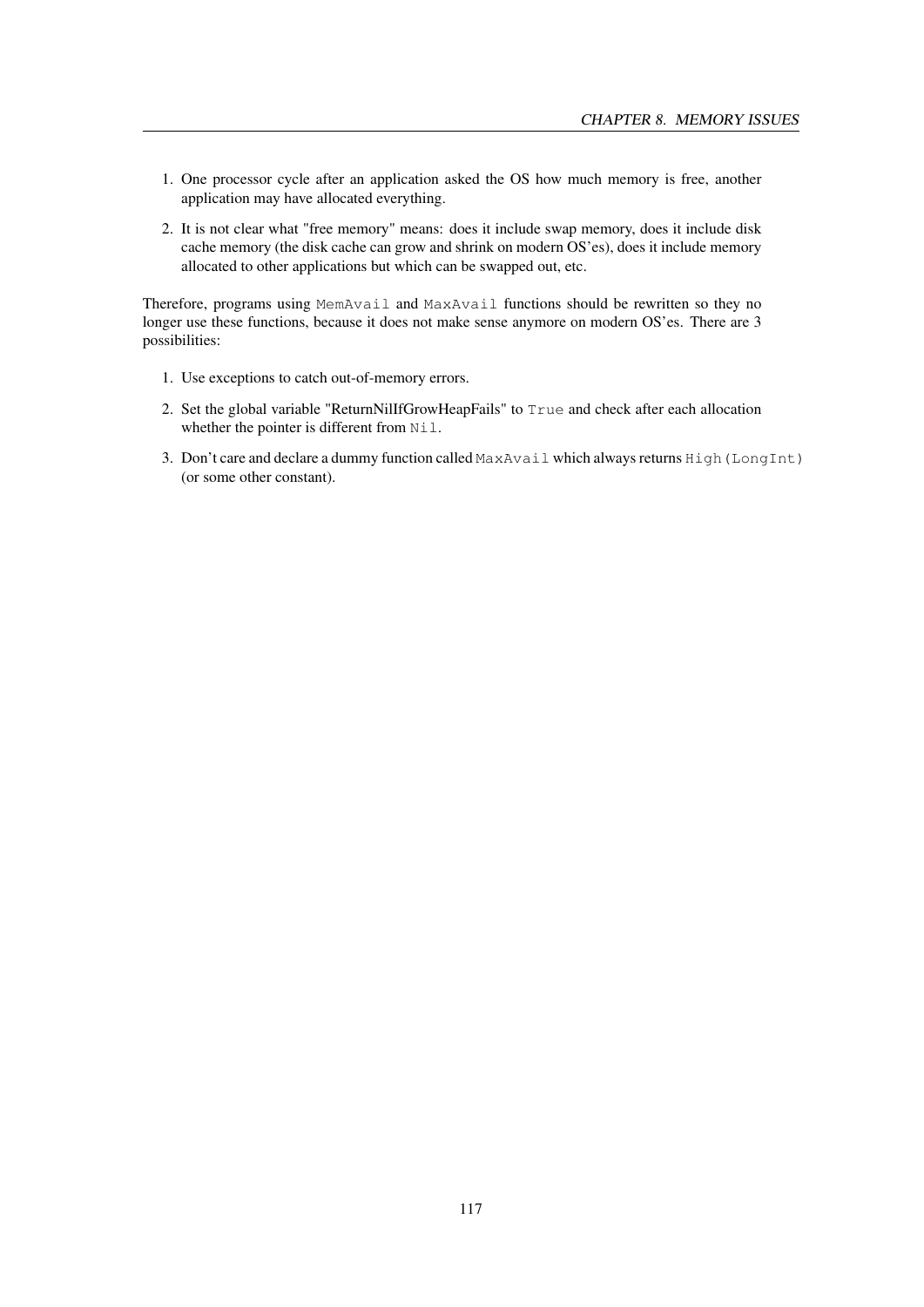## Chapter 9

# Resource strings

## 9.1 Introduction

Resource strings primarily exist to make internationalization of applications easier, by introducing a language construct that provides a uniform way of handling constant strings.

Most applications communicate with the user through some messages on the graphical screen or console. Storing these messages in special constants allows storing them in a uniform way in separate files, which can be used for translation. A programmer's interface exists to manipulate the actual values of the constant strings at runtime, and a utility tool comes with the Free Pascal compiler to convert the resource string files to whatever format is wanted by the programmer. Both these things are discussed in the following sections.

## 9.2 The resource string file

When a unit is compiled that contains a resourcestring section, the compiler does 2 things:

- 1. It generates a table that contains the value of the strings as declared in the sources.
- 2. It generates a *resource string file* that contains the names of all strings, together with their declared values.

This approach has 2 advantages: first of all, the value of the string is always present in the program. If the programmer doesn't care to translate the strings, the default values are always present in the binary. This also avoids having to provide a file containing the strings. Secondly, having all strings together in a compiler generated file ensures that all strings are together (you can have multiple resourcestring sections in 1 unit or program) and having this file in a fixed format, allows the programmer to choose his way of internationalization.

For each unit that is compiled and that contains a resourcestring section, the compiler generates a file that has the name of the unit, and an extension .rsj. The format of this file is a JSON file (in codepage UTF8), structured as follows (formatting added for clarity):

```
{ "version":1,
 "strings":[
    {"hash":53831826,
    "name":"custapp.serrinvalidoption",
    "sourcebytes":[73,110,118,97,108,105,100,32,111,112,116,105,
                    111,110,32,97,116,32,112,111,115,105,116,105,
```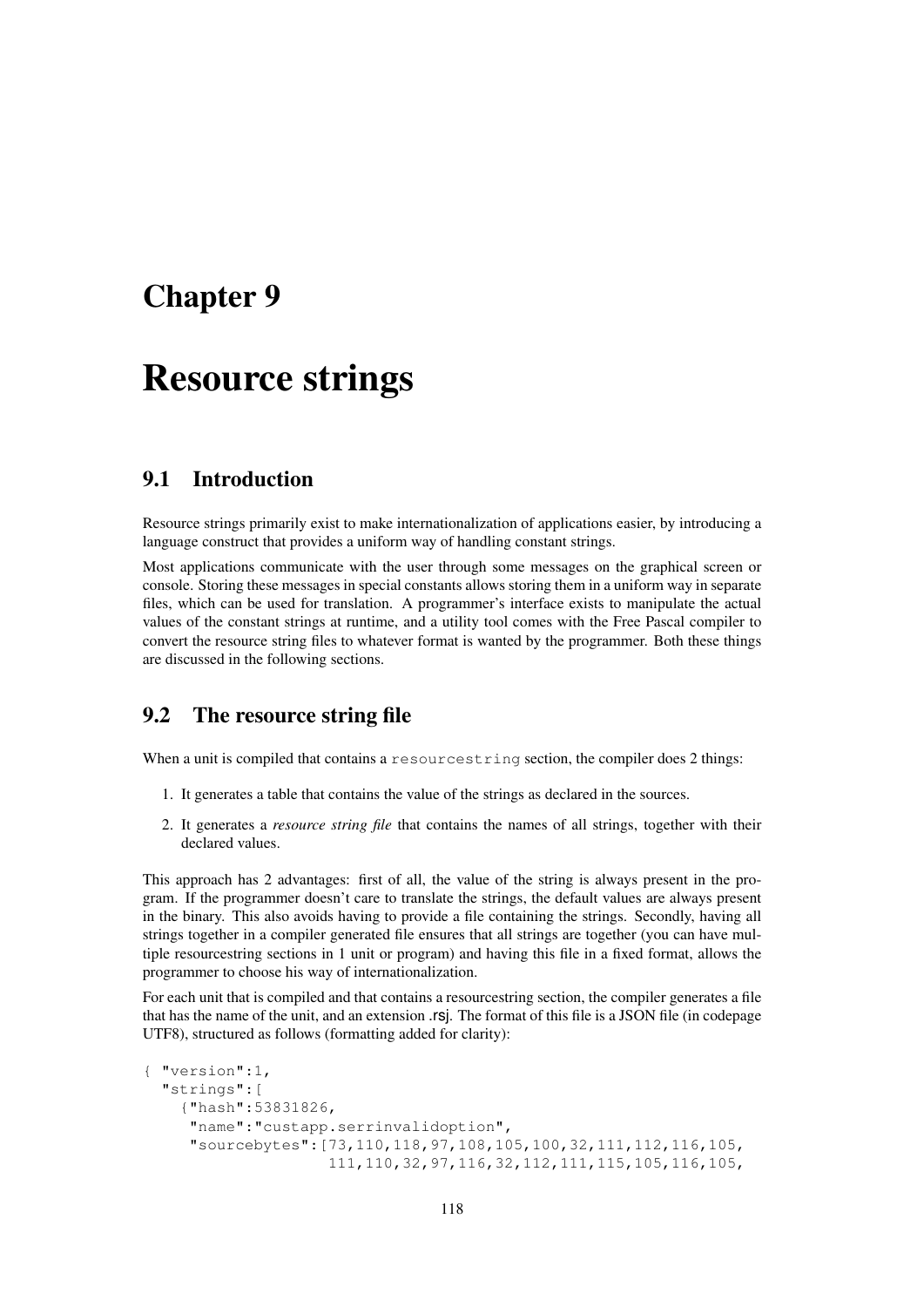```
111,110,32,37,100,58,32,34, 37,115,37],
      "value":"Invalid option at position %d: \"%s\""
   }
 ]
}
```
The global JSON object contains 2 elements: a version number and an array called strings. The array contains an element (a JSON object) for every resource string in the unit. This JSON object contains the following properties:

- 1. hash: a has value of the string, for fast lookup.
- 2. name: the fully qualified name of the sresource string, in all lowercase letters. The name is composed of the unit name, a dot and the resource string identifier.
- 3. sourcebytes: The sourcebytes are the bytes that compose the string as they were read from the source file.
- 4. value the value of the resource string, in UTF8.

If the unit contains no resourcestring section, no file is generated.

For example, the following unit:

unit rsdemo;

```
{$mode delphi}
{5H+}interface
resourcestring
  First = 'First';
  Second = 'A Second very long string that should cover more than 1 line';
implementation
end.
Will result in the following resource string file:
{
  "version":1,
  "strings":[
    {"hash":5048740,
     "name":"rsdemo.first",
      "sourcebytes":[70,105,114,115,116],
      "value":
    "First"
    },
    {"hash":171989989,
     "name":"rsdemo.second",
     "sourcebytes":[65,32,83,101,99,111,110,100,32,
                     118,101,114,121,32,108,111,110,
```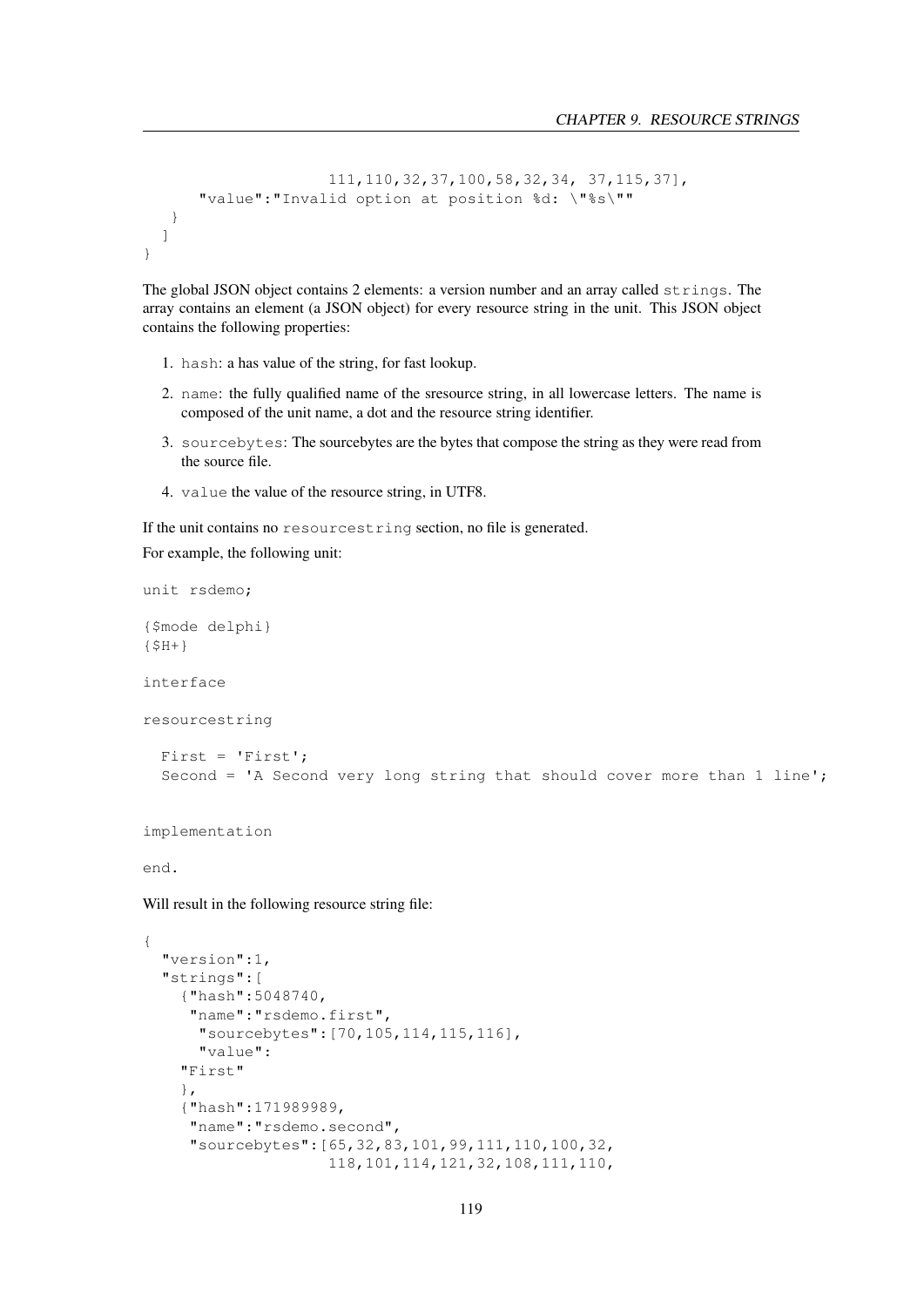```
103,32,115,116,114,105,110,103,
                  32,116,104,97,116,32,115,104,
                  111,117,108,100,32,99,111,118,
                  101,114,32,109,111,114,101,32,
                  116,104,97,110,32,49,32,108,
                  105,110,101],
   "value":"A Second very long string that
            should cover more than 1 line"}
]
```
The hash value is calculated with the function Hash. It is present in the objpas unit. The value is the same value that the GNU gettext mechanism uses. It is in no way unique, and can only be used to speed up searches.

The rstconv utility that comes with the Free Pascal compiler allows manipulation of these resource string files. At the moment, it can only be used to make a .po file that can be fed to the GNU msgfmt program. If someone wishes to have another format (Win32 resource files spring to mind), one can enhance the rstconv program so it can generate other types of files as well. GNU gettext was chosen because it is available on all platforms, and is already widely used in the Unix and free software community. Since the Free Pascal team doesn't want to restrict the use of resource strings, the .rst format was chosen to provide a neutral method, not restricted to any tool.

If you use resource strings in your units, and you want people to be able to translate the strings, you must provide the resource string file. Currently, there is no way to extract them from the unit file, though this is in principle possible. It is not required to do this, the program can be compiled without it, but then the translation of the strings isn't possible.

## 9.3 Updating the string tables

}

Having compiled a program with resourcestrings is not enough to internationalize your program. At run-time, the program must initialize the string tables with the correct values for the language that the user selected. By default no such initialization is performed. All strings are initialized with their declared values.

The objpas unit provides the mechanism to correctly initialize the string tables. There is no need to include this unit in a uses clause, since it is automatically loaded when a program or unit is compiled in Delphi or objfpc mode. Since one of these mode is required to use resource strings, the unit is always loaded when needed anyway.

The resource strings are stored in tables, one per unit, and one for the program, if it contains a resourcestring section as well. Each resourcestring is stored with its name, hash value, default value, and the current value, all as AnsiStrings.

The objpas unit offers 2 methods to set the current value of the strings:

```
type
 TResourceIterator =
    Function (Name, Value : AnsiString;
              Hash : Longint;
              arg: pointer) : AnsiString;
Procedure SetResourceStrings (SetFunction: TResourceIterator;
                               arg: pointer);
Procedure SetUnitResourceStrings (UnitName: string;
                               SetFunction: TResourceIterator;
```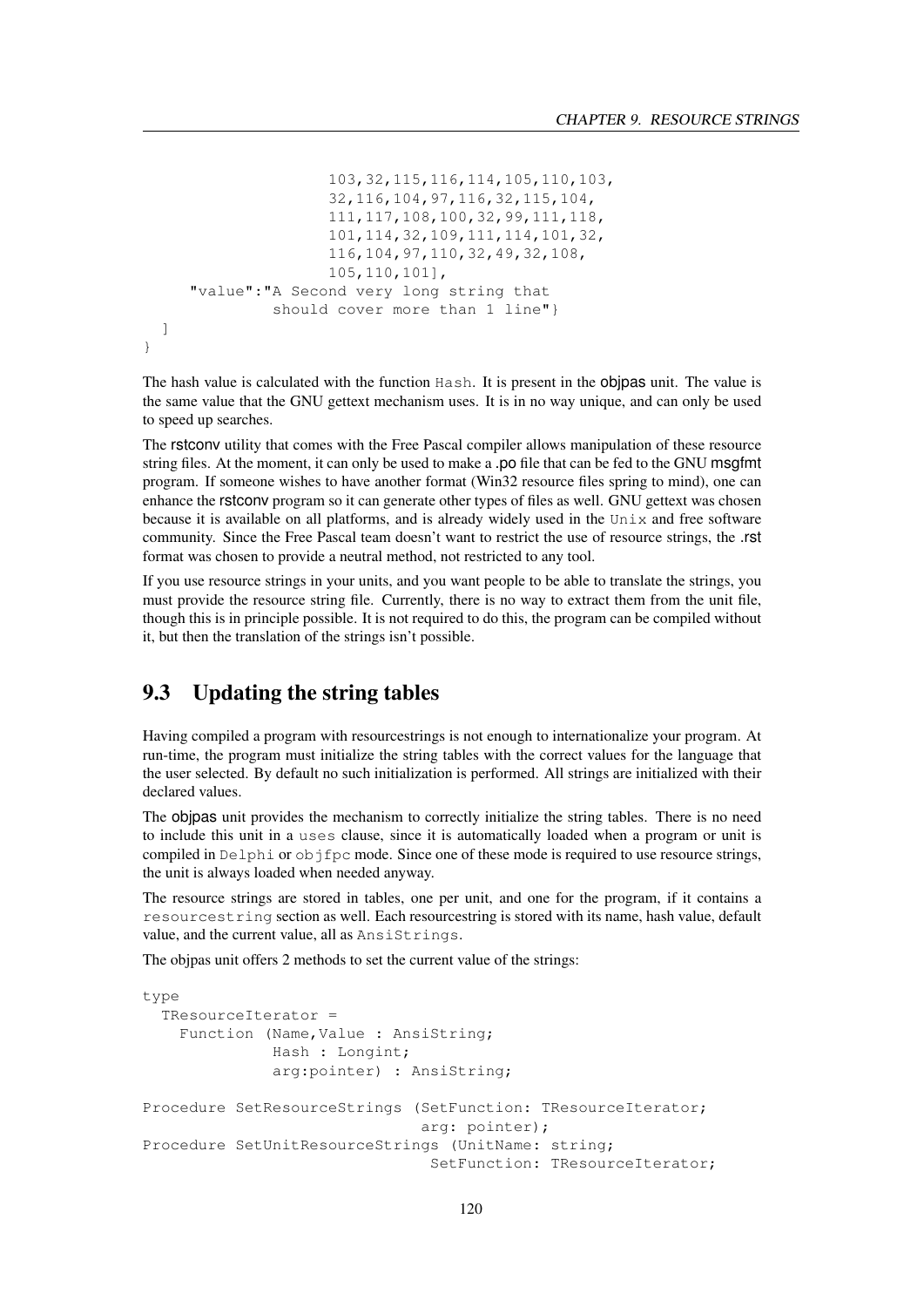```
arg: pointer);
```
Two other function exist, for convenience only:

```
Function Hash(S: AnsiString): longint;
Procedure ResetResourceTables;
Procedure FinalizeResourceTables;
```
Here is a short explanation of what each function does. A more detailed explanation of the functions can be found in the [Reference Guide.](../ref/ref.html)

- SetResourceStrings giving this function a callback will cause the calback to be called for all resource strings, one by one. On return of the callback the value of the resource string will be set to the return value of the callback. The arg pointer is passed to the callback (this can be used to pass e.g. an object instance).
- SetUnitResourceStrings Is identical in behaviour to SetResourceStrings, but only calls the callback for the resource strings of unit UnitName.
- Hash can be used to calculate the hash value of a string. The hash value stored in the tables is the result of this function, applied on the default value. That value is calculated at compile time by the compiler: having the value available can speed up translation operations.
- ResetResourceTables will reset all the resource strings to their default values. It is called by the initialization code of the objpas unit.

FinalizeResourceTables will remove all the resource string values (i.e. make them empty)

## 9.4 GNU gettext

The unit gettext provides a way to internationalize an application with the GNU gettext utilities. This unit is supplied with the Free Component Library (FCL). it can be used as follows:

for a given application, the following steps must be followed:

- 1. Collect all resource string files and concatenate them together.
- 2. Invoke the rstconv program with the file resulting out of step 1, resulting in a single .po file containing all resource strings of the program.
- 3. Translate the .po file of step 2 in all required languages.
- 4. Run the msgfmt formatting program on all the .po files, resulting in a set of .mo files, which can be distributed with your application.
- 5. Call the gettext unit's TranslateResourceStrings method, giving it a template for the location of the .mo files, e.g. as in

```
TranslateResourcestrings('intl/restest.%s.mo');
```
the %s specifier will be replaced by the contents of the LANG environment variable. This call should happen at program startup.

An example program exists in the FCL-base sources, in the fcl-base/tests directory.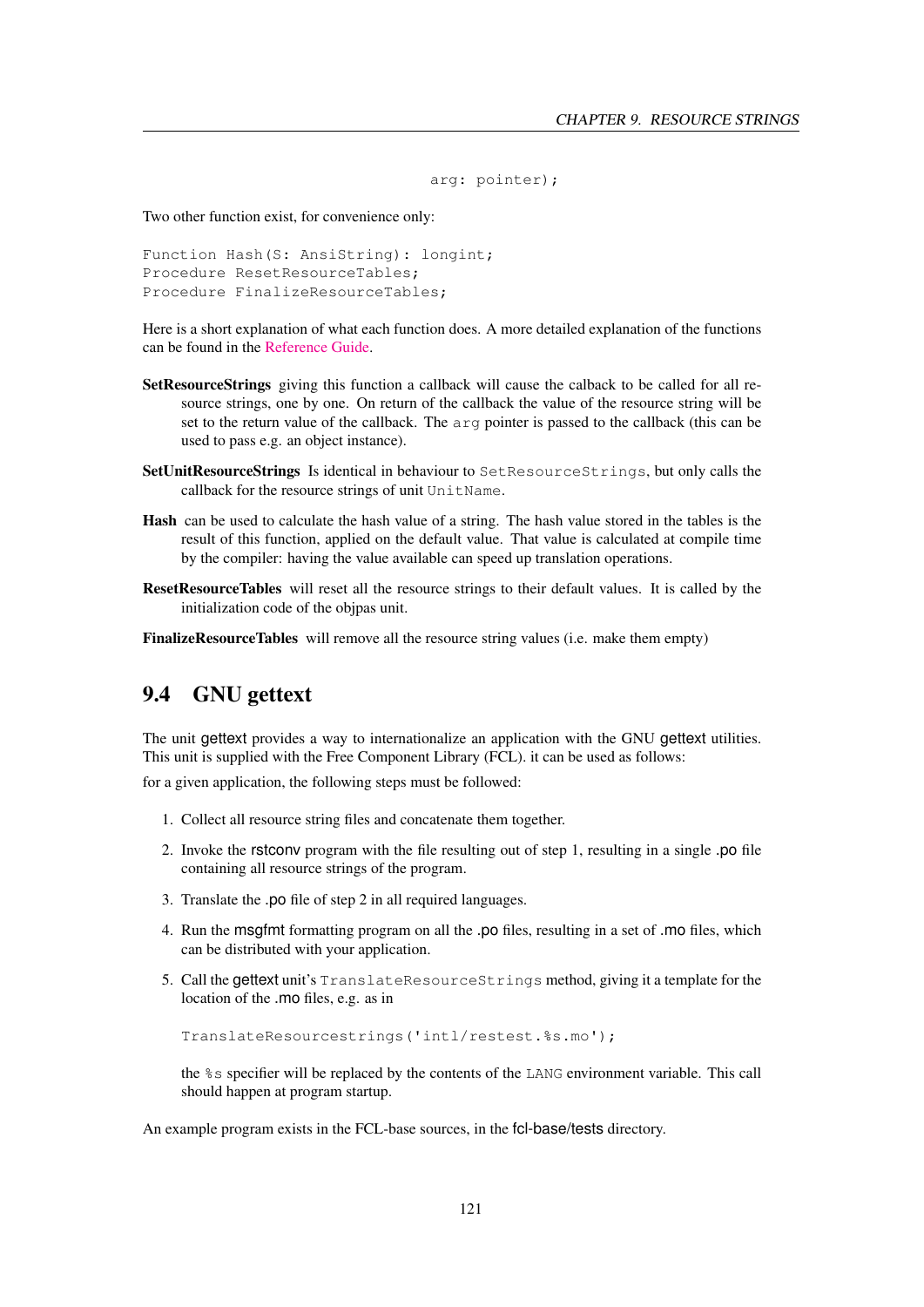## 9.5 Caveat

In principle it is possible to translate all resource strings at any time in a running program. However, this change is not communicated to other strings; its change is noticed only when a constant string is being used.

Consider the following example:

```
resourcestring
  help = 'With a little help of a programmer.';
Var
  A : AnsiString;
begin
  { lots of code }
  A:=Help;
  { Again some code}
  TranslateStrings;
  { More code }
```
After the call to TranslateStrings, the value of A will remain unchanged. This means that the assignment  $A:=He1p$  must be executed again in order for the change to become visible. This is important, especially for GUI programs which have e.g. a menu. In order for the change in resource strings to become visible, the new values must be reloaded by program code into the menus . . .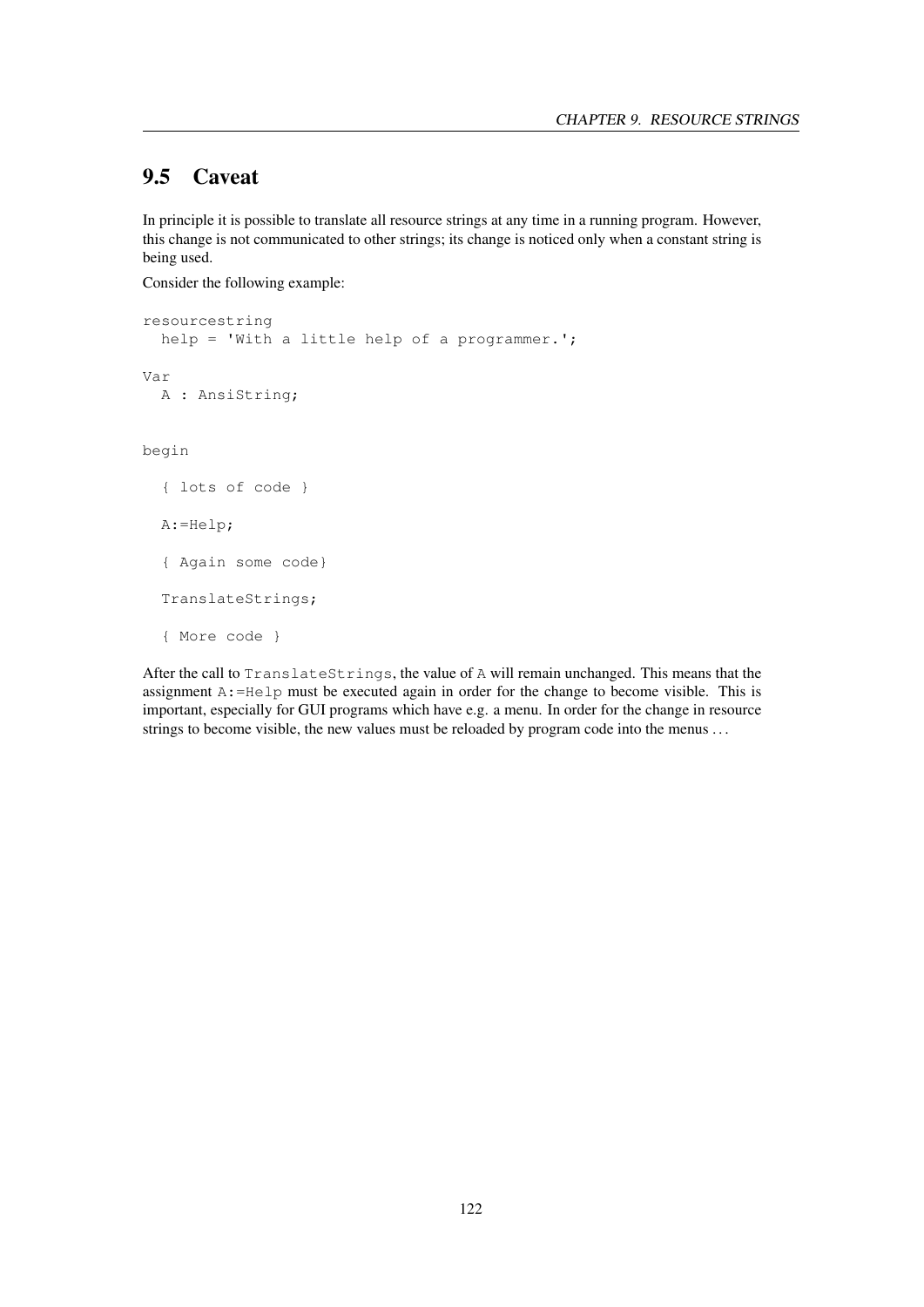## Chapter 10

# Thread programming

## 10.1 Introduction

Free Pascal supports thread programming: There is a language construct available for thread-local storage (ThreadVar), and cross-platform low-level thread routines are available for those operating systems that support threads.

All routines for threading are available in the system unit, under the form of a thread manager. A thread manager must implement some basic routines which the RTL needs to be able to support threading. For Windows, a default threading manager is integrated in the system unit. For other platforms, a thread manager must be included explicitly by the programmer. On systems where posix threads are available, the cthreads unit implements a thread manager which uses the C POSIX thread library. No native pascal thread library exists for such systems.

Although it is not forbidden to do so, it is not recommended to use system-specific threading routines: The language support for multithreaded programs will not be enabled, meaning that threadvars will not work, the heap manager will be confused which may lead to severe program errors.

If no threading support is present in the binary, the use of thread routines or the creation of a thread will result in an exception or a run-time error 232.

For LINUX (and other Unixes), the C thread manager can be enabled by inserting the cthreads unit in the program's unit clause. Without this, threading programs will give an error when started. It is imperative that the unit be inserted as early in the uses clause as possible.

At a later time, a system thread manager may be implemented which implements threads without Libc support.

The following sections show how to program threads, and how to protect access to data common to all threads using (cross-platform) critical sections. Finally, the thread manager is explained in more detail.

## 10.2 Programming threads

To start a new thread, the BeginThread function should be used. It has one mandatory argument: the function which will be executed in the new thread. The result of the function is the exit result of the thread. The thread function can be passed a pointer, which can be used to access initialization data: The programmer must make sure that the data is accessible from the thread and does not go out of scope before the thread has accessed it.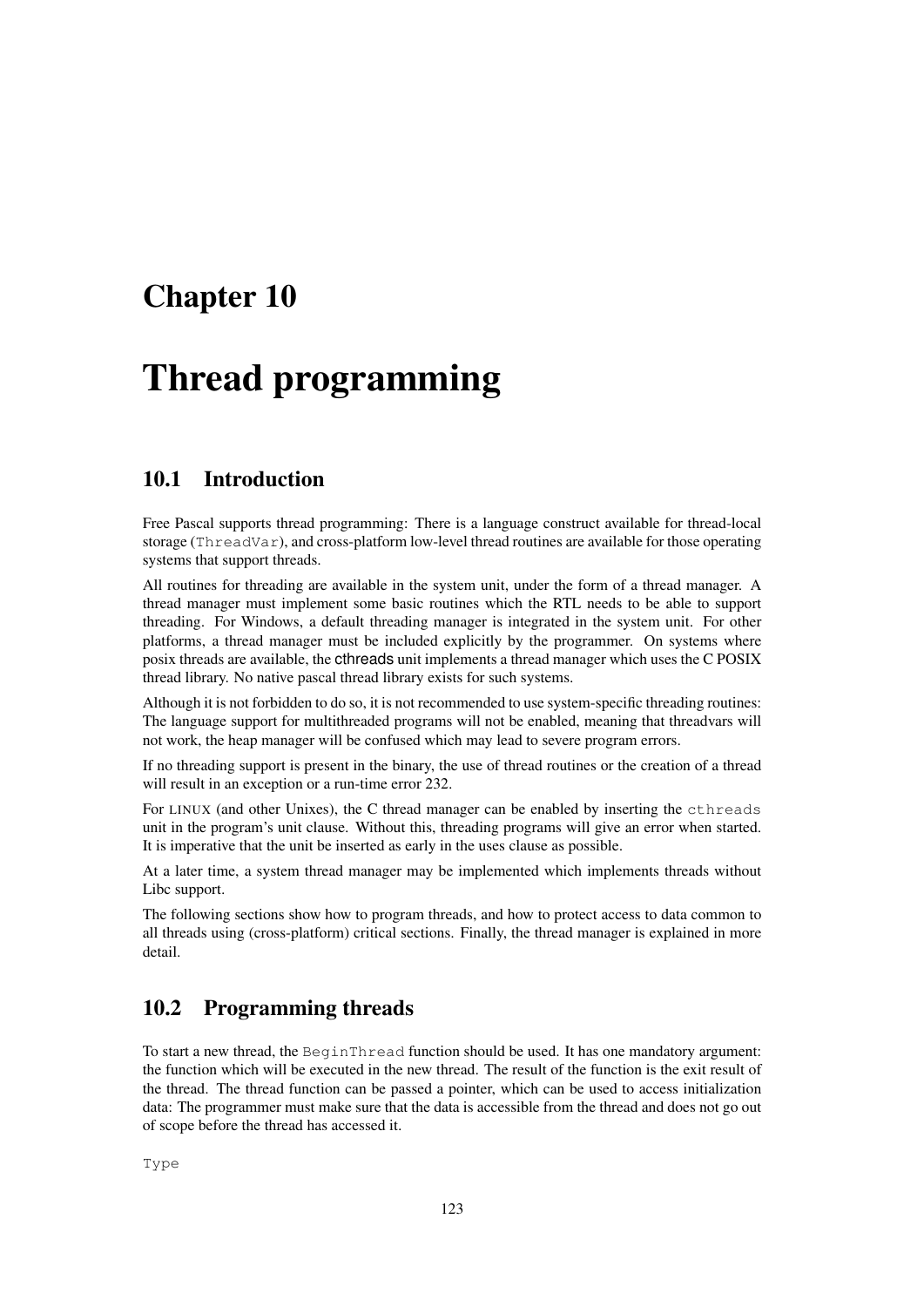```
TThreadFunc = function(parameter : pointer) : ptrint;
function BeginThread(sa : Pointer;
                     stacksize : SizeUInt;
                     ThreadFunction : tthreadfunc;
                     p : pointer;
                     creationFlags : dword;
                     var ThreadId : TThreadID) : TThreadID;
```
This rather complicated full form of the function also comes in more simplified forms:

```
function BeginThread(ThreadFunction : tthreadfunc) : TThreadID;
function BeginThread(ThreadFunction : tthreadfunc;
                     p : pointer) : TThreadID;
function BeginThread(ThreadFunction : tthreadfunc;
                     p : pointer;
                     var ThreadId : TThreadID) : TThreadID;
function BeginThread(ThreadFunction : tthreadfunc;
                     p : pointer;
                     var ThreadId : TThreadID;
                     const stacksize: SizeUInt) : TThreadID;
```
The parameters have the following meaning:

ThreadFunction is the function that should be executed in the thread.

**p** If present, the pointer p will be passed to the thread function when it is started. If p is not specified, Nil is passed.

ThreadID If ThreadID is present, the ID of the thread will be stored in it.

stacksize if present, this parameter specifies the stack size used for the thread.

sa signal action. Important for LINUX only.

creationflags these are system-specific creation flags. Important for Windows and OS/2 only.

The newly started thread will run until the ThreadFunction exits, or until it explicitly calls the EndThread function:

```
procedure EndThread(ExitCode : DWord);
procedure EndThread;
```
The exitcode can be examined by the code which started the thread. The following is a small example of how to program a thread:

```
{$mode objfpc}
uses
 sysutils {$ifdef unix}, cthreads{$endif} ;
```
const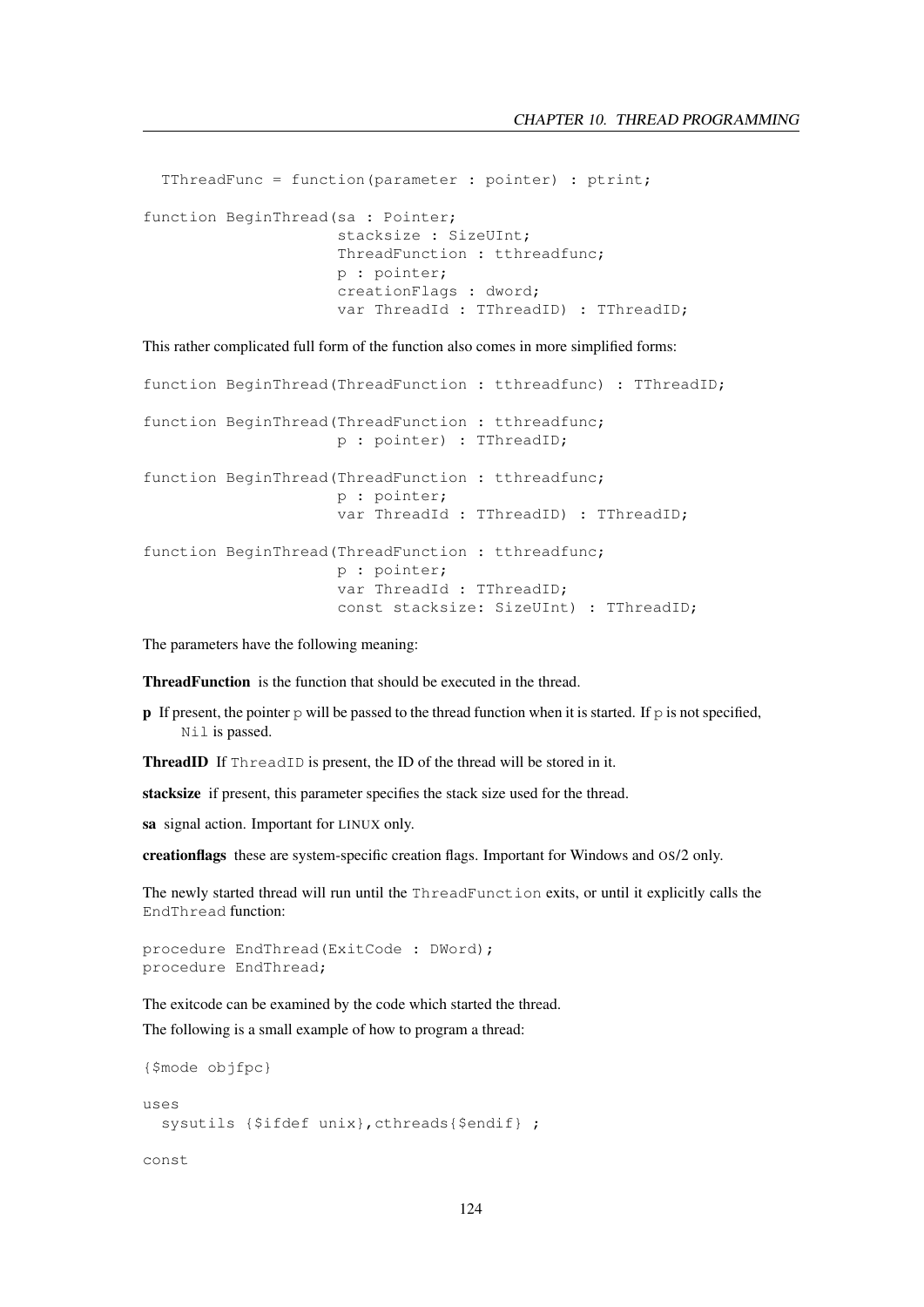```
threadcount = 100;
  stringlen = 10000;
var
   finished : longint;
threadvar
   thri : ptrint;
function f(p : pointer) : ptrint;
var
 s : ansistring;
begin
 Writeln('thread ',longint(p),' started');
 thri:=0;
  while (thri<stringlen) do
    begin
    s:=s+'1;
    inc(thri);
    end;
  Writeln('thread ', longint(p),' finished');
  InterLockedIncrement(finished);
  f:=0;end;
var
   i : longint;
begin
   finished:=0;
   for i:=1 to threadcount do
     BeginThread(@f,pointer(i));
   while finished<threadcount do ;
   Writeln(finished);
end.
```
The InterLockedIncrement is a thread-safe version of the standard Inc function.

To provide system-independent support for thread programming, some utility functions are implemented to manipulate threads. To use these functions the thread ID must have been retrieved when the thread was started, because most functions require the ID to identify the thread on which they should act:

```
function SuspendThread(threadHandle: TThreadID): dword;
function ResumeThread(threadHandle: TThreadID): dword;
function KillThread(threadHandle: TThreadID): dword;
function WaitForThreadTerminate(threadHandle: TThreadID;
                                TimeoutMs : longint): dword;
function ThreadSetPriority(threadHandle: TThreadID;
                           Prio: longint): boolean;
function ThreadGetPriority(threadHandle: TThreadID): Integer;
function GetCurrentThreadId: dword;
```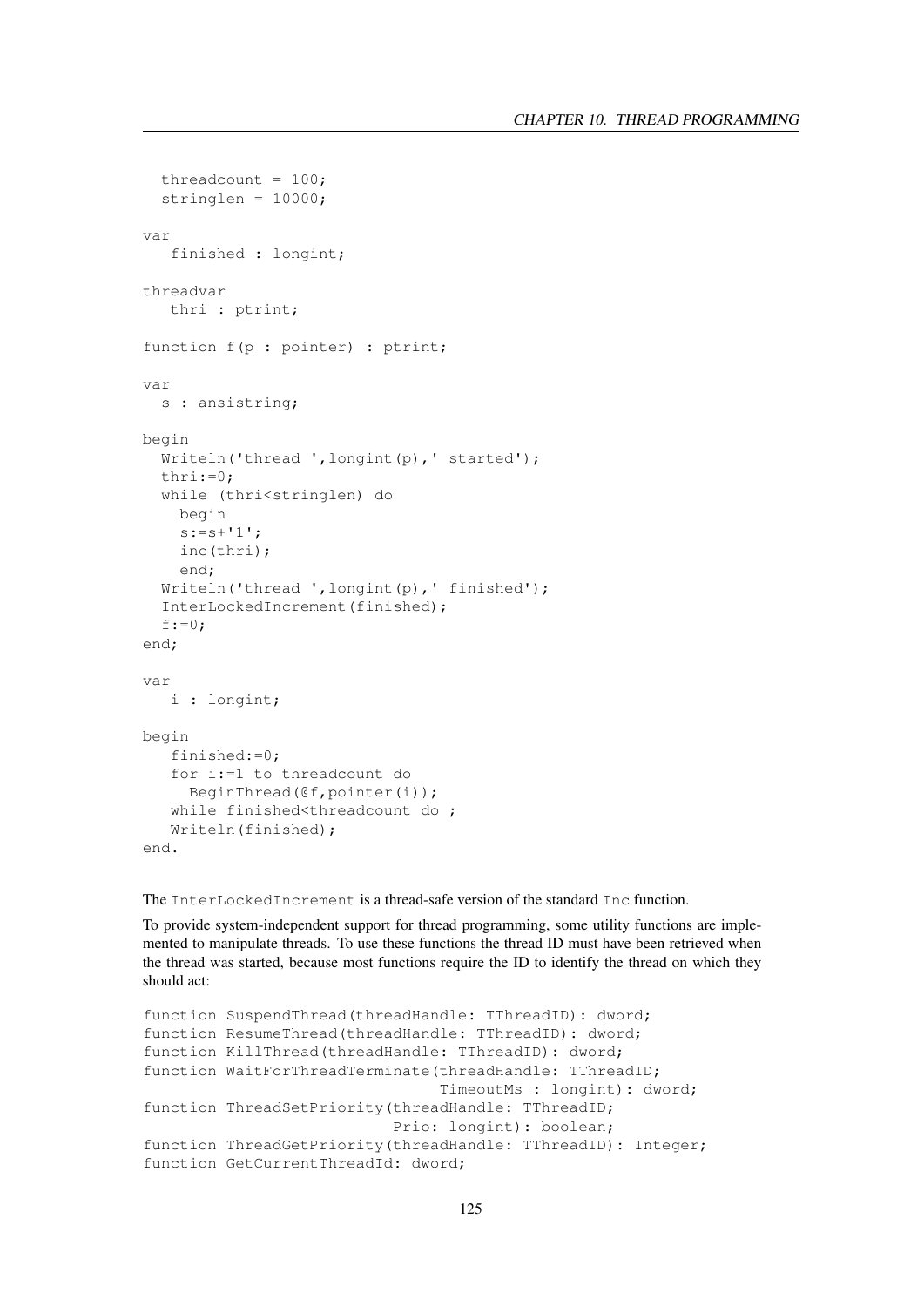procedure ThreadSwitch;

The meaning of these functions should be clear:

SuspendThread Suspends the execution of the thread.

ResumeThread Resumes execution of a suspended thread.

KillThread Kills the thread: the thread is removed from memory.

- WaitForThreadTerminate Waits for the thread to terminate. The function returns when the thread has finished executing, or when the timeout expired.
- ThreadSetPriority Sets the execution priority of the thread. This call is not always allowed: your process may not have the necessary permissions to do this.

ThreadGetPriority Returns the current execution priority of the thread.

GetCurrentThreadId Returns the ID of the current thread.

ThreadSwitch Allows other threads to execute at this point. This means that it can cause a thread switch, but this is not guaranteed, it depends on the OS and the number of processors.

## 10.3 Critical sections

When programming threads, it is sometimes necessary to avoid concurrent access to certain resources, or to avoid having a certain routine executed by two threads. This can be done using a Critical Section. The FPC heap manager uses critical sections when multithreading is enabled.

The TRTLCriticalSection type is an Opaque type; it depends on the OS on which the code is executed. It should be initialized before it is first used, and should be disposed of when it is no longer necessary.

To protect a piece of code, a call to EnterCriticalSection should be made: When this call returns, it is guaranteed that the current thread is the only thread executing the subsequent code. The call may have suspended the current thread for an indefinite time to ensure this.

When the protected code is finished, LeaveCriticalSection must be called: this will enable other threads to start executing the protected code. To minimize waiting time for the threads, it is important to keep the protected block as small as possible.

The definition of these calls is as follows:

```
procedure InitCriticalSection(var cs: TRTLCriticalSection);
procedure DoneCriticalSection(var cs: TRTLCriticalSection);
procedure EnterCriticalSection(var cs: TRTLCriticalSection);
procedure LeaveCriticalSection(var cs: TRTLCriticalSection);
```
The meaning of these calls is again almost obvious:

- InitCriticalSection Initializes a critical section. This call must be made before either EnterCrititicalSection or LeaveCriticalSection is used.
- DoneCriticalSection Frees the resources associated with a critical section. After this call neither EnterCrititicalSection nor LeaveCriticalSection may be used.
- EnterCriticalSection When this call returns, the calling thread is the only thread running the code between the EnterCriticalSection call and the following LeaveCriticalsection call.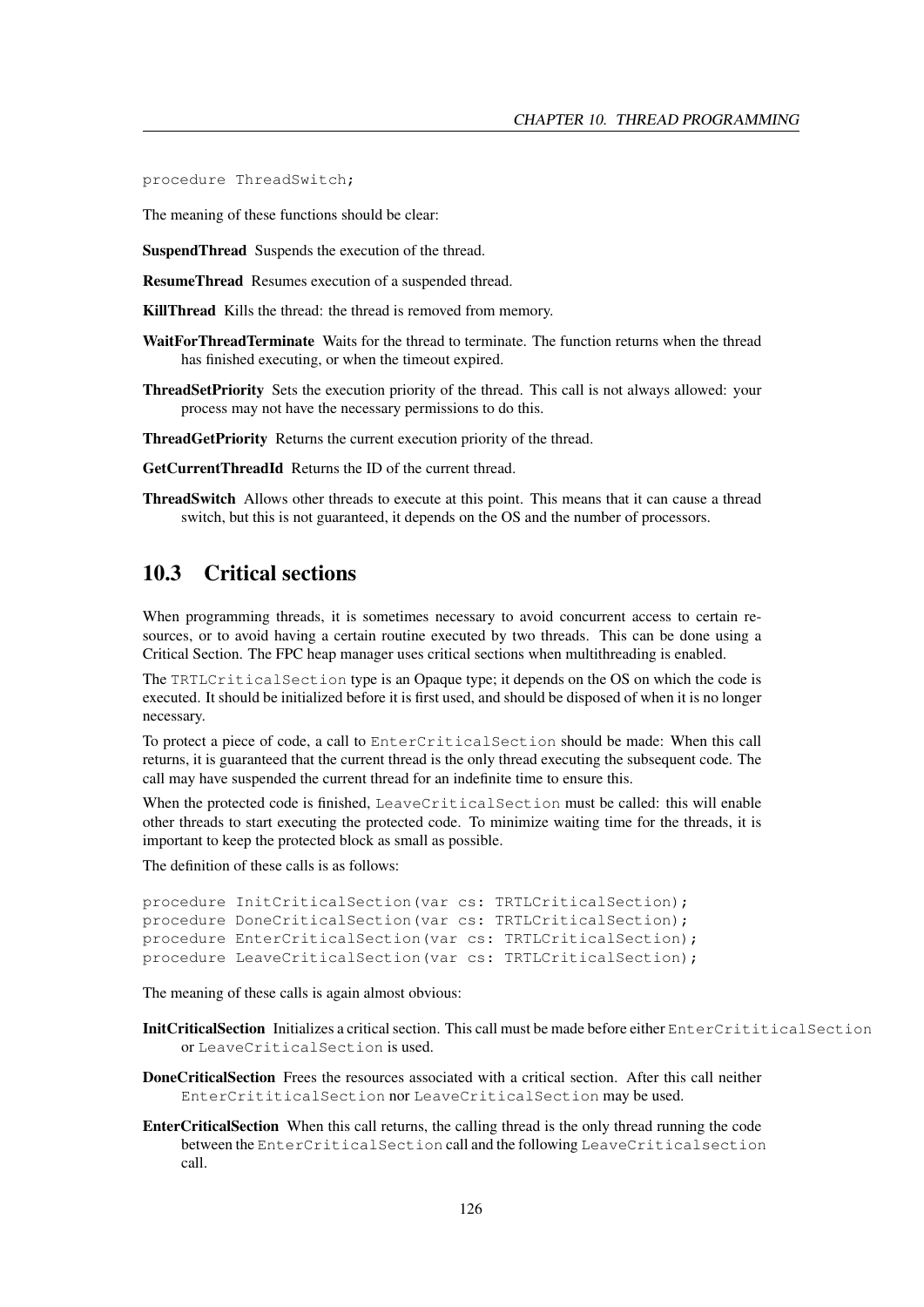LeaveCriticalSection Signals that the protected code can be executed by other threads.

Note that the LeaveCriticalsection call *must* be executed. Failing to do so will prevent all other threads from executing the code in the critical section. It is therefore good practice to enclose the critical section in a  $Try$ .  $finally$  block. Typically, the code will look as follows:

```
Var
  MyCS : TRTLCriticalSection;
Procedure CriticalProc;
begin
  EnterCriticalSection(MyCS);
  Try
    // Protected Code
  Finally
    LeaveCriticalSection(MyCS);
  end;
end;
Procedure ThreadProcedure;
begin
  // Code executed in threads...
 CriticalProc;
  // More Code executed in threads...
end;
begin
  InitCriticalSection(MyCS);
  // Code to start threads.
  DoneCriticalSection(MyCS);
end.
```
## 10.4 The Thread Manager

Just like the heap is implemented using a heap manager, and widestring management is left to a widestring manager, the threads have been implemented using a thread manager. This means that there is a record which has fields of procedural type for all possible functions used in the thread routines. The thread routines use these fields to do the actual work.

The thread routines install a system thread manager specific for each system. On Windows, the normal Windows routines are used to implement the functions in the thread manager. On Linux and other unices, the system thread manager does nothing: it will generate an error when thread routines are used. The rationale is that the routines for thread management are located in the C library. Implementing the system thread manager would make the RTL dependent on the C library, which is not desirable. To avoid dependency on the C library, the Thread Manager is implemented in a separate unit (cthreads). The initialization code of this unit sets the thread manager to a thread manager record which uses the C (pthreads) routines.

The thread manager record can be retrieved and set just as the record for the heap manager. The record looks (currently) as follows:

TThreadManager = Record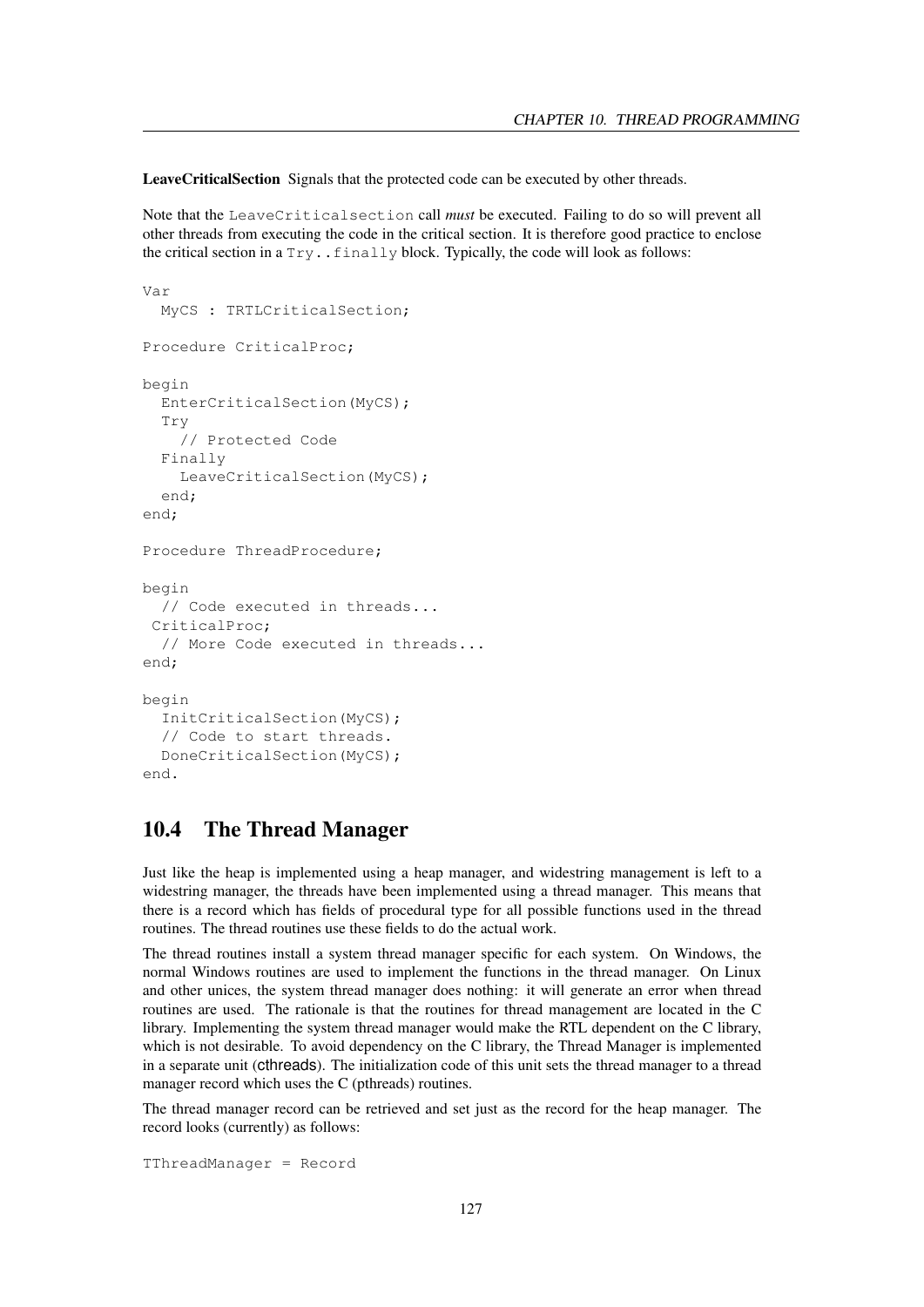| InitManager            |                      | : Function : Boolean;             |  |
|------------------------|----------------------|-----------------------------------|--|
| DoneManager            |                      | Function : Boolean;               |  |
| BeginThread            | $\ddot{\phantom{a}}$ | TBeginThreadHandler;              |  |
| EndThread              |                      | : TEndThreadHandler;              |  |
| SuspendThread          |                      | : TThreadHandler;                 |  |
| ResumeThread           |                      | : TThreadHandler;                 |  |
| KillThread             |                      | : TThreadHandler;                 |  |
| ThreadSwitch           |                      | : TThreadSwitchHandler;           |  |
| WaitForThreadTerminate |                      | : TWaitForThreadTerminateHandler; |  |
| ThreadSetPriority      | $\ddot{\phantom{a}}$ | TThreadSetPriorityHandler;        |  |
| ThreadGetPriority      |                      | : TThreadGetPriorityHandler;      |  |
| GetCurrentThreadId     |                      | : TGetCurrentThreadIdHandler;     |  |
| InitCriticalSection    |                      | : TCriticalSectionHandler;        |  |
| DoneCriticalSection    |                      | : TCriticalSectionHandler;        |  |
| EnterCriticalSection   |                      | : TCriticalSectionHandler;        |  |
| LeaveCriticalSection   |                      | : TCriticalSectionHandler;        |  |
| InitThreadVar          | $\ddot{\cdot}$       | TInitThreadVarHandler;            |  |
| RelocateThreadVar      |                      | : TRelocateThreadVarHandler;      |  |
| AllocateThreadVars     |                      | : TAllocateThreadVarsHandler;     |  |
| ReleaseThreadVars      |                      | : TReleaseThreadVarsHandler;      |  |
| end;                   |                      |                                   |  |

The meaning of most of these functions should be obvious from the descriptions in previous sections.

The InitManager and DoneManager are called when the threadmanager is set (InitManager), or when it is unset (DoneManager). They can be used to initialize the thread manager or to clean up when it is done. If either of them returns False, the operation fails.

There are some special entries in the record, linked to thread variable management:

InitThreadVar is called when a thread variable must be initialized. It is of type

TInitThreadVarHandler = Procedure(var offset: dword; size: dword);

The offset parameter indicates the offset in the thread variable block: All thread variables are located in a single block, one after the other. The size parameter indicates the size of the thread variable. This function will be called once for all thread variables in the program.

RelocateThreadVar is called each time when a thread is started, and once for the main thread. It is of type:

TRelocateThreadVarHandler = Function(offset : dword) : pointer;

It should return the new location for the thread-local variable.

- AllocateThreadVars is called when room must be allocated for all threadvars for a new thread. It's a simple procedure, without parameters. The total size of the threadvars is stored by the compiler in the threadvarblocksize global variable. The heap manager may *not* be used in this procedure: the heap manager itself uses threadvars, which have not yet been allocated.
- ReleaseThreadVars This procedure (without parameters) is called when a thread terminates, and all memory allocated must be released again.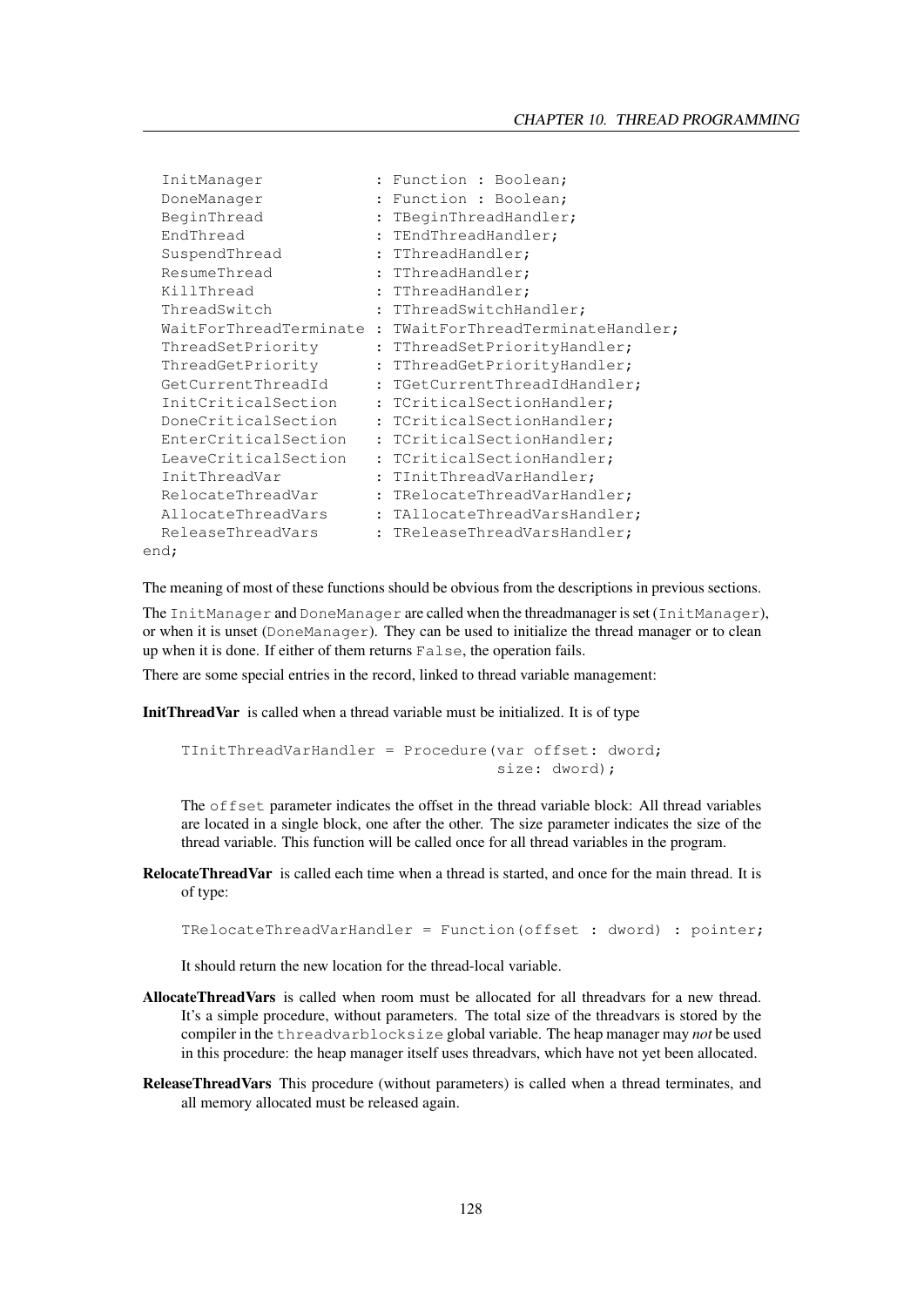## Chapter 11

# **Optimizations**

## 11.1 Non processor specific

The following sections describe the general optimizations done by the compiler, they are not processor specific. Some of these require some compiler switch override while others are done automatically (those which require a switch will be noted as such).

#### **11.1.1 Constant folding**

In Free Pascal, if the operand(s) of an operator are constants, they will be evaluated at compile time. Example

 $x:=1+2+3+6+5;$ 

will generate the same code as

 $x := 17;$ 

Furthermore, if an array index is a constant, the offset will be evaluated at compile time. This means that accessing MyData[5] is as efficient as accessing a normal variable.

Finally, calling Chr, Hi, Lo, Ord, Pred, or Succ functions with constant parameters generates no run-time library calls, instead, the values are evaluated at compile time.

#### **11.1.2 Constant merging**

Using the same constant string, floating point value or constant set two or more times generates only one copy of that constant.

#### **11.1.3 Short cut evaluation**

Evaluation of boolean expression stops as soon as the result is known, which makes code execute faster then if all boolean operands were evaluated.

#### **11.1.4 Constant set inlining**

Using the in operator is always more efficient than using the equivalent  $\langle \rangle$ , =,  $\langle \rangle$  =,  $\langle \rangle$  and  $\rangle$ operators. This is because range comparisons can be done more easily with the in operator than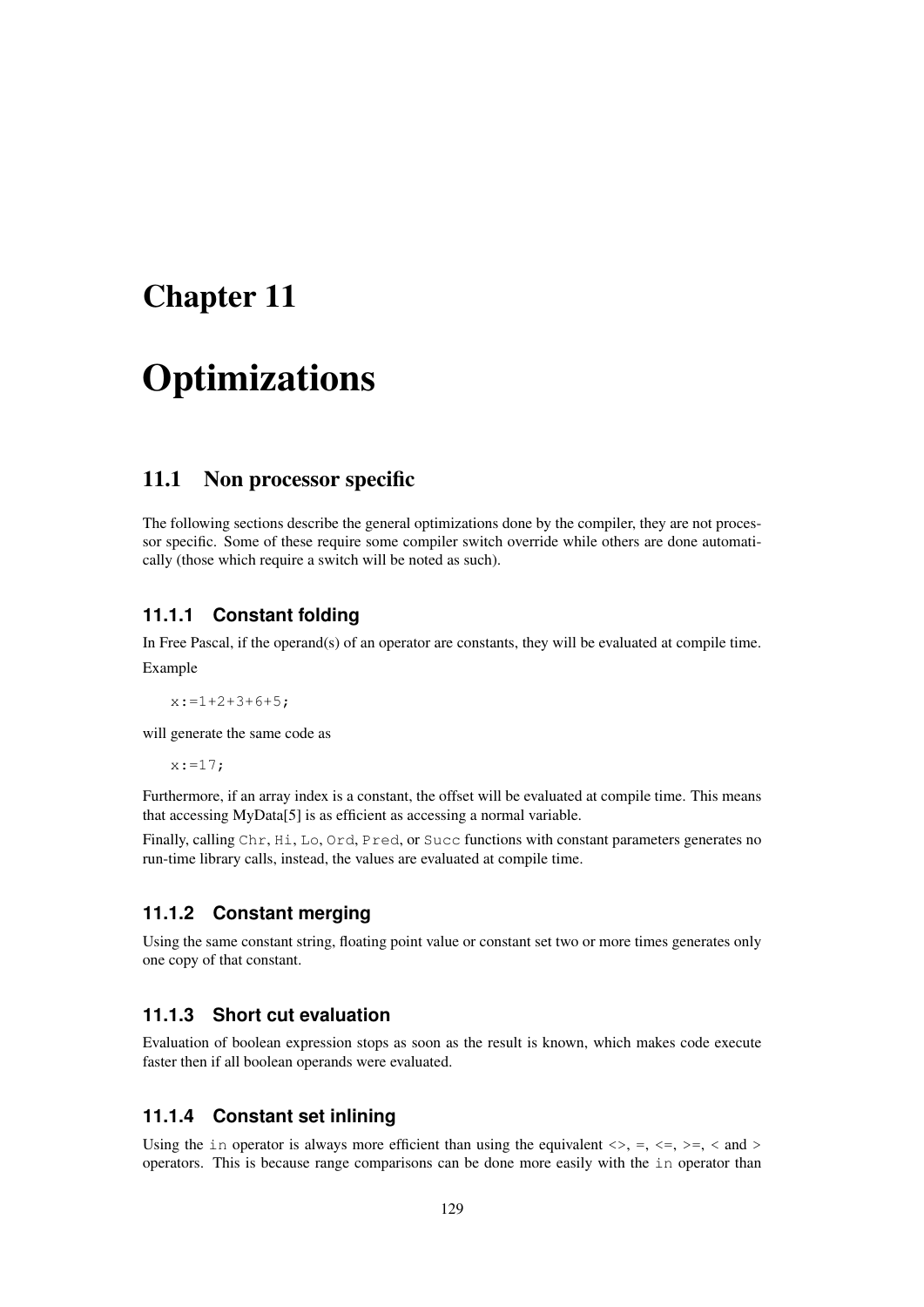with normal comparison operators.

#### **11.1.5 Small sets**

Sets which contain less than 33 elements can be directly encoded using a 32-bit value, therefore no run-time library calls to evaluate operands on these sets are required; they are directly encoded by the code generator.

#### **11.1.6 Range checking**

Assignments of constants to variables are range checked at compile time, which removes the need of the generation of runtime range checking code.

#### **11.1.7 And instead of modulo**

When the second operand of a mod on an unsigned value is a constant power of 2, an and instruction is used instead of an integer division. This generates more efficient code.

#### **11.1.8 Shifts instead of multiply or divide**

When one of the operands in a multiplication is a power of two, they are encoded using arithmetic shift instructions, which generates more efficient code.

Similarly, if the divisor in a div operation is a power of two, it is encoded using arithmetic shift instructions.

The same is true when accessing array indexes which are powers of two, the address is calculated using arithmetic shifts instead of the multiply instruction.

#### **11.1.9 Automatic alignment**

By default all variables larger then a byte are guaranteed to be aligned at least on a word boundary.

Alignment on the stack and in the data section is processor dependent.

#### **11.1.10 Smart linking**

This feature removes all unreferenced code in the final executable file, making the executable file much smaller.

Smart linking is switched on with the  $-CX$  command line switch, or using the  $\{\$SMARK ON\}$ global directive.

#### **11.1.11 Inline routines**

The following runtime library routines are coded directly into the final executable: Lo, Hi, High, Sizeof, TypeOf, Length, Pred, Succ, Inc, Dec and Assigned.

#### **11.1.12 Stack frame omission**

Under specific conditions, the stack frame (entry and exit code for the routine, see section section [6.3,](#page-85-0) page [85\)](#page-85-0) will be omitted, and the variable will directly be accessed via the stack pointer.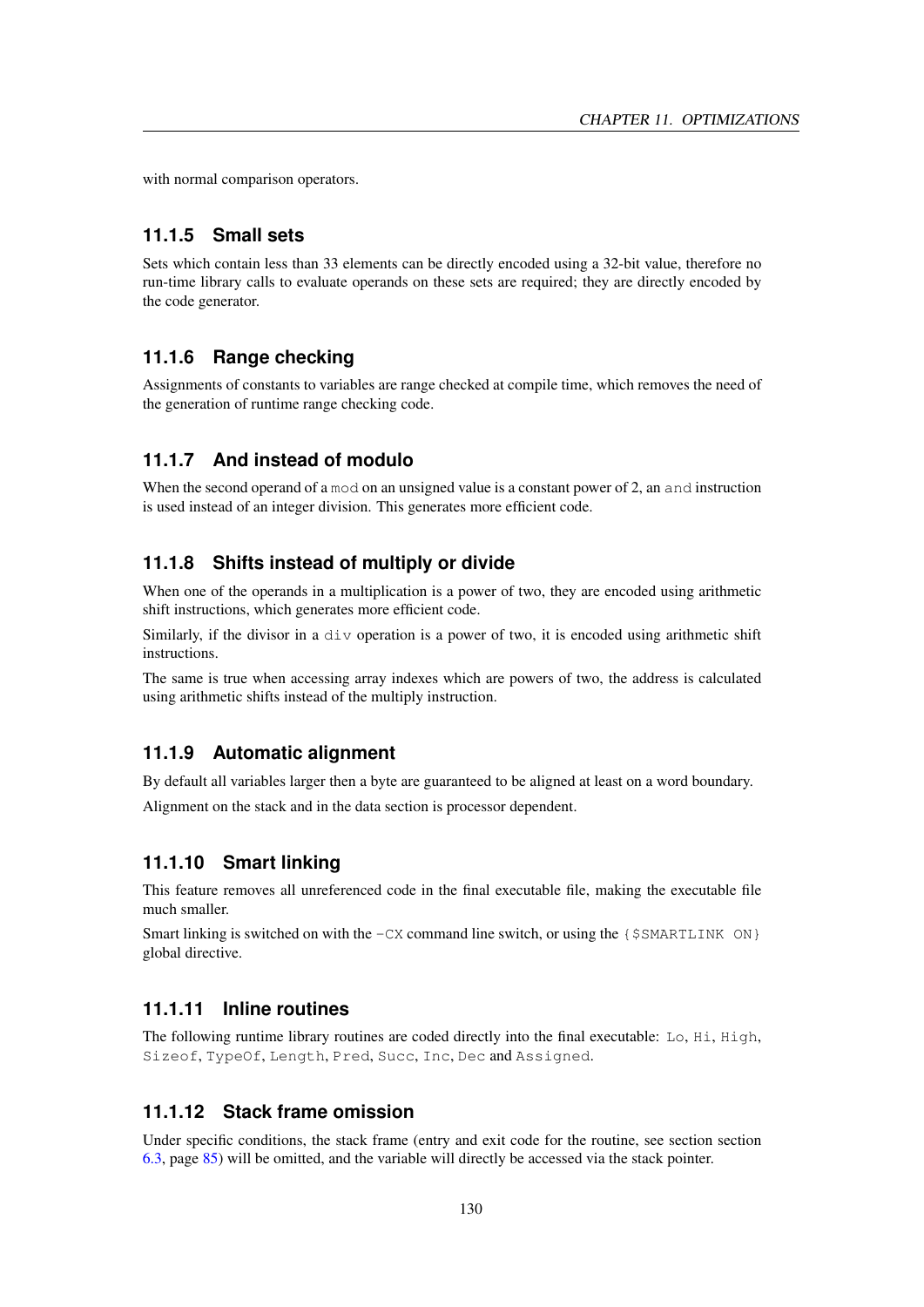Conditions for omission of the stack frame:

- The target CPU is x86 or ARM.
- The -O2 or -OoSTACKFRAME command line switch must be specified.
- No inline assembler is used.
- No exceptions are used.
- No routines are called with outgoing parameters on the stack.
- The function has no parameters.

#### **11.1.13 Register variables**

When using the  $-\text{Or}$  switch, local variables or parameters which are used very often will be moved to registers for faster access.

### 11.2 Processor specific

This lists the low-level optimizations performed, on a processor per processor basis.

#### **11.2.1 Intel 80x86 specific**

Here follows a listing of the optimizing techniques used in the compiler:

- 1. When optimizing for a specific Processor  $(-Op1, -Op2, -Op3$ , the following is done:
	- In case statements, a check is done whether a jump table or a sequence of conditional jumps should be used for optimal performance.
	- Determines a number of strategies when doing peephole optimization, e.g.: movzbl (%ebp), %eax will be changed into xorl %eax, %eax; movb (%ebp), %al for Pentium and PentiumMMX.
- 2. When optimizing for speed  $(-\circ c)$ , the default) or size  $(-\circ s)$ , a choice is made between using shorter instructions (for size) such as enter  $$4$ , or longer instructions subl  $$4$ ,  $$esp$  for speed. When smaller size is requested, data is aligned to minimal boundaries. When speed is requested, data is aligned on most efficient boundaries as much as possible.
- 3. Fast optimizations  $(-01)$ : activate the peephole optimizer
- 4. Slower optimizations  $(-02)$ : also activate the common subexpression elimination (formerly called the "reloading optimizer")
- 5. Uncertain optimizations (-OoUNCERTAIN): With this switch, the common subexpression elimination algorithm can be forced into making uncertain optimizations.

Although you can enable uncertain optimizations in most cases, for people who do not understand the following technical explanation, it might be the safest to leave them off.

Remark If uncertain optimizations are enabled, the CSE algorithm assumes that

• If something is written to a local/global register or a procedure/function parameter, this value doesn't overwrite the value to which a pointer points.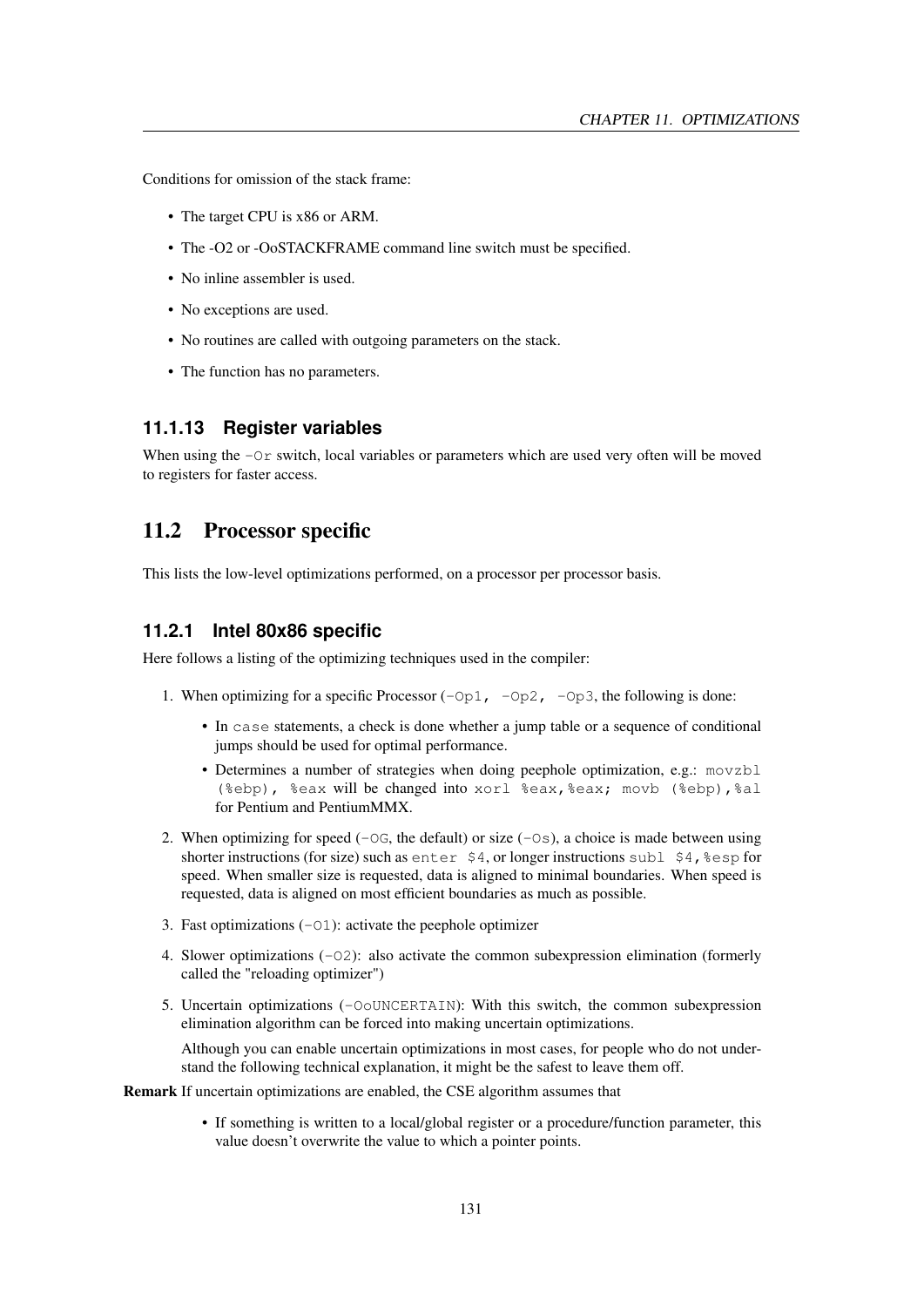• If something is written to memory pointed to by a pointer variable, this value doesn't overwrite the value of a local/global variable or a procedure/function parameter.

The practical upshot of this is that you cannot use the uncertain optimizations if you both write and read local or global variables directly and through pointers (this includes Var parameters, as those are pointers too).

The following example will produce bad code when you switch on uncertain optimizations:

```
Var temp: Longint;
Procedure Foo(Var Bar: Longint);
Begin
  If (Bar = temp)
    Then
      Begin
        Inc(Bar);
        If (Bar <> temp) then Writeln('bug!')
      End
End;
Begin
  Foo(Temp);
End.
```
The reason it produces bad code is because you access the global variable Temp both through its name Temp and through a pointer, in this case using the Bar variable parameter, which is nothing but a pointer to Temp in the above code.

On the other hand, you can use the uncertain optimizations if you access global/local variables or parameters through pointers, and *only* access them through this pointer<sup>[1](#page-132-0)</sup>.

For example:

```
Type TMyRec = Record
                a, b: Longint;
              End;
     PMyRec = \wedge TMyRecTMyRecArray = Array [1..100000] of TMyRec;
     PMyRecArray = ^TMyRecArray;
Var MyRecArrayPtr: PMyRecArray;
    MyRecPtr: PMyRec;
    Counter: Longint;
Begin
 New(MyRecArrayPtr);
  For Counter := 1 to 100000 Do
    Begin
       MyRecPtr := @MyRecArrayPtr^[Counter];
       MyRecPtr^.a := Counter;
       MyRecPtr^.b := Counter div 2;
    End;
End.
```
<span id="page-132-0"></span><sup>&</sup>lt;sup>1</sup>You can use multiple pointers to point to the same variable as well, that doesn't matter.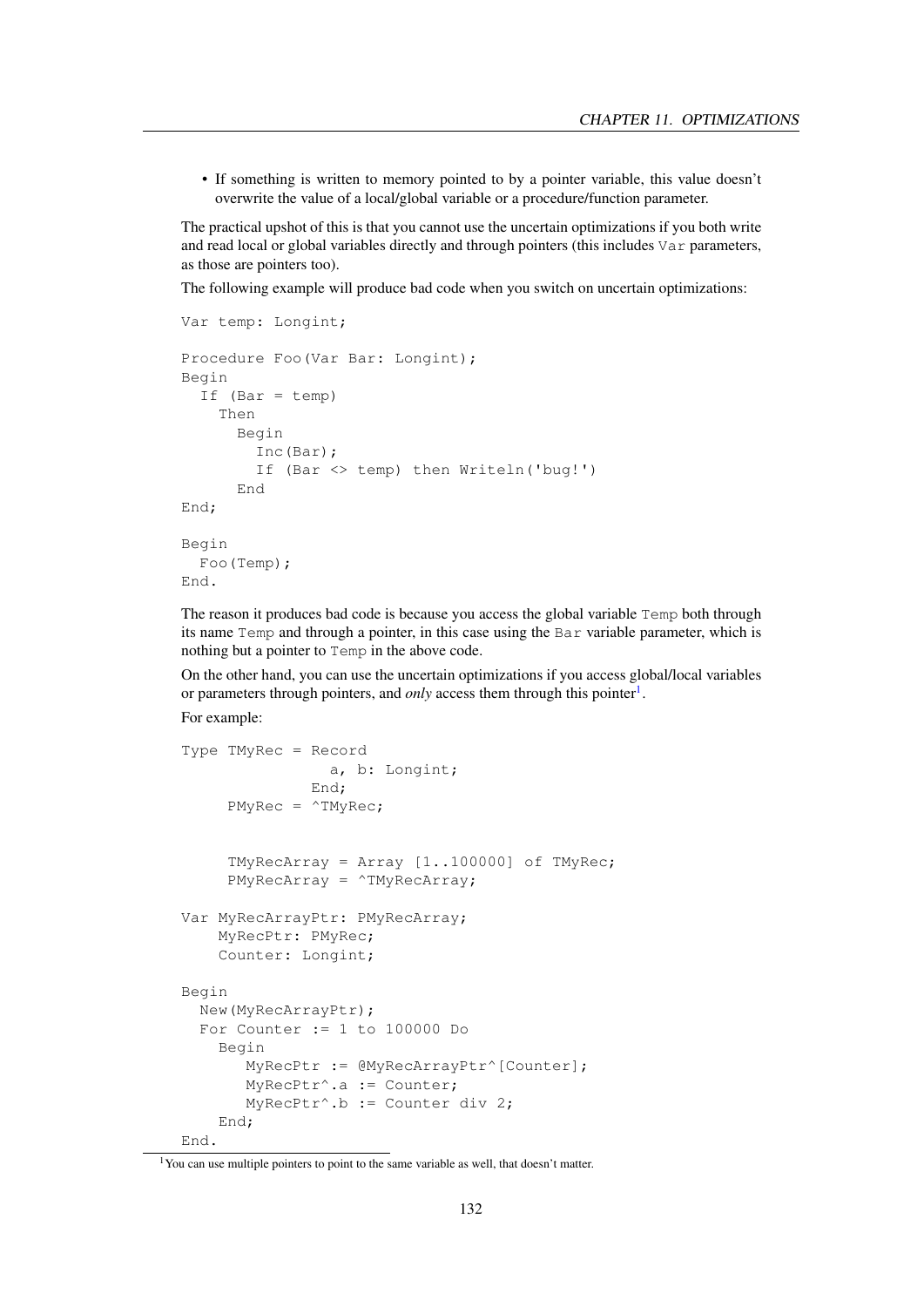Will produce correct code, because the global variable MyRecArrayPtr is not accessed directly, but only through a pointer  $(MyRecPtr in this case)$ .

In conclusion, one could say that you can use uncertain optimizations *only* when you know what you're doing.

#### **11.2.2 Motorola 680x0 specific**

Using the  $-02$  (the default) switch does several optimizations in the code produced, the most notable being:

- Sign extension from byte to long will use EXTB.
- Returning of functions will use RTD.
- Range checking will generate no run-time calls.
- Multiplication will use the long MULS instruction, no runtime library call will be generated.
- Division will use the long DIVS instruction, no runtime library call will be generated.

## 11.3 Optimization switches

This is where the various optimizing switches and their actions are described, grouped per switch.

- -On: with n = 1..4: these switches activate the optimizer. A higher level automatically includes all lower levels.
	- Level  $1 (-01)$  activates the peephole optimizer (common instruction sequences are replaced by faster equivalents).
	- Level  $2(-02)$  enables the assembler data flow analyzer, which allows the common subexpression elimination procedure to remove unnecessary reloads of registers with values they already contain.
	- Level 3 (-03) equals level 2 optimizations plus some time-intensive optimizations.
	- Level 4 ( $-04$ ) equals level 3 optimizations plus some optimizations which may have side effects.
	- -OaX=Y Set alignment of X to Y.
	- -Oo[NO XXX Enable or disable specific optimizations; See section [1.2.58](#page-34-0) on [34](#page-34-0) for a list of possible values for XXX.
- -OpXXX Set target cpu for optimizing to XXX; see fpc -i or fpc -ic for possible values.
- -OWXXX Generate whole-program optimization feedback for optimization XXX see fpc -i or fpc -iw for possible values
- -OwXXX Perform whole-program optimization XXX; see fpc -i or fpc -iw for possible values -Os Optimize for size rather than speed.

A more complete description of possible optimization switches can be found in section [1.2.58](#page-34-0) on [34.](#page-34-0)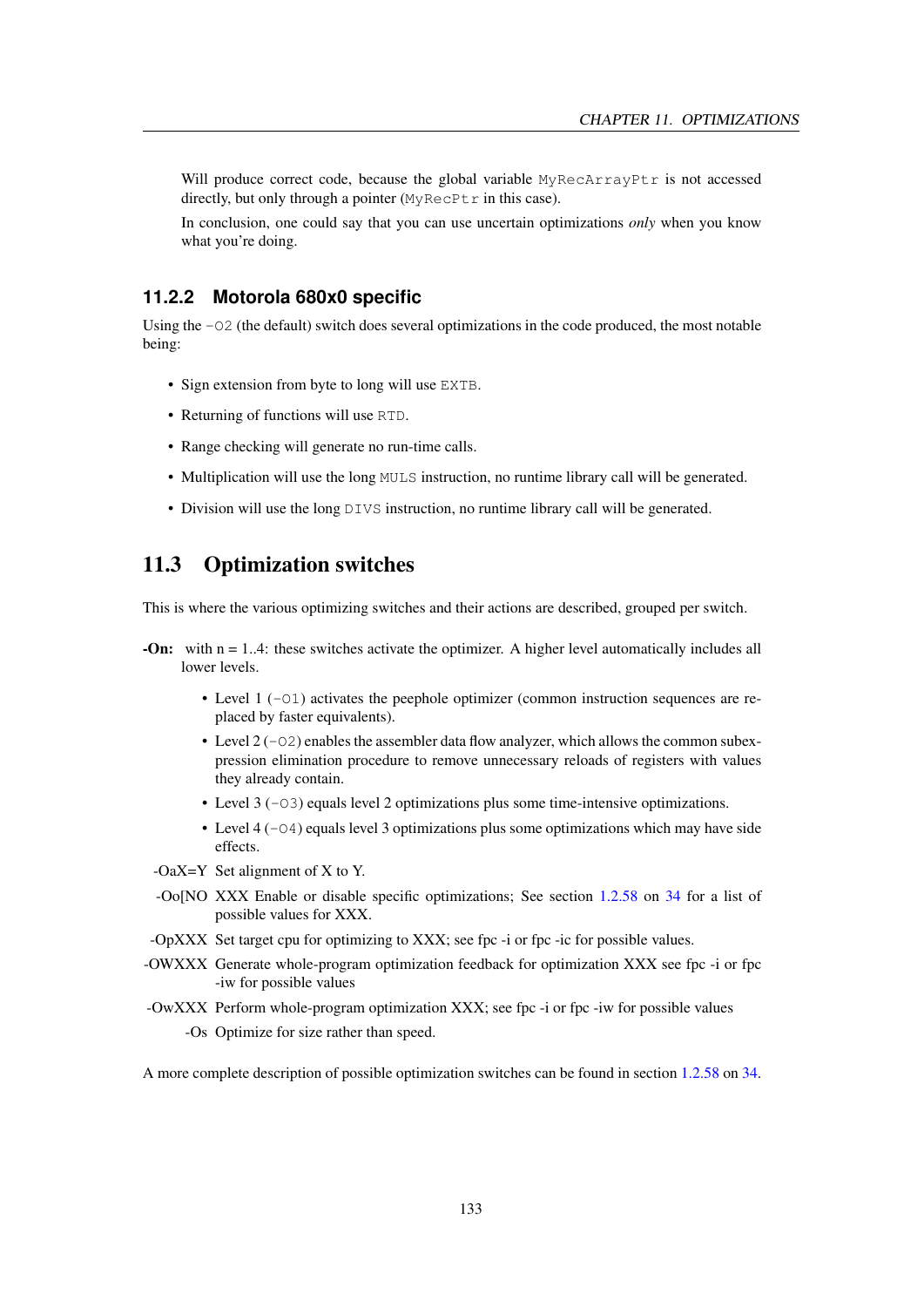## 11.4 Tips to get faster code

Here, some general tips for getting better code are presented. They mainly concern coding style.

- Find a better algorithm. No matter how much you and the compiler tweak the code, a quicksort will (almost) always outperform a bubble sort, for example.
- Use variables of the native size of the processor you're writing for. This is currently 32-bit or 64-bit for Free Pascal, so you are best to use longword and longint variables.
- Turn on the optimizer.
- Write your if/then/else statements so that the code in the "then"-part gets executed most of the time (improves the rate of successful jump prediction).
- Do not use ansistrings, widestrings and exception support, as these require a lot of code overhead.
- Profile your code (see the -pg switch) to find out where the bottlenecks are. If you want, you can rewrite those parts in assembler. You can take the code generated by the compiler as a starting point. When given the  $-a$  command line switch, the compiler will not erase the assembler file at the end of the assembly process, so you can study the assembler file.

## 11.5 Tips to get smaller code

Here are some tips given to get the smallest code possible.

- Find a better algorithm.
- Use the  $-\text{Os}$  compiler switch.
- Regroup global static variables in the same module which have the same size together to minimize the number of alignment directives (which increases the .bss and .data sections unnecessarily). Internally this is due to the fact that all static data is written to in the assembler file, in the order they are declared in the pascal source code.
- Do not use the cdecl modifier, as this generates about 1 additional instruction after each subroutine call.
- Use the smartlinking options for all your units (including the system unit).
- Do not use ansistrings, widestrings and exception support, as these require a lot of code overhead.
- Turn off range checking and stack-checking.
- Turn off runtime type information generation.

## 11.6 Whole Program Optimization

#### **11.6.1 Overview**

Traditionally, compilers optimize a program procedure by procedure, or at best compilation unit per compilation unit. Whole program optimization (WPO) means that the compiler considers all compilation units that make up a program or library and optimizes them using the combined knowledge of how they are used together in this particular case.

The way WPO generally works is as follows: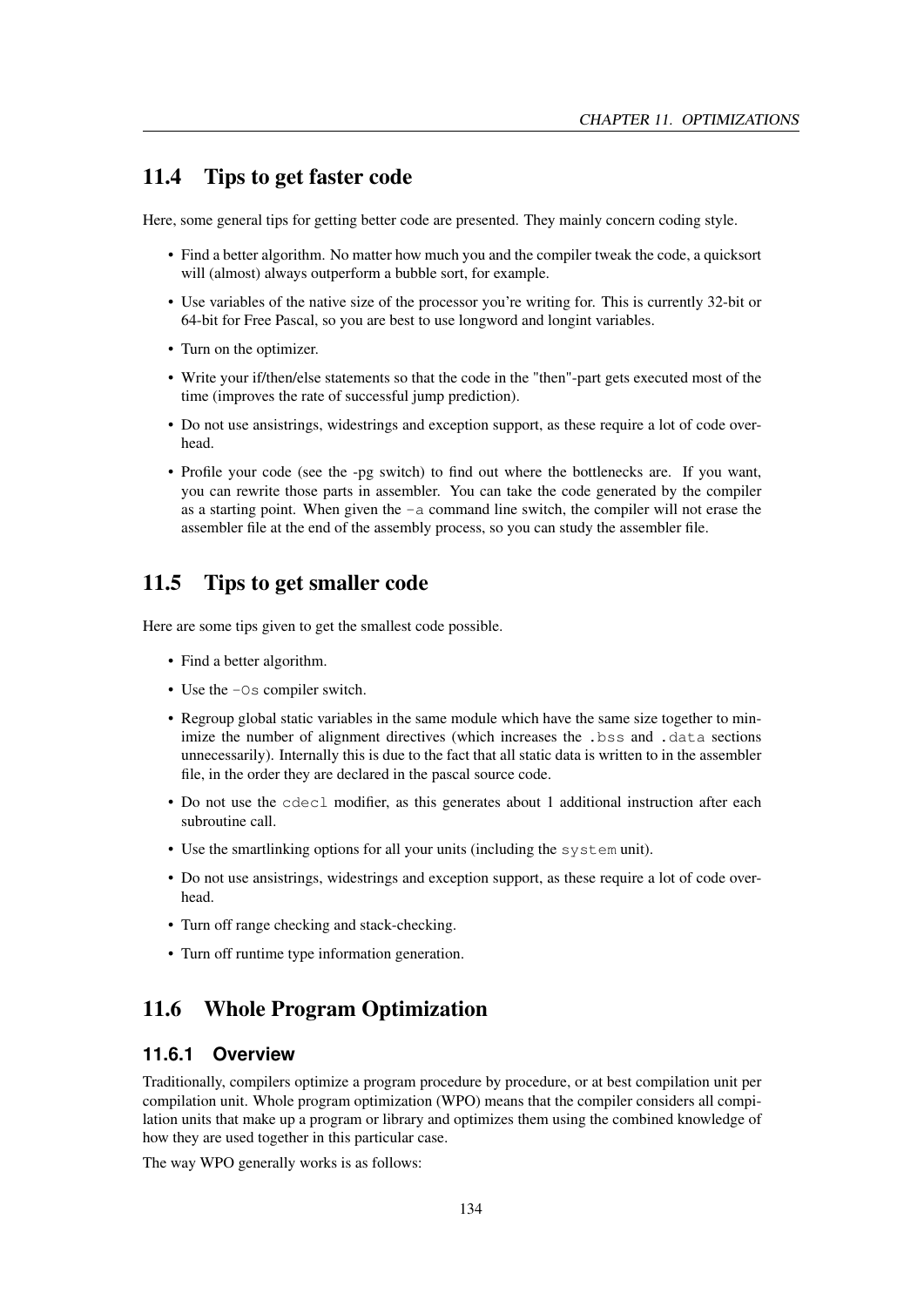- The program is compiled normally, with an option to tell the compiler that it should store various bits of information into a feedback file.
- The program is recompiled a second time (and optionally all units that it uses) with WPO enabled, providing the feedback file generated in the first step as extra input to the compiler.

This is the scheme followed by Free Pascal.

The implementation of this scheme is highly compiler dependent. Another implementation could be that the compiler generates some kind of intermediary code (e.g., byte code) and the linker performs all wpo along with the translation to the target machine code

## 11.7 General principles

A few general principles have been followed when designing the FPC implementation of WPO:

- All information necessary to generate a WPO feedback file for a program is always stored in the ppu files. This means that it is possible to use a generic RTL for WPO (or, in general, any compiled unit). It does mean that the RTL itself will then not be optimized, the compiled program code and its units can be correctly optimized because the compiler knows everything it has to know about all RTL units.
- The generated WPO feedback file is plain text. The idea is that it should be easy to inspect this file by hand, and to add information to it produced by external tools if desired (e.g., profile information).
- The implementation of the WPO subsystem in the compiler is very modular, so it should be easy to plug in additional WPO information providers, or to choose at run time between different information providers for the same kind of information. At the same time, the interaction with the rest of the compiler is kept to a bare minimum to improve maintainability.
- It is possible to generate a WPO feedback file while at the same time using another one as input. In some cases, using this second feedback file as input during a third compilation can further improve the results.

#### **11.7.1 How to use**

#### Step 1: Generate WPO feedback file

The first step in WPO is to compile the program (or library) and all of its units as it would be done normally, but specifying in addition the 2 following options on the command-line:

-FW/path/to/feedbackfile.wpo -OW<selected\_wpo\_options>

The first option tells the compiler where the WPO feedback file should be written, the second option tells the compiler to switch on WPO optimalizations.

The compiler will then, right after the program or library has been linked, collect all necessary information to perform the requested WPO options during a subsequent compilation, and will store this information in the indicated file.

#### Step 2: Use the generated WPO feedback file

To actually apply the WPO options, the program (or library) and all or some of the units that it uses, must be recompiled using the option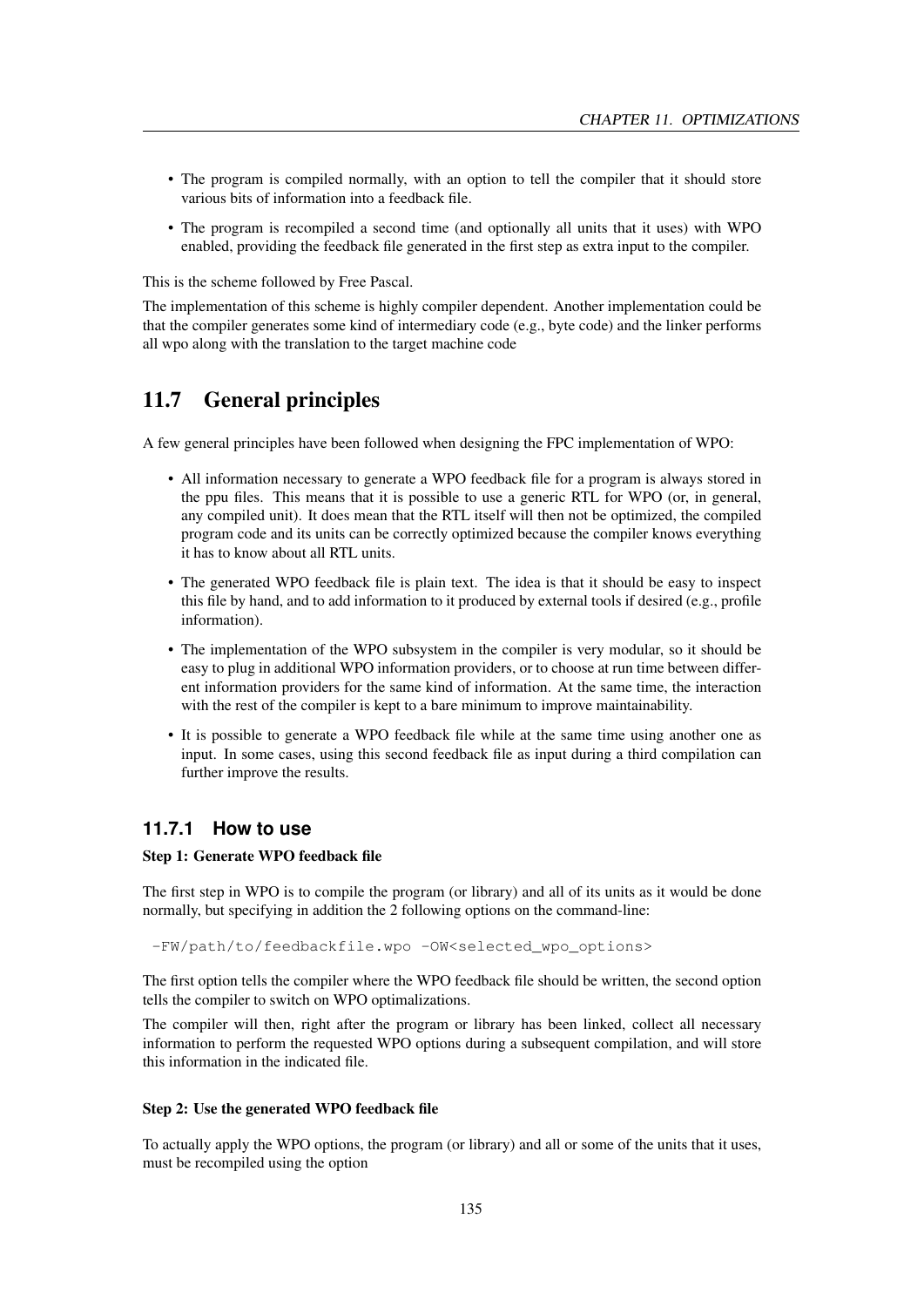-Fw/path/to/feedbackfile.wpo -Ow<selected\_wpo\_options>

(Note the small caps in the w). This will tell the compiler to use the feedback file generated in the previous step. The compiler will then read the information collected about the program during the previous compiler run, and use it during the current compilation of units and/or program/library.

Units not recompiled during the second pass will obviously not be optimized, but they will still work correctly when used together with the optimized units and program/library.

Remark Note that the options must always be specified on the command-line: there is no source directive to turn on WPO, as it makes only sense to use WPO when compiling a complete program.

#### **11.7.2 Available WPO optimizations**

The -OW and -Ow command-line options require a comma-separated list of whole-program-optimization options. These are strings, each string denotes an option. The following is a list of available options:

- all This enables all available whole program optimizations.
- devirtcalls Changes virtual method calls into normal (static) method calls when the compiler can determine that a virtual method call will always go to the same static method. This makes such code both smaller and faster. In general, it is mainly an enabling optimization for other optimizations, because it makes the program easier to analyse due to the fact that it reduces indirect control flow.

There are 2 limitations to this option:

- 1. The current implementation is context-insensitive. This means that the compiler only looks at the program as a whole and determines for each class type which methods can be devirtualised, rather than that it looks at each call statement and the surrounding code to determine whether or not this call can be devirtualised;
- 2. The current implementation does not yet devirtualise interface method calls. Not when calling them via an interface instance, nor when calling them via a class instance.
- optvmts This optimization looks at which class types can be instantiated and which virtual methods can be called in a program, and based on this information it replaces virtual method table (VMT) entries that can never be called with references to FPC\_ABSTRACTERROR. This means that such methods, unless they are called directly via an inherited call from a child class/object, can be removed by the linker. It has little or no effect on speed, but can help reducing code size.

This option has 2 limitations:

- 1. Methods that are published, or getters/setters of published properties, can never be optimized in this way, because they can always be referred to and called via the RTTI (which the compiler cannot detect).
- 2. Such optimizations are not yet done for virtual class methods.
- wsymbolliveness This parameter does not perform any optimization by itself. It simply tells the compiler to record which functions/procedures were kept by the linker in the final program. During a subsequent wpo pass, the compiler can then ignore the removed functions/procedures as far as WPO is concerned (e.g., if a particular class type is only constructed in one unused procedure, then ignoring this procedure can improve the effectiveness of the previous two optimizations).

Again, there are some limitations: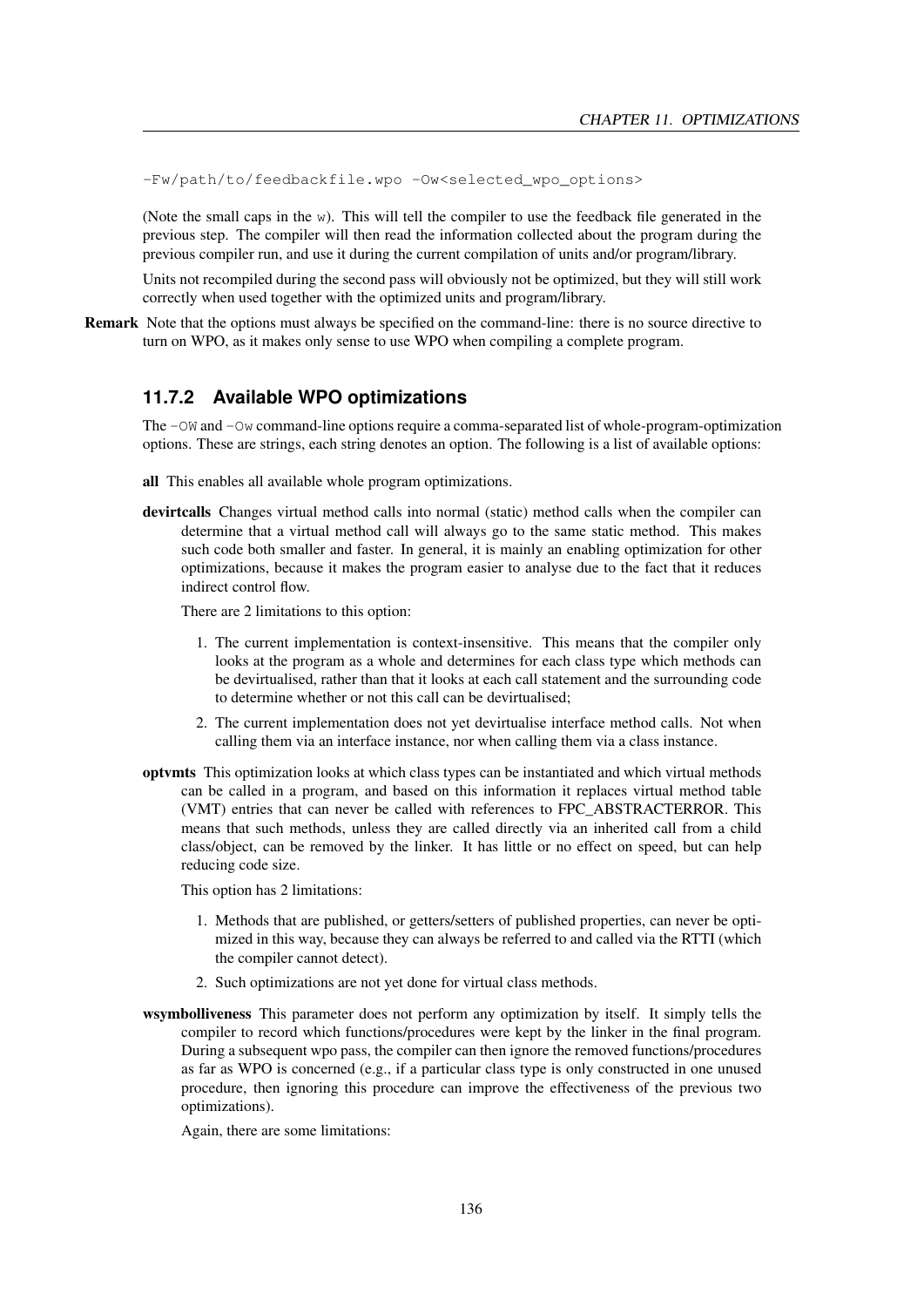- 1. This optimization requires that the nm utility is installed on the system. For Linux binaries, objdump will also work. In the future, this information could also be extracted from the internal linker for the platforms that it supports.
- 2. Collecting information for this optimization (using -OWsymbolliveness) requires that smart linking is enabled (-XX) and that symbol stripping is disabled (-Xs-). When only using such previously collected information, these limitations do not apply.

## **11.7.3 format of the WPO file**

This information is mainly interesting if external data must be added to the WPO feedback file, e.g. from a profiling tool. For regular use of the WPO feature, the following information is not needed and can be ignored.

The file consists of comments and a number of sections. Comments are lines that start with a #. Each section starts with "%" followed by the name of the section (e.g.,% contextinsensitive\_devirtualization).

After that, until either the end of the file or until the next line starting with "% ", first a human readable description follows of the format of this section (in comments), and then the contents of the section itself.

There are no rules for how the contents of a section should look, except that lines starting with # are reserved for comments and lines starting with % are reserved for section markers.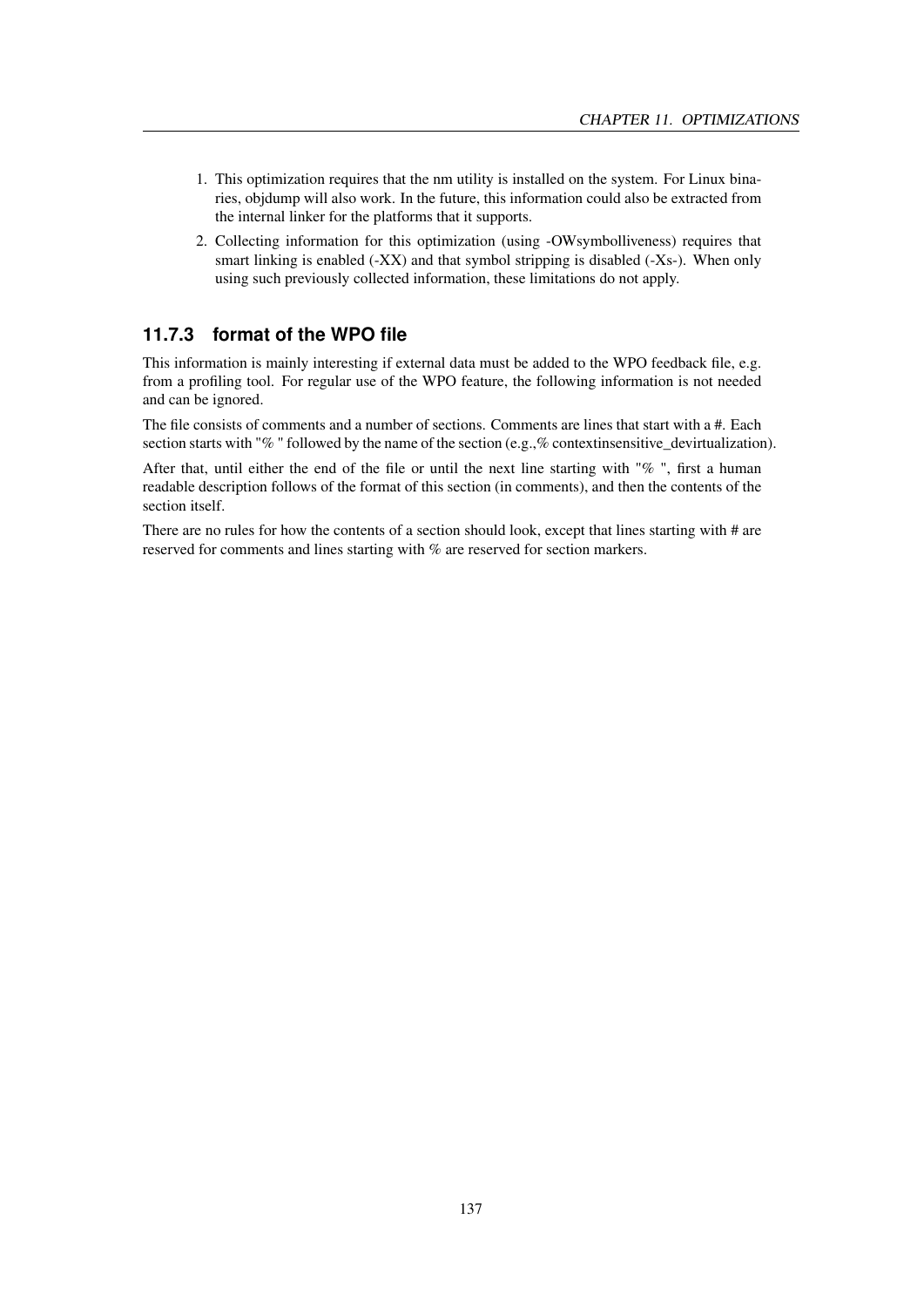## Chapter 12

# Programming shared libraries

## 12.1 Introduction

Free Pascal supports the creation of shared libraries on several operating systems. The following table (table [\(12.1\)](#page-138-0)) indicates which operating systems support the creation of shared libraries.

|               | Operating systems Library extension Library prefix |        |
|---------------|----------------------------------------------------|--------|
| linux         | .so                                                | lib    |
| windows       | .dll                                               | $none$ |
| <b>BeOS</b>   | .so                                                | lib    |
| FreeBSD       | .so                                                | lib    |
| <b>NetBSD</b> | .so                                                | lih    |

<span id="page-138-0"></span>Table 12.1: Shared library support

The library prefix column indicates how the names of the libraries are resolved and created. For example, under LINUX, the library name will always have the lib prefix when it is created. So if you create a library called mylib, under LINUX, this will result in the libmylib.so. Furthermore, when importing routines from shared libraries, it is not necessary to give the library prefix or the filename extension.

In the following sections we discuss how to create a library, and how to use these libraries in programs.

## 12.2 Creating a library

Creation of libraries is supported in any mode of the Free Pascal compiler, but it may be that the arguments or return values differ if the library is compiled in 2 different modes. E.g. if your function expects an Integer argument, then the library will expect different integer sizes if you compile it in Delphi mode or in TP mode.

A library can be created just as a program, only it uses the library keyword, and it has an exports section. The following listing demonstrates a simple library:

**Listing:** progex/subs.pp

*{*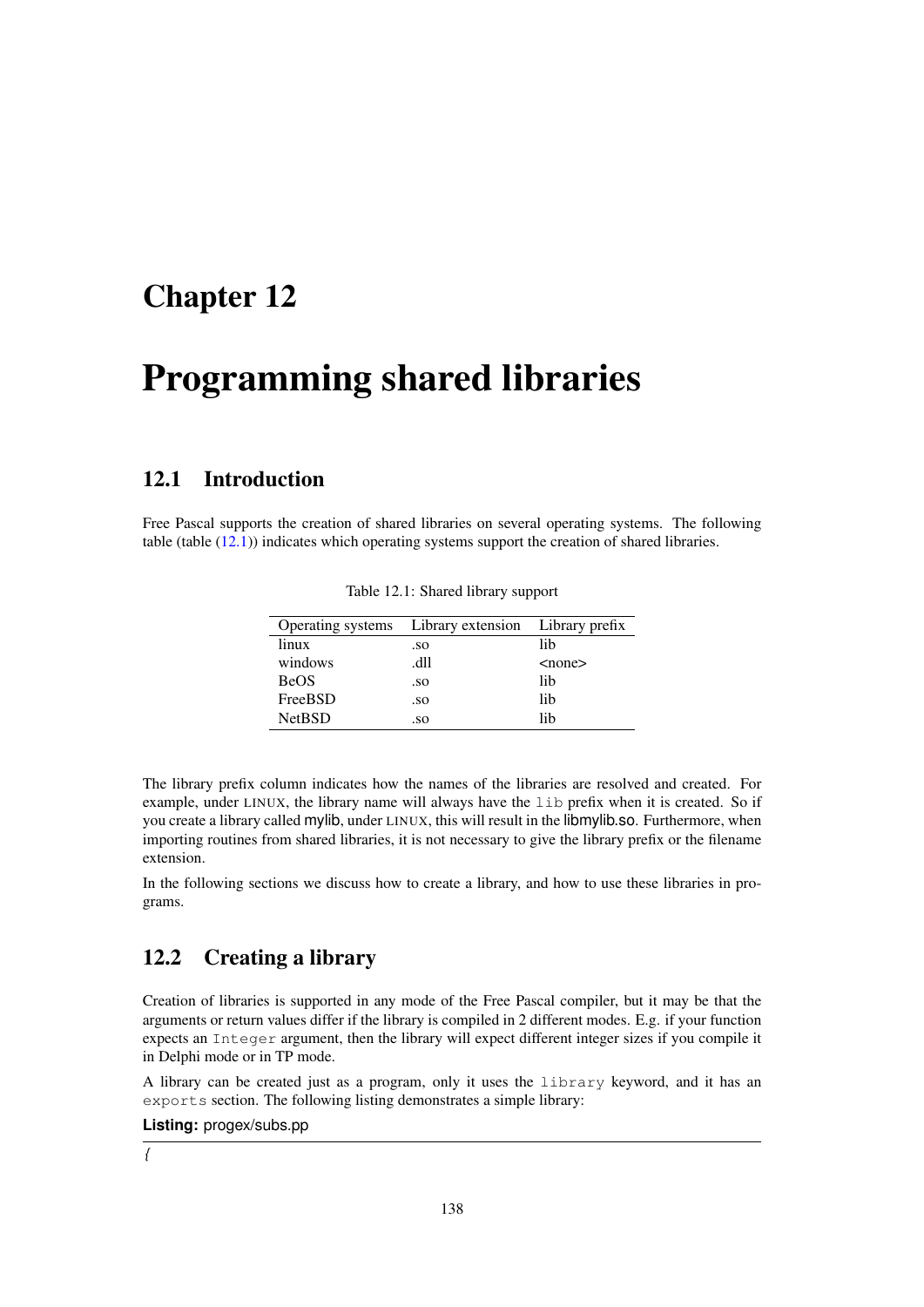```
Example l i b r a r y
}
library subs;
function SubStr ( CString : PChar ; FromPos, ToPos : Longint ) : PChar ; cdecl;
var
  Length: Integer;
begin
  Length := StrLen(CString);
  SubStr := CString + Length;
  if (FromPos > 0) and (ToPos >= FromPos) then
  begin
    if Length >= FromPos then
      SubStr := CString + FromPos;
    if Length > ToPos then
    CString [ToPos+1] := #0;end ;
end ;
exports
  SubStr ;
end .
```
The function  $\text{SubStr}$  does not have to be declared in the library file itself. It can also be declared in the interface section of a unit that is used by the library.

Compilation of this source will result in the creation of a library called libsubs.dylib on MacOS, libsubs.so on other UNIX systems, or subs.dll on WINDOWS or OS/2. The compiler will take care of any additional linking that is required to create a shared library.

The library exports one function: SubStr. The case is important. The case as it appears in the exports clause is used to export the function.

If you want your library to be called from programs compiled with other compilers, it is important to specify the correct calling convention for the exported functions. Since the generated programs by other compilers do not know about the Free Pascal calling conventions, your functions would be called incorrectly, resulting in a corrupted stack.

On WINDOWS, most libraries use the stdcall convention, so it may be better to use that one if your library is to be used on WINDOWS systems. On most UNIX systems, the C calling convention is used, therefore the cdecl modifier should be used in that case.

## 12.3 Using a library in a pascal program

In order to use a function that resides in a library, it is sufficient to declare the function as it exists in the library as an external function, with correct arguments and return type. The calling convention used by the function should be declared correctly as well. The compiler will then link the library as specified in the external statement to your program<sup>[1](#page-139-0)</sup>.

For example, to use the library as defined above from a pascal program, you can use the following pascal program (except on Macos):

#### **Listing:** progex/psubs.pp

<span id="page-139-0"></span><sup>&</sup>lt;sup>1</sup>If you omit the library name in the external modifier, then you can still tell the compiler to link to that library using the {\$Linklib} directive.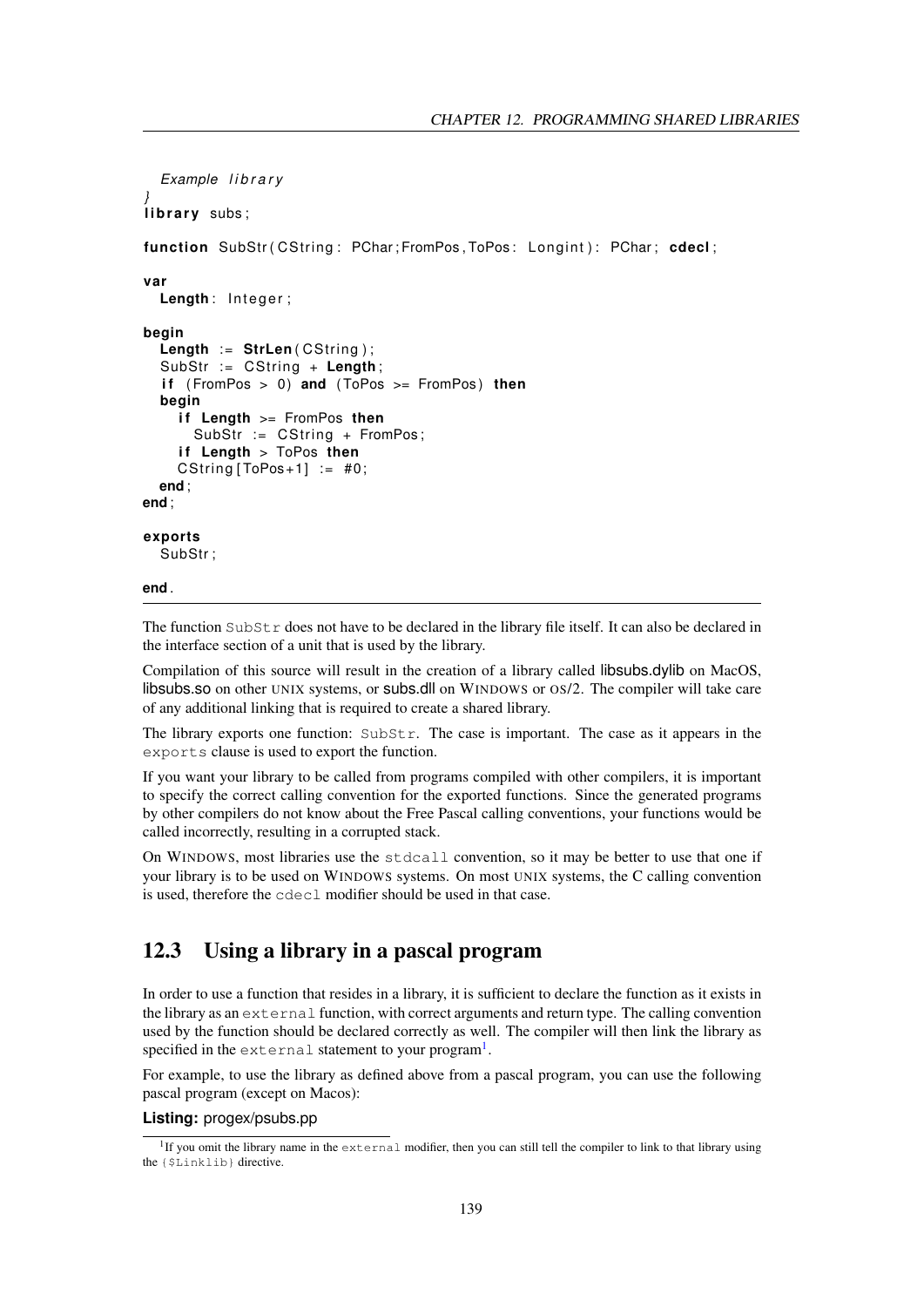```
program testsubs;
uses strings;
function SubStr(const CString: PChar; FromPos, ToPos: longint): PChar;
  cdecl ; ex te rnal ' subs ' ;
var
  s: PChar;
  FromPos, ToPos: Integer;
begin
  s := strnew ( ' TestMe ' ) ;
  FromPos := 2;ToPos := 3;WriteLn(SubStr(s, FromPos, ToPos));
end .
```
As is shown in the example, you must declare the function as external, followed by the library name. On mac, you must also add the  $\{\sinh\}$  directive, as in the following example:

```
Listing: progex/psubsm.pp
```

```
program testsubs;
uses strings;
function SubStr (const CString: PChar; FromPos, ToPos: longint): PChar;
  cdecl ; ex te rnal ' subs ' ;
var
  s: PChar:
  FromPos, ToPos: Integer;
begin
  s := strnew ( ' TestMe ' ) ;
 FromPos := 2;ToPos := 3;WriteLn(SubStr(s, FromPos, ToPos));
end .
```
Here also, it is necessary to specify the correct calling convention (it should always match the convention as used by the function in the library), and to use the correct casing for your declaration. Also notice, that the library importing did not specify the filename extension, nor was the lib prefix added.

This program can be compiled without any additional command-switches, and should run just like that, provided the library is placed where the system can find it. For example, on LINUX, this is /usr/lib or any directory listed in the /etc/ld.so.conf file. On WINDOWS, this can be the program directory, the WINDOWS system directory, or any directory mentioned in the PATH.

Using the library in this way links the library to your program at compile time. This means that

- 1. The library must be present on the system where the program is compiled.
- 2. The library must be present on the system where the program is executed.
- 3. Both libraries must be exactly the same.

Or it may simply be that you don't know the name of the function to be called, you just know the arguments it expects.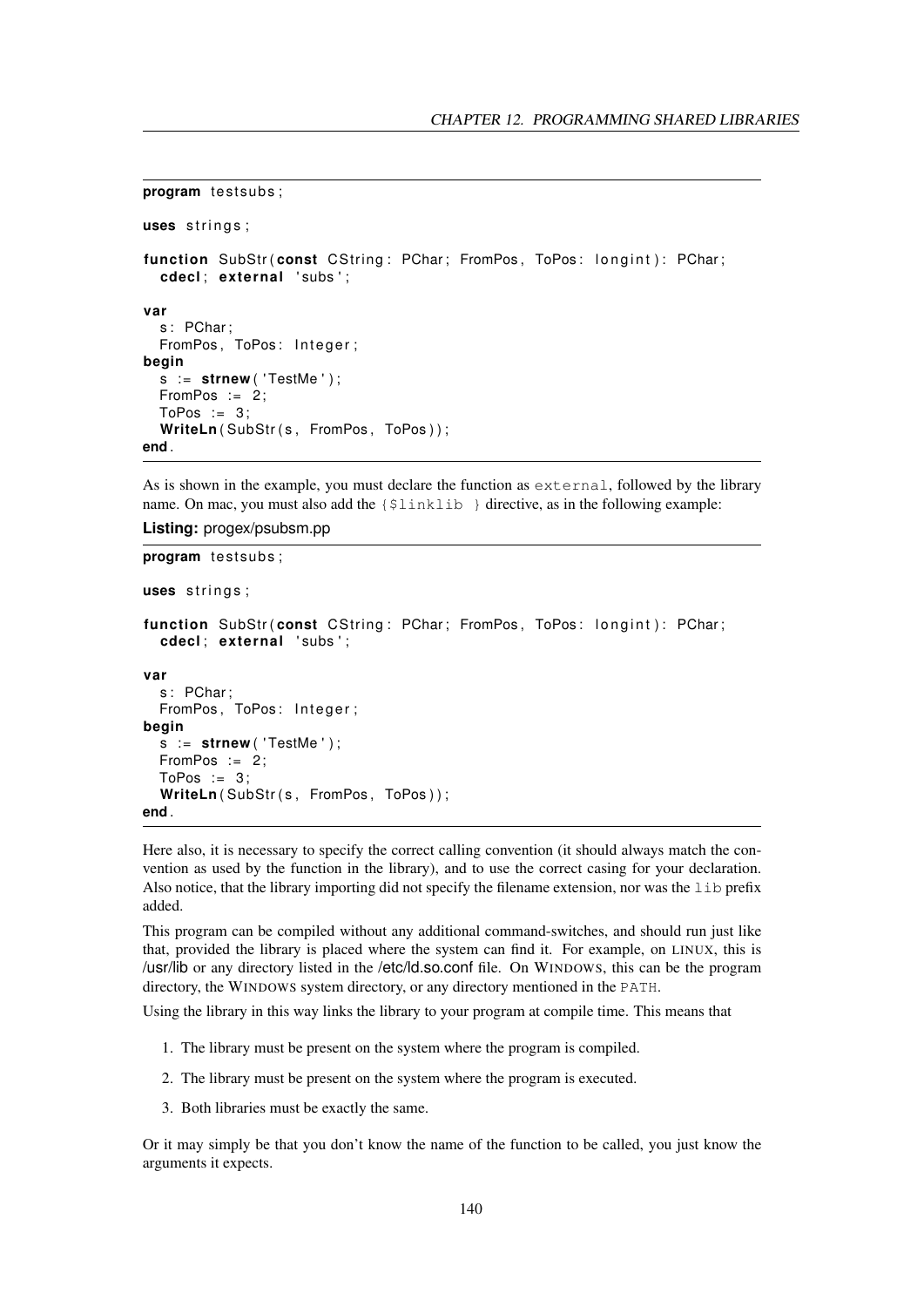It is therefore also possible to load the library at run-time, store the function address in a procedural variable, and use this procedural variable to access the function in the library. The dynlibs provides a cross-platform API to load a libary and get the entry points of the functions in the library.

The following example demonstrates this technique:

**Listing:** progex/plsubs.pp

```
program testsubs;
uses dynlibs;
Type
  TSubStrFunc =
    function (const CString: PChar; FromPos, ToPos: longint): PChar; cdecl;
const
  baseline = 'libsubs.';
{ $ i f d e f windows }
  libext = 'dII';{ $el se }
{ $ i f d e f macos }
  libext = 'dylib';{ $el se }
  libext = 'so':{ $ e n d if }
{ $ e n d if }
var
  s: PChar;
  FromPos, ToPos: Integer;
  lib : TLibHandle;
  SubStr : TSubStrFunc;
begin
  s := 'Test';
  FromPos := 2;
  ToPos := 3;lib := LoadLibrary ('libsubs.so');
  Pointer (Substr):=GetProcAddress (lib, 'SubStr');
  WriteLn(SubStr(s, FromPos, ToPos));
  unloadLibrary (lib);
end .
```
As in the case of compile-time linking, the crucial thing in this listing is the declaration of the TSubStrFunc type. It should match the declaration of the function you're trying to use.

Failure to specify a correct definition will result in a faulty stack or, worse still, may cause your program to crash with an access violation.

## 12.4 Using a pascal library from a C program

Remark The examples in this section assume a LINUX system; similar commands as the ones below exist for other operating systems, though.

You can also call a Free Pascal generated library from a C program:

**Listing:** progex/ctest.c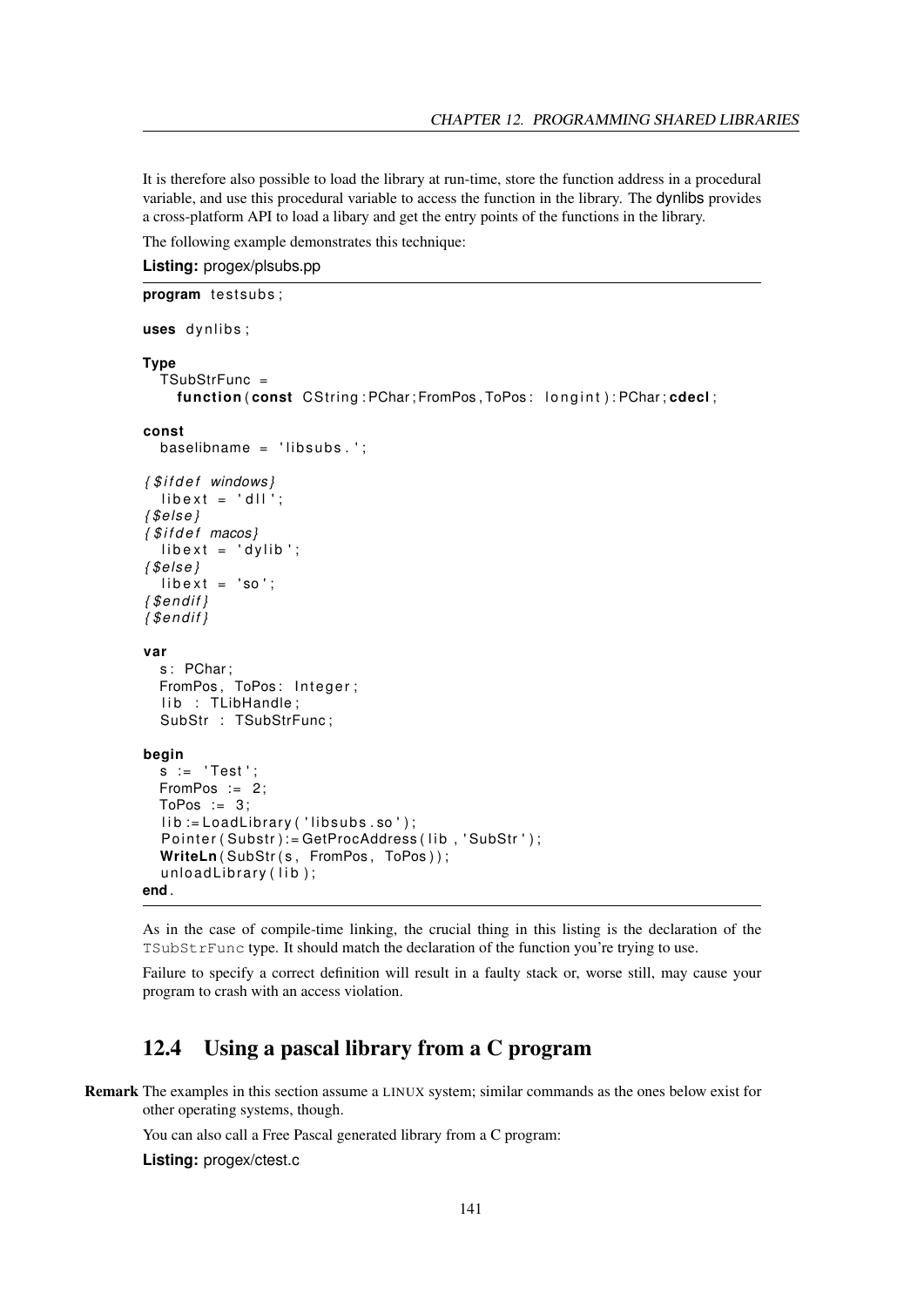```
#include <string.h>
#include <stdio.h>
extern char* SubStr(const char*, int, int, int);
int main()
{
    char
*
s ;
    int FromPos, ToPos;
    s = strdup("Test");
    FromPos = 2;
    ToPos = 3;printf ("Result from SubStr: '%s'\n", SubStr(s, FromPos, ToPos));
    return 0;
}
```
To compile this example, the following command can be used:

gcc -o ctest ctest.c -lsubs

provided the code is in ctest.c.

The library can also be loaded dynamically from C, as shown in the following example:

```
Listing: progex/ctest2.c
```

```
#include <dlfcn.h>
#include <string.h>
#include <stdio.h>
int main()
{
    void *lib;
    char *s;
    int FromPos. ToPos:
    char* (*SubStr)(const char*, int, int);
    lib = dlopen("./libsubs.so", RTLD LAZY);
    SubStr = dlsym (lib, "SUBSTR");s = strdup("Test");
    FromPos = 2;
    ToPos = 3:
    printf("Result from SubStr: '%s'\n", (*SubStr)(s, FromPos, ToPos));
    dlclose (lib):
    return 0;
}
```
This can be compiled using the following command:

gcc -o ctest2 ctest2.c -ldl

The  $-1$ dl tells gcc that the program needs the libdl.so library to load dynamical libraries.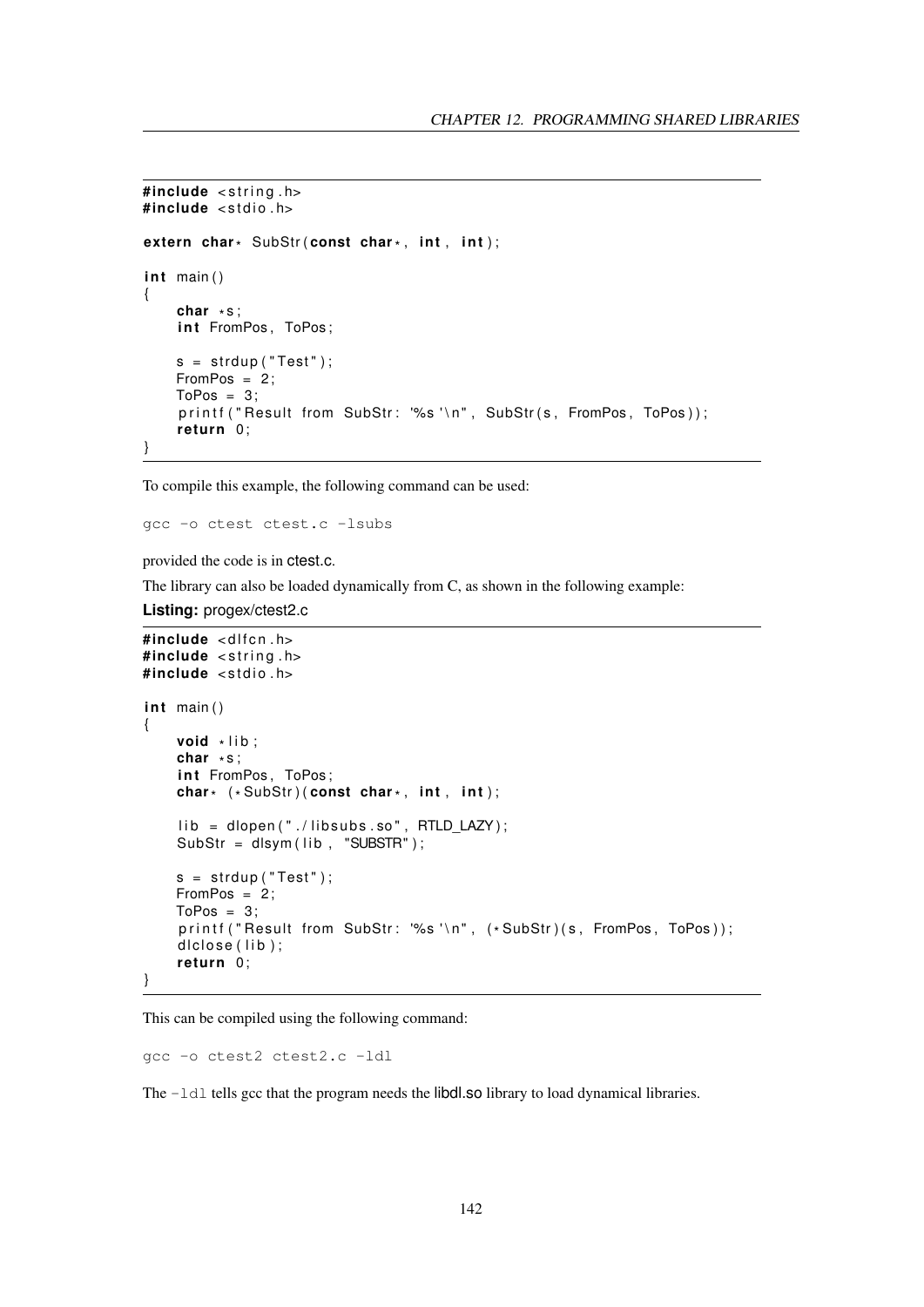## 12.5 Some Windows issues

By default, Free Pascal (actually, the linker used by Free Pascal) creates libraries that are not relocatable. This means that they must be loaded at a fixed address in memory: this address is called the ImageBase address. If two Free Pascal generated libraries are loaded by a program, there will be a conflict, because the first library already occupies the memory location where the second library should be loaded.

There are 2 switches in Free Pascal which control the generation of shared libraries under WINDOWS:

- -WR Generate a relocatable library. This library can be moved to another location in memory if the ImageBase address it wants is already in use.
- -WB Specify the ImageBase address for the generated library. The standard ImageBase used by Free Pascal is  $0 \times 10000000$ . This switch allows changing that by specifying another address, for instance -WB11000000.

The first option is preferred, as a program may load many libraries present on the system, and they could already be using the ImageBase address. The second option is faster, as no relocation needs to be done if the ImageBase address is not yet in use.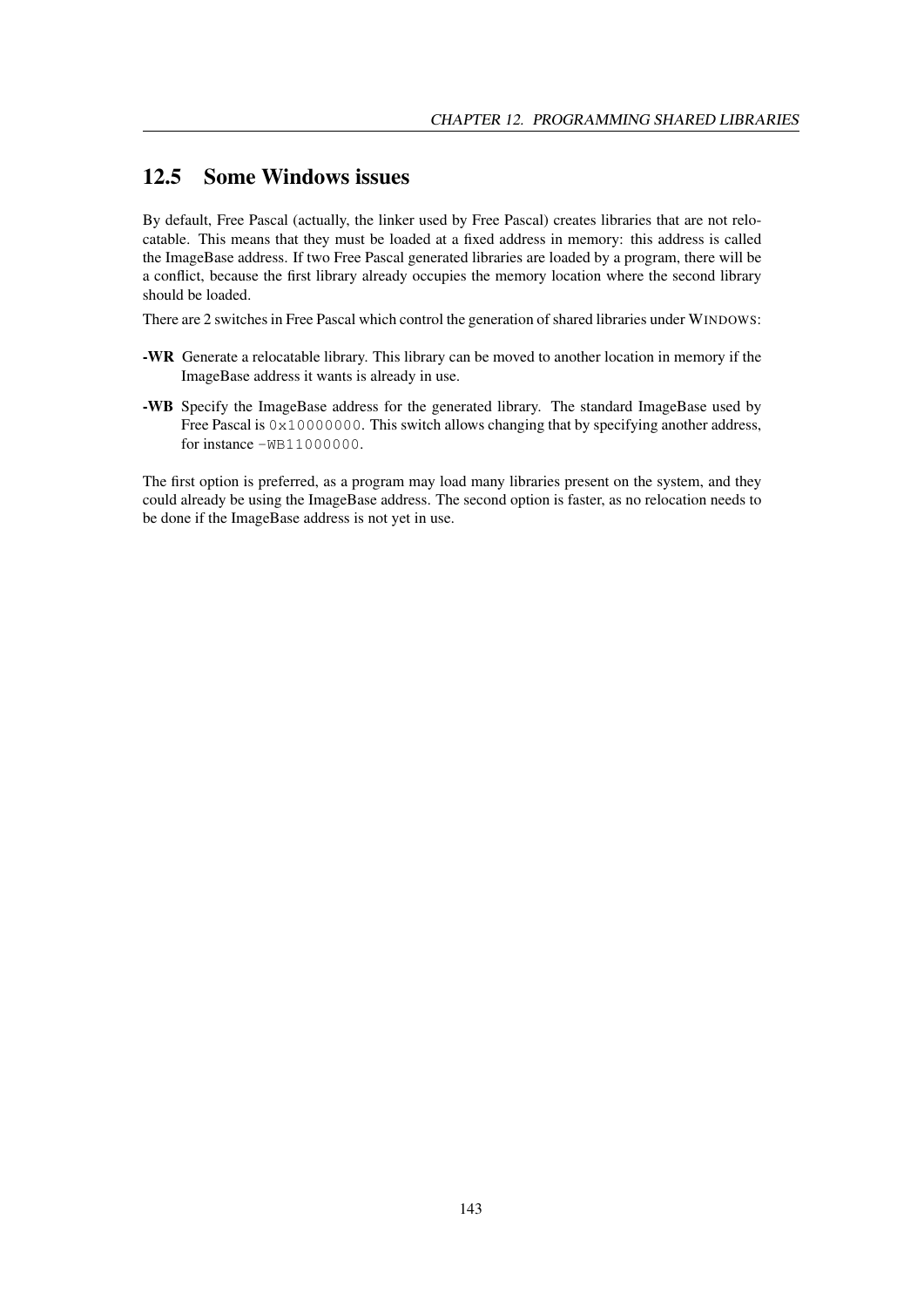# Chapter 13

# Using Windows resources

# 13.1 The resource directive **\$R**

Under WINDOWS and LINUX (or any platform using ELF binaries)<sup>[1](#page-144-0)</sup>, you can include resources in your executable or library using the {\$R filename} directive. These resources can then be accessed through the standard WINDOWS API calls: these calls have been made available in the other platforms as well.

When the compiler encounters a resource directive, it just creates an entry in the unit .ppu file; it doesn't link the resource. Only when it creates a library or executable, it looks for all the resource files for which it encountered a directive, and tries to link them in.

The default extension for resource files is .res. When the filename has as the first character an asterisk  $(\star)$ , the compiler will replace the asterisk with the name of the current unit, library or program.

Remark This means that the asterisk may only be used after a unit, library or program clause.

# 13.2 Creating resources

The Free Pascal compiler itself doesn't create any resource files; it just compiles them into the executable. To create resource files, you can use some GUI tools as the Borland resource workshop; but it is also possible to use a WINDOWS resource compiler like GNU windres. windres comes with the GNU binutils, but the Free Pascal distribution also contains a version which you can use.

The usage of windres is straightforward; it reads an input file describing the resources to create and outputs a resource file.

A typical invocation of windres would be

windres -i mystrings.rc -o mystrings.res

this will read the mystrings.rc file and output a mystrings.res resource file.

A complete overview of the windres tools is outside the scope of this document, but here are some things you can use it for:

stringtables that contain lists of strings.

bitmaps which are read from an external file.

<span id="page-144-0"></span><sup>&</sup>lt;sup>1</sup>As of development version 2.3.1, all FPC supported platforms now have resources available.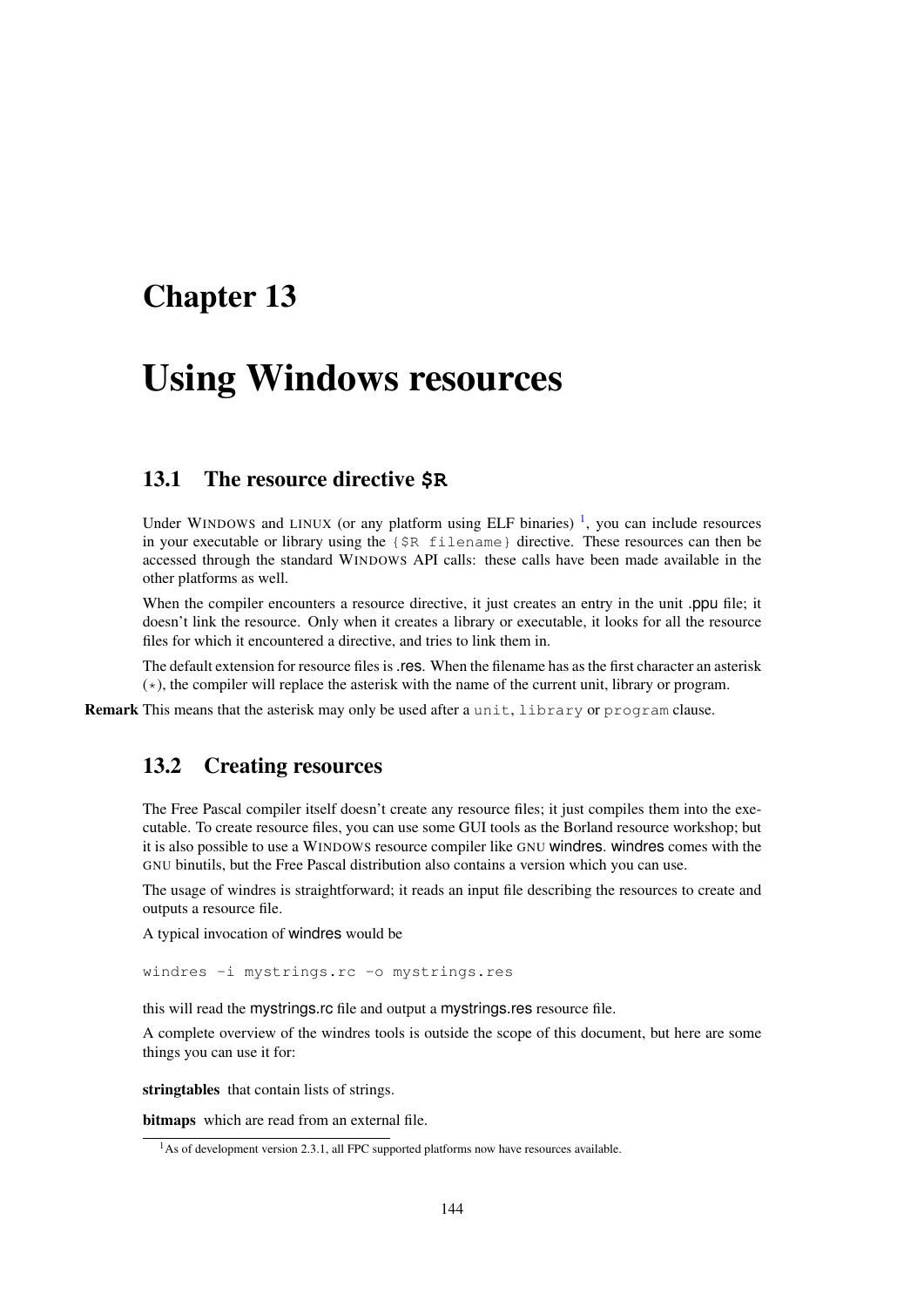icons which are also read from an external file.

Version information which can be viewed with the WINDOWS explorer.

Menus Can be designed as resources and used in your GUI applications.

Arbitrary data Can be included as resources and read with the windows API calls.

Some of these will be described below.

# 13.3 Using string tables.

String tables can be used to store and retrieve large collections of strings in your application. A string table looks as follows:

```
STRINGTABLE { 1, "hello World !"
              2, "hello world again !"
              3, "last hello world !" }
```
You can compile this (we assume the file is called tests.rc) as follows:

windres -i tests.rc -o tests.res

And this is the way to retrieve the strings from your program:

```
program tests;
{$mode objfpc}
Uses Windows;
{$R *.res}
  Function LoadResourceString (Index : longint): Shortstring;
  begin
    SetLength(Result,LoadString(FindResource(0,Nil,RT_STRING),
                                  Index,
                                  @Result[1],
                                 SizeOf(Result))
             )
  end;
Var
    I: longint;
begin
  For i:=1 to 3 do
    Writeln(LoadResourceString(I));
end.
```
The call to FindResource searches for the stringtable in the compiled-in resources. The LoadString function then reads the string with index i out of the table, and puts it in a buffer, which can then be used. Both calls are in the windows unit.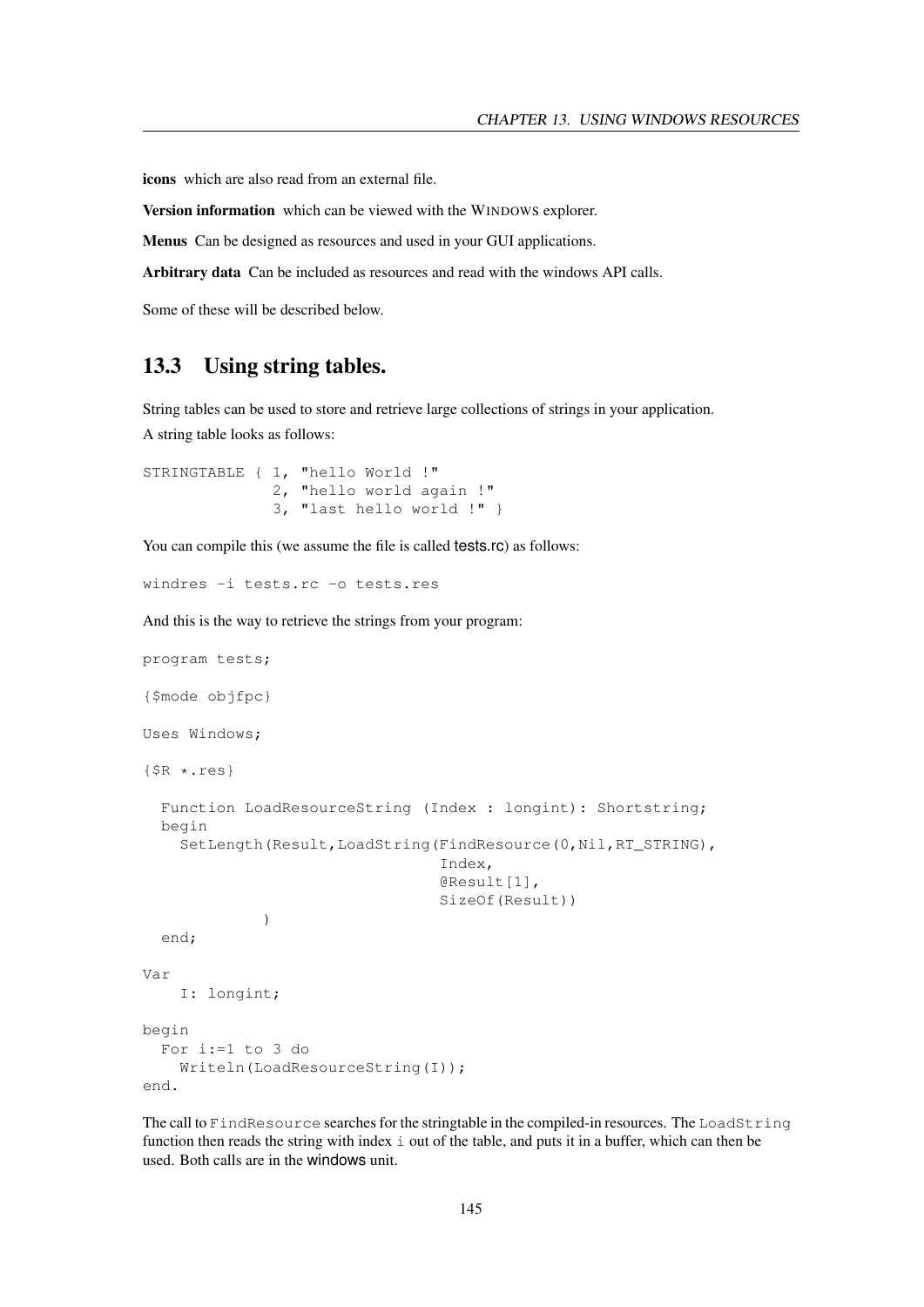#### 13.4 Inserting version information

The win32 API allows the storing of version information in your binaries. This information can be made visible with the WINDOWS Explorer, by right-clicking on the executable or library, and selecting the 'Properties' menu. In the tab 'Version' the version information will be displayed.

Here is how to insert version information in your binary:

```
1 VERSIONINFO
FILEVERSION 4, 0, 3, 17
PRODUCTVERSION 3, 0, 0, 0
FILEFLAGSMASK 0
FILEOS 0x40000
FILETYPE 1
{
BLOCK "StringFileInfo"
 {
 BLOCK "040904E4"
  {
  VALUE "CompanyName", "Free Pascal"
  VALUE "FileDescription", "Free Pascal version information extractor"
  VALUE "FileVersion", "1.0"
  VALUE "InternalName", "Showver"
  VALUE "LegalCopyright", "GNU Public License"
  VALUE "OriginalFilename", "showver.pp"
  VALUE "ProductName", "Free Pascal"
  VALUE "ProductVersion", "1.0"
  }
 }
}
```
As you can see, you can insert various kinds of information in the version info block. The keyword VERSIONINFO marks the beginning of the version information resource block. The keywords FILEVERSION, PRODUCTVERSION give the actual file version, while the block StringFileInfo gives other information that is displayed in the explorer.

The Free Component Library comes with a unit (fileinfo) that allows to extract and view version information in a straightforward and easy manner; the demo program that comes with it (showver) shows version information for an arbitrary executable or DLL.

# 13.5 Inserting an application icon

When WINDOWS shows an executable in the Explorer, it looks for an icon in the executable to show in front of the filename, the application icon.

Inserting an application icon is very easy and can be done as follows

```
AppIcon ICON "filename.ico"
```
This will read the file filename.ico and insert it in the resource file.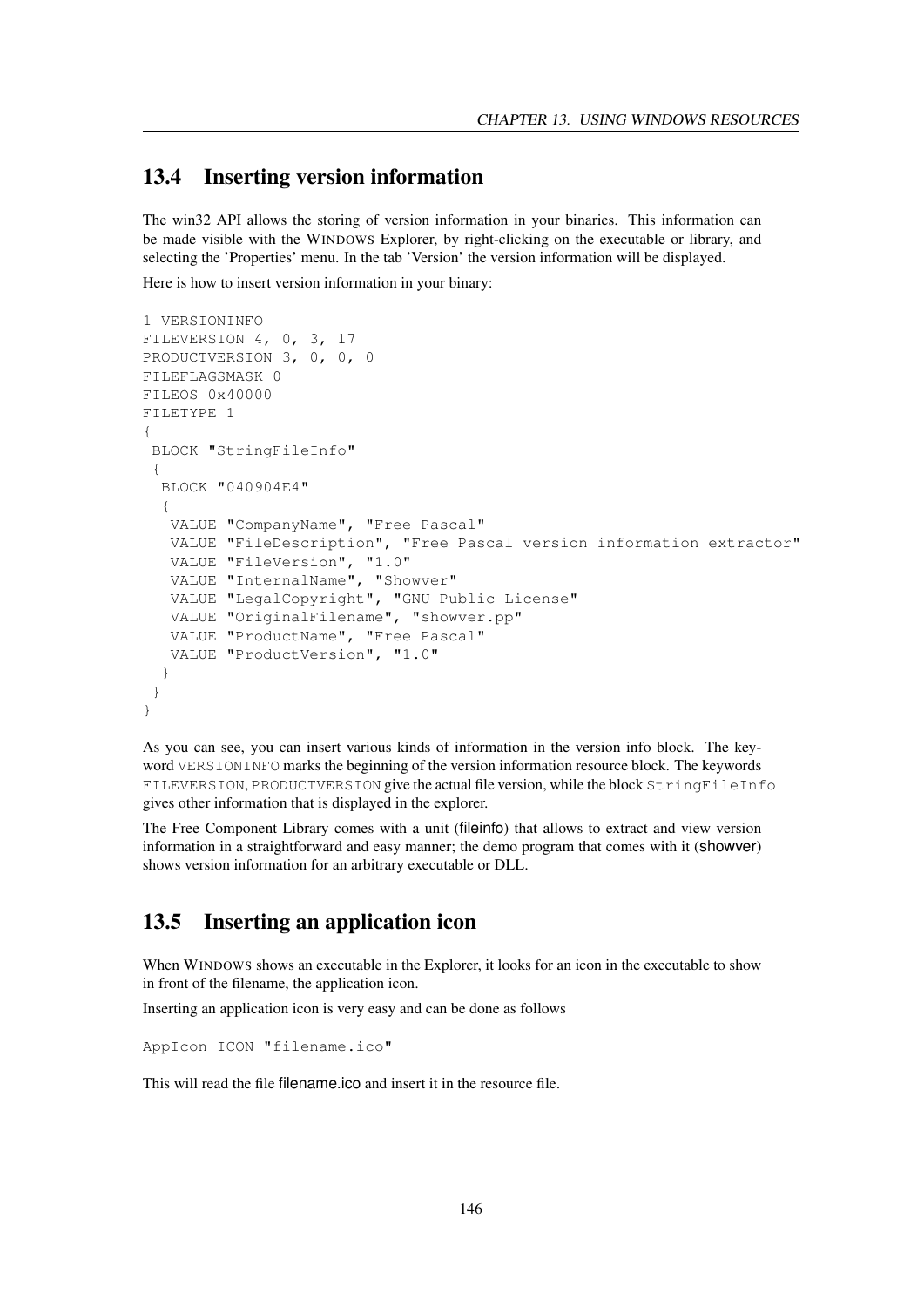# 13.6 Using a Pascal preprocessor

Sometimes you want to use symbolic names in your resource file, and use the same names in your program to access the resources. To accomplish this, there exists a preprocessor for windres that understands pascal syntax: fprcp. This preprocessor is shipped with the Free Pascal distribution.

The idea is that the preprocessor reads a pascal unit that has some symbolic constants defined in it, and replaces symbolic names in the resource file by the values of the constants in the unit:

As an example: consider the following unit:

```
unit myunit;
interface
Const
 First = 1;Second = 2:
 Third = 3;
Implementation
end.
```
And the following resource file:

#include "myunit.pp"

```
STRINGTABLE { First, "hello World !"
              Second, "hello world again !"
              Third, "last hello world !" }
```
If you invoke windres with the preprocessor option:

windres --preprocessor fprcp -i myunit.rc -o myunit.res

then the preprocessor will replace the symbolic names 'first', 'second' and 'third' with their actual values.

In your program, you can then refer to the strings by their symbolic names (the constants) instead of using a numeric index.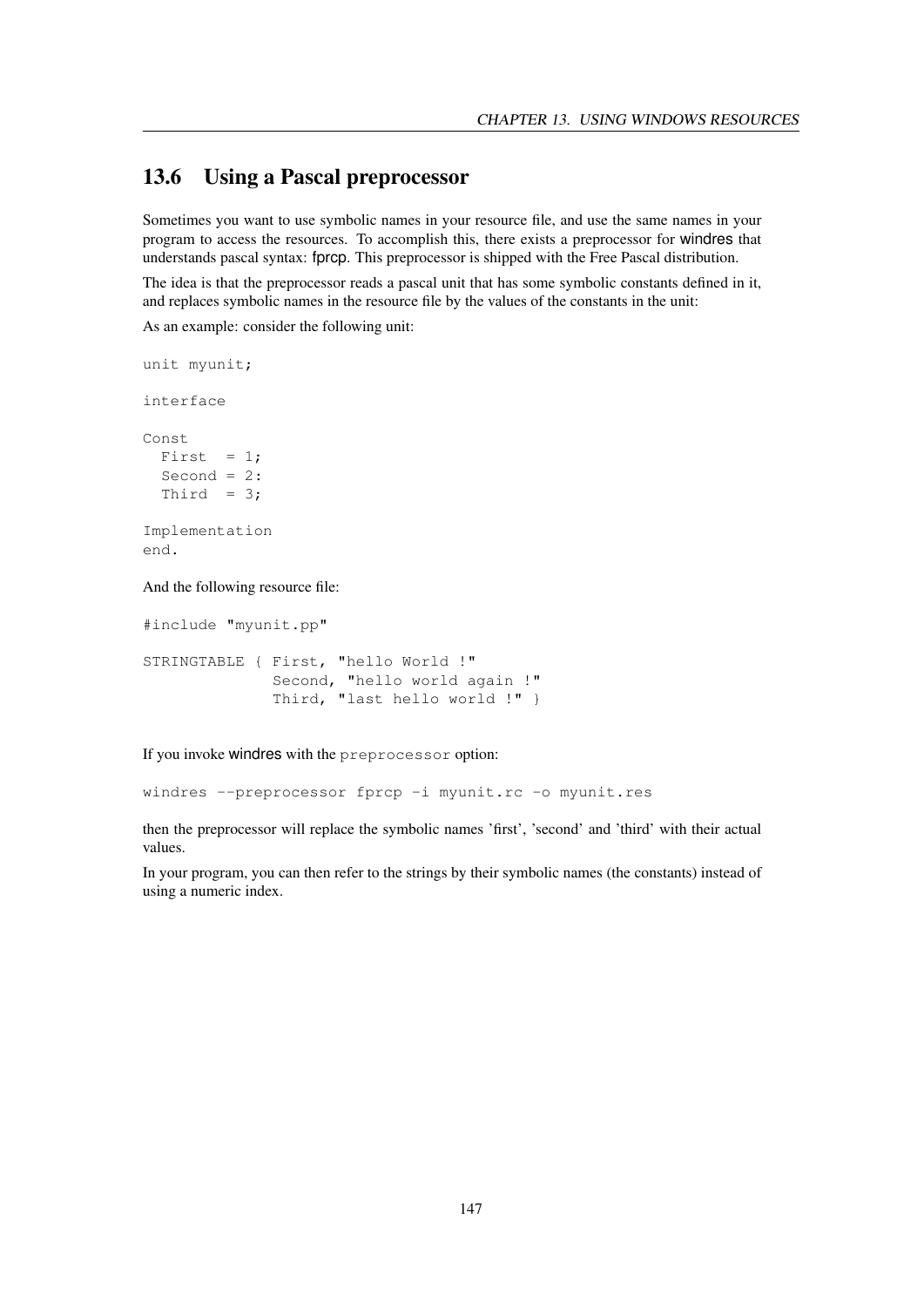# Appendix A

# Anatomy of a unit file

## A.1 Basics

As described in chapter [4,](#page-75-0) page [75,](#page-75-0) unit description files (hereafter called PPU files for short), are used to determine if the unit code must be recompiled or not. In other words, the PPU files act as mini-makefiles, which is used to check dependencies of the different code modules, as well as verify if the modules are up to date or not. Furthermore, it contains all public symbols defined for a module.

The general format of the ppu file format is shown in figure  $(A.1)$ .

To read or write the ppufile, the ppu unit ppu.pas can be used, which has an object called tppufile which holds all routines that deal with ppufile handling. While describing the layout of a ppufile, the methods which can be used for it are presented as well.

A unit file consists of basically five or six parts:

- 1. A unit header.
- 2. A general information part (wrongly named interface section in the code)
- 3. A definition part. Contains all type and procedure definitions.
- 4. A symbol part. Contains all symbol names and references to their definitions.
- 5. A browser part. Contains all references from this unit to other units and inside this unit. Only available when the uf\_has\_browser flag is set in the unit flags
- 6. A file implementation part (currently unused).

### A.2 reading ppufiles

We will first create an object ppufile which will be used below. We are opening unit test.ppu as an example.

```
uses ppu;
{$mode objfpc}
var
  ppufile : tppufile;
```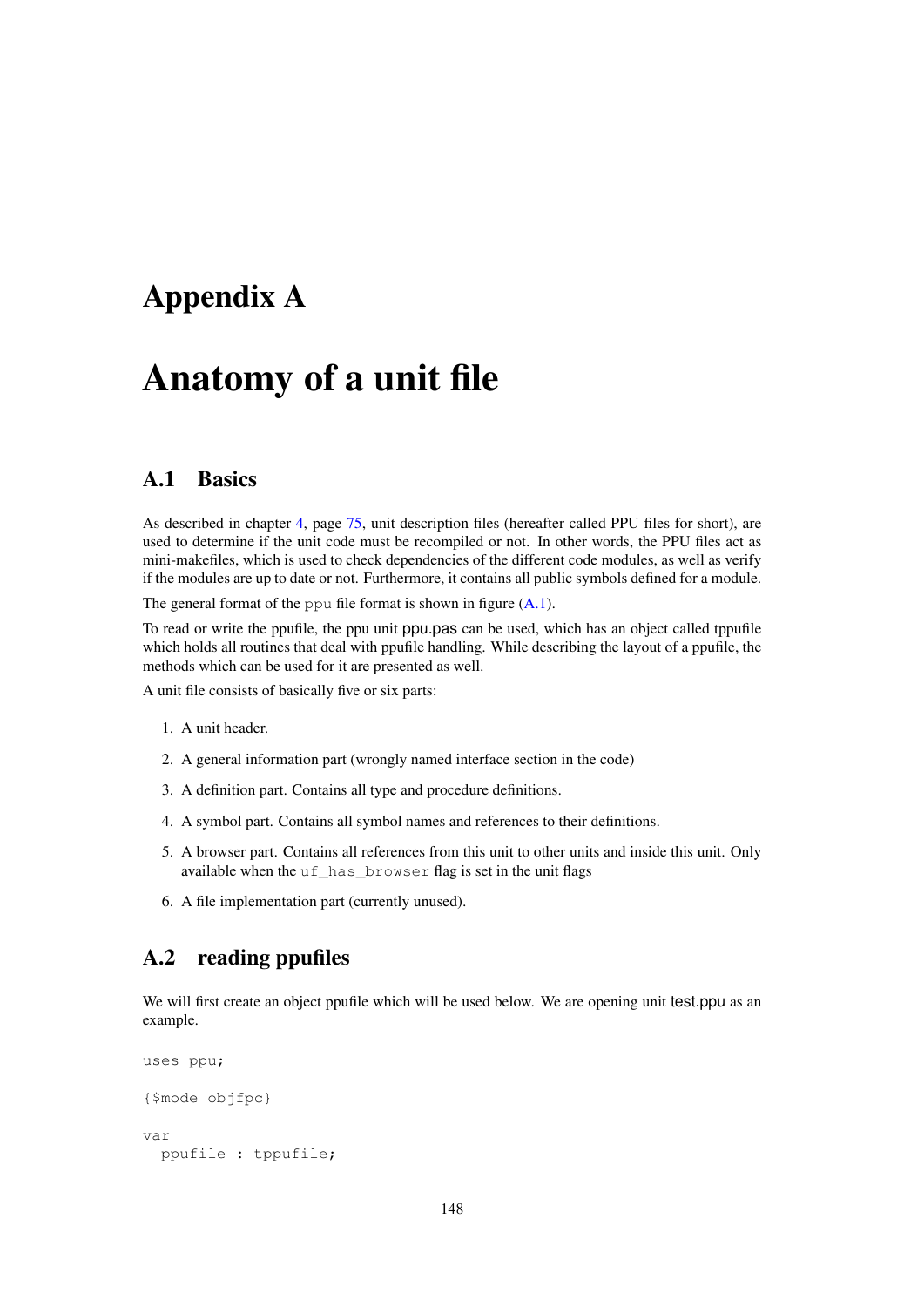```
begin
{ Initialize object }
 ppufile:=tppufile.create('test.ppu');
{ open the unit and read the header, returns false when it fails }
  if not ppufile.openfile then
    Writeln('error opening unit test.ppu');
{ here we can read the unit }
{ close unit }
 ppufile.closefile;
{ release object }
 ppufile.free;
end.
```
Note: When a function fails (for example not enough bytes left in an entry) it sets the ppufile.error variable.

# A.3 The Header

The header consists of a record (tppuheader) containing several pieces of information for recompilation. This is shown in table [\(A.1\)](#page-149-0). The header is always stored in little-endian format.

| offset          | size (bytes) | description                                                 |
|-----------------|--------------|-------------------------------------------------------------|
| 00 <sub>h</sub> | 3            | Magic: 'PPU' in ASCII                                       |
| 03h             |              | PPU File format version (e.g : '021' in ASCII)              |
| 06h             |              | Compiler version used to compile this module (major, minor) |
| 08h             | 2            | Code module target processor                                |
| 0Ah             | 2            | Code module target operating system                         |
| 0Ch             | 4            | Flags for PPU file                                          |
| 10 <sub>h</sub> |              | Size of PPU file (without header)                           |
| 14h             | 4            | CRC-32 of the entire PPU file                               |
| 18h             | 4            | CRC-32 of partial data of PPU file (public data mostly)     |
| 1Ch             | 8            | Reserved                                                    |

<span id="page-149-0"></span>Table A.1: PPU Header

The header is already read by the ppufile.openfile command. You can access all fields using ppufile.header which holds the current header record.

| Table A.2: PPU CPU Field values |  |  |  |  |
|---------------------------------|--|--|--|--|
|---------------------------------|--|--|--|--|

| value          | description                  |
|----------------|------------------------------|
| 0              | unknown                      |
|                | Intel 80x86 or compatible    |
| $\mathfrak{D}$ | Motorola 680x0 or compatible |
| 3              | Alpha AXP or compatible      |
|                | PowerPC or compatible        |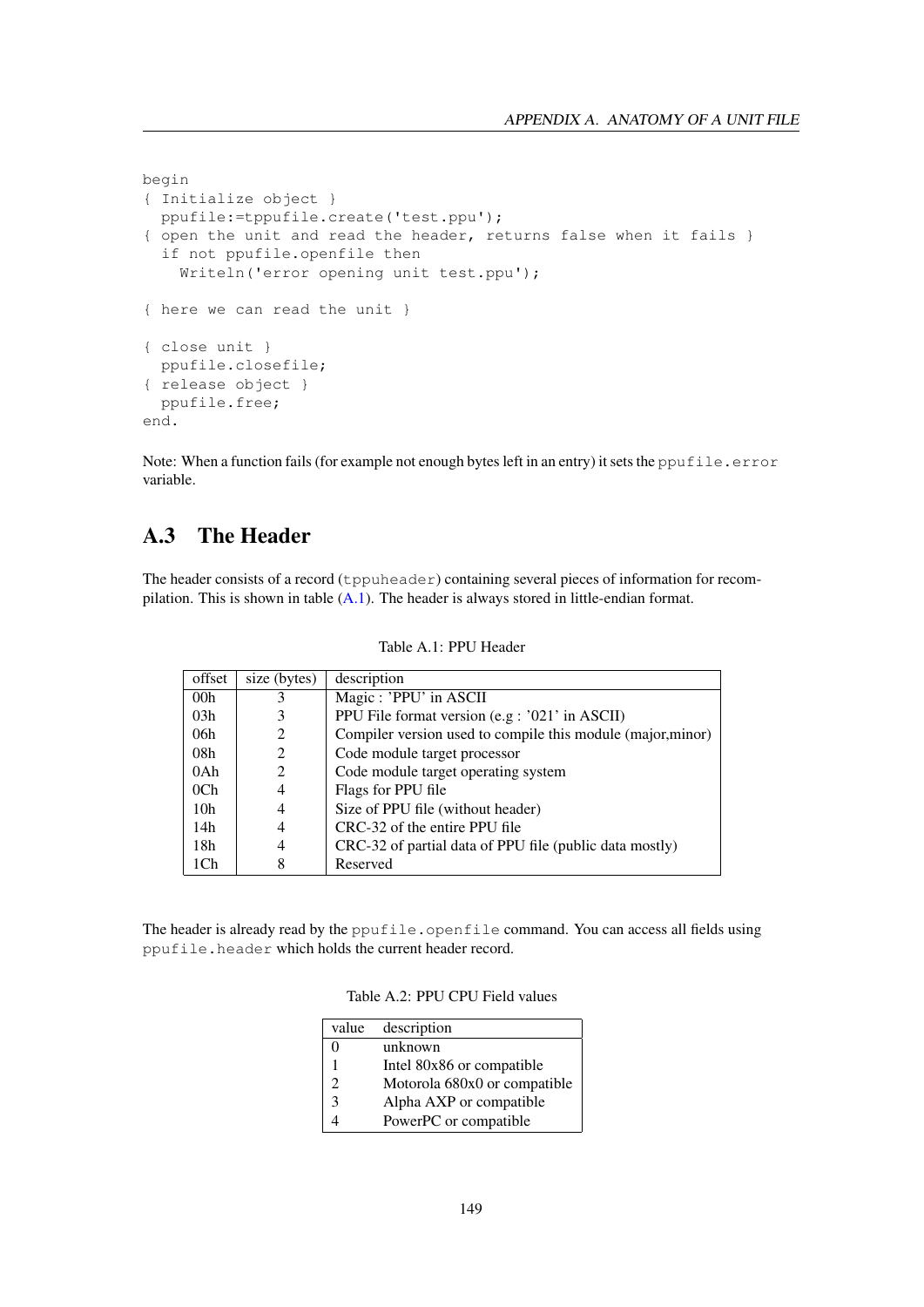Some of the possible flags in the header are described in table [\(A.3\)](#page-150-0). Not all the flags are described, for more information, read the source code of ppu.pas.

| Symbolic bit flag name Description |                                                                   |  |  |
|------------------------------------|-------------------------------------------------------------------|--|--|
| uf init                            | Module has an initialization (either Delphi or TP style) section. |  |  |
| uf finalize                        | Module has a finalization section.                                |  |  |
| uf_big_endian                      | All the data stored in the chunks is in big-endian format.        |  |  |
| uf has browser                     | Unit contains symbol browser information.                         |  |  |
| uf smart linked                    | The code module has been smartlinked.                             |  |  |
| uf_static_linked                   | The code is statically linked.                                    |  |  |
| uf has resources                   | Unit has resource section.                                        |  |  |

<span id="page-150-0"></span>Table A.3: PPU Header Flag values

# A.4 The sections

Apart from the header section, all the data in the PPU file is separated into data blocks, which permit easily adding additional data blocks, without compromising backward compatibility. This is similar to both Electronic Arts IFF chunk format and Microsoft's RIFF chunk format.

Each 'chunk' (tppuentry) has the following format, and can be nested:

| offset          | size (bytes)          | description                              |
|-----------------|-----------------------|------------------------------------------|
| 00 <sub>h</sub> |                       | Block type (nested $(2)$ or main $(1)$ ) |
| 01 <sub>h</sub> |                       | Block identifier                         |
| 02 <sub>h</sub> |                       | Size of this data block                  |
| $06h+$          | <variable></variable> | Data for this block                      |

Table A.4: chunk data format

Each main section chunk must end with an end chunk. Nested chunks are used for record, class or object fields.

To read an entry you can simply call ppufile.readentry: byte, it returns the tppuentry.nr field, which holds the type of the entry. A common way how this works is (example is for the symbols):

```
repeat
  b:=ppufile.readentry;
   case b of
 ib<etc> : begin
            end;
ibendsyms : break;
   end;
until false;
```
The possible entry types are found in ppu.pas, but a short description of the most common ones are shown in table  $(A.5)$ .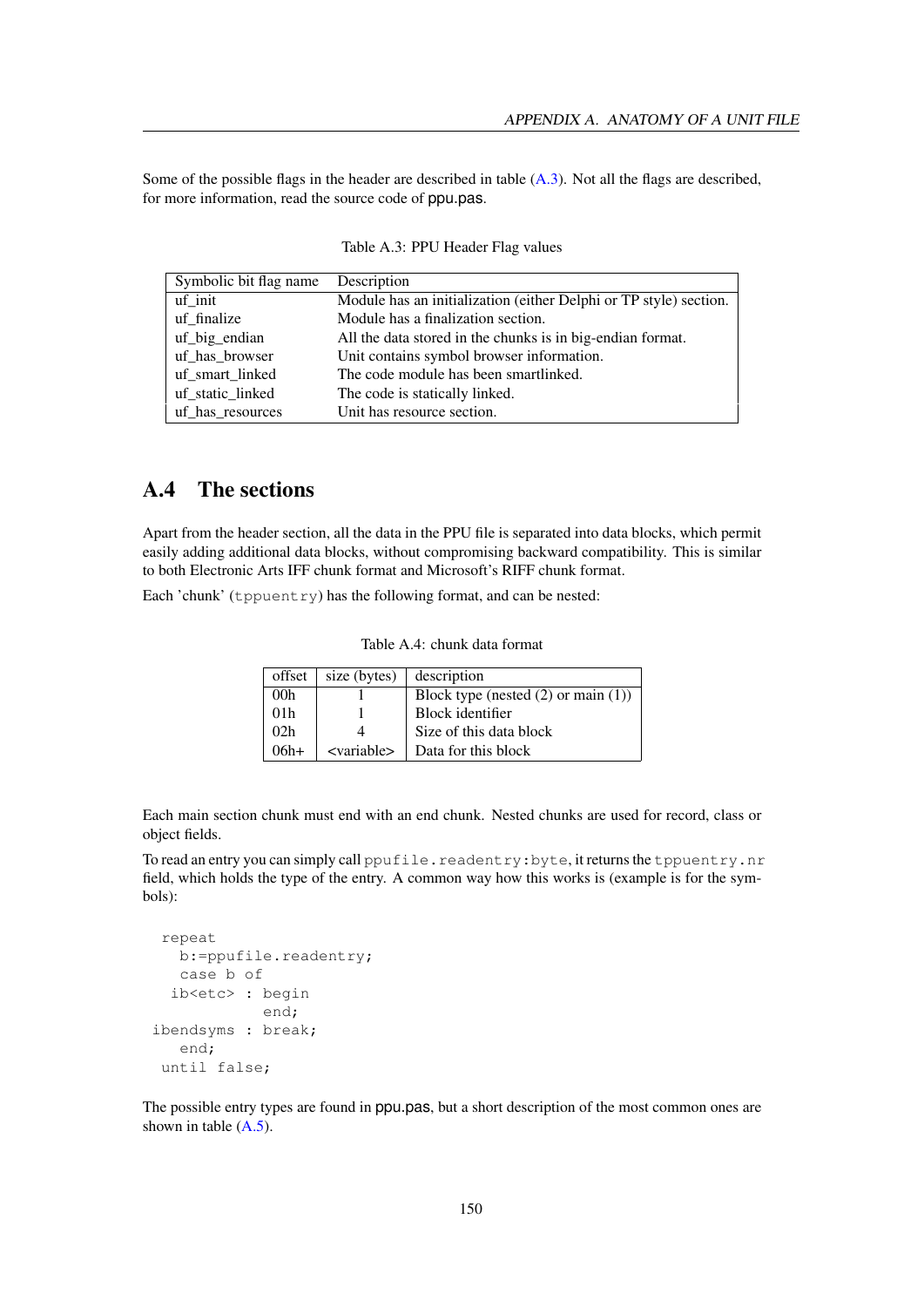| Symbolic name        | Location       | Description                                 |
|----------------------|----------------|---------------------------------------------|
| ibmodulename         | General        | Name of this unit.                          |
| ibsourcefiles        | General        | Name of source files.                       |
| ibusedmacros         | General        | Name and state of macros used.              |
| ibloadunit           | General        | Modules used by this units.                 |
| inlinkunitofiles     | General        | Object files associated with this unit.     |
| iblinkunitstaticlibs | General        | Static libraries associated with this unit. |
| iblinkunitsharedlibs | General        | Shared libraries associated with this unit. |
| ibendinterface       | General        | End of General information section.         |
| ibstartdefs          | Interface      | Start of definitions.                       |
| ibenddefs            | Interface      | End of definitions.                         |
| ibstartsyms          | Interface      | Start of symbol data.                       |
| ibendsyms            | Interface      | End of symbol data.                         |
| ibendimplementation  | Implementation | End of implementation data.                 |
| ibendbrowser         | <b>Browser</b> | End of browser section.                     |
| ibend                | General        | End of Unit file.                           |

<span id="page-151-0"></span>Table A.5: Possible PPU Entry types

Then you can parse each entry type yourself. ppufile.readentry will take care of skipping unread bytes in the entry and reads the next entry correctly! A special function is skipuntilentry (untilb:byte):boole which will read the ppufile until it finds entry untill in the main entries.

Parsing an entry can be done with  $ppufile.getxxx$  functions. The available functions are:

```
procedure ppufile.getdata(var b;len:longint);
function getbyte:byte;
function getword:word;
function getlongint:longint;
function getreal:ppureal;
function getstring:string;
```
To check if you're at the end of an entry you can use the following function:

function EndOfEntry:boolean;

*notes:*

- 1. ppureal is the best real that exists for the cpu where the unit is created for. Currently it is extended for i386 and single for m68k.
- 2. the ibobjectdef and ibrecorddef have stored a definition and symbol section for themselves. So you'll need a recursive call. See ppudump.pp for a correct implementation.

A complete list of entries and what their fields contain can be found in ppudump.pp.

# A.5 Creating ppufiles

Creating a new ppufile works almost the same as reading one. First you need to init the object and call create: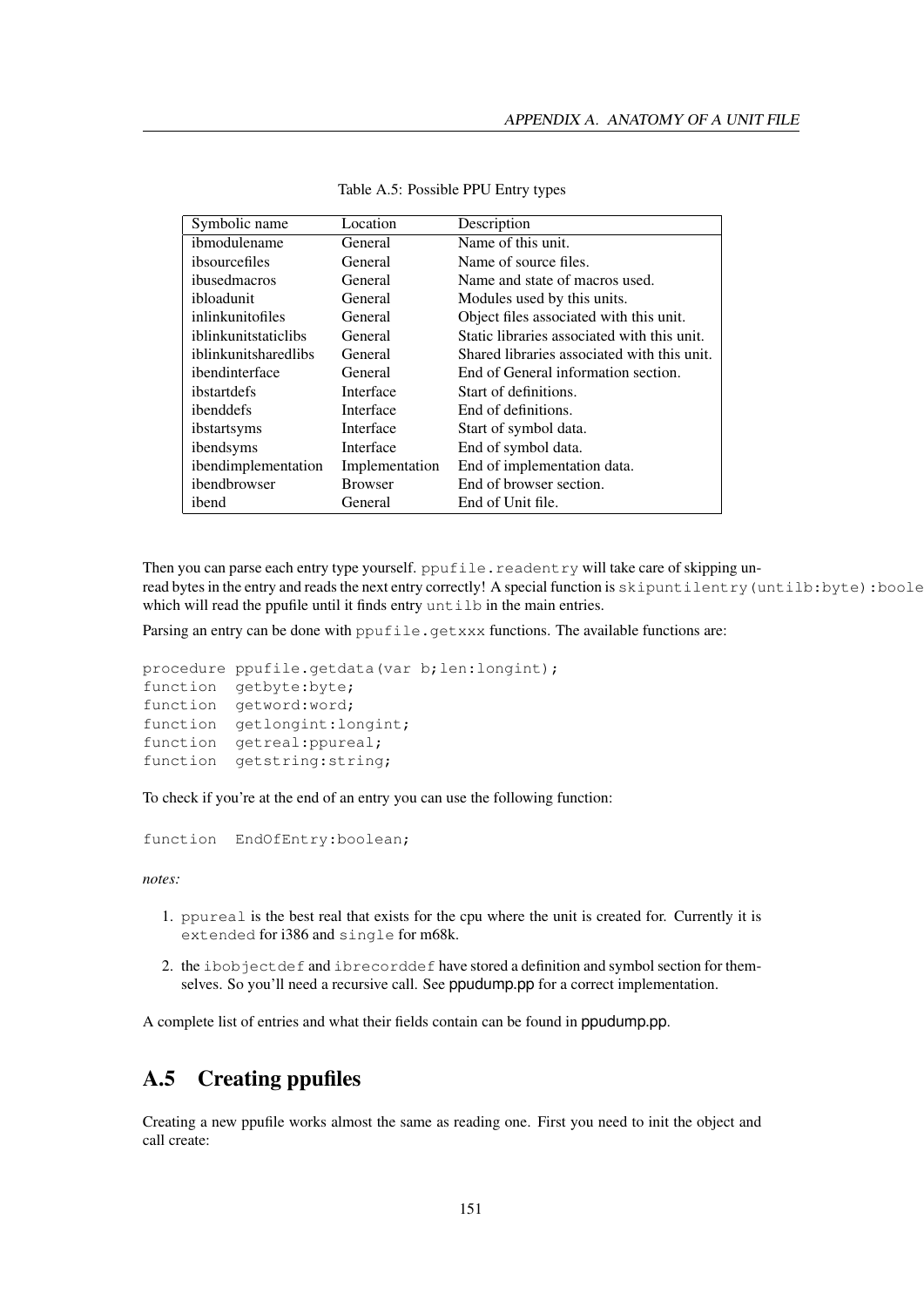```
ppufile:=new(pppufile,init('output.ppu'));
ppufile.createfile;
```
After that you can simply write all needed entries. You'll have to take care that you write at least the basic entries for the sections:

```
ibendinterface
ibenddefs
ibendsyms
ibendbrowser (only when you've set uf_has_browser!)
ibendimplementation
ibend
```
Writing an entry is a little different than reading it. You need to first put everything in the entry with ppufile.putxxx:

```
procedure putdata(var b;len:longint);
procedure putbyte(b:byte);
procedure putword(w:word);
procedure putlongint(l:longint);
procedure putreal(d:ppureal);
procedure putstring(s:string);
```
After putting all the things in the entry you need to call ppufile.writeentry(ibnr:byte) where ibnr is the entry number you're writing.

At the end of the file you need to call ppufile.writeheader to write the new header to the file. This takes automatically care of the new size of the ppufile. When that is also done you can call ppufile.closefile and dispose the object.

Extra functions/variables available for writing are:

```
ppufile.NewHeader;
ppufile.NewEntry;
```
This will give you a clean header or entry. Normally this is called automatically in ppufile.writeentry, so there should be no need to call these methods. You can call

ppufile.flush;

to flush the current buffers to the disk, and you can set

ppufile.do\_crc:boolean;

to False if you don't want the crc to be updated when writing to disk. This is necessary if you write for example the browser data.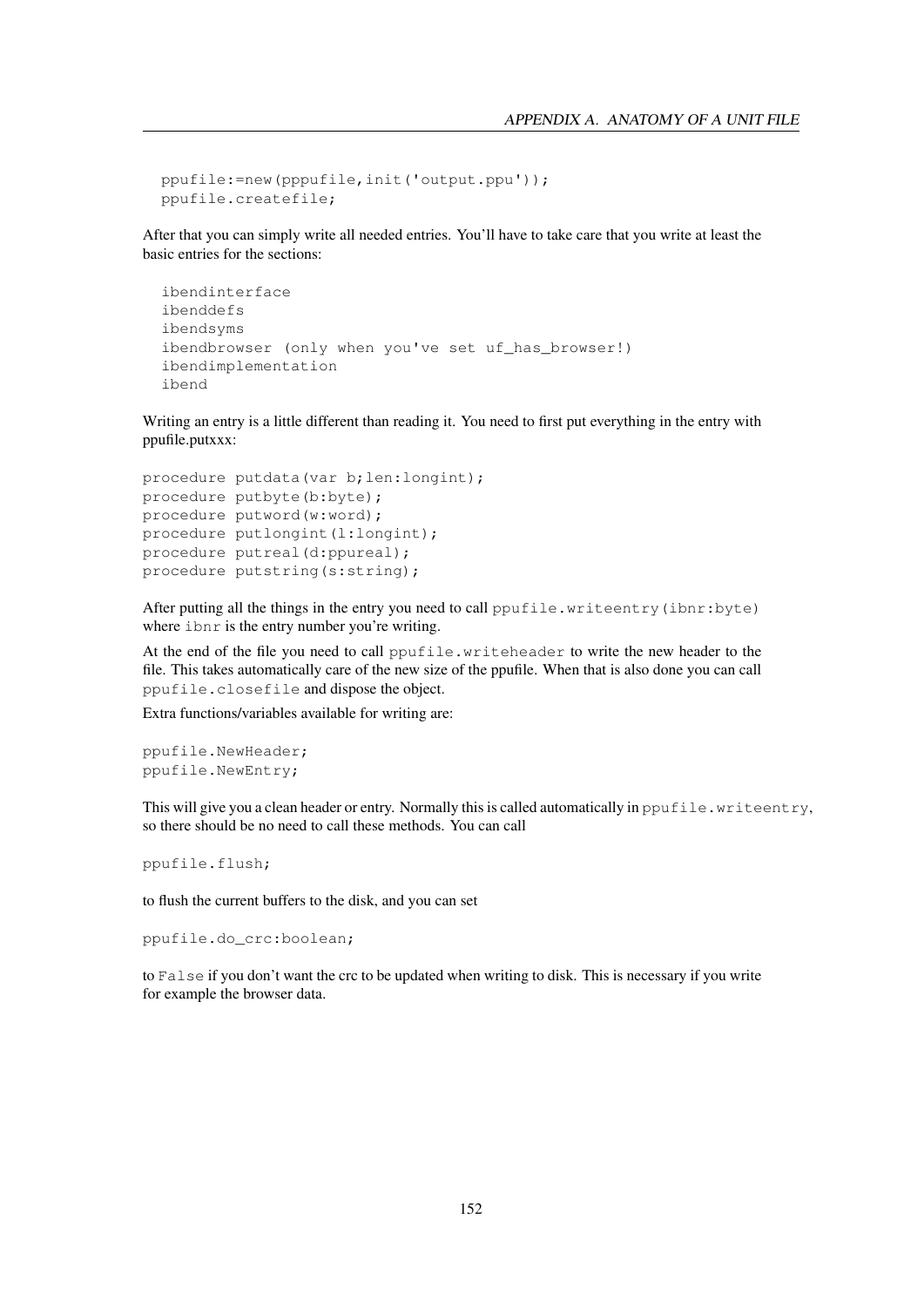<span id="page-153-0"></span>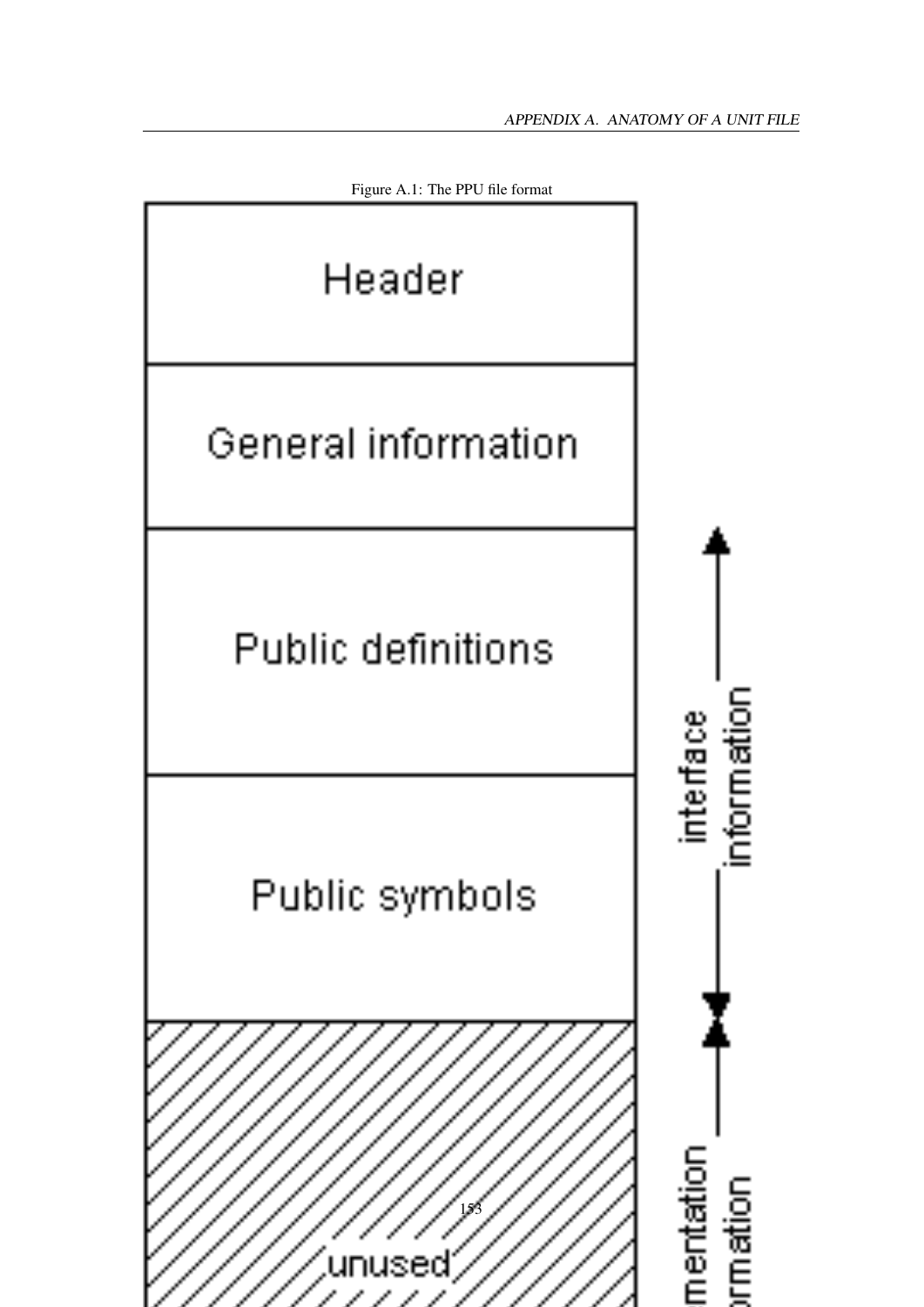# Appendix B

# Compiler and RTL source tree structure

# B.1 The compiler source tree

All compiler source files are in several directories, normally the non-processor specific parts are in source/compiler. Subdirectories are present for each of the supported processors and target operating systems.

For more information about the structure of the compiler have a look at the Compiler Manual which contains also some information about compiler internals.

The compiler directory also contains a subdirectory utils, which contains mainly the utilities for creation and maintenance of the message files.

# B.2 The RTL source tree

The RTL source tree is divided in many subdirectories, but is very structured and easy to understand. It mainly consists of three parts:

- 1. A OS-dependent directory. This contains the files that are different for each operating system. When compiling the RTL, you should do it here. The following directories exist:
	- amiga for the AMIGA.
	- atari for the ATARI.
	- beos for BEOS. It has one subdirectory for each of the supported processors.
	- bsd Common files for the various BSD platforms.
	- darwin for the unix-compatibility layer on Mac OS.
	- embedded A template for embedded targets.
	- emx OS/2 using the EMX extender.
	- freebsd for the FREEBSD platform.
	- gba Game Boy Advanced.
	- go32v2 For DOS, using the GO32v2 extender.
	- linux for LINUX platforms. It has one subdirectory for each of the supported processors.
	- macos for the Mac OS platform.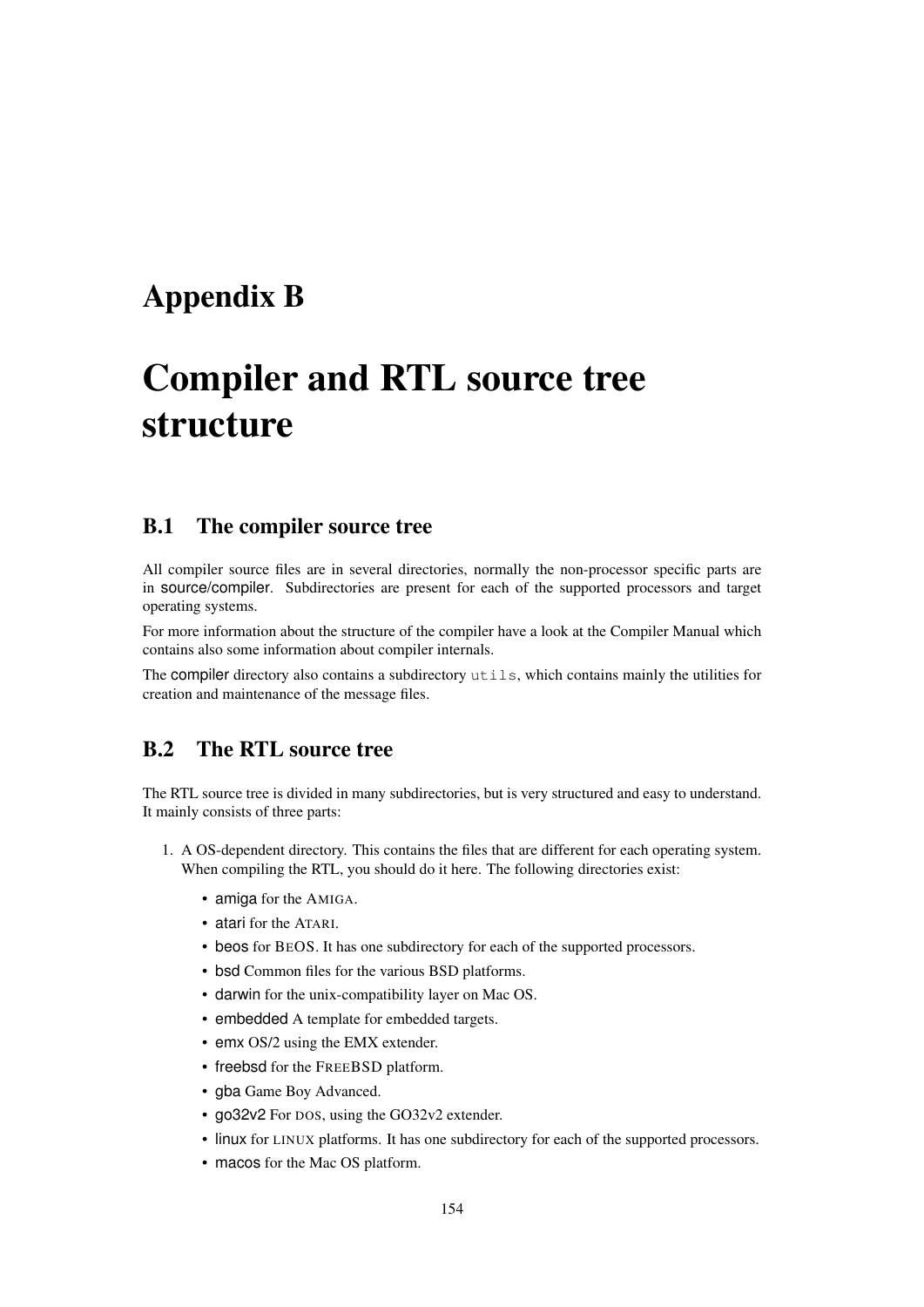- morphos for the MorphOS platform.
- nds for the Nintendo DS platform.
- netbsd for NETBSD platforms. It has one subdirectory for each of the supported processors.
- netware for the Novell netware platform.
- netwlibc for the Novell netware platform using the C library.
- openbsd for the OpenBSD platform.
- os2 for OS/2.
- palmos for the PALMOS Dragonball processor based platform.
- posix for posix interfaces (used for easier porting).
- solaris for the SOLARIS platform. It has one subdirectory for each of the supported processors.
- symbian for the symbian mobile phone OS.
- qnx for the QNX REALTIME PLATFORM.
- unix for unix common interfaces (used for easier porting).
- win32 for Windows 32-bit platforms.
- win64 for Windows 64-bit platforms.
- wince for the Windows CE embedded platform (arm CPU).
- posix for posix interfaces (used for easier porting).
- 2. A processor dependent directory. This contains files that are system independent, but processor dependent. It contains mostly optimized routines for a specific processor. The following directories exist:
	- arm for the ARM series of processors.
	- i386 for the Intel 80x86 series of processors.
	- m68k for the Motorola 680x0 series of processors.
	- powerpc for the PowerPC processor.
	- powerpc64 for the PowerPC 64-bit processor.
	- sparc for the SUN SPARC processor.
	- x86 64 for Intel compatible 64-bit processors such as the AMD64.
- 3. An OS-independent and Processor independent directory: inc. This contains complete units, and include files containing interface parts of units as well as generic versions of processor specific routines.
- 4. The Object Pascal extensions (mainly Delphi compatibility units) are in the objpas directory. The sysutils and classes units are in separate subdirectories of the objpas directory.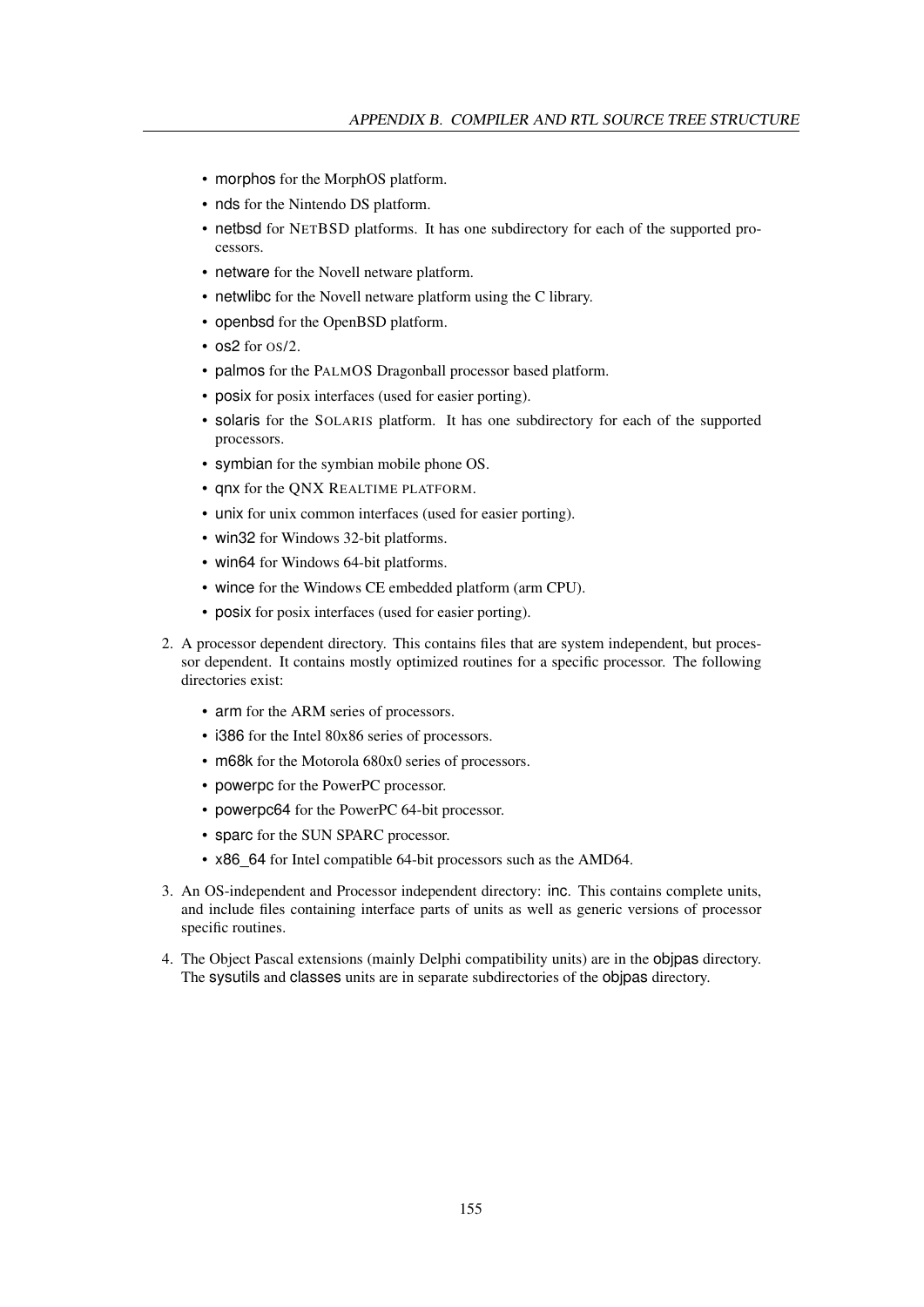# Appendix C

# Compiler limits

There are certain compiler limits inherent to the compiler:

- 1. Procedure or Function definitions can be nested to a level of 32. This can be changed by changing the maxnesting constant.
- 2. Maximally 1024 units can be used in a program when using the compiler. You can change this by redefining the maxunits constant in the compiler source file.
- 3. The maximum nesting level of pre-processor macros is 16. This can be changed by changing the value of max\_macro\_nesting.
- 4. Arrays are limited to 2 GBytes in size in the default (32-bit) processor mode.

For processor specific compiler limitations refer to the Processor Limitations section in this guide  $(6.8).$  $(6.8).$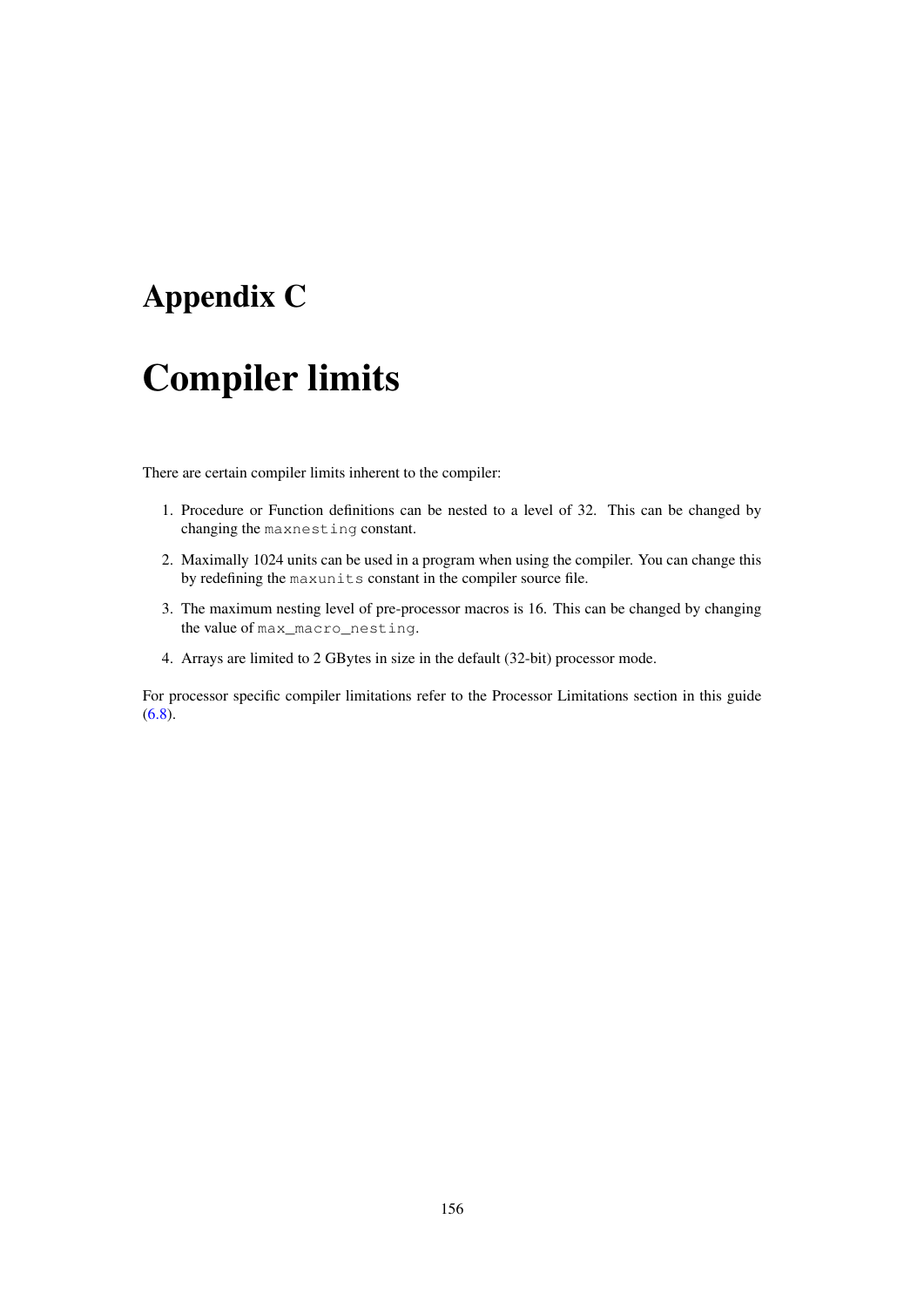# Appendix D

# Compiler modes

Here we list the exact effect of the different compiler modes. They can be set with the \$Mode switch, or by command line switches.

# D.1 FPC mode

This mode is selected by the \$MODE FPC switch. On the command line, this means that you use none of the other compatibility mode switches. It is the default mode of the compiler ( $-Mfpc$ ). This means essentially:

- 1. You must use the address operator to assign procedural variables.
- 2. A forward declaration must be repeated exactly the same by the implementation of a function/procedure. In particular, you cannot omit the parameters when implementing the function or procedure.
- 3. Overloading of functions is allowed without overload modifier.
- 4. Nested comments are allowed.
- 5. The Objpas unit is NOT loaded.
- 6. You can use the cvar type.
- 7. PChars are converted to strings automatically.
- 8. Strings are shortstrings by default.

# D.2 TP mode

This mode is selected by the \$MODE TP switch. It tries to emulate, as closely as possible, the behavior of Turbo Pascal 7. On the command line, this mode is selected by the -Mtp switch.

- 1. Enumeration sizes default to a storage size of 1 byte if there are less than 257 elements.
- 2. You cannot use the address operator to assign procedural variables.
- 3. A forward declaration does not have to be repeated exactly the same by the implementation of a function/procedure. In particular, you can omit the parameters when implementing the function or procedure.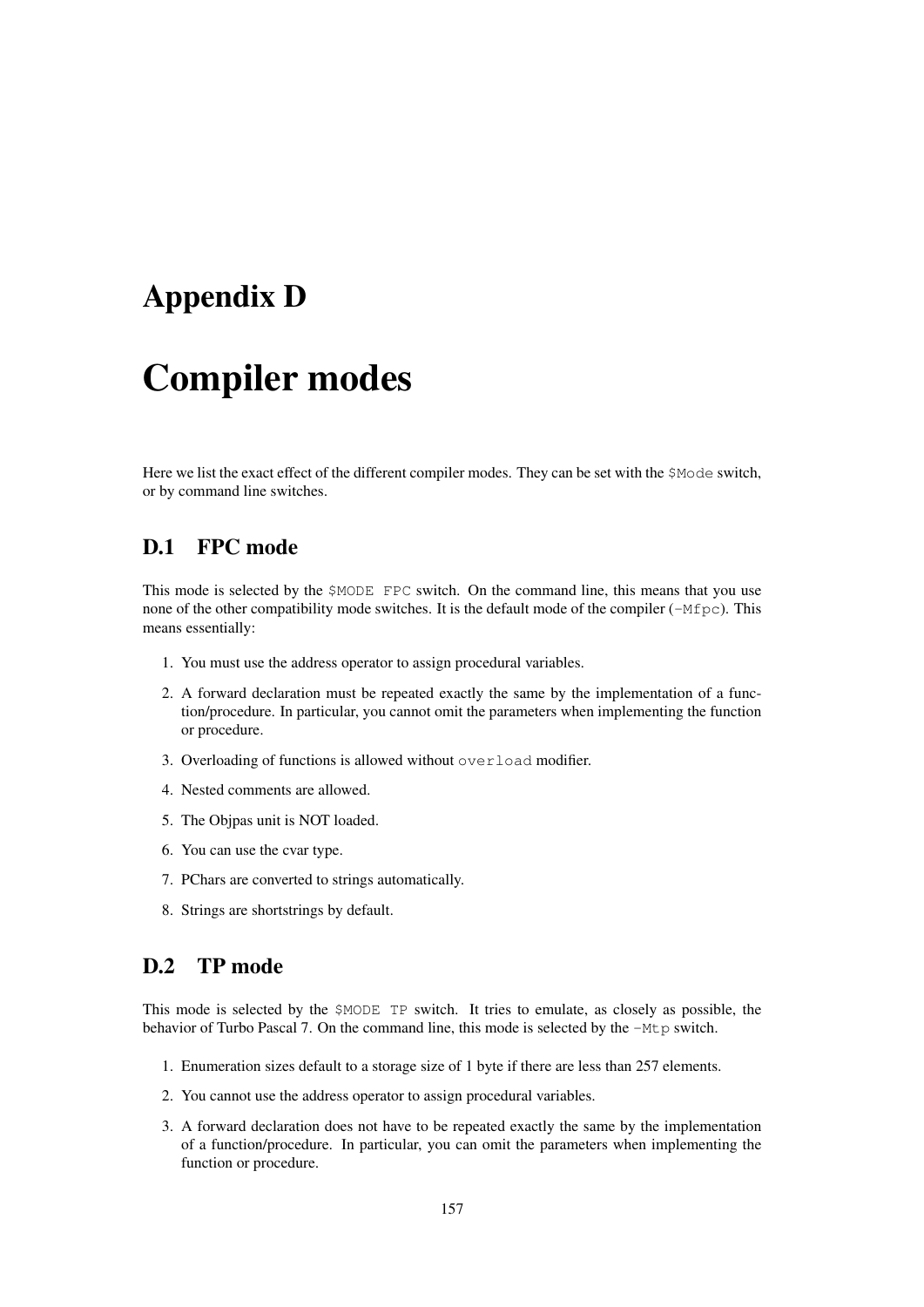- 4. Overloading of functions is not allowed.
- 5. The Objpas unit is NOT loaded.
- 6. Nested comments are not allowed.
- 7. You cannot use the cvar type.
- 8. Strings are shortstrings by default.

# D.3 Delphi mode

This mode is selected by the \$MODE DELPHI switch. It tries to emulate, as closely as possible, the behavior of Delphi 4 till recent versions of Delphi . On the command line, this mode is selected by the -Mdelphi switch.

- 1. You cannot use the address operator to assign procedural variables.
- 2. A forward declaration does not have to be repeated exactly the same by the implementation of a function/procedure. In particular, you can omit the parameters when implementing the function or procedure.
- 3. Ansistrings are default, this means that  $\beta$ MODE DELPHI implies an implicit { $\beta$ H ON}.
- 4. Overloading of functions only allowed with Overload modifier.
- 5. Inline code is allowed: There is no need to enable it with the  $\{\$INLINE\}$  directive.
- 6. Nested comments are not allowed.
- 7. The Objpas unit is loaded right after the system unit. One of the consequences of this is that the type Integer is redefined as Longint. Inversely, it means that system.integer is always 16-bit.
- 8. Parameters in class methods can have the same names as class properties (although it is bad programming practice).

# D.4 DelphiUnicode mode

This mode is selected by the \$MODE DELPHIUNICODE switch. It tries to emulate, as closely as possible, the behavior of Delphi 4 till recent versions of Delphi . On the command line, this mode is selected by the -Mdelphiunicode switch.

This mode is the same as the delphi mode, except that the String keyword indicates a UnicodeString instead of an AnisString string.

# D.5 OBJFPC mode

This mode is selected by the \$MODE OBJFPC switch. On the command line, this mode is selected by the -Mobjfpc switch.

- 1. Exceptions, classes and Interfaces are enabled.
- 2. You must use the address operator to assign procedural variables.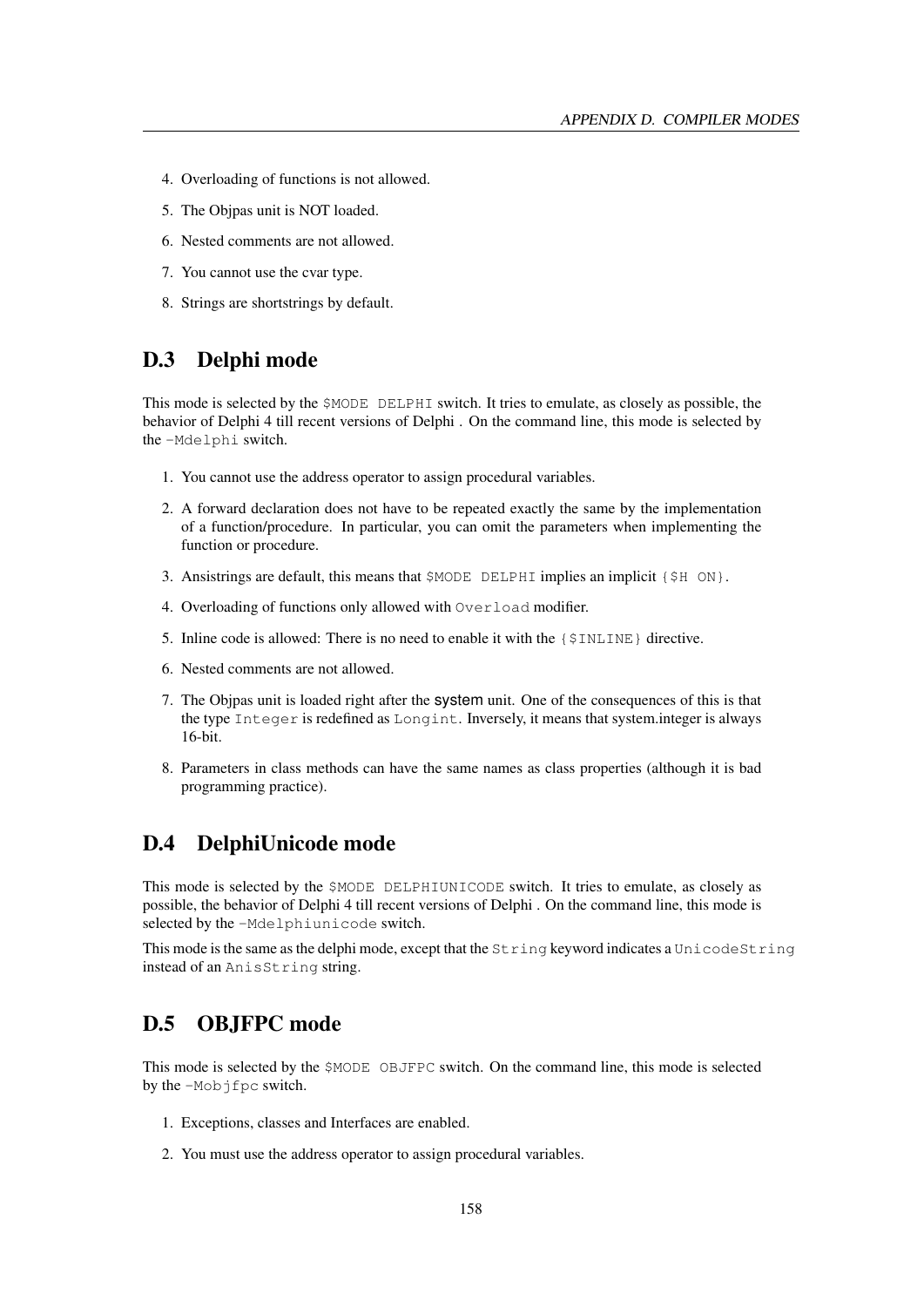- 3. A forward declaration must be repeated exactly the same by the implementation of a function/procedure. In particular, you cannot omit the parameters when implementing the function or procedure, and the calling convention must be repeated as well.
- 4. Overloading of functions is allowed.
- 5. Nested comments are allowed.
- 6. The Objpas unit is loaded right after the system unit. One of the consequences of this is that the type Integer is redefined as Longint.
- 7. You can use the cvar type.
- 8. PChars are converted to strings automatically.
- 9. Parameters in class methods cannot have the same names as class properties.
- 10. Strings are shortstrings by default. You can use the  $-Sh$  command line switch or the  $\{\frac{S}{H+}\}$ switch to change this.

# D.6 MACPAS mode

This mode is selected by the \$MODE MACPAS switch. On the command line, this mode is selected by the -Mmacpas switch. It mainly switches on some extra features:

- 1. Support for the \$SETC directive.
- 2. Support for the \$IFC, \$ELSEC and \$ENDC directives.
- 3. Support for the UNDEFINED construct in macros.
- 4. Support for TRUE and FALSE as values in macro expressions.
- 5. Macros may be assigned hexadecimal numbers, like \$2345.
- 6. The Implementation keyword can be omitted if the implementation section is empty.
- 7. The cdecl modifier keyword can be abbreviated to C.
- 8. UNIV modifier for types in parameter lists is supported.
- 9. ... (ellipsis) is allowed in procedure declarations, is functionally equal to the varargs keyword.
- 10. \$MODESWITCH nestedprocvars is enabled by default.

(Note: Macros are called 'Compiler Variables' in Mac OS dialects.)

Currently, the following Mac OS pascal extensions are not yet supported in MACPAS mode:

- External procedures declared in the interface must have the directive External, unless the unit has no Implementation section.
- Cycle instead of Continue.
- Leave instead of Break
- Exit cannot have the name of the procedure to exit as parameter. Instead, for a function the value to return can be supplied as parameter.
- No propagating uses.
- Compiler directives defined in interface sections are not exported.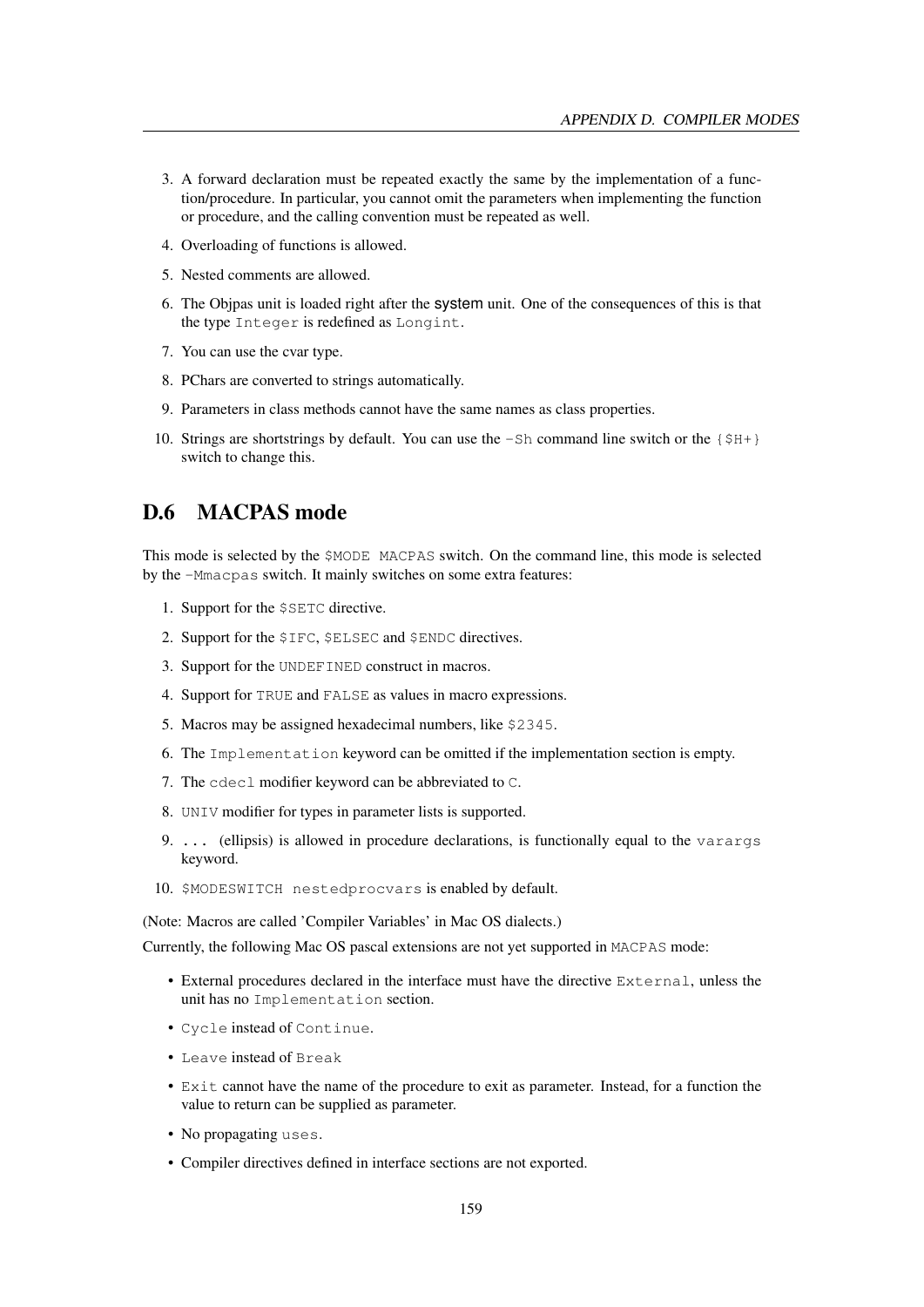# D.7 ISO mode

This mode is selected by the \$MODE ISO switch. On the command line, this mode is selected by the -Miso switch. In this mode, the compiler complies with the requirements of level 0 and level 1 of ISO/IEC 7185. It implements the following extra features:

- 1. External files are declared as parameters in the program statement.
- 2. Files have associated "buffer variables".
- 3. The procedures "get" and "put" operate on file buffer variables.
- 4. Mod operation as required by ISO pascal.
- 5. Unary minus as required by ISO pascal.

# D.8 Extended Pascal mode

This mode is selected by the \$MODE EXTENDEDPASCAL switch. It tries to emulate, as closely as possible, the behavior of extended pascal. This is basically the same as ISO pascal, but refers to the ISO 10206 specification.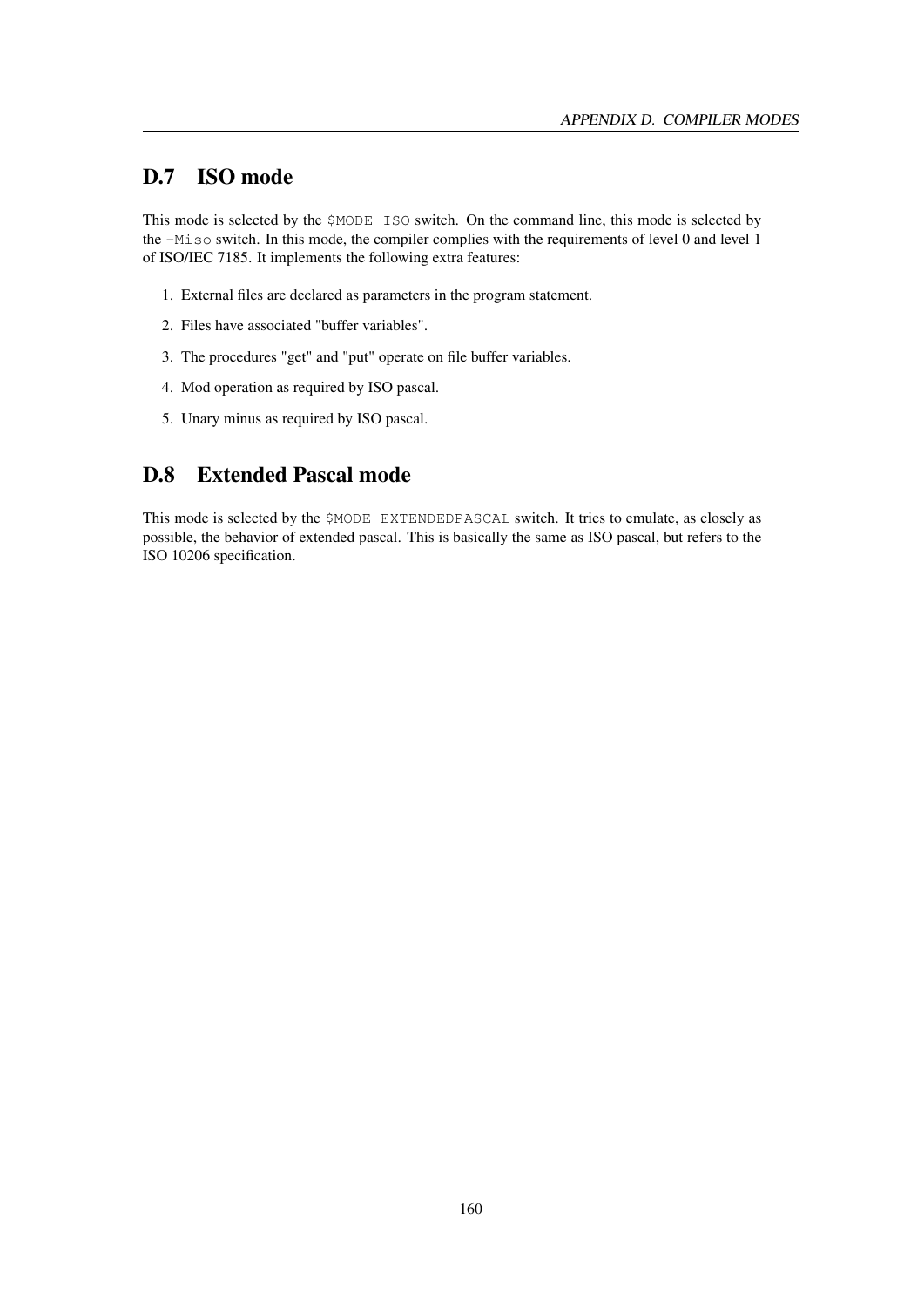# <span id="page-161-1"></span>Appendix E

# Using **fpcmake**

# E.1 Introduction

Free Pascal comes with a special makefile tool, fpcmake, which can be used to construct a Makefile for use with GNU make. All sources from the Free Pascal team are compiled with this system.

fpcmake uses a file Makefile.fpc and constructs a file Makefile from it, based on the settings in Makefile.fpc.

The following sections explain what settings can be set in Makefile.fpc, what variables are set by fpcmake, what variables it expects to be set, and what targets it defines. After that, some settings in the resulting Makefile are explained.

# <span id="page-161-0"></span>E.2 Functionality

fpcmake generates a makefile, suitable for GNU make, which can be used to

- 1. Compile units and programs, fit for testing or for final distribution.
- 2. Compile example units and programs separately.
- 3. Install compiled units and programs in standard locations.
- 4. Make archives for distribution of the generated programs and units.
- 5. Clean up after compilation and tests.

fpcmake knows how the Free Pascal compiler operates, which command line options it uses, how it searches for files and so on; It uses this knowledge to construct sensible command lines.

Specifically, it constructs the following targets in the final makefile:

all Makes all units and programs.

debug Makes all units and programs with debug info included.

smart Makes all units and programs in smartlinked version.

examples Makes all example units and programs.

shared Makes all units and programs in shared library version (currently disabled).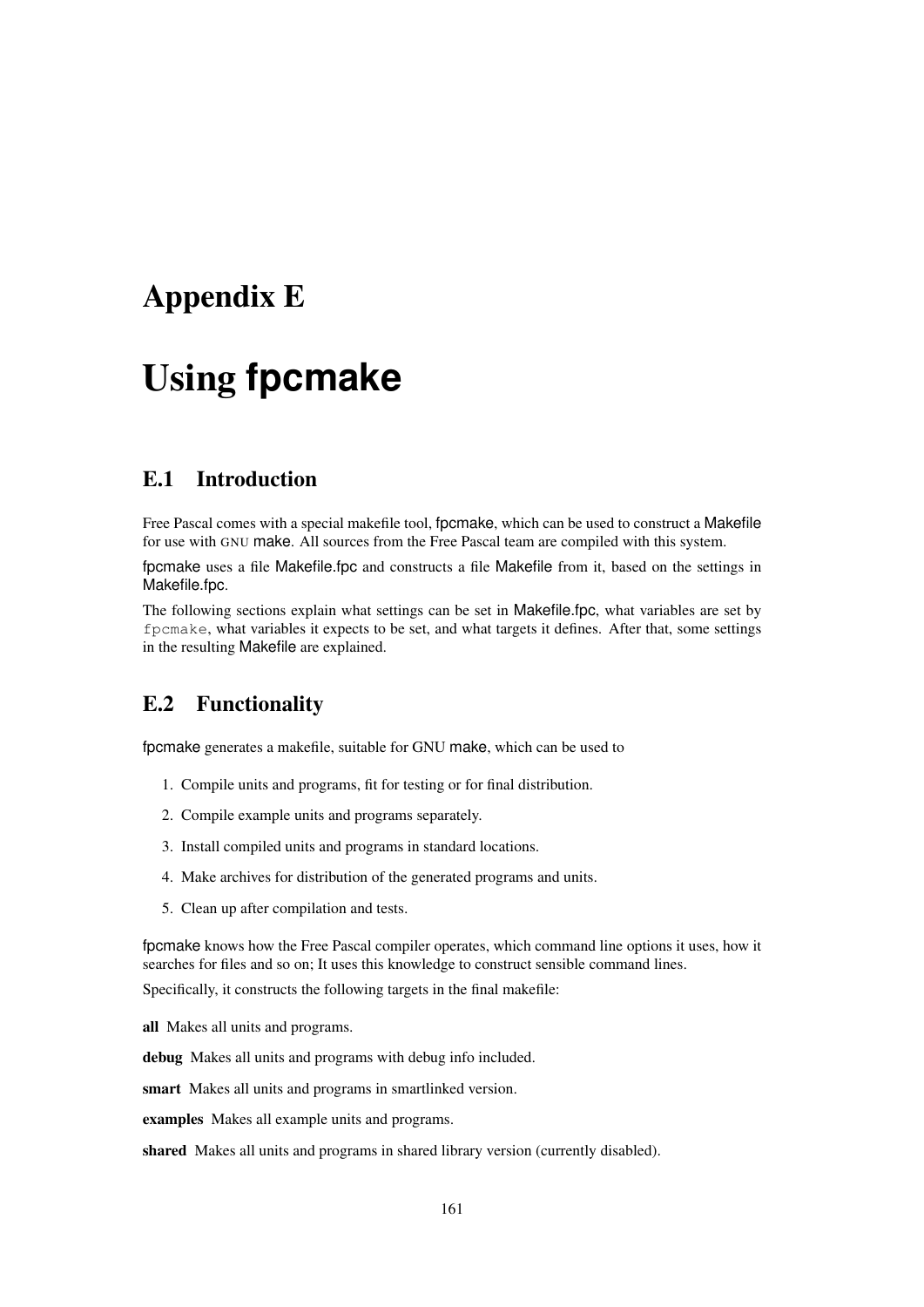install Installs all units and programs.

sourceinstall Installs the sources to the Free Pascal source tree.

exampleinstall Installs any example programs and units.

distinstall Installs all units and programs, as well as example units and programs.

- zipinstall Makes an archive of the programs and units which can be used to install them on another location, i.e. it makes an archive that can be used to distribute the units and programs.
- zipsourceinstall Makes an archive of the program and unit sources which can be used to distribute the sources.
- zipexampleinstall Makes an archive of the example programs and units which can be used to install them on another location, i.e. it makes an archive that can be used to distribute the example units and programs.
- zipdistinstall Makes an archive of both the normal as well as the example programs and units. This archive can be used to install them on another location, i.e. it makes an archive that can be used to distribute.
- clean Cleans all files that are produced by a compilation.
- distclean Cleans all files that are produced by a compilation, as well as any archives, examples or files left by examples.

cleanall Same as clean.

info Produces some information on the screen about used programs, file and directory locations, where things will go when installing and so on.

Each of these targets can be highly configured, or even totally overridden by the configuration file Makefile.fpc.

# E.3 Usage

fpcmake reads a Makefile.fpc and converts it to a Makefile suitable for reading by GNU make to compile your projects. It is similar in functionality to GNU configure or Imake for making X projects.

fpcmake accepts filenames of makefile description files as its command line arguments. For each of these files it will create a Makefile in the same directory where the file is located, overwriting any existing file with that name.

If no options are given, it just attempts to read the file Makefile.fpc in the current directory and tries to construct a Makefile from it if the -m option is given. Any previously existing Makefile will be erased.

if the  $-p$  option is given, instead of a Makefile, a Package. fpc is generated. A Package.fpc file describes the package and its dependencies on other packages.

Additionally, the following command line options are recognized:

- -p A Package.fpc file is generated.
- -w A Makefile is generated.
- -T targets Support only specified target systems. Targets is a comma-separated list of targets. Only rules for the specified targets will be written.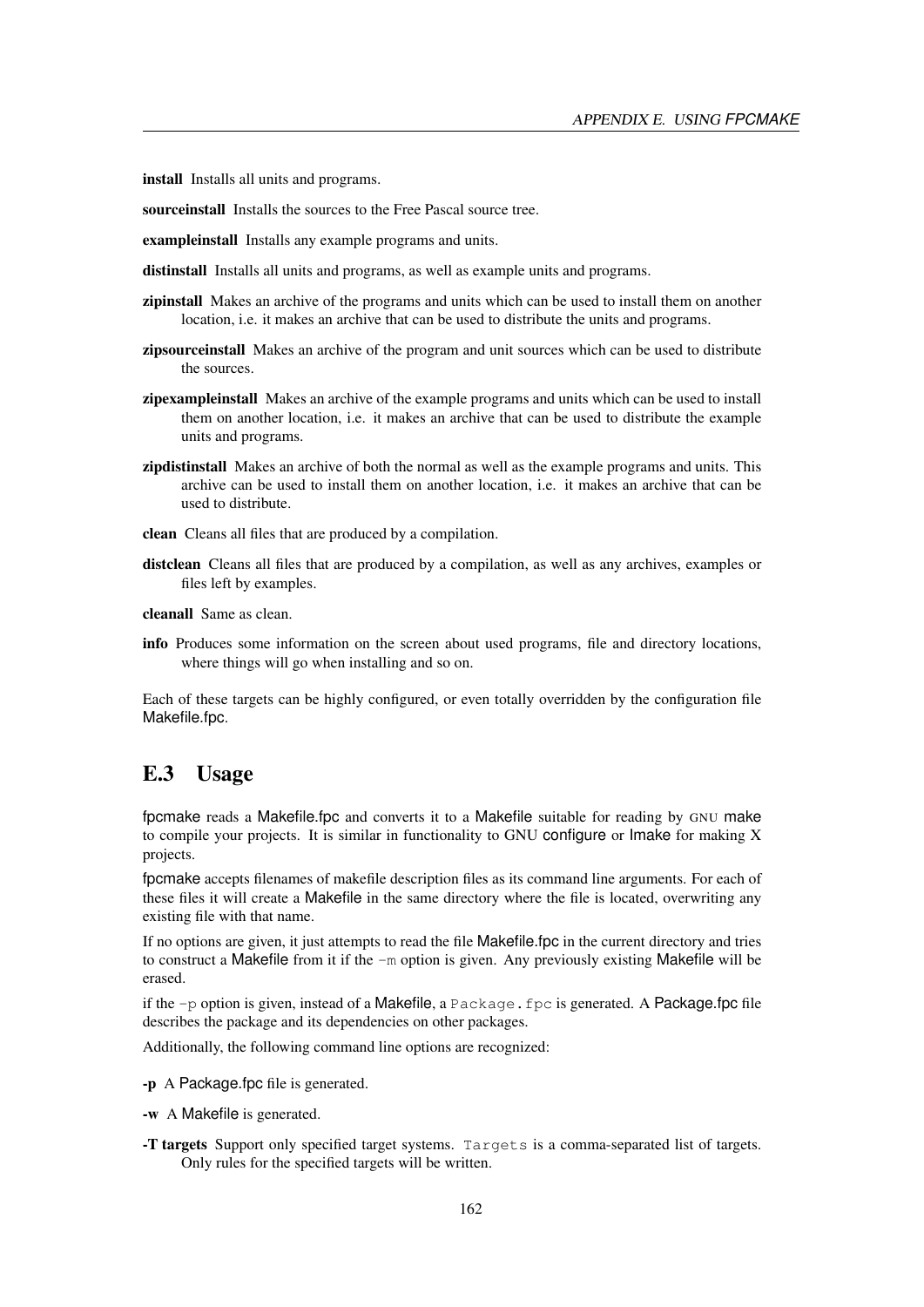-v Be more verbose.

```
-q be quiet.
```
-h Writes a small help message to the screen.

# E.4 Format of the configuration file

This section describes the rules that can be present in the file that is processed by fpcmake.

The file Makefile.fpc is a plain ASCII file that contains a number of predefined sections as in a WINDOWS .ini-file, or a Samba configuration file.

They look more or less as follows:

```
[package]
name=mysql
version=1.0.5
[target]
units=mysql_com mysql_version mysql
examples=testdb
[require]
libc=y
[install]
fpcpackage=y
```
[default] fpcdir=../..

The following sections are recognized (in alphabetical order):

## **E.4.1 clean**

Specifies rules for cleaning the directory of units and programs. The following entries are recognized:

- units names of all units that should be removed when cleaning. Don't specify extensions, the makefile will append these by itself.
- files names of additional (not unit files) files that should be removed. Specify full filenames. The resource string table files (.rst files) are cleaned if they are specified in the files section.

#### **E.4.2 compiler**

In this section values for various compiler options can be specified, such as the location of several directories and search paths.

The following general keywords are recognised:

options The value of this key will be passed on to the compiler (verbatim) as command line options.

version If a specific or minimum compiler version is needed to compile the units or programs, then this version should be specified here.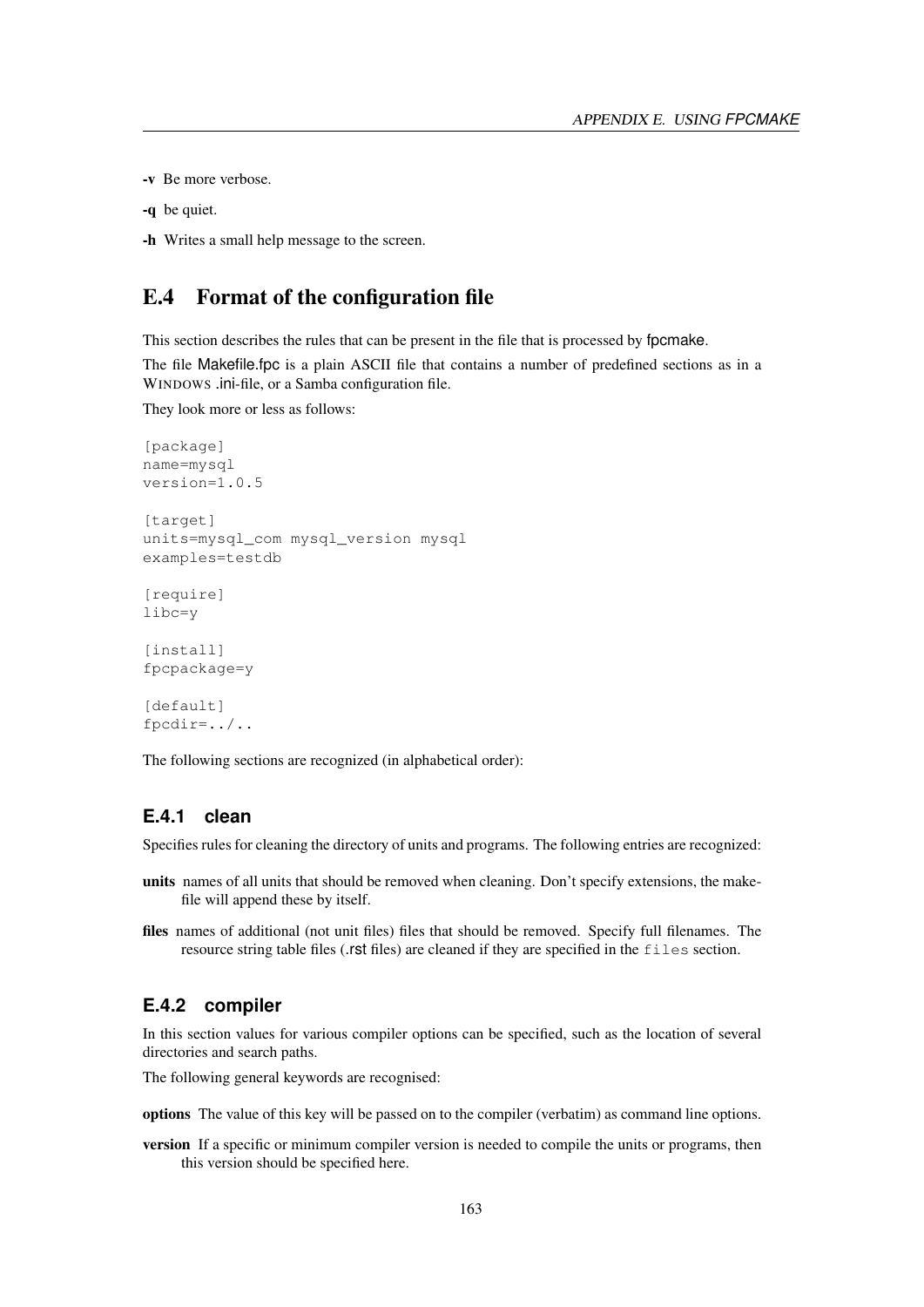The following keys can be used to control the location of the various directories used by the compiler:

- unitdir A colon-separated list of directories that must be added to the unit search path of the compiler (using the -Fu option).
- librarydir A colon-separated list of directories that must be added to the library search path of the compiler (using the  $-Fl$  option).
- objectdir A colon-separated list of directories that must be added to the object file search path of the compiler (using the  $-F \circ$  option).
- **targetdir** Specifies the directory where the compiled programs should go (using the  $-FE$  option).
- sourcedir A space separated list of directories where sources can reside. This will be used for the vpath setting of GNU make.
- **unittargetdir** Specifies the directory where the compiled units should go (using the  $-FU$  option).
- includedir A colon-separated list of directories that must be added to the include file search path of the compiler (using the  $-Fi$  option).

## **E.4.3 Default**

The default section contains some default settings. The following keywords are recognized:

- cpu Specifies the default target processor for which the Makefile should compile the units and programs. By default this is determined from the compiler info.
- dir Specifies any subdirectories that make should also descend in and make the specified target there as well.
- fpcdir Specifies the directory where all the Free Pascal source trees reside. Below this directory the Makefile expects to find the rtl and packages directory trees.
- rule Specifies the default rule to execute. fpcmake will make sure that this rule is executed if make is executed without arguments, i.e., without an explicit target.
- target Specifies the default operating system target for which the Makefile should compile the units and programs. By default this is determined from the default compiler target.

#### **E.4.4 Dist**

The Dist section controls the generation of a distribution package. A distribution package is a set of archive files (zip files or tar files on unix systems) that can be used to distribute the package.

The following keys can be placed in this section:

destdir Specifies the directory where the generated zip files should be placed.

- zipname Name of the archive file to be created. If no zipname is specified, this defaults to the package name.
- ziptarget This is the target that should be executed before the archive file is made. This defaults to install.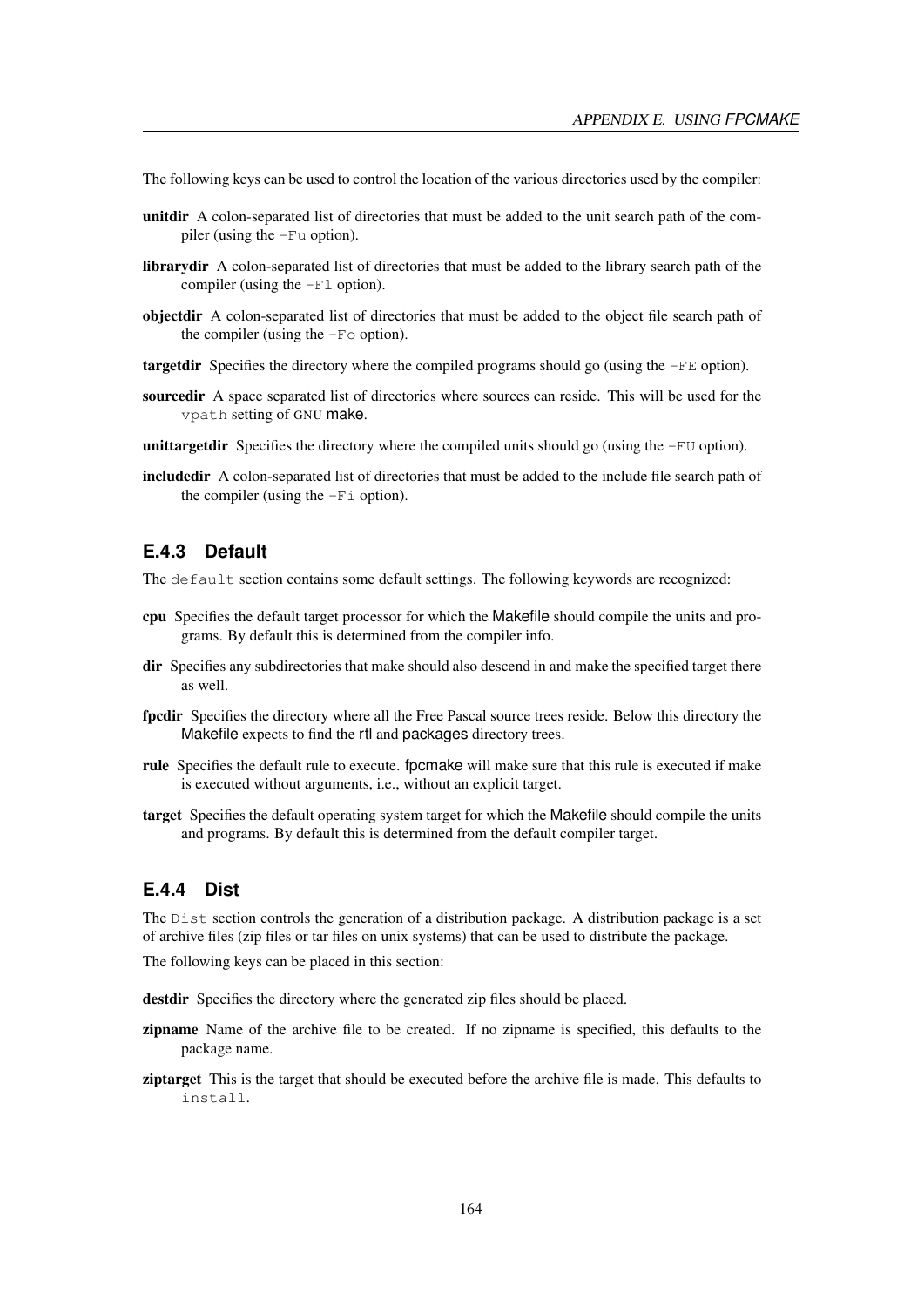#### **E.4.5 Install**

Contains instructions for installation of the compiled units and programs. The following keywords are recognized:

- basedir The directory that is used as the base directory for the installation of units. Default this is prefix appended with /lib/fpc/FPC\_VERSION for LINUX or simply the prefix directory on other platforms.
- datadir Directory where data files will be installed, i.e. the files specified with the Files keyword.
- **fpcpackage** A boolean key. If this key is specified and equals  $\gamma$ , the files will be installed as a fpc package under the Free Pascal units directory, i.e. under a separate directory. The directory will be named with the name specified in the package section.
- files extra data files to be installed in the directory specified with the datadir key.
- **prefix** is the directory below which all installs are done. This corresponds to the  $\text{prefix}$  argument to GNU configure. It is used for the installation of programs and units. By default, this is /usr on LINUX, and /pp on all other platforms.
- units extra units that should be installed, and which are not part of the unit targets. The units in the units target will be installed automatically.

Units will be installed in the subdirectory units/\$(OS\_TARGET) of the dirbase entry.

#### **E.4.6 Package**

If a package (i.e. a collection of units that work together) is being compiled, then this section is used to keep package information. The following information can be stored:

name The name of the package. When installing it under the package directory, this name will be used to create a directory (unless it is overridden by one of the installation options).

version The version of this package.

main If the package is part of another package, this key can be specified to indicate which package it is part of.

#### **E.4.7 Prerules**

Anything that is in this section will be inserted as-is in the makefile *before* the makefile target rules that are generated by fpcmake. This means that any variables that are normally defined by fpcmake rules should not be used in this section.

#### **E.4.8 Requires**

This section is used to indicate dependency on external packages (i.e units) or tools. The following keywords can be used:

fpcmake Minimal version of fpcmake that this makefile.fpc needs.

packages Other packages that should be compiled before this package can be compiled. Note that this will also add all packages these packages depend on to the dependencies of this package. By default, the Free Pascal Run-Time Library is added to this list.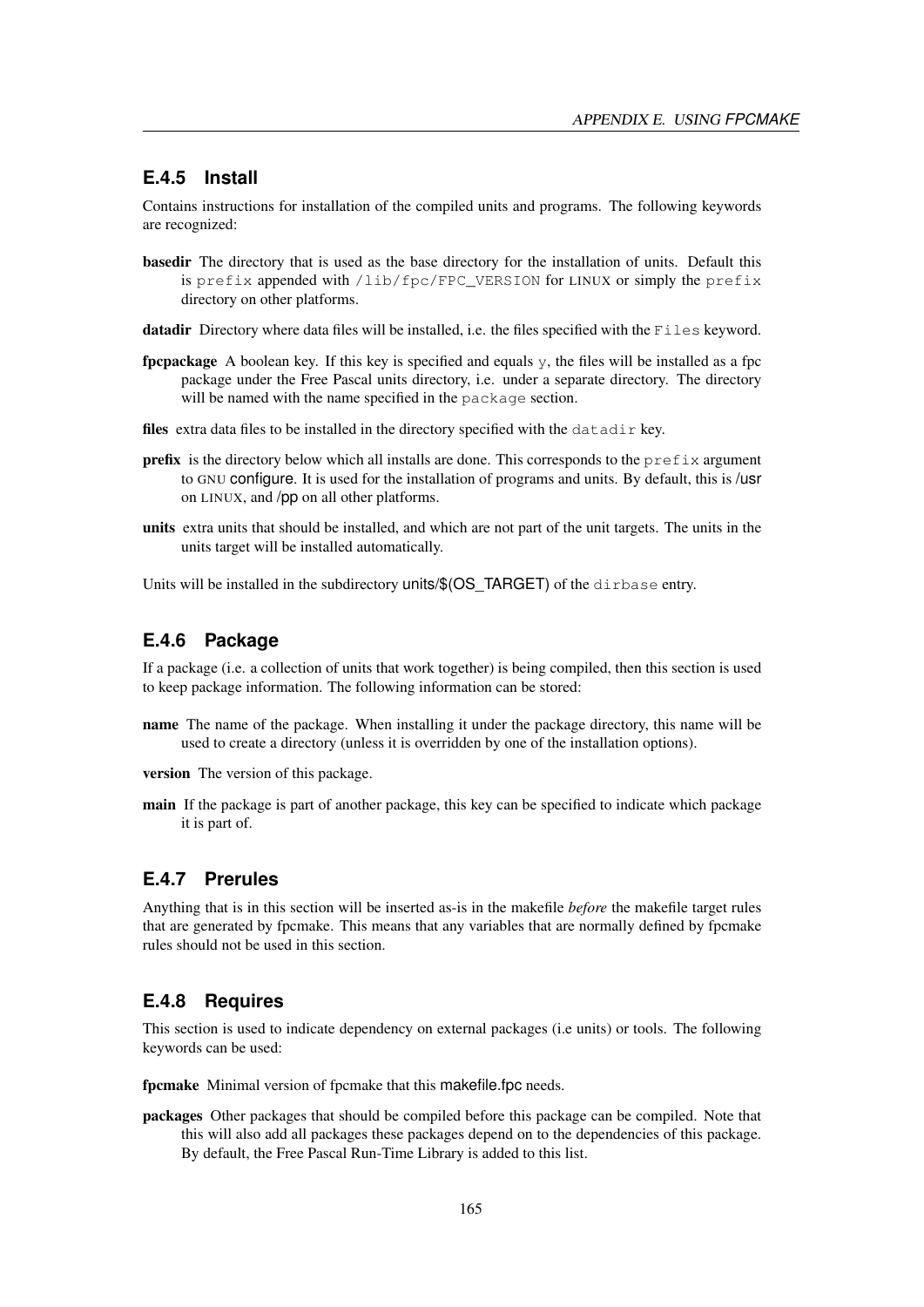libc A boolean value that indicates whether this package needs the C library.

- nortl A boolean that prevents the addition of the Free Pascal Run-Time Library to the required packages.
- unitdir These directories will be added to the units search path of the compiler.
- packagedir List of package directories. The packages in these directories will be made as well before making the current package.
- tools A list of executables of extra tools that are required. The full path to these tools will be defined in the makefile as a variable with the same name as the tool name, only in uppercase. For example, the following definition:

tools=upx

will lead to the definition of a variable with the name UPX which will contain the full path to the upx executable.

#### **E.4.9 Rules**

In this section dependency rules for the units and any other needed targets can be inserted. It will be included at the end of the generated makefile. Targets or 'default rules' that are defined by fpcmake can be inserted here; if they are not present, then fpcmake will generate a rule that will call the generic  $f_{\text{PC}}$  version. For a list of standard targets that will be defined by fpcmake, see section [E.2,](#page-161-0) page [161.](#page-161-0)

For example, it is possible to define a target  $all:$ . If it is not defined, then fpcmake will generate one which simply calls fpc\_all:

all: fpc\_all

The fpc\_all rule will make all targets as defined in the Target section.

### **E.4.10 Target**

This is the most important section of the makefile.fpc file. Here the files are defined which should be compiled when the 'all' target is executed.

The following keywords can be used there:

dirs A space separated list of directories where make should also be run.

- exampledirs A space separated list of directories with example programs. The examples target will descend in this list of directories as well.
- examples A space separated list of example programs that need to be compiled when the user asks to compile the examples. Do not specify an extension, the extension will be appended.
- loaders A space separated list of names of assembler files that must be assembled. Don't specify the extension, the extension will be appended.
- programs A space separated list of program names that need to be compiled. Do not specify an extension, the extension will be appended.
- rsts a list of rst files that needs to be converted to .po files for use with GNU gettext and internationalization routines. These files will be installed together with the unit files.
- units A space separated list of unit names that need to be compiled. Do not specify an extension, just the name of the unit as it would appear un a uses clause is sufficient.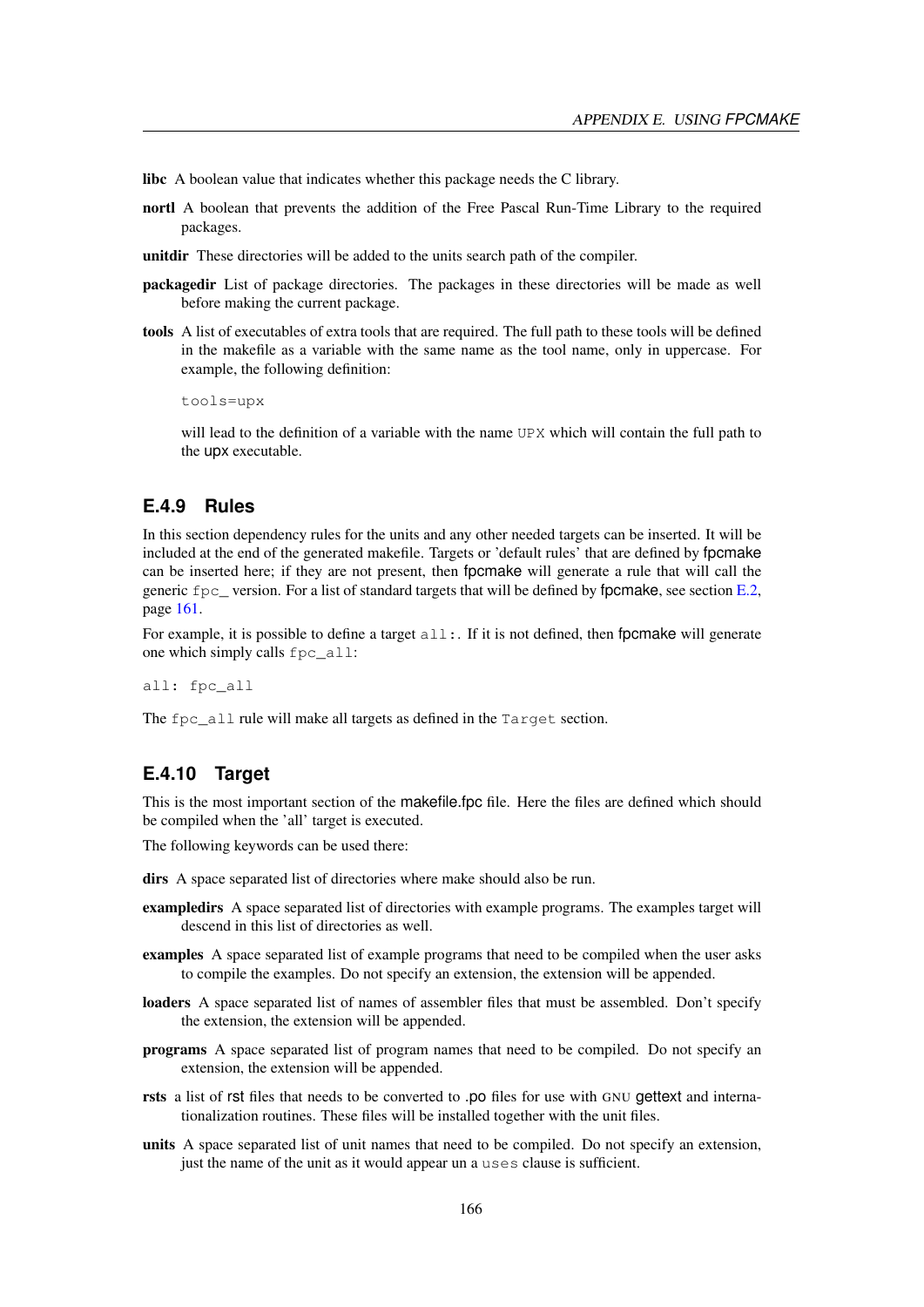# E.5 Programs needed to use the generated makefile

At least the following programs are needed by the generated Makefile to function correctly:

cp A copy program.

date A program that prints the date.

install A program to install files.

make The make program, obviously.

pwd A program that prints the current working directory.

rm A program to delete files.

zip The zip archiver program. (on Dos / Windows / OS/2 systems only)

tar The tar archiver program (on Unix systems only).

These are standard programs on LINUX systems, with the possible exception of make. For DOS, WINDOWS NT or OS/2 / eComStation, they are distributed as part of Free Pascal releases.

The following programs are optionally needed if you use some special targets. Which ones you need are controlled by the settings in the tools section.

cmp A DOS and WINDOWS NT file comparer.

diff A file comparer.

ppdep The ppdep dependency lister. Distributed with Free Pascal.

ppumove The Free Pascal unit mover.

upx The UPX executable packer.

All of these can also be found on the Free Pascal FTP site for DOS and WINDOWS NT. ppdep and ppumove are distributed with the Free Pascal compiler.

# E.6 Variables that affect the generated makefile

The makefile generated by fpcmake contains a lot of variables. Some of them are set in the makefile itself, others can be set and are taken into account when set.

These variables can be split in two groups:

- Directory variables.
- Compiler command line variables.

Each group will be discussed separately.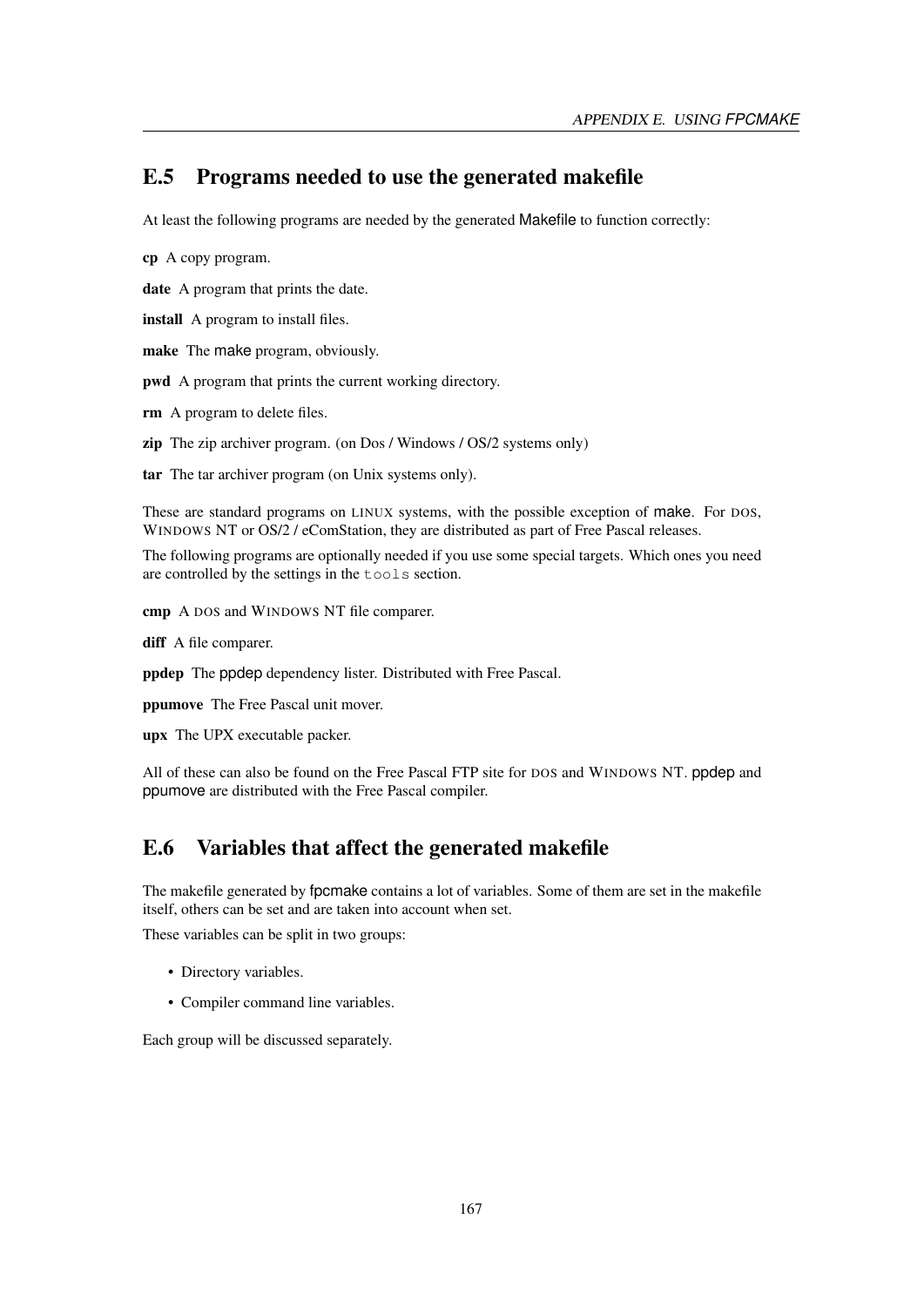#### **E.6.1 Directory variables**

The first set of variables controls the directories that are recognized in the makefile. They should not be set in the Makefile.fpc file, but can be specified on the command line.

- INCDIR This is a list of directories, separated by spaces, that will be added as include directories to the compiler command line. Each directory in the list is prepended with  $-Fi$  and added to the compiler options.
- UNITDIR This is a list of directories, separated by spaces, that will be added as unit search directories to the compiler command line. Each directory in the list is prepended with -Fu and added to the compiler options.
- LIBDIR Is a list of library paths, separated by spaces. Each directory in the list is prepended with -Fl and added to the compiler options.
- OBJDIR Is a list of object file directories, separated by spaces, that is added to the object files path, i.e. Each directory in the list is prepended with -Fo.

#### **E.6.2 Compiler command line variables**

The following variables can be set on the make command line, they will be recognized and integrated in the compiler command line options.:

- CREATESMART If this variable is defined, it tells the compiler to create smartlinked units. Adds -CX to the command line options.
- DEBUG If defined, this will cause the compiler to include debug information in the generated units and programs. It adds  $-g1$  to the compiler command line, and will define the DEBUG define.
- **LINKSMART** Defining this variable tells the compiler to use smartlinking. It adds  $-XX$  to the compiler command line options.
- **OPT** Any options that you want to pass to the compiler. The contents of  $OPT$  is simply added to the compiler command line.
- **OPTDEF** Are optional defines, added to the command line of the compiler. They get  $-d$  prepended to them.
- **OPTIMIZE** If this variable is defined, this will add  $-\text{OG2p3}$  to the command line options.
- **RELEASE** If this variable is defined, this will add the  $-Xs$  -OG2p3 -n options to the command line options, and will define the RELEASE define.

**STRIP** If this variable is defined, this will add the  $-Xs$  option to the command line options.

**VERBOSE** If this variable is defined, then  $-\text{vnw1}$  will be added to the command line options.

# E.7 Variables set by **fpcmake**

The makefile generated by fpcmake contains a lot of makefile variables. fpcmake will write all of the keys in the makefile.fpc as makefile variables in the form SECTION\_KEYNAME. This means that the following section:

```
[package]
name=mysql
version=1.0.5
```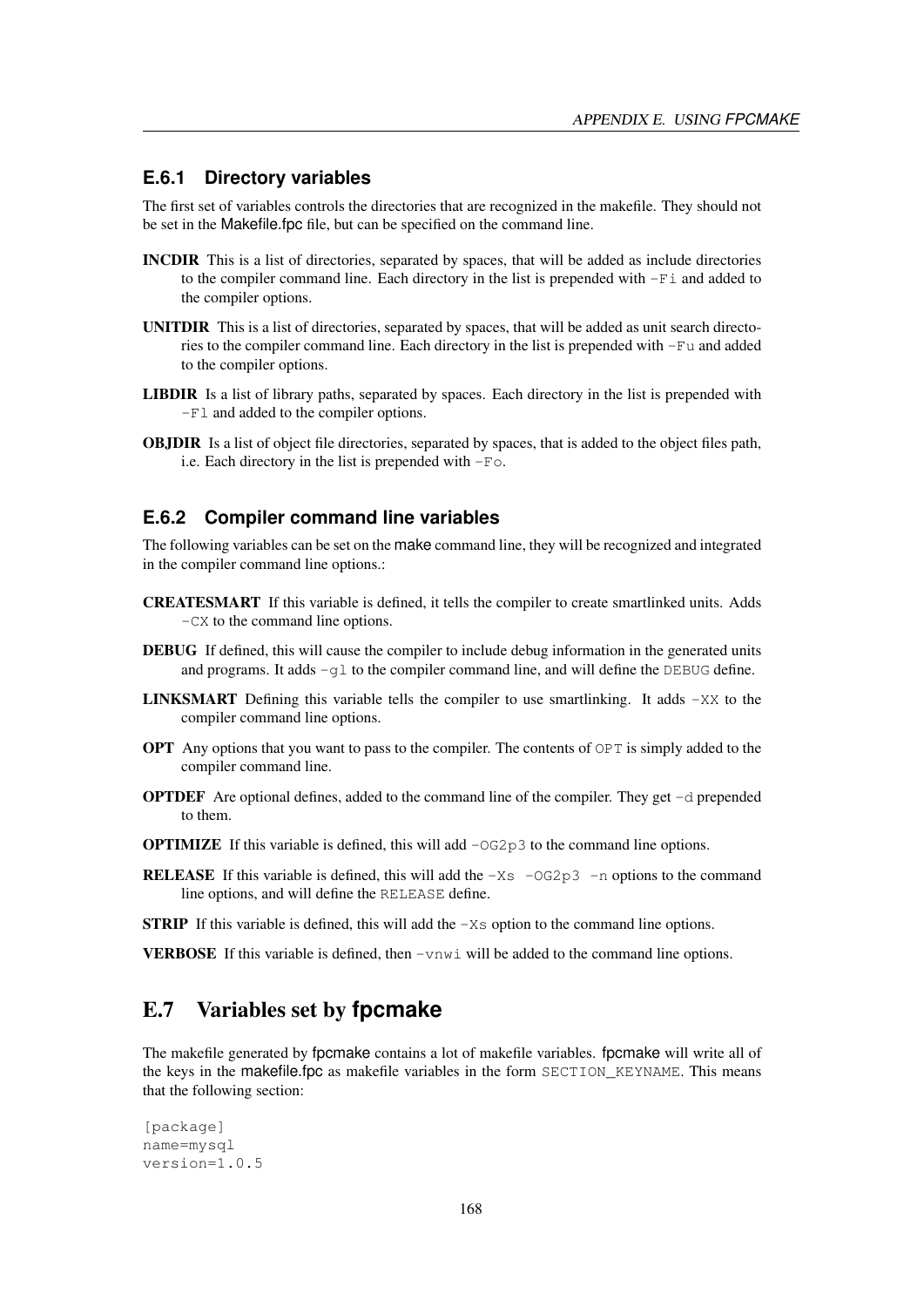will result in the following variable definitions:

```
override PACKAGE_NAME=mysql
override PACKAGE_VERSION=1.0.5
```
Most targets and rules are constructed using these variables. They will be listed below, together with other variables that are defined by fpcmake.

The following sets of variables are defined:

- Directory variables.
- Program names.
- File extensions.
- Target files.

Each of these sets is discussed in the subsequent:

### **E.7.1 Directory variables**

The following compiler directories are defined by the makefile:

**BASEDIR** Is set to the current directory if the pwd command is available. If not, it is set to '.'.

- COMPILER\_INCDIR Is a space-separated list of include file paths. Each directory in the list is prepended with -Fi and added to the compiler options. Set by the incdir keyword in the Compiler section.
- COMPILER\_LIBDIR Is a space-separated list of library paths. Each directory in the list is prepended with  $-F1$  and added to the compiler options. Set by the libdir keyword in the Compiler section.
- COMPILER\_OBJDIR Is a list of object file directories, separated by spaces. Each directory in the list is prepended with  $-F \circ$  and added to the compiler options. Set by the  $\circ$ b jdir keyword in the Compiler section.
- COMPILER\_TARGETDIR This directory is added as the output directory of the compiler, where all units and executables are written, i.e. it gets  $-FE$  prepended. It is set by the targetdir keyword in the Compiler section.
- COMPILER\_TARGETUNITDIR If set, this directory is added as the output directory of the compiler, where all units and executables are written, i.e. it gets -FU prepended.It is set by the targetdir keyword in the Dirs section.
- COMPILER\_UNITDIR Is a list of unit directories, separated by spaces. Each directory in the list is prepended with  $-Fu$  and is added to the compiler options. Set by the unitdir keyword in the Compiler section.
- GCCLIBDIR (LINUX only) Is set to the directory where libgcc.a is. If needgcclib is set to True in the Libs section, then this directory is added to the compiler command line with  $-F1.$
- OTHERLIBDIR Is a space-separated list of library paths. Each directory in the list is prepended with  $-F1$  and added to the compiler options. If it is not defined on linux, then the contents of the /etc/ld.so.conf file is added.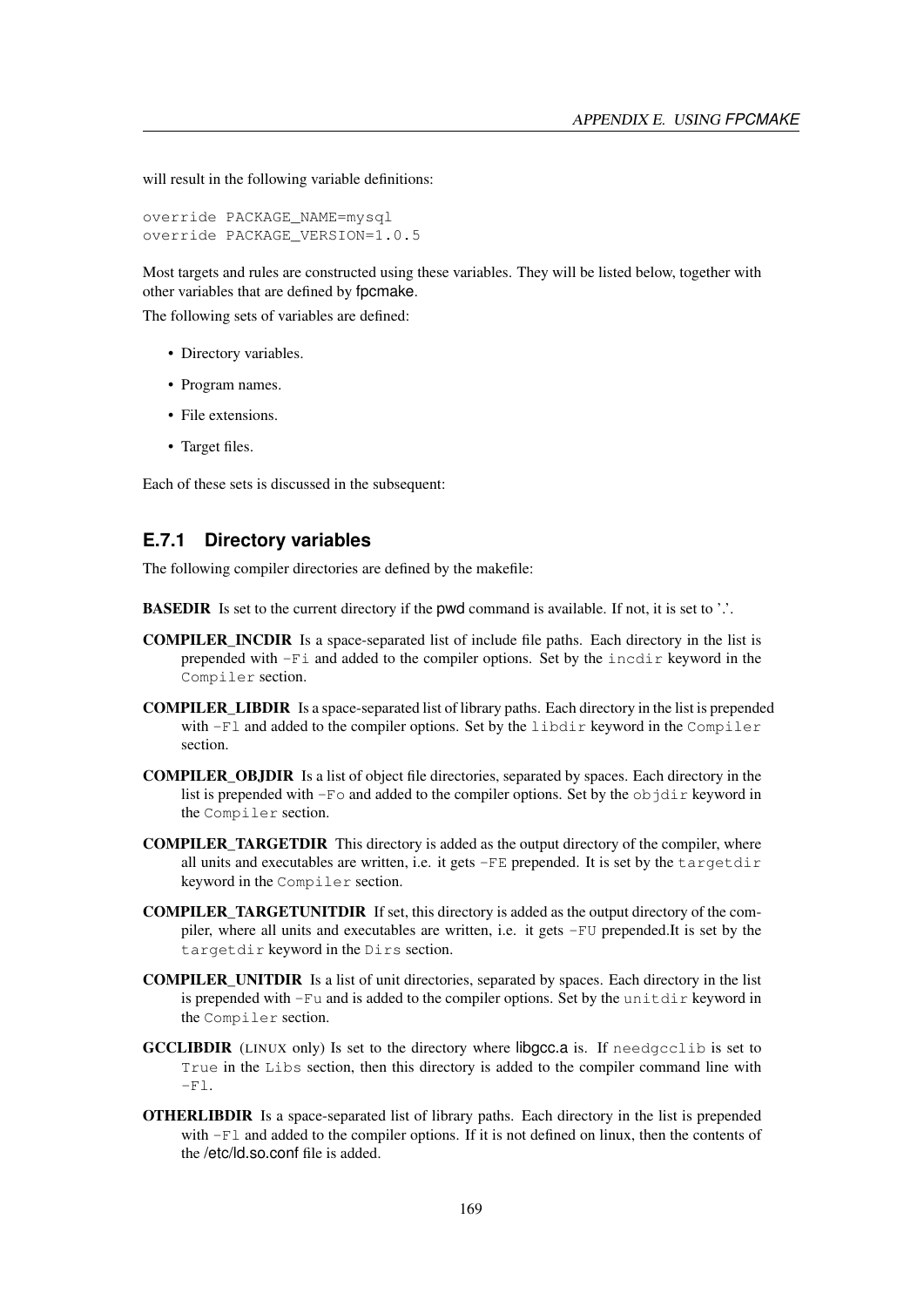The following directories are used for installs:

- INSTALL\_BASEDIR Is the base for all directories where units are installed. By default, On LINUX, this is set to \$(INSTALL\_PREFIX)/lib/fpc/\$(RELEASEVER). On other systems, it is set to  $\frac{1}{2}$  (PREFIXINSTALLDIR). You can also set it with the basedir variable in the Install section.
- INSTALL\_BINDIR\_Is set to  $$$  (INSTALL\_BASEDIR)/bin on LINUX, and \$(INSTALL\_BASEDIR)/bin/\$(OS\_TARGET) on other systems. This is the place where binaries are installed.
- INSTALL\_DATADIR The directory where data files are installed. Set by the Data key in the Install section.
- INSTALL\_LIBDIR Is set to \$(INSTALL\_PREFIX)/lib on LINUX, and  $$$  (INSTALL\_UNITDIR) on other systems.
- INSTALL\_PREFIX Is set to /usr/local on LINUX, /pp on DOS or WINDOWS NT. Set by the prefix keyword in the Install section.
- INSTALL\_UNITDIR Is where units will be installed. This is set to \$(INSTALL\_BASEDIR)/units/\$(OS\_TARGET). If the units are compiled as a package, \$(PACKAGE\_NAME) is added to the directory.

#### **E.7.2 Target variables**

The second set of variables controls the targets that are constructed by the makefile. They are created by fpcmake, so you can use them in your rules, but you shouldn't assign values to them yourself.

- TARGET\_DIRS This is the list of directories that make will descend into when compiling. Set by the Dirs key in the Target section?
- TARGET\_EXAMPLES The list of examples programs that must be compiled. Set by the examples key in the Target section.
- TARGET EXAMPLEDIRS The list of directories that make will descend into when compiling examples. Set by the exampledirs key in the Target section.
- **TARGET** LOADERS Is a list of space-separated names that identify loaders to be compiled. This is mainly used in the compiler's RTL sources. It is set by the loaders keyword in the Targets section.
- **TARGET PROGRAMS** This is a list of executable names that will be compiled. the makefile appends  $\frac{1}{2}$  (EXEEXT) to these names. It is set by the programs keyword in the Target section.
- **TARGET\_UNITS** This is a list of unit names that will be compiled. The makefile appends  $\frac{1}{2}$  (PPUEXT) to each of these names to form the unit file name. The sourcename is formed by adding \$(PASEXT). It is set by the units keyword in the Target section.
- **ZIPNAME** Is the name of the archive that will be created by the makefile. It is set by the zipname keyword in the Zip section.
- ZIPTARGET Is the target that is built before the archive is made. This target is built first. If successful, the zip archive will be made. It is set by the ziptarget keyword in the Zip section.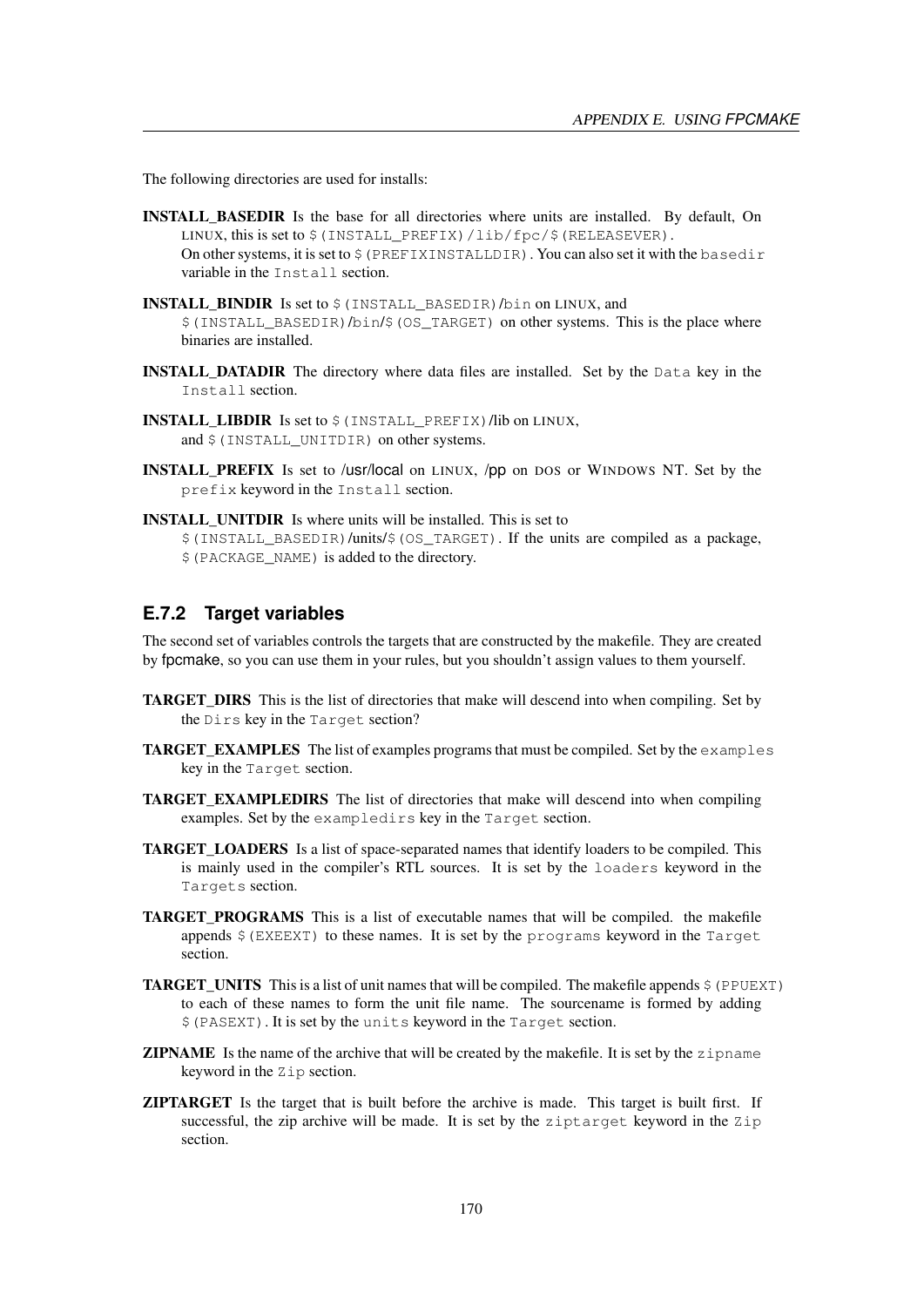#### **E.7.3 Compiler command line variables**

The following variables control the compiler command line:

- CPU\_SOURCE The source CPU type is added as a define to the compiler command line. This is determined by the Makefile itself.
- CPU\_TARGET The target CPU type is added as a define to the compiler command line. This is determined by the Makefile itself.
- OS\_SOURCE What platform the makefile is used on. Detected automatically.
- **OS\_TARGET** What platform will be compiled for. Added to the compiler command line with a  $-T$ prepended.

#### **E.7.4 Program names**

The following variables are program names, used in makefile targets.

AS The assembler. Default set to as.

COPY A file copy program. Default set to cp -fp.

COPYTREE A directory tree copy program. Default set to cp -frp.

CMP A program to compare files. Default set to cmp.

DEL A file removal program. Default set to rm -f.

DELTREE A directory removal program. Default set to rm -rf.

DATE A program to display the date.

DIFF A program to produce diff files.

ECHO An echo program.

FPC The Free Pascal compiler executable. Default set to ppc386.exe

INSTALL A program to install files. Default set to install -m 644 on LINUX.

INSTALLEXE A program to install executable files. Default set to install -m 755 on LINUX.

LD The linker. Default set to ld.

LDCONFIG (LINUX only) The program used to update the loader cache.

MKDIR A program to create directories if they don't exist yet. Default set to install -m 755 -d

MOVE A file move program. Default set to mv -f

PP The Free Pascal compiler executable. Default set to ppc386.exe

**PPAS** The name of the shell script created by the compiler if the  $-s$  option is specified. This command will be executed after compilation, if the -s option was detected among the options.

PPUMOVE The program to move units into one big unit library.

PWD The pwd program.

- SED A stream-line editor program. Default set to sed.
- UPX An executable packer to compress your executables into self-extracting compressed executables.

ZIPPROG A zip program to compress files. Zip targets are made with this program.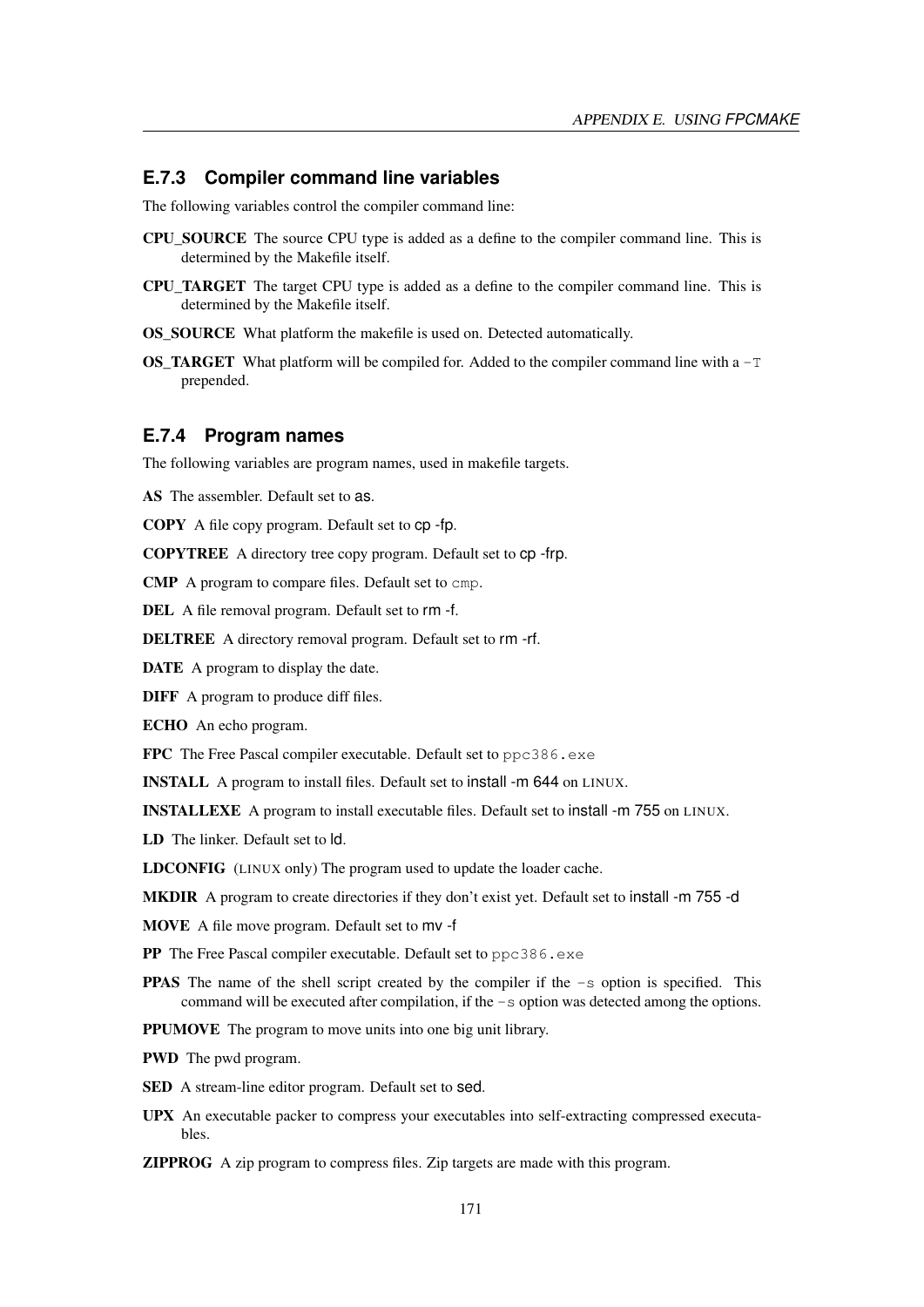#### **E.7.5 File extensions**

The following variables denote extensions of files. These variables include the . (dot) of the extension. They are appended to object names.

ASMEXT Is the extension of assembler files produced by the compiler.

LOADEREXT Is the extension of the assembler files that make up the executable startup code.

OEXT Is the extension of the object files that the compiler creates.

PACKAGESUFFIX Is a suffix that is appended to package names in zip targets. This serves so packages can be made for different OSes.

PPLEXT Is the extension of shared library unit files.

PPUEXT Is the extension of default units.

RSTEXT Is the extension of the .rst resource string files.

SHAREDLIBEXT Is the extension of shared libraries.

SMARTEXT Is the extension of smartlinked unit assembler files.

STATICLIBEXT Is the extension of static libraries.

#### **E.7.6 Target files**

The following variables are defined to make targets and rules easier:

COMPILER Is the complete compiler command line, with all options added, after all Makefile variables have been examined.

DATESTR Contains the date.

UNITPPUFILES A list of unit files that will be made. This is just the list of unit objects, with the correct unit extension appended.

### E.8 Rules and targets created by **fpcmake**

The makefile. fpc defines a series of targets, which can be called by your own targets. They have names that resemble default names (such as 'all', 'clean'), only they have fpc\_ prepended.

#### **E.8.1 Pattern rules**

The makefile makes the following pattern rules:

units How to make a pascal unit form a pascal source file.

executables How to make an executable from a pascal source file.

object file How to make an object file from an assembler file.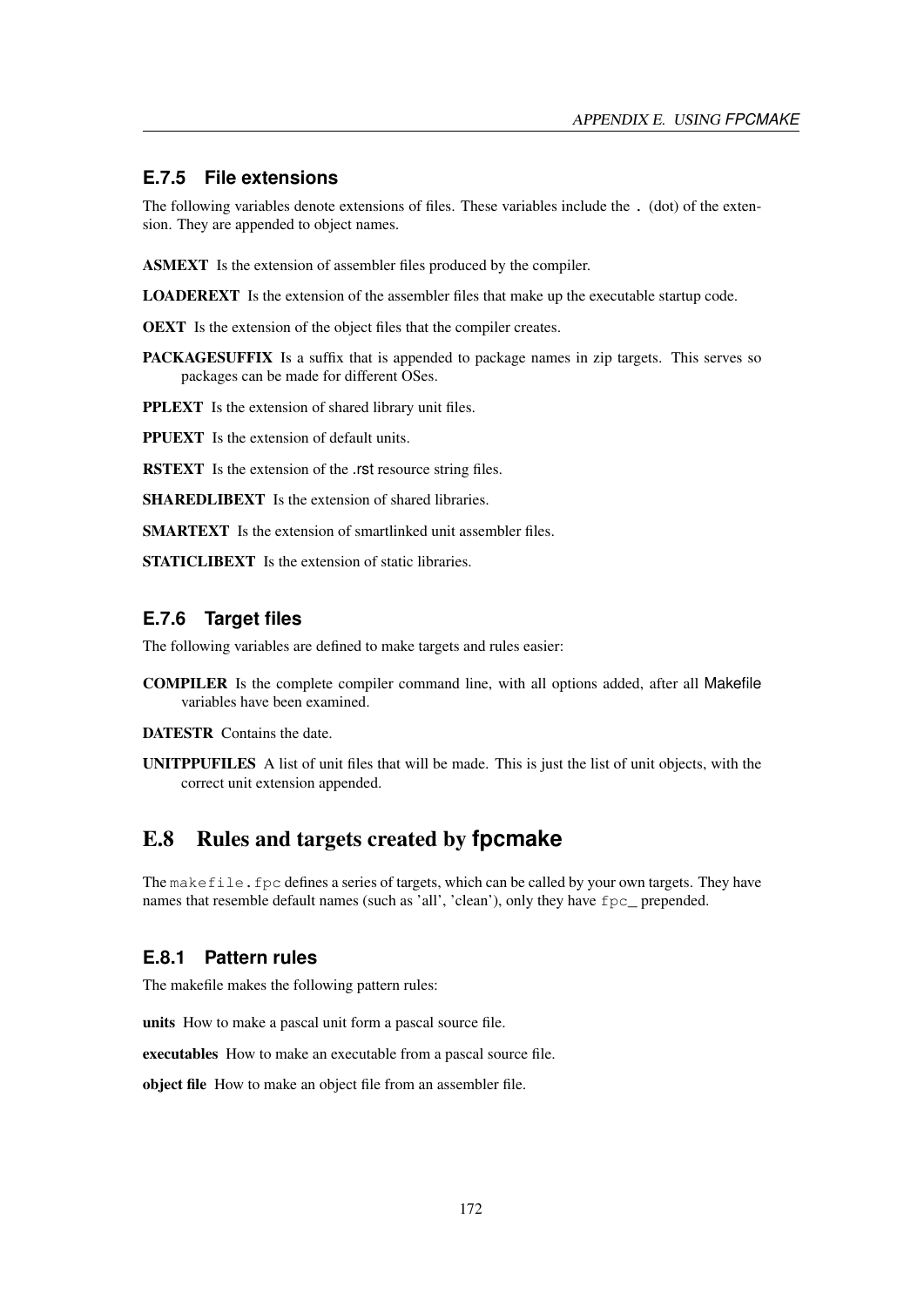#### **E.8.2 Build rules**

The following build targets are defined:

fpc\_all Builds all units and executables as well as loaders.

fpc\_debug The same as fpc\_all, only with debug information included.

fpc\_exes Make all executables in EXEOBJECTS.

fpc loaders Make all files in LOADEROBJECTS.

fpc\_packages Make all packages that are needed to make the files.

fpc\_shared Make all units as dynamic libraries.

fpc\_smart Make all units as smartlinked units.

fpc\_units Make all units in UNITOBJECTS.

#### **E.8.3 Cleaning rules**

The following cleaning targets are defined:

fpc\_clean Cleans all files that result when fpc\_all was made.

fpc\_distclean Is the same as both previous target commands, but also deletes all object, unit and assembler files that are present.

#### **E.8.4 Archiving rules**

The following archiving targets are defined:

fpc zipdistinstall Make a distribution install of the package.

fpc\_zipinstall Make an install zip of the compiled units of the package.

fpc zipexampleinstall Make a zip of the example files.

fpc\_zipsourceinstall Make a zip of the source files.

The zip is made using the ZIPEXE program. Under LINUX, a .tar.gz file is created.

#### **E.8.5 Installation rules**

fpc distinstall Target which calls the install and exampleinstall targets.

fpc install Install the units.

fpc sourceinstall Install the sources, in case a distribution is made.

fpc\_exampleinstall Install the examples, in case a distribution is made.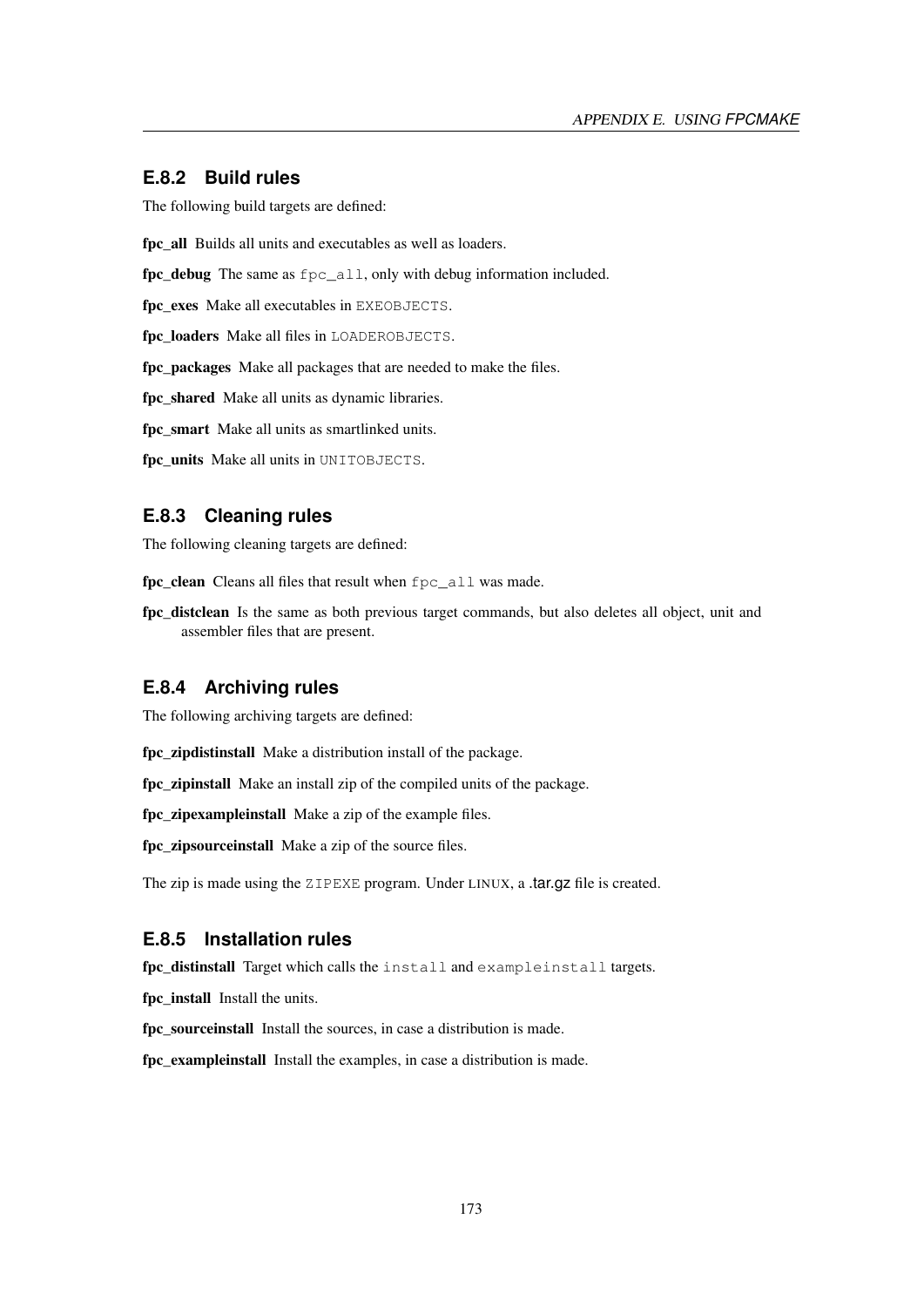# **E.8.6 Informative rules**

There is only one target which produces information about the used variables, rules and targets: fpc\_info.

The following information about the makefile is presented:

- general Configuration information: the location of the makefile, the compiler version, target OS, CPU.
- The directories, used by the compiler.
- All directories where files will be installed.
- All objects that will be made.
- All defined tools.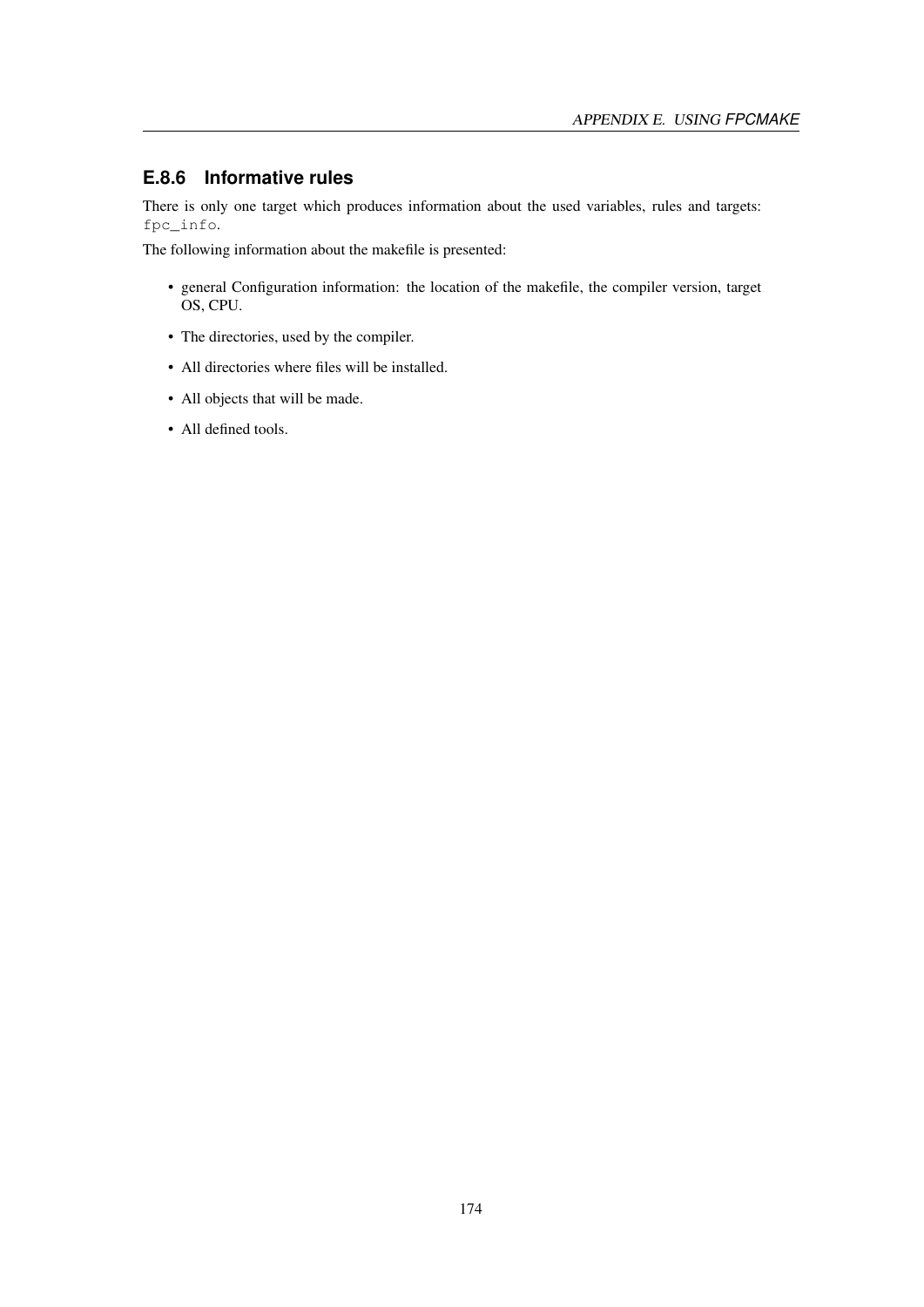# Appendix F

# Compiling the compiler

# F.1 Introduction

The Free Pascal team releases at intervals a completely prepared package, with compiler and units all ready to use, the so-called releases. After a release, work on the compiler continues, bugs are fixed and features are added. The Free Pascal team doesn't make a new release whenever they change something in the compiler, instead the sources are available for anyone to use and compile. There is an automated process that creates compiled versions of RTL and compiler are also made daily, and put on the web (if the build succeeds). Zip files with the sources are also created daily.

There are, nevertheless, circumstances when the compiler must be recompiled manually. When changes are made to compiler code, or when the compiler is downloaded through Subversion.

There are essentially 2 ways of recompiling the compiler: by hand, or using the makefiles. Each of these methods will be discussed.

# F.2 Before starting

To compile the compiler easily, it is best to keep the following directory structure (a base directory of /pp/src is supposed, but that may be different):

```
/pp/src/Makefile
       /makefile.fpc
       /rtl/linux
           /inc
           /i386
           /...
       /compiler
```
When the makefiles should be used, the above directory tree must be used.

The compiler and rtl source are zipped in such a way that when both are unzipped in the same directory (/pp/src in the above) the above directory tree results.

There are 2 ways to start compiling the compiler and RTL. Both ways must be used, depending on the situation. Usually, the RTL must be compiled first, before compiling the compiler, after which the compiler is compiled using the current compiler. In some special cases the compiler must be compiled first, with a previously compiled RTL.

How to decide which should be compiled first? In general, the answer is that the RTL should be compiled first. There are 2 exceptions to this rule: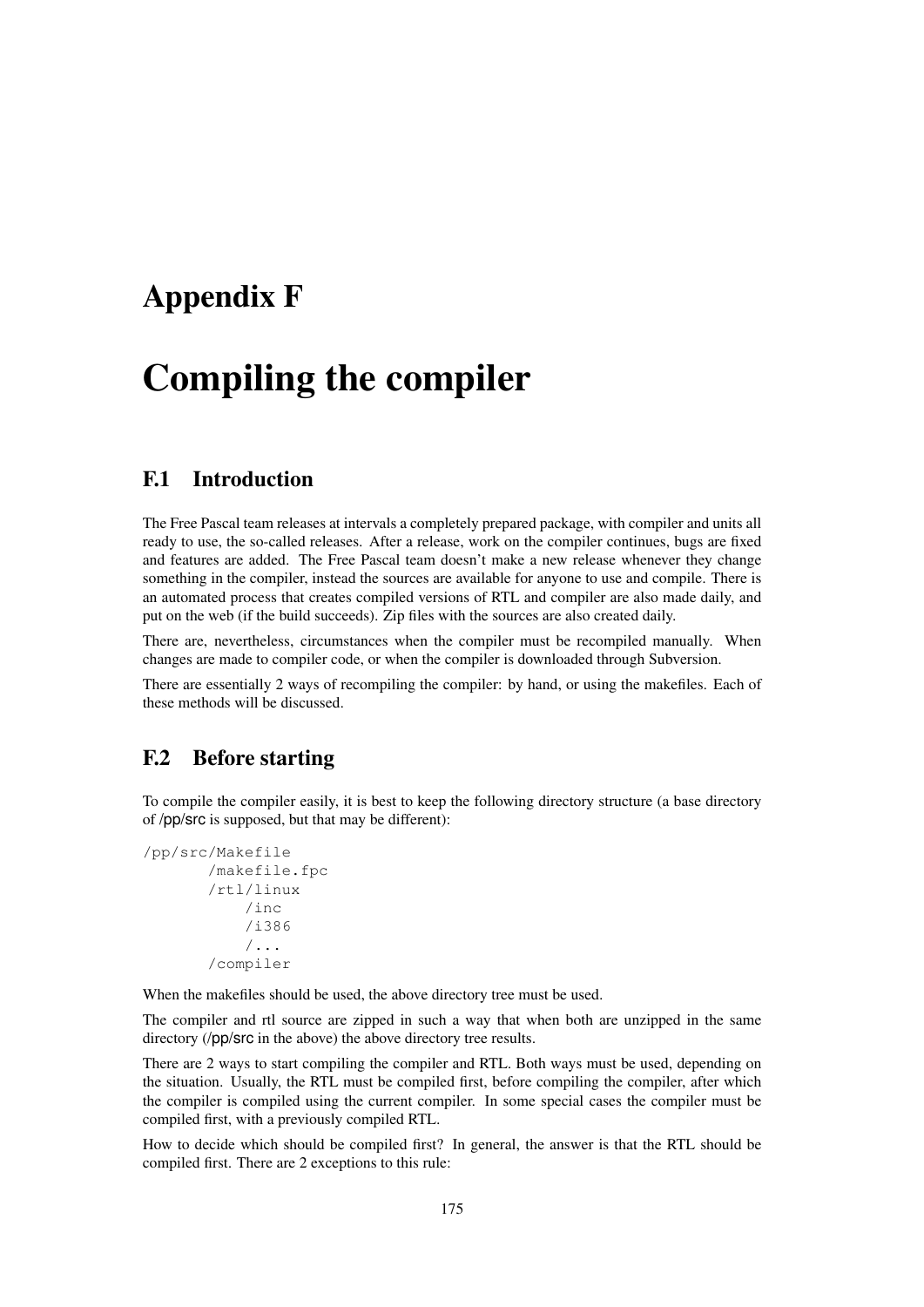- 1. The first case is when some of the internal routines in the RTL have changed, or if new internal routines appeared. Since the OLD compiler doesn't know about these changed internal routines, it will emit function calls that are based on the old compiled RTL, and hence are not correct. Either the result will not link, or the binary will give errors.
- 2. The second case is when something is added to the RTL that the compiler needs to know about: a new default assembler mechanism, for example.

How to know if one of these things has occurred? There is no way to know, except by mailing the Free Pascal team. When the compiler cannot be recompiled when first compiling the RTL, then try the other way.

## F.3 Compiling using **make**

#### **F.3.1 Basic compilation**

When compiling with make it is necessary to have the above directory structure. Compiling the compiler is achieved with the target cycle.

Under normal circumstances, recompiling the compiler is limited to the following instructions (assuming you start in directory /pp/src):

cd compiler make cycle

This will work only if the makefile is installed correctly and if the needed tools are present in the PATH. Which tools must be installed can be found in appendix [E.](#page-161-1)

The above instructions will do the following:

- 1. Using the current compiler, the RTL is compiled in the correct directory, which is determined by the OS. e.g. under LINUX, the RTL is compiled in directory rtl/linux.
- 2. The compiler is compiled using the newly compiled RTL. If successful, the newly compiled compiler executable is copied to a temporary executable.
- 3. Using the temporary executable from the previous step, the RTL is re-compiled.
- 4. Using the temporary executable and the newly compiled RTL from the last step, the compiler is compiled again.

The last two steps are repeated 3 times, until three passes have been made or until the generated compiler binary is equal to the binary it was compiled with. This process ensures that the compiler binary is correct.

#### **F.3.2 Compiling for another target**

When compiling the compiler for another target, it is necessary to specify the  $\circ$ S\_TARGET makefile variable. It can be set to the following values: win32, go32v2, os2 and linux. As an example, cross-compilation for the go32v2 target from the win32 target is chosen:

```
cd compiler
make cycle OS_TARGET=go32v2
```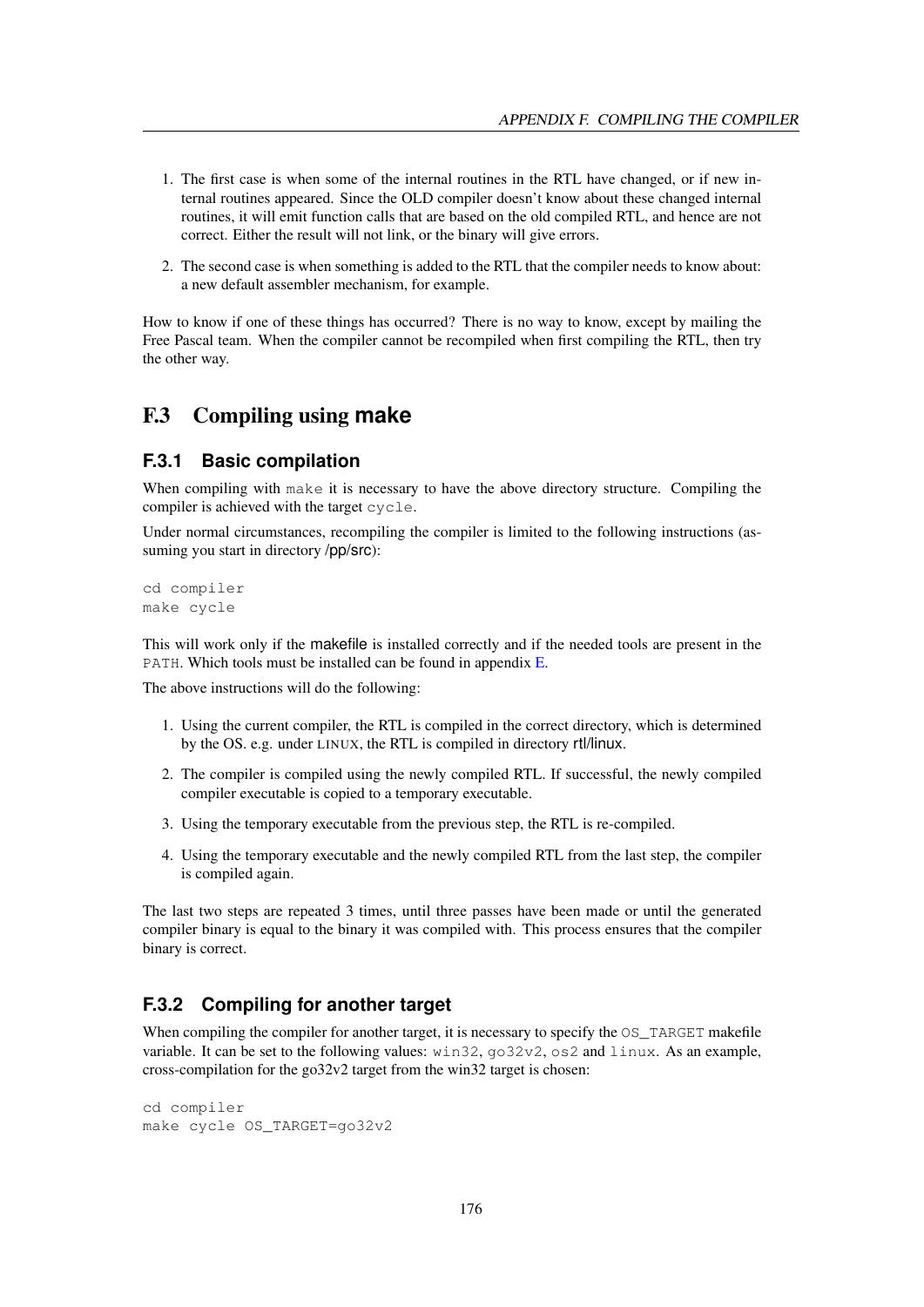This will compile the go32v2 RTL, and compile a go32v2 compiler.

When compiling a new compiler and the compiler should be compiled using an existing compiled RTL, the all target must be used, and another RTL directory than the default (which is the ../rtl/\$(OS\_TARGET) directory) must be indicated. For instance, assuming that the compiled RTL units are in /pp/rtl/units/i386-linux, typing

```
cd compiler
make clean
make all UNITDIR=/pp/rtl/units/i386-linux
```
should use the RTL from the /pp/rtl/units/i386-linux directory.

This will then compile the compiler using the RTL units in /pp/rtl/units/i386-linux. After this has been done, the 'make cycle' can be used, starting with this compiler:

```
make cycle PP=./ppc386
```
This will do the make cycle from above, but will start with the compiler that was generated by the make all instruction.

In all cases, many options can be passed to make to influence the compile process. In general, the makefiles add any needed compiler options to the command line, so that the RTL and compiler can be compiled. Additional options (e.g. optimization options) can be specified by passing them in OPT.

#### **F.3.3 Installing the new compiler**

To install the newly compiled compiler, the install target can be used:

```
make install
```
This will install the compiler in the default location (what that is depends on your platform). If you want to specify the location, you can use the INSTALL\_PREFIX variable:

```
make install INSTALL_PREFIX=/home/michael/
```
#### **F.3.4 Speeding up compilation**

The makefile supports compiling in parallel. For this, you can use the  $-\frac{1}{3}$  N make option, to start N processes.

For the packages and utils, the compilation is governed by fpmake, and make just starts fpmake.

The fpmake process can also compile in parallel, but this needs a separate option  $-T$  N. You need to specify this option in the FPMAKEOPT variable:

make all -j 7 FPMAKEOPT='-T 7'

The last step of a normal compilation cycle is recompiling the compiler with whole program optimization. This can be turned off:

```
make cycle NOWPOCYCLE=1
```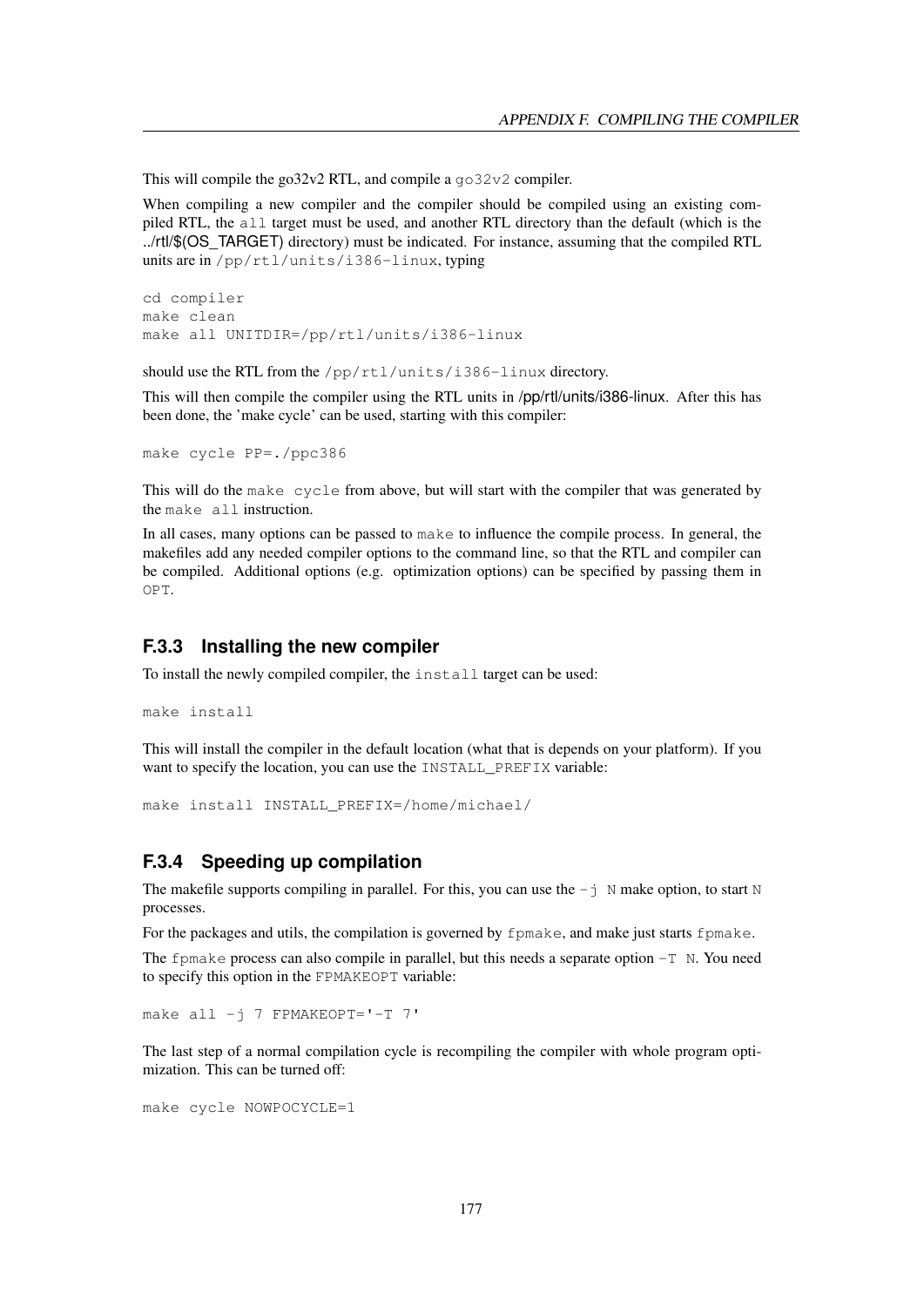#### **F.3.5 Adding debug information**

By default the compiler, rtl and packages are compiled without debug information. You can force debug information using the OPT variable:

make all OPT=-gl

If you want heaptrc for checking for memory leaks, then add the  $-q \ln$  option:

make all OPT=-glh

#### **F.3.6 Various other options**

There are some more options that can be set with special variables. In general they are simply shortcuts and can be replaced with adding compiler command-line options to OPT:

LINKSMART=1 adds -XX to the compiler command-line options.

CREATESMART=1 adds -CX to the compiler command-line options.

DEBUG=1 adds -gl and -dDEBUG to the compiler command-line options.

**RELEASE=1** adds  $-01r$  or  $-02$  depending on the CPU, and  $-Ur$  and  $-DRELAASE$  to the commandline.

**STRIP=1** adds  $-Xs$  to the command-line.

**OPTIMIZE=1** adds  $-02$  to the command-line.

VERBOSE=1 adds -vwni to the command-line.

### F.4 Compiling by hand

Compiling by hand is difficult and tedious, but can be done. The compilation of RTL and compiler will be treated separately.

#### **F.4.1 Compiling the RTL**

To recompile the RTL, so a new compiler can be built, at least the following units must be built, in the order specified:

- loaders The program stubs, that are the startup code for each pascal program. These files have the .as extension, because they are written in assembler. They must be assembled with the GNU as assembler. These stubs are in the OS-dependent directory, except for LINUX, where they are in a processor dependent subdirectory of the LINUX directory (i386 or m68k).
- system The system unit. This unit resides in the OS-dependent subdirectories of the RTL.
- strings The strings unit. This unit resides in the inc subdirectory of the RTL.
	- dos The dos unit. It resides in the OS-dependent subdirectory of the RTL. Possibly other units will be compiled as a consequence of trying to compile this unit (e.g. on LINUX, the linux unit will be compiled, on go32, the go32 unit will be compiled).

objects The objects unit. It resides in the inc subdirectory of the RTL.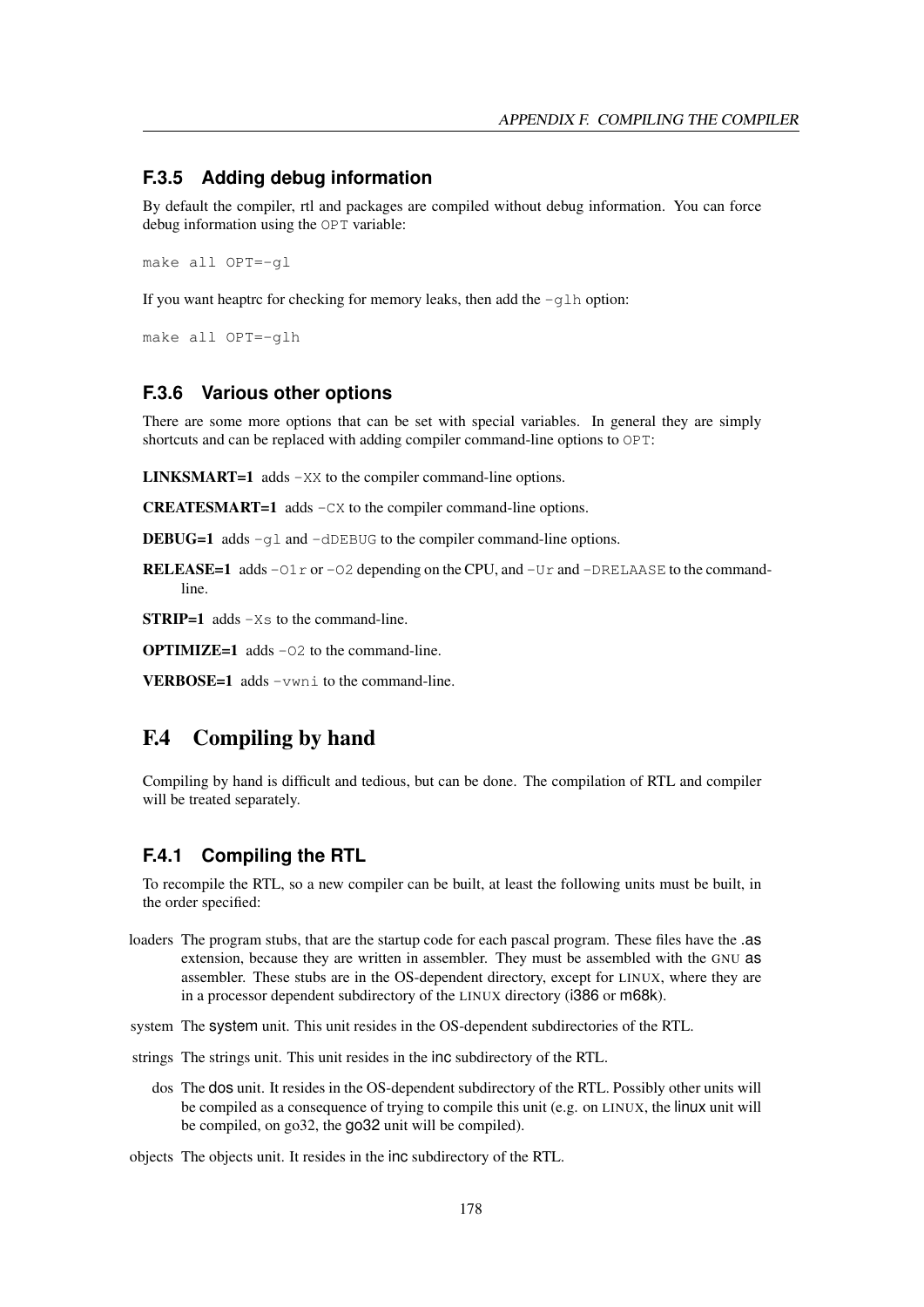To compile these units on a i386, the following statements will do:

```
ppc386 -Tlinux -b- -Fi../inc -Fi../i386 -FE. -di386 -Us -Sg system.pp
ppc386 -Tlinux -b- -Fi../inc -Fi../i386 -FE. -di386 ../inc/strings.pp
ppc386 -Tlinux -b- -Fi../inc -Fi../i386 -FE. -di386 dos.pp
ppc386 -Tlinux -b- -Fi../inc -Fi../i386 -FE. -di386 ../inc/objects.pp
```
These are the minimum command line options, needed to compile the RTL.

For another processor, the i386 should be changed into the appropriate processor. For another target OS, the target OS setting  $(-T)$  must be set accordingly.

Depending on the target OS there are other units that can be compiled, but which are not strictly needed to recompile the compiler. The following units are available for all platforms:

- objpas Needed for Delphi mode. Needs  $-Mob$  f  $ppc$  as an option. Resides in the objpas subdirectory.
- sysutils Many utility functions, like in Delphi. Resides in the objpas directory, and needs  $-MOD$  f  $fpc$ to compile.

typinfo Functions to access RTTI information, like Delphi. Resides in the objpas directory.

math Math functions like in Delphi. Resides in the objpas directory.

mmx Extensions for MMX class Intel processors. Resides in in the i386 directory.

getopts A GNU compatible getopts unit. Resides in the inc directory.

heaptrc To debug the heap. Resides in the inc directory.

#### **F.4.2 Compiling the compiler**

Compiling the compiler can be done with one statement. It's always best to remove all units from the compiler directory first, so something like

```
rm *.ppu *.o
```
on LINUX, and on DOS

del \*.ppu del \*.o

After this, the compiler can be compiled with the following command line:

ppc386 -Tlinux -Fusystems -Fii386/ -Fui386 \ -Fu../rtl/units/i386-linux -di386 -dGDB pp.pas

All the options must be given on a single line, the backslash is needed if you want to specify the options on multiple lines.

So, the minimum options are:

- 1. The target OS. Can be skipped when compiling for the same target as the compiler which is being used.
- 2. A path to an RTL. Can be skipped if a correct fpc.cfg configuration is on the system. If the compiler should be compiled with the RTL that was compiled first, this should be ../rtl/OS (replace the OS with the appropriate operating system subdirectory of the RTL).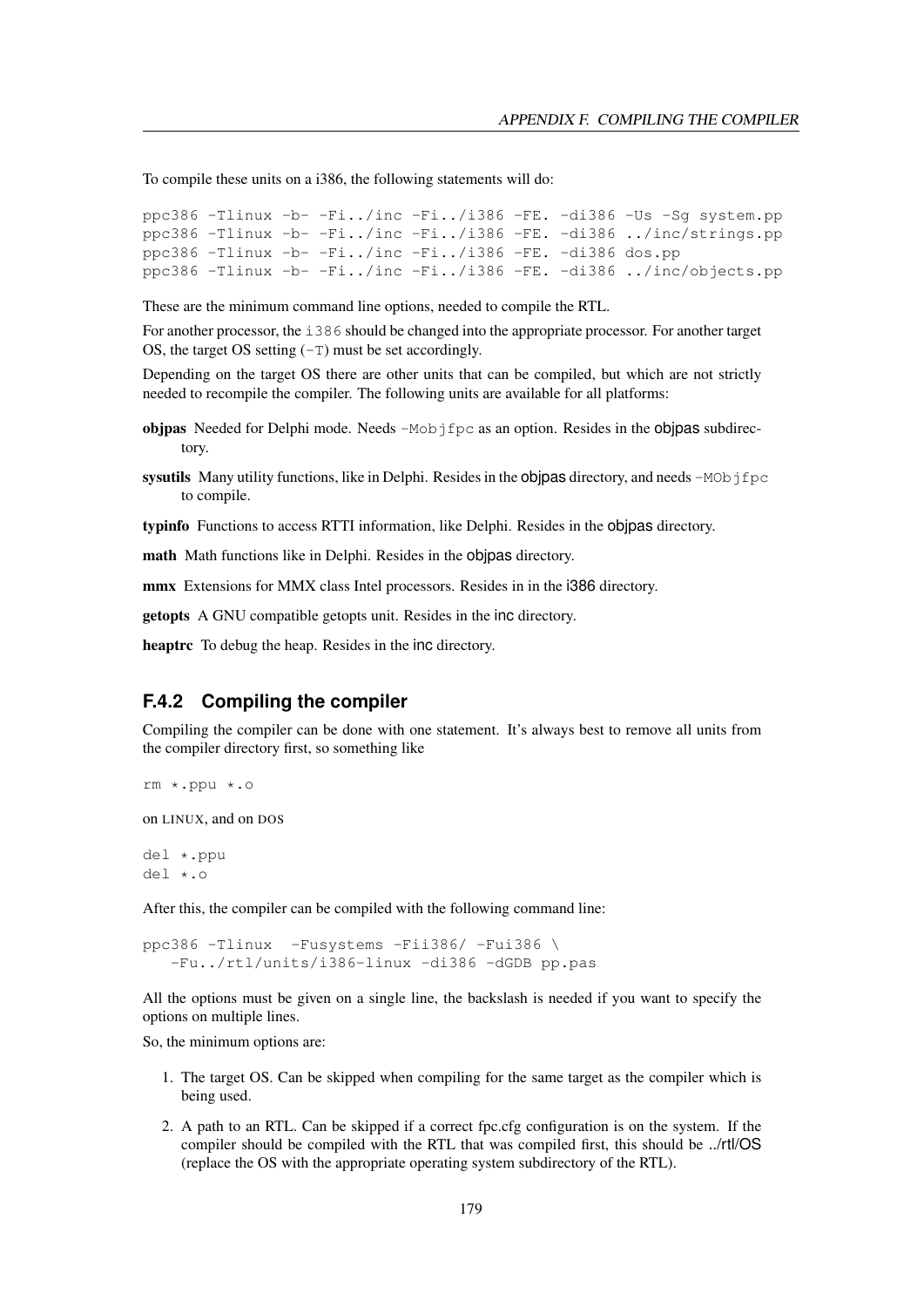- 3. A define with the processor for which the compiler is compiled for. Required.
- 4. -dGDB. Required.
- 5. -Sg is needed, some parts of the compiler use goto statements (to be specific: the scanner).
- 6. A directory with some units and include files for the processor you're compiling for.
- 7. A directory with the system definitions.

So the absolute minimal command line is

```
ppc386 -Fusystems -Fii386 -Fui386 -di386 -dGDB -Sg pp.pas
```
Some other command line options can be used, but the above are the minimum. A list of recognized options can be found in table [\(F.1\)](#page-180-0).

| Define             | does what                                                    |
|--------------------|--------------------------------------------------------------|
| <b>GDB</b>         | Support of the GNU Debugger (required switch).               |
| 1386               | Generate a compiler for the Intel i386+ processor family.    |
| <b>M68K</b>        | Generate a compiler for the M680x0 processor family.         |
| X86 64             | Generate a compiler for the AMD64 processor family.          |
| <b>POWERPC</b>     | Generate a compiler for the PowerPC processor family.        |
| POWERPC64          | Generate a compiler for the 64-bit PowerPC processor family. |
| ARM                | Generate a compiler for the Intel ARM processor family.      |
| <b>SPARC</b>       | Generate a compiler for the SPARC processor family.          |
| <b>EXTDEBUG</b>    | Some extra debug code is executed.                           |
| <b>MEMDEBUG</b>    | Some memory usage information is displayed.                  |
| <b>SUPPORT MMX</b> | only i386: enables the compiler switch MMX which             |
|                    | allows the compiler to generate MMX instructions.            |
| <b>EXTERN MSG</b>  | Don't compile the magfiles in the compiler, always use       |
|                    | external messagefiles.                                       |
| <b>NOOPT</b>       | Do not include the optimizer in the compiler.                |
| <b>CMEM</b>        | Use the C memory manager.                                    |

<span id="page-180-0"></span>Table F.1: Possible defines when compiling FPC

This list may be subject to change, the source file pp.pas always contains an up-to-date list.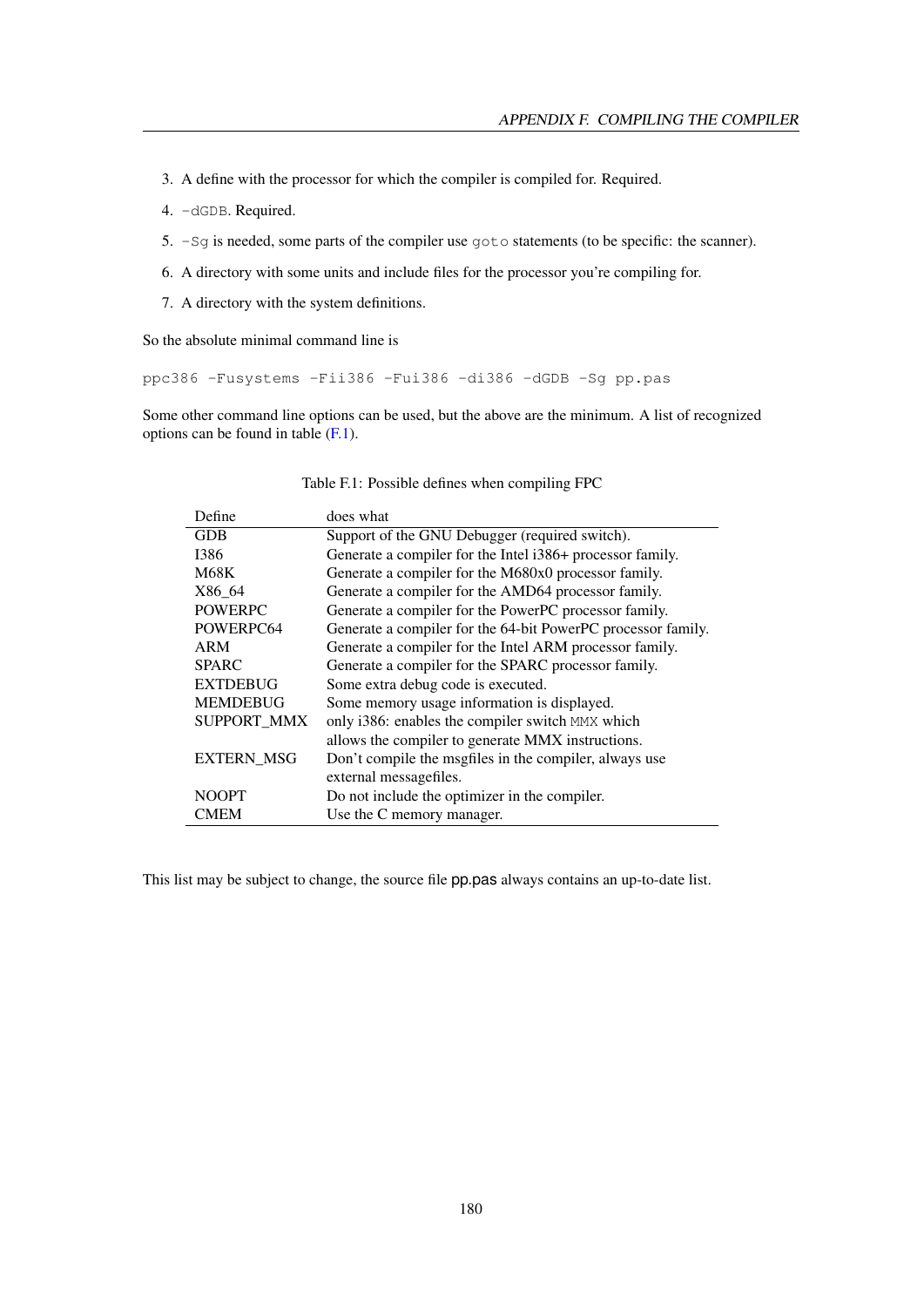## Appendix G

## Compiler defines during compilation

This appendix describes the possible defines when compiling programs using Free Pascal. A brief explanation of the define, and when it is used is also given.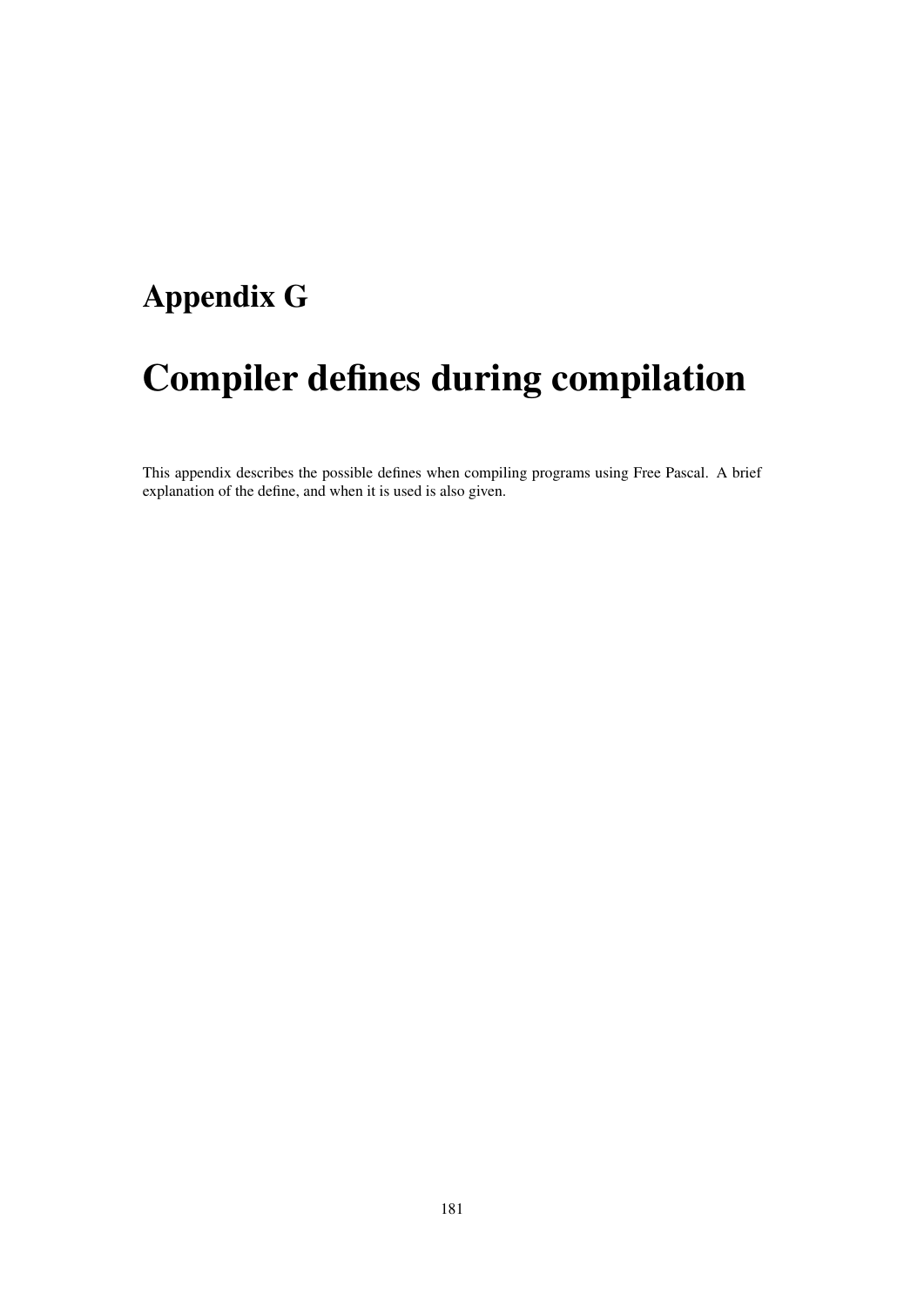| Define             | description                                                                  |  |
|--------------------|------------------------------------------------------------------------------|--|
| FPC_LINK_DYNAMIC   | Defined when the output will be linked dynamically.                          |  |
|                    | This is defined when using the -XD compiler switch.                          |  |
| FPC_LINK_STATIC    | Defined when the output will be linked statically.                           |  |
|                    | This is the default mode.                                                    |  |
| FPC_LINK_SMART     | Defined when the output will be smartlinked.                                 |  |
|                    | This is defined when using the -XX compiler switch.                          |  |
| FPC_PROFILE        | Defined when profiling code is added to program.                             |  |
|                    | This is defined when using the -pg compiler switch.                          |  |
| FPC_CROSSCOMPILING | Defined when the target OS/CPU                                               |  |
|                    | is different from the source OS/CPU.                                         |  |
| <b>FPC</b>         | Always defined for Free Pascal.                                              |  |
| VER <sub>2</sub>   | Always defined for Free Pascal version 2.x.x.                                |  |
| <b>VER2_0</b>      | Always defined for Free Pascal version 2.0.x.                                |  |
| <b>VER2 2</b>      | Always defined for Free Pascal version 2.2.x.                                |  |
| VER3               | Always defined for Free Pascal version 3.x.x.                                |  |
| $VER3_0$           | Always defined for Free Pascal version 3.0.x.                                |  |
| <b>VER3_2</b>      | Always defined for Free Pascal version 3.2.x.                                |  |
| FPC_VERSION        | Contains the major version number from FPC.                                  |  |
| FPC_RELEASE        | Contains the minor version number from FPC.                                  |  |
| FPC_PATCH          | Contains the third part of the version number from FPC.                      |  |
| FPC_FULLVERSION    | Contains the entire version number from FPC as a single                      |  |
|                    | number which can be used for comparing. For FPC 2.2.4 it will contain 20204. |  |
| ENDIAN_LITTLE      | Defined when the Free Pascal target is a little-endian processor             |  |
|                    | (80x86, Alpha, ARM).                                                         |  |
| <b>ENDIAN_BIG</b>  | Defined when the Free Pascal target is a big-endian processor                |  |
|                    | (680x0, PowerPC, SPARC, MIPS).                                               |  |
| FPC_DELPHI         | Free Pascal is in Delphi mode, either using compiler switch -MDelphi or      |  |
|                    | using the \$MODE DELPHI directive.                                           |  |
| FPC OBJFPC         | Free Pascal is in OBJFPC mode, either using compiler switch -Mobjfpc or      |  |
|                    | using the \$MODE OBJFPC directive.                                           |  |
| FPC TP             | Free Pascal is in Turbo Pascal mode, either using compiler switch -Mtp or    |  |
|                    | using the \$MODE TP directive.                                               |  |
| FPC_MACPAS         | Free Pascal is in Mac Pascal mode, either using compiler switch -Mmacpas or  |  |
|                    | using the \$MODE MACPAS directive.                                           |  |

Remark The ENDIAN\_LITTLE and ENDIAN\_BIG defines were added starting from Free Pascal version 1.0.5.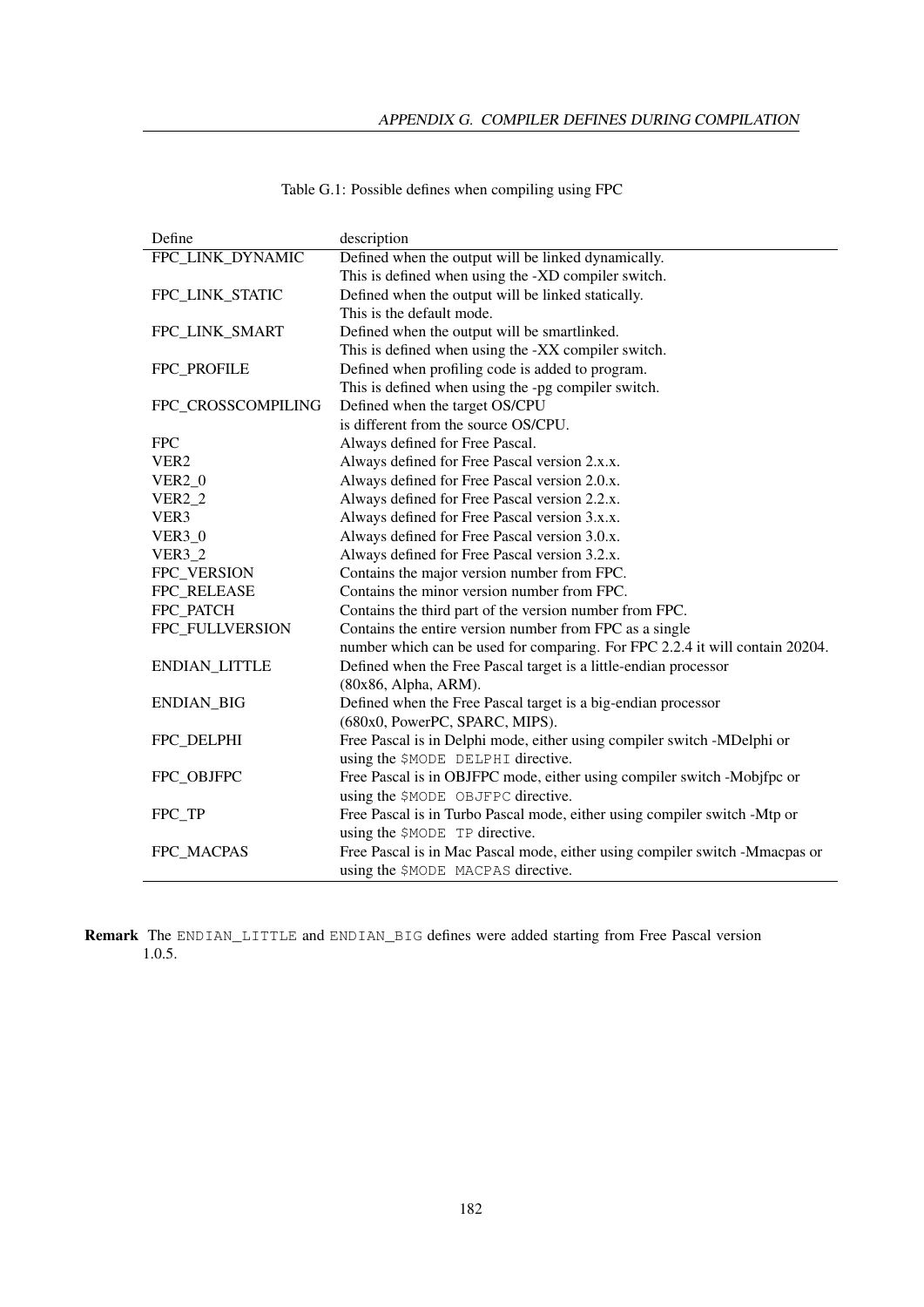| Define            | When defined?                                                       |
|-------------------|---------------------------------------------------------------------|
| CPU <sub>86</sub> | Free Pascal target is an Intel 80x86 or compatible (16 and 32 bit). |
| CPU87             | Free Pascal target is an Intel 80x86 or compatible (16 and 32 bit). |
| <b>CPU386</b>     | Free Pascal target is an Intel 80386 or later.                      |
| CPUI386           | Free Pascal target is an Intel 80386 or later.                      |
| CPU68K            | Free Pascal target is a Motorola 680x0 or compatible.               |
| CPUM68K           | Free Pascal target is a Motorola 680x0 or compatible.               |
| <b>CPUM68020</b>  | Free Pascal target is a Motorola 68020 or later.                    |
| <b>CPU68</b>      | Free Pascal target is a Motorola 680x0 or compatible.               |
| CPUSPARC32        | Free Pascal target is a SPARC v7 or compatible.                     |
| <b>CPUSPARC</b>   | Free Pascal target is a SPARC v7 or compatible.                     |
| <b>CPUALPHA</b>   | Free Pascal target is an Alpha AXP or compatible.                   |
| <b>CPUPOWERPC</b> | Free Pascal target is a 32-bit or 64-bit PowerPC or compatible.     |
| CPUPOWERPC32      | Free Pascal target is a 32-bit PowerPC or compatible.               |
| CPUPOWERPC64      | Free Pascal target is a 64-bit PowerPC or compatible.               |
| CPUX86_64         | Free Pascal target is a AMD64 or Intel 64-bit processor.            |
| CPUAMD64          | Free Pascal target is a AMD64 or Intel 64-bit processor.            |
| CPUX64            | Free Pascal target is a AMD64 or Intel 64-bit processor             |
| CPUIA64           | Free Pascal target is a Intel itanium 64-bit processor.             |
| <b>CPUARM</b>     | Free Pascal target is an ARM 32-bit processor.                      |
| <b>CPUAVR</b>     | Free Pascal target is an AVR 16-bit processor.                      |
| CPU <sub>16</sub> | Free Pascal target is a 16-bit CPU.                                 |
| CPU32             | Free Pascal target is a 32-bit CPU.                                 |
| CPU <sub>64</sub> | Free Pascal target is a 64-bit CPU.                                 |
| <b>CPUI8086</b>   | indicates a 16-bit x86 target (i8086)                               |

Table G.2: Possible CPU defines when compiling using FPC

Table G.3: Possible FPU defines when compiling using FPC

| Define              | When defined?                                       |
|---------------------|-----------------------------------------------------|
| <b>FPUSOFT</b>      | Software emulation of FPU (all types).              |
| FPUSSE64            | SSE64 FPU on Intel I386 and higher, AMD64.          |
| <b>FPUSSE</b>       | SSE instructions on Intel I386 and higher.          |
| FPUSSE <sub>2</sub> | SSE 2 instructions on Intel I386 and higher.        |
| FPUSSE3             | SSE 3 instructions on Intel I386 and higher, AMD64. |
| <b>FPULIBGCC</b>    | GCC library FPU emulation on ARM and M68K.          |
| <b>FPU68881</b>     | 68881 on M68K.                                      |
| <b>FPUFPA</b>       | FPA on ARM.                                         |
| FPUFPA10            | FPA 10 on ARM.                                      |
| FPUFPA11            | FPA 11 on ARM.                                      |
| <b>FPUVFP</b>       | VFP on ARM.                                         |
| FPUX87              | X87 FPU on Intel I8086 and higher.                  |
| <b>FPUITANIUM</b>   | On Intel Itanium.                                   |
| <b>FPUSTANDARD</b>  | On PowerPC (32/64 bit).                             |
| <b>FPUHARD</b>      | On Sparc.                                           |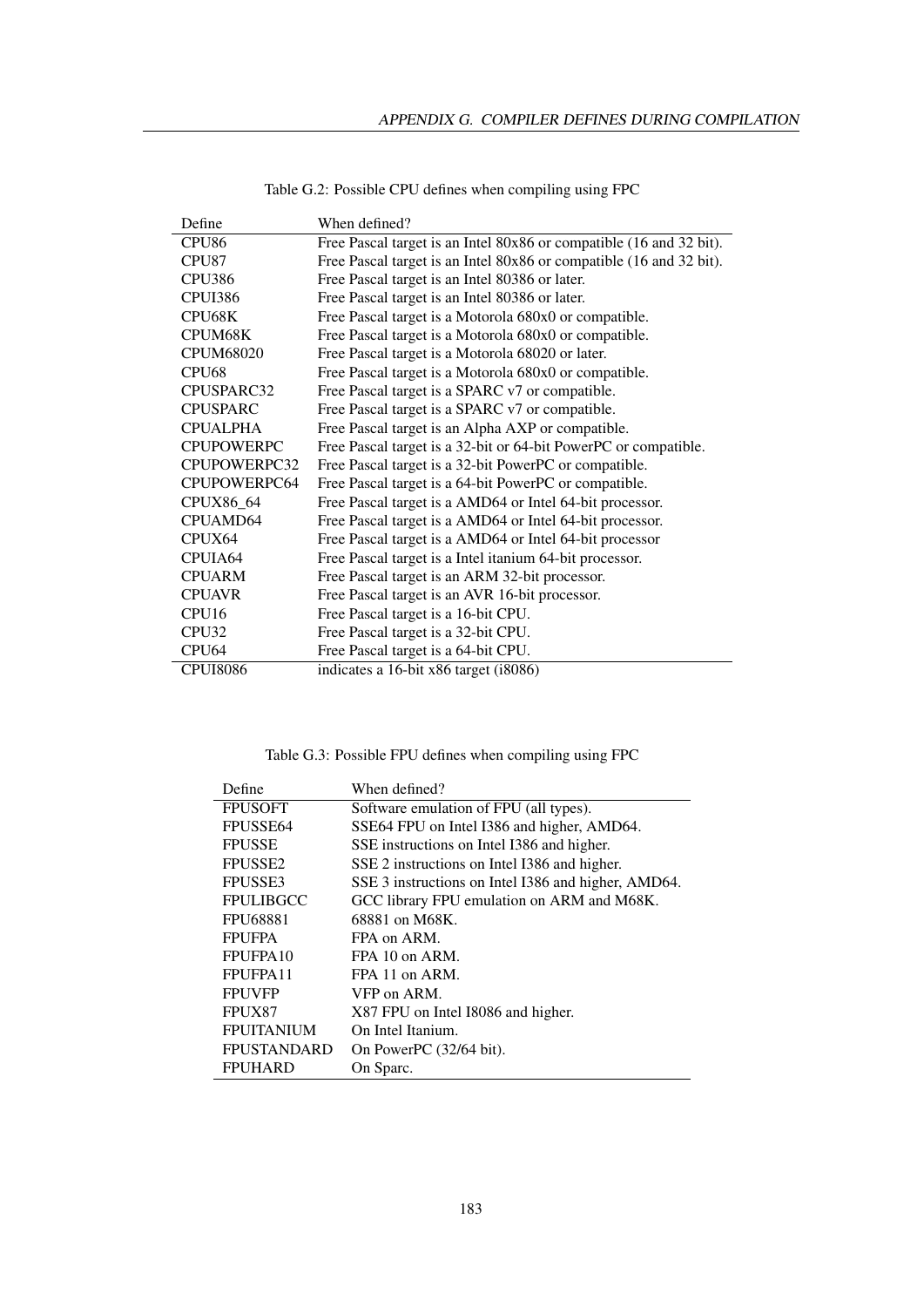| Target operating system  | Defines                         |
|--------------------------|---------------------------------|
| <b>AIX</b>               | AIX, UNIX                       |
| Amiga                    | <b>AMIGA</b>                    |
| Android                  | <b>ANDROID</b>                  |
| linux                    | LINUX, UNIX                     |
| freebsd                  | FREEBSD, BSD, UNIX, DRAGONFLY   |
| nethsd                   | NETBSD, BSD, UNIX               |
| openbsd                  | OPENBSD, BSD, UNIX              |
| sunos                    | SUNOS, SOLARIS, UNIX            |
| $g_032v_2$               | GO32V2, DPMI                    |
| MS-DOS 16 bit real mode  | MSDOS (2.7.1 and higher)        |
| Haiku                    | <b>HAIKU</b>                    |
| $\cos 2$                 | OS <sub>2</sub>                 |
| <b>NETWARE</b>           | NETWARE, NETWLIBC               |
| Nintendo DS              | <b>NDS</b>                      |
| emx                      | OS2, EMX                        |
| Solaris                  | <b>SOLARIS</b>                  |
| WII                      | <b>WII</b>                      |
| Windows (native NT)      | <b>NATIVENT</b>                 |
| Windows (16-bit)         | WIN16                           |
| Windows (all)            | <b>WINDOWS</b>                  |
| Windows 32-bit           | WIN32, MSWINDOWS                |
| Windows 64-bit           | WIN64, MSWINDOWS                |
| Windows (winCE)          | WINCE, UNDER_CE, FPC_OS_UNICODE |
| Classic Amiga            | <b>AMIGA</b>                    |
| Atari TOS                | <b>ATARI</b>                    |
| <b>Classic Macintosh</b> | <b>MACOS</b>                    |
| PalmOS                   | <b>PALMOS</b>                   |
| <b>BeOS</b>              | <b>BEOS, UNIX</b>               |
| <b>ONX RTP</b>           | QNX, UNIX                       |
| Mac OS X                 | BSD, DARWIN, UNIX, IPHONESYM    |

Table G.4: Possible defines when compiling using target OS

On MS-DOS 16 bit, the memory model used to compile the program is defined in one of the defines FPC\_MM\_TINY, FPC\_MM\_SMALL,FPC\_MM\_MEDIUM, FPC\_MM\_COMPACT,FPC\_MM\_LARGE, FPC\_MM\_HUGE.

Remark The UNIX define was added starting from Free Pascal version 1.0.5. The BSD operating systems no longer define LINUX starting with version 1.0.7.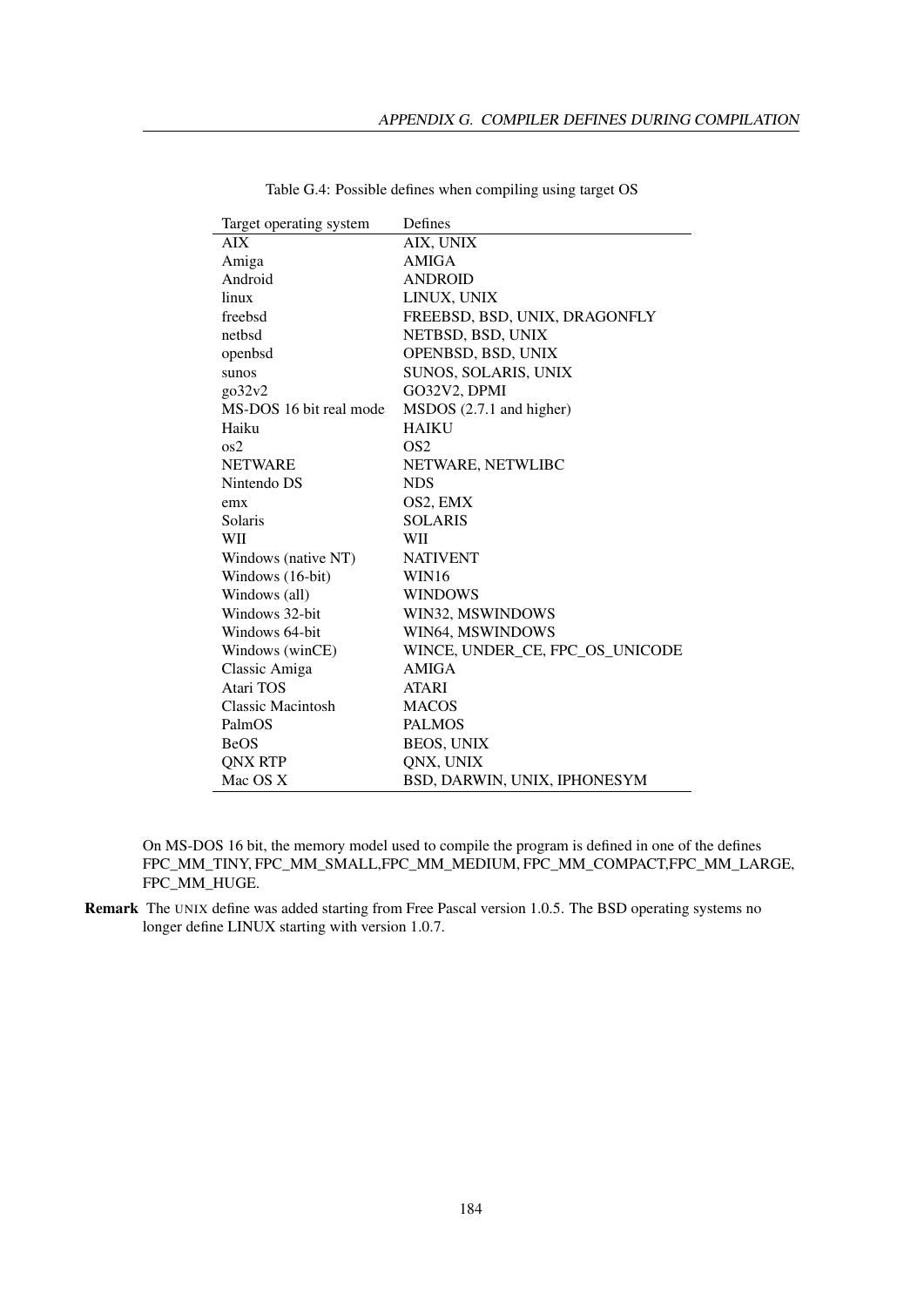| Define                         | Feature                         |
|--------------------------------|---------------------------------|
| FPC HAS FEATURE HEAP           | Dynamic memory management       |
| FPC HAS FEATURE INITFINAL      | Initialization and Finalization |
| FPC HAS FEATURE RTTI           | <b>RTTI</b> information         |
| FPC_HAS_FEATURE_CLASSES        | <b>Classses</b>                 |
| FPC HAS FEATURE EXCEPTIONS     | Exception support               |
| FPC_HAS_FEATURE_EXITCODE       | Program exit code               |
| FPC HAS FEATURE ANSISTRINGS    | AnsiStrings                     |
| FPC_HAS_FEATURE_WIDESTRINGS    | WideStrings                     |
| FPC_HAS_FEATURE_TEXTIO         | Text file I/O                   |
| FPC_HAS_FEATURE_CONSOLEIO      | Console I/O                     |
| FPC_HAS_FEATURE_FILEIO         | Raw file I/O                    |
| FPC_HAS_FEATURE_RANDOM         | Random function                 |
| FPC HAS FEATURE VARIANTS       | Variant support                 |
| FPC_HAS_FEATURE_OBJECTS        | TP object support               |
| FPC_HAS_FEATURE_DYNARRAYS      | Dynamic arrays                  |
| FPC_HAS_FEATURE_THREADING      | Threading support               |
| FPC_HAS_FEATURE_COMMANDARGS    | Command-line argument support   |
| FPC HAS FEATURE PROCESSES      | Process execution support       |
| FPC HAS FEATURE STACKCHECK     | Stack checking                  |
| FPC HAS FEATURE DYNLIBS        | Dynamic library loading         |
| FPC_HAS_FEATURE_SOFTFPU        | Software FPU emulation          |
| FPC_HAS_FEATURE_OBJECTIVEC1    | Objective C support             |
| FPC_HAS_FEATURE_RESOURCES      | Resources support               |
| FPC_HAS_FEATURE_UNICODESTRINGS | Unicode string support          |

Table G.5: Feature defines